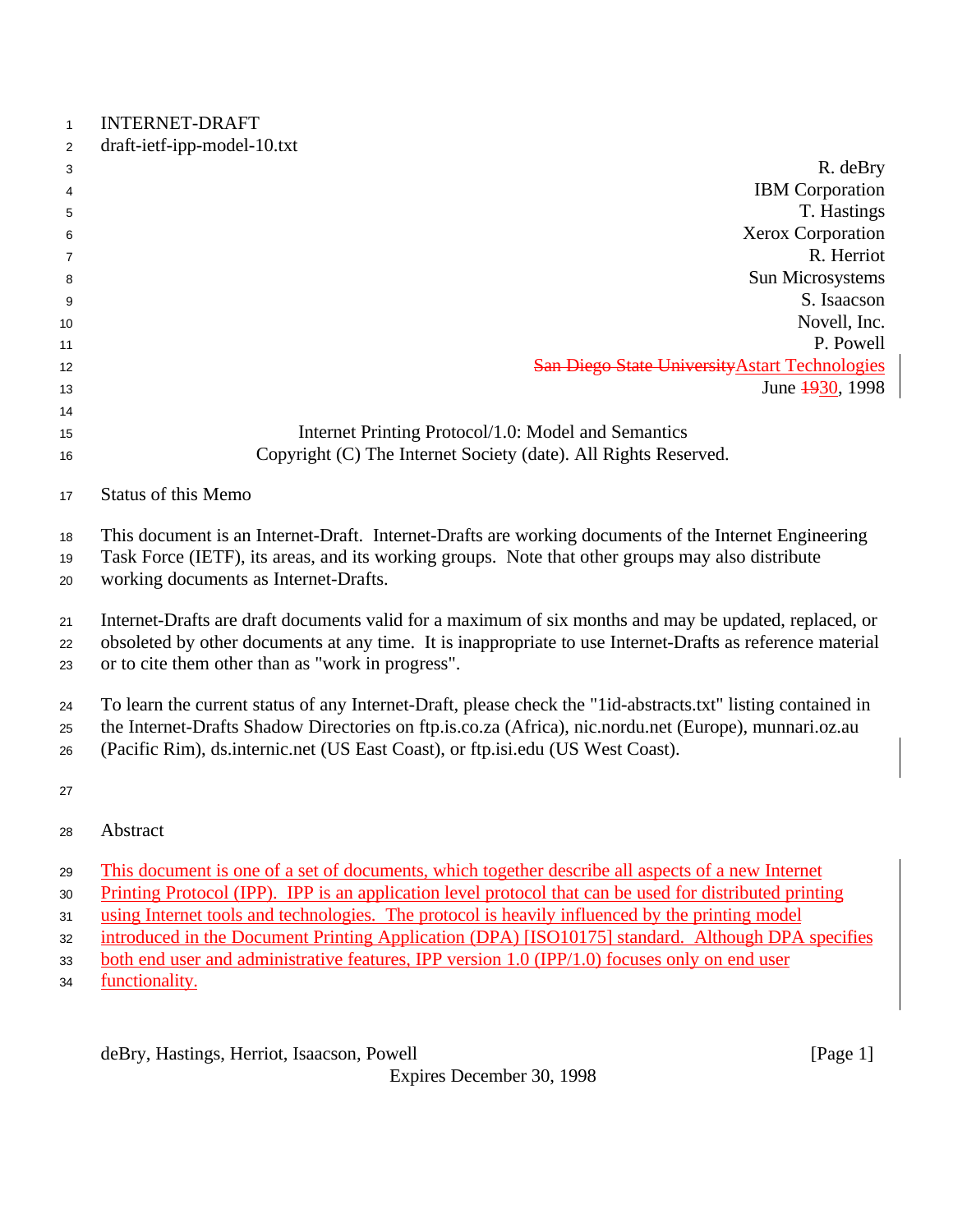The full set of IPP documents includes:

| 36 |  |  |  | Design Goals for an Internet Printing Protocol [IPP-REO] (informational) |
|----|--|--|--|--------------------------------------------------------------------------|
|    |  |  |  |                                                                          |

- Rationale for the Structure and Model and Protocol for the Internet Printing Protocol [IPP-RAT] (informational)
- Internet Printing Protocol/1.0: Model and Semantics (this document)
- Internet Printing Protocol/1.0: Encoding and Transport [IPP-PRO]
- Mapping between LPD and IPP Protocols [IPP LPD] (informational)
- 
- The design goals document, "Design Goals for an Internet Printing Protocol", takes a broad look at
- distributed printing functionality, and it enumerates real-life scenarios that help to clarify the features that
- need to be included in a printing protocol for the Internet. It identifies requirements for three types of
- users: end users, operators, and administrators. The design goals document calls out a subset of end user
- 47 requirements that are satisfied in IPP/1.0. Operator and administrator requirements are out of scope for
- version 1.0. The rationale document, "Rationale for the Structure and Model and Protocol for the
- Internet Printing Protocol", describes IPP from a high level view, defines a roadmap for the various
- documents that form the suite of IPP specifications, and gives background and rationale for the IETF
- working group's major decisions. The model and semantics document, "Internet Printing Protocol/1.0:
- Model and Semantics", describes a simplified model with abstract objects, their attributes, and their
- operations. The model introduces a Printer and a Job. The Job supports multiple documents per Job.
- The model document also addresses how security, internationalization, and directory issues are
- addressed. The protocol specification, "Internet Printing Protocol/1.0: Encoding and Transport", is a
- formal mapping of the abstract operations and attributes defined in the model document onto HTTP/1.1.
- The protocol specification defines the encoding rules for a new Internet media type called
- 58 "application/ipp". The LPD mapping document, "Mapping between LPD and IPP Protocols", gives some
- advice to implementers of gateways between IPP and LPD (Line Printer Daemon) implementations.
- This document is one of a set of documents, which together describe all aspects of a new Internet
- Printing Protocol (IPP). IPP is an application level protocol that can be used for distributed printing
- 62 using Internet tools and technologies. The protocol is heavily influenced by the printing model
- 63 introduced in the Document Printing Application (DPA) [ISO10175] standard. Although DPA specifies
- both end user and administrative features, IPP version 1.0 (IPP/1.0) focuses only on end user
- 65 functionality.
- The full set of IPP documents includes:
- Requirements for an Internet Printing Protocol [IPP-REQ]
- 68 Rationale for the Structure and Model and Protocol for the Internet Printing Protocol [IPP-RAT]
- Internet Printing Protocol/1.0: Model and Semantics (this document)
- Internet Printing Protocol/1.0: Transport and Encoding [IPP-PRO]
- 

deBry, Hastings, Herriot, Isaacson, Powell **compared and Containers** and Containers and Containers and Container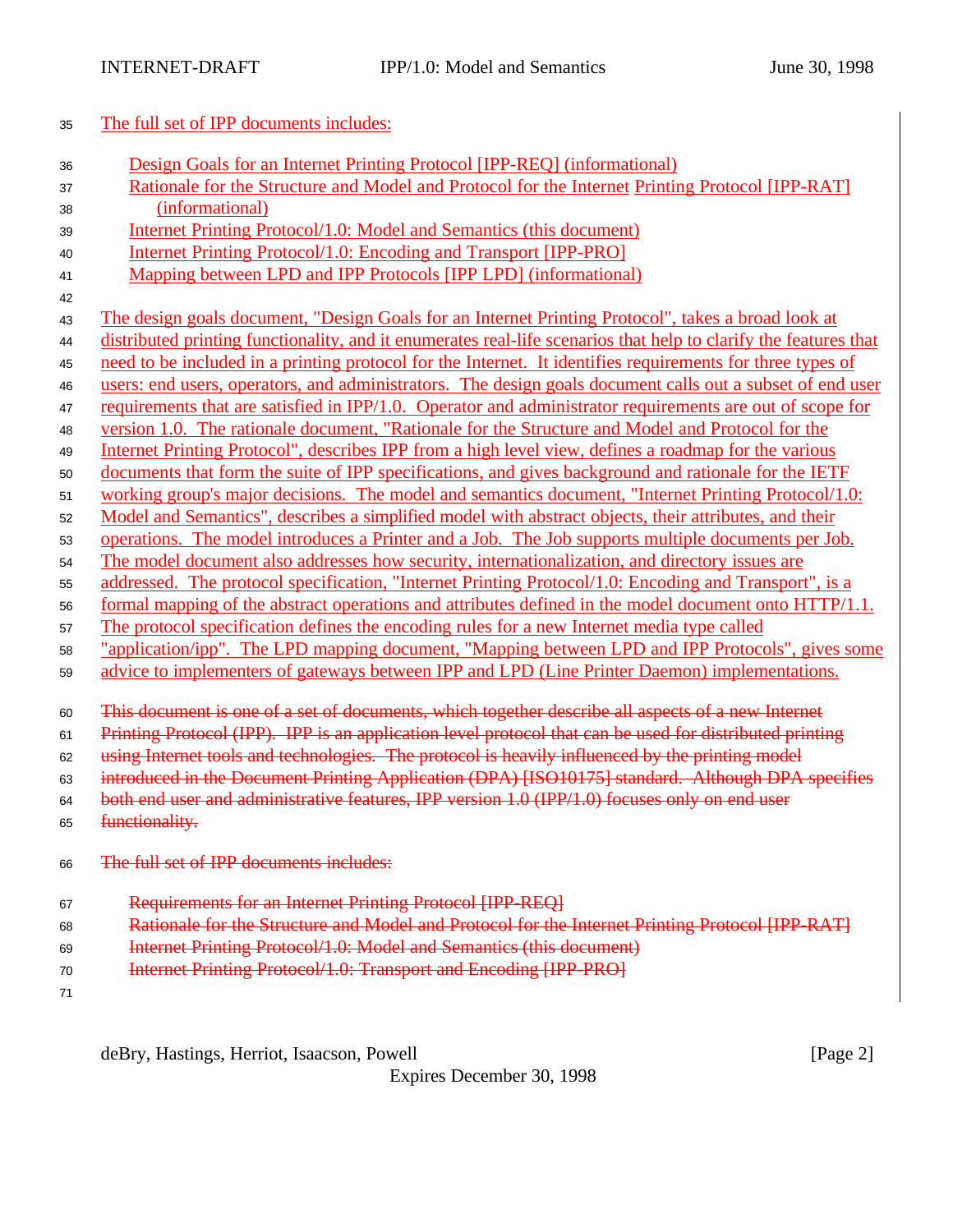- The requirements document, "Requirements for an Internet Printing Protocol", takes a broad look at
- distributed printing functionality, and it enumerates real-life scenarios that help to clarify the features that
- need to be included in a printing protocol for the Internet. It identifies requirements for three types of
- users: end users, operators, and administrators. The requirements document calls out a subset of end
- user requirements that are satisfied in IPP/1.0. Operator and administrator requirements are out of scope
- for version 1.0. The rationale document, "Rationale for the Structure and Model and Protocol for the
- Internet Printing Protocol", describes IPP from a high level view, defines a roadmap for the various
- documents that form the suite of IPP specifications, and gives background and rationale for the IETF
- 80 working group's major decisions. This document, "Internet Printing Protocol/1.0: Model and Semantics",
- 81 describes a simplified model with abstract objects, their attributes, and their operations. The model
- 82 introduces a Printer and a Job. The Job supports multiple documents per Job. The model document also
- addresses how security, internationalization, and directory issues are addressed. The protocol
- specification, " Internet Printing Protocol/1.0: Transport and Encoding", is a formal mapping of the
- abstract operations and attributes defined in the model document onto HTTP/1.1. The protocol
- 86 specification defines the encoding rules for a new Internet media type called "application/ipp".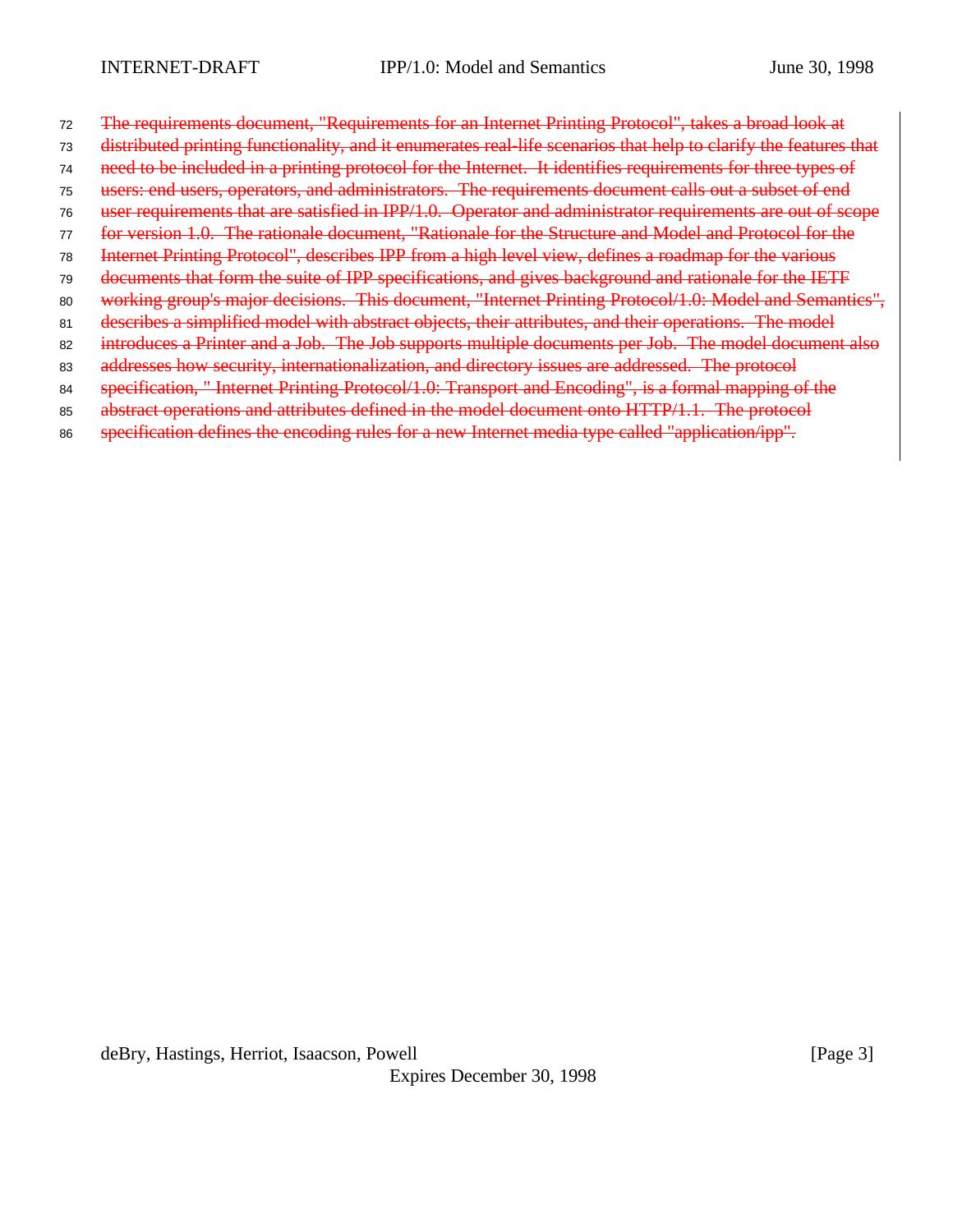#### Table of Contents 87

| 88  | 1.      |  |
|-----|---------|--|
| 89  | 1.1     |  |
| 90  | 2.      |  |
| 91  | 2.1     |  |
| 92  | 2.2     |  |
| 93  | 2.3     |  |
| 94  | 2.4     |  |
| 95  | 3.      |  |
| 96  | 3.1     |  |
| 97  |         |  |
| 98  | 3.1.2   |  |
| 99  | 3.1.3   |  |
| 100 | 3.1.4   |  |
| 101 | 3.1.4.1 |  |
| 102 | 3.1.4.2 |  |
| 103 | 3.1.5   |  |
| 104 | 3.1.6   |  |
| 105 | 3.1.7   |  |
| 106 | 3.1.8   |  |
| 107 | 3.2     |  |
| 108 | 3.2.1   |  |
| 109 | 3.2.1.1 |  |
| 110 | 3.2.1.2 |  |
| 111 | 3.2.2   |  |
| 112 | 3.2.3   |  |
| 113 | 3.2.4   |  |
| 114 | 3.2.5   |  |
| 115 | 3.2.5.1 |  |
| 116 | 3.2.5.2 |  |
| 117 | 3.2.6   |  |
| 118 | 3.2.6.1 |  |
| 119 | 3.2.6.2 |  |
| 120 | 3.3     |  |
| 121 | 3.3.1   |  |
| 122 | 3.3.1.1 |  |
| 123 | 3.3.1.2 |  |
| 124 | 3.3.2   |  |
| 125 | 3.3.3   |  |

deBry, Hastings, Herriot, Isaacson, Powell

Expires December 30, 1998

[Page 4]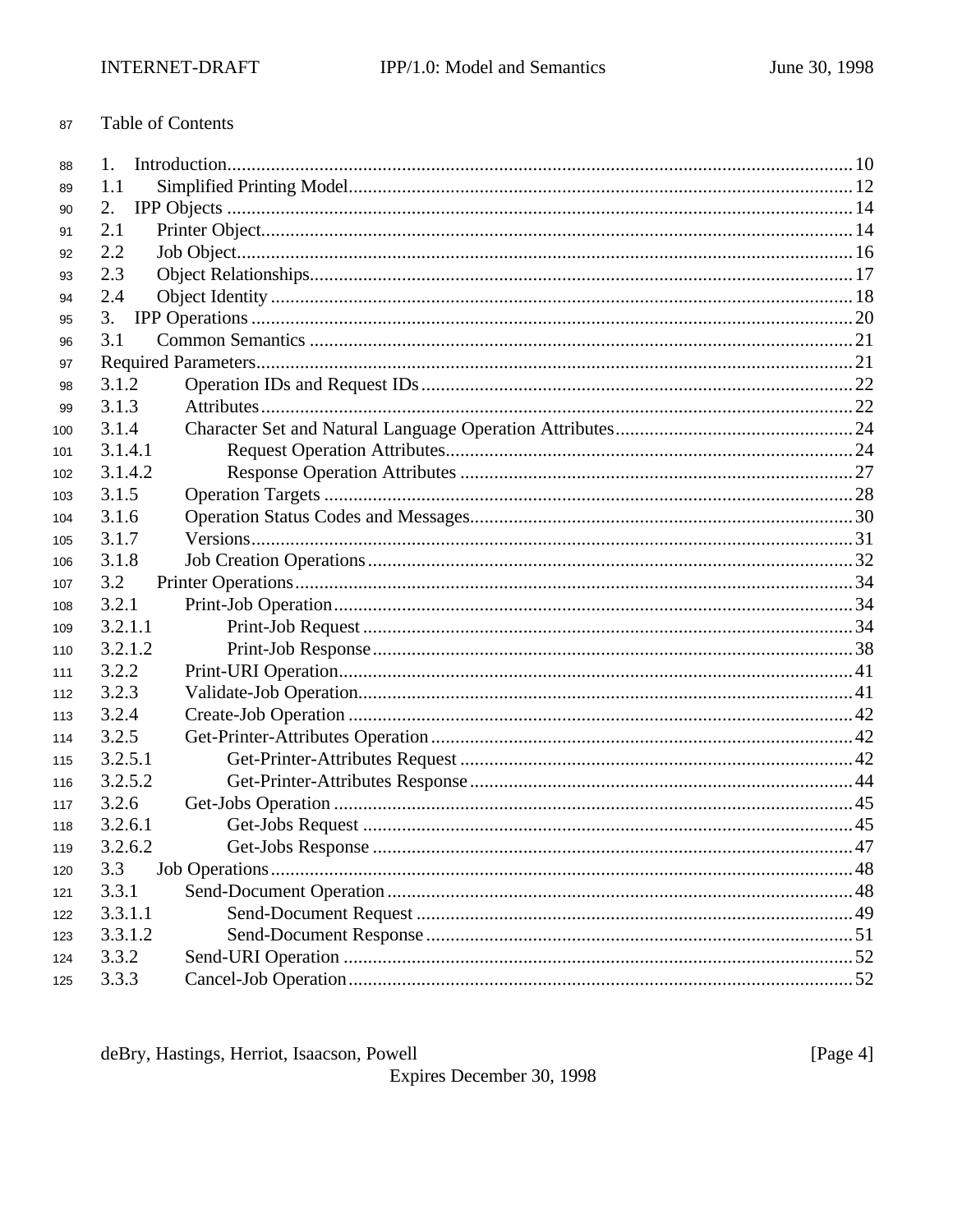| 126 | 3.3.3.1 |  |
|-----|---------|--|
| 127 | 3.3.3.2 |  |
| 128 | 3.3.4   |  |
| 129 | 3.3.4.1 |  |
| 130 | 3.3.4.2 |  |
| 131 |         |  |
| 132 | 4.1     |  |
| 133 | 4.1.1   |  |
| 134 | 4.1.1.1 |  |
| 135 | 4.1.1.2 |  |
| 136 | 4.1.2   |  |
| 137 | 4.1.2.1 |  |
| 138 | 4.1.2.2 |  |
| 139 | 4.1.3   |  |
| 140 | 4.1.4   |  |
| 141 | 4.1.5   |  |
| 142 | 4.1.6   |  |
| 143 | 4.1.7   |  |
| 144 | 4.1.8   |  |
| 145 | 4.1.9   |  |
| 146 | 4.1.10  |  |
| 147 | 4.1.11  |  |
| 148 | 4.1.12  |  |
| 149 | 4.1.13  |  |
| 150 | 4.1.14  |  |
| 151 | 4.1.15  |  |
| 152 | 4.1.16  |  |
| 153 | 4.2     |  |
| 154 | 4.2.1   |  |
| 155 | 4.2.2   |  |
| 156 | 4.2.3   |  |
| 157 | 4.2.4   |  |
| 158 | 4.2.5   |  |
| 159 | 4.2.6   |  |
| 160 | 4.2.7   |  |
| 161 | 4.2.8   |  |
| 162 | 4.2.9   |  |
| 163 | 4.2.10  |  |
| 164 | 4.2.11  |  |
| 165 | 4.2.12  |  |

deBry, Hastings, Herriot, Isaacson, Powell

Expires December 30, 1998

[Page  $5$ ]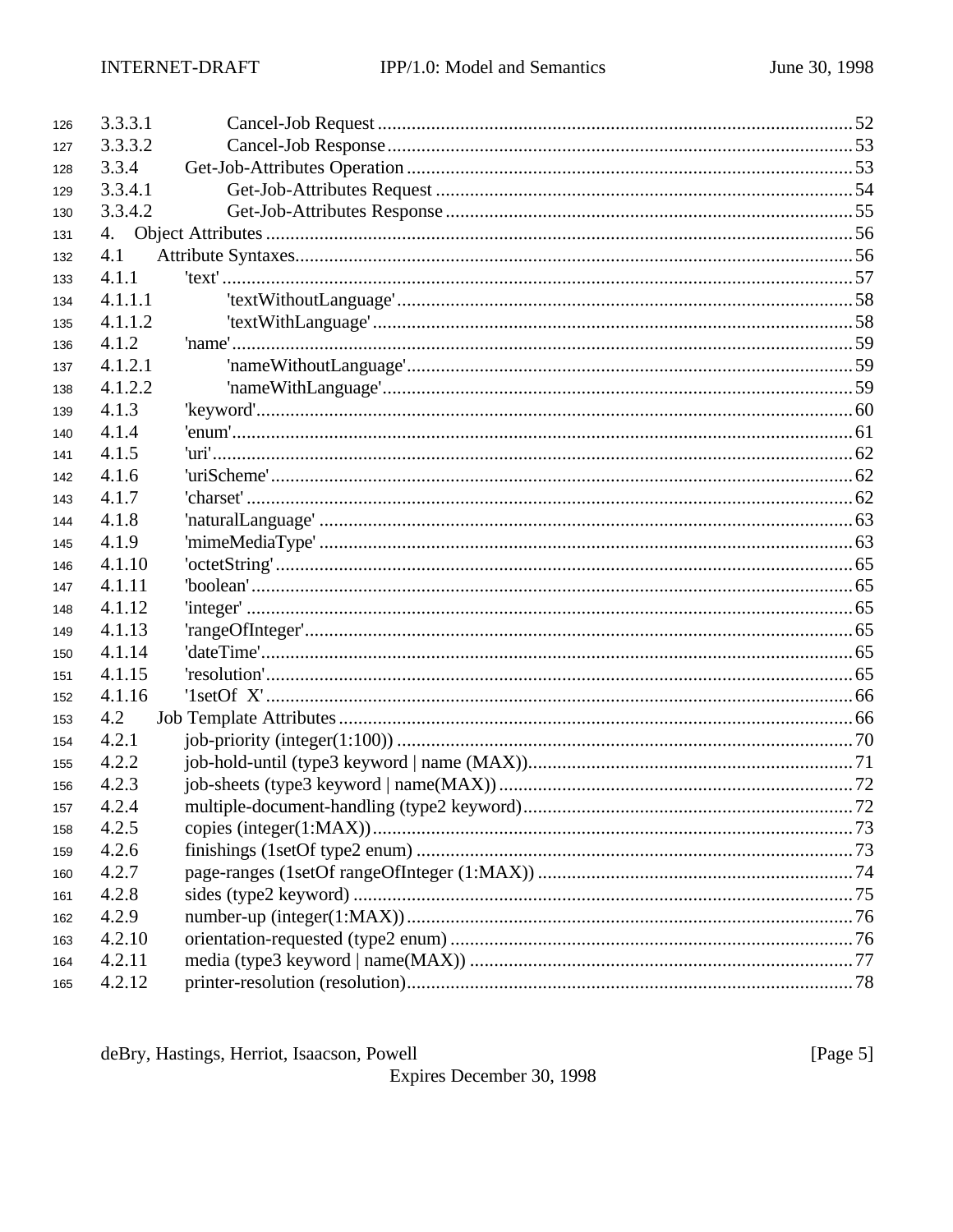| 166 | 4.2.13 |  |
|-----|--------|--|
| 167 | 4.3    |  |
| 168 | 4.3.1  |  |
| 169 | 4.3.2  |  |
| 170 | 4.3.3  |  |
| 171 | 4.3.4  |  |
| 172 | 4.3.5  |  |
| 173 | 4.3.6  |  |
| 174 | 4.3.7  |  |
| 175 | 4.3.8  |  |
| 176 | 4.3.9  |  |
| 177 | 4.3.10 |  |
| 178 | 4.3.11 |  |
| 179 | 4.3.12 |  |
| 180 | 4.3.13 |  |
| 181 | 4.3.14 |  |
| 182 | 4.3.15 |  |
| 183 | 4.3.16 |  |
| 184 | 4.3.17 |  |
| 185 | 4.3.18 |  |
| 186 | 4.3.19 |  |
| 187 | 4.3.20 |  |
| 188 | 4.3.21 |  |
| 189 | 4.3.22 |  |
| 190 | 4.3.23 |  |
| 191 | 4.3.24 |  |
| 192 | 4.4    |  |
| 193 | 4.4.1  |  |
| 194 | 4.4.2  |  |
| 195 | 4.4.3  |  |
| 196 | 4.4.4  |  |
| 197 | 4.4.5  |  |
| 198 | 4.4.6  |  |
| 199 | 4.4.7  |  |
| 200 | 4.4.8  |  |
| 201 | 4.4.9  |  |
| 202 | 4.4.10 |  |
| 203 | 4.4.11 |  |
| 204 | 4.4.12 |  |
| 205 | 4.4.13 |  |

deBry, Hastings, Herriot, Isaacson, Powell

Expires December 30, 1998

[Page 6]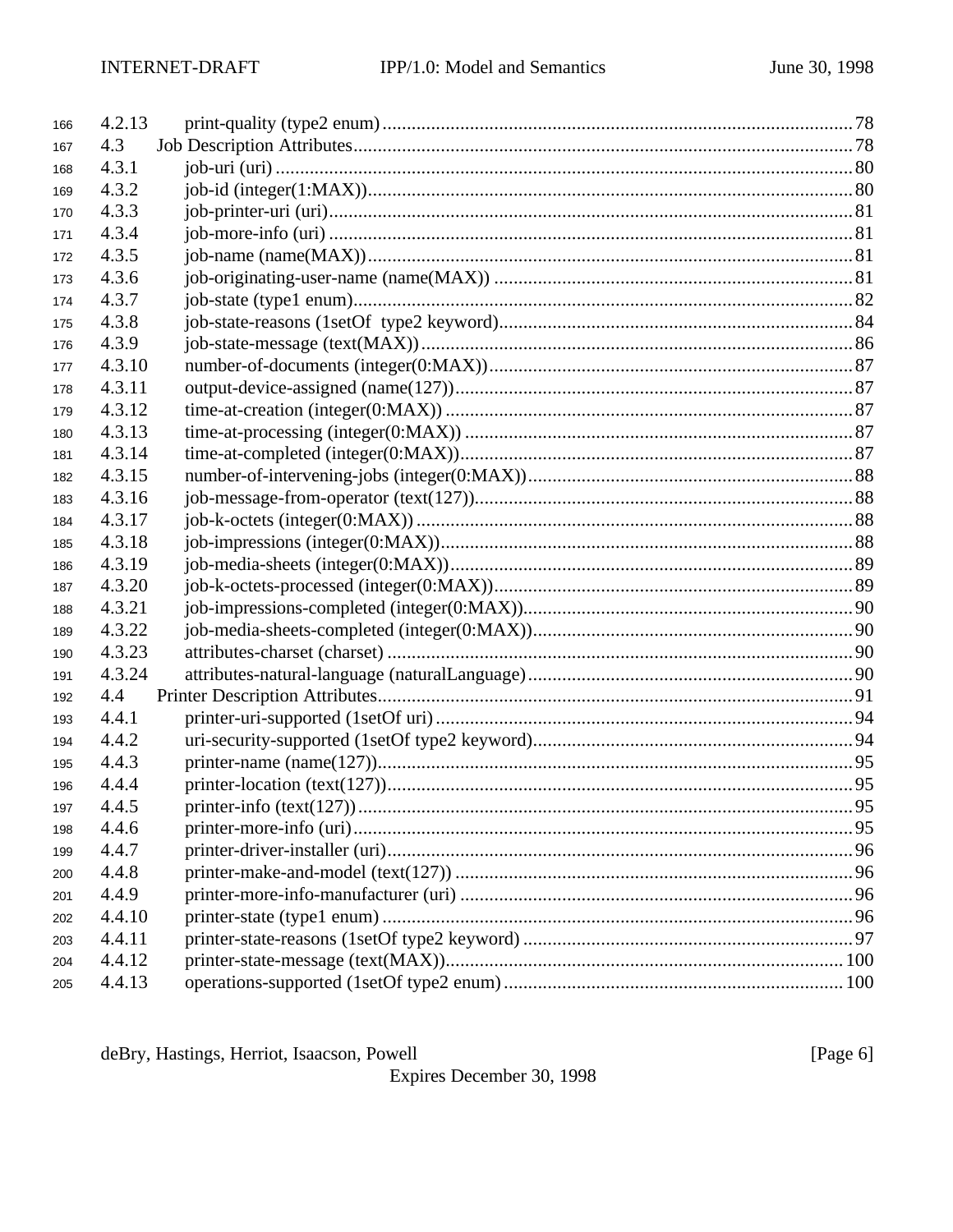| 206 | 4.4.14 |  |
|-----|--------|--|
| 207 | 4.4.15 |  |
| 208 | 4.4.16 |  |
| 209 | 4.4.17 |  |
| 210 | 4.4.18 |  |
| 211 | 4.4.19 |  |
| 212 | 4.4.20 |  |
| 213 | 4.4.21 |  |
| 214 | 4.4.22 |  |
| 215 | 4.4.23 |  |
| 216 | 4.4.24 |  |
| 217 | 4.4.25 |  |
| 218 | 4.4.26 |  |
| 219 | 4.4.27 |  |
| 220 | 4.4.28 |  |
| 221 | 4.4.29 |  |
| 222 | 4.4.30 |  |
| 223 | 4.4.31 |  |
| 224 | 4.4.32 |  |
| 225 |        |  |
| 226 | 5.1    |  |
| 227 | 5.2    |  |
| 228 | 5.2.1  |  |
| 229 | 5.2.2  |  |
| 230 | 5.2.3  |  |
| 231 | 5.2.4  |  |
| 232 | 5.2.5  |  |
| 233 | 5.3    |  |
| 234 | 5.4    |  |
| 235 | 6.     |  |
| 236 | 6.1    |  |
| 237 | 6.2    |  |
| 238 | 6.3    |  |
| 239 | 6.4    |  |
| 240 | 6.5    |  |
| 241 | 6.6    |  |
| 242 | 6.7    |  |
| 243 | 7.     |  |
| 244 | 8.     |  |
| 245 | 8.1    |  |

deBry, Hastings, Herriot, Isaacson, Powell [Page 7]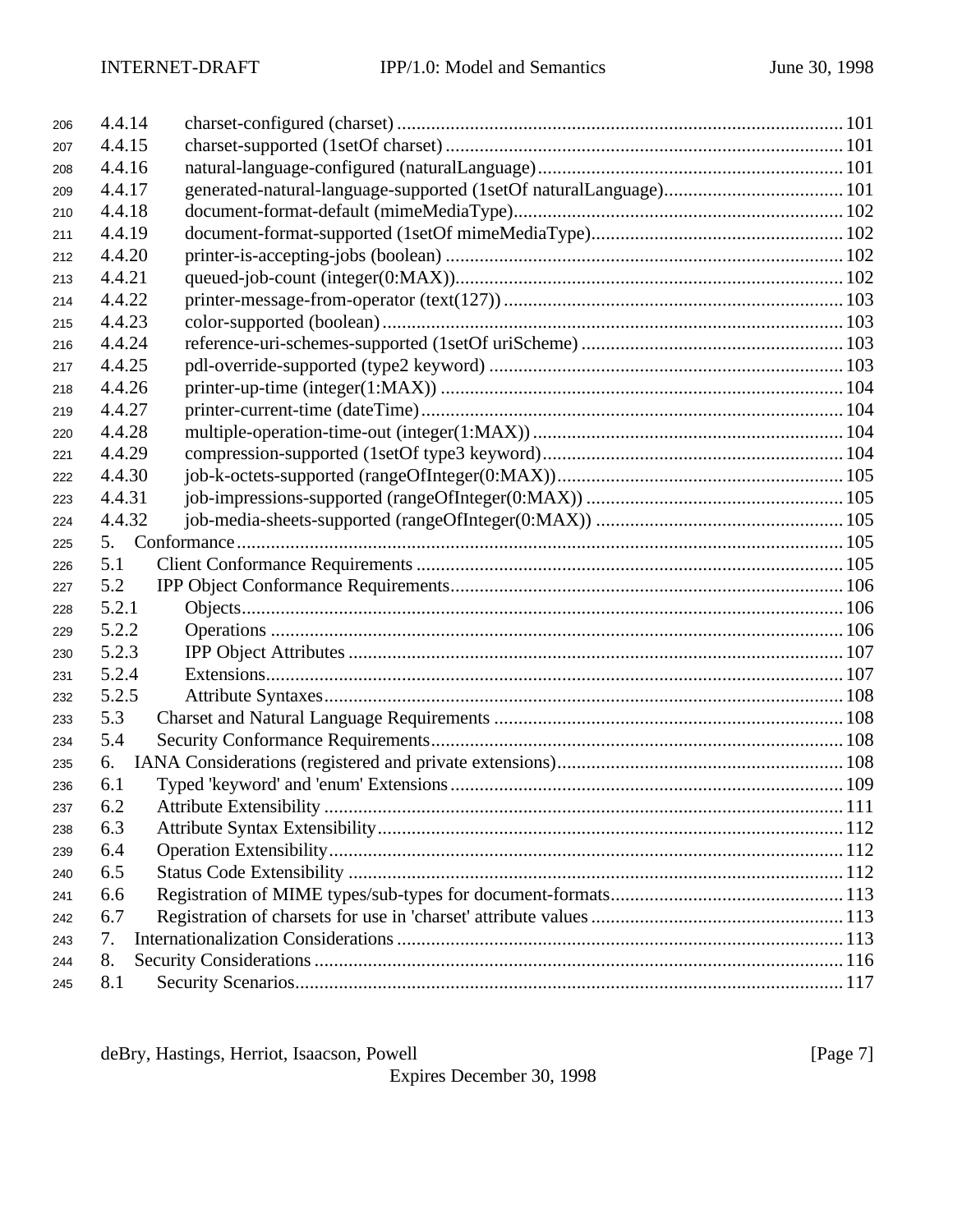| 246 | 8.1.1    |       |
|-----|----------|-------|
| 247 | 8.1.2    |       |
| 248 | 8.1.3    |       |
| 249 | 8.2      |       |
| 250 | 8.3      |       |
| 251 | 8.4      |       |
| 252 | 8.5      |       |
| 253 | 9.       |       |
| 254 | 10.      |       |
| 255 |          |       |
| 256 |          |       |
| 257 | 12.1     |       |
| 258 | 12.2     |       |
| 259 | 12.3     |       |
| 260 | 12.4     |       |
| 261 | 12.5     |       |
| 262 | 12.6     |       |
| 263 | 12.7     |       |
| 264 | 12.8     |       |
| 265 |          |       |
| 266 | 13.1     |       |
| 267 | 13.1.1   |       |
| 268 | 13.2     |       |
| 269 | 13.2.1   |       |
| 270 | 13.2.2   |       |
| 271 | 13.2.2.1 |       |
| 272 | 13.2.2.2 |       |
| 273 | 13.2.2.3 |       |
| 274 | 13.2.2.4 |       |
| 275 | 13.2.3   |       |
| 276 | 13.2.4   |       |
| 277 | 13.2.5   | . 136 |
| 278 |          |       |
| 279 | 14.1     |       |
| 280 | 14.1.1   |       |
| 281 | 14.1.2   |       |
| 282 | 14.1.2.1 |       |
| 283 | 14.1.2.2 |       |
| 284 | 14.1.2.3 |       |
| 285 | 14.1.3   |       |

deBry, Hastings, Herriot, Isaacson, Powell

Expires December 30, 1998

[Page 8]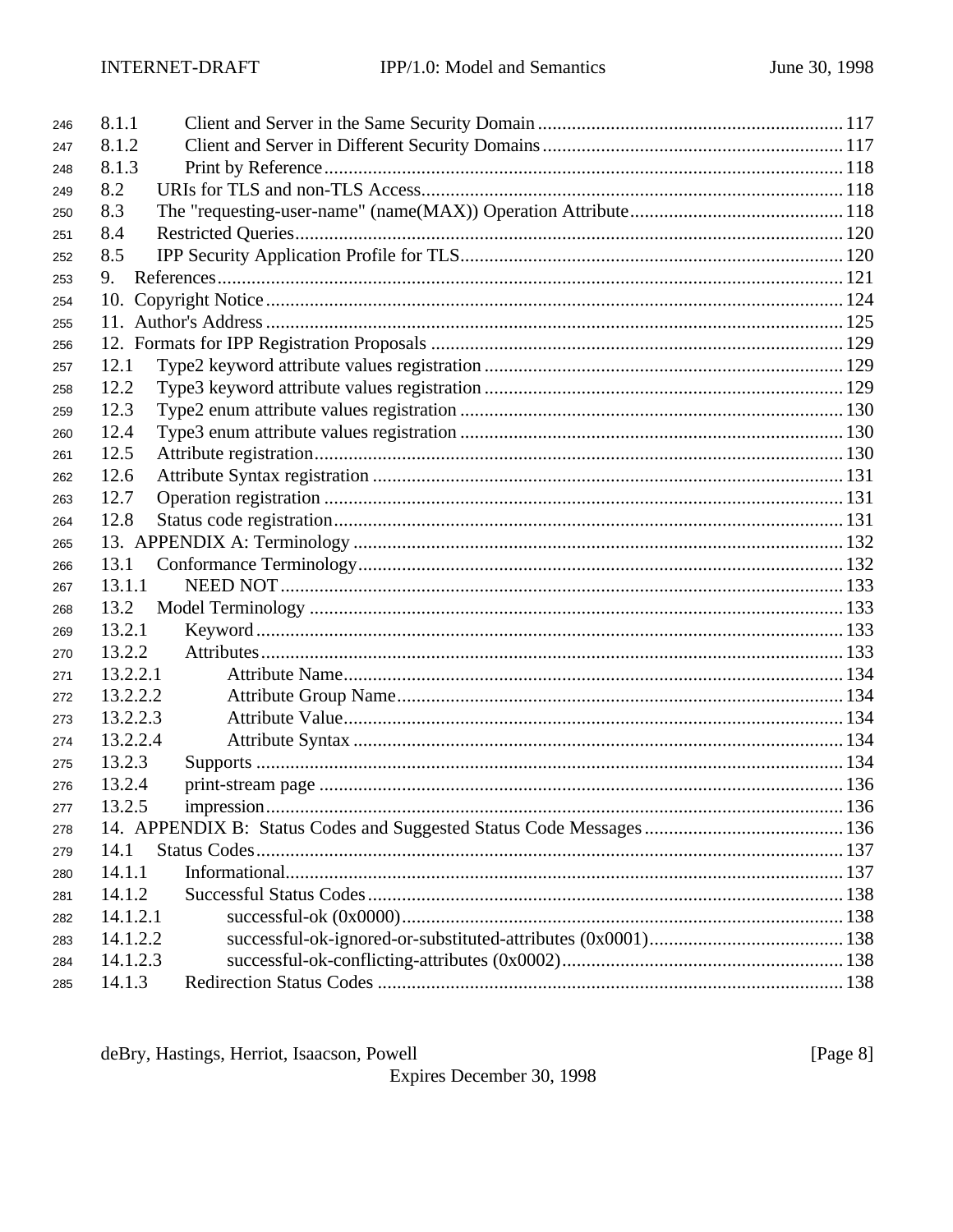| 286 | 14.1.4    |                                                                                   |  |
|-----|-----------|-----------------------------------------------------------------------------------|--|
| 287 | 14.1.4.1  |                                                                                   |  |
| 288 | 14.1.4.2  |                                                                                   |  |
| 289 | 14.1.4.3  |                                                                                   |  |
| 290 | 14.1.4.4  |                                                                                   |  |
| 291 | 14.1.4.5  |                                                                                   |  |
| 292 | 14.1.4.6  |                                                                                   |  |
| 293 | 14.1.4.7  |                                                                                   |  |
| 294 | 14.1.4.8  |                                                                                   |  |
| 295 | 14.1.4.9  |                                                                                   |  |
| 296 | 14.1.4.10 |                                                                                   |  |
| 297 | 14.1.4.11 |                                                                                   |  |
| 298 | 14.1.4.12 |                                                                                   |  |
| 299 | 14.1.4.13 |                                                                                   |  |
| 300 | 14.1.4.14 |                                                                                   |  |
| 301 | 14.1.4.15 |                                                                                   |  |
| 302 | 14.1.5    |                                                                                   |  |
| 303 | 14.1.5.1  |                                                                                   |  |
| 304 | 14.1.5.2  |                                                                                   |  |
| 305 | 14.1.5.3  |                                                                                   |  |
| 306 | 14.1.5.4  |                                                                                   |  |
| 307 | 14.1.5.5  |                                                                                   |  |
| 308 | 14.1.5.6  |                                                                                   |  |
| 309 | 14.1.5.7  |                                                                                   |  |
| 310 | 14.1.5.8  |                                                                                   |  |
| 311 | 14.2      |                                                                                   |  |
| 312 |           |                                                                                   |  |
| 313 |           |                                                                                   |  |
| 314 | 16.1      |                                                                                   |  |
| 315 | 16.2      |                                                                                   |  |
| 316 | 16.3      |                                                                                   |  |
| 317 |           | 16.3.1 Validate version number                                                    |  |
| 318 | 16.3.2    |                                                                                   |  |
| 319 | 16.3.3    |                                                                                   |  |
| 320 | 16.3.4    |                                                                                   |  |
| 321 | 16.3.4.1  |                                                                                   |  |
| 322 | 16.3.4.2  |                                                                                   |  |
| 323 | 16.3.4.3  | Validate the presence of a single occurrence of required Operation attributes 155 |  |
| 324 | 16.3.5    |                                                                                   |  |
| 325 | 16.3.6    |                                                                                   |  |

deBry, Hastings, Herriot, Isaacson, Powell [Page 9]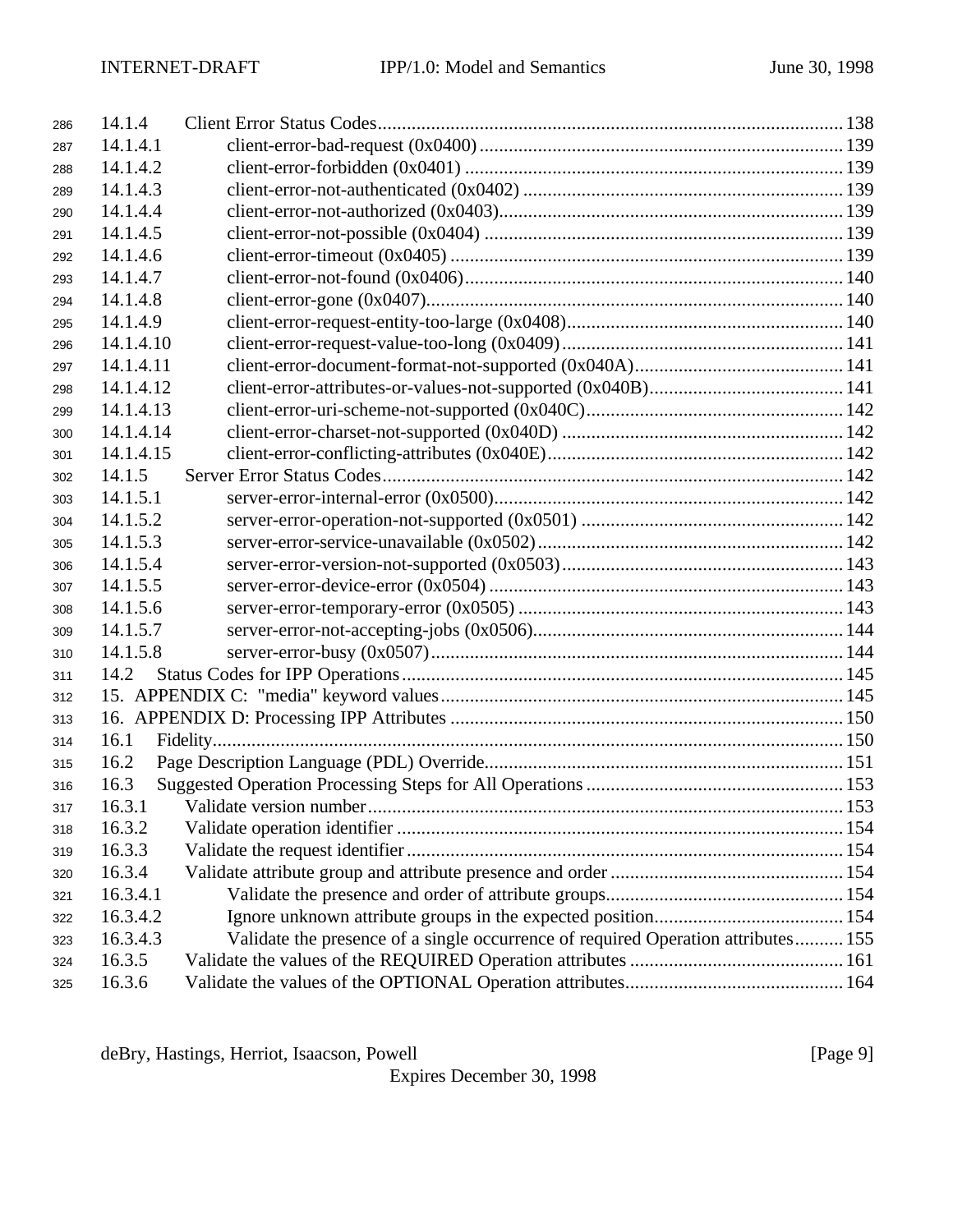| 326 | 16.4    | Suggested Additional Processing Steps for Operations that Create/Validate Jobs and |  |
|-----|---------|------------------------------------------------------------------------------------|--|
| 327 |         |                                                                                    |  |
| 328 | 16.4.1  |                                                                                    |  |
| 329 | 16.4.2  |                                                                                    |  |
| 330 | 16.4.3  |                                                                                    |  |
| 331 | 16.4.4  |                                                                                    |  |
| 332 | 16.4.5  |                                                                                    |  |
| 333 | 16.4.6  | For the Validate-Job operation, RETURN one of the success status codes  171        |  |
| 334 | 16.4.7  |                                                                                    |  |
| 335 | 16.4.8  |                                                                                    |  |
| 336 | 16.4.9  |                                                                                    |  |
| 337 | 16.4.10 |                                                                                    |  |
| 338 | 16.4.11 |                                                                                    |  |
| 339 | 16.4.12 |                                                                                    |  |
| 340 | 16.4.13 |                                                                                    |  |
| 341 | 16.5    |                                                                                    |  |
| 342 |         |                                                                                    |  |

#### 1. Introduction

The Internet Printing Protocol (IPP) is an application level protocol that can be used for distributed

 printing using Internet tools and technologies. IPP version 1.0 (IPP/1.0) focuses only on end user functionality. This document is just one of a suite of documents that fully define IPP. The full set of IPP

- documents includes:
- Requirements Design Goals for an Internet Printing Protocol [IPP-REQ] (informational)
- Rationale for the Structure and Model and Protocol for the Internet Printing Protocol [IPP-RAT] (informational)
- Internet Printing Protocol/1.0: Model and Semantics (this document)
- 352 Internet Printing Protocol/1.0: Encoding and Transport and Encoding [IPP-PRO]
- Mapping between LPD and IPP Protocols [IPP-LPD] (informational)
- 
- Anyone reading this document for the first time is strongly encouraged to read the IPP documents in the following order:
- 358 1. The requirements design goals document, "Requirements Design Goals for an Internet Printing Protocol". That document takes a broad look at distributed printing functionality, and it enumerates real-life scenarios that help to clarify the features that need to be included in a printing protocol for the Internet. It identifies requirements for three types of users: end users, operators,

deBry, Hastings, Herriot, Isaacson, Powell [Page 10]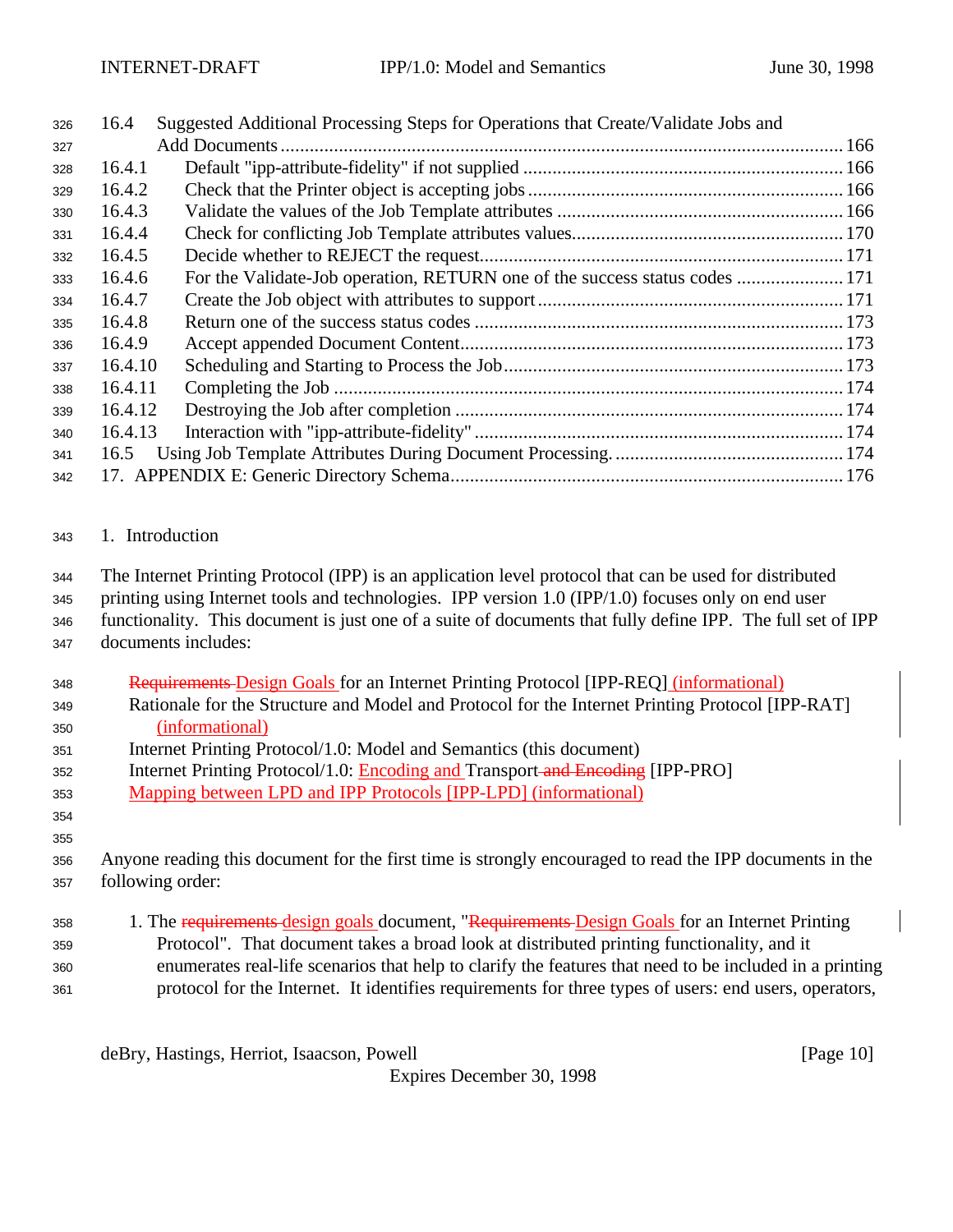362 and administrators. The requirements design goals document calls out a subset of end user requirements that are satisfied in IPP/1.0. Operator and administrator requirements are out of

| 364        | scope for version 1.0.                                                                                                                                                                      |
|------------|---------------------------------------------------------------------------------------------------------------------------------------------------------------------------------------------|
| 365        | 2. The rationale document, "Rationale for the Structure and Model and Protocol for the Internet                                                                                             |
| 366        | Printing Protocol". That document describes IPP from a high level view, defines a roadmap for                                                                                               |
| 367        | the various documents that form the suite of IPP specifications, and gives background and                                                                                                   |
| 368        | rationale for the IETF working group's major decisions.                                                                                                                                     |
| 369        | 3. This document, the "Internet Printing Protocol/1.0: Model and Semantics" document. This                                                                                                  |
| 370        | document describes a simplified model with abstract objects, their attributes, and their operations.                                                                                        |
| 371        | The model introduces a Printer and a Job. A Job optionally supports multiple documents per Job.                                                                                             |
| 372        | The model document also describes how security, internationalization, and directory issues are                                                                                              |
| 373        | addressed.                                                                                                                                                                                  |
| 374        | 4. The protocol specification, "Internet Printing Protocol/1.0: Transport and Encoding and                                                                                                  |
| 375        | Transport". That document defines the encoding rules for a new Internet media type called                                                                                                   |
| 376        | "application/ipp" and shows a is a formal mapping of the abstract operations and attributes                                                                                                 |
| 377        | defined in the model document onto HTTP/1.1.                                                                                                                                                |
| 378        |                                                                                                                                                                                             |
| 379        | The LPD mapping document, "Mapping between LPD and IPP Protocols", is an informational document                                                                                             |
| 380        | that recommends a mapping between the commands and operands of IPP. The LPD mapping document<br>gives some advice to implementers of gateways between IPP and LPD (Line Printer Daemon)     |
| 381        | implementations. The protocol specification defines the encoding rules for a new Internet media type                                                                                        |
| 382<br>383 | ealled "application/ipp".                                                                                                                                                                   |
|            |                                                                                                                                                                                             |
| 384        | This document is laid out as follows:                                                                                                                                                       |
| 385        | - The rest of Section 1 is an introduction to the IPP simplified model for distributed printing.                                                                                            |
| 386        | - Section 2 introduces the object types covered in the model with their basic behaviors, attributes, and                                                                                    |
| 387        | interactions.                                                                                                                                                                               |
| 388        | - Section 3 defines the operations included in IPP/1.0. IPP operations are synchronous, therefore, for                                                                                      |
| 389        | each operation, there is a both request and a response.                                                                                                                                     |
| 390        | - Section 4 defines the attributes (and their syntaxes) that are used in the model.                                                                                                         |
| 391        | - Sections 5 - 6 summarizes the implementation conformance requirements for objects that support                                                                                            |
| 392        | the protocol and IANA considerations, respectively.                                                                                                                                         |
| 393        | - Sections 7 - 11 cover the Internationalization and Security considerations as well as References,                                                                                         |
| 394        | Copyright Notice, and Author contact information.                                                                                                                                           |
| 395        | - Sections 12 - 14 are appendices that cover Terminology, Status Codes and Messages, and "media"                                                                                            |
| 396        | keyword values. This document uses terms such as "attributes", "keywords", and "support".<br>These terms have special meaning and are defined in the model terminology section. Capitalized |
| 397<br>398 | terms, such as $MANDATORY$ , $SHALLMUST$ , and $OPTIONAL$ , have special meaning relating                                                                                                   |
|            |                                                                                                                                                                                             |
|            |                                                                                                                                                                                             |
|            |                                                                                                                                                                                             |
|            |                                                                                                                                                                                             |

deBry, Hastings, Herriot, Isaacson, Powell [Page 11]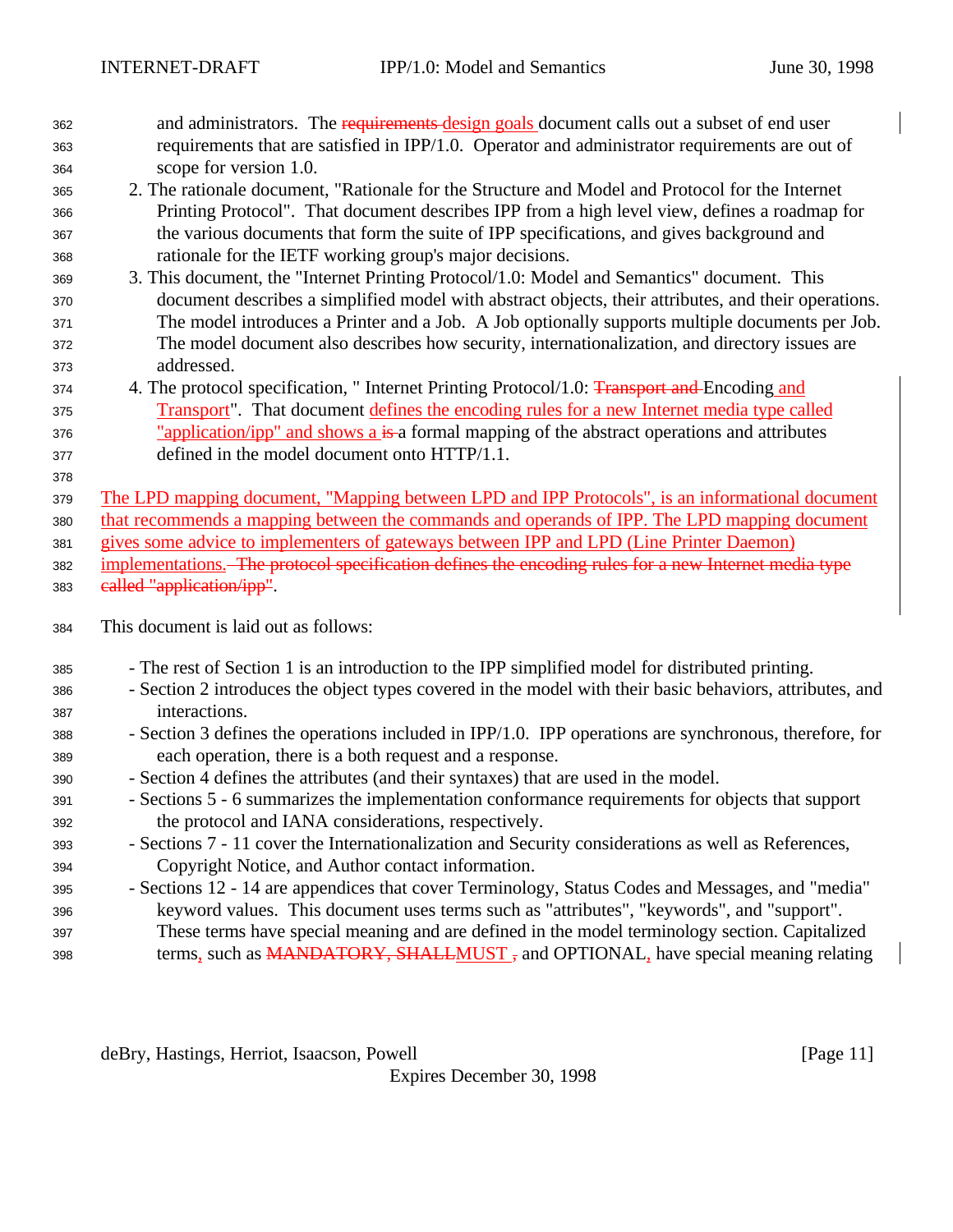- to conformance. These terms are defined in the section on conformance terminology, most of which is taken from RFC 2119 [RFC2119].
- Section 15 is an appendix that defines the rules and suggested techniques for the processing of attributes in client requests by IPP objects. This section helps to clarify the effects of interactions between related attributes and their values.
- Section 16 is an appendix that enumerates the subset of Printer attributes that form a generic directory schema. These attributes are useful when registering a Printer so that a client can find the Printer not just by name, but by filtered searches as well.
- 1.1 Simplified Printing Model

 In order to achieve its goal of realizing a workable printing protocol for the Internet, the Internet Printing Protocol (IPP) is based on a simplified printing model that abstracts the many components of real world printing solutions. The Internet is a distributed computing environment where requesters of print services (clients, applications, printer drivers, etc.) cooperate and interact with print service providers. This model and semantics document describes a simple, abstract model for IPP even though the underlying configurations may be complex "n-tier" client/server systems. An important simplifying step in the IPP model is to expose only the key objects and interfaces required for printing. The model described in this model document does not include features, interfaces, and relationships that are beyond the scope of the first version of IPP (IPP/1.0). IPP/1.0 incorporates many of the relevant ideas and lessons learned from other specification and development efforts [HTPP] [ISO10175] [LDPA] [P1387.4] [PSIS] [RFC1179]

[SWP].

The IPP/1.0 model encapsulates the important components of distributed printing into two object types:

- Printer (Section 2.1)
- Job (Section 2.2)
- 

Each object type has an associated set of operations (see section 3) and attributes (see section 4).

It is important, however, to understand that in real system implementations (which lie underneath the

abstracted IPP/1.0 model), there are other components of a print service which are not explicitly defined

in the IPP/1.0 model. The following figure illustrates where IPP/1.0 fits with respect to these other

components.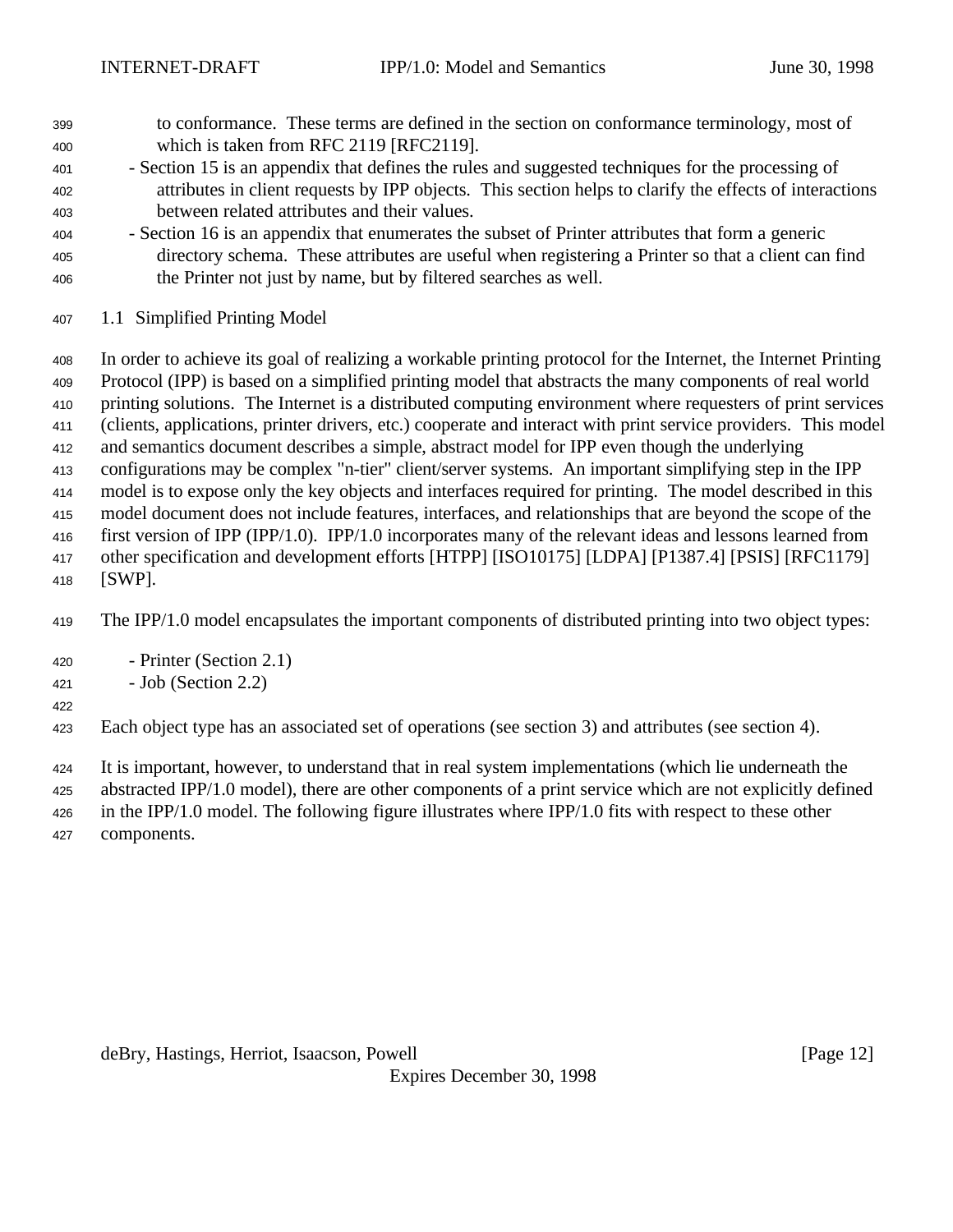

 An IPP Printer object encapsulates the functions normally associated with physical output devices along with the spooling, scheduling and multiple device management functions often associated with a print server. Printer objects are optionally registered as entries in a directory where end users find and select them based on some sort of filtered and context based searching mechanism (see section 17). The directory is used to store relatively static information about the Printer, allowing end users to search for and find Printers that match their search criteria, for example: name, context, printer capabilities, etc.. The more dynamic information, such as state, currently loaded and ready media, number of jobs at the Printer, errors, warnings, and so forth, is directly associated with the Printer object itself rather than with the entry in the directory which only represents the Printer object.

 IPP clients implement the IPP protocol on the client side, and give end users (or programs running on behalf of end users) the ability to query Printer objects and submit and manage print jobs. An IPP server is just that part of the Printer object that implements the server-side protocol. The rest of the Printer

deBry, Hastings, Herriot, Isaacson, Powell **Example 20** (Page 13)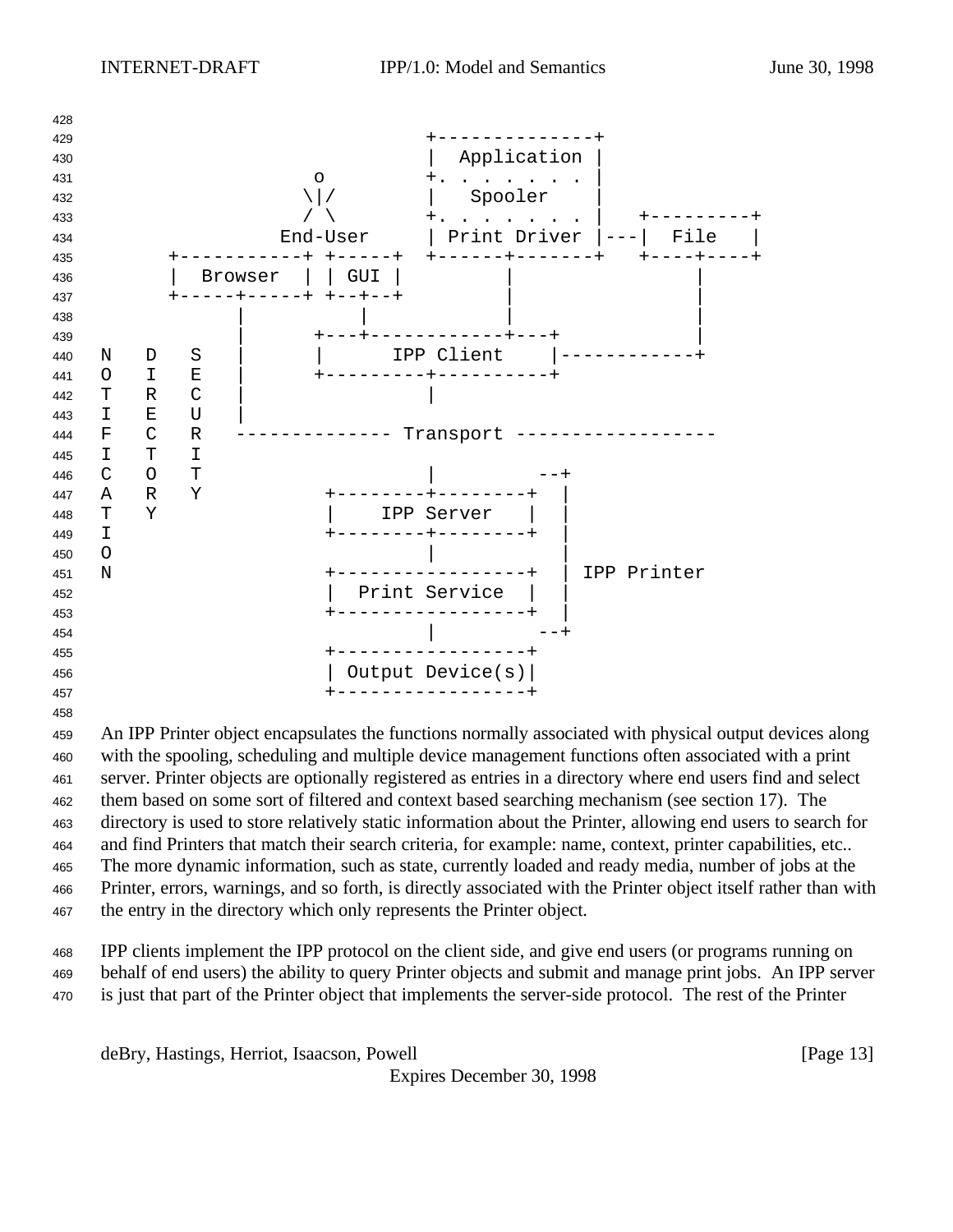object implements (or gateways into) the application semantics of the print service itself. The Printer

 objects may be embedded in an output device or may be implemented on a host on the network that communicates with an output device.

 When a job is submitted to the Printer object and the Printer object validates the attributes in the submission request, the Printer object creates a new Job object. The end user then interacts with this new Job object to query its status and monitor the progress of the job. End users may also cancel the print job by using the Job object's Cancel-Job operation. The notification service is out of scope for IPP/1.0, but using such a notification service, the end user is able to register for and receive Printer specific and Job specific events. An end user can query the status of Printer objects and can follow the progress of Job objects by polling using the Get-Printer-Attributes, Get-Jobs, and Get-Job-Attributes operations.

#### 2. IPP Objects

The IPP/1.0 model introduces objects of type Printer and Job. Each type of object models relevant

483 aspects of a real-world entity such as a real printer or real print job. Each object type is defined as a set

of possible attributes that may be supported by instances of that object type. For each object (instance),

the actual set of supported attributes and values describe a specific implementation. The object's

 attributes and values describe its state, capabilities, realizable features, job processing functions, and default behaviors and characteristics. For example, the Printer object type is defined as a set of attributes

 that each Printer object potentially supports. In the same manner, the Job object type is defined as a set of attributes that are potentially supported by each Job object.

- Each attribute included in the set of attributes defining an object type is labeled as:
- 491 "MANDATORYREQUIRED": each object SHALLMUST support the attribute.
- "OPTIONAL": each object MAY support the attribute.
- There is no such similar labeling of attribute values. However, if an implementation supports an attribute, it MUST support at least one of the possible values for that attribute.
- 2.1 Printer Object

 The major component of the IPP/1.0 model is the Printer object. A Printer object implements the server- side of the IPP/1.0 protocol. Using the protocol, end users may query the attributes of the Printer object and submit print jobs to the Printer object. The actual implementation components behind the Printer abstraction may take on different forms and different configurations. However, the model abstraction allows the details of the configuration of real components to remain opaque to the end user. Section 3 describes each of the Printer operations in detail.

deBry, Hastings, Herriot, Isaacson, Powell [Page 14]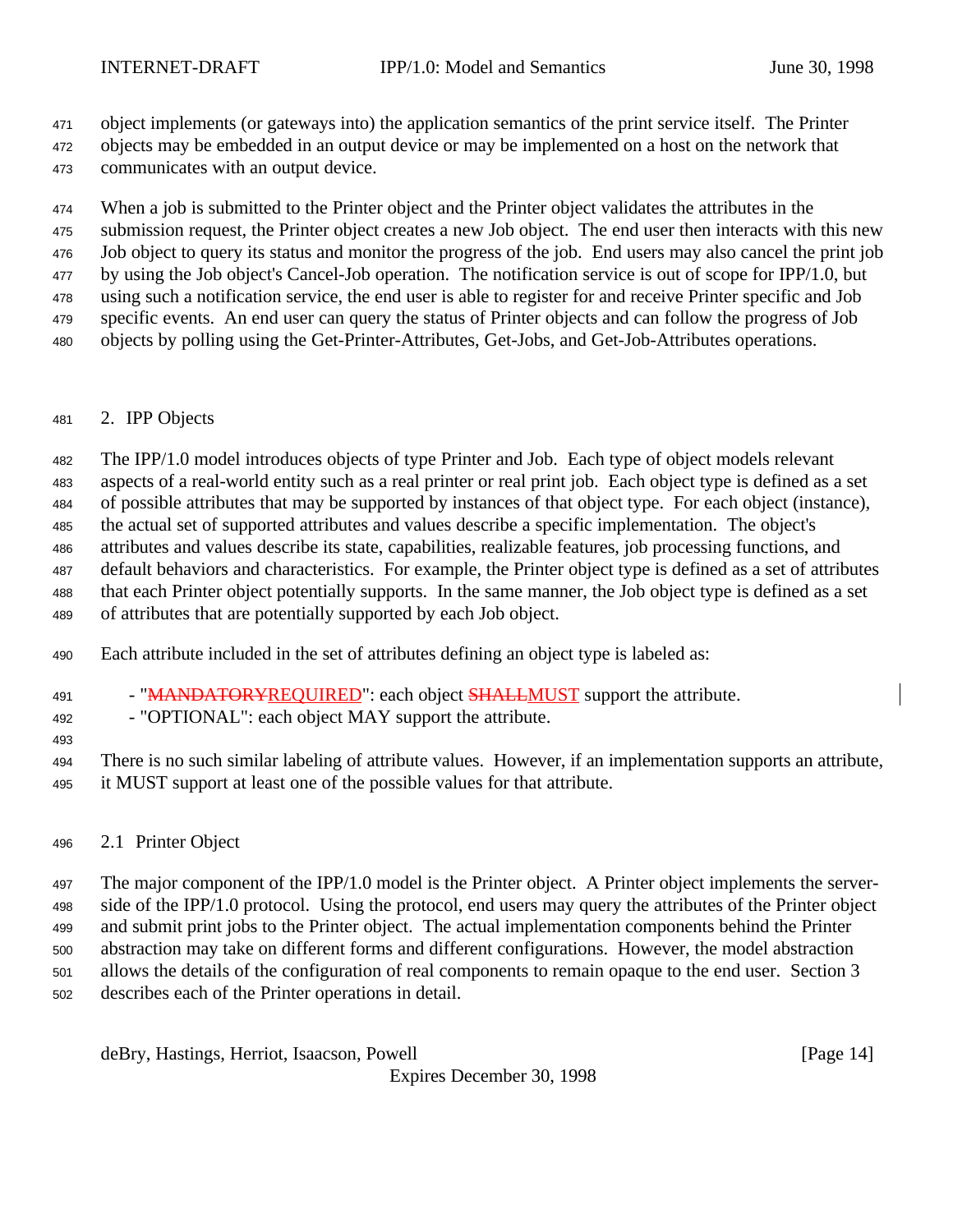- The capabilities and state of a Printer object are described by its attributes. Printer attributes are divided into two groups:
- "job-template" attributes: These attributes describe supported job processing capabilities and defaults for the Printer object. (See section 4.2)
- "printer-description" attributes: These attributes describe the Printer object's identification, state, location, references to other sources of information about the Printer object, etc. (see section 4.4)
- 

Since a Printer object is an abstraction of a generic document output device and print service provider, a

Printer object could be used to represent any real or virtual device with semantics consistent with the

- Printer object, such as a fax device, an imager, or even a CD writer.
- Some examples of configurations supporting a Printer object include:
- 1) An output device with no spooling capabilities
- 2) An output device with a built-in spooler
- 3) A print server supporting IPP with one or more associated output devices
- 3a) The associated output devices may or may not be capable of spooling jobs
- 3b) The associated output devices may or may not support IPP
- The following figures show some examples of how Printer objects can be realized on top of various
- distributed printing configurations. The embedded case below represents configurations 1 and 2. The
- hosted and fan-out figures below represent configurations 3a and 3b.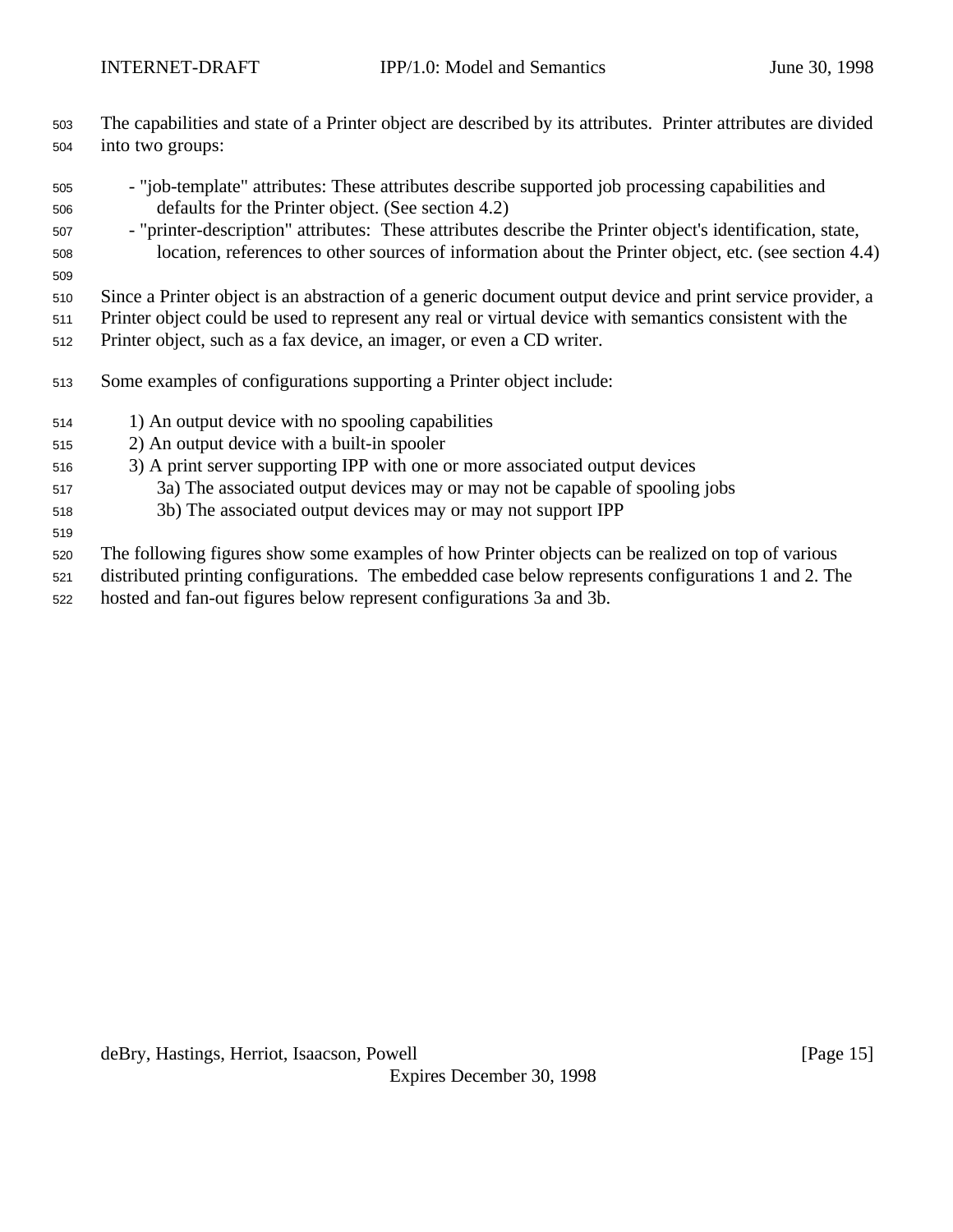INTERNET-DRAFT IPP/1.0: Model and Semantics June 30, 1998

 Legend: ##### indicates a Printer object which is either embedded in an output device or is hosted in a server. The Printer object might or might not be capable of queuing/spooling. any indicates any network protocol or direct connect, including IPP embedded printer: output device +---------------+ O +--------+ | ########### | /|\ | client |------------IPP------------># Printer # | / \ +--------+ | # Object # | | ########### | +---------------+ hosted printer: +---------------+ O +--------+ ########### | | /|\ | client |--IPP--># Printer #-any->| output device | / \ +--------+ # Object # | | ########### +---------------+ +---------------+ fan out:  $+-->$  output device  $\vert$  any/  $\vert$  O +--------+ ########### / +---------------+ /|\ | client |-IPP-># Printer #--\* / \ +--------+ # Object # \ +---------------+  $\# \# \# \# \# \# \# \# \# \# \# \text{ any } \setminus$  +-->| output device | +---------------+ 

2.2 Job Object

deBry, Hastings, Herriot, Isaacson, Powell [Page 16]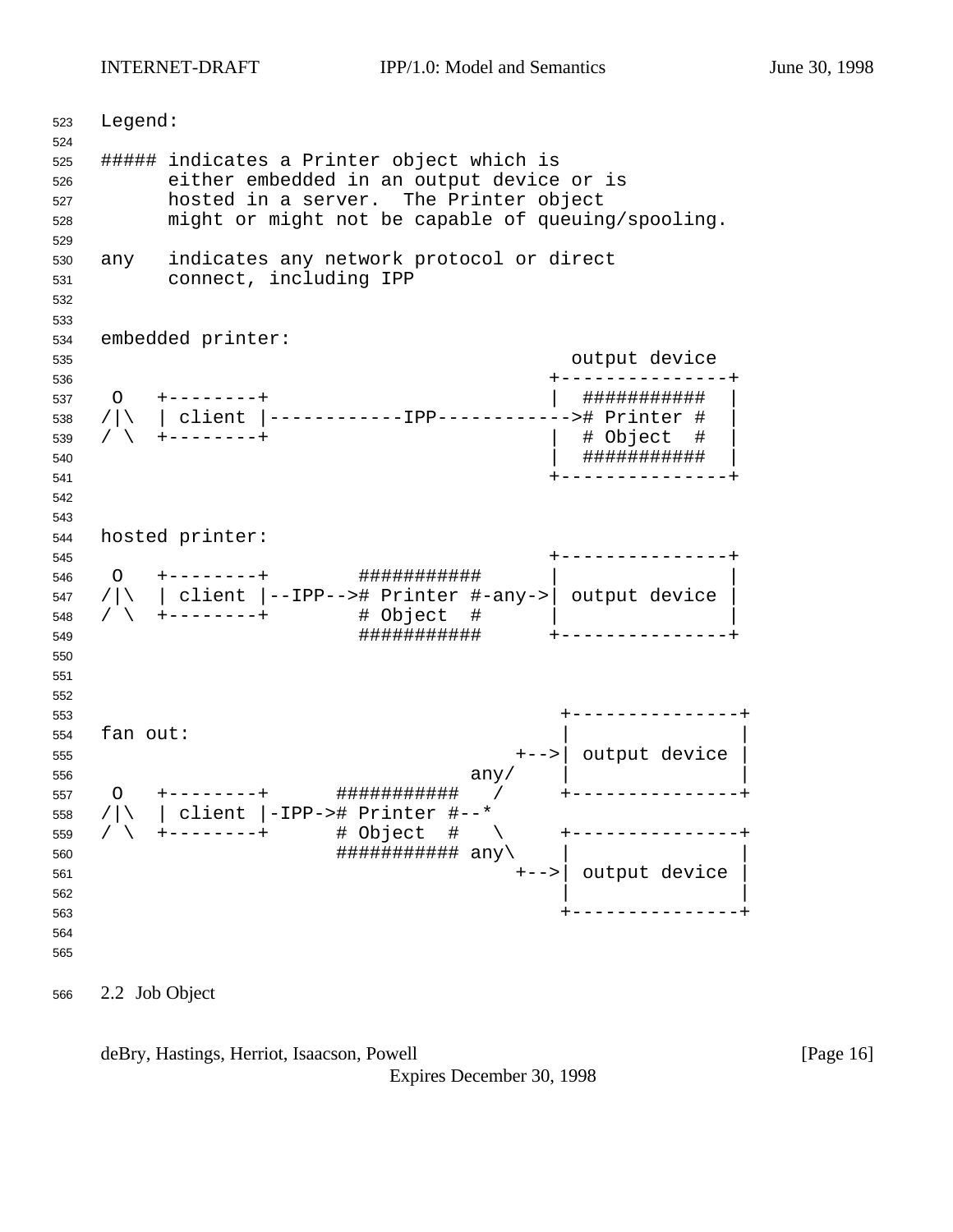A Job object is used to model a print job. A Job can contain one or more documents. The information

required to create a Job object is sent in a create request from the end user via an IPP Client to the Printer

object. The Printer object validates the create request, and if the Printer object accepts the request, the

Printer object creates the new Job object. Section 3 describes each of the Job operations in detail.

- The characteristics and state of a Job object are described by its attributes. Job attributes are grouped into two groups as follows:
- 573 "job-template" attributes: These attributes are can be supplied by the client or end user and include job processing instructions which are intended to override any Printer object defaults and/or instructions embedded within the document data. (See section 4.2)
- "job-description" attributes: These attributes describe the Job object's identification, state, size, etc. The client supplies some of these attributes, and the Printer object generates others. (See section 4.3)
- 

- A Job object contains at least one document, but may contain multiple documents. A document is either:
- a stream of document data in a format supported by the Printer object (typically a Page Description Language - PDL), or
- a reference to such a stream of document data

In IPP/1.0, a document is not modeled as an IPP object, therefore it has no object identifier or associated

 attributes. All job processing instructions are modeled as Job object attributes. These attributes are called Job Template attributes and they apply equally to all documents within a Job object.

- 2.3 Object Relationships
- IPP objects have relationships that are maintained persistently along with the persistent storage of the object attributes.
- A Printer object can represent either one or more physical output devices or a logical device which

"processes" jobs but never actually uses a physical output device to put marks on paper. Examples of

logical devices include a Web page publisher or a gateway into an online document archive or repository.

A Printer object contains zero or more Job objects.

 A Job object is contained by exactly one Printer object, however the identical document data associated with a Job object could be sent to either the same or a different Printer object. In this case, a second Job object would be created which would be almost identical to the first Job object, however it would have

new (different) Job object identifiers (see section 2.4).

deBry, Hastings, Herriot, Isaacson, Powell [Page 17]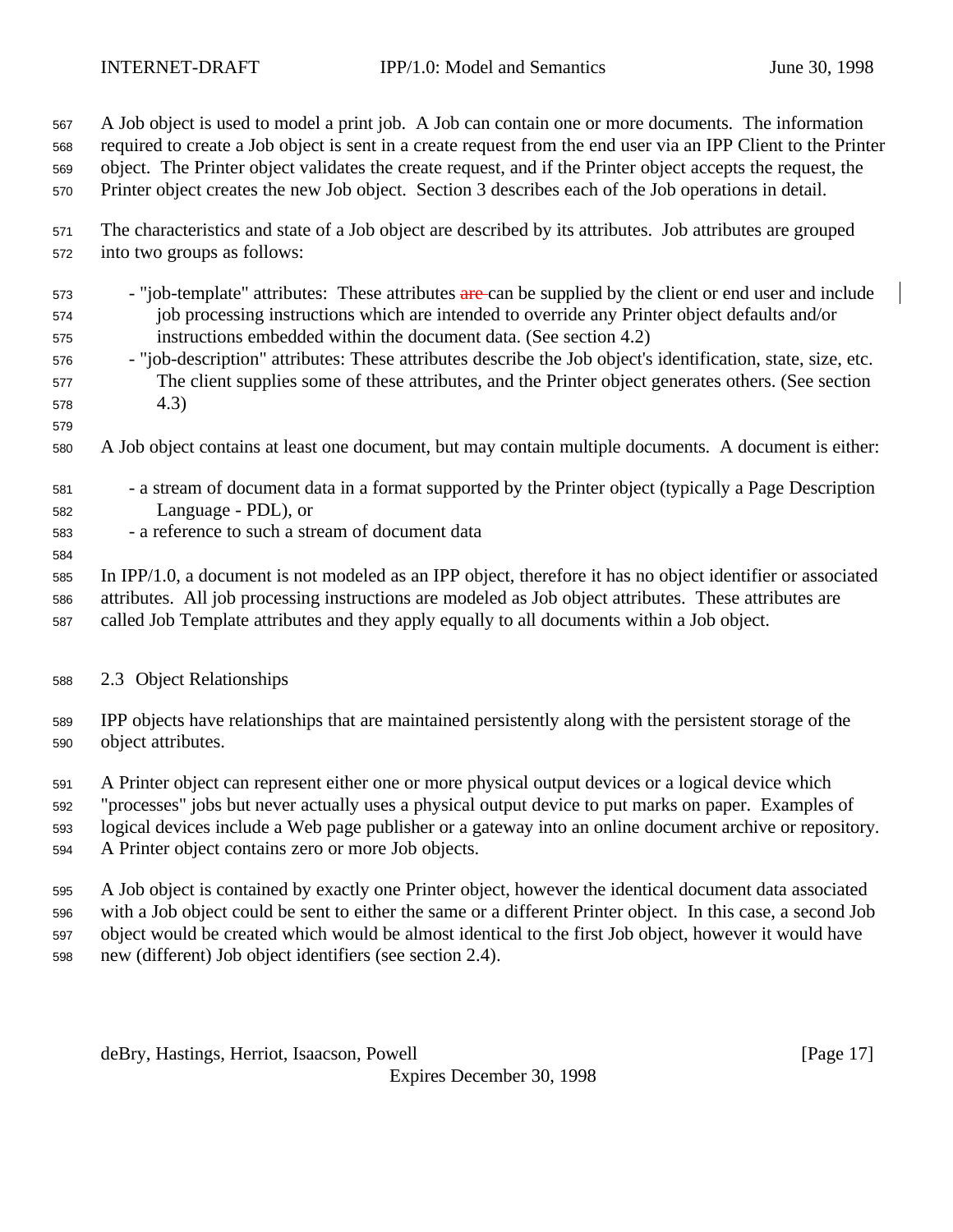A Job object contains one or more documents. If the contained document is a stream of document data, that stream can be contained in only one document. However, there can be identical copies of the stream in other documents in the same or different Job objects. If the contained document is just a reference to a stream of document data, other documents (in the same or different Job object(s)) may contain the same reference.

### 2.4 Object Identity

 All Printer and Job objects are identified by a Uniform Resource Identifier (URI) [RFC1630] so that they 606 can be persistently and unambiguously referenced. $\frac{1}{\sqrt{1-\lambda}}$  The notion of a URI is a useful concept, however, until the notion of URI is more stable (i.e., defined more completely and deployed more widely), it is expected that the URIs used for IPP objects will actually be URLs [RFC1738] [RFC1808]. Since every URL is a specialized form of a URI, even though the more generic term URI is used throughout the rest of this document, its usage is intended to cover the more specific notion of URL as well.

An administrator configures Printer objects to either support or not support authentication and/or

message privacy using TLS [TLS] (the mechanism for security configuration is outside the scope of

IPP/1.0). In some situations, both types of connections (both authenticated and unauthenticated) can be

 established using a single communication channel that has some sort of negotiation mechanism. In other situations, multiple communication channels are used, one for each type of security configuration.

Section 8 provides a full description of all security considerations and configurations. ,

 If a Printer object supports more than one communication channel, some or all of those channels might support and/or require different security mechanisms. In such cases, an administrator could expose the simultaneous support for these multiple communication channels as multiple URIs for a single Printer object where each URI represents one of the communication channels to the Printer object. To support this flexibility, the IPP Printer object type defines a multi-valued identification attribute called the "printer-uri-supported" attribute. It MUST contain at least one URI. It MAY contain more than one URI. That is, every Printer object will have at least one URI which identifies at least one communication channel to the Printer object, but it may have more than one URI where each URI identifies a different communication channel to the Printer object. The "printer-uri-supported" attribute has a companion attribute, the "uri-security-supported" attribute, that has the same cardinality as "printer-uri-supported". The purpose of the "uri-security-supported" attribute is to indicate the security mechanisms (if any) used for each URI listed in "printer-uri-supported". These two attributes are fully described in sections 4.4.1 and 4.4.2.

When a job is submitted to the Printer object via a create request, the client supplies only a single Printer

object URI. The client supplied Printer object URI MUST be one of the values in the "printer-uri-

supported" Printer attribute.

deBry, Hastings, Herriot, Isaacson, Powell [Page 18]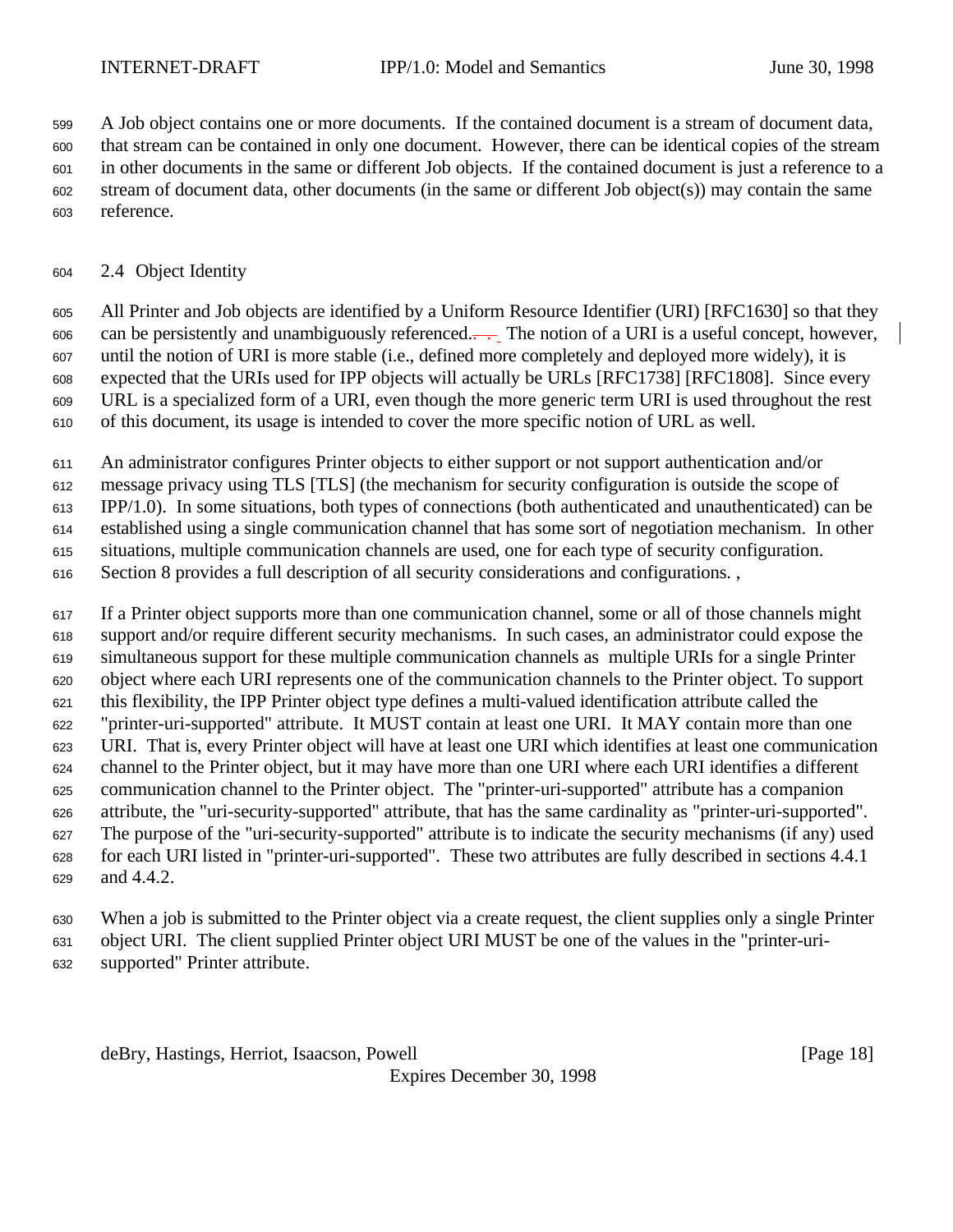Note: IPP/1.0 does not specify how the client obtains the client supplied URI, but it is

RECOMMENDED that a Printer object be registered as an entry in a directory service. End-users and

programs can then interrogate the directory searching for Printers. Section 17 defines a generic schema

 for Printer object entries in the directory service and describes how the entry acts as a bridge to the actual IPP Printer object. The entry in the directory that represents the IPP Printer object includes the possibly

many URIs for that Printer object as values in one its attributes.

 When a client submits a create request to the Printer object, the Printer object validates the request and creates a new Job object. The Printer object assigns the new Job object a URI which is stored in the "job-uri" Job attribute. This URI is then used by clients as the target for subsequent Job operations. The Printer object generates a Job URI based on its configured security policy and the URI used by the client

in the create request.

For example, consider a Printer object that supports both a communication channel secured by the use of

TLS (using a standard URI indicating the use of HTTP over TLS) and another open communication

channel that is not secured with TLS (using an simple "http" schemed URI). If a client were to submit a

job using the secure URI, the Printer object would assign the new Job object a secure URI as well. If a

client were to submit a job using the open-channel URI, the Printer would assign the new Job object an

open-channel URI.

 In addition, the Printer object also populates the Job object's "job-printer-uri" attribute. This is a reference back to the Printer object that created the Job object. If a client only has access to a Job 652 object's "job-uri" identifier, the client can query the **Job's** "job-printer-uri" attribute in order to determine which Printer object created the Job object. If the Printer object supports more than one URI, the Printer object picks the one URI supplied by the client when creating the job to build the value for and to populate the Job's "job-printer-uri" attribute.

 Allowing Job objects to have URIs allows for flexibility and scalability. For example, in some implementations, the Printer object might create Jobs that are processed in the same local environment as the Printer object itself. In this case, the Job URI might just be a composition of the Printer's URI and some unique component for the Job object, such as the unique 32-bit positive integer mentioned later in this paragraph. In other implementations, the Printer object might be a central clearing-house for validating all Job object creation requests, but the Job object itself might be created in some environment that is remote from the Printer object. In this case, the Job object's URI may have no physical-location relationship at all to the Printer object's URI. Again, the fact that Job objects have URIs allows for flexibility and scalability, however, many existing printing systems have local models or interface constraints that force print jobs to be identified using only a 32-bit positive integer rather than an independent URI. This numeric Job ID is only unique within the context of the Printer object to which the create request was originally submitted. Therefore, in order to allow both types of client access to IPP Job objects (either by Job URI or by numeric Job ID), when the Printer object successfully processes 669 a create request and creates a new Job object, the Printer object **SHALLMUST** generate both a Job URI

deBry, Hastings, Herriot, Isaacson, Powell [Page 19]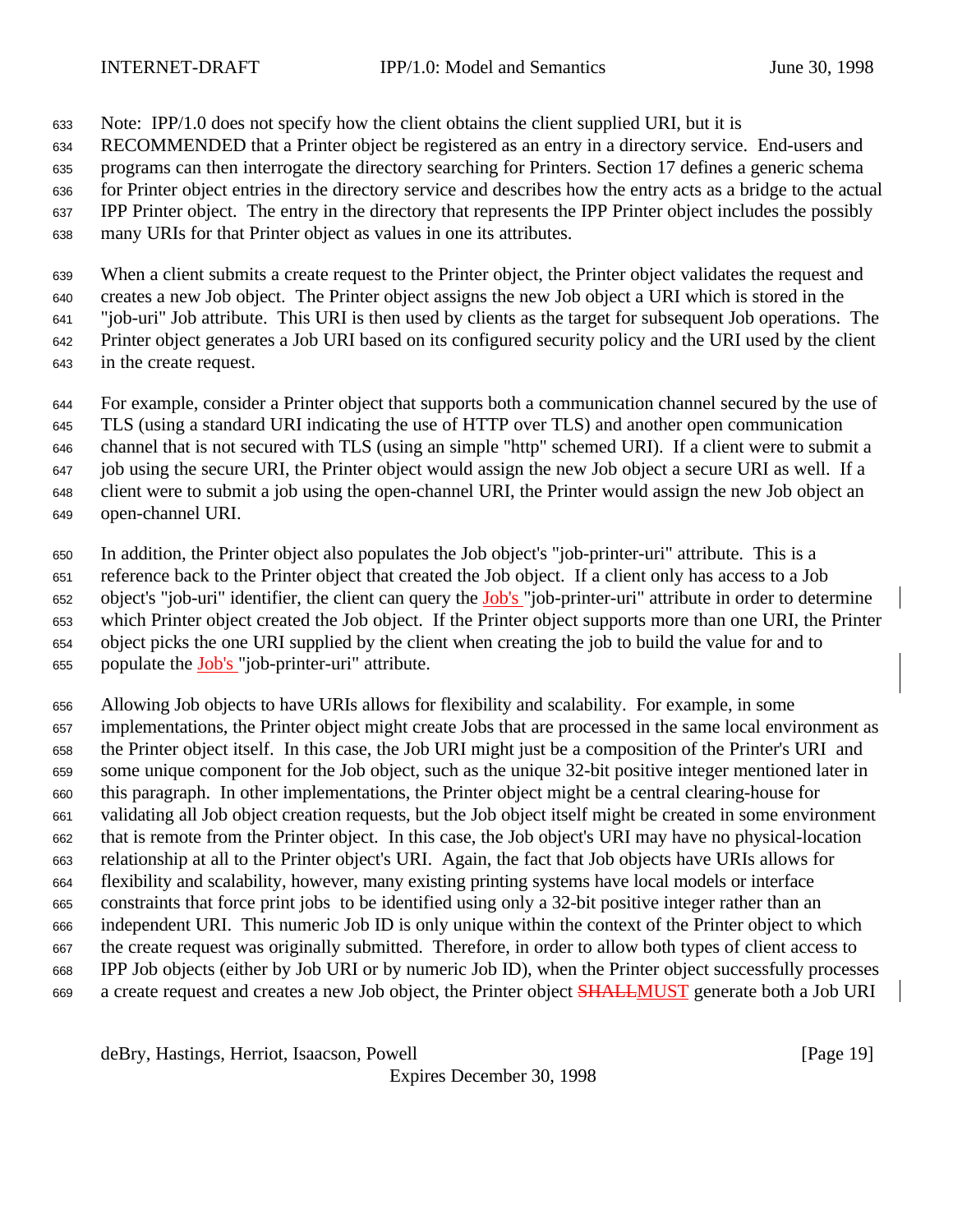and a Job ID. The Job ID (stored in the "job-id" attribute) only has meaning in the context of the Printer

object to which the create request was originally submitted. This requirement to support both Job URIs

 and Job IDs allows all types of clients to access Printer objects and Job objects no matter the local constraints imposed on the client implementation.

In addition to identifiers, Printer objects and Job objects have names ("printer-name" and "job-name").

675 An object name need not NEED NOT be unique across all instances of all objects. A Printer object's name

is chosen and set by an administrator through some mechanism outside the scope of IPP/1.0. A Job

object's name is optionally chosen and supplied by the IPP client submitting the job. If the client does not

supply a Job object name, the Printer object generates a name for the new Job object. In all cases, the

- name only has local meaning.
- To summarize:
- Each Printer object is identified with one or more URIs. The Printer's "printer-uri-supported" attribute contains the URI(s).
- The Printer object's "uri-security-supported" attribute identifies the communication channel security protocols that may or may not have been configured for the various Printer object URIs (e.g., 'tls' or 'none').
- Each Job object is identified with a Job URI. The Job's "job-uri" attribute contains the URI.
- Each Job object is also identified with Job ID which is a 32-bit, positive integer. The Job's "job-id" attribute contains the Job ID. The Job ID is only unique within the context of the Printer object which created the Job object.
- Each Job object has a "job-printer-uri" attribute which contains the URI of the Printer object that was used to create the Job object. This attribute is used to determine the Printer object that created a Job object when given only the URI for the Job object. This linkage is necessary to determine the languages, charsets, and operations which are supported on that Job (the basis for such support comes from the creating Printer object).
- Each Printer object has a name (which is not necessarily unique). The administrator chooses and sets this name through some mechanism outside the scope of IPP/1.0 itself. The Printer object's "printer-name" attribute contains the name.
- Each Job object has a name (which is not necessarily unique). The client optionally supplies this name in the create request. If the client does not supply this name, the Printer object generates a name for the Job object. The Job object's "job-name" attribute contains the name.
- 3. IPP Operations
- IPP objects support operations. An operation consists of a request and a response. When a client
- communicates with an IPP object, the client issues an operation request to the URI for that object.
- Operation requests and responses have parameters that identify the operation. Operations also have

deBry, Hastings, Herriot, Isaacson, Powell [Page 20]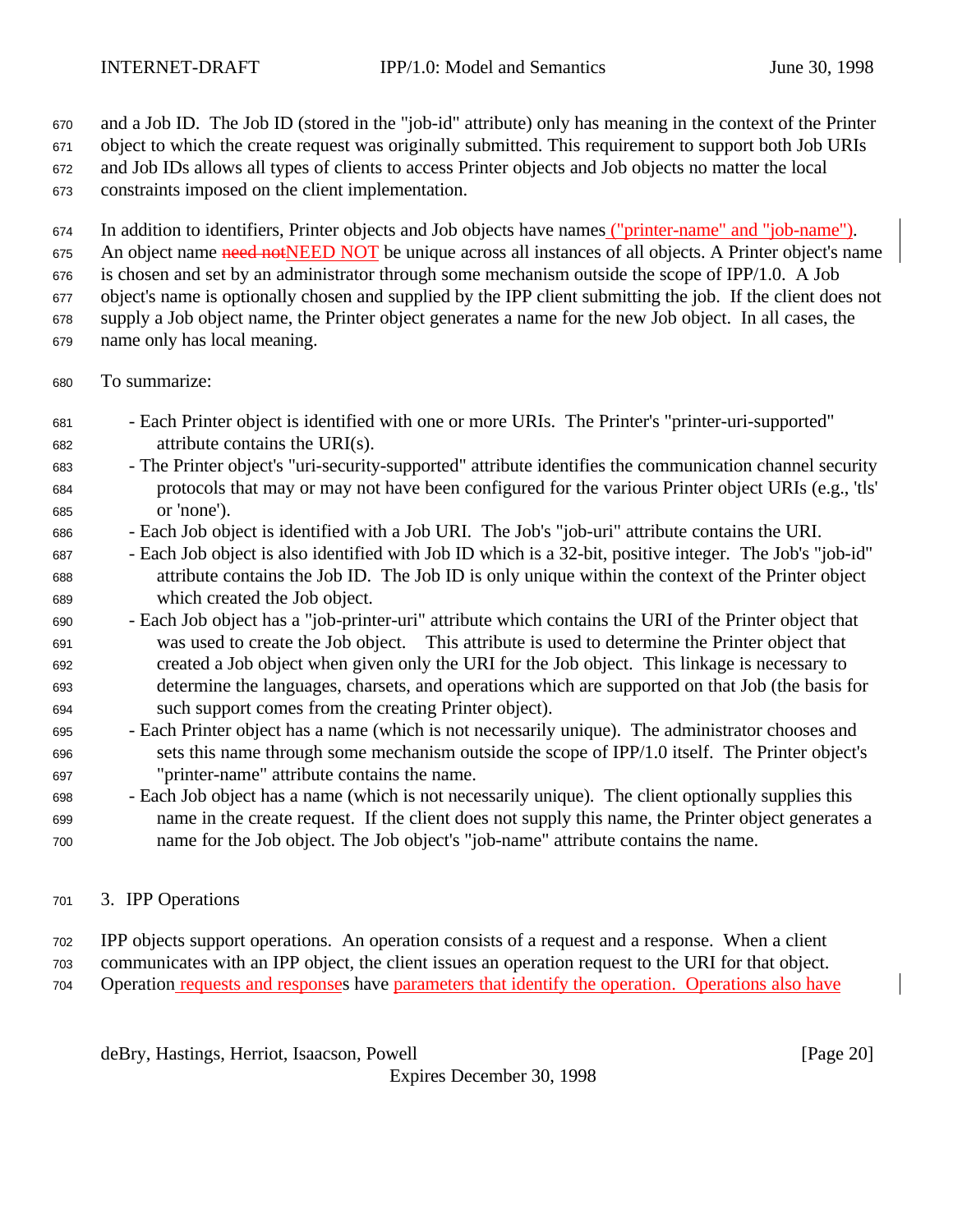attributes that affect the run-time characteristics of the operation (the intended target, localization

- information, etc.)supply information about the operation itself. These operation-specific attributes are
- called operation attributes (as compared to object attributes such as Printer object attributes or Job object
- attributes). Each request carries along with it any operation attributes, object attributes, and/or document
- data required to perform the operation. Each request requires a response from the object. Each response
- indicates success or failure of the operation with a status code as a response parameter. The response contains any operation attributes, object attributes, and/or status messages generated during the execution
- 
- of the operation request.

 This section describes the semantics of the IPP operations, both requests and responses, in terms of the parameters, attributes, and other data associated with each operation.

- The IPP/1.0 Printer operations are:
- Print-Job (section 3.2.1)
- Print-URI (section 3.2.2)
- Validate-Job (section 3.2.3)
- Create-Job (section 3.2.4)
- Get-Printer-Attributes (section 3.2.5)
- Get-Jobs (section 3.2.6)
- 
- The Job operations are:
- Send-Document (section 3.3.1)
- Send-URI (section 3.3.2)
- Cancel-Job (section 3.3.3)
- Get-Job-Attributes (section 3.3.4)
- 

 The Send-Document and Send-URI Job operations are used to add a new document to an existing multi-document Job object created using the Create-Job operation.

- 3.1 Common Semantics
- 732 All IPP operations require some share some common parameters and operation attributes. elements and

features. . These common elements and their semantic characteristics are defined and described in more

- detail in the following sections.
- 3.1.1 Required ElementsRequired Parameters
- Every operation request contains the following REQUIRED parameters:

deBry, Hastings, Herriot, Isaacson, Powell [Page 21]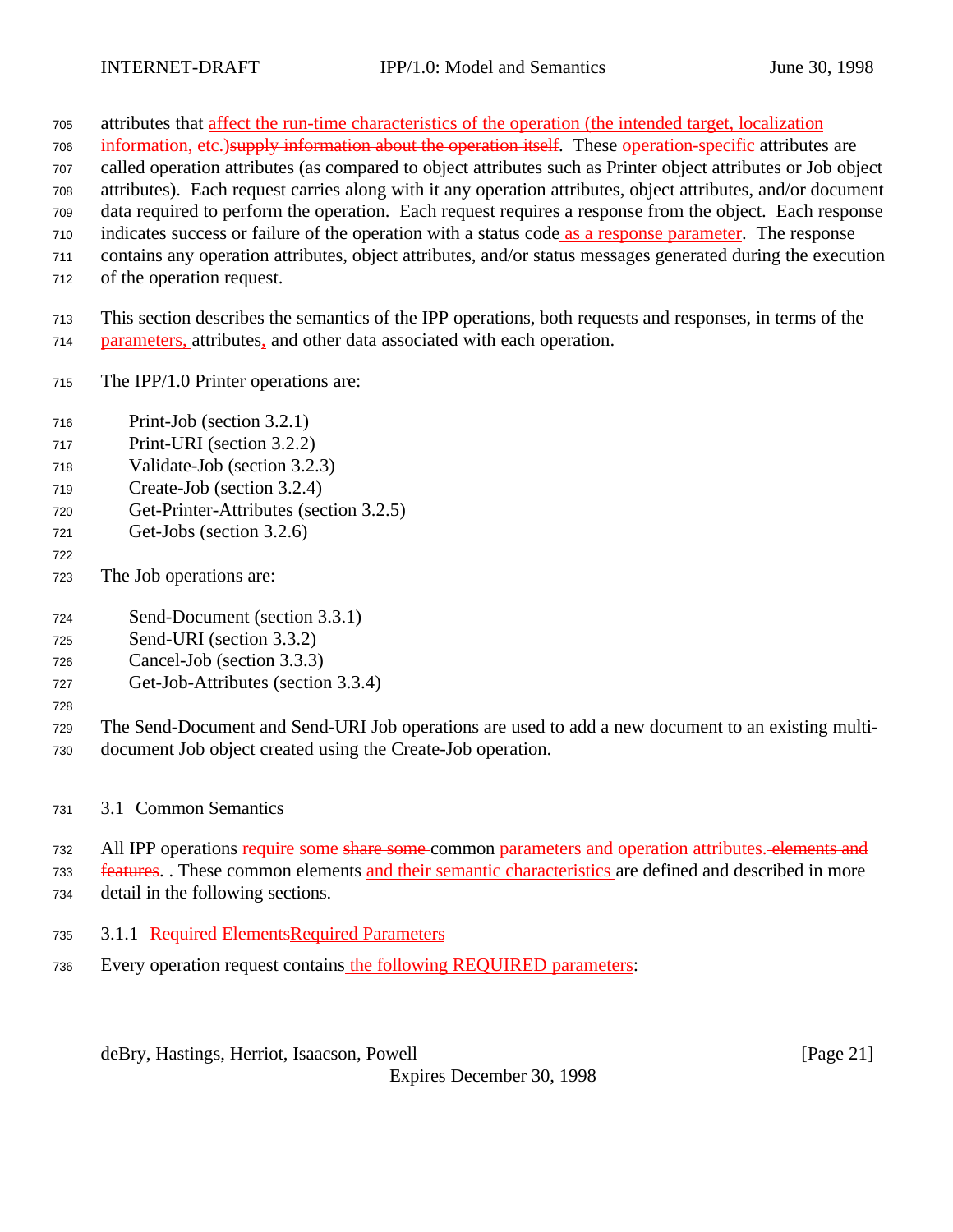| 737 | - a "version-number",                                                         |
|-----|-------------------------------------------------------------------------------|
| 738 | - an "operation-id",                                                          |
| 739 | - a "request-id", and                                                         |
| 740 | - the attributes that are MANDATORYREQUIRED for that type of request.         |
| 741 |                                                                               |
| 742 | Every operation response contains the following REQUIRED parameters:          |
| 743 | - a "version-number",                                                         |
| 744 | - a "status-code",                                                            |
| 745 | - the "request-id" that was supplied in the corresponding request, and        |
| 746 | - the attributes that are <b>MANDATORYREQUIRED</b> for that type of response. |

748 Note: The transport and encoding and transport document [IPP-PRO] defines special rules for the

749 encoding of the these parameters. "operation-id", the "version-number", the "status-code", and the

750 "request-id". All other operation elements are represented using the more generic encoding rules for

attributes and groups of attributes.

3.1.2 Operation IDs and Request IDs

 Each IPP operation request includes an identifying "operation-id" value. Valid values are defined in the "operations-supported" Printer attribute section (see section 4.4.13). The client specifies which operation

is being requested by supplying the correct "operation-id" value..

 In addition, every invocation of an operation is identified by a "request-id" value. For each request, the client chooses the "request-id" which is an integer (possibly unique depending on client requirements) in the range from 1 to 2\*\*31 - 1 (inclusive). This "request-id" allows clients to manage multiple outstanding requests. The receiving IPP object, copies the client supplied "request-id" attribute into the response so that the client can match the response with the correct outstanding request.

 Note: In some cases, the transport protocol underneath IPP might be a connection oriented protocol that would make it impossible for a client to receive responses in any order other than the order in which the corresponding requests were sent. In such cases, the "request-id" attribute would not be essential for correct protocol operation. However, in other mappings, the operation responses can come back in any order. In these cases, the "request-id" would be essential.

- 3.1.3 Attributes
- Operation requests and responses are both composed of groups of attributes and/or document data. The attributes groups are:

deBry, Hastings, Herriot, Isaacson, Powell **Example 20** and the same of the same of the same of the same of the s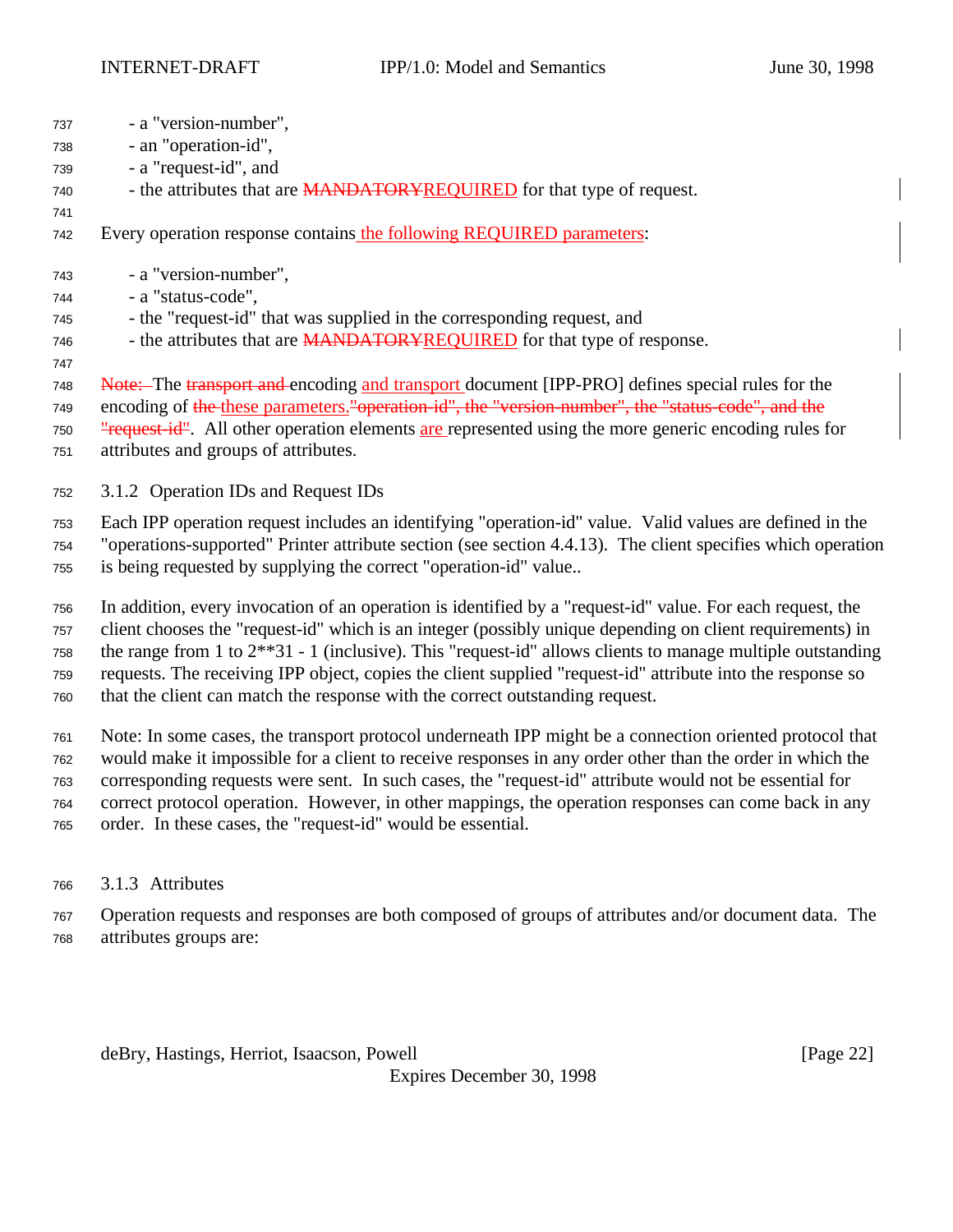- Operation Attributes: These attributes are passed in the operation and affect the IPP object's behavior while processing the operation request and may affect other attributes or groups of attributes. Some operation attributes describe the document data associated with the print job and are associated with new Job objects, however most operation attributes do not persist beyond the life of the operation. The description of each operation attribute includes conformance 774 statements indicating which operation attributes are **MANDATORYREOUIRED** and which are OPTIONAL for an IPP object to support and which attributes a client MUST supply in a request and an IPP object MUST supply in a response.

- Job Template Attributes: These attributes affect the processing of a job. A client OPTIONALLY supplies Job Template Attributes in a create request, and the receiving object MUST be prepared to receive all supported attributes. The Job object can later be queried to find out what Job Template attributes were originally requested in the create request, and such attributes are returned in the response as Job Object Attributes. The Printer object can be queried about its Job Template attributes to find out what type of job processing capabilities are supported and/or what the default job processing behaviors are, though such attributes are returned in the response as Printer Object Attributes. The "ipp-attribute-fidelity" operation attribute affects processing of all client supplied Job Template attributes (see section 16 for a full description of "ipp-attribute-fidelity" and its relationship to other attributes).
- Job Object Attributes: These attributes are returned in response to a query operation directed at a Job object.
- Printer Object Attributes: These attributes are returned in response to a query operation directed at a Printer object.
- Unsupported Attributes: In a create request, the client supplies a set of Operation and Job Template attributes. If any of these attributes or their values are unsupported by the Printer object, the Printer object returns the set of unsupported attributes in the response. Section 16 gives a full description of how Job Template attributes supplied by the client in a create request are processed by the Printer object and how unsupported attributes are returned to the client. Because of extensibility, any IPP object might receive a request that contains new or unknown attributes or values for which it has no support. In such cases, the IPP object processes what it can and returns the unsupported attributes in the response.
- Later in this section, each operation is formally defined by identifying the allowed and expected groups of attributes for each request and response. The model identifies a specific order for each group in each request or response, but the attributes within each group may be in any order, unless specified otherwise.

 Each attribute specification includes the attribute's name followed by the name of its attribute syntax(es) in parenthesizes. In addition, each 'integer' attribute is followed by the allowed range in parentheses, (m:n), for values of that attribute. Each 'text' or 'name' attribute is followed by the maximum size in octets in parentheses, (size), for values of that attribute. For more details on attribute syntax notation, see 807 the descriptions of these attributes syntaxes in section 4.1. It is an operational error for clients to supply

deBry, Hastings, Herriot, Isaacson, Powell **Example 23** (Page 23)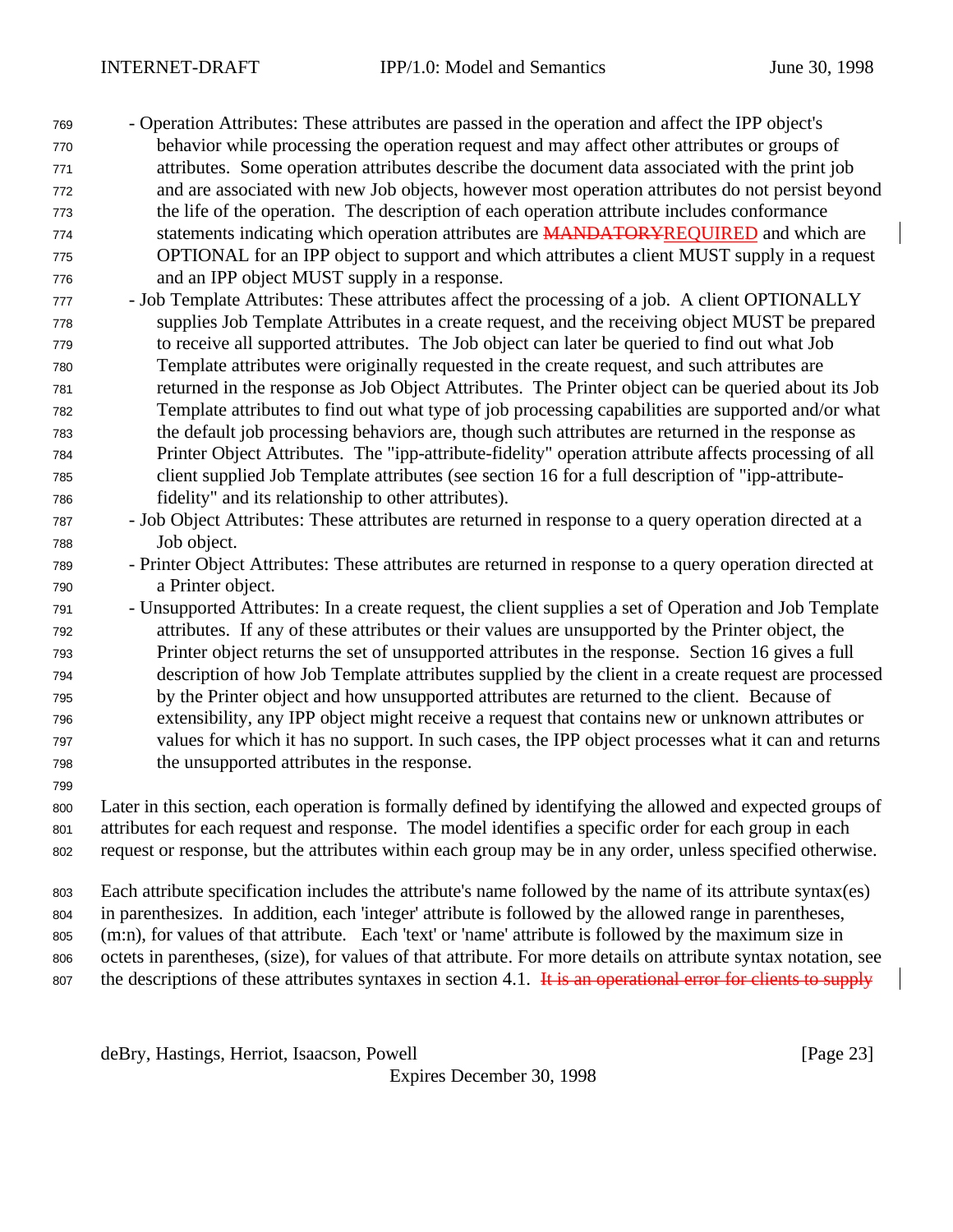- 808 in operation requests and/or IPP objects to returns in operations responses attribute value(s) that do not
- 809 match the syntax(es) defined for that attribute (see section 3 for operation attributes and section 4 for IPP **object attributes**).
- Note: Document data included in the operation is not strictly an attribute, but it is treated as a special attribute group for ordering purposes. The only operations that support supplying the document data within an operation request are Print-Job and Send-Document. There are no operation responses that
- include document data.
- 815 Note: Some operations are MANDATORYREQUIRED for IPP objects to support; the others are OPTIONAL (see section 5.2.2). Therefore, before using an OPTIONAL operation, a client SHOULD 817 first use the MANDATORYREQUIRED Get-Printer-Attributes operation to query the Printer's "operations-supported" attribute in order to determine which OPTIONAL Printer and Job operations are 819 actually supported. The client SHOULD NOT use an OPTIONAL operation that is not supported. When an IPP object receives a request to perform an operation it does not support, it returns the 'server- error-operation-not-supported' status code (see section 14.1.5.2). An IPP object is non-conformant if it 822 does not support a MANDATORYREQUIRED operation.
- 3.1.4 Character Set and Natural Language Operation Attributes

 Some Job and Printer attributes have values that are text strings and names intended for human understanding rather than machine understanding (see the 'text' and 'name' attribute syntax descriptions in section 4.1). The following sections describe two special Operation Attributes called "attributes-charset" and "attributes-natural-language". These attributes are always part of the Operation Attributes group. For most attribute groups, the order of the attributes within the group is not important. However, for these two attributes within the Operation Attributes group, the order is critical. The "attributes-charset" attribute MUST be the first attribute in the group and the "attributes-natural-language" attribute MUST be the second attribute in the group. In other words, these attributes MUST be supplied in every IPP request and response, they MUST come first in the group, and MUST come in the specified order. For job creation operations, the IPP Printer implementation saves these two attributes with the new Job object as Job Description attributes. For the sake of brevity in this document, these operation attribute descriptions are not repeated with every operation request and response, but have a reference back to this section instead.

- 3.1.4.1 Request Operation Attributes
- 838 The client **SHALLMUST** supply and the Printer object **SHALLMUST** support the following
- 839 MANDATORYREQUIRED operation attributes in every IPP/1.0 operation request:

deBry, Hastings, Herriot, Isaacson, Powell [Page 24]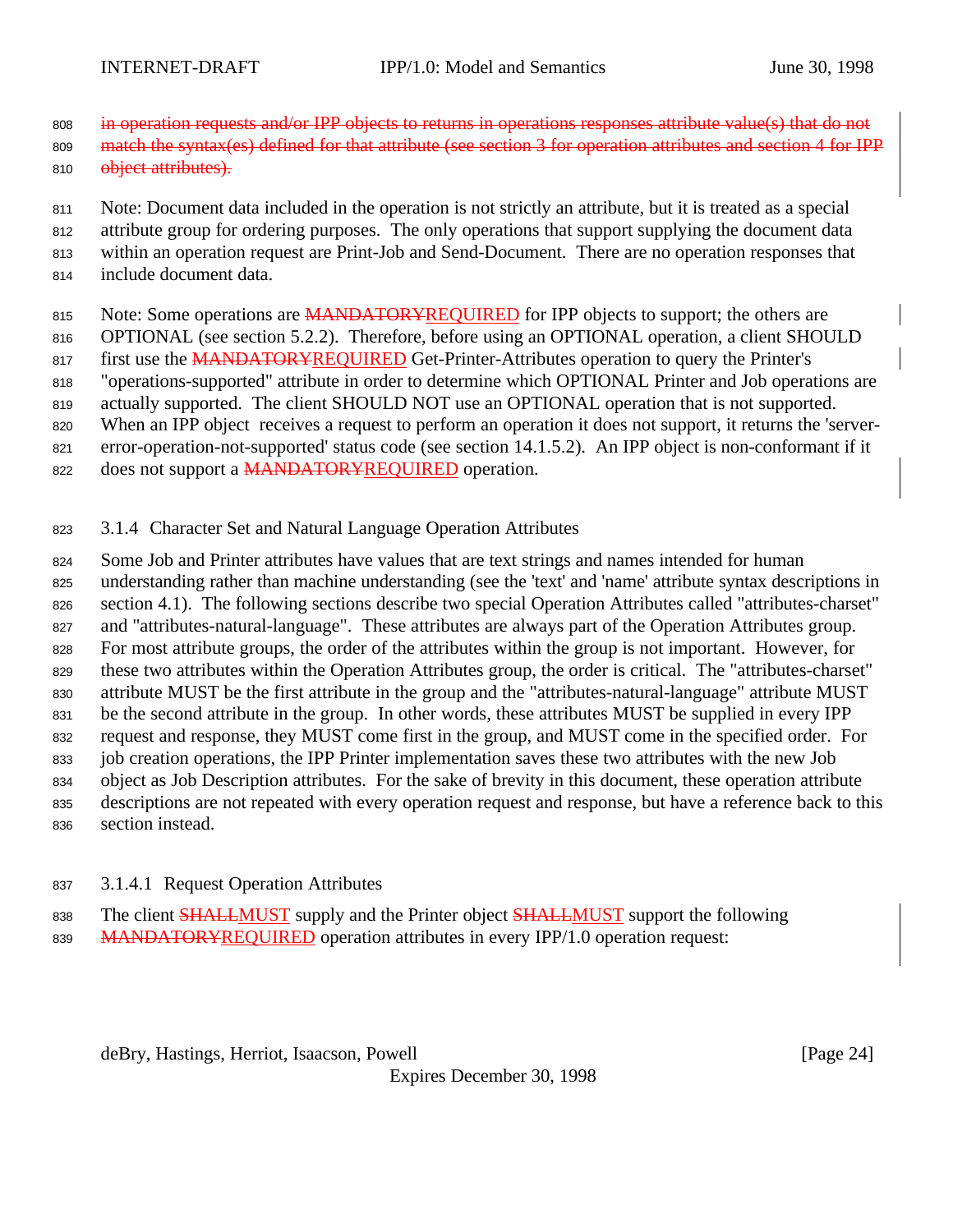"attributes-charset" (charset):

 This operation attribute identifies the charset (coded character set and encoding method) used by any 'text' and 'name' attributes that the client is supplying in this request. It also identifies the 843 charset that the Printer object **SHALLMUST** use (if supported) for all 'text' and 'name' attributes and status messages that the Printer object returns in the response to this request. See Sections 4.1.1 and 4.1.2 for the specification of the 'text' and 'name' attribute syntaxes.

847 All IPP objects **SHALLMUST** support the 'utf-8' charset [RFC2044] and MAY support additional charsets provided that they are registered with IANA [IANA-CS]. If the Printer object 849 does not support the client supplied charset value, the Printer object **SHALLMUST** reject the request and return the 'client-error-charset-not-supported' status code. The Printer object **SHALLMUST** indicate the charset(s) supported as the values of the "charset-supported" Printer attribute (see Section 4.4.15), so that the client can query to determine which charset(s) are supported.

 Note to client implementers: Since IPP objects are only required to support the 'utf-8' charset, in order to maximize interoperability with multiple IPP object implementations, a client may want to supply 'utf-8' in the "attributes-charset" operation attribute, even though the client is only passing and able to present a simpler charset, such as US-ASCII or ISO-8859-1. Then the client will have to filter out (or charset convert) those characters that are returned in the response that it cannot present to its user. On the other hand, if both the client and the IPP objects also support a charset in common besides utf-8, the client may want to use that charset in order to avoid charset conversion or data loss.

 See the 'charset' attribute syntax description in Section 4.1.7 for the syntax and semantic interpretation of the values of this attribute and for example values.

"attributes-natural-language" (naturalLanguage):

 This operation attribute identifies the natural language used by any 'text' and 'name' attributes that the client is supplying in this request. This attribute also identifies the natural language that the Printer object SHOULD use for all 'text' and 'name' attributes and status messages that the Printer object returns in the response to this request.

873 There are no **MANDATORYREQUIRED** natural languages required for the Printer object to support. However, the Printer object's "generated-natural-language-supported" attribute identifies the natural languages supported by the Printer object and any contained Job objects for all text strings generated by the IPP object. A client MAY query this attribute to determine which natural language(s) are supported for generated messages.

deBry, Hastings, Herriot, Isaacson, Powell **Example 26** (Page 25)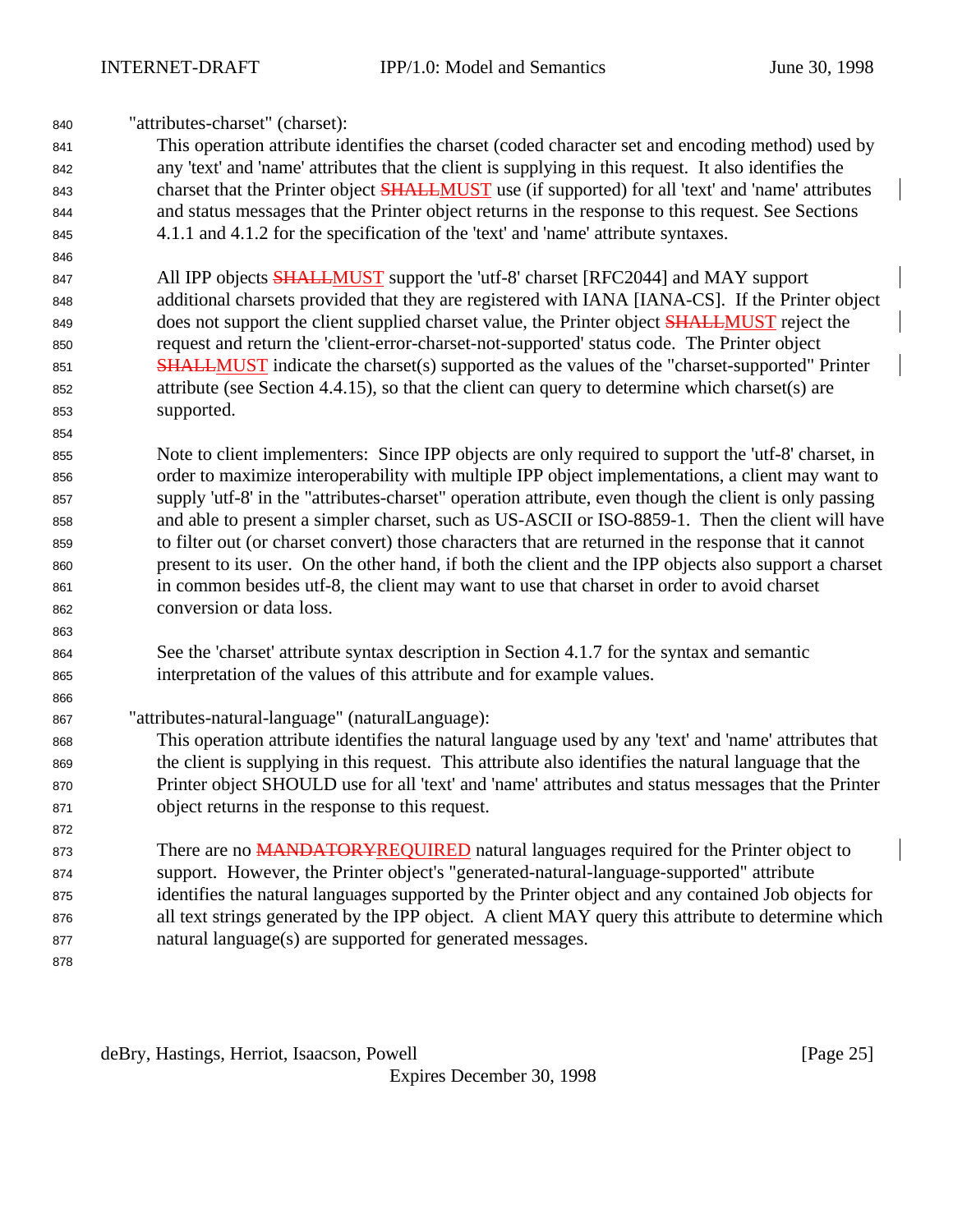For any of the attributes for which the Printer object generates text, i.e., for the "job-state- message", "printer-state-message", and status messages (see Section 3.1.6), the Printer object **SHALLMUST** be able to generate these text strings in any of its supported natural languages. If 882 the client requests a natural language that is not supported, the Printer object **SHALLMUST**  return these generated messages in the Printer's configured natural language as specified by the Printer's "natural-language-configured" attribute" (see Section 4.4.16).

 For other 'text' and 'name' attributes supplied by the client, authentication system, operator, system administrator, or manufacturer, i.e., for "job-originating-user-name", "printer-name" (name), "printer-location" (text), "printer-info" (text), and "printer-make-and-model" (text), the Printer object is only required to support the configured natural language of the Printer identified by the Printer object's "natural-language-configured" attribute, though support of additional natural languages for these attributes is permitted.

 For any 'text' or 'name' attribute in the request that is in a different natural language than the value 894 supplied in the "attributes-natural-language", the client **SHALLMUST** use the Natural Language 895 Override mechanism (see sections 4.1.1.2 and 4.1.2.2) for each such attribute value supplied.

897 The IPP object **SHALLMUST** accept any natural language and any Natural Language Override, whether the IPP object supports that natural language or not (and independent of the value of the "ipp-attribute-fidelity" Operation attribute). That is the IPP object accepts all client supplied values no matter what the values are in the Printer object's "generated-natural-language- supported" attribute. That attribute, "generated-natural-language-supported", only applies to 902 generated messages, not client supplied messages. The IPP object **SHALLMUST** remember that natural language for all client supplied attributes, and when returning those attributes in response 904 to a query, the IPP object **SHALLMUST** indicate that natural language.

 For example, the "job-name" attribute MAY be supplied by the client in a create request. The text value for this attribute will be in the natural language identified by the "attribute-natural-language" attribute, or if different, as identified by the Natural Language Override mechanism. If supplied, the IPP object will use the value of the "job-name" attribute to populate the Job object's "job- name" attribute. Whenever any client queries the Job object's "job-name" attribute, the IPP object returns the attribute as stored and uses the Natural Language Override mechanism to specify the natural language, if it is different from that reported in the "attributes-natural-language" operation 913 attribute of the response. An IPP object **SHALLMUST** NOT reject a request based on a supplied natural language in an "attributes-natural-language" Operation attribute or in any attribute that uses the Natural Language Override.

 See the 'naturalLanguage' attribute syntax description in section 4.1.8 for the syntax and semantic interpretation of the values of this attribute and for example values.

deBry, Hastings, Herriot, Isaacson, Powell **compared and Contact and Contact Contact (Page 26**)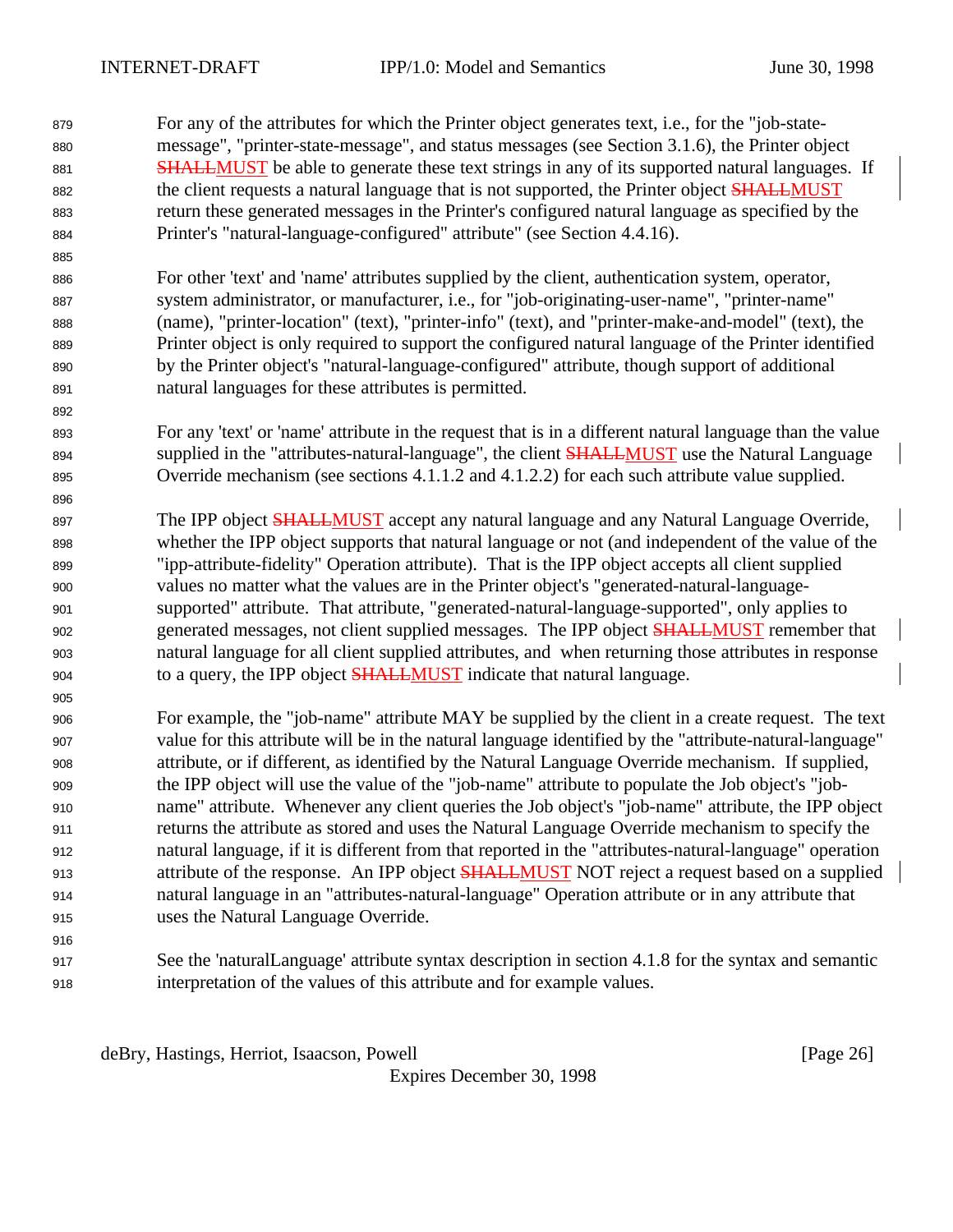Clients SHOULD NOT supply 'text' or 'name' attributes that use an illegal combination of natural

language and charset. For example, suppose a Printer object supports charsets 'utf-8', 'iso-8859-1', and

'iso-8859-7'. Suppose it also supports natural languages 'en' (English), 'fr' (French), and 'el' (Greek).

Although the Printer object supports the charset 'iso-8859-1' and natural language 'el', it probably does

not support the combination of Greek text strings using the 'iso-8859-1' charset. The Printer object

handles this apparent incompatibility differently depending on the context in which it occurs:

- 926 In a create request:  $\frac{1}{2}$  If a the client supplies a text or name attribute (for example, the "job-name" 927 operation attribute) that uses that specific invalid an apparently incompatible combination, it is a 928 client choice that and it does not n't affect the Printer object or its correct operation to accept the **invalid combination.** Therefore, In this case, the Printer object simply accepts the client supplied 930 value, stores it with the Job object, and responds back with the same invalid combination whenever the client (or any client) queries for that attribute.
- 932 -In a query-type operation,  $\frac{flike}{dt}$  Get-Printer-Attributes: for example), if the client requests an **invalid apparently incompatible combination, the Printer object simply responds (as described in** 934 section 3.1.4.2below) using the Printer's configured natural language rather than the natural language requested by the client.
- 937 In either case, the Printer object does not reject the request because of the apparent incompatibility.

938 The potential an invalid incompatible combination of charset and natural language can occur (either at the

global operation level or at the Natural Language Override attribute-by-attribute level). In addition, since

the response always includes explicit charset and natural language information, there is never any

question or ambiguity in how the client interprets the response.

## 3.1.4.2 Response Operation Attributes

943 The Printer object **SHALLMUST** supply and the client **SHALLMUST** support the following 944 MANDATORYREQUIRED operation attributes in every IPP/1.0 operation response:

"attributes-charset" (charset):

 This operation attribute identifies the charset used by any 'text' and 'name' attributes that the 947 Printer object is returning in this response. The value in this response **SHALLMUST** be the same value as the "attributes-charset" operation attribute supplied by the client in the request. If this is not possible (i.e., the charset requested is not supported), the request would have been rejected. See "attributes-charset" described in Section 3.1.4.1 above. 

952 If the Printer object supports more than just the 'utf-8' charset, the Printer object SHALLMUST be able to code convert between each of the charsets supported on a highest fidelity possible basis in order to return the 'text' and 'name' attributes in the charset requested by the client. However,

deBry, Hastings, Herriot, Isaacson, Powell [Page 27]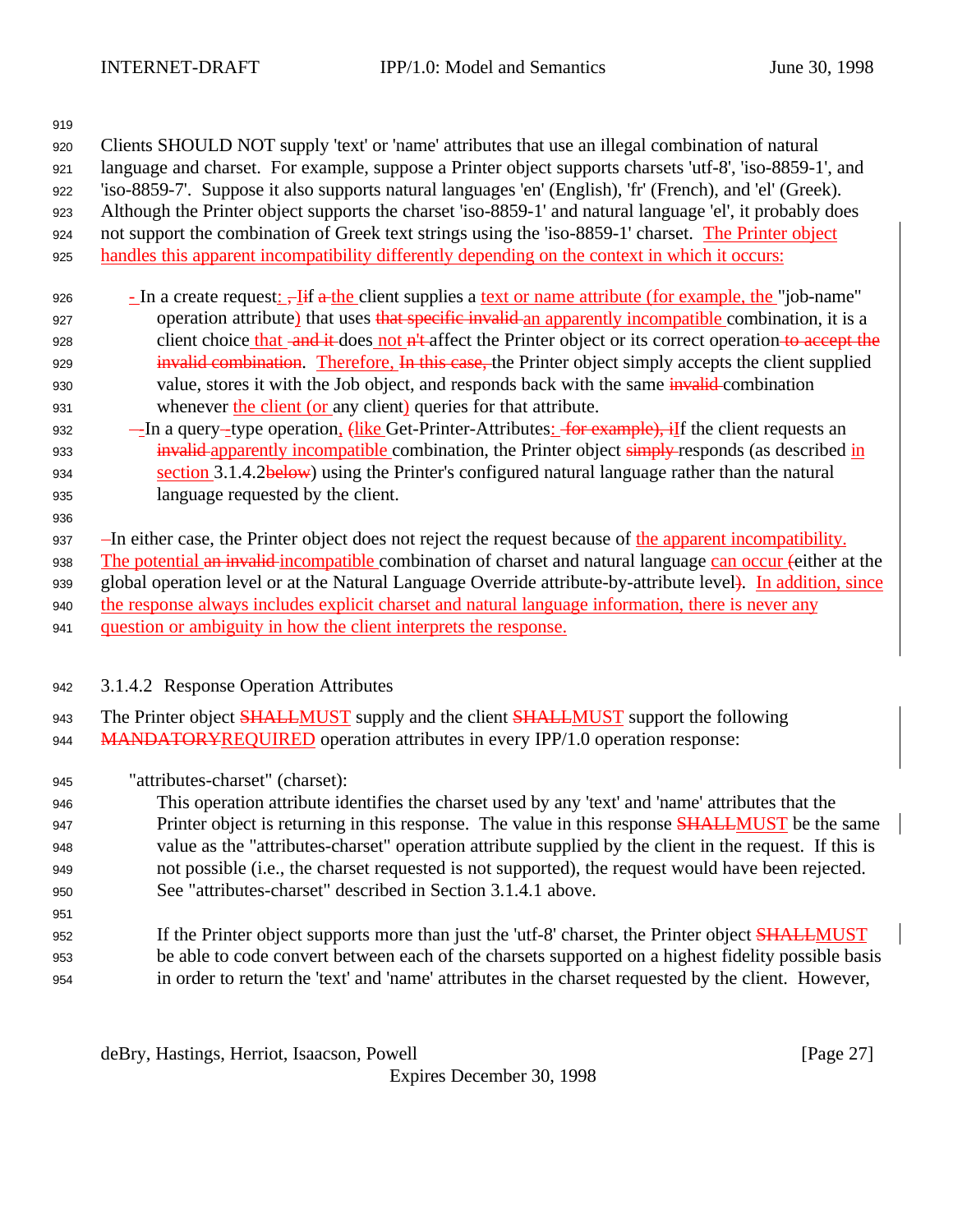some information loss MAY occur during the charset conversion depending on the charsets involved. For example, the Printer object may convert from a UTF-8 'a' to a US-ASCII 'a' (with no loss of information), from an ISO Latin 1 CAPITAL LETTER A WITH ACUTE ACCENT to US-ASCII 'A' (losing the accent), or from a UTF-8 Japanese Kanji character to some ISO Latin 1 error character indication such as '?', decimal code equivalent, or to the absence of a character, depending on implementation.

 Note: Whether an implementation that supports more than one charset stores the data in the charset supplied by the client or code converts to one of the other supported charsets, depends on implementation. The strategy should try to minimize loss of information during code conversion. On each response, such an implementation converts from its internal charset to that requested.

"attributes-natural-language" (naturalLanguage):

 This operation attribute identifies the natural language used by any 'text' and 'name' attributes that the IPP object is returning in this response. Unlike the "attributes-charset" operation attribute, the IPP object NEED NOT return the same value as that supplied by the client in the request. The IPP object MAY return the natural language of the Job object or the Printer's configured natural language as identified by the Printer object's "natural-language-configured" attribute, rather than the natural language supplied by the client. For any 'text' or 'name' attribute or status message in the response that is in a different natural language than the value returned in the "attributes-975 natural-language" operation attribute, the IPP object **SHALLMUST** use the Natural Language Override mechanism (see sections 4.1.1.2 and 4.1.2.2) on each attribute value returned.

3.1.5 Operation Targets

 All IPP operations are directed at IPP objects. For Printer operations, the operation is always directed at a Printer object using one of its URIs (i.e., one of the values in the Printer object's "printer-uri-supported" attribute). Even if the Printer object supports more than one URI, the client supplies only one URI as the target of the operation. The client identifies the target object by supplying the correct URI in the "printer-uri (uri)" operation attribute.

- For Job operations, the operation is directed at either:
- The Job object itself using the Job object's URI. In this case, the client identifies the target object by supplying the correct URI in the "job-uri (uri)" operation attribute.
- The Printer object that created the Job object using both the Printer objects URI and the Job object's Job ID. Since the Printer object that created the Job object generated the Job ID, it MUST be able to correctly associate the client supplied Job ID with the correct Job object. The client supplies the Printer object's URI in the "printer-uri (uri)" operation attribute and the Job object's Job ID in the "job-id (integer(1:MAX))" operation attribute.
- 

deBry, Hastings, Herriot, Isaacson, Powell **Example 28** and the same control in the same control of  $\alpha$  and  $\beta$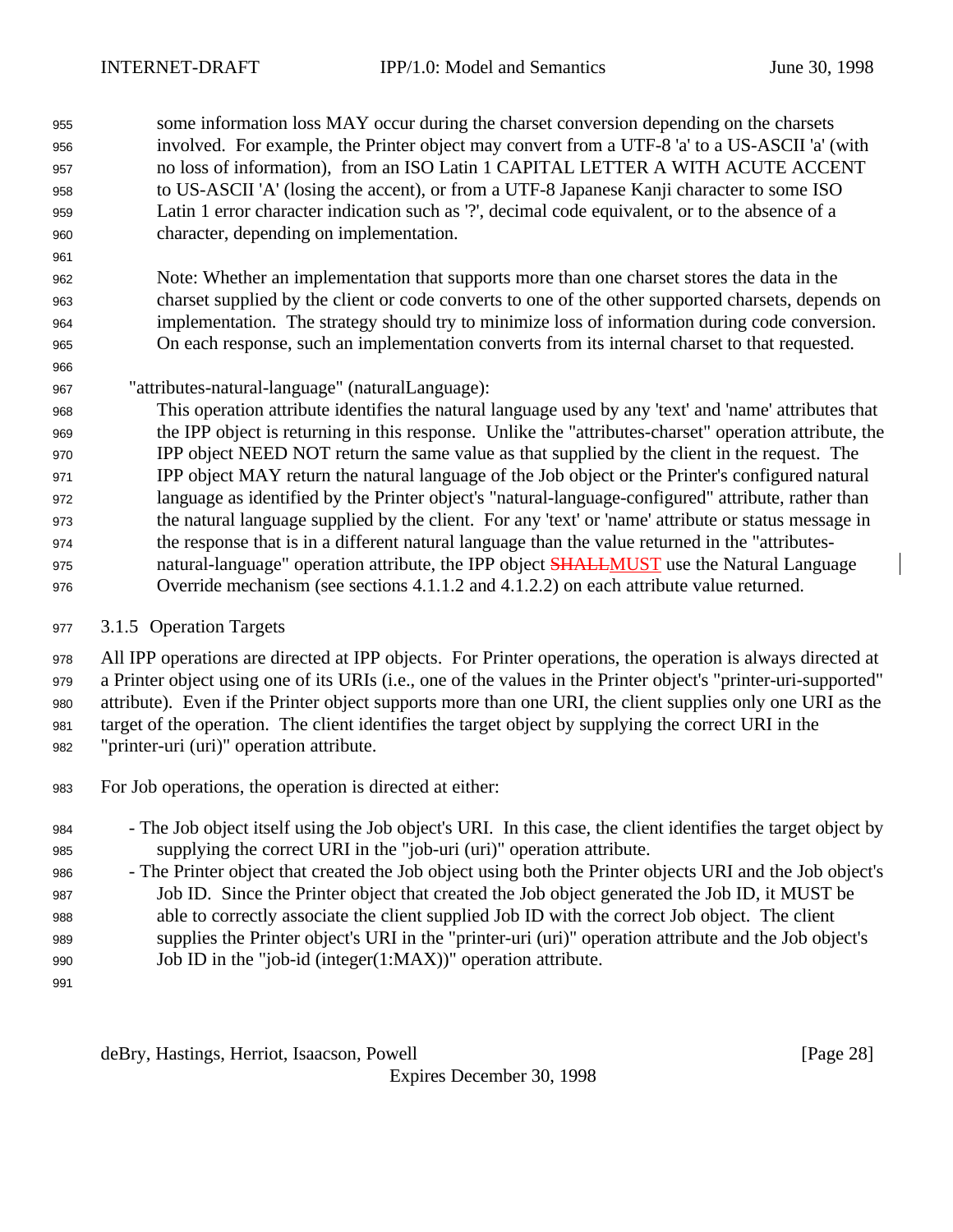992 If the operation is directed at the Job object directly using the Job object's URI, the client SHALLMUST NOT include the redundant "job-id" operation attribute.

994 The operation target attributes are MANDATORYREQUIRED operation attributes that MUST be included in every operation request. Like the charset and natural language attributes (see section 3.1.4), the operation target attributes are specially ordered operation attributes. In all cases, the operation target attributes immediately follow the "attributes-charset" and "attributes-natural-language" attributes within

- the operation attribute group, however the specific ordering rules are :
- In the case where there is only one operation target attribute (i.e., either only the "printer-uri" attribute or only the "job-uri" attribute), that attribute MUST be the third attribute in the operation attributes group.
- In the case where Job operations use two operation target attributes (i.e., the "printer-uri" and "job- id" attributes), the "printer-uri" attribute MUST be the third attribute and the "job-id" attribute MUST be the fourth attribute.
- 

 In all cases, the target URIs contained within the body of IPP operation requests and responses must be in absolute format rather than relative format (a relative URL identifies a resource with the scope of the HTTP server, but does not include scheme, host or port).

1009 Note: The IPP transport and encoding document [IPP-PRO] calls for the target URL to be included both 1010 inside the IPP operation (as MANDATORY operation attributes) and outside the operation (at the HTTP

1011 layer). The potential exists that these two values reference the same IPP object, but are not literally

1012 identical since one can be a relative URL and the other can be an absolute URL. HTTP/1.1 allows clients

1013 to generate and send a relative URL rather than an absolute URL. A relative URL identifies a resource

1014 with the scope of the HTTP server, but does not include scheme, host or port. The following statements

- 1015 characterize how URLs should be used in the mapping of IPP onto HTTP/1.1:
- 1016 1. Although potentially redundant, a client MUST supply the target of the operation both as an Operation Attribute (see Section 3.1.5) and as a URL at the HTTP layer. The rationale for this decision is to maintain a consistent set of rules for mapping IPP to possibly many communication layers, even where URLs are not used as the addressing mechanism.
- 2. Even though these two URLs might not be literally identical (one being relative and the other being **absolute**), they must both reference the same IPP object.
- 3. The URL in the HTTP layer is either relative or absolute and is used by the HTTP server to route the HTTP request to the correct resource relative to that HTTP server. The HTTP server need not be aware of the URL within the operation request.
- 4. Once the HTTP server resource begins to process the HTTP request, it might get the reference to **the appropriate IPP Printer object from either the HTTP URL (using to the context of the HTTP** 1027 server for relative URLs) or from the URL within the operation request; the choice is up to the **implementation.**

deBry, Hastings, Herriot, Isaacson, Powell [Page 29]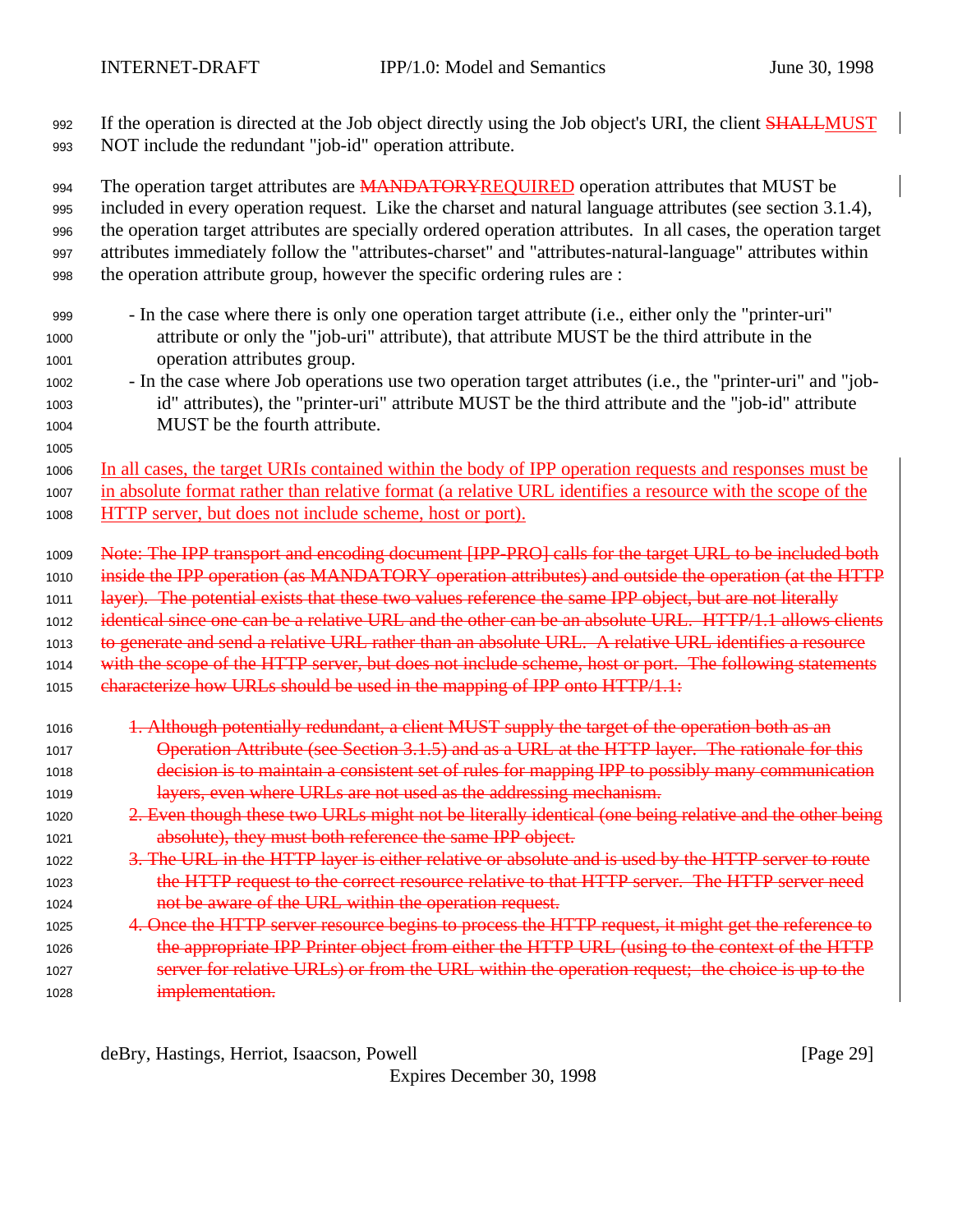| 1029<br>1030 | 5. HTTP URLs can be relative or absolute, but the target URL in the operation MUST be an absolute<br><b>URL</b> |
|--------------|-----------------------------------------------------------------------------------------------------------------|
| 1031         |                                                                                                                 |
| 1032         | The following rules apply to the use of port numbers in URIs that identify IPP objects:                         |
| 1033         | 1. If the URI scheme allows the port number to be explicitly included in the URI string, and a port             |
| 1034         | number is specified within the URI, then that port number MUST be used by the client to contact                 |
| 1035         | the IPP object.                                                                                                 |
| 1036         |                                                                                                                 |
| 1037         | 2. If the URI scheme allows the port number to be explicitly included in the URI string, and a port             |
| 1038         | number is not specified within the URI, then default port number implied by that URI scheme                     |
| 1039         | MUST be used by the client to contact the IPP object.                                                           |
| 1040         |                                                                                                                 |
| 1041         | 3. If the —URI scheme does not allow an explicit port number to be specified within the URI, then               |
| 1042         | the default port number implied by that URI MUST be used by the client to contact the IPP                       |
| 1043         | object.                                                                                                         |
| 1044         |                                                                                                                 |
| 1045         | Note: The IPP encoding and transport and encoding document [IPP-PRO] shows a mapping of IPP onto                |
| 1046         | $HTTP/1.1$ -and defines a new default port number for using IPP over $HTTP/1.1$ .                               |
|              |                                                                                                                 |

#### 3.1.6 Operation Status Codes and Messages

1048 Every operation response includes a **MANDATORYREQUIRED** "status-code" parameter and an OPTIONAL "status-message" operation attribute. The "status-code" provides information on the processing of a request. A "status-message" attribute provides a short textual description of the status of the operation. The status code is intended for use by automata, and the status message is intended for the human end user. If a response does include a "status-message" attribute, an IPP client NEED NOT examine or display the message, however it SHOULD do so in some implementation specific manner.

 The "status-code" value is a numeric value that has semantic meaning. The "status-code" syntax is similar to a "type2 enum" (see section 4.1 on "Attribute Syntaxes") except that values can range only from 0x0000 to 0x7FFF. Section 14 describes the status codes, assigns the numeric values, and suggests a corresponding status message for each status code. The "status-message" attribute's syntax is "text(255)".

 A client implementation of IPP SHOULD convert status code values into any localized message that has semantic meaning to the end user. If the Printer object supports the status message, the Printer object MUST be able to generate this message in any of the natural languages identified by the Printer object's "generated-natural-language-supported" attribute (see the "attributes-natural-language" operation attribute specified in section 3.1.4.1). As described in section 3.1.4.1 for any returned 'text' attribute, if there is a choice for generating this message, the Printer object uses the natural language indicated by the

deBry, Hastings, Herriot, Isaacson, Powell [Page 30]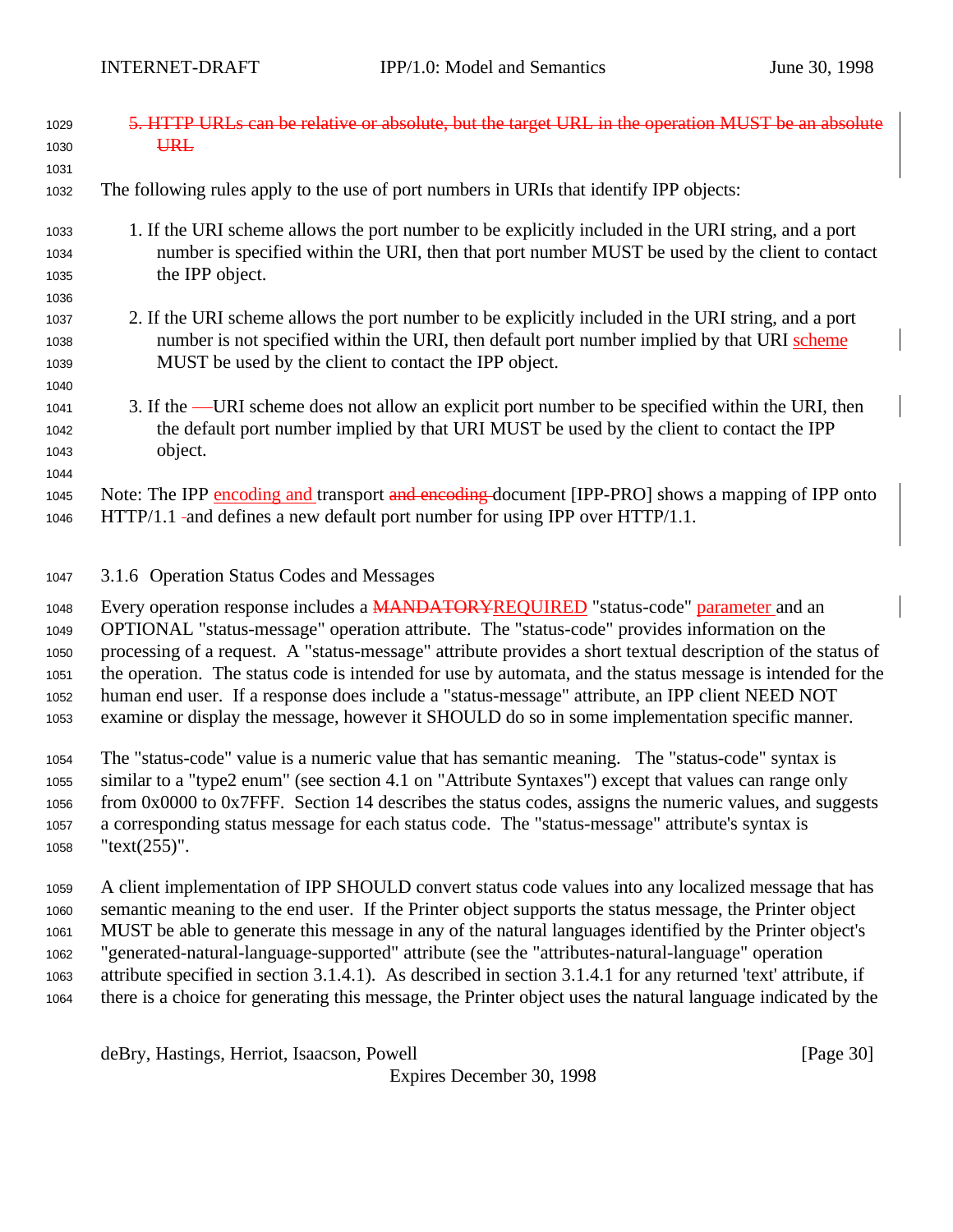value of the "attributes-natural-language" in the client request if supported, otherwise the Printer object uses the value in the Printer object's own "natural-language-configured" attribute.

#### 3.1.7 Versions

1068 Each operation request and response carries with it a "version-number" parameter. Each value of the 1069 "version-number" is in the form "X.Y" where X is the major version number and Y is the minor version number. By including a version number in the client request, it allows the client to identify which version of IPP it is interested in using. If the IPP object does not support that version, the object responds with a 1072 status code of 'server-error-version-not-supported' along with the closest version number that is supported (see section 14.1.5.4).

 There is no version negotiation per se. However, if after receiving a 'server-error-version-not-supported' status code from an IPP object, there is nothing that prevents a client from trying again with a different version number. In order to conform to IPP/1.0, an implementation MUST support at least version '1.0'.

 There is only one notion of "version number" that covers both IPP Model and IPP Protocol changes. Thus the version number MUST change when introducing a new version of the Model document or a new version of the Protocol document.

 Changes to the major version number indicate structural or syntactic changes that make it impossible for older version of IPP clients and Printer objects to correctly parse and process the new or changed attributes, operations and responses. If the major version number changes, the minor version numbers is set to zero. As an example, adding the "ipp-attribute-fidelity" attribute (if it had not been part of version '1.0'), would have required a change to the major version number. Items that might affect the changing of the major version number include any changes to the protocol specification itself, such as:

- reordering of ordered attributes or attribute sets
- changes to the syntax of existing attributes
- 1088 changing Operation or Job Template attributes from OPTIONAL to **MANDATORYREQUIRED** and vice versa
- 1090 adding MANDATORYREQUIRED (for an IPP object to support) operation attributes
- 1091 adding MANDATORYREQUIRED (for an IPP object to support) operation attribute groups
- adding values to existing operation attributes
- 1093 adding MANDATORYREQUIRED operations
- 

 Changes to the minor version number indicate the addition of new features, attributes and attribute values that may not be understood by all IPP objects, but which can be ignored if not understood. Items that

might affect the changing of the minor version number include any changes to the model objects and

1098 attributes but not the encoding and transport rules protocol specification-[IPP-PRO]itself (except adding 1099 attribute syntaxes). Examples of such changes are: such as:

deBry, Hastings, Herriot, Isaacson, Powell [Page 31]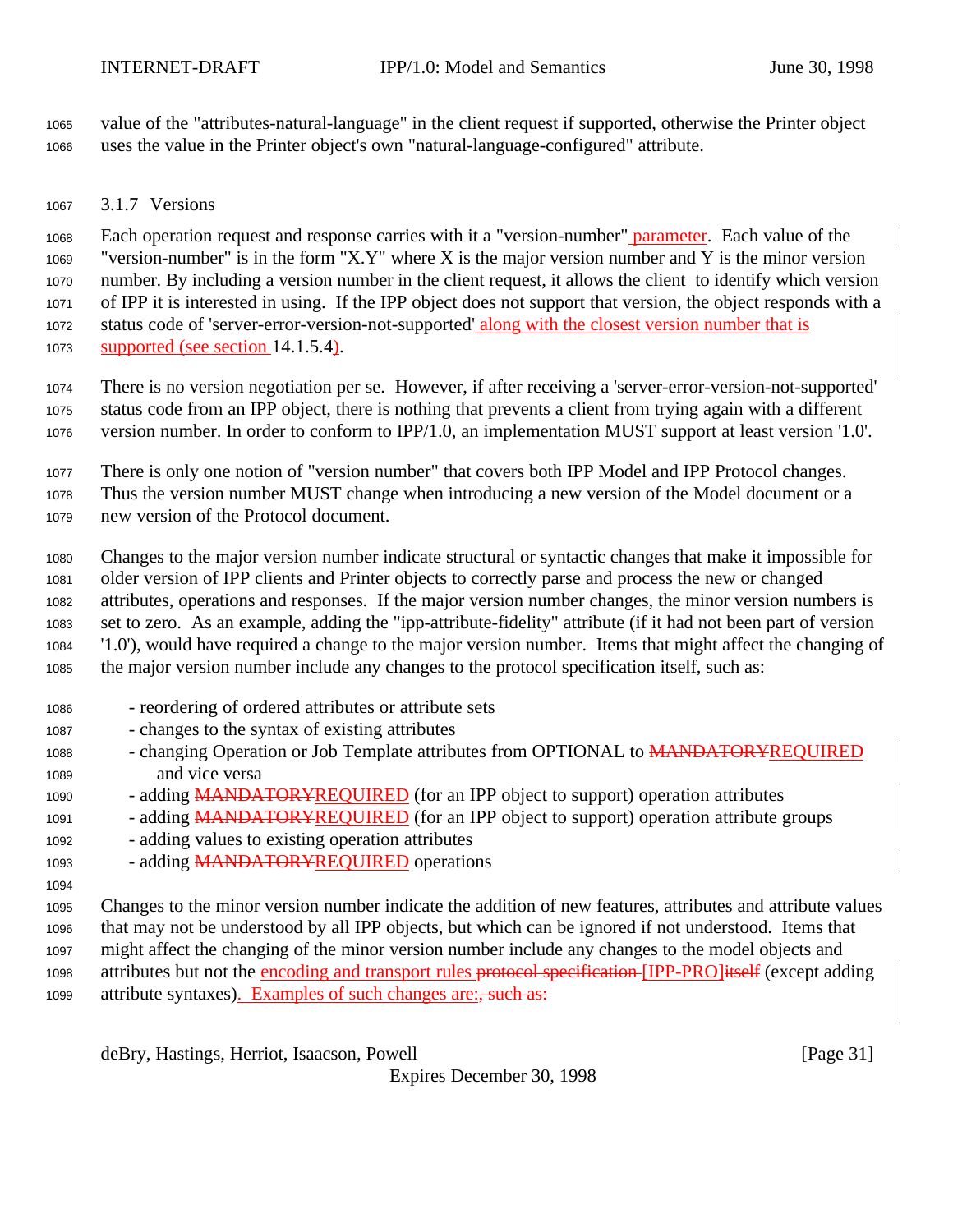| 1100 | - grouping all extensions not included in a previous version into a new version                          |
|------|----------------------------------------------------------------------------------------------------------|
| 1101 | - adding new attribute values                                                                            |
| 1102 | - adding new object attributes                                                                           |
| 1103 | - adding OPTIONAL (for an IPP object to support) operation attributes (i.e., those attributes that an    |
| 1104 | IPP object can ignore without confusing clients)                                                         |
| 1105 | - adding OPTIONAL (for an IPP object to support) operation attribute groups (i.e., those attributes      |
| 1106 | that an IPP object can ignore without confusing clients)                                                 |
| 1107 | - adding new attribute syntaxes                                                                          |
| 1108 | - adding OPTIONAL operations                                                                             |
| 1109 | - changing Job Description attributes or Printer Description attributes from OPTIONAL to                 |
| 1110 | <b>MANDATORYREQUIRED</b> or vice versa.                                                                  |
| 1111 |                                                                                                          |
| 1112 | The encoding of the "operation-id", the "version-number", the "status-code", and the "request-id"        |
| 1113 | <b>SHALLMUST</b> NOT change over any version number (either major or minor). This rule guarantees that   |
| 1114 | all future versions will be backwards compatible with all previous versions (at least for checking the   |
| 1115 | "operation-id", the "version-number", and the "request-id"). In addition, any protocol elements          |
| 1116 | (attributes, error codes, tags, etc.) that are not carried forward from one version to the next are      |
| 1117 | deprecated so that they can never be reused with new semantics.                                          |
| 1118 | Implementations that support a certain major version NEED NOT support ALL previous versions. As          |
| 1119 | each new major version is defined (through the release of a new specification), that major version will  |
| 1120 | specify which previous major versions MUST be supported in compliant implementations.                    |
|      |                                                                                                          |
| 1121 | 3.1.8 Job Creation Operations                                                                            |
| 1122 | In order to "submit a print job" and create a new Job object, a client issues a create request. A create |
| 1123 | request is any one of following three operation requests:                                                |
|      |                                                                                                          |
| 1124 | - The Print-Job Request: A client that wants to submit a print job with only a single document uses      |
| 1125 | the Print-Job operation. The operation allows for the client to "push" the document data to the          |
| 1126 | Printer object by including the document data in the request itself.                                     |
| 1127 |                                                                                                          |
| 1128 | - The Print-URI Request: A client that wants to submit a print job with only a single document           |
| 1129 | (where the Printer object "pulls" the document data instead of the client "pushing" the data to the      |
| 1130 | Printer object) uses the Print-URI operation. In this case, the client includes in the request only a    |
| 1131 | URI reference to the document data (not the document data itself).                                       |
| 1132 |                                                                                                          |
| 1133 | - The Create-Job Request: A client that wants to submit a print job with multiple documents uses the     |
| 1134 | Create-Job operation. This operation is followed by an arbitrary number of Send-Document                 |
| 1135 | and/or Send-URI operations (each creating another document for the newly create Job object).             |
|      |                                                                                                          |

deBry, Hastings, Herriot, Isaacson, Powell [Page 32]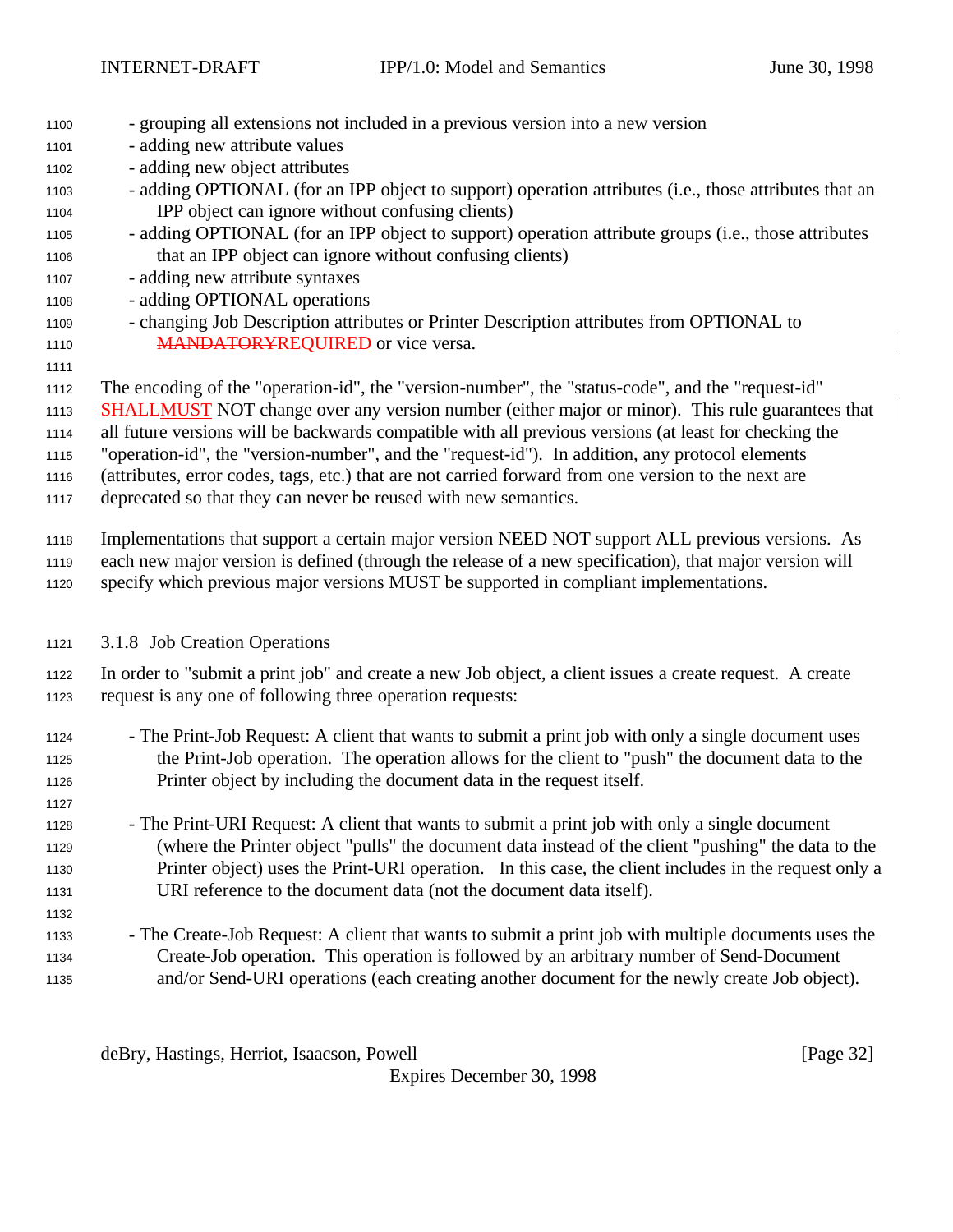The Send-Document operation includes the document data in the request (the client "pushes" the document data to the printer), and the Send-URI operation includes only a URI reference to the document data in the request (the Printer "pulls" the document data from the referenced location). The last Send-Document or Send-URI request for a given Job object includes a "last-document" operation attribute set to 'true' indicating that this is the last request.

- 
- Throughout this model specification, the term "create request" is used to refer to any of these three operation requests.

 A Create-Job operation followed by only one Send-Document operation is semantically equivalent to a Print-Job operation, however, for performance reasons, the client SHOULD use the Print-Job operation 1146 for all single document jobs. Also, Print-Job is a **MANDATORYREQUIRED** operation (all implementations MUST support it) whereas Create-Job is an OPTIONAL operation, hence some

implementations might not support it.

 Job submission time is the point in time when a client issues a create request. The initial state of every Job object is the 'pending' or 'pending-held' state. Later, the Printer object begins processing the print job. At this point in time, the Job object's state moves to 'processing'. This is known as job processing time.

There are validation checks that must be done at job submission time and others that must be performed

- at job processing time.
- At job submission time and at the time a Validate-Job operation is received, the Printer MUST do the following:
- 1. Process the client supplied attributes and either accept or reject the request
- 2. Validate the syntax of and support for the scheme of any client supplied URI
- 

Section 16 describes the rules and issues surrounding the processing of client supplied attributes. Section

16.3 presents suggested steps for an IPP object to either accept or reject any request. Section 16.4

- presents suggested additional steps for processing create requests.
- 1162 At job submission time the Printer SHOULD-NEED NOT perform the validation checks reserved for job processing time such as:
- 1. Validating the document data
- 2. Validating the actual contents of any client supplied URI (resolve the reference and follow the link to the document data)
- 
- At job submission time, these additional job processing time validation checks are essentially useless,
- since they require actually parsing and interpreting the document data, are not guaranteed to be 100%
- accurate, and MUST be done, yet again, at job processing time. Also, in the case of a URI, checking for

deBry, Hastings, Herriot, Isaacson, Powell [Page 33]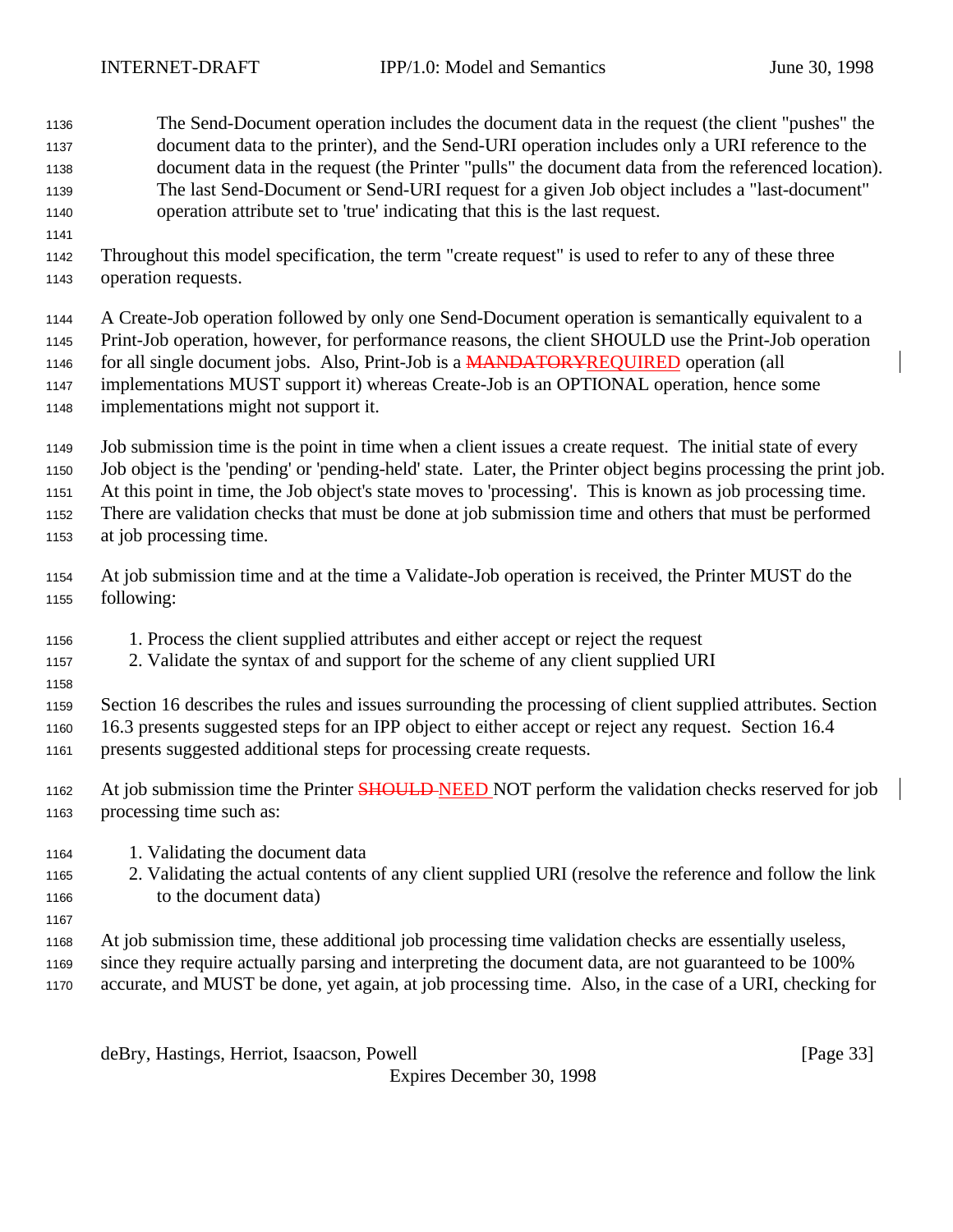- availability at job submission time does not guarantee availability at job processing time. In addition, at
- job processing time, the Printer object might discover any of the following conditions that were not
- detectable at job submission time:
- runtime errors in the document data,
- nested document data that is in an unsupported format,
- the URI reference is no longer valid (i.e., the server hosting the document might be down), or
- any other job processing error
- 

 At job processing time, since the Printer object has already responded with a successful status code in the response to the create request, if the Printer object detects an error, the Printer object is unable to inform the end user of the error with an operation status code. In this case, the Printer, depending on the error, can set the "job-state", "job-state-reasons", or "job-state-message" attributes to the appropriate value(s) so that later queries can report the correct job status.

- Note: Asynchronous notification of events is outside the scope of IPP/1.0.
- 3.2 Printer Operations

 All Printer operations are directed at Printer objects. A client MUST always supply the "printer-uri" operation attribute in order to identify the correct target of the operation.

3.2.1 Print-Job Operation

1189 This MANDATORYREQUIRED operation allows a client to submit a print job with only one document and supply the document data (rather than just a reference to the data). See Section 16 for the suggested steps for processing create operations and their Operation and Job Template attributes.

- 
- 3.2.1.1 Print-Job Request
- The following groups of attributes are supplied as part of the Print-Job Request:
- Group 1: Operation Attributes
- Natural Language and Character Set:
- The "attributes-charset" and "attributes-natural-language" attributes as described in section 1197 3.1.4.1. The Printer object **SHALLMUST** copy these values to the corresponding Job Description attributes described in sections 4.3.23 and 4.3.24.
- 

deBry, Hastings, Herriot, Isaacson, Powell [Page 34]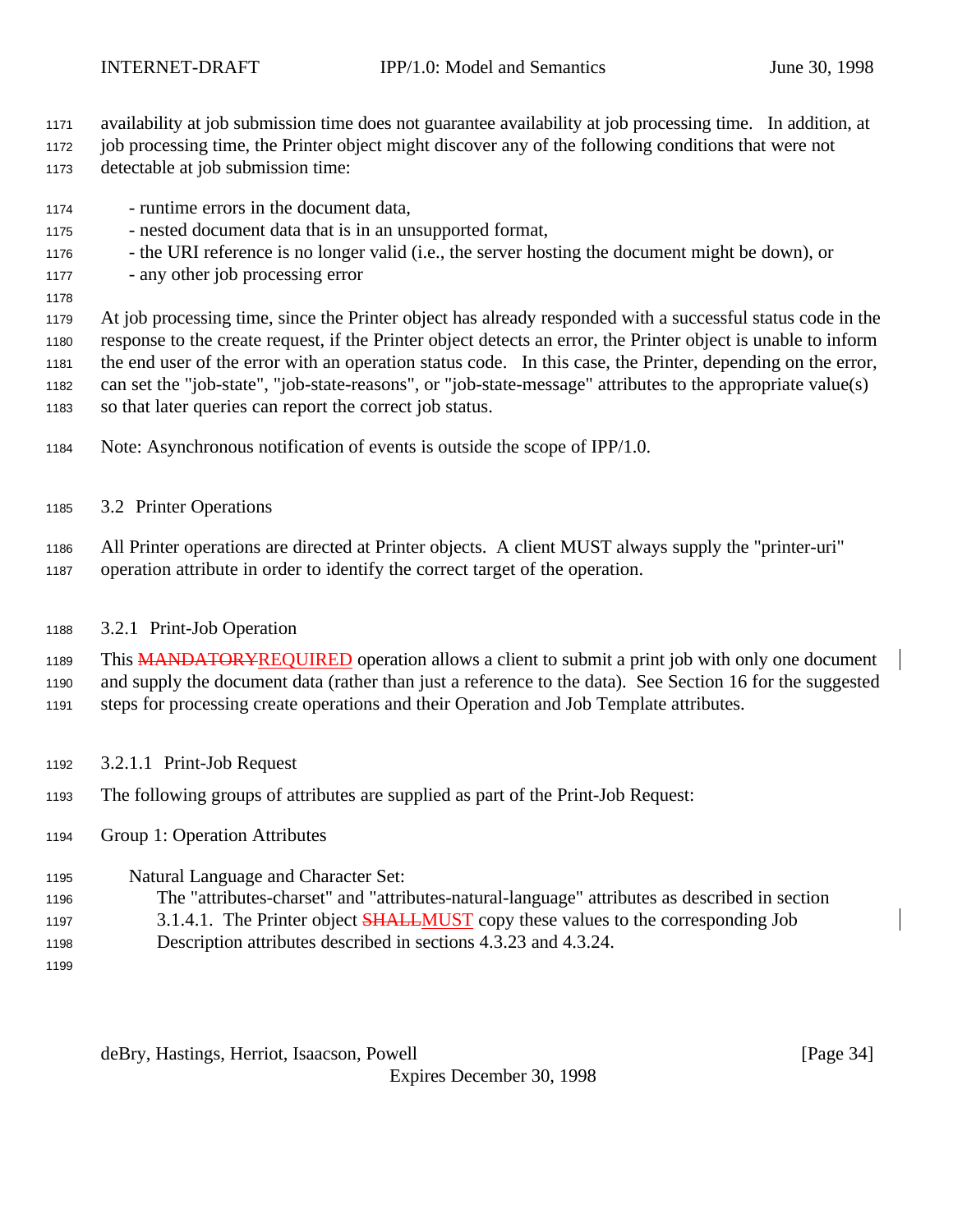| 1200 | Target:                                                                                                 |
|------|---------------------------------------------------------------------------------------------------------|
| 1201 | The "printer-uri" (uri) operation attribute which is the target for this operation as described in      |
| 1202 | section 3.1.5.                                                                                          |
| 1203 |                                                                                                         |
| 1204 | <b>Requesting User Name:</b>                                                                            |
| 1205 | The "requesting-user-name" (name(MAX)) attribute SHOULD be supplied by the client as                    |
| 1206 | described in section 8.3.                                                                               |
| 1207 |                                                                                                         |
| 1208 | "job-name" (name(MAX)):                                                                                 |
| 1209 | The client OPTIONALLY supplies this attribute. The Printer object MUST support this                     |
| 1210 | attribute. It contains the client supplied Job name. If this attribute is supplied by the client, its   |
| 1211 | value is used for the "job-name" attribute of the newly created Job object. The client MAY              |
| 1212 | automatically include any information that will help the end-user distinguish amongst his/her jobs,     |
| 1213 | such as the name of the application program along with information from the document, such as           |
| 1214 | the document name, document subject, or source file name. If this attribute is not supplied by the      |
| 1215 | client, the Printer generates a name to use in the "job-name" attribute of the newly created Job        |
| 1216 | object (see Section 4.3.5).                                                                             |
| 1217 |                                                                                                         |
| 1218 | "ipp-attribute-fidelity" (boolean):                                                                     |
| 1219 | The client OPTIONALLY supplies this attribute. The Printer object MUST support this                     |
| 1220 | attribute. The value 'true' indicates that total fidelity to client supplied Job Template attributes    |
| 1221 | and values is required, else the Printer object <b>SHALLMUST</b> reject the Print-Job request. The      |
| 1222 | value 'false' indicates that a reasonable attempt to print the Job object is acceptable and the Printer |
| 1223 | object <b>SHALLMUST</b> accept the Print-job request. If not supplied, the Printer object assumes the   |
| 1224 | value is 'false'. All Printer objects MUST support both types of job processing. See section 16         |
| 1225 | for a full description of "ipp-attribute-fidelity" and its relationship to other attributes, especially |
| 1226 | the Printer object's "pdl-override-supported" attribute.                                                |
| 1227 |                                                                                                         |
| 1228 | "document-name" (name(MAX)):                                                                            |
| 1229 | The client OPTIONALLY supplies this attribute. The Printer object MUST support this                     |
| 1230 | attribute. It contains the client supplied document name. The document name MAY be different            |
| 1231 | than the Job name. Typically, the client software automatically supplies the document name on           |
| 1232 | behalf of the end user by using a file name or an application generated name. If this attribute is      |
| 1233 | supplied, its value can be used in a manner defined by each implementation. Examples include:           |
| 1234 | printed along with the Job (job start sheet, page adornments, etc.), used by accounting or              |
| 1235 | resource tracking management tools, or even stored along with the document as a document level          |
| 1236 | attribute. IPP/1.0 does not support the concept of document level attributes.                           |
| 1237 |                                                                                                         |
|      |                                                                                                         |

Expires December 30, 1998

 $\overline{\phantom{a}}$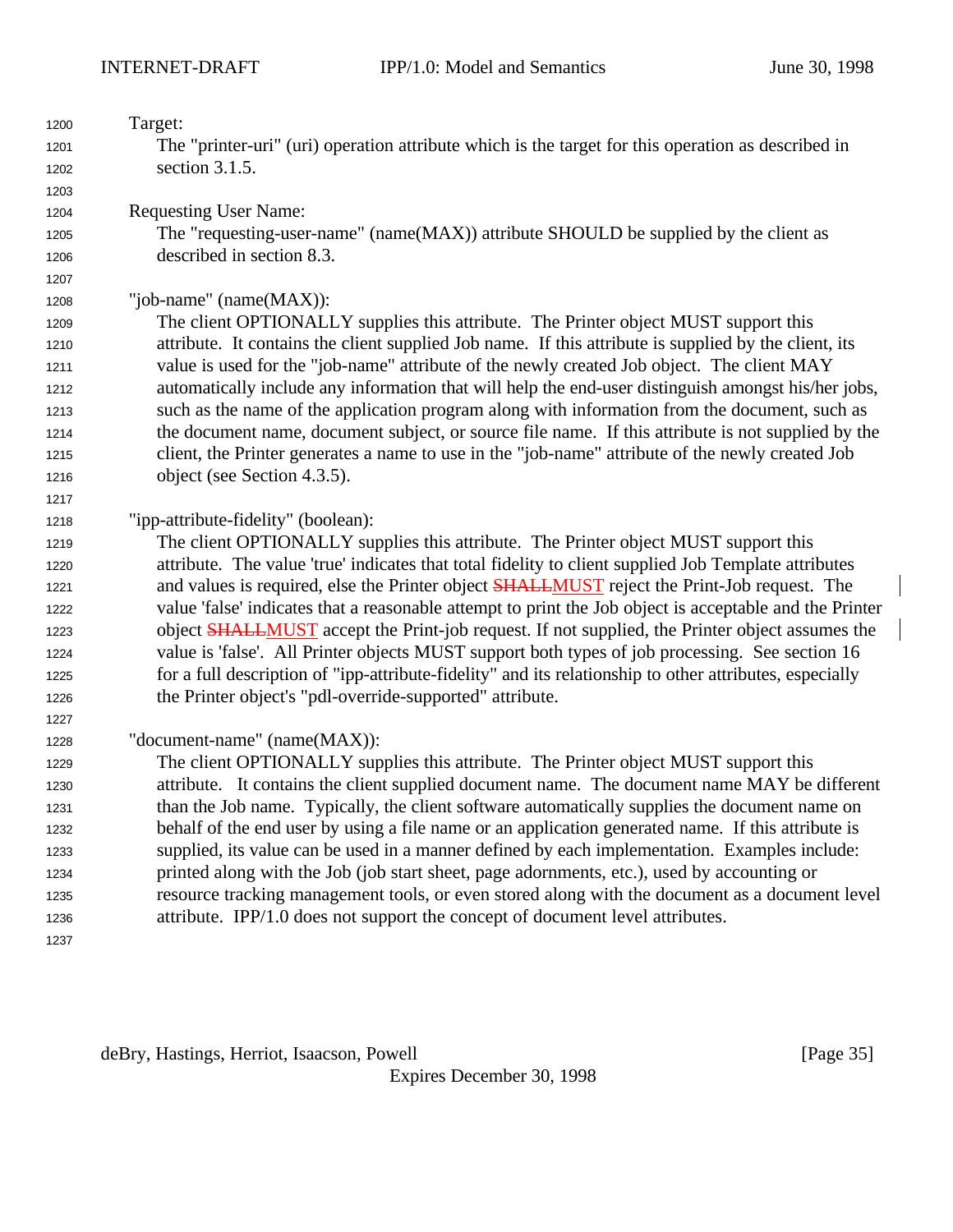| 1238<br>1239<br>1240<br>1241<br>1242<br>1243<br>1244<br>1245<br>1246 | "document-format" (mimeMediaType) :<br>The client OPTIONALLY supplies this attribute. The Printer object MUST support this<br>attribute. The value of this attribute identifies the format of the supplied document data. If the<br>client does not supply this attribute, the Printer object assumes that the document data is in the<br>format defined by the Printer object's "document-format-default" attribute. If the client supplies<br>this attribute, but the value is not supported by the Printer object, i.e., the value is not one of the<br>values of the Printer object's "document-format-supported" attribute, the Printer object<br><b>SHALLMUST</b> reject the request and return the 'client-error-document-format-not-supported'<br>status code. |
|----------------------------------------------------------------------|------------------------------------------------------------------------------------------------------------------------------------------------------------------------------------------------------------------------------------------------------------------------------------------------------------------------------------------------------------------------------------------------------------------------------------------------------------------------------------------------------------------------------------------------------------------------------------------------------------------------------------------------------------------------------------------------------------------------------------------------------------------------|
| 1247<br>1248<br>1249<br>1250<br>1251<br>1252                         | "document-natural-language" (naturalLanguage):<br>The client OPTIONALLY supplies this attribute. The Printer object OPTIONALLY supports<br>this attribute. This attribute specifies the natural language of the document for those document-<br>formats that require a specification of the natural language in order to image the document<br>unambiguously. There are no particular values required for the Printer object to support.                                                                                                                                                                                                                                                                                                                               |
| 1253                                                                 |                                                                                                                                                                                                                                                                                                                                                                                                                                                                                                                                                                                                                                                                                                                                                                        |
| 1254                                                                 | "compression" (type3 keyword)                                                                                                                                                                                                                                                                                                                                                                                                                                                                                                                                                                                                                                                                                                                                          |
| 1255                                                                 | The client OPTIONALLY supplies this attribute. The Printer object OPTIONALLY supports                                                                                                                                                                                                                                                                                                                                                                                                                                                                                                                                                                                                                                                                                  |
| 1256                                                                 | this attribute and the "compression-supported" attribute (see section 4.4.29). The client supplied                                                                                                                                                                                                                                                                                                                                                                                                                                                                                                                                                                                                                                                                     |
| 1257                                                                 | "compression" operation attribute identifies the compression algorithm used on the document                                                                                                                                                                                                                                                                                                                                                                                                                                                                                                                                                                                                                                                                            |
| 1258                                                                 | data. If the client omits this attribute, the Printer object <b>SHALLMUST</b> assume that the data is                                                                                                                                                                                                                                                                                                                                                                                                                                                                                                                                                                                                                                                                  |
| 1259                                                                 | not compressed. If the client supplies the attribute and the Printer object supports the attribute,                                                                                                                                                                                                                                                                                                                                                                                                                                                                                                                                                                                                                                                                    |
| 1260                                                                 | the Printer object uses the corresponding decompression algorithm on the document data. If the                                                                                                                                                                                                                                                                                                                                                                                                                                                                                                                                                                                                                                                                         |
| 1261                                                                 | client supplies this attribute, but the value is not supported by the Printer object, i.e., the value is                                                                                                                                                                                                                                                                                                                                                                                                                                                                                                                                                                                                                                                               |
| 1262                                                                 | not one of the values of the Printer object's "compression-supported" attribute, the Printer object                                                                                                                                                                                                                                                                                                                                                                                                                                                                                                                                                                                                                                                                    |
| 1263                                                                 | <b>SHALLMUST</b> copy the attribute and its value to the Unsupported Attributes response group,                                                                                                                                                                                                                                                                                                                                                                                                                                                                                                                                                                                                                                                                        |
| 1264                                                                 | reject the request, and return the 'client-error-attributes-or-values-not-supported' status code.                                                                                                                                                                                                                                                                                                                                                                                                                                                                                                                                                                                                                                                                      |
| 1265                                                                 | "job-k-octets" (integer $(0:MAX)$ )                                                                                                                                                                                                                                                                                                                                                                                                                                                                                                                                                                                                                                                                                                                                    |
| 1266                                                                 | The client OPTIONALLY supplies this attribute. The Printer object OPTIONALLY supports                                                                                                                                                                                                                                                                                                                                                                                                                                                                                                                                                                                                                                                                                  |
| 1267                                                                 |                                                                                                                                                                                                                                                                                                                                                                                                                                                                                                                                                                                                                                                                                                                                                                        |
| 1268                                                                 | this attribute and the "job-k-octets-supported" attribute (see section 4.4.30). The client supplied<br>'job-k-octets" operation attribute identifies the total size of the document(s) in K octets being                                                                                                                                                                                                                                                                                                                                                                                                                                                                                                                                                               |
| 1269                                                                 | submitted (see section 4.3.17 for the complete semantics). If the client supplies the attribute and                                                                                                                                                                                                                                                                                                                                                                                                                                                                                                                                                                                                                                                                    |
| 1270                                                                 | the Printer object supports the attribute, the value of the attribute is used to populate the Job                                                                                                                                                                                                                                                                                                                                                                                                                                                                                                                                                                                                                                                                      |
| 1271                                                                 | object's "job-k-octets" Job Description attribute.                                                                                                                                                                                                                                                                                                                                                                                                                                                                                                                                                                                                                                                                                                                     |
| 1272                                                                 |                                                                                                                                                                                                                                                                                                                                                                                                                                                                                                                                                                                                                                                                                                                                                                        |
| 1273                                                                 | Note: For this attribute and the following two attributes ("job-impressions", and "job-media-                                                                                                                                                                                                                                                                                                                                                                                                                                                                                                                                                                                                                                                                          |
| 1274<br>1275                                                         | sheets"), if the client supplies the attribute, but the Printer object does not support the attribute,                                                                                                                                                                                                                                                                                                                                                                                                                                                                                                                                                                                                                                                                 |
|                                                                      | the Printer object ignores the client-supplied value. If the client supplies the attribute and the                                                                                                                                                                                                                                                                                                                                                                                                                                                                                                                                                                                                                                                                     |
| 1276                                                                 | Printer supports the attribute, and the value is within the range of the corresponding Printer                                                                                                                                                                                                                                                                                                                                                                                                                                                                                                                                                                                                                                                                         |
| 1277                                                                 |                                                                                                                                                                                                                                                                                                                                                                                                                                                                                                                                                                                                                                                                                                                                                                        |

deBry, Hastings, Herriot, Isaacson, Powell [Page 36]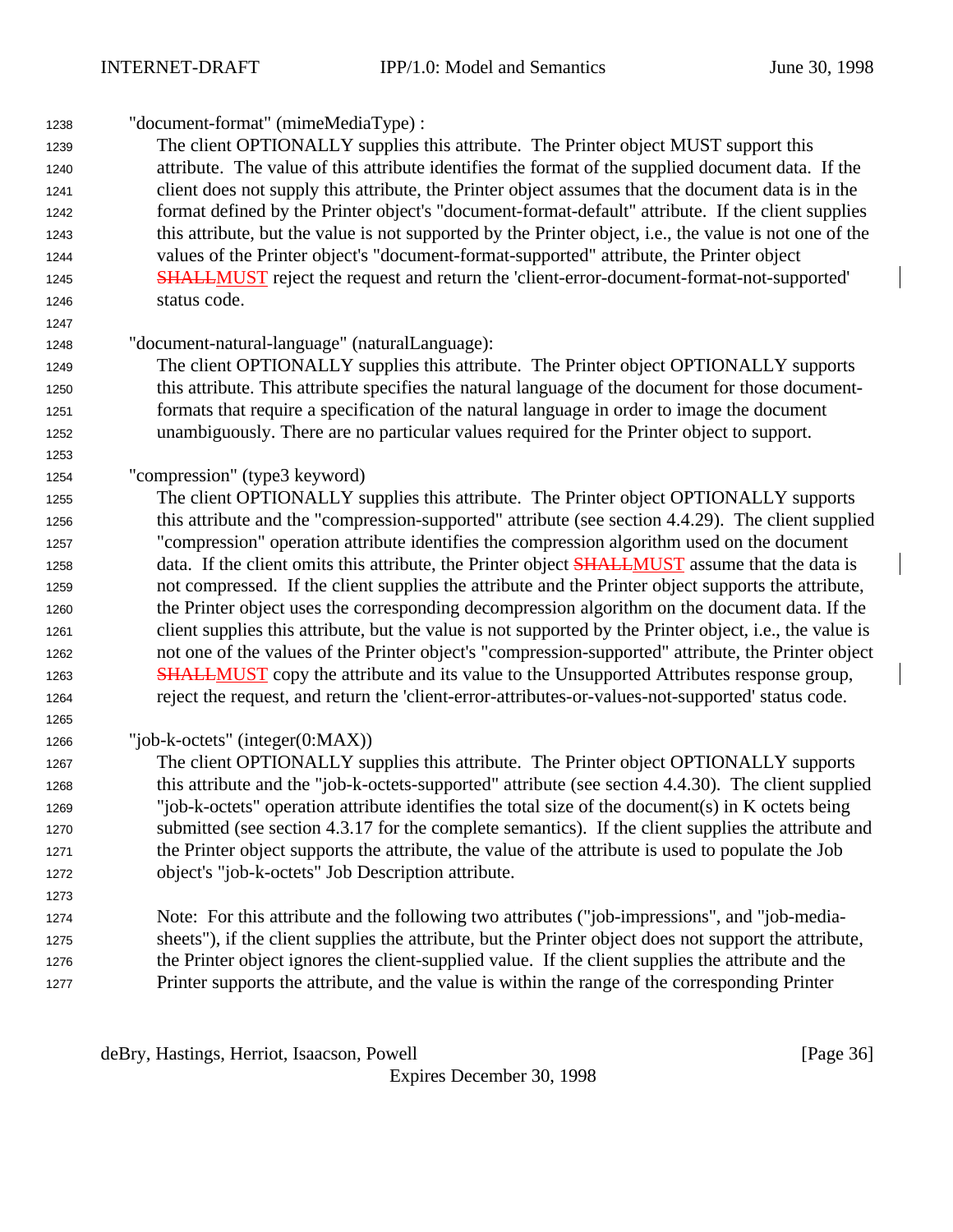| 1278 | object's "xxx-supported" attribute, the Printer object <b>SHALLMUST</b> use the value to populate the      |
|------|------------------------------------------------------------------------------------------------------------|
| 1279 | Job object's "xxx" attribute. If the client supplies the attribute and the Printer supports the            |
| 1280 | attribute, but the value is outside the range of the corresponding Printer object's "xxx-supported"        |
| 1281 | attribute, the Printer object <b>SHALLMUST</b> copy the attribute and its value to the Unsupported         |
| 1282 | Attributes response group, reject the request, and return the 'client-error-attributes-or-values-not-      |
| 1283 | supported' status code. If the client does not supply the attribute, the Printer object MAY choose         |
| 1284 | to populate the corresponding Job object attribute depending on whether the Printer object                 |
| 1285 | supports the attribute and is able to calculate or discern the correct value.                              |
| 1286 |                                                                                                            |
| 1287 | "job-impressions" (integer(0:MAX))                                                                         |
| 1288 | The client OPTIONALLY supplies this attribute. The Printer object OPTIONALLY supports                      |
| 1289 | this attribute and the "job-impressions-supported" attribute (see section 4.4.31). The client              |
| 1290 | supplied "job-impressions" operation attribute identifies the total size in number of impressions of       |
| 1291 | the document(s) being submitted (see section 4.3.18 for the complete semantics).                           |
| 1292 |                                                                                                            |
| 1293 | See note under "job-k-octets".                                                                             |
| 1294 |                                                                                                            |
| 1295 | "job-media-sheets" (integer(0:MAX))                                                                        |
| 1296 | The client OPTIONALLY supplies this attribute. The Printer object OPTIONALLY supports                      |
| 1297 | this attribute and the "job-media-sheets-supported" attribute (see section 4.4.32). The client             |
| 1298 | supplied "job-media-sheets" operation attribute identifies the total number of media sheets to be          |
| 1299 | produced for this job (see section 4.3.19 for the complete semantics).                                     |
| 1300 |                                                                                                            |
| 1301 | See note under "job-k-octets".                                                                             |
| 1302 |                                                                                                            |
| 1303 | Group 2: Job Template Attributes                                                                           |
|      |                                                                                                            |
| 1304 | The client OPTIONALLY supplies a set of Job Template attributes as defined in section 4.2.                 |
| 1305 |                                                                                                            |
| 1306 | Group 3: Document Content                                                                                  |
| 1307 | The client MUST supply the document data to be processed.                                                  |
| 1308 |                                                                                                            |
| 1309 | Note: In addition to the MANDTORY common elements parameters required for every operation                  |
| 1310 | request, the simplest Print-Job Request consists of just the "attributes-charset" and "attributes-natural- |
| 1311 | language" operation attributes; the "printer-uri" target operation attribute; the Document Content and and |
| 1312 | nothing else. In this simple case, the Printer object:                                                     |
|      |                                                                                                            |
|      |                                                                                                            |

- creates a new Job object (the Job object contains a single document),

deBry, Hastings, Herriot, Isaacson, Powell [Page 37]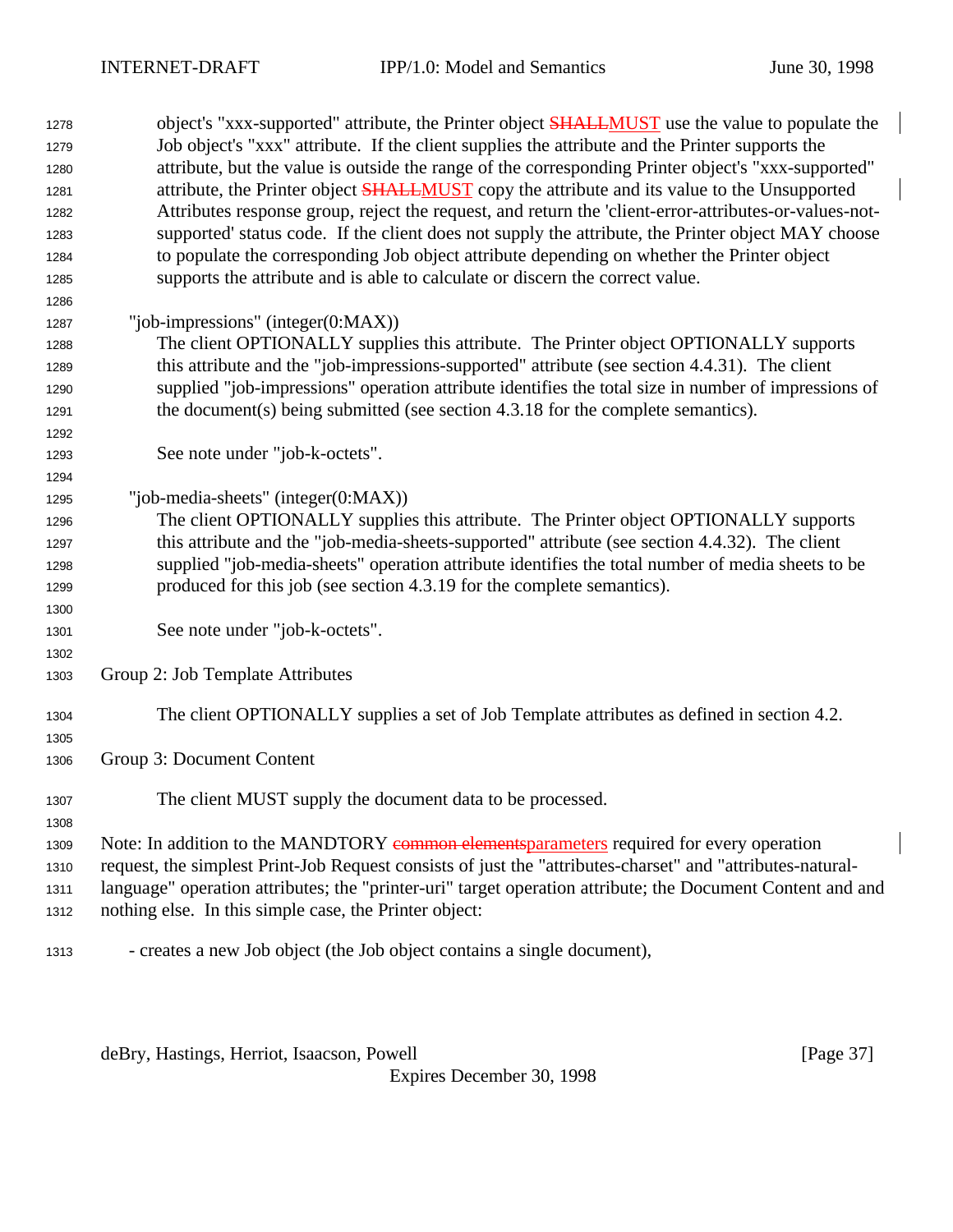- stores a generated Job name in the "job-name" attribute in the natural language and charset requested (see Section 3.1.4.1) (if those are supported, otherwise using the Printer object's default natural language and charset), and - at job processing time, uses its corresponding default value attributes for the supported Job Template attributes that were not supplied by the client as IPP attribute or embedded instructions in the document data. 3.2.1.2 Print-Job Response 1322 The Printer object **SHALLMUST** return to the client the following sets of attributes as part of the Print- Job Response: Group 1: Operation Attributes Status Message: 1326 In addition to the **MANDATORYREQUIRED** status code returned in every response, the response OPTIONALLY includes a "status-message" (text) operation attribute as described in section 3.1.6. If the client supplies unsupported or conflicting Job Template attributes or values, 1329 the Printer object **SHALLMUST** reject or accept the Print-Job request depending on the whether the client supplied a 'true' or 'false' value for the "ipp-attribute-fidelity" operation attribute. See section 16 for a complete description of the suggested steps for processing a create request. Natural Language and Character Set: The "attributes-charset" and "attributes-natural-language" attributes as described in section 3.1.4.2. Group 2: Unsupported Attributes This is a set of Operation and Job Template attributes supplied by the client (in the request) that are not supported by the Printer object or that conflict with one another (see sections 16.3 and  $16.4$ ). Unsupported attributes fall into three categories: 1. The Printer object does not support the named attribute (no matter what the value). 2. The Printer object does support the attribute, but does not support some or all of the particular values supplied by the client (i.e., the Printer object does not have those values in the corresponding supported values attribute).

deBry, Hastings, Herriot, Isaacson, Powell **Example 28** and the set of the set of the set of the set of the set o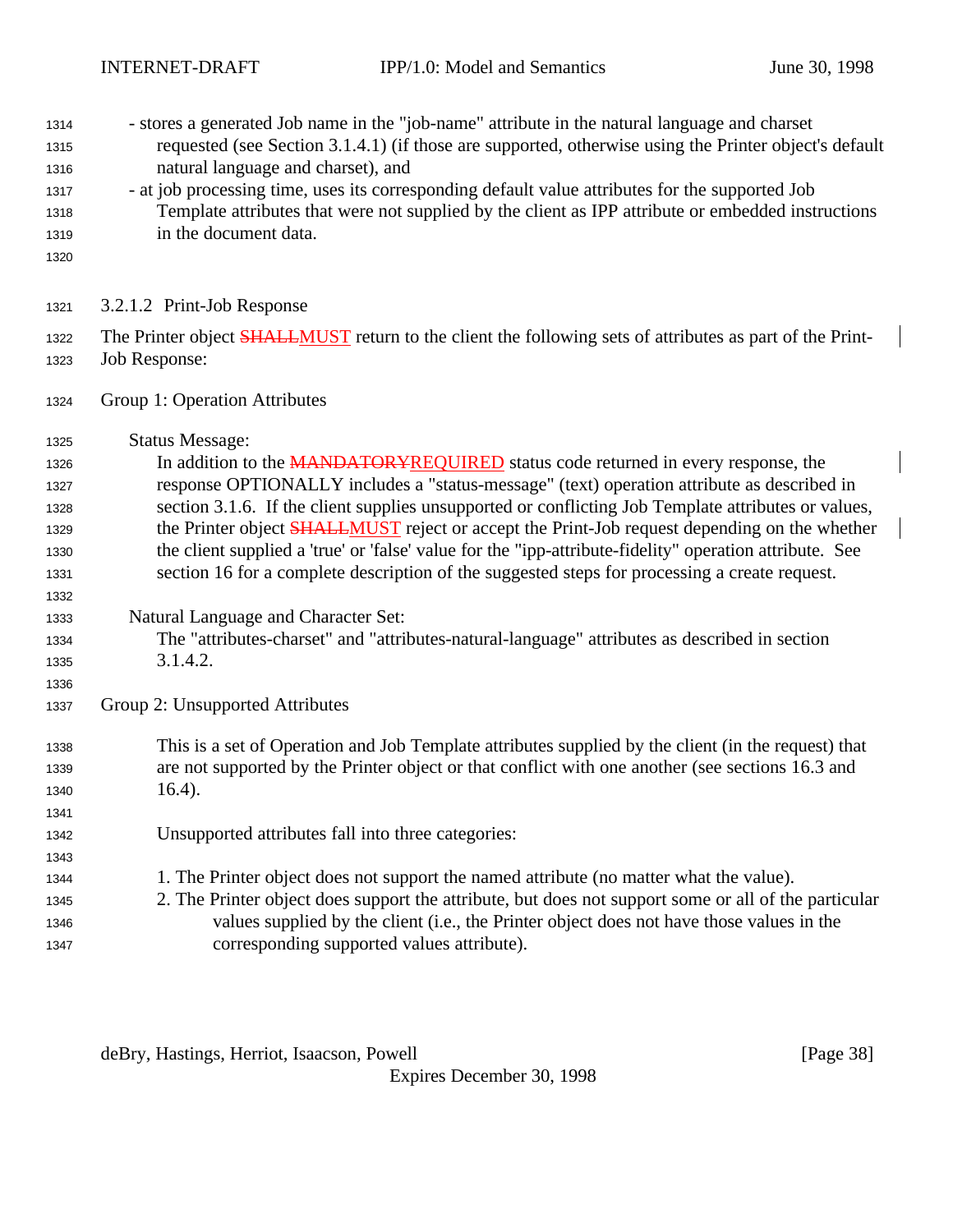3. The Printer object does support the attributes and values supplied, but the particular values are in conflict with one another, because they violate a constraint, such as not being able to staple transparencies.

 In the case of an unsupported attribute name, the Printer object returns the client-supplied attribute with a substituted "out-of-band" value of 'unsupported' indicating no support for the attribute itself (see the beginning of section 4.1).

 In the case of a supported attribute with one or more unsupported values, the Printer object simply returns the client-supplied attribute with the unsupported values as supplied by the client. This indicates support for the attribute, but no support for that particular value. If the client supplies a multi-valued attribute with more than one value and the Printer object supports the 1360 attribute but only supports a subset of the client supplied values, the Printer object **SHALLMUST** return only those values that are unsupported.

 In the case of two (or more) supported attribute values that are in conflict with one another 1364 (although each is supported independently, they the values conflict when requested together 1365 within the same job), the Printer object **SHALLMUST** return all the values that it ignores or substitutes to resolve the conflict, but not any of the values that it is still using. The choice for exactly how to resolve the conflict is implementation dependent. See Section 16.4.4 for an example.

 In these three cases, the value of the "ipp-attribute-fidelity" supplied by the client does not affect what the Printer object returns. The value of "ipp-attribute-fidelity" only affects whether the Print-Job operation is accepted or rejected. If the job is accepted, the client may query the job using the Get-Job-Attributes operation requesting the unsupported attributes that were returned in the create response to see which attributes were ignored (not stored on the Job object) and which attributes were stored with other (substituted) values.

Group 3: Job Object Attributes

"job-uri" (uri):

 The Printer object MUST return the Job object's URI by returning the contents of the 1380 MANDATORYREQUIRED "job-uri" Job object attribute. The client uses the Job object's URI when directing operations at the Job object. The Printer object always uses its configured security policy when creating the new URI. However, if the Printer object supports more than one URI, the Printer object also uses information about which URI was used in the Print-Job Request to generated the new URI so that the new URI references the correct access channel. In other words, if the Print-Job Request comes in over a secure channel, the Printer object MUST generate a Job URI that uses the secure channel as well.

deBry, Hastings, Herriot, Isaacson, Powell **compared as a set of the Second Contract Convention** (Page 39)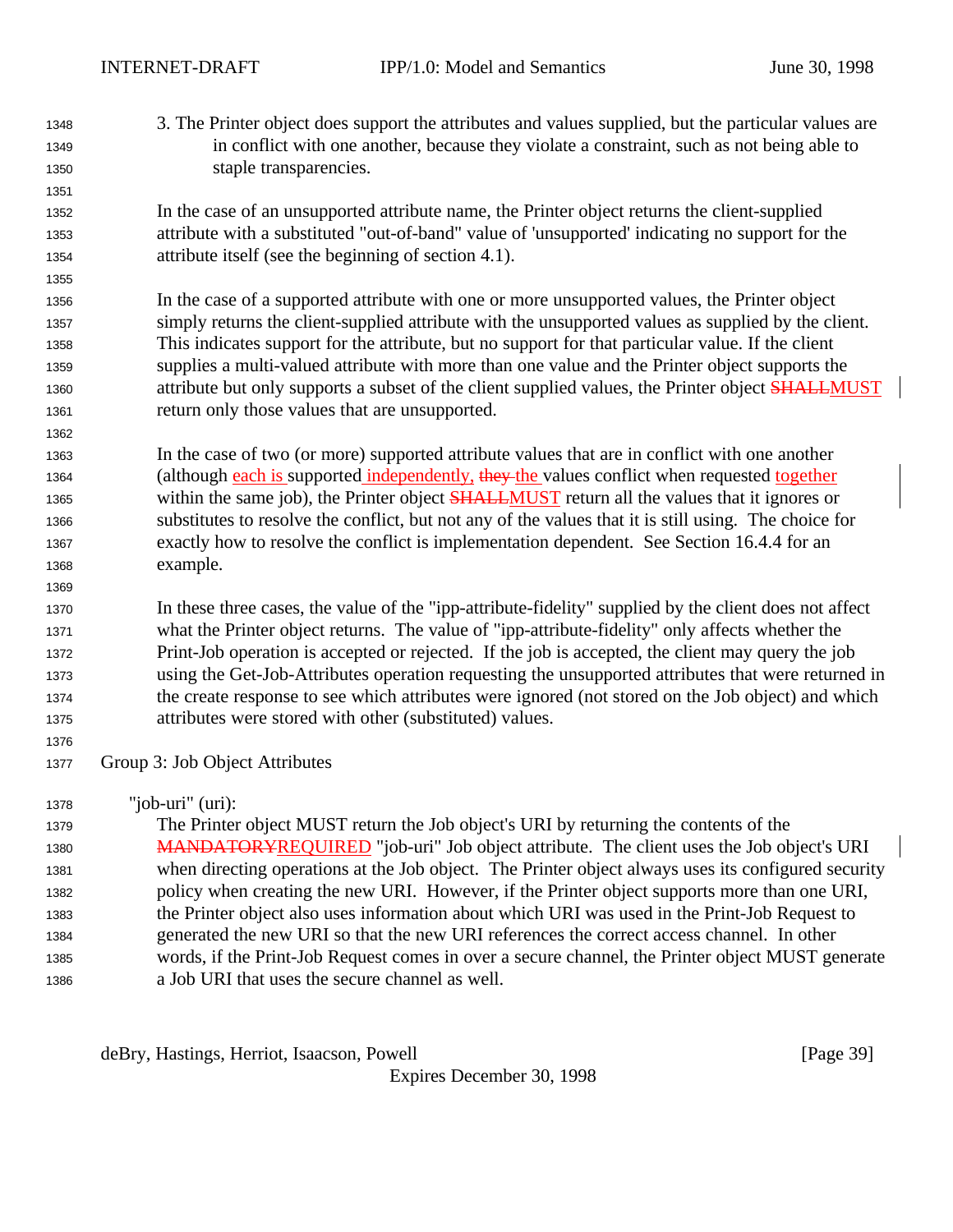$\overline{\phantom{a}}$ 

 $\overline{\phantom{a}}$ 

| 1387 |                                                                                                         |
|------|---------------------------------------------------------------------------------------------------------|
| 1388 | "job-id" (integer $(1:MAX)$ ):                                                                          |
| 1389 | The Printer object MUST return the Job object's Job ID by returning the                                 |
| 1390 | <b>MANDATORYREQUIRED</b> "job-id" Job object attribute. The client uses this "job-id" attribute         |
| 1391 | in conjunction with the "printer-uri" attribute used in the Print-Job Request when directing Job        |
| 1392 | operations at the Printer object.                                                                       |
| 1393 |                                                                                                         |
| 1394 | "job-state":                                                                                            |
| 1395 | The Printer object MUST return the Job object's <b>MANDATORYREQUIRED</b> "job-state"                    |
| 1396 | attribute. The value of this attribute (along with the value of the next attribute "job-state-reasons") |
| 1397 | is taken from a "snapshot" of the new Job object at some meaningful point in time                       |
| 1398 | (implementation defined) between when the Printer object receives the Print-Job Request and             |
| 1399 | when the Printer object returns the response.                                                           |
| 1400 |                                                                                                         |
| 1401 | "job-state-reasons":                                                                                    |
| 1402 | The Printer object OPTIONALLY returns the Job object's OPTIONAL "job-state-reasons"                     |
| 1403 | attribute. If the Printer object supports this attribute then it MUST be returned in the response.      |
| 1404 | If this attribute is not returned in the response, the client can assume that the "job-state-reasons"   |
| 1405 | attribute is not supported and will not be returned in a subsequent Job object query.                   |
| 1406 |                                                                                                         |
| 1407 | "job-state-message":                                                                                    |
| 1408 | The Printer object OPTIONALLY returns the Job object's OPTIONAL "job-state-message"                     |
| 1409 | attribute. If the Printer object supports this attribute then it MUST be returned in the response.      |
| 1410 | If this attribute is not returned in the response, the client can assume that the "job-state-message"   |
| 1411 | attribute is not supported and will not be returned in a subsequent Job object query.                   |
| 1412 |                                                                                                         |
| 1413 | "number-of-intervening-jobs":                                                                           |
| 1414 | The Printer object OPTIONALLY returns the Job object's OPTIONAL "number-of-intervening-                 |
| 1415 | jobs" attribute. If the Printer object supports this attribute then it MUST be returned in the          |
| 1416 | response. If this attribute is not returned in the response, the client can assume that the "number-    |
| 1417 | of-intervening-jobs" attribute is not supported and will not be returned in a subsequent Job object     |
| 1418 | query.                                                                                                  |
| 1419 |                                                                                                         |
| 1420 | Note: Since any printer state information which affects a job's state is reflected in the "job-state"   |
| 1421 | and "job-state-reasons" attributes, it is sufficient to return only these attributes and no specific    |
| 1422 | printer status attributes.                                                                              |
| 1423 |                                                                                                         |
| 1424 | Note: In addition to the MANDTORY common elements parameters required for every operation               |
| 1425 | response, the simplest response consists of the just the "attributes-charset" and "attributes-natural-  |

deBry, Hastings, Herriot, Isaacson, Powell [Page 40]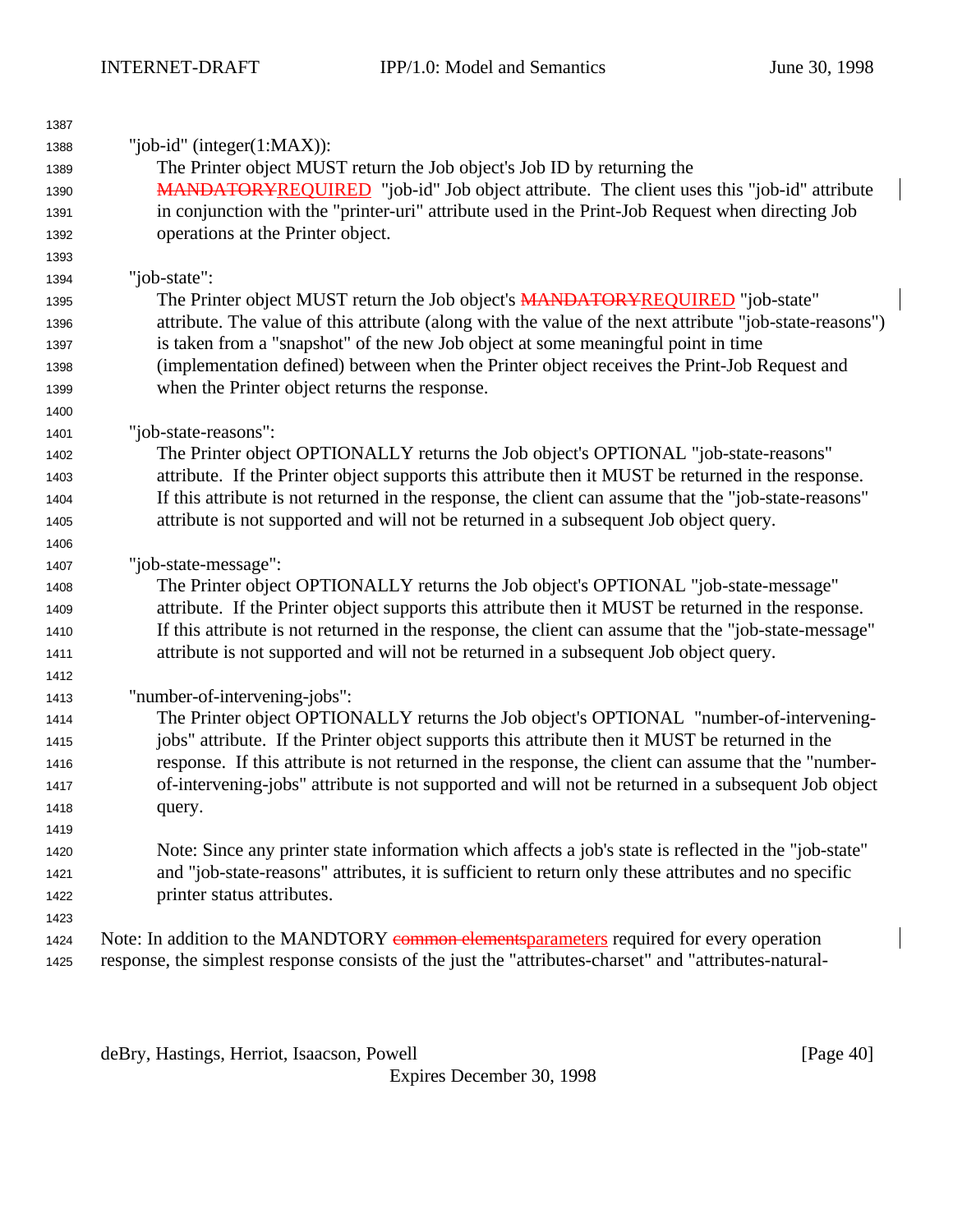language" operation attributes and the "job-uri", "job-id", and "job-state" Job Object Attributes. In this simplest case, the status code is "successful-ok" and there is no "status-message" operation attribute.

## 3.2.2 Print-URI Operation

 This OPTIONAL operation is identical to the Print-Job operation (section 3.2.1) except that a client supplies a URI reference to the document data using the "document-uri" (uri) operation attribute (in Group 1) rather than including the document data itself. Before returning the response, the Printer MUST validate that the Printer supports the retrieval method (e.g., http, ftp, etc.) implied by the URI, and MUST check for valid URI syntax. If the client-supplied URI scheme is not supported, i.e. the value is not in the Printer object's "referenced-uri-scheme-supported" attribute, the Printer object 1435 SHALLMUST reject the request and return the 'client-error-uri-scheme-not-supported' status code. See Section 16.3.5 for suggested additional checks. The Printer NEED NOT follow the reference and validate the contents of the reference.

 If the Printer object supports this operation, it MUST support the "reference-uri-schemes-supported" Printer attribute (see section 4.4.24).

 It is up to the IPP object to interpret the URI and subsequently "pull" the document from the source referenced by the URI string.

## 3.2.3 Validate-Job Operation

1443 This MANDATORYREQUIRED operation is similar to the Print-Job operation (section 3.2.1) except that a client supplies no document data and the Printer allocates no resources (i.e., it does not create a new Job object). This operation is used only to verify capabilities of a printer object against whatever attributes are supplied by the client in the Validate-Job request. By using the Validate-Job operation a client can validate that an identical Print-Job operation (with the document data) would be accepted. The Validate-Job operation also performs the same security negotiation as the Print-Job operation (see section 8), so that a client can check that the client and Printer object security requirements can be met before performing a Print-Job operation.

 Note: The Validate-Job operation does not accept a "document-uri" attribute in order to allow a client to check that the same Print-URI operation will be accepted, since the client doesn't send the data with the Print-URI operation. The client SHOULD just issue the Print-URI request.

 The Printer object returns the same status codes, Operation Attributes (Group 1) and Unsupported Attributes (Group 2) as the Print-Job operation. However, no Job Object Attributes (Group 3) are returned, since no Job object is created.

deBry, Hastings, Herriot, Isaacson, Powell [Page 41]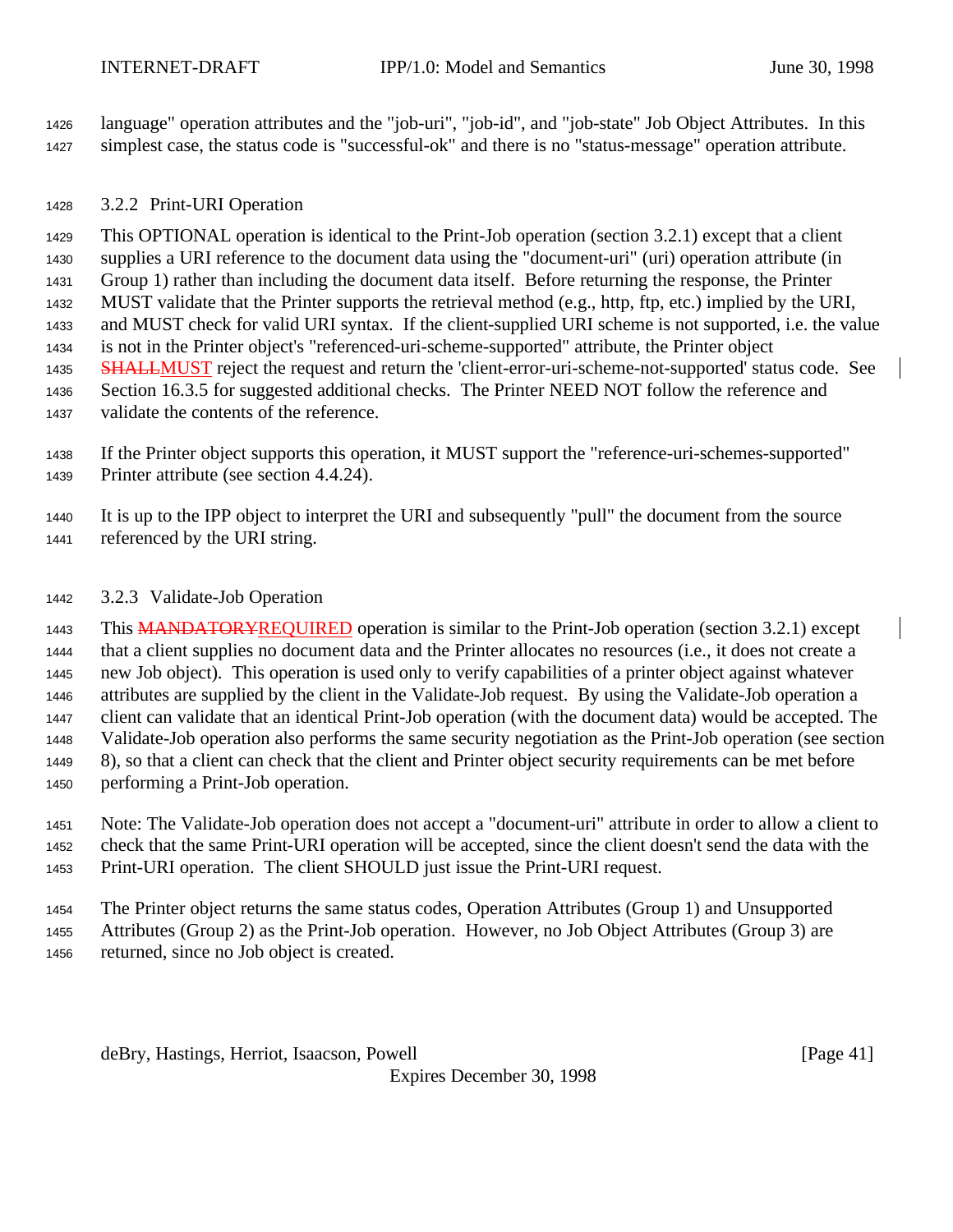3.2.4 Create-Job Operation

 This OPTIONAL operation is similar to the Print-Job operation (section 3.2.1) except that in the Create- Job request, a client does not supply document data or any reference to document data. Also, the client does not supply any of the "document-name", "document-format", "compression", or "document-natural- language" operation attributes. This operation is followed by one or more Send-Document or Send-URI operations. In each of those operation requests, the client OPTIONALLY supplies the "document- name", "document-format", and "document-natural-language" attributes for each document in the multi- document Job object. If a Printer object supports the Create-Job operation, it MUST also support the Send-Document operation and also MAY support the Send-URI operation.

3.2.5 Get-Printer-Attributes Operation

1467 This MANDATORYREQUIRED operation allows a client to request the values of the attributes of a Printer object. In the request, the client supplies the set of Printer attribute names and/or attribute group names in which the requester is interested. In the response, the Printer object returns a corresponding attribute set with the appropriate attribute values filled in.

- For Printer objects, the possible names of attribute groups are:
- 'job-template': all of the Job Template attributes that apply to a Printer object (the last two columns of the table in Section 4.2).
- 'printer-description': the attributes specified in Section 4.4.
- 'all': the special group 'all' that includes all supported attributes.
- 

1477 Since a client MAY request specific attributes or named groups, there is a potential that there is some overlap. For example, if a client requests, 'printer-name' and 'all', the client is actually requesting the "printer-name" attribute twice: once by naming it explicitly, and once by inclusion in the 'all' group. In such cases, the Printer object NEED NOT return each attribute only once in the response even if it is requested multiple times. The client SHOULD NOT request the same attribute in multiple ways.

 It is NOT REQUIRED that a Printer object support all attributes belonging to a group (since some 1483 attributes are OPTIONAL). However, it is **MANDATORYREQUIRED** that each Printer object support all group names.

- 3.2.5.1 Get-Printer-Attributes Request
- The following sets of attributes are part of the Get-Printer-Attributes Request:
- Group 1: Operation Attributes

deBry, Hastings, Herriot, Isaacson, Powell [Page 42]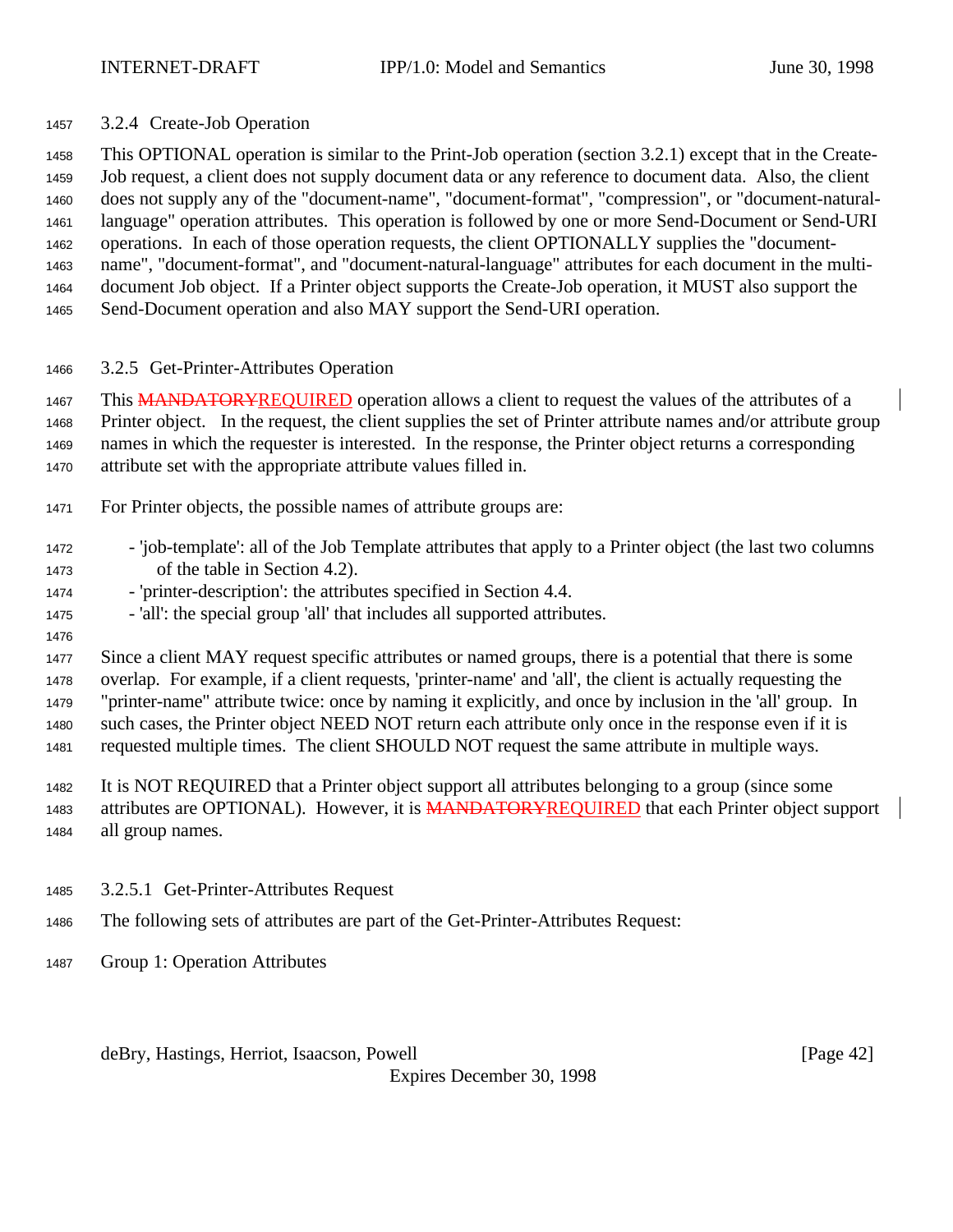| 1488 | Natural Language and Character Set:                                                                    |
|------|--------------------------------------------------------------------------------------------------------|
| 1489 | The "attributes-charset" and "attributes-natural-language" attributes as described in section          |
| 1490 | 3.1.4.1.                                                                                               |
| 1491 |                                                                                                        |
| 1492 | Target:                                                                                                |
| 1493 | The "printer-uri" (uri) operation attribute which is the target for this operation as described in     |
| 1494 | section 3.1.5.                                                                                         |
| 1495 |                                                                                                        |
| 1496 | <b>Requesting User Name:</b>                                                                           |
| 1497 | The "requesting-user-name" (name(MAX)) attribute SHOULD be supplied by the client as                   |
| 1498 | described in section 8.3.                                                                              |
| 1499 |                                                                                                        |
| 1500 | "requested-attributes" (1setOf keyword) :                                                              |
| 1501 | The client OPTIONALLY supplies a set of attribute names and/or attribute group names in whose          |
| 1502 | values the requester is interested. The Printer object MUST support this attribute. If the client      |
| 1503 | omits this attribute, the Printer SHALLMUST respond as if this attribute had been supplied with a      |
| 1504 | value of 'all'.                                                                                        |
| 1505 |                                                                                                        |
| 1506 | "document-format" (mimeMediaType) :                                                                    |
| 1507 | The client OPTIONALLY supplies this attribute. The Printer object MUST support this                    |
| 1508 | attribute. This attribute is useful for a Printer object to determine the set of supported attribute   |
| 1509 | values that relate to the requested document format. The Printer object <b>SHALLMUST</b> return the    |
| 1510 | attributes and values that it uses to validate a job on a create or Validate-Job operation in which    |
| 1511 | this document format is supplied. The Printer object SHOULD return only (1) those attributes           |
| 1512 | that are supported for the specified format and (2) the attribute values that are supported for the    |
| 1513 | specified document format. By specifying the document format, the client can get the Printer           |
| 1514 | object to eliminate the attributes and values that are not supported for a specific document format.   |
| 1515 | For example, a Printer object might have multiple interpreters to support both                         |
| 1516 | 'application/postscript' (for PostScript) and 'text/plain' (for text) documents. However, for only     |
| 1517 | one of those interpreters might the Printer object be able to support "number-up" with values of       |
| 1518 | '1', '2', and '4'. For the other interpreter it might be able to only support "number-up" with a value |
| 1519 | of '1'. Thus a client can use the Get-Printer-Attributes operation to obtain the attributes and values |
| 1520 | that will be used to accept/reject a create job operation.                                             |
| 1521 |                                                                                                        |
| 1522 | Note: If the Printer object does not distinguish between different sets of supported values for        |
| 1523 | each different document format when validating jobs in the create and Validate-Job operations, it      |
| 1524 | <b>SHALLMUST</b> NOT distinguish between different document formats in the Get-Printer-Attributes      |
| 1525 | operation. If the Printer object does distinguish between different sets of supported values for       |
| 1526 | each different document format specified by the client, this specialization applies only to the        |
| 1527 | following Printer object attributes:                                                                   |

deBry, Hastings, Herriot, Isaacson, Powell [Page 43]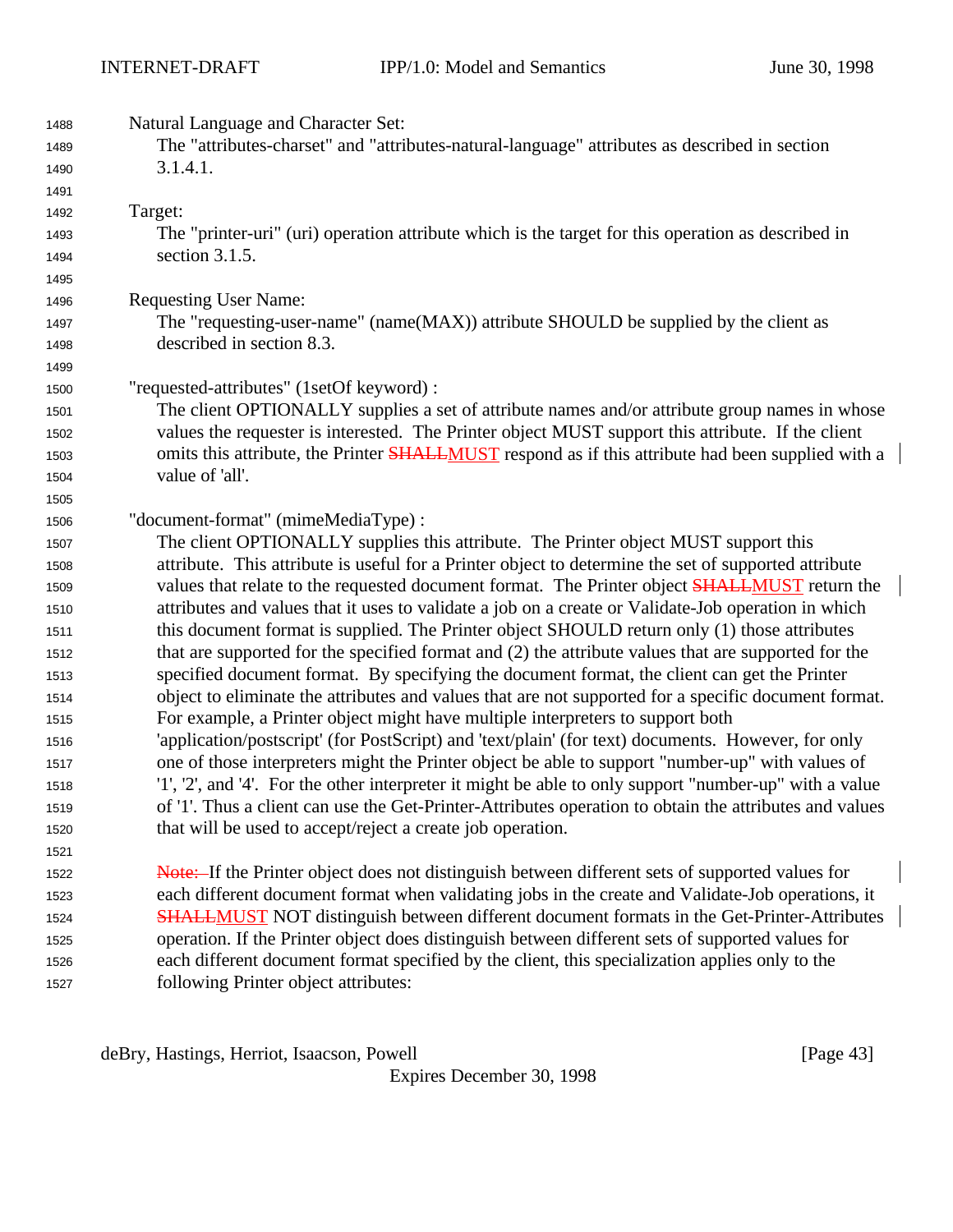| 1528 |                                                                                                             |
|------|-------------------------------------------------------------------------------------------------------------|
| 1529 | - Printer attributes that are Job Template attributes ("xxx-default" and "xxx"-supported", and              |
| 1530 | $\frac{y}{x}$ xxx-ready" in the Table in Section 4.2),                                                      |
| 1531 | - "pdl-override-supported",                                                                                 |
| 1532 | - "compression-supported",                                                                                  |
| 1533 | - "job-k-octets-supported",                                                                                 |
| 1534 | - "job-impressions-supported,                                                                               |
| 1535 | - "job-media-sheets-supported"                                                                              |
| 1536 | - "printer-driver-installer",                                                                               |
| 1537 | - "color-supported", and                                                                                    |
| 1538 | - "reference-uri-schemes-supported"                                                                         |
| 1539 |                                                                                                             |
| 1540 | The values of all other Printer object attributes (including "document-format-supported") remain            |
| 1541 | invariant with respect to the client supplied document format (except for new Printer description           |
| 1542 | attribute as registered according to section 6.2).                                                          |
| 1543 |                                                                                                             |
| 1544 | If the client omits this "document-format" operation attribute, the Printer object <b>SHALLMUST</b>         |
| 1545 | respond as if the attribute had been supplied with the value of the Printer object's "document-             |
| 1546 | format-default" attribute. It is recommended that the client always supply a value for "document-           |
| 1547 | format", since the Printer object's "document-format-default" may be 'application/octet-stream', in         |
| 1548 | which case the returned attributes and values are for the union of the document formats that the            |
| 1549 | Printer can automatically sense. For more details, see the description of the 'mimeMediaType'               |
| 1550 | attribute syntax in section 4.1.9.                                                                          |
| 1551 |                                                                                                             |
| 1552 | If the client supplies a value for the "document-format" Operation attribute that is not supported          |
| 1553 | by the Printer, i.e., is not among the values of the Printer object's "document-format-supported"           |
| 1554 | attribute, the Printer object <b>SHALLMUST</b> reject the operation and return the 'client-error-           |
| 1555 | document-format-not-supported' status code.                                                                 |
| 1556 |                                                                                                             |
| 1557 | 3.2.5.2 Get-Printer-Attributes Response                                                                     |
| 1558 | The Printer object returns the following sets of attributes as part of the Get-Printer-Attributes Response: |
| 1559 | Group 1: Operation Attributes                                                                               |
| 1560 | <b>Status Message:</b>                                                                                      |
| 1561 | In addition to the MANDATORYREQUIRED status code returned in every response, the                            |
| 1562 | response OPTIONALLY includes a "status-message" (text) operation attribute as described in                  |
| 1563 | section 3.1.5.                                                                                              |
| 1564 |                                                                                                             |

deBry, Hastings, Herriot, Isaacson, Powell [Page 44]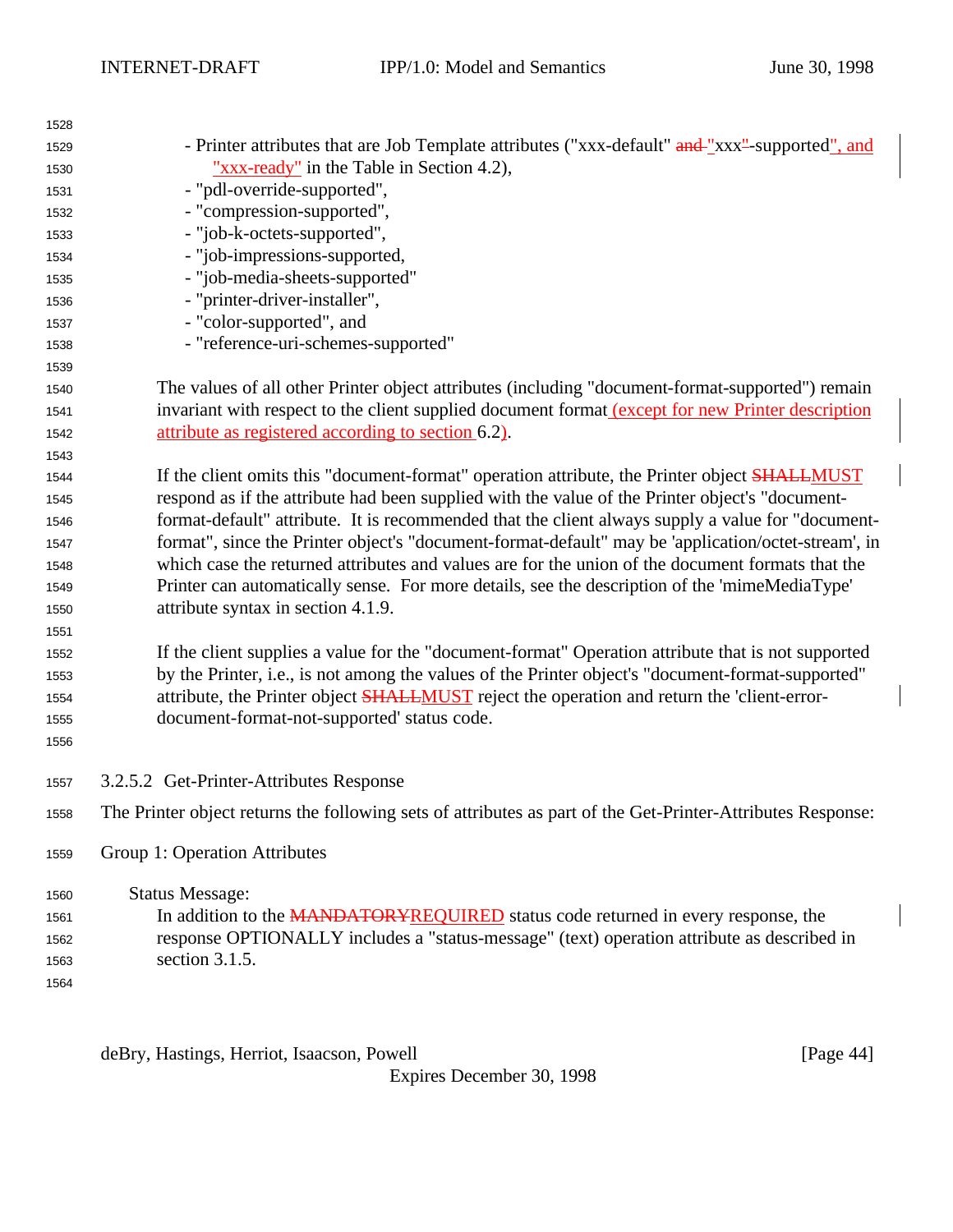| 1565 | Natural Language and Character Set:                                                                  |
|------|------------------------------------------------------------------------------------------------------|
| 1566 | The "attributes-charset" and "attributes-natural-language" attributes as described in section        |
| 1567 | 3.1.4.2.                                                                                             |
| 1568 |                                                                                                      |
| 1569 | Group 2: Unsupported Attributes                                                                      |
| 1570 | This is a set of Operation attributes supplied by the client (in the request) that are not supported |
| 1571 | by the Printer object or that conflict with one another (see sections 3.2.1.2 and 16).               |
| 1572 |                                                                                                      |
| 1573 | Group 3: Printer Object Attributes                                                                   |
| 1574 | This is the set of requested attributes and their current values. The Printer object ignores (does   |
| 1575 | not respond with) any requested attribute which is not supported. The Printer object MAY             |
| 1576 | respond with a subset of the supported attributes and values, depending on the security policy in    |
| 1577 | force. However, the Printer object <b>SHALLMUST</b> respond with the 'unknown' value for any         |
| 1578 | supported attribute (including all MANDATORYREQUIRED attributes) for which the Printer               |
| 1579 | object does not know the value. Also the Printer object <b>SHALLMUST</b> respond with the 'no-       |
| 1580 | value' for any supported attribute (including all <b>MANDATORYREQUIRED</b> attributes) for which     |
| 1581 | the system administrator has not configured a value. See the description of the "out-of-band"        |
| 1582 | values in the beginning of Section 4.1.                                                              |
| 1583 |                                                                                                      |

3.2.6 Get-Jobs Operation

1585 This MANDATORYREQUIRED operation allows a client to retrieve the list of Job objects belonging to the target Printer object. The client may also supply a list of Job attribute names and/or attribute group names. A group of Job object attributes will be returned for each Job object that is returned.

 This operation is similar to the Get-Job-Attributes operation, except that this Get-Jobs operation returns attributes from possibly more than one object (see the description of Job attribute group names in section 3.3.4).

- 3.2.6.1 Get-Jobs Request
- The client submits the Get-Jobs request to a Printer object.
- The following groups of attributes are part of the Get-Jobs Request:
- Group 1: Operation Attributes

deBry, Hastings, Herriot, Isaacson, Powell [Page 45]

Expires December 30, 1998

 $\mathcal{A}$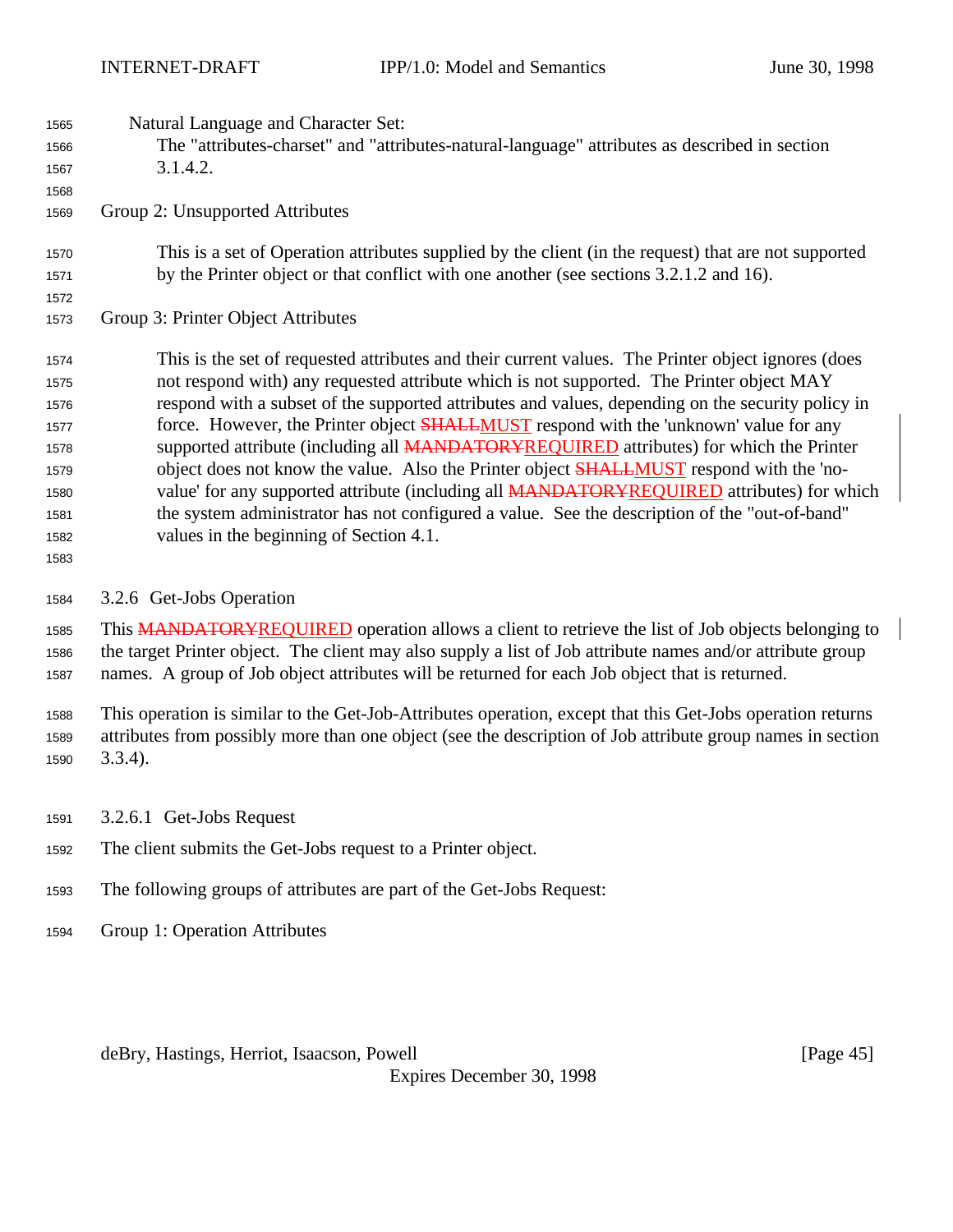| 1595 | Natural Language and Character Set:                                                                           |
|------|---------------------------------------------------------------------------------------------------------------|
| 1596 | The "attributes-charset" and "attributes-natural-language" attributes as described in section                 |
| 1597 | 3.1.4.1.                                                                                                      |
| 1598 |                                                                                                               |
| 1599 | Target:                                                                                                       |
| 1600 | The "printer-uri" (uri) operation attribute which is the target for this operation as described in            |
| 1601 | section 3.1.5.                                                                                                |
| 1602 |                                                                                                               |
| 1603 | <b>Requesting User Name:</b>                                                                                  |
| 1604 | The "requesting-user-name" (name(MAX)) attribute SHOULD be supplied by the client as                          |
| 1605 | described in section 8.3.                                                                                     |
| 1606 |                                                                                                               |
| 1607 | "limit" (integer $(1:MAX)$ ):                                                                                 |
| 1608 | The client OPTIONALLY supplies this attribute. The Printer object MUST support this                           |
| 1609 | attribute. It is an integer value that indicates a limit to the number of Job objects returned. The           |
| 1610 | limit is a "stateless limit" in that if the value supplied by the client is 'N', then only the first 'N' jobs |
| 1611 | are returned in the Get-Jobs Response. There is no mechanism to allow for the next 'M' jobs after             |
| 1612 | the first 'N' jobs. If the client does not supply this attribute, the Printer object responds with all        |
| 1613 | applicable jobs.                                                                                              |
| 1614 |                                                                                                               |
| 1615 | "requested-attributes" (1setOf keyword):                                                                      |
| 1616 | The client OPTIONALLY supplies this attribute. The Printer object MUST support this                           |
| 1617 | attribute. It is a set of Job attribute names and/or attribute groups names in whose values the               |
| 1618 | requester is interested. This set of attributes is returned for each Job object that is returned. The         |
| 1619 | allowed attribute group names are the same as those defined in the Get-Job-Attributes operation               |
| 1620 | in section 3.3.4. If the client does not supply this attribute, the Printer <b>SHALLMUST</b> respond as       |
| 1621 | if the client had supplied this attribute with two values: 'job-uri' and 'job-id'.                            |
| 1622 |                                                                                                               |
| 1623 | "which-jobs" (keyword):                                                                                       |
| 1624 | The client OPTIONALLY supplies this attribute. The Printer object MUST support this                           |
| 1625 | attribute. It indicates which Job objects <b>SHALLMUST</b> be returned by the Printer object. The             |
| 1626 | values for this attribute are:                                                                                |
| 1627 |                                                                                                               |
| 1628 | 'completed': This includes any Job object whose state is 'completed', 'canceled', or 'aborted'.               |
| 1629 | 'not-completed': This includes any Job object whose state is 'pending', 'processing',                         |
| 1630 | 'processing-stopped', or 'pending-held'.                                                                      |
| 1631 |                                                                                                               |
| 1632 | A Printer object <b>SHALLMUST</b> support both values. However, if the implementation does not                |
| 1633 | keep jobs in the 'completed', 'canceled', and 'aborted' states, then it returns no jobs when the              |
| 1634 | 'completed' value is supplied.                                                                                |

deBry, Hastings, Herriot, Isaacson, Powell [Page 46]

Expires December 30, 1998

 $\begin{array}{c} \hline \end{array}$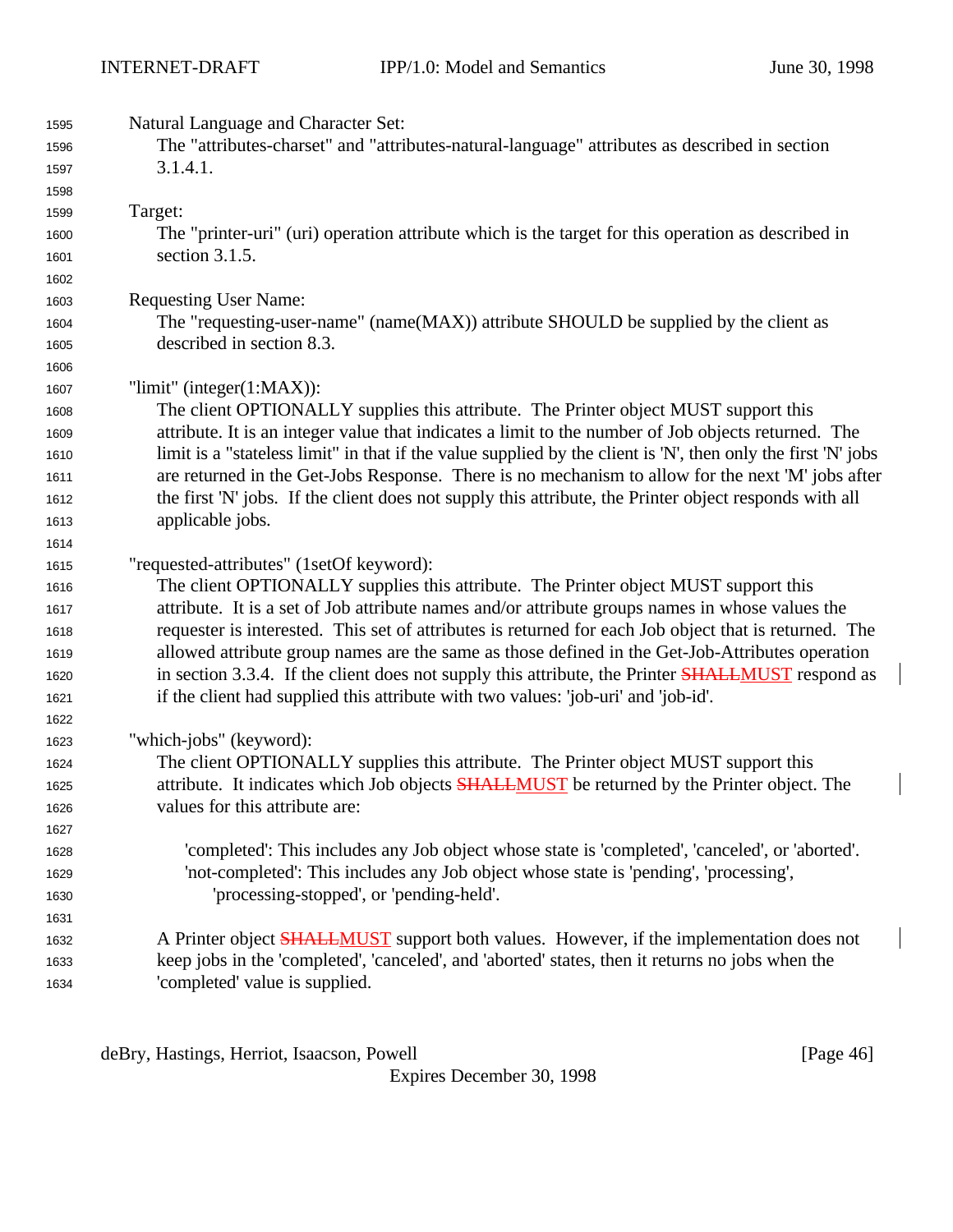If a client supplies some other value, the Printer object SHALLMUST copy the attribute and the unsupported value to the Unsupported Attributes response group, reject the request, and return the 'client-error-attributes-or-values-not-supported' status code. 

- 1640 If the client does not supply this attribute, the Printer object **SHALLMUST** respond as if the client had supplied the attribute with a value of 'not-completed'.
- "my-jobs" (boolean):

 The client OPTIONALLY supplies this attribute. The Printer object MUST support this attribute. It indicates whether all jobs or just the jobs submitted by the requesting user of this 1646 request **SHALLMUST** be returned by the Printer object. If the client does not supply this 1647 attribute, the Printer object **SHALLMUST** respond as if the client had supplied the attribute with a value of 'false', i.e., all jobs. The means for authenticating the requesting user and matching the jobs is described in section 8.

3.2.6.2 Get-Jobs Response

 The Printer object returns all of the Job objects that match the criteria as defined by the attribute values supplied by the client in the request. It is possible that no Job objects are returned since there may literally be no Job objects at the Printer, or there may be no Job objects that match the criteria supplied by the client. If the client requests any Job attributes at all, there is a set of Job Object Attributes returned for each Job object.

Group 1: Operation Attributes

| 1657 | <b>Status Message:</b>                                                                               |
|------|------------------------------------------------------------------------------------------------------|
| 1658 | In addition to the MANDATORYREQUIRED status code returned in every response, the                     |
| 1659 | response OPTIONALLY includes a "status-message" (text) operation attribute as described in           |
| 1660 | section $3.1.5$ .                                                                                    |
| 1661 |                                                                                                      |
| 1662 | Natural Language and Character Set:                                                                  |
| 1663 | The "attributes-charset" and "attributes-natural-language" attributes as described in section        |
| 1664 | 3.1.4.2.                                                                                             |
| 1665 |                                                                                                      |
| 1666 | Group 2: Unsupported Attributes                                                                      |
| 1667 | This is a set of Operation attributes supplied by the client (in the request) that are not supported |
| 1668 | by the Printer object or that conflict with one another (see sections 3.2.1.2 and 16.3).             |
| 1669 |                                                                                                      |

Groups 3 to N: Job Object Attributes

deBry, Hastings, Herriot, Isaacson, Powell **Example 20** (Page 47)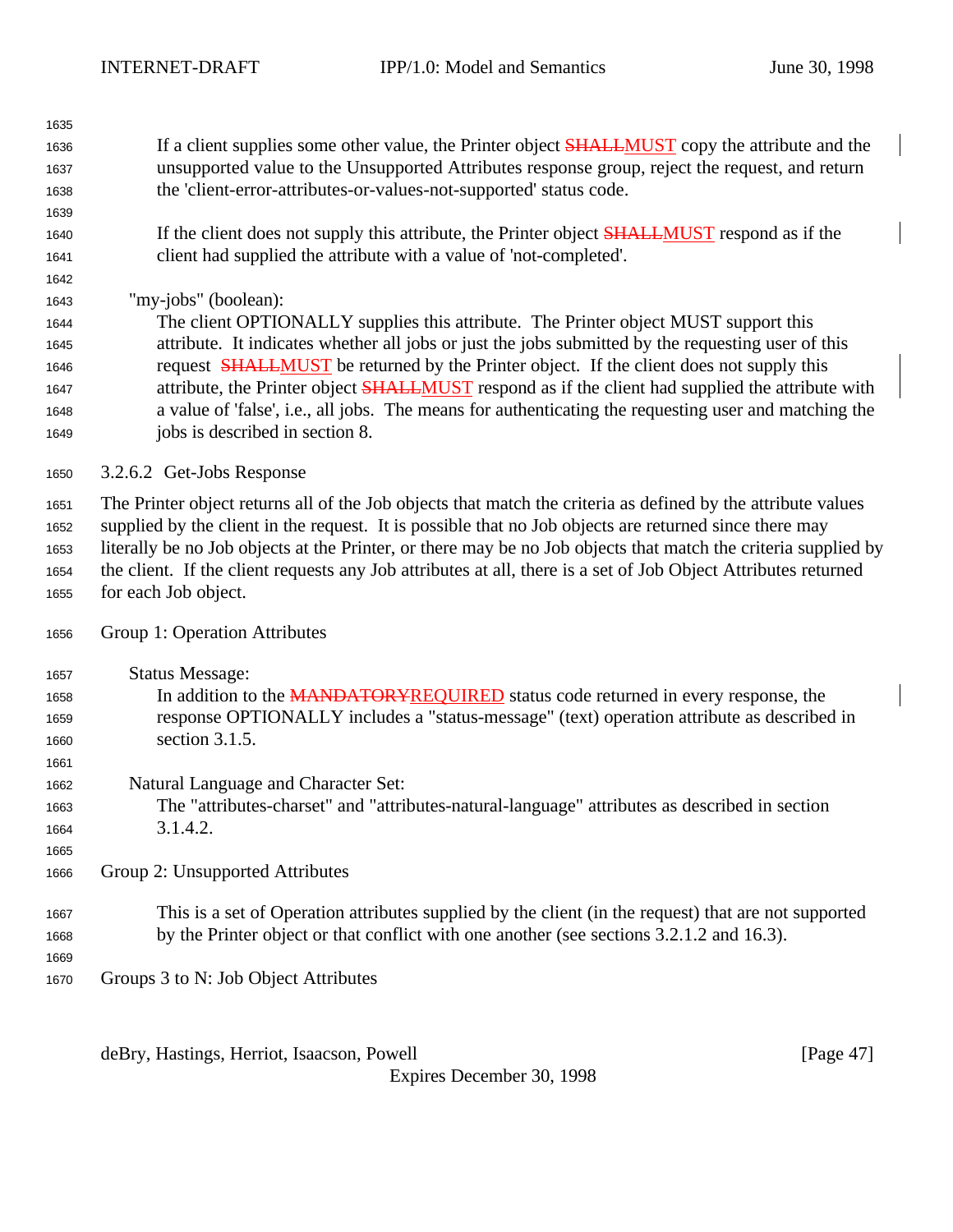| 1671 | The Printer object responds with one set of Job Object Attributes for each returned Job object.             |
|------|-------------------------------------------------------------------------------------------------------------|
| 1672 | The Printer object ignores (does not respond with) any requested attribute or value which is not            |
| 1673 | supported or which is restricted by the security policy in force, including whether the requesting          |
| 1674 | user is the user that submitted the job (job originating user) or not (see section 8). However, the         |
| 1675 | Printer object <b>SHALLMUST</b> respond with the 'unknown' value for any supported attribute                |
| 1676 | (including all <b>MANDATORYREQUIRED</b> attributes) for which the Printer object does not know              |
| 1677 | the value, unless it would violate the security policy. See the description of the "out-of-band"            |
| 1678 | values in the beginning of Section 4.1.                                                                     |
| 1679 |                                                                                                             |
| 1680 | For any job submitted in a different natural language than the natural language that the Printer            |
| 1681 | object is returning in the "attributes-natural-language" operation attribute in the Get-Jobs                |
| 1682 | response, the Printer SHALLMUST indicate the submitted natural language by returning the Job                |
| 1683 | object's "attributes-natural-language" as the first Job object attribute, which overrides the               |
| 1684 | "attributes-natural-language" operation attribute value being returned by the Printer object. If any        |
| 1685 | returned 'text' or 'name' attribute includes a Natural Language Override as described in the                |
| 1686 | sections 4.1.1.2 and 4.1.2.2, the Natural Language Override overrides the Job object's "attributes-         |
| 1687 | natural-language" value and/or the "attributes-natural-language" operation attribute value.                 |
| 1688 |                                                                                                             |
| 1689 | Jobs are returned in the following order:                                                                   |
| 1690 | - If the client requests all 'completed' Jobs (Jobs in the 'completed', 'aborted', or 'canceled'            |
| 1691 | states), then the Jobs are returned newest to oldest (with respect to actual completion                     |
| 1692 | time)                                                                                                       |
| 1693 | - If the client requests all 'not-completed' Jobs (Jobs in the 'pending', 'processing', 'pending-           |
| 1694 | held', and 'processing-stopped' states), then Jobs are returned in relative chronological                   |
| 1695 | order of expected time to complete (based on whatever scheduling algorithm is configured                    |
| 1696 | for the Printer object).                                                                                    |
| 1697 |                                                                                                             |
| 1698 | 3.3 Job Operations                                                                                          |
| 1699 | All Job operations are directed at Job objects. A client MUST always supply some means of identifying       |
| 1700 | the Job object in order to identify the correct target of the operation. That job identification MAY either |

 be a single Job URI or a combination of a Printer URI with a Job ID. The IPP object implementation MUST support both forms of identification for every job.

3.3.1 Send-Document Operation

 This OPTIONAL operation allows a client to create a multi-document Job object that is initially "empty" (contains no documents). In the Create-Job response, the Printer object returns the Job object's URI (the "job-uri" attribute) and the Job object's 32-bit identifier (the "job-id" attribute). For each new document

deBry, Hastings, Herriot, Isaacson, Powell [Page 48]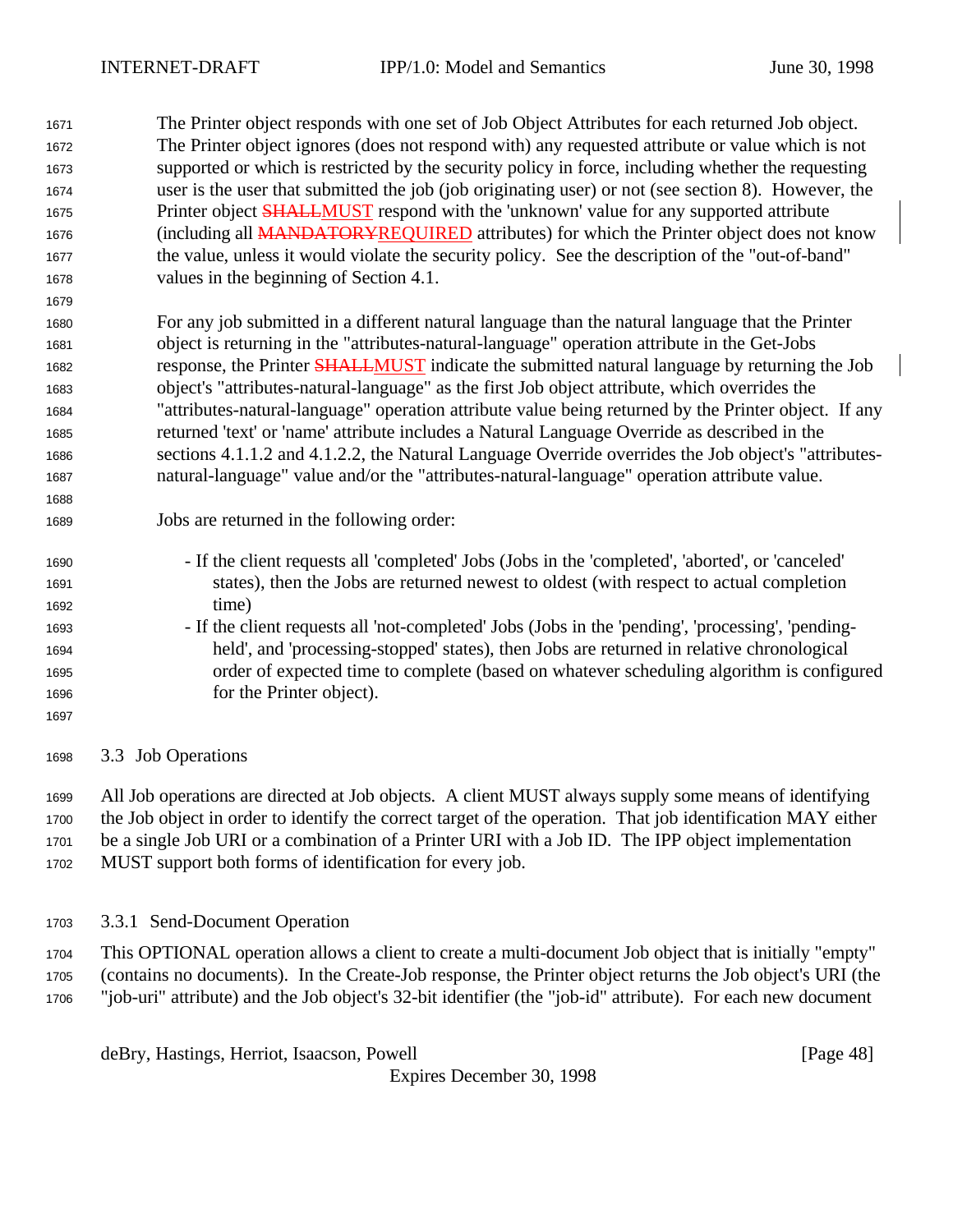that the client desires to add, the client uses a Send-Document operation. Each Send-Document Request contains the entire stream of document data for one document.

 Since the Create-Job and the send operations (Send-Document or Send-URI operations) that follow can occur over arbitrarily long periods of time, each Printer object must decide how long to "wait" for the next send operation. The Printer object OPTIONALLY supports the "multiple-operation-timeout" attribute. This attribute indicates the maximum number of seconds the Printer object will wait for the

- next send operation. If the Printer object times-out waiting for the next send operation, the Printer object
- MAY decide on any of the following semantic actions:
- 1. Assume that the Job is an invalid job, start the process of changing the job state to 'aborted', and clean up all resources associated with the Job. In this case, if another send operation is finally received, the Printer responds with an "client-error-not-possible" or "client-error-not-found" depending on whether or not the Job object is still around when it finally arrives.
- 2. Assume that the last send operation received was in fact the last document (as if the "last- document" flag had been set to 'true'), close the Job object, and proceed to process it (i.e., move 1721 the Job's state to 'pending').
- 3. Assume that the last send operation received was in fact the last document, close the Job, but move it to the 'pending-held' to allow an operator to determine whether or not to continue processing the Job by moving it back to the 'pending' state.
- Each implementation is free to decide the "best" action to take depending on local policy, the value of "ipp-attribute-fidelity", and/or any other piece of information available to it. If the choice is to abort the Job object, it is possible that the Job object may already have been processed to the point that some media sheet pages have been printed.
- 3.3.1.1 Send-Document Request

- The following attribute sets are part of the Send-Document Request:
- Group 1: Operation Attributes
- Natural Language and Character Set:
- The "attributes-charset" and "attributes-natural-language" attributes as described in section 3.1.4.1.
- Target: Either (1) the "printer-uri" (uri) plus "job-id" (integer(1:MAX))or (2) the "job-uri" (uri) operation attribute(s) which define the target for this operation as described in section 3.1.5.

deBry, Hastings, Herriot, Isaacson, Powell [Page 49]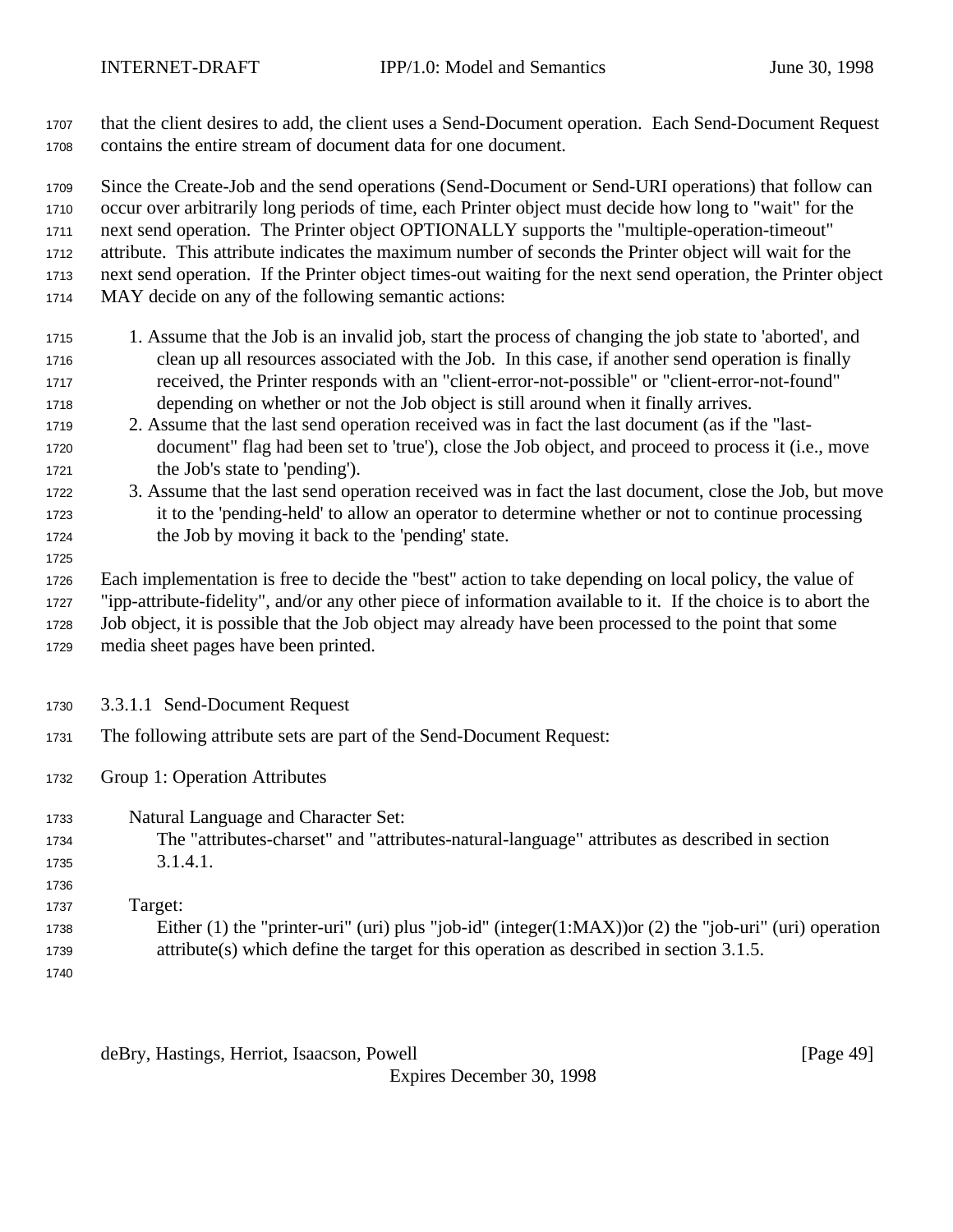| 1741 | <b>Requesting User Name:</b>                                                                            |
|------|---------------------------------------------------------------------------------------------------------|
| 1742 | The "requesting-user-name" (name(MAX)) attribute SHOULD be supplied by the client as                    |
| 1743 | described in section 8.3.                                                                               |
| 1744 |                                                                                                         |
| 1745 | "document-name" (name(MAX)):                                                                            |
| 1746 | The client OPTIONALLY supplies this attribute. The Printer object MUST support this                     |
| 1747 | attribute. It contains the client supplied document name. The document name MAY be different            |
| 1748 | than the Job name. It might be helpful, but NEED NOT be unique across multiple documents in             |
| 1749 | the same Job. Typically, the client software automatically supplies the document name on behalf         |
| 1750 | of the end user by using a file name or an application generated name. See the description of the       |
| 1751 | "document-name" operation attribute in the Print-Job Request (section 3.2.1.1) for more                 |
| 1752 | information about this attribute.                                                                       |
| 1753 |                                                                                                         |
| 1754 | "document-format" (mimeMediaType) :                                                                     |
| 1755 | The client OPTIONALLY supplies this attribute. The Printer object MUST support this                     |
| 1756 | attribute. The value of this attribute identifies the format of the supplied document data. If the      |
| 1757 | client does not supply this attribute, the Printer object assumes that the document data is in the      |
| 1758 | format defined by the Printer object's "document-format-default" attribute. If the client supplies      |
| 1759 | this attribute, but the value is not supported by the Printer object, i.e., the value is not one of the |
| 1760 | values of the Printer object's "document-format-supported" attribute, the Printer object                |
| 1761 | <b>SHALLMUST</b> reject the request and return the 'client-error-document-format-not-supported'         |
| 1762 | status code.                                                                                            |
| 1763 |                                                                                                         |
| 1764 | "document-natural-language" (naturalLanguage):                                                          |
| 1765 | The client OPTIONALLY supplies this attribute. The Printer object OPTIONALLY supports                   |
| 1766 | this attribute. This attribute specifies the natural language of the document for those document-       |
| 1767 | formats that require a specification of the natural language in order to image the document             |
| 1768 | unambiguously. There are no particular values required for the Printer object to support.               |
| 1769 |                                                                                                         |
| 1770 | "compression" (type3 keyword)                                                                           |
| 1771 | The client OPTIONALLY supplies this attribute. The Printer object OPTIONALLY supports                   |
| 1772 | this attribute and the "compression-supported" attribute (see section 4.4.29). The client supplied      |
| 1773 | "compression" operation attribute identifies the compression algorithm used on the document             |
| 1774 | data. If the client omits this attribute, the Printer object <b>SHALLMUST</b> assume that the data is   |
| 1775 | not compressed. If the client supplies the attribute and the Printer object supports the attribute,     |
| 1776 | the Printer object <b>SHALLMUST</b> use the corresponding decompression algorithm on the                |
| 1777 | document data. If the client supplies this attribute, but the value is not supported by the Printer     |
| 1778 | object, i.e., the value is not one of the values of the Printer object's "compression-supported"        |
| 1779 | attribute, the Printer object <b>SHALLMUST</b> copy the attribute and its value to the Unsupported      |

deBry, Hastings, Herriot, Isaacson, Powell [Page 50]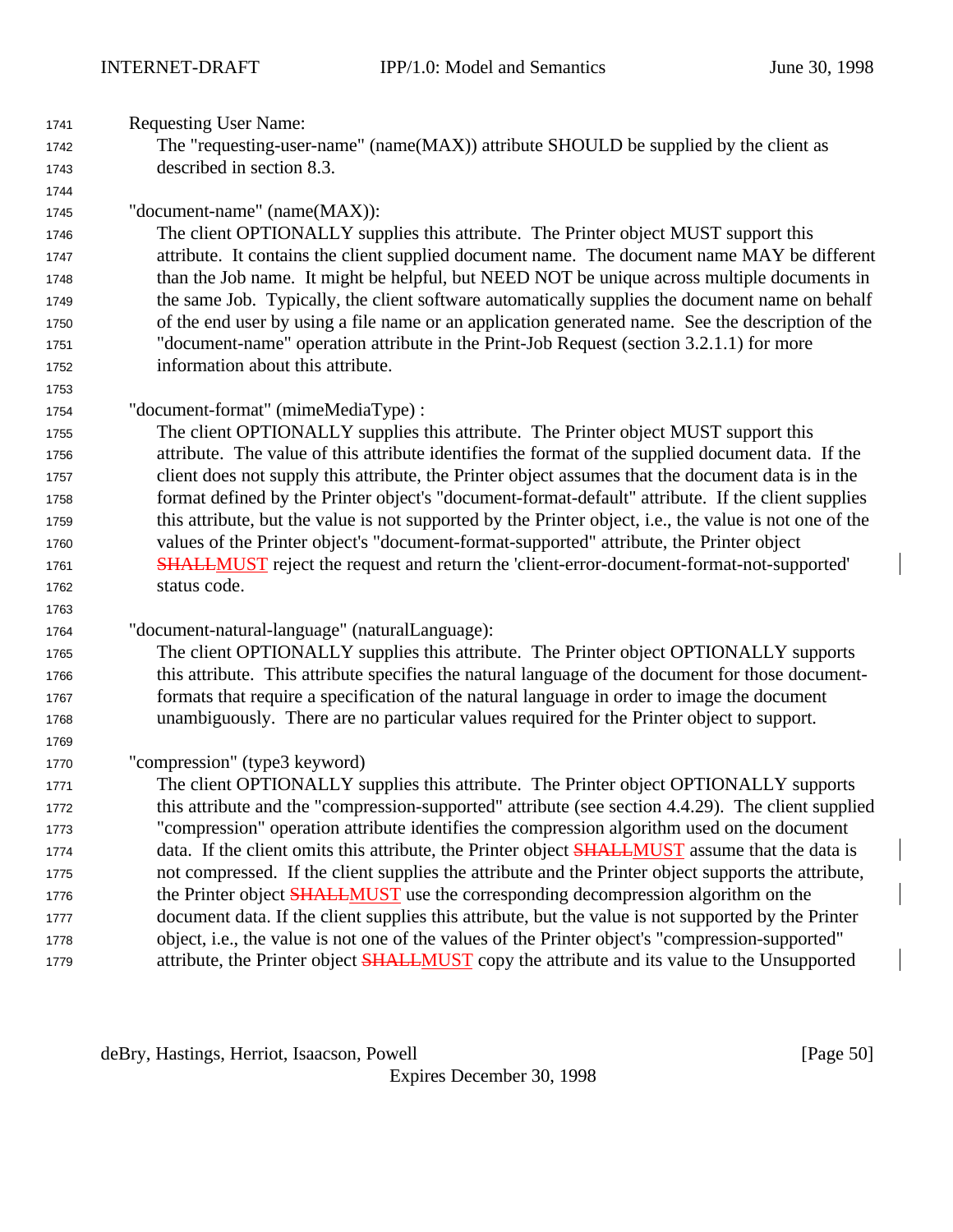$\overline{\phantom{a}}$ 

 $\overline{\phantom{a}}$ 

| 1780<br>1781 | Attributes response group, reject the request, and return the 'client-error-attributes-or-values-not-<br>supported' status code. |
|--------------|----------------------------------------------------------------------------------------------------------------------------------|
| 1782         |                                                                                                                                  |
| 1783         | "last-document" (boolean):                                                                                                       |
| 1784         | The client MUST supply this attribute. The Printer object MUST support this attribute. It is a                                   |
| 1785         | boolean flag that is set to 'true' if this is the last document for the Job, 'false' otherwise.                                  |
| 1786<br>1787 | Group 2: Document Content                                                                                                        |
|              |                                                                                                                                  |
| 1788         | The client MUST supply the document data if the "last-document" flag is set to 'false'. However,                                 |
| 1789         | since a client might not know that the previous document sent with a Send-Document (or Send-                                     |
| 1790         | URI) operation was the last document (i.e., the "last-document" attribute was set to 'false'), it is                             |
| 1791         | legal to send a Send-Document request with no document data where the "last-document" flag is                                    |
| 1792         | set to 'true'. Such a request <b>SHALLMUST</b> NOT increment the value of the Job object's "number-                              |
| 1793         | of-documents" attribute, since no real document was added to the job.                                                            |
| 1794         | 3.3.1.2 Send-Document Response                                                                                                   |
| 1795         | The following sets of attributes are part of the Send-Document Response:                                                         |
| 1796         | Group 1: Operation Attributes                                                                                                    |
| 1797         | <b>Status Message:</b>                                                                                                           |
| 1798         | In addition to the MANDATORYREQUIRED status code returned in every response, the                                                 |
| 1799         | response OPTIONALLY includes a "status-message" (text) operation attribute as described in                                       |
| 1800         | section 3.1.5.                                                                                                                   |
| 1801         |                                                                                                                                  |
| 1802         | Natural Language and Character Set:                                                                                              |
| 1803         | The "attributes-charset" and "attributes-natural-language" attributes as described in section                                    |
| 1804         | 3.1.4.2.                                                                                                                         |
| 1805         |                                                                                                                                  |
| 1806         | Group 2: Unsupported Attributes                                                                                                  |
| 1807         | This is a set of Operation attributes supplied by the client (in the request) that are not supported                             |
| 1808         | by the Printer object or that conflict with one another (see sections 3.2.1.2 and 16.3).                                         |
| 1809         |                                                                                                                                  |
| 1810         | Group 3: Job Object Attributes                                                                                                   |
| 1811         | This is the same set of attributes as described in the Print-Job response (see section 3.2.1.2).                                 |
| 1812         |                                                                                                                                  |

deBry, Hastings, Herriot, Isaacson, Powell [Page 51]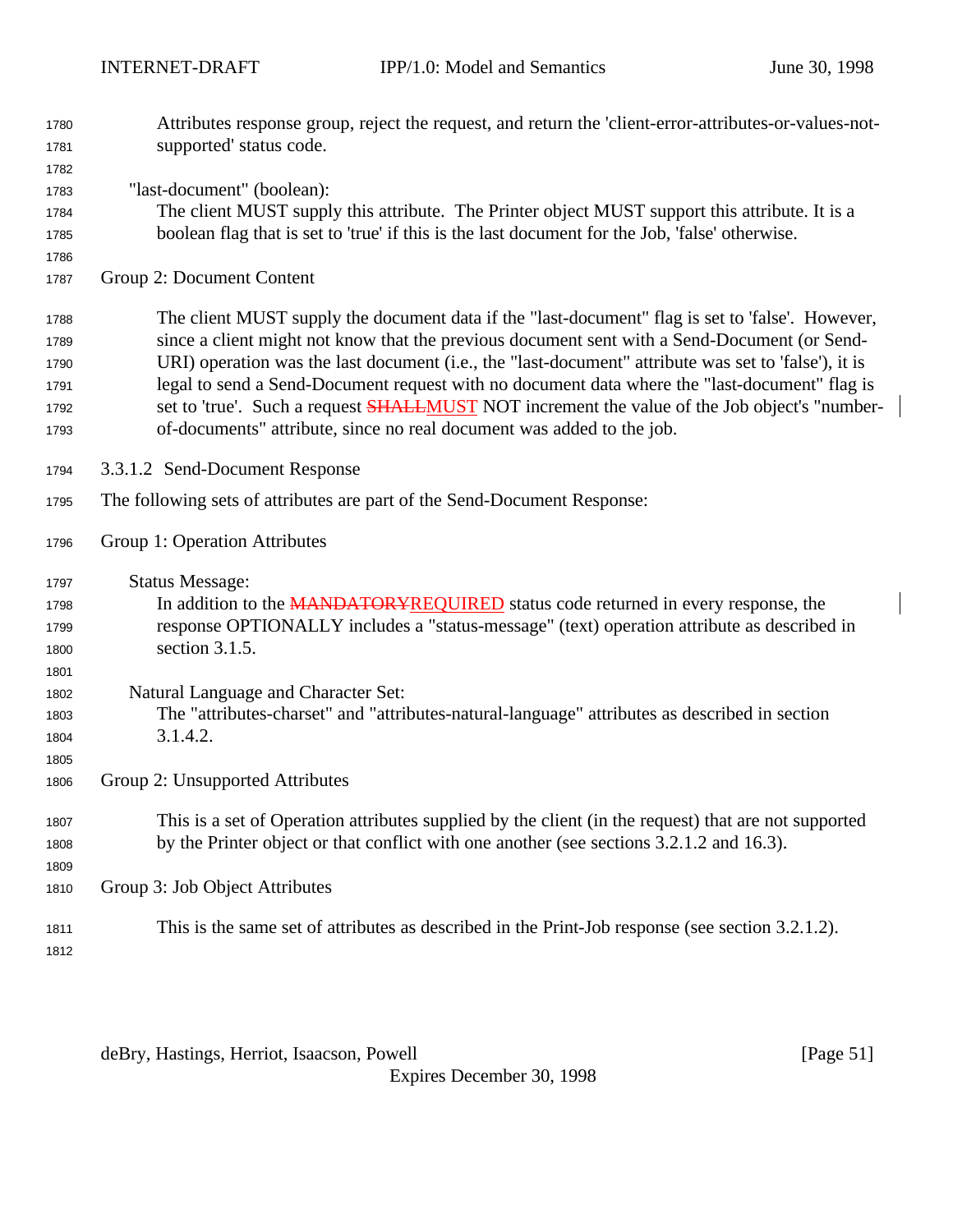3.3.2 Send-URI Operation

 This OPTIONAL operation is identical to the Send-Document operation (see section 3.3.1) except that a client MUST supply a URI reference ("document-uri" operation attribute) rather than the document data itself. If a Printer object supports this operation, clients can use both Send-URI or Send-Document operations to add new documents to an existing multi-document Job object. However, if a client needs to indicate that the previous Send-URI or Send-Document was the last document, the client MUST use the Send-Document operation with no document data and the "last-document" flag set to 'true' (rather than using a Send-URI operation with no "document-uri" operation attribute). If a Printer object supports this operation, it MUST also support the Print-URI operation (see section 3.2.2).

 The Printer object MUST validate the syntax and URI scheme of the supplied URI before returning a response, just as in the Print-URI operation.

3.3.3 Cancel-Job Operation

1825 This MANDATORYREQUIRED operation allows a client to cancel a Print Job any time after a create job operation. Since a Job might already be printing by the time a Cancel-Job is received, some media sheet pages might be printed before the job is actually terminated.

- 3.3.3.1 Cancel-Job Request
- The following groups of attributes are part of the Cancel-Job Request:
- Group 1: Operation Attributes

- Natural Language and Character Set:
- The "attributes-charset" and "attributes-natural-language" attributes as described in section 3.1.4.1.
- Target: Either (1) the "printer-uri" (uri) plus "job-id" (integer(1:MAX))or (2) the "job-uri" (uri) operation attribute(s) which define the target for this operation as described in section 3.1.5.
- Requesting User Name: The "requesting-user-name" (name(MAX)) attribute SHOULD be supplied by the client as described in section 8.3.

 "message" (text(127)): The client OPTIONALLY supplies this attribute. The Printer object OPTIONALLY supports this attribute. It is a message to the operator. This "message" attribute is not the same as the "job-

deBry, Hastings, Herriot, Isaacson, Powell [Page 52]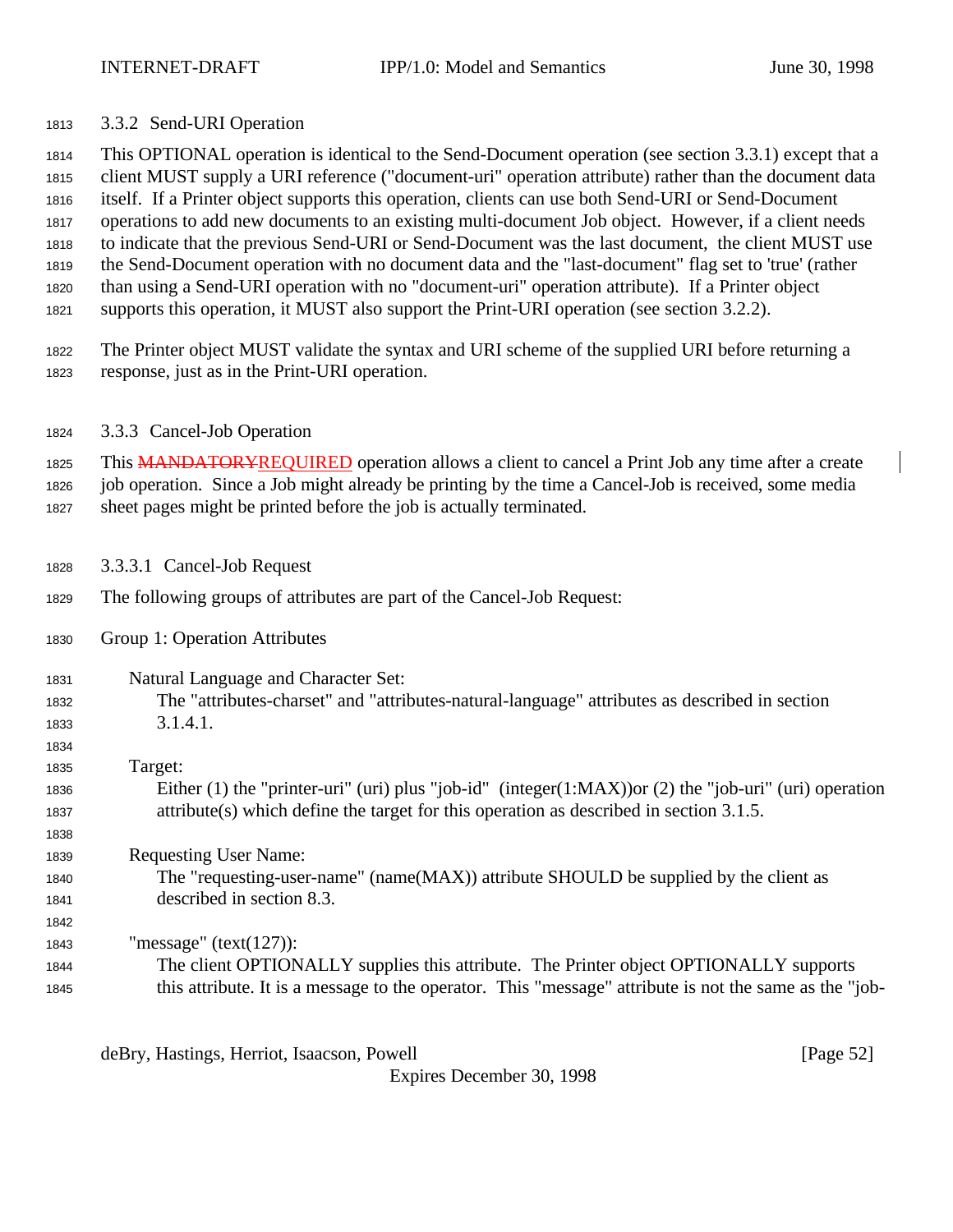| 1846 | message-from-operator" attribute. That attribute is used to report a message from the operator to           |
|------|-------------------------------------------------------------------------------------------------------------|
| 1847 | the end user that queries that attribute. This "message" operation attribute is used to send a              |
| 1848 | message from the client to the operator along with the operation request. It is an implementation           |
| 1849 | decision of how or where to display this message to the operator (if at all).                               |
| 1850 |                                                                                                             |
| 1851 | 3.3.3.2 Cancel-Job Response                                                                                 |
| 1852 | The following sets of attributes are part of the Cancel-Job Response:                                       |
| 1853 | Group 1: Operation Attributes                                                                               |
| 1854 | <b>Status Message:</b>                                                                                      |
| 1855 | In addition to the MANDATORYREQUIRED status code returned in every response, the                            |
| 1856 | response OPTIONALLY includes a "status-message" (text) operation attribute as described in                  |
| 1857 | section 3.1.5.                                                                                              |
| 1858 |                                                                                                             |
| 1859 | If the job is already in the 'completed', 'aborted', or 'canceled' state, or the 'process-to-stop-point'    |
| 1860 | value is set in the Job's "job-state-reasons" attribute, the Printer object <b>SHALLMUST</b> reject the     |
| 1861 | request and return the 'client-error-not-possible' error status code.                                       |
| 1862 |                                                                                                             |
| 1863 | Natural Language and Character Set:                                                                         |
| 1864 | The "attributes-charset" and "attributes-natural-language" attributes as described in section               |
| 1865 | 3.1.4.2.                                                                                                    |
| 1866 |                                                                                                             |
| 1867 | Group 2: Unsupported Attributes                                                                             |
| 1868 | This is a set of Operation attributes supplied by the client (in the request) that are not supported        |
| 1869 | by the Printer object or that conflict with one another (see sections 3.2.1.2 and 16.3).                    |
| 1870 |                                                                                                             |
| 1871 | Once a successful response has been sent, the implementation guarantees that the Job will eventually end    |
| 1872 | up in the 'canceled' state. Between the time of the Cancel-Job operation is accepted and when the job       |
| 1873 | enters the 'canceled' job-state (see section 4.3.7), the "job-state-reasons" attribute SHOULD contain the ' |
| 1874 | processing-to-stop-point 'value which indicates to later queries that although the Job might still be       |
| 1875 | 'processing', it will eventually end up in the 'canceled' state, not the 'completed' state.                 |
|      |                                                                                                             |
| 1876 | 3.3.4 Get-Job-Attributes Operation                                                                          |

1877 This MANDATORYREQUIRED operation allows a client to request the values of attributes of a Job object and it is almost identical to the Get-Printer-Attributes operation (see section 3.2.5). The only

deBry, Hastings, Herriot, Isaacson, Powell [Page 53]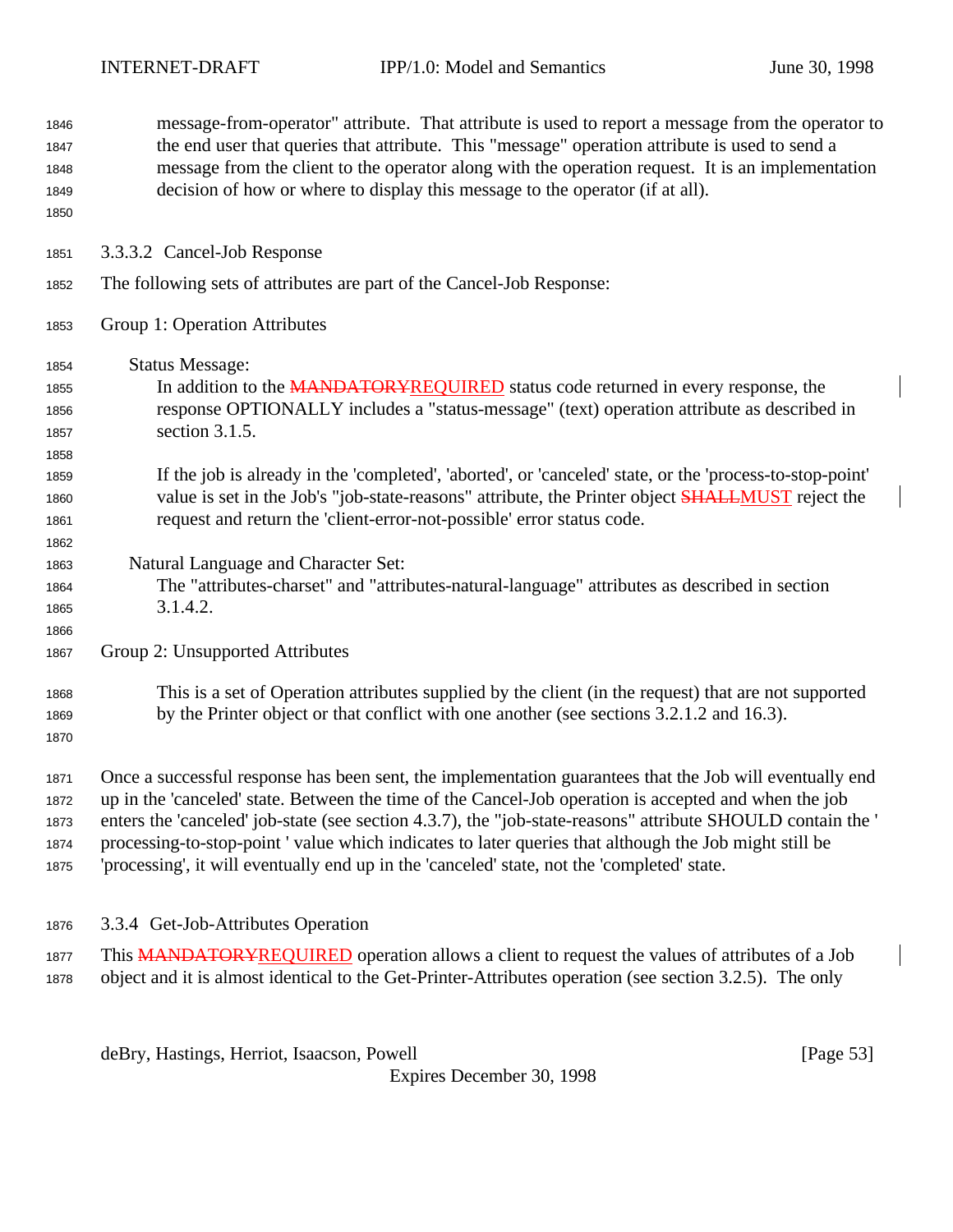| 1879<br>1880<br>1881                 | differences are that the operation is directed at a Job object rather than a Printer object, there is no<br>"document-format" operation attribute used when querying a Job object, and the returned attribute group<br>is a set of Job object attributes rather than a set of Printer object attributes.                                                                                                                                                                                                                                              |
|--------------------------------------|-------------------------------------------------------------------------------------------------------------------------------------------------------------------------------------------------------------------------------------------------------------------------------------------------------------------------------------------------------------------------------------------------------------------------------------------------------------------------------------------------------------------------------------------------------|
| 1882                                 | For Jobs, the possible names of attribute groups are:                                                                                                                                                                                                                                                                                                                                                                                                                                                                                                 |
| 1883<br>1884<br>1885<br>1886<br>1887 | - 'job-template': all of the Job Template attributes that apply to a Job object (the first column of the<br>table in Section 4.2).<br>- 'job-description': all of the Job Description attributes specified in Section 4.3.<br>- 'all': the special group 'all' that includes all supported attributes.                                                                                                                                                                                                                                                |
| 1888<br>1889<br>1890<br>1891<br>1892 | Since a client MAY request specific attributes or named groups, there is a potential that there is some<br>overlap. For example, if a client requests, 'job-name' and 'job-description', the client is actually requesting<br>the "job-name" attribute once by naming it explicitly, and once by inclusion in the 'job-description' group.<br>In such cases, the Printer object NEED NOT return the attribute only once in the response even if it is<br>requested multiple times. The client SHOULD NOT request the same attribute in multiple ways. |
| 1893<br>1894<br>1895                 | It is NOT REQUIRED that a Job object support all attributes belonging to a group (since some attributes<br>are OPTIONAL). However it is <b>MANDATORYREQUIRED</b> that each Job object support all group<br>names.                                                                                                                                                                                                                                                                                                                                     |
| 1896                                 | 3.3.4.1 Get-Job-Attributes Request                                                                                                                                                                                                                                                                                                                                                                                                                                                                                                                    |
| 1897<br>1898                         | The following groups of attributes are part of the Get-Job-Attributes Request when the request is<br>directed at a Job object:                                                                                                                                                                                                                                                                                                                                                                                                                        |
| 1899                                 | Group 1: Operation Attributes                                                                                                                                                                                                                                                                                                                                                                                                                                                                                                                         |
| 1900<br>1901<br>1902<br>1903         | Natural Language and Character Set:<br>The "attributes-charset" and "attributes-natural-language" attributes as described in section<br>3.1.4.1.                                                                                                                                                                                                                                                                                                                                                                                                      |
| 1904<br>1905<br>1906<br>1907         | Target:<br>Either (1) the "printer-uri" (uri) plus "job-id" (integer(1:MAX)) or (2) the "job-uri" (uri) operation<br>$attribute(s)$ which define the target for this operation as described in section 3.1.5.                                                                                                                                                                                                                                                                                                                                         |
| 1908<br>1909<br>1910<br>1911         | <b>Requesting User Name:</b><br>The "requesting-user-name" (name(MAX)) attribute SHOULD be supplied by the client as<br>described in section 8.3.                                                                                                                                                                                                                                                                                                                                                                                                     |

deBry, Hastings, Herriot, Isaacson, Powell [Page 54]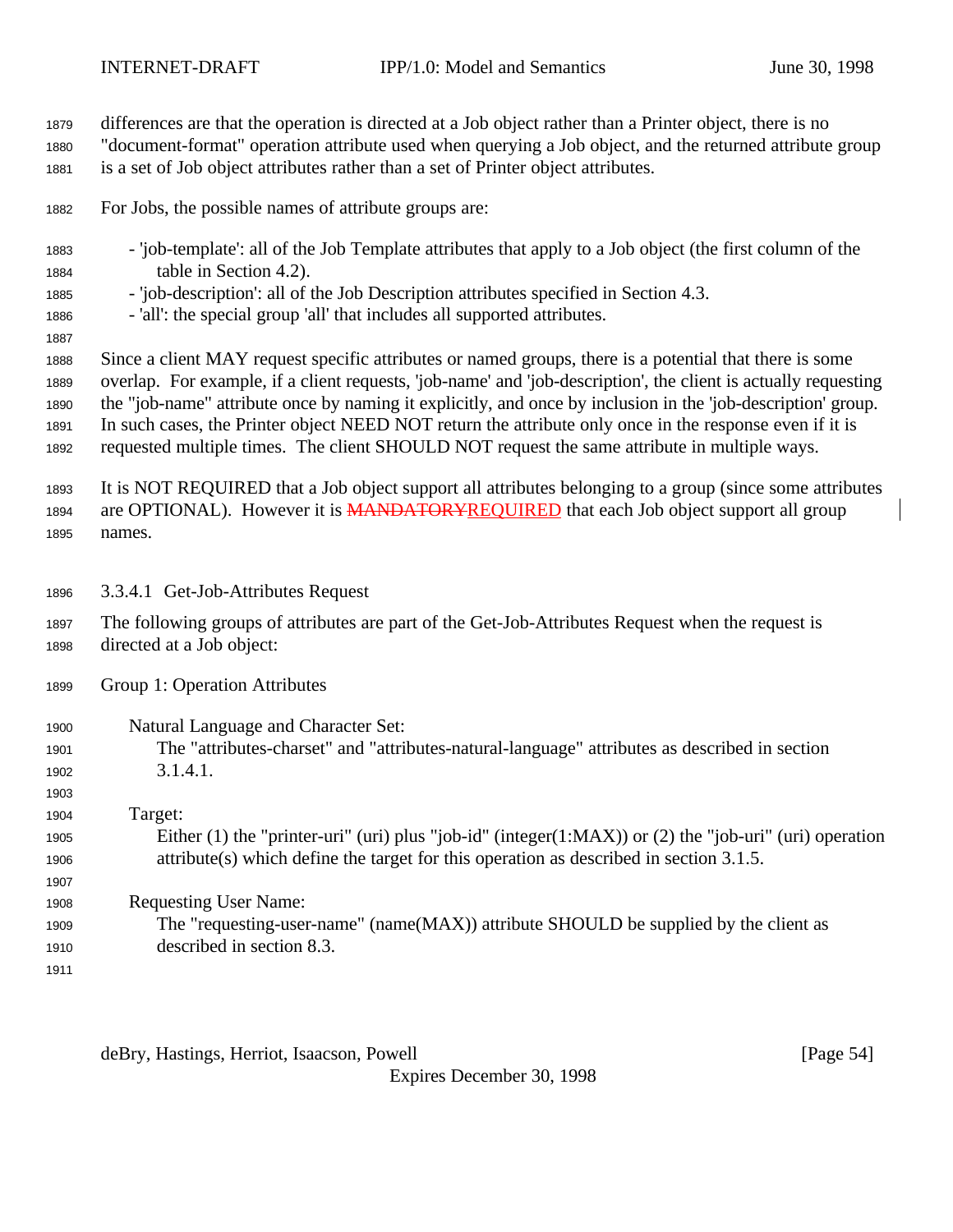| 1912<br>1913<br>1914<br>1915<br>1916<br>1917 | "requested-attributes" (1setOf keyword) :<br>The client OPTIONALLY supplies this attribute. The IPP object MUST support this attribute.<br>It is a set of attribute names and/or attribute group names in whose values the requester is<br>interested. If the client omits this attribute, the IPP object <b>SHALLMUST</b> respond as if this<br>attribute had been supplied with a value of 'all'. |
|----------------------------------------------|-----------------------------------------------------------------------------------------------------------------------------------------------------------------------------------------------------------------------------------------------------------------------------------------------------------------------------------------------------------------------------------------------------|
| 1918                                         | 3.3.4.2 Get-Job-Attributes Response                                                                                                                                                                                                                                                                                                                                                                 |
| 1919                                         | The Printer object returns the following sets of attributes as part of the Get-Job-Attributes Response:                                                                                                                                                                                                                                                                                             |
| 1920                                         | Group 1: Operation Attributes                                                                                                                                                                                                                                                                                                                                                                       |
| 1921                                         | <b>Status Message:</b>                                                                                                                                                                                                                                                                                                                                                                              |
| 1922                                         | In addition to the MANDATORYREQUIRED status code returned in every response, the                                                                                                                                                                                                                                                                                                                    |
| 1923                                         | response OPTIONALLY includes a "status-message" (text) operation attribute as described in                                                                                                                                                                                                                                                                                                          |
| 1924                                         | section 3.1.5.                                                                                                                                                                                                                                                                                                                                                                                      |
| 1925                                         |                                                                                                                                                                                                                                                                                                                                                                                                     |
| 1926                                         | Natural Language and Character Set:                                                                                                                                                                                                                                                                                                                                                                 |
| 1927                                         | The "attributes-charset" and "attributes-natural-language" attributes as described in section                                                                                                                                                                                                                                                                                                       |
| 1928                                         | 3.1.4.2. The "attributes-natural-language" MAY be the natural language of the Job object, rather                                                                                                                                                                                                                                                                                                    |
| 1929                                         | than the one requested.                                                                                                                                                                                                                                                                                                                                                                             |
| 1930                                         |                                                                                                                                                                                                                                                                                                                                                                                                     |
| 1931                                         | Group 2: Unsupported Attributes                                                                                                                                                                                                                                                                                                                                                                     |
| 1932                                         | This is a set of Operation attributes supplied by the client (in the request) that are not supported                                                                                                                                                                                                                                                                                                |
| 1933                                         | by the Printer object or that conflict with one another (see sections 3.2.1.2 and 16.3).                                                                                                                                                                                                                                                                                                            |
| 1934                                         |                                                                                                                                                                                                                                                                                                                                                                                                     |
| 1935                                         | Group 3: Job Object Attributes                                                                                                                                                                                                                                                                                                                                                                      |
| 1936                                         | This is the set of requested attributes and their current values. The IPP object ignores (does not                                                                                                                                                                                                                                                                                                  |
| 1937                                         | respond with) any requested attribute or value which is not supported or which is restricted by the                                                                                                                                                                                                                                                                                                 |
| 1938                                         | security policy in force, including whether the requesting user is the user that submitted the job                                                                                                                                                                                                                                                                                                  |
| 1939                                         | (job originating user) or not (see section 8). However, the IPP object <b>SHALLMUST</b> respond                                                                                                                                                                                                                                                                                                     |
| 1940                                         | with the 'unknown' value for any supported attribute (including all <b>MANDATORYREQUIRED</b>                                                                                                                                                                                                                                                                                                        |
| 1941                                         | attributes) for which the IPP object does not know the value, unless it would violate the security                                                                                                                                                                                                                                                                                                  |
| 1942                                         | policy. See the description of the "out-of-band" values in the beginning of Section 4.1.                                                                                                                                                                                                                                                                                                            |

deBry, Hastings, Herriot, Isaacson, Powell [Page 55]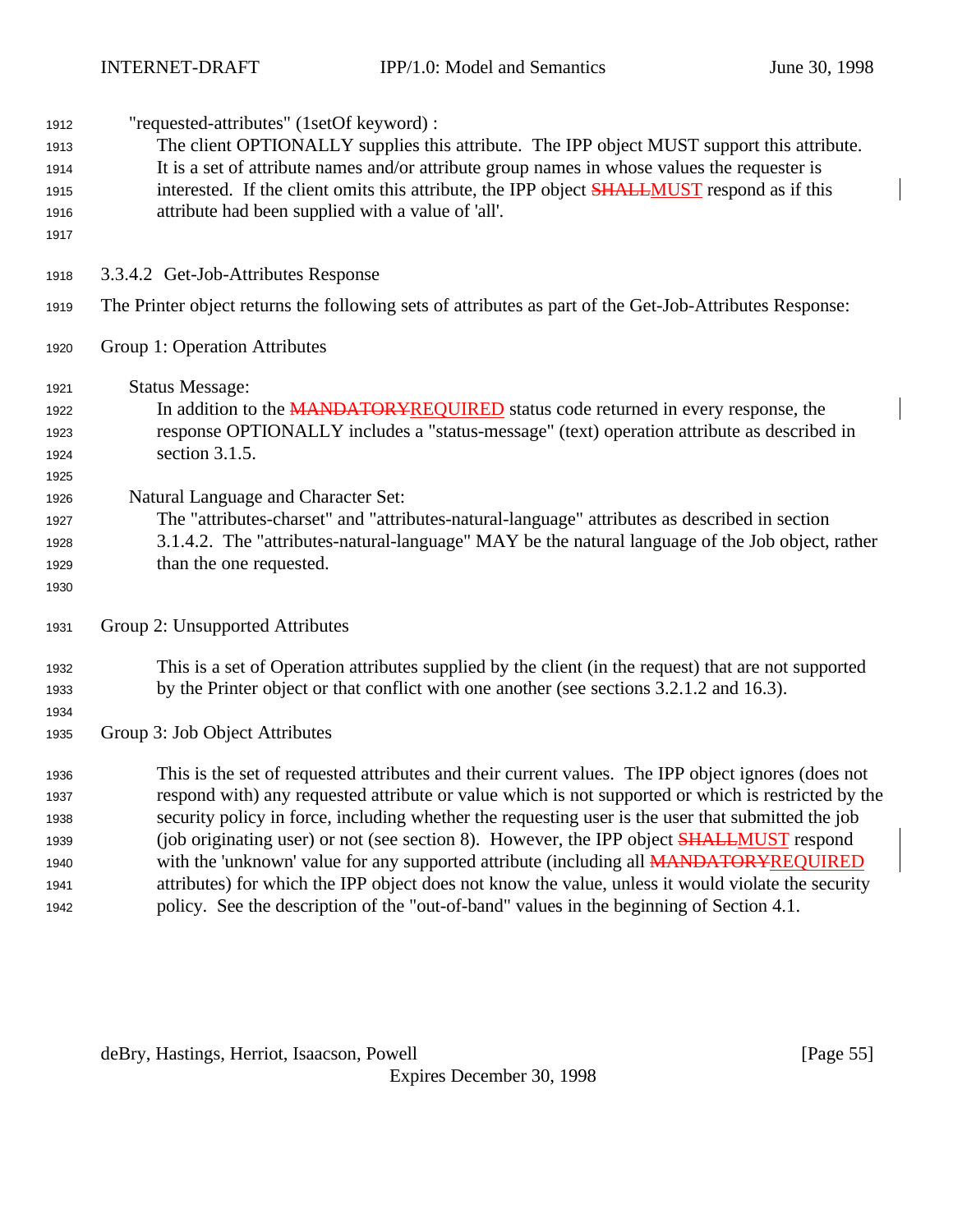4. Object Attributes

 This section describes the attributes with their corresponding attribute syntaxes and values that are part of the IPP model. The sections below show the objects and their associated attributes which are included within the scope of this protocol. Many of these attributes are derived from other relevant specifications:

- Document Printing Application (DPA) [ISO10175]
- RFC 1759 Printer MIB [RFC1759]
- 

 Each attribute is uniquely identified in this document using a "keyword" (see section 13.2.1) which is the name of the attribute. The keyword is included in the section header describing that attribute.

 Note: Not only are keywords used to identify attributes, but one of the attribute syntaxes described below is "keyword" so that some attributes have keyword values. Therefore, these attributes are defined as having an attribute syntax that is a set of keywords.

4.1 Attribute Syntaxes

1956 This section defines the basic attribute syntax types that all clients and IPP objects **SHALLMUST** be able to accept in responses and accept in requests, respectively. Each attribute description in sections 3 and 4 includes the name of attribute syntax(es) in the heading (in parentheses). A conforming implementation 1959 of an attribute **SHALLMUST** include the semantics of the attribute syntax(es) so identified. Section 6.3 describes how the protocol can be extended with new attribute syntaxes.

 The attribute syntaxes are specified in the following sub-sections, where the sub-section heading is the keyword name of the attribute syntax inside the single quotes. In operation requests and responses each attribute value MUST be represented as one of the attribute syntaxes specified in the sub-section heading for the attribute. In addition, the value of an attribute in a response (but not in a request) MAY be one of the "out-of-band" values. Standard "out-of-band" values are:

- 'unknown': The attribute is supported by the IPP object, but the value is unknown to the IPP object for some reason.
- 1968 'unsupported': The attribute is unsupported by the IPP object. This value **SHALLMUST** be returned only as the value of an attribute in the Unsupported Attributes Group.
- 'no-value': The attribute is supported by the Printer object, but the system administrator has not yet configured a value.
- 

 The protocol specification defines mechanisms for passing "out-of-band" values. All attributes in a 1974 request **SHALLMUST** have one or more values as defined in Sections 4.2 to 4.4. Thus clients

deBry, Hastings, Herriot, Isaacson, Powell [Page 56]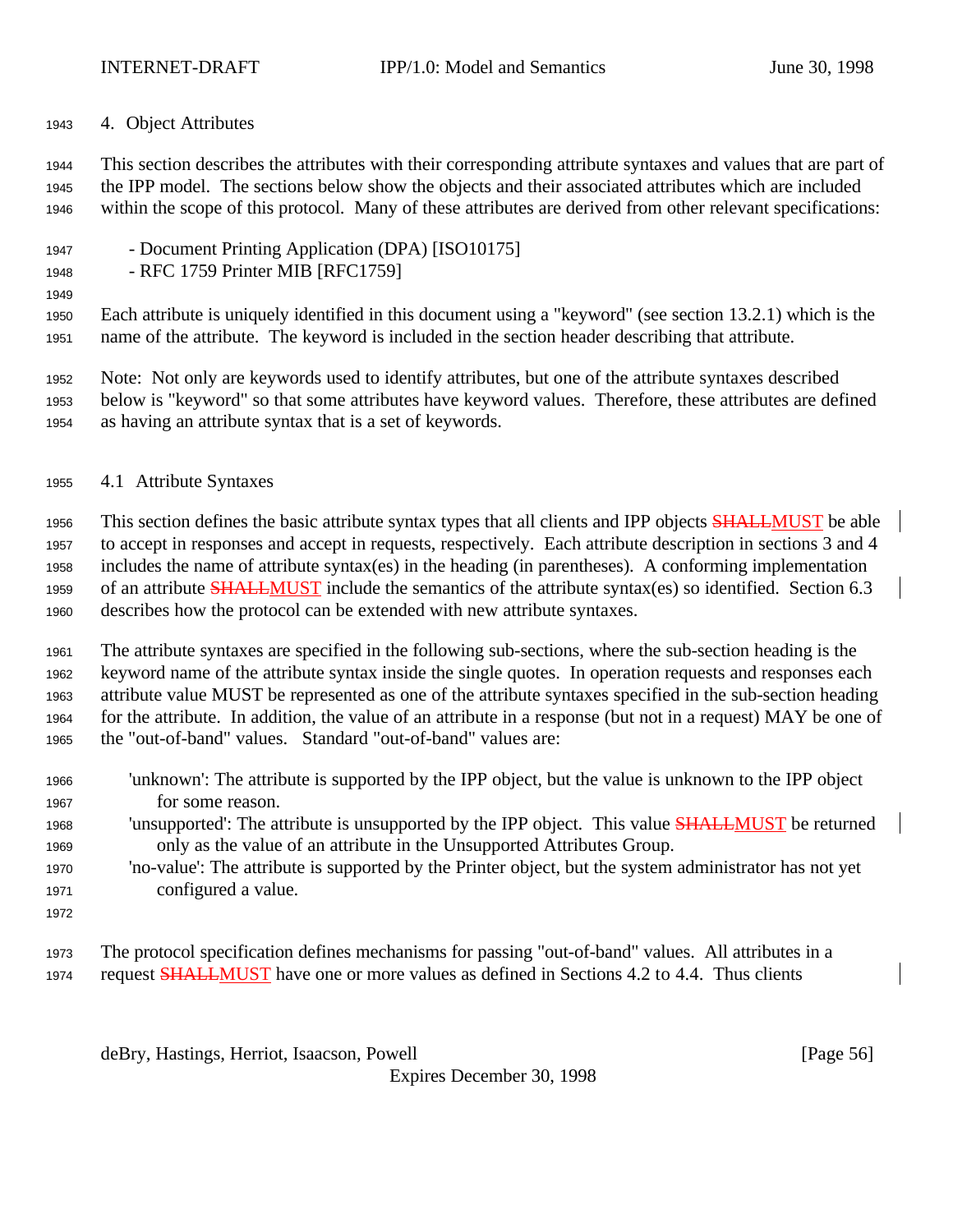1975 SHALLMUST NOT supply attributes with "out-of-band" values. All attribute in a response 1976 SHALLMUST have one or more values as defined in Sections 4.2 to 4.4 or a single "out-of-band" value.

 Most attributes are defined to have a single attribute syntax. However, a few attributes (e.g., "job-sheet", "media", "job-hold-until") are defined to have several attribute syntaxes, depending on the value. These multiple attribute syntaxes are separated by the "|" character in the sub-section heading to indicate the 1980 choice. Since each value **SHALLMUST** be tagged as to its attribute syntax in the protocol, a single-valued attribute instance may have any one of its attribute syntaxes and a multi-valued attribute instance

- may have a mixture of its defined attribute syntaxes.
- 4.1.1 'text'

 A text attribute is an attribute whose value is a sequence of zero or more characters encoded in a 1985 maximum of 1023 ('MAX') octets. MAX is the maximum length for  $\frac{all}{in}$  values of any text attribute. However, if an attribute will always contain values whose maximum length is much less than MAX, the definition of that attribute will include a qualifier that defines the maximum length for values of that attribute. For example: the "printer-location" attribute is specified as "printer-location (text(127))". In 1989 this case, text values for "printer-location" **SHALLMUST** NOT exceed 127 octets; if supplied with a 1990 longer text string via some external interface (other than the protocol), implementations are free to truncate to this shorter length limitation.

 In this specification, all text attributes are defined using the 'text' syntax. However, 'text' is used only for brevity; the formal interpretation of 'text' is: 'textWithoutLanguage | textWithLanguage'. That is, for any attribute defined in this specification using the 'text' attribute syntax, all IPP objects and clients

1995 SHALLMUST accept, support both, and return either the 'textWithoutLanguage' or and

1996 'textWithLanguage' attribute syntaxes. However, -in actual usage and protocol execution, objects and clients accept and return only one of the two syntax per attribute. The syntax 'text' never appears "on-the-wire".

 Both 'textWithoutLanguage' and 'textWithLanguage' are needed to support the real world needs of interoperability between sities and systems that use different natural languages as the basis for human communication. Generally, one natural language applies to all text attributes in a given request or response. The language is indicated by the "attributes-natural-language" operation attribute defined in section 3.1.4 or "attributes-natural-language" job attribute defined in section 4.3.24, and there is no need to identify the natural language for each text string on a value-by-value basis. In these cases, the attribute syntax 'textWithoutLanguage' is used for text attributes. In other cases, the client needs to supply or the Printer object needs to return a text value in a natural language that is different from the rest of the text values in the request or response. In these cases, the client or Printer object uses the attribute syntax 'textWithLanguage' for text attributes (this is the Natural Language Override mechanism described in section 3.1.4).

deBry, Hastings, Herriot, Isaacson, Powell [Page 57]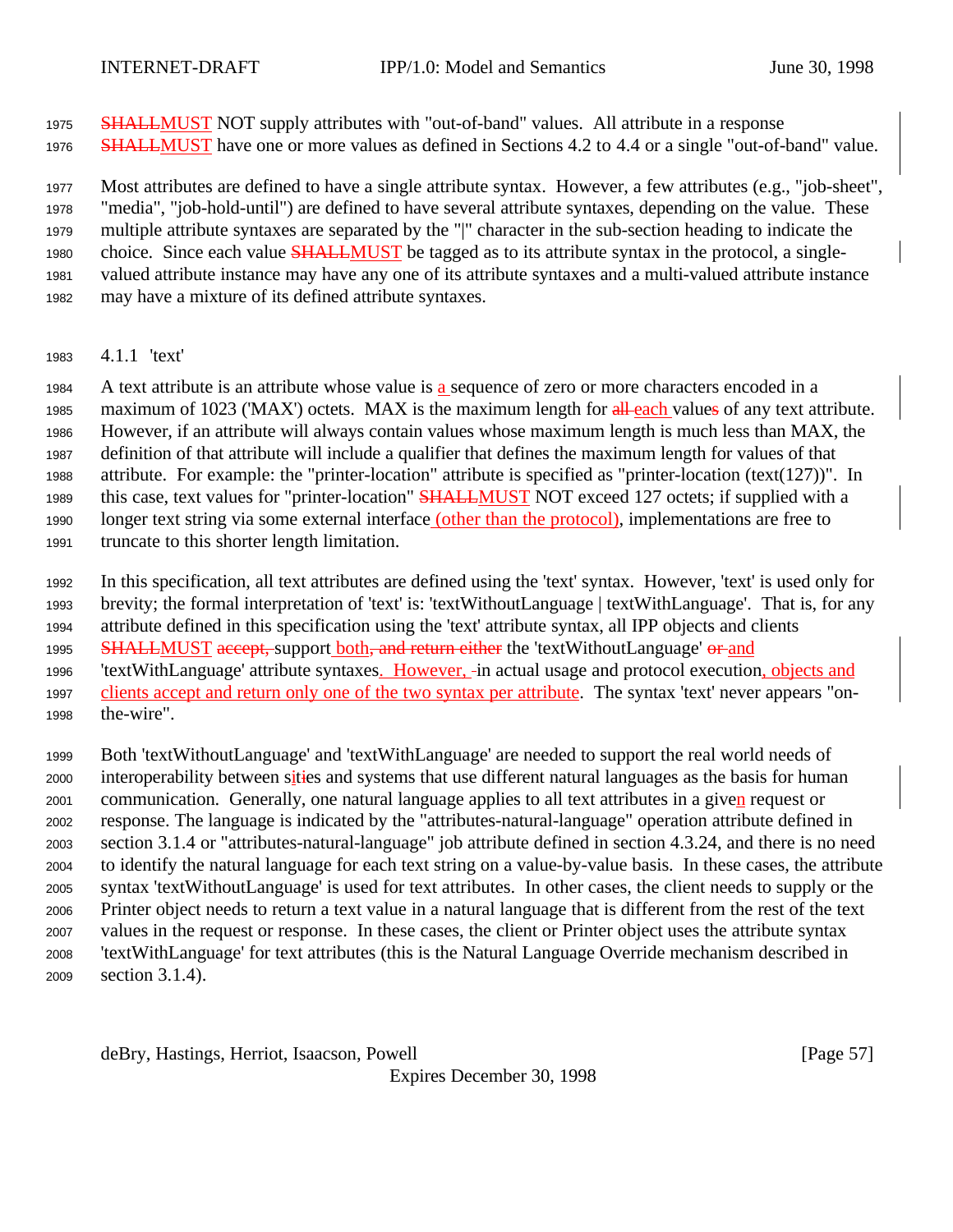The 'textWithoutLanguage' and 'textWithLanguage' attribute syntaxes are described in more detail in the following sections.

4.1.1.1 'textWithoutLanguage'

 The 'textWithoutLanguage' syntax indicates a value that is sequence of zero or more characters. Text 2014 strings are encoded using the rules of some charset. The Printer object **SHALLMUST** support the UTF- 8 charset [RFC2044] and MAY support additional charsets to represent 'text' values, provided that the charsets are registered with IANA [IANA-CS]. See Section 4.1.7 for the specification of the 'charset' attribute syntax, including restricted semantics and examples of charsets.

4.1.1.2 'textWithLanguage'

 The 'textWithLanguage' attribute syntax is a compound attribute syntax consisting of two parts: a 'textWithoutLanguage' part plus an additional 'naturalLanguage' (see section 4.1.8) part that overrides the natural language in force. The 'naturalLanguage' part explicitly identifies the natural language that applies to the text part of that value and that value alone. For any give text attribute, the 'textWithoutLanguage' part is limited to the maximum length defined for that attribute, , but the 'naturalLanguage' part is always limited to 63 octets. Using the 'textWithLanguage' attribute syntax rather than the normal 'textWithoutLanguage' syntax is the so-called Natural Language Override mechanism and MUST be supported by all IPP objects and clients.

 If the attribute is multi-valued (1setOf text), then the 'textWithLanguage' attribute syntax MUST be used to explicitly specify each attribute value whose natural language needs to be overridden. Other values in a multi-valued 'text' attribute in a request or a response revert to the natural language of the operation attribute or to the "attributes-natural-language" Job attribute, if present, in the case of a Get-Jobs response.

 In a create request, the Printer object MUST accept and store with the Job object any natural language in the "attributes-natural-language" operation attribute, whether the Printer object supports that natural language or not. Furthermore, the Printer object MUST accept and store any 'textWithLanguage' attribute value, whether the Printer object supports that natural language or not. These requirements are independent of the value of the "ipp-attribute-fidelity" operation attribute that the client MAY supply.

 Example: If the client supplies the "attributes-natural-language" operation attribute with the value: 'en' indicating English, but the value of the "job-name" attribute is in French, the client MUST use the 'textWithLanguage' attribute syntax with the following two values:

deBry, Hastings, Herriot, Isaacson, Powell [Page 58]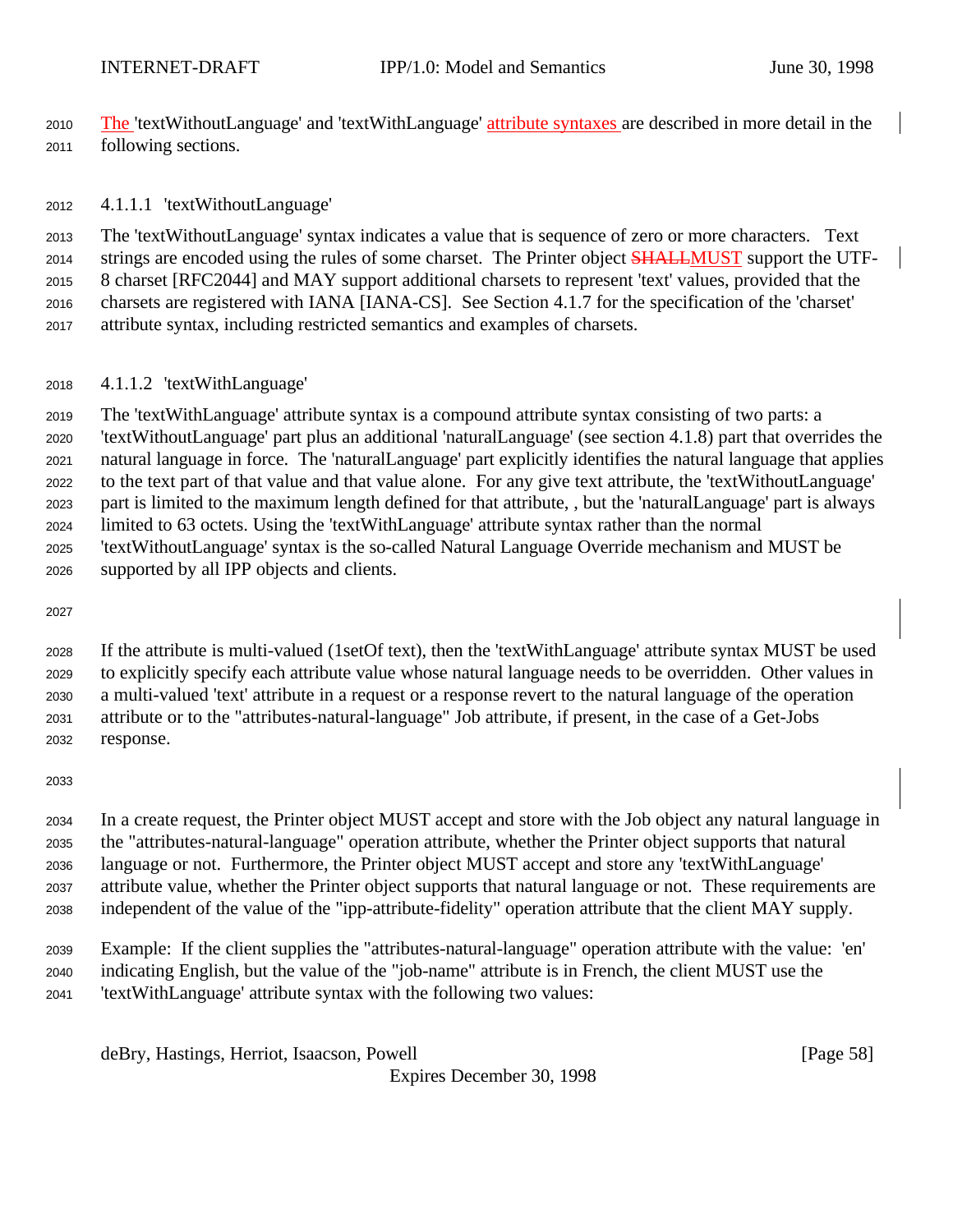- 'fr': Natural Language Override indicating French
- 'Rapport Mensuel': the job name in French
- See the Protocol document [IPP-PRO] for a detailed example of the 'textWithLanguage' attribute syntax.
- 4.1.2 'name'

 This syntax type is used for user-friendly strings, such as a Printer name, that, for humans, are more meaningful than identifiers. Names are usually never translated from one natural language to another. 2049 The 'name' attribute syntax is essentially the same as 'text', including the MANDATORYREQUIRED support of UTF-8 except that the sequence of characters is limited so that its encoded form **SHALLMUST NOT exceed 255 (MAX) octets.** 

Also like 'text', 'name' is really an abbreviated notation for either 'nameWithoutLanguage' or

2054 'nameWithLanguage'. That is,  $\frac{1}{2}$  all IPP objects and clients MUST support both the

'nameWithoutLanguage' and 'nameWithLanguage' attribute syntaxes. However, in actual usage and

protocol execution, objects and clients accept and return only one of the two syntax per attribute. The

 syntax 'name' never appears "on-the-wire". all IPP objects and clients MUST support the notion of 'name' attributes using either the 'nameWithoutLanguage' or the 'nameWithLanguage' syntax during protocol

- 2059 execution.
- Note: Only the 'text' and 'name' attribute syntaxes permit the Natural Language Override mechanism.

 Some attributes are defined as 'type3 keyword | name'. These attributes support values that are either type3 keywords or names. This dual-syntax mechanism enables a site administrator to extend these attributes to legally include values that are locally defined by the site administrator. Such names are not registered with IANA.

- 4.1.2.1 'nameWithoutLanguage'
- The nameWithoutLanguage' syntax indicates a value that is sequence of zero or more characters so that its encoded form does not exceed 127 MAX octets.
- 4.1.2.2 'nameWithLanguage'
- The 'nameWithLanguage' attribute syntax is a compound attribute syntax consisting of two parts: a

'nameWithoutLanguage' part plus an additional 'naturalLanguage' (see section 4.1.8) part that overrides

- the natural language in force. The 'naturalLanguage' part explicitly identifies the natural language that
- applies to that name value and that name value alone.

deBry, Hastings, Herriot, Isaacson, Powell [Page 59]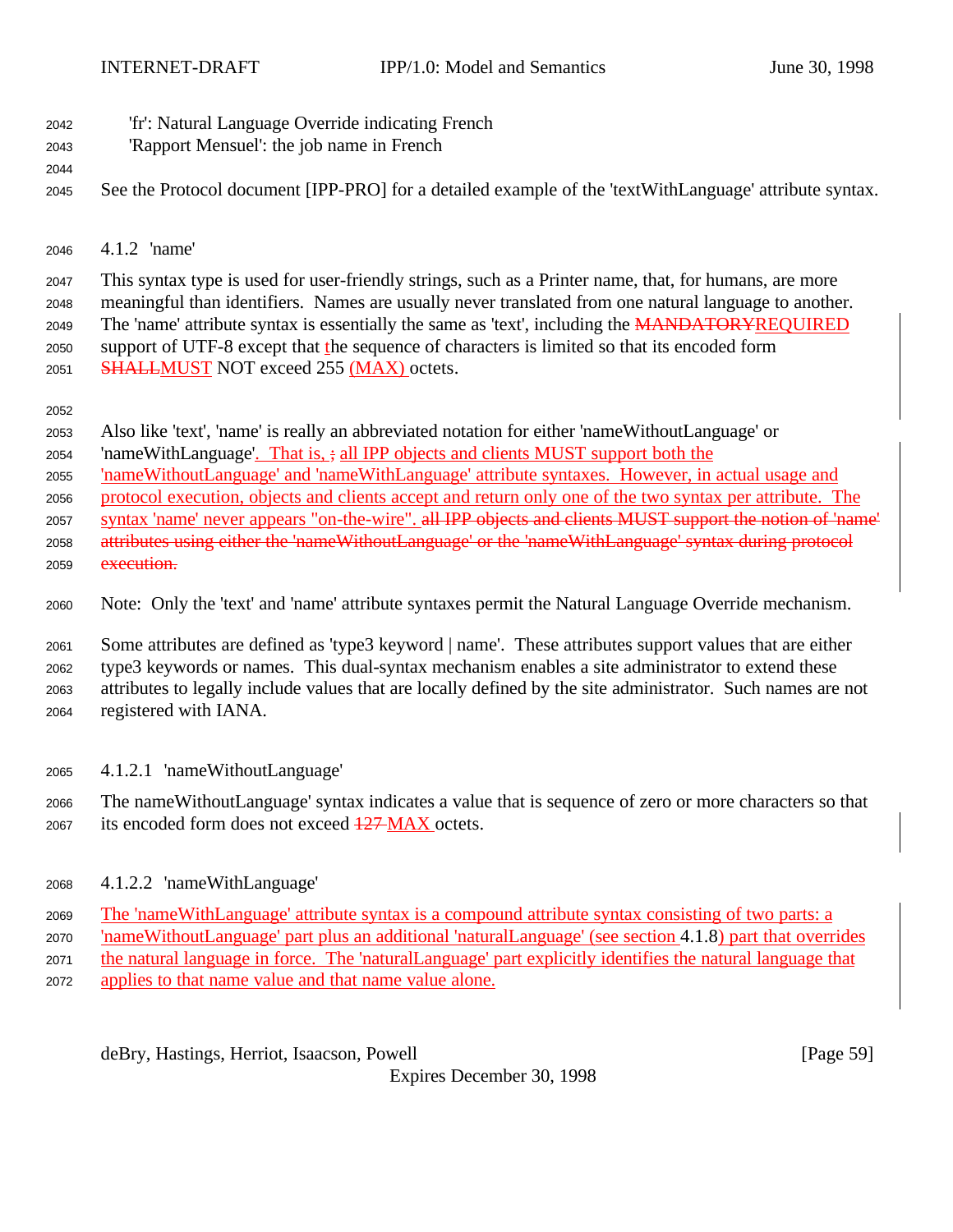2073 The 'nameWithLanguage' attribute syntax behaves that the same as the 'textWithLanguage' syntax. If a

name is in a language that is different than the rest of the object or operation, then this

'nameWithLanguage' syntax is used rather than the generic 'nameWithoutLanguage' syntax.

The 'nameWithLanguage' attribute syntax is a compound attribute syntax consisting of two parts: a

2077 <sup>'</sup>nameWithoutLanguage' part plus an additional 'naturalLanguage' (see section 4.1.8) part that overrides 2078 the natural language in force. The 'naturalLanguage' part explicitly identifies the natural language that

2079 applies to the that name value and that name value alone.

 Example: If the client supplies the "attributes-natural-language" operation attribute with the value: 'en' indicating English, but the "printer-name" attribute is in German, the client MUST use the 'nameWithLanguage' attribute syntax as follows:

- 'de': Natural Language Override indicating German
- 'Farbdrucker': the Printer name in German
- 
- 4.1.3 'keyword'

 The 'keyword' attribute syntax is a sequence of characters, length: 1 to 255, containing only the US- ASCII [ASCII] encoded values for lowercase letters ("a" - "z"), digits ("0" - "9"), hyphen ("-"), dot ("."), and underscore ("\_"). The first character MUST be a lowercase letter. Furthermore, keywords 2090 SHALLMUST be in U.S. English.

 This syntax type is used for enumerating semantic identifiers of entities in the abstract protocol, i.e., entities identified in this document. Keywords are used as attribute names or values of attributes. Unlike 2093 'text' and 'name' attribute values, 'keyword' values **SHALLMUST** NOT use the Natural Language 2094 Override mechanism, since they **SHALLMUST** always be US-ASCII and U.S. English.

 Keywords are for use in the protocol. A user interface will likely provide a mapping between protocol keywords and displayable user-friendly words and phrases which are localized to the natural language of the user. While the keywords specified in this document MAY be displayed to users whose natural language is U.S. English, they MAY be mapped to other U.S. English words for U.S. English users, since the user interface is outside the scope of this document.

 In the definition for each attribute of this syntax type, the full set of defined keyword values for that attribute are listed.

 When a keyword is used to represent an attribute (its name), it MUST be unique within the full scope of all IPP objects and attributes. When a keyword is used to represent a value of an attribute, it MUST be 2104 unique just within the scope of that attribute. That is, the same keyword  $SHALLMUST NOT$  be used for

two different values within the same attribute to mean two different semantic ideas. However, the same

deBry, Hastings, Herriot, Isaacson, Powell [Page 60]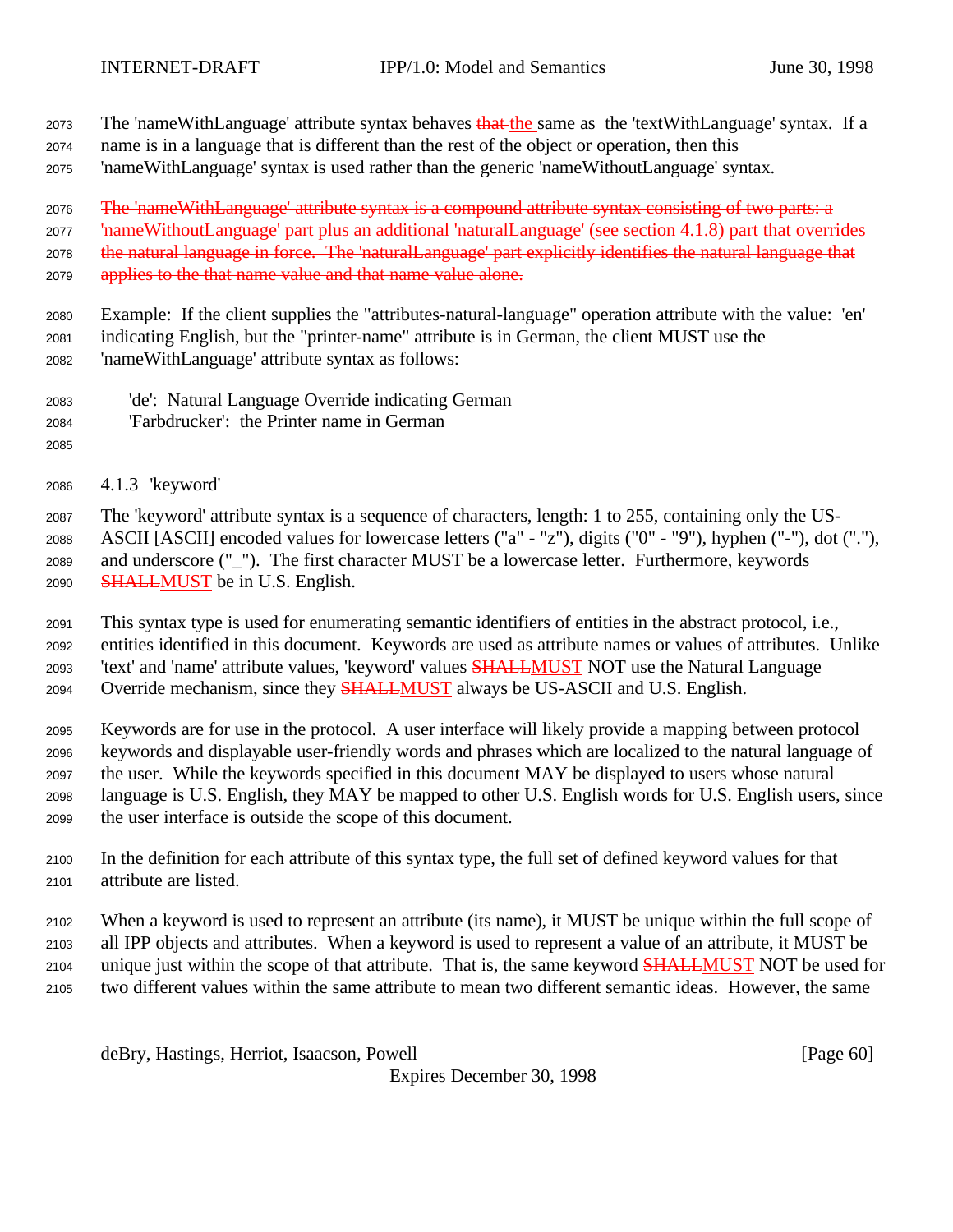keyword MAY be used across two or more attributes, representing different semantic ideas for each attribute. Section 6.1 describes how the protocol can be extended with new keyword values. Examples of attribute name keywords:

 "job-name" "attributes-charset"

2112 Note: This document uses "type1", "type2", and "type3" prefixes to the "keyword" and "enum" basic 2113 syntaxes to indicate different levels of review for extensions (see . This extra information applies only to 2114 how the set of values defined for attributes with these syntaxes can be extended; this extra information is 2115 not carried in the protocol itself. "type1" indicates that new versions of the IPP standards documents 2116 must be revised and issued in order for new values to be added. "type2" indicates that IPP Subject 2117 Matter Experts must work with IANA to review and approve any proposed new values before the new 2118 values can be registered. "type3" indicates that IPP Subject Matter Experts are not required to review 2119 and approve any proposed new values before the new values can be registered with IANA. These 2120 extensibility mechanisms and restrictions are fully described in-section  $6.1$ .

## 4.1.4 'enum'

2122 The 'enum' attribute syntax is an enumerated integer value that is in the range from 1 to  $2^{**}31 - 1$ 

(MAX). Each value has an associated 'keyword' name. In the definition for each attribute of this syntax

type, the full set of possible values for that attribute are listed. This syntax type is used for attributes for

which there are enum values assigned by other standards, such as SNMP MIBs. A number of attribute

enum values in this specification are also used for corresponding attributes in other standards [RFC1759].

This syntax type is not used for attributes to which the system administrator may assign values. Section

6.1 describes how the protocol can be extended with new enum values.

 Enum values are for use in the protocol. A user interface will provide a mapping between protocol enum values and displayable user-friendly words and phrases which are localized to the natural language of the user. While the enum symbols specified in this document MAY be displayed to users whose natural language is U.S. English, they MAY be mapped to other U.S. English words for U.S. English users, since the user interface is outside the scope of this document.

Note: SNMP MIBs use '2' for 'unknown' which corresponds to the IPP "out-of-band" value 'unknown'.

See the description of the "out-of-band" values at the beginning of Section 4.1. Therefore, attributes of

type 'enum' start at '3'.

 Note: This document uses "type1", "type2", and "type3" prefixes to the "enum" basic syntax to indicate different levels of review for extensions (see section 6.1).

deBry, Hastings, Herriot, Isaacson, Powell [Page 61]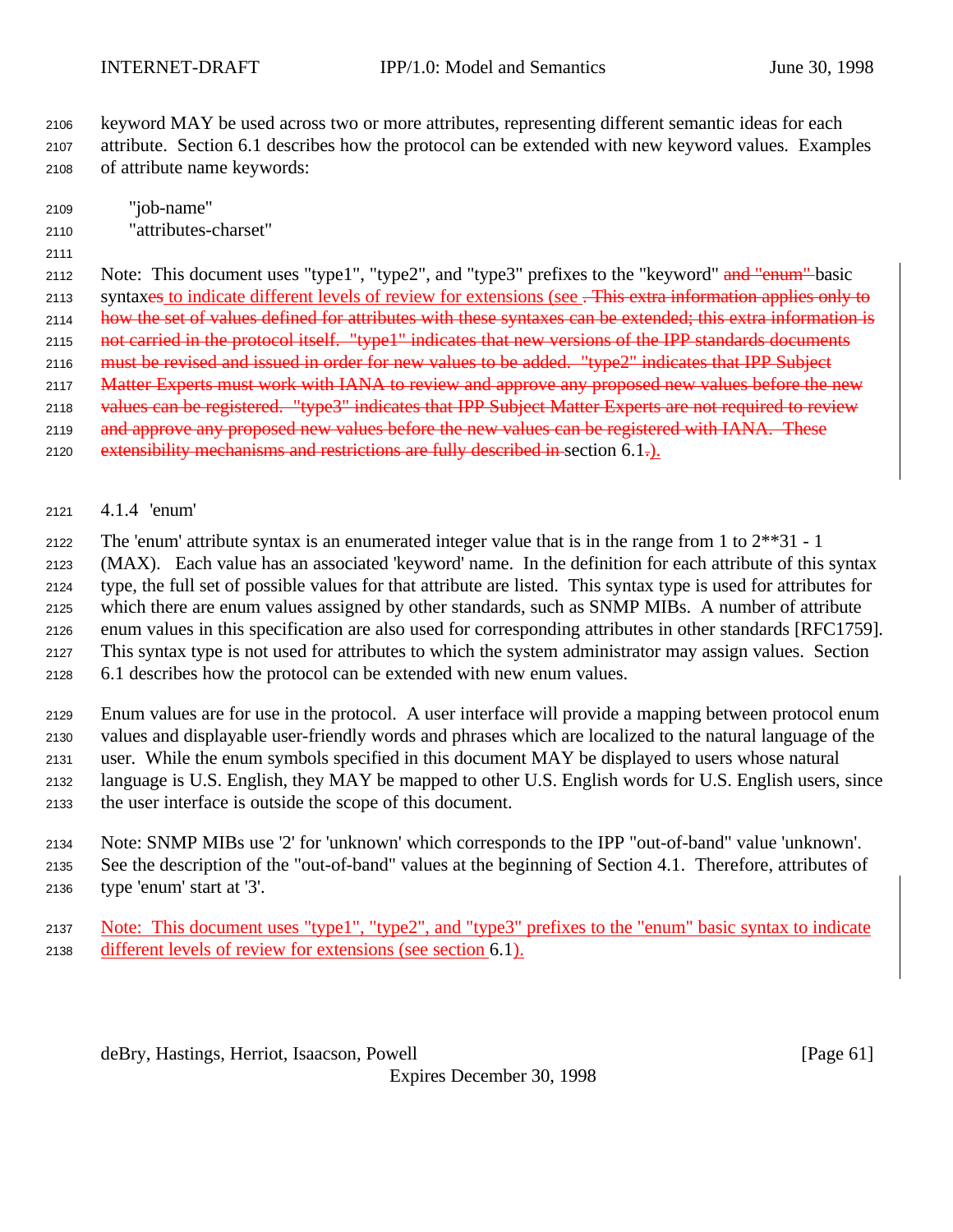4.1.5 'uri'

 The 'uri' attribute syntax is any valid Uniform Resource Identifier or URI [RFC1630]. Most often, URIs are simply Uniform Resource Locators or URLs [RFC1738] [RFC1808]. The maximum length of URIs used within IPP is 1023 octets. Although most other IPP syntax types allow for only lower-cased values, this syntax type allows for mixed-case values. The URI and URL standards allow for mixed-case values that are case-sensitive.

4.1.6 'uriScheme'

 The 'uriScheme' attribute syntax is a sequence of characters representing a URI scheme according to RFC 1738 [RFC1738]. Though RFC 1736 requires that the values be case-insensitive, IPP requires all lower case to simplify comparing by IPP clients and Printer objects. Standard values for this syntax type are the following keywords:

- 'http': for HTTP schemed URIs (e.g., "http:…")
- 2151 'https': for use with non-standard-HTTPS schemed URIs (e.g., "https:...") (not on standards track)
- 'ftp': for FTP schemed URIs (e.g., "ftp:...")
- 'mailto': for SMTP schemed URIs (e.g., "mailto:...")
- 'file': for file schemed URIs (e.g., "file:...")
- 
- A Printer object MAY support any URI scheme that has been registered with IANA [IANA-MT]. The maximum length of URI schemes used within IPP is 63 octets.
- 4.1.7 'charset'

 The 'charset' attribute syntax is a standard identifier for a charset. A charset is a coded character set and encoding scheme. Charsets are used for labeling certain document contents and 'text' and 'name' attribute

values. The syntax and semantics of this attribute syntax are specified in RFC 2046 [RFC2046] and

2162 contained in the IANA character-set Registry [IANA-CS] according to the IANA procedures [IANA-

CSaRFC2278]. Though RFC 2046 requires that the values be case-insensitive US-ASCII, IPP requires

- all lower case to simplify comparing by IPP clients and Printer objects. When a character-set in the
- IANA registry has more than one name (alias), the name labeled as "(preferred MIME name)", if present,
- **SHALLMUST** be used.
- The maximum length of charset values used within IPP is 63 octets.
- Some examples are:
- 'utf-8': ISO 10646 Universal Multiple-Octet Coded Character Set (UCS) represented as the UTF-8 [RFC2279] transfer encoding scheme in which US-ASCII is a subset charset.

deBry, Hastings, Herriot, Isaacson, Powell [Page 62]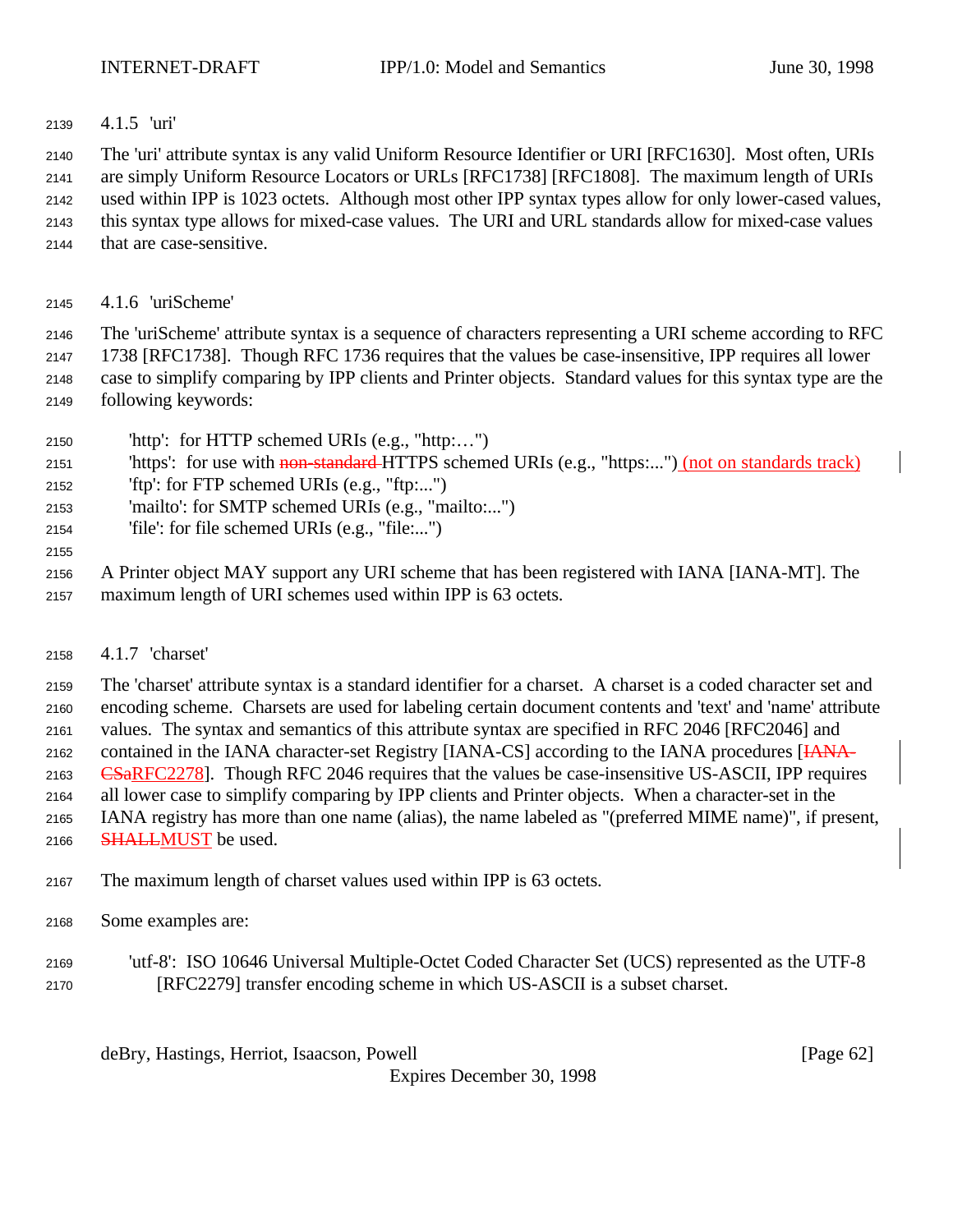| 2171 | 'us-ascii': 7-bit American Standard Code for Information Interchange (ASCII), ANSI X3.4-1986     |
|------|--------------------------------------------------------------------------------------------------|
| 2172 | [ASCII]. That standard defines US-ASCII, but RFC 2045 [46] eliminates most of the control        |
| 2173 | characters from conformant usage in MIME and IPP.                                                |
| 2174 | 'iso-8859-1': 8-bit One-Byte Coded Character Set, Latin Alphabet Nr 1 [ISO8859-1]. That standard |
| 2175 | defines a coded character set that is used by Latin languages in the Western Hemisphere and      |
| 2176 | Western Europe. US-ASCII is a subset charset.                                                    |
| 2177 | 'iso-10646-ucs-2': ISO 10646 Universal Multiple-Octet Coded Character Set (UCS) represented as   |
| 2178 | two octets (UCS-2), with the high order octet of each pair coming first (so-called Big Endian    |
| 2179 | integer).                                                                                        |
| 2180 |                                                                                                  |

 Some attribute descriptions MAY place additional requirements on charset values that may be used, such 2182 as MANDATORYREQUIRED values that MUST be supported or additional restrictions, such as requiring that the charset have US-ASCII as a subset charset.

4.1.8 'naturalLanguage'

The 'naturalLanguage' attribute syntax is a standard identifier for a natural language and optionally a

country. The values for this syntax type are defined by RFC 1766 [RFC1766]. Though RFC 1766

requires that the values be case-insensitive US-ASCII, IPP requires all lower case to simplify comparing

by IPP clients and Printer objects. Examples include:

- 'en': for English
- 'en-us': for US English
- 'fr': for French
- 'de': for German

## 

- The maximum length of naturalLanguage values used within IPP is 63 octets.
- 4.1.9 'mimeMediaType'

 The 'mimeMediaType' attribute syntax is the Internet Media Type (sometimes called MIME type) as defined by RFC 2046 [RFC2046] and registered according to the procedures of RFC 2048 [RFC2048] for identifying a document format. The value MAY include a charset parameter, depending on the specification of the Media Type in the IANA Registry [IANA-MT]. Although most other IPP syntax

- types allow for only lower-cased values, this syntax type allows for mixed-case values which are case-insensitive.
- Examples are:
- 'text/html': An HTML document

deBry, Hastings, Herriot, Isaacson, Powell [Page 63]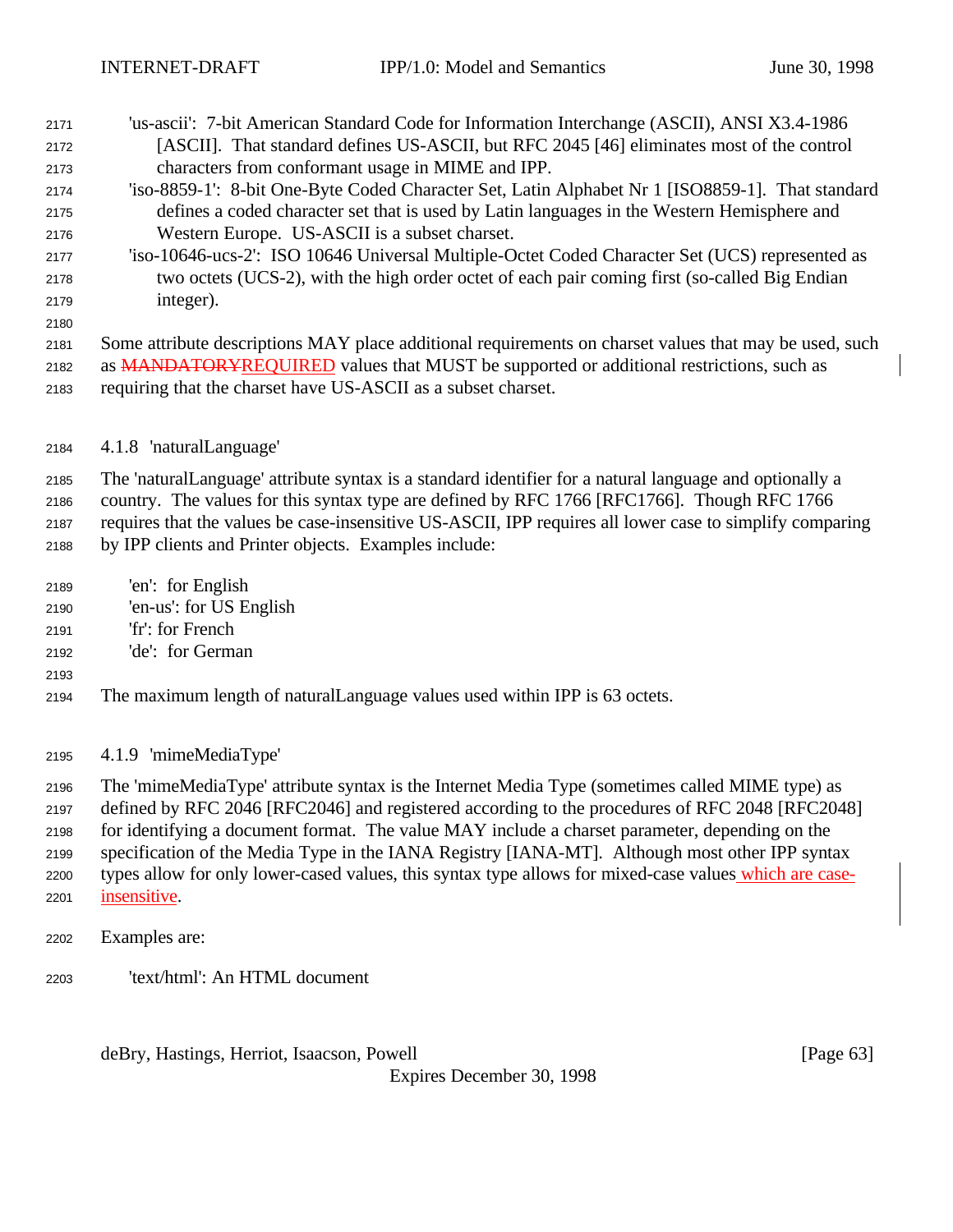| 2204         | 'text/plain': A plain text document in US-ASCII (RFC 2046 indicates that in the absence of the                                                                                                    |
|--------------|---------------------------------------------------------------------------------------------------------------------------------------------------------------------------------------------------|
| 2205         | charset parameter <b>SHALLMUST</b> mean US-ASCII rather than simply unspecified) [RFC2046].                                                                                                       |
| 2206         | 'text/plain; charset=US-ASCII': A plain text document in US-ASCII [52, 56].                                                                                                                       |
| 2207         | 'text/plain; charset=ISO-8859-1': A plain text document in ISO 8859-1 (Latin 1) [ISO8859-1].                                                                                                      |
| 2208         | 'text/plain; charset=utf-8': A plain text document in ISO 10646 represented as UTF-8 [RFC2044]                                                                                                    |
| 2209         | 'text/plain, charset=iso-10646-ucs-2': A plain text document in ISO 10646 represented in two octets                                                                                               |
| 2210         | (UCS-2) [ISO10646-1]                                                                                                                                                                              |
| 2211         | 'application/postscript': A PostScript document [RFC2046]                                                                                                                                         |
| 2212         | 'application/vnd.hp-PCL': A PCL document [IANA-MT] (charset escape sequence embedded in the                                                                                                       |
| 2213         | document data)                                                                                                                                                                                    |
| 2214         | 'application/octet-stream': Auto-sense - see below                                                                                                                                                |
| 2215         |                                                                                                                                                                                                   |
| 2216         | One special type is 'application/octet-stream'. If the Printer object supports this value, the Printer object                                                                                     |
| 2217         | <b>SHALLMUST</b> be capable of auto-sensing the format of the document data. If the Printer object's default                                                                                      |
| 2218         | value attribute "document-format-default" is set to 'application/octet-stream', the Printer object not only                                                                                       |
| 2219         | supports auto-sensing of the document format, but will depend on the result of applying its auto-sensing                                                                                          |
| 2220         | when the client does not supply the "document-format" attribute. If the client supplies a document                                                                                                |
| 2221         | format value, the Printer <b>SHALLMUST</b> rely on the supplied attribute, rather than trust its auto-sensing                                                                                     |
| 2222         | algorithm. To summarize:                                                                                                                                                                          |
|              |                                                                                                                                                                                                   |
| 2223         | 1. If the client does not supply a document format value, the Printer MUST rely on its default value                                                                                              |
| 2224         | setting (which may be 'application/octet-stream' indicating an auto-sensing mechanism).<br>2. If the client supplies a value other than 'application/octet-stream', the client is supplying valid |
| 2225         | information about the format of the document data and the Printer object <b>SHALLMUST</b> trust the                                                                                               |
| 2226         | client supplied value more than the outcome of applying an automatic format detection                                                                                                             |
| 2227<br>2228 | mechanism. For example, the client may be requesting the printing of a PostScript file as a                                                                                                       |
| 2229         | 'text/plain' document. The Printer object <b>SHALLMUST</b> print a text representation of the                                                                                                     |
| 2230         | PostScript commands rather than interpret the stream of PostScript commands and print the                                                                                                         |
| 2231         | result.                                                                                                                                                                                           |
| 2232         | 3. If the client supplies a value of 'application/octet-stream', the client is indicating that the Printer                                                                                        |
| 2233         | object <b>SHALLMUST</b> use its auto-sensing mechanism on the client supplied document data                                                                                                       |
| 2234         | whether auto-sensing is the Printer object's default or not.                                                                                                                                      |
| 2235         |                                                                                                                                                                                                   |
| 2236         | Note: Since the auto-sensing algorithm is probabilistic, if the client requests both auto-sensing                                                                                                 |
| 2237         | ("document-format" set to 'application/octet-stream') and true fidelity ("ipp-attribute-fidelity" set to                                                                                          |
| 2238         | 'true'), the Printer object might not be able to guarantee exactly what the end user intended (the auto-                                                                                          |
| 2239         | sensing algorithm might mistake one document format for another), but it is able to guarantee that its                                                                                            |
| 2240         | auto-sensing mechanism be used.                                                                                                                                                                   |
|              |                                                                                                                                                                                                   |
| 2241         | The maximum length of a 'mimeMediaType' value in IPP is 255 octets.                                                                                                                               |
|              |                                                                                                                                                                                                   |
|              |                                                                                                                                                                                                   |

deBry, Hastings, Herriot, Isaacson, Powell [Page 64]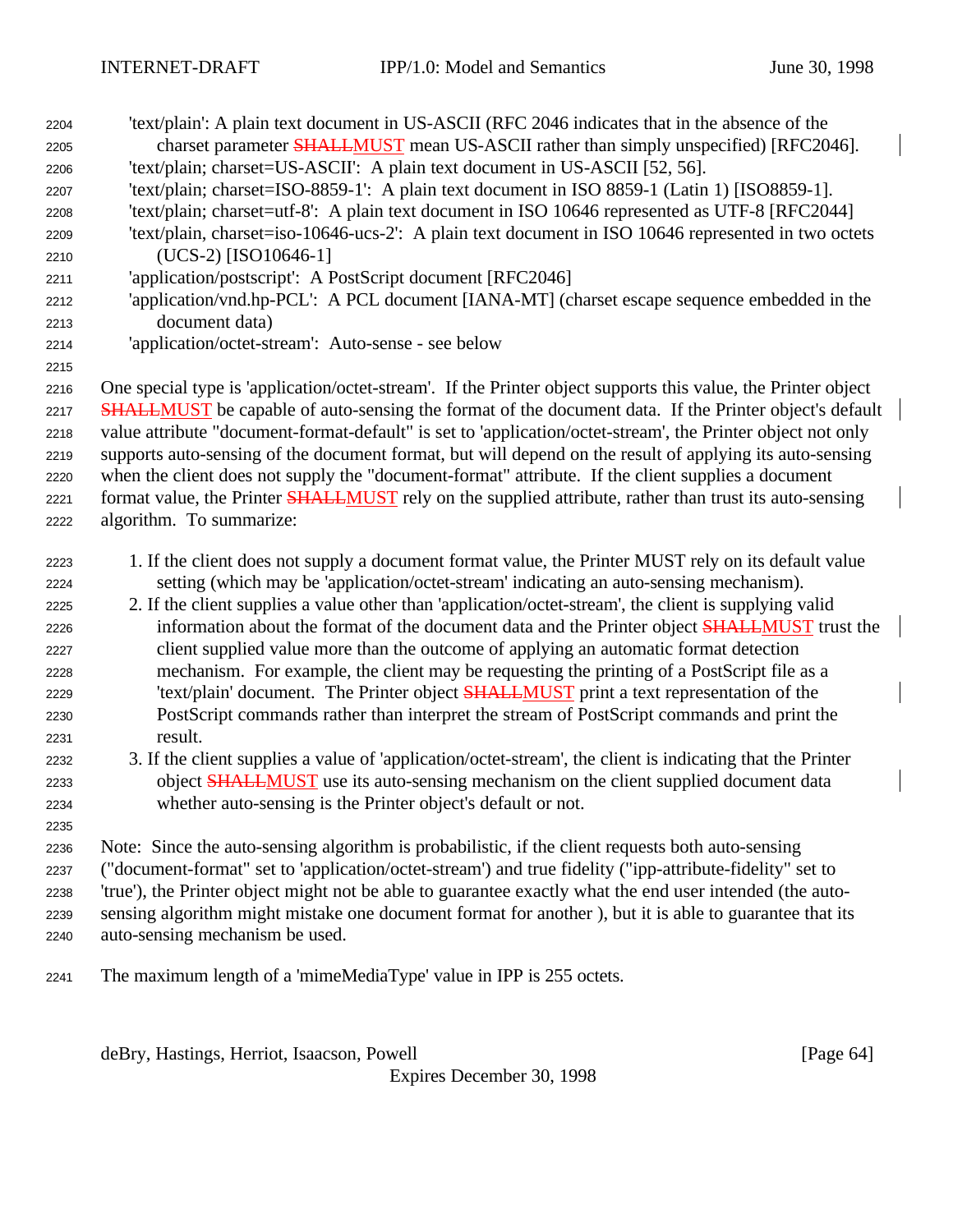4.1.10 'octetString'

 The 'octetString' attribute syntax is a sequence of octets encoded in a maximum of 1023 octets which is indicated in sub-section headers using the notation: octetString(MAX). This syntax type is used for opaque data.

4.1.11 'boolean'

The 'boolean' attribute syntax is similar to an enum with only two values: 'true' and 'false'.

- 4.1.12 'integer'
- 2249 The 'integer' attribute syntax is an integer value that is in the range from  $-2^{**}31$  (MIN) to  $2^{**}31 1$

(MAX). Each individual attribute may specify the range constraint explicitly in sub-section headers if the

range is different from the full range of possible integer values. For example: job-priority

(integer(1:100)) for the "job-priority" attribute. However, the enforcement of that additional constraint is

- up to the IPP objects, not the protocol.
- 4.1.13 'rangeOfInteger'

 The 'rangeOfInteger' attribute syntax is an ordered pair of integers that defines an inclusive range of integer values. The first integer specifies the lower bound and the second specifies the upper bound. If a range constraint is specified in the header description for an attribute in this document whose attribute 2258 syntax is 'rangeOfInteger' (i.e., 'X:Y' indicating X as a minimum value and Y as a maximum value), then the constraint applies to both integers.

4.1.14 'dateTime'

 The 'dateTime' attribute syntax is a standard, fixed length, 11 octet representation of the "DateAndTime" syntax as defined in RFC 1903 [RFC1903]. RFC 1903 also identifies an 8 octet representation of a "DateAndTime" value, but IPP objects MUST use the 11 octet representation. A user interface will provide a mapping between protocol dateTime values and displayable user-friendly words or presentation values and phrases which are localized to the natural language and date format of the user.

4.1.15 'resolution'

 The 'resolution' attribute syntax specifies a two-dimensional resolution in the indicated units. It consists of 3 integers: a cross feed direction resolution (positive integer value), a feed direction resolution (positive integer value), and a units value. The semantics of these three components are taken from the

Printer MIB [RFC1759] suggested values. That is, the cross feed direction component resolution

deBry, Hastings, Herriot, Isaacson, Powell [Page 65]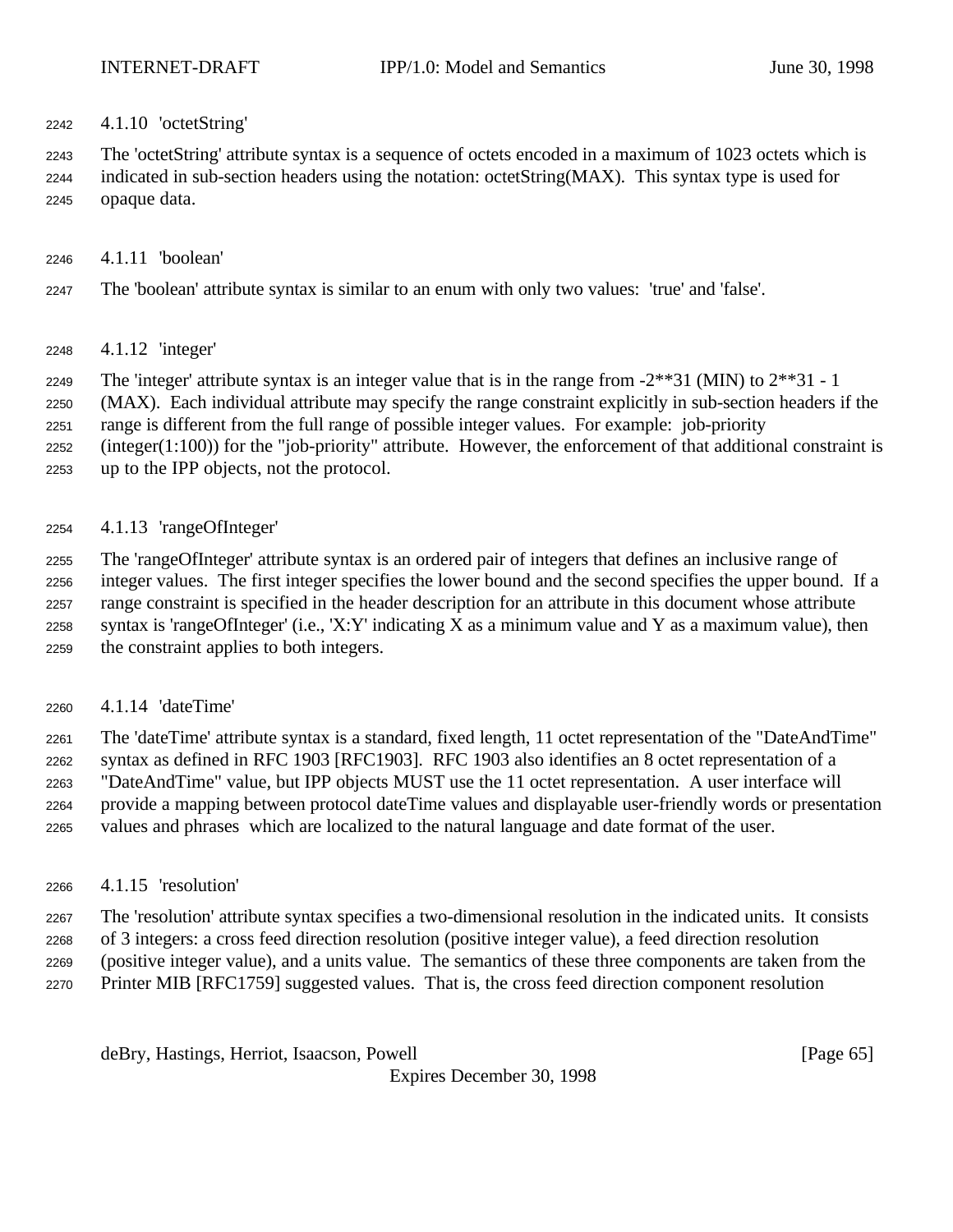component is the same as the prtMarkerAddressabilityXFeedDir object in the Printer MIB, the feed

direction component resolution component is the same as the prtMarkerAddressabilityFeedDir in the

Printer MIB, and the units component is the same as the prtMarkerAddressabilityUnit object in the

 Printer MIB (namely, '3' indicates dots per inch and '4' indicates dots per centimeter). All three values MUST be present even if the first two values are the same. Example: '300', '600', '3' indicates a 300 dpi cross-feed direction resolution, a 600 dpi feed direction resolution, since a '3' indicates dots per inch

(dpi).

4.1.16 '1setOf X'

 The '1setOf X' attribute syntax is 1 or more values of attribute syntax type X. This syntax type is used for multi-valued attributes. The syntax type is called '1setOf' rather than just 'setOf' as a reminder that 2281 the set of values **SHALLMUST** NOT be empty (i.e., a set of size 0). Sets are normally unordered. However each attribute description of this type may specify that the values MUST be in a certain order for that attribute.

4.2 Job Template Attributes

 Job Template attributes describe job processing behavior. Support for Job Template attributes by a Printer object is OPTIONAL (see section 13.2.3 for a description of support for OPTIONAL attributes). Also, clients OPTIONALLY supply Job Template attributes in create requests.

Job Template attributes conform to the following rules. For each Job Template attribute called "xxx":

2289 1. If the Printer object supports "xxx" then it **SHALLMUST** support both a "xxx-default" attribute (unless there is a "No" in the table below) and a "xxx-supported" attribute. If the Printer object 2291 doesn't support "xxx", then it **SHALLMUST** support neither an "xxx-default" attribute nor an 2292 "xxx-supported" attribute, and it **SHALLMUST** treat an attribute "xxx" supplied by a client as unsupported. An attribute "xxx" may be supported for some document formats and not supported for other document formats. For example, it is expected that a Printer object would only support "orientation-requested" for some document formats (such as 'text/plain' or 'text/html') but not others (such as 'application/postscript').

 2. "xxx" is OPTIONALLY supplied by the client in a create request. If "xxx" is supplied, the client is indicating a desired job processing behavior for this Job. When "xxx" is not supplied, the client is indicating that the Printer object apply its default job processing behavior at job processing time if the document content does not contain an embedded instruction indicating an xxx-related behavior.

deBry, Hastings, Herriot, Isaacson, Powell **compared and Contract and Contract Contract (Page 66**)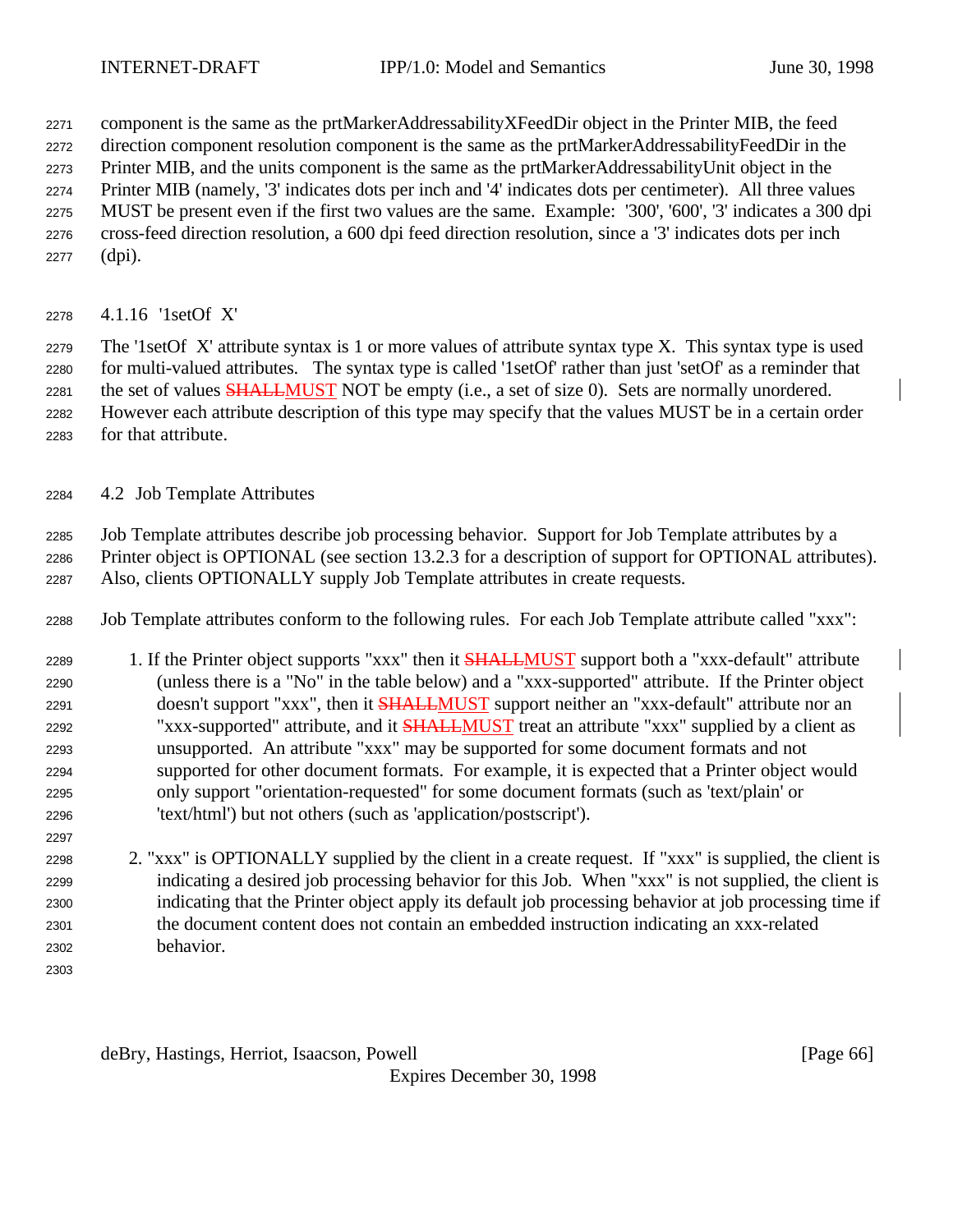Note: Since an administrator MAY change the default value attribute after a Job object has been submitted but before it has been processed, the default value used by the Printer object at job processing time may be different that the default value in effect at job submission time.

- 3. The "xxx-supported" attribute is a Printer object attribute that describes which job processing behaviors are supported by that Printer object. A client can query the Printer object to find out what xxx-related behaviors are supported by inspecting the returned values of the "xxx-supported" attribute.
- Note: The "xxx" in each "xxx-supported" attribute name is singular, even though an "xxx- supported" attribute usually has more than one value, such as "job-sheet-supported", unless the "xxx" Job Template attribute is plural, such as "finishings" or "sides". In such cases the "xxx-supported" attribute names are: "finishings-supported" and "sides-supported".
- 4. The "xxx-default" default value attribute describes what will be done at job processing time when no other job processing information is supplied by the client (either explicitly as an IPP attribute in the create request or implicitly as an embedded instruction within the document data).

 If an application wishes to present an end user with a list of supported values from which to choose, the application SHOULD query the Printer object for its supported value attributes. The application SHOULD also query the default value attributes. If the application then limits selectable values to only those value that are supported, the application can guarantee that the values supplied by the client in the create request all fall within the set of supported values at the Printer. When querying the Printer, the client MAY enumerate each attribute by name in the Get-Printer-Attributes Request, or the client MAY just name the "job-template" group in order to get the complete set of supported attributes (both supported and default attributes).

 The "finishings" attribute is an example of a Job Template attribute. It can take on a set of values such as 'staple', 'punch', and/or 'cover'. A client can query the Printer object for the "finishings-supported" attribute and the "finishings-default" attribute. The supported attribute contains a set of supported values. The default value attribute contains the finishing value(s) that will be used for a new Job if the client does not supply a "finishings" attribute in the create request and the document data does not contain any corresponding finishing instructions. If the client does supply the "finishings" attribute in the create request, the IPP object validates the value or values to make sure that they are a subset of the supported values identified in the Printer object's "finishings-supported" attribute. See section 3.2.1.2.

 The table below summarizes the names and relationships for all Job Template attributes. The first column of the table (labeled "Job Attribute") shows the name and syntax for each Job Template attribute in the Job object. These are the attributes that can optionally be supplied by the client in a create request. The last two columns (labeled "Printer: Default Value Attribute" and "Printer: Supported Values Attribute")

deBry, Hastings, Herriot, Isaacson, Powell [Page 67]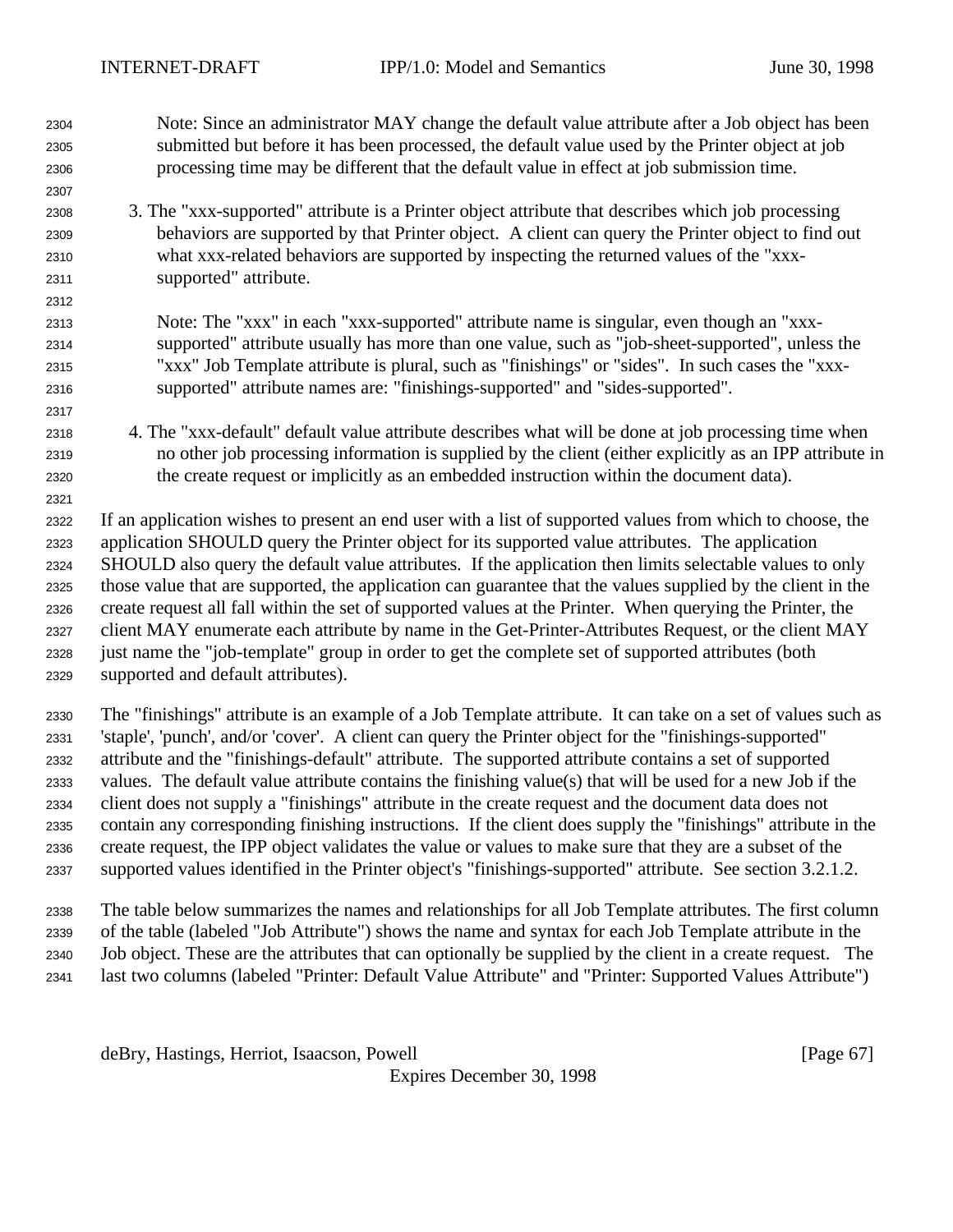<sup>2342</sup> shows the name and syntax for each Job Template attribute in the Printer object (the default value

2343 attribute and the supported values attribute). A "No" in the table means the Printer **SHALLMUST** NOT <sup>2344</sup> support the attribute (that is, the attribute is simply not applicable). For brevity in the table, the 'text' and

2345 'name' entries do not show the maximum length for each attribute., as in " $(127)$ "...

deBry, Hastings, Herriot, Isaacson, Powell [Page 68] Expires December 30, 1998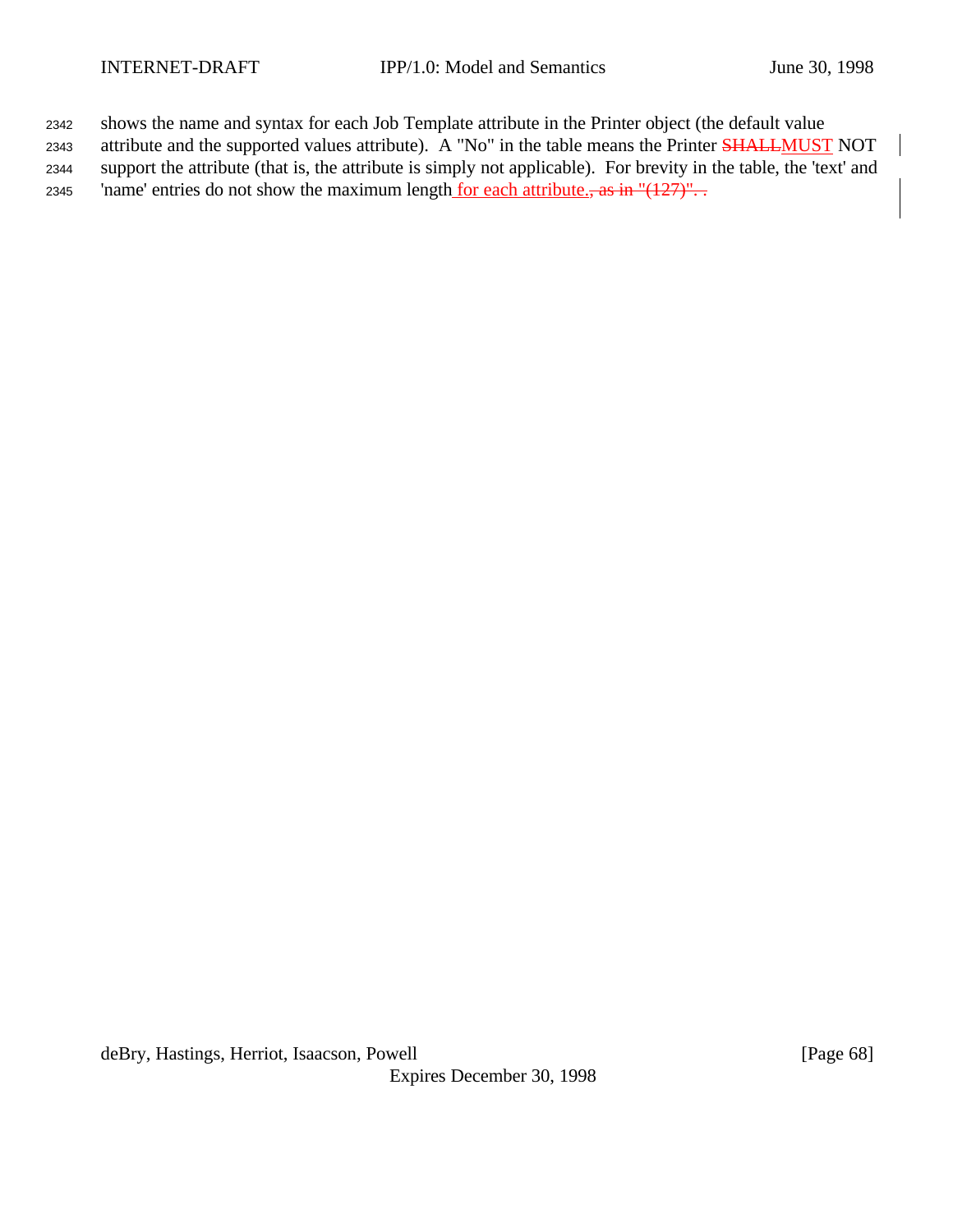| 2346                                         |                                                         |                                                                          |                                                                                    |  |
|----------------------------------------------|---------------------------------------------------------|--------------------------------------------------------------------------|------------------------------------------------------------------------------------|--|
| 2347<br>2348<br>2349                         | Job Attribute                                           | Printer: Default Value<br>Attribute                                      | Printer: Supported<br>Values Attribute                                             |  |
| 2350<br>2351                                 | job-priority<br>(integer 1:100)                         | job-priority-default<br>(integer 1:100)                                  | job-priority-supported<br>(integer 1:100)                                          |  |
| 2352<br>2353<br>2354<br>2355<br>2356         | job-hold-until<br>(type3 keyword<br>name)               | job-hold-until-<br>default<br>(type3 keyword<br>name)                    | job-hold-until-<br>supported<br>(1setOf<br>type3 keyword<br>name)                  |  |
| 2357<br>2358<br>2359<br>2360<br>2361         | job-sheets<br>(type3 keyword<br>name)                   | job-sheets-default<br>(type3 keyword<br>name)                            | job-sheets-supported<br>(1setOf<br>type3 keyword<br>name)                          |  |
| 2362<br>2363<br>2364<br>2365                 | multiple-document-<br>handling<br>(type2 keyword)       | multiple-document-<br>handling-default<br>(type2 keyword)                | multiple-document-<br>handling-supported<br>(1setOf type2 keyword)                 |  |
| 2366<br>2367<br>2368                         | copies<br>(integer (1:MAX))                             | copies-default<br>(integer (1:MAX))                                      | copies-supported<br>(rangeOfInteger<br>$(1:MAX)$ )                                 |  |
| 2369<br>2370<br>2371                         | finishings                                              | finishings-default<br>(1setOf type2 enum) (1setOf type2 enum)            | finishings-supported<br>(1setOf type2 enum)                                        |  |
| 2372<br>2373<br>2374<br>2375<br>2376         | page-ranges<br>(1setOf<br>rangeOfInteger<br>$(1:MAX)$ ) | No                                                                       | page-ranges-<br>supported (boolean)                                                |  |
| 2377<br>2378<br>2379                         | sides<br>(type2 keyword)                                | sides-default<br>(type2 keyword)                                         | sides-supported<br>(1setOf type2 keyword)                                          |  |
| 2380<br>2381<br>2382<br>2383<br>2384<br>2385 | number-up<br>(integer (1:MAX))                          | number-up-default<br>(integer (1:MAX))                                   | number-up-supported<br>(1setOf integer<br>(1:MAX)<br>rangeOfInteger<br>$(1:MAX)$ ) |  |
| 2386<br>2387<br>2388<br>2389<br>2390         | orientation-<br>requested<br>(type2 enum)               | orientation-requested- orientation-requested-<br>default<br>(type2 enum) | supported<br>(1setOf type2 enum)                                                   |  |

deBry, Hastings, Herriot, Isaacson, Powell [Page 69]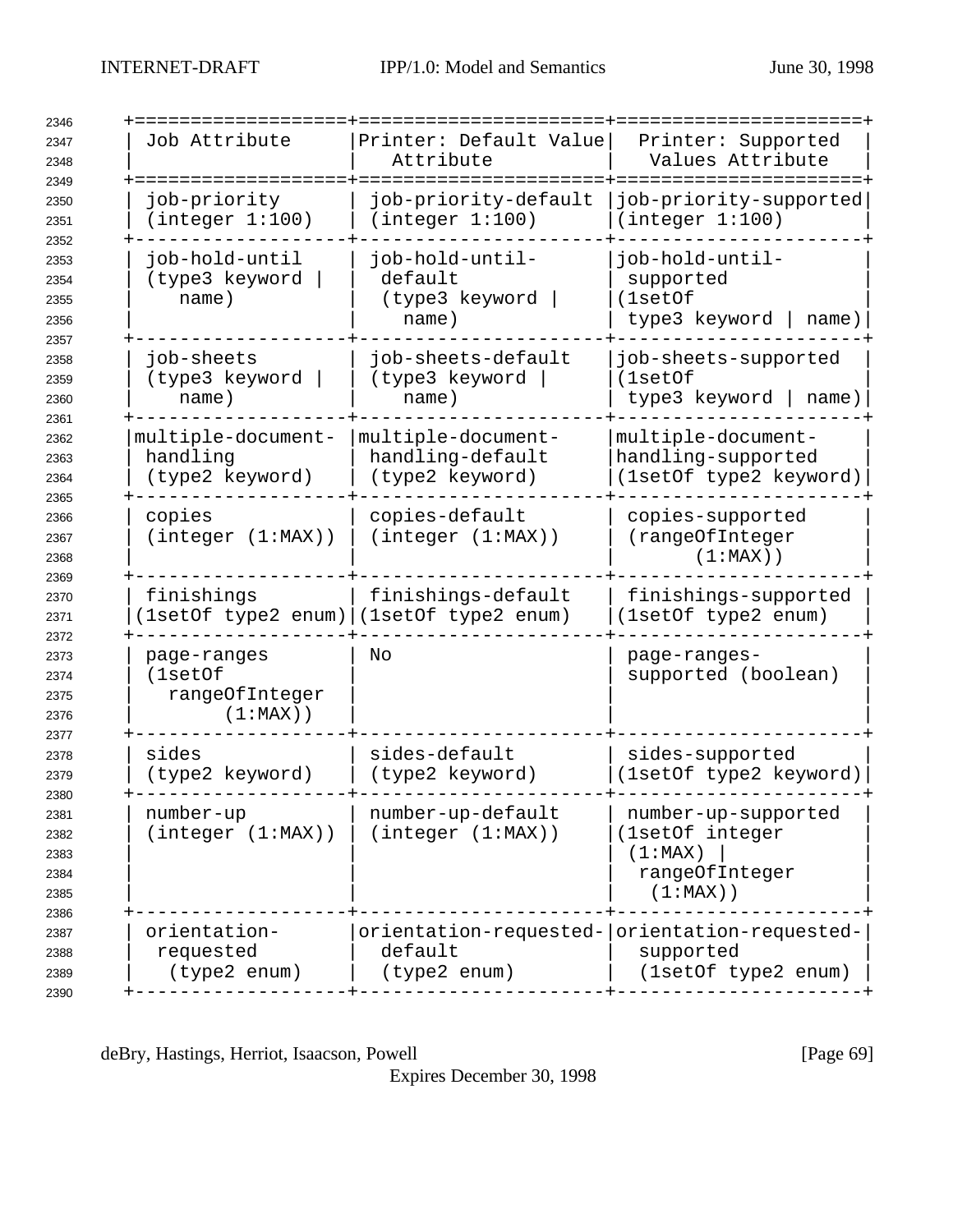| 2391<br>2392<br>2393                 | media<br>(type3 keyword<br>name)   | media-default<br>(type3 keyword<br>name)       | media-supported<br>1setOf)<br>type3 keyword<br>name)    |
|--------------------------------------|------------------------------------|------------------------------------------------|---------------------------------------------------------|
| 2394<br>2395                         |                                    |                                                | media-ready                                             |
| 2396<br>2397                         |                                    |                                                | (lsetOf<br>type3 keyword<br>name)                       |
| 2398<br>2399<br>2400<br>2401         | printer-resolution<br>(resolution) | printer-resolution-<br>default<br>(resolution) | printer-resolution-<br>supported<br>(1setOf resolution) |
| 2402<br>2403<br>2404<br>2405<br>2406 | print-quality<br>(type2 enum)      | print-quality-default<br>(type2 enum)          | print-quality-<br>supported<br>(lsetOf type2 enum)      |
| 2407                                 |                                    |                                                |                                                         |

4.2.1 job-priority (integer(1:100))

This attribute specifies a priority for scheduling the Job. A higher value specifies a higher priority. The

value 1 indicates the lowest possible priority. The value 100 indicates the highest possible priority.

2412 Among those jobs that are ready to print, a Printer **SHALLMUST** print all jobs with a priority value of n

before printing those with a priority value of n-1 for all n.

2414 If the Printer object supports this attribute, it **SHALLMUST** always support the full range from 1 to 100. No administrative restrictions are permitted. This way an end-user can always make full use of the entire 2416 range with any Printer object. If privileged jobs are implemented outside IPP/1.0, they SHALLMUST have priorities higher than 100, rather than restricting the range available to end-users.

 If the client does not supply this attribute and this attribute is supported by the Printer object, the Printer 2419 object **SHALLMUST** use the value of the Printer object's "job-priority-default" at job submission time (unlike most Job Template attributes that are used if necessary at job processing time).

 The syntax for the "job-priority-supported" is also integer(1:100). This single integer value indicates the 2422 number of priority levels supported. The Printer object **SHALLMUST** take the value supplied by the client and map it to the closest integer in a sequence of n integers values that are evenly distributed over the range from 1 to 100 using the formula:

- 2425 roundToNearestInt( $(100x+50)/n$ )
- where n is the value of "job-priority-supported" and x ranges from 0 through n-1.

deBry, Hastings, Herriot, Isaacson, Powell **Example 20** and the same of the same of the same of the same of the s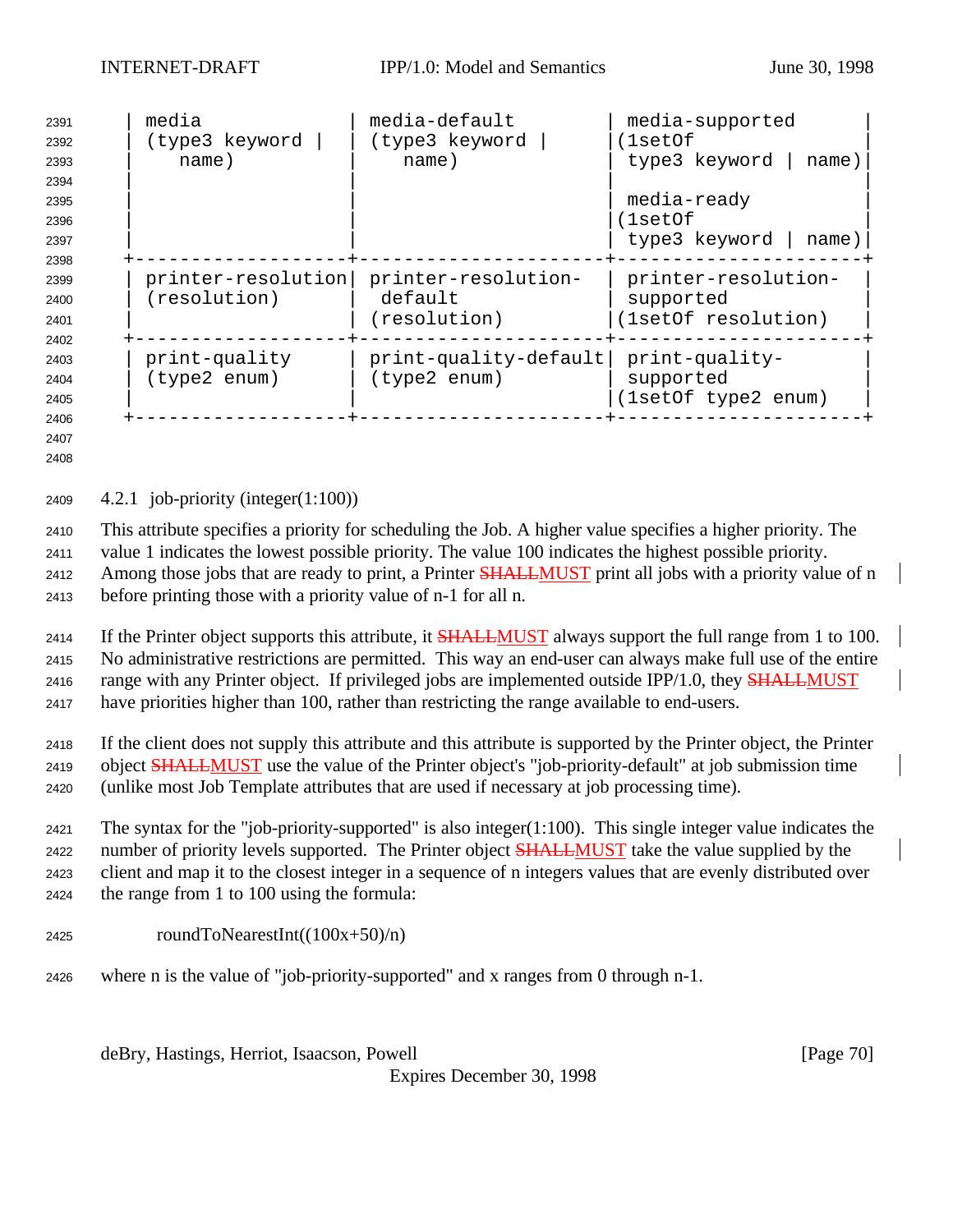- 2427 For example, if n=1 the sequence of values is 50; if n=2, the sequence of values is: 25 and 75; if n = 3, 2428 the sequence of values is: 17, 50 and 83; if  $n = 10$ , the sequence of values is: 5, 15, 25, 35, 45, 55, 65, 2429 75, 85, and 95; if  $n = 100$ , the sequence of values is: 1, 2, 3, ... 100.
- If the value of the Printer object's "job-priority-supported" is 10 and the client supplies values in the range 1 to 10, the Printer object maps them to 5, in the range 11 to 20, the Printer object maps them to 15, etc.
- 4.2.2 job-hold-until (type3 keyword | name (MAX))
- 2433 This attribute specifies the named time period during which the Job **SHALLMUST** become a candidate for printing.
- Standard values for named time periods are:
- 'no-hold': immediately, if there are not other reasons to hold the job
- 'day-time': during the day
- 'evening': evening
- 'night': night
- 'weekend': weekend
- 'second-shift': second-shift (after close of business)
- 'third-shift': third-shift (after midnight)
- 

2444 An administrator **SHALLMUST** associate allowable print times with a named time period (by means outside IPP/1.0). An administrator is encouraged to pick names that suggest the type of time period. An administrator MAY define additional values using the 'name' or 'keyword' attribute syntax, depending on implementation.

2448 If the value of this attribute specifies a time period that is in the future, the Printer **SHALLMUST** add the 'job-hold-until-specified' value to the job's "job-state-reasons" attribute, move the job to the 'pending-held' 2450 state, and **SHALLMUST** NOT schedule the job for printing until the specified time-period arrives. When 2451 the specified time period arrives, the Printer SHALLMUST remove the 'job-hold-until-specified' value from the job's "job-state-reason" attribute and, if there are no other job state reasons that keep the job in 2453 the 'pending-held' state, the Printer SHALLMUST consider the job as a candidate for processing by moving the job to the 'pending' state.

 If this job attribute value is the named value 'no-hold', or the specified time period has already started, the 2456 job **SHALLMUST** be a candidate for processing immediately.

 If the client does not supply this attribute and this attribute is supported by the Printer object, the Printer 2458 object **SHALLMUST** use the value of the Printer object's "job-hold-until-default" at job submission time (unlike most Job Template attributes that are used if necessary at job processing time).

deBry, Hastings, Herriot, Isaacson, Powell [Page 71]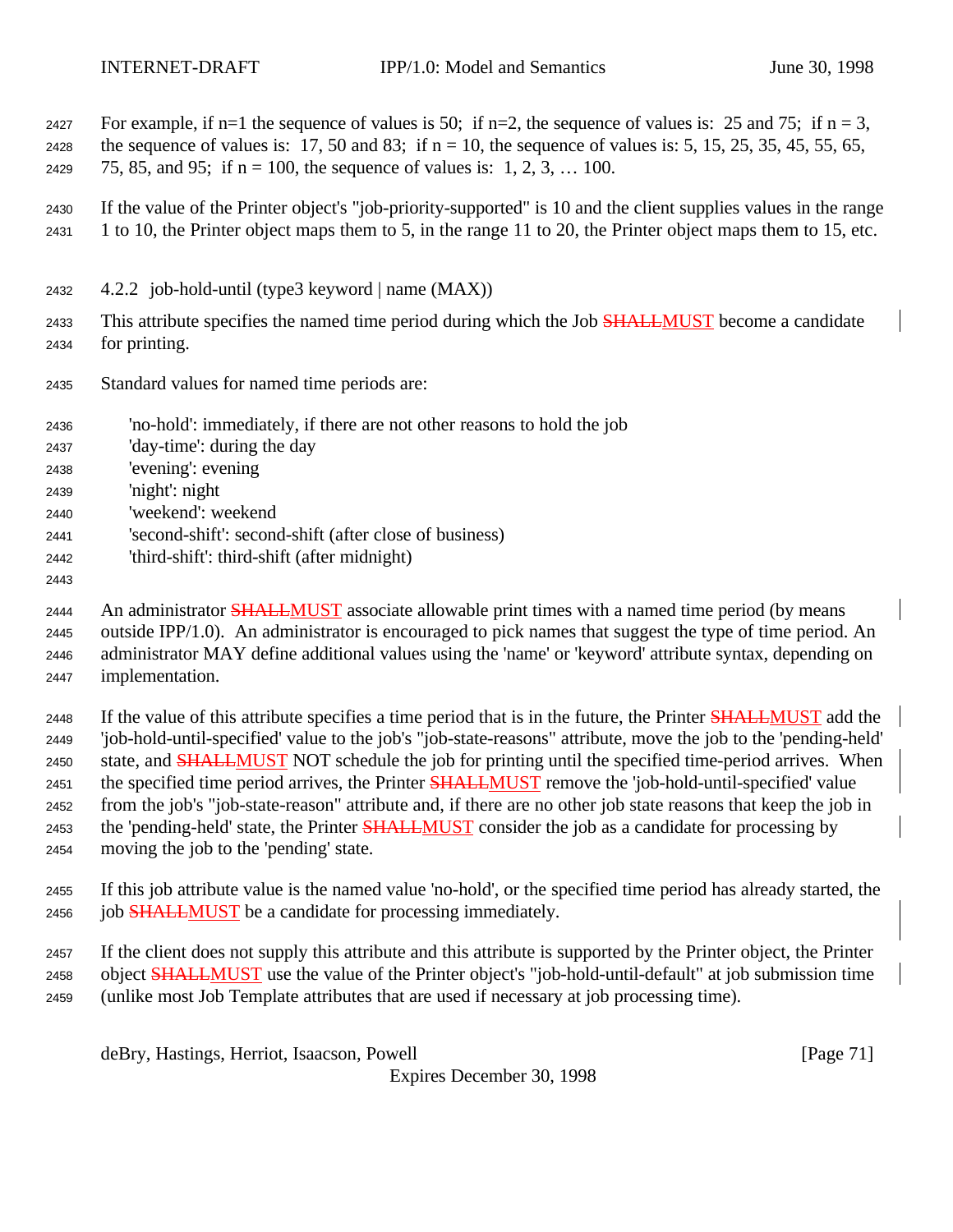- 2460  $4.2.3$  job-sheets (type3 keyword | name(MAX))
- 2461 This attribute determines which job start/end sheet(s), if any, **SHALLMUST** be printed with a job.
- Standard values are:

- 'none': no job sheet is printed
- 'standard': one or more site specific standard job sheets are printed, e.g. a single start sheet or both start and end sheet is printed
- An administrator MAY define additional values using the 'name' or 'keyword' attribute syntax, depending on implementation.
- Note: The effect of this attribute on jobs with multiple documents MAY be affected by the "multiple-document-handling" job attribute (section 4.2.4), depending on the job sheet semantics.
- 4.2.4 multiple-document-handling (type2 keyword)

 This attribute is relevant only if a job consists of two or more documents. The attribute controls finishing operations and the placement of one or more print-stream pages into impressions and onto media sheets. When the value of the "copies" attribute exceeds 1, it also controls the order in which the copies that result from processing the documents are produced. For the purposes of this explanations, if "a" represents an instance of document data, then the result of processing the data in document "a" is a 2477 sequence of media sheets represented by " $a(*)$ ".

Standard values are:

 'single-document': If a Job object has multiple documents, say, the document data is called a and b, 2480 then the result of processing all the document data (a and then b) **SHALLMUST** be treated as a single sequence of media sheets for finishing operations; that is, finishing would be performed on 2482 the concatenation of the sequences  $a(*)$ ,  $b(*)$ . The Printer object **SHALLMUST** NOT force the data in each document instance to be formatted onto a new print-stream page, nor to start a new impression on a new media sheet. If more than one copy is made, the ordering of the sets of media 2485 sheets resulting from processing the document data **SHALLMUST** be  $a(*)$ ,  $b(*)$ ,  $a(*)$ ,  $b(*)$ , ..., 2486 and the Printer object **SHALLMUST** force each copy  $(a(*),b(*))$  to start on a new media sheet. 'separate-documents-uncollated-copies': If a Job object has multiple documents, say, the document data is called a and b, then the result of processing the data in each document instance **SHALLMUST** be treated as a single sequence of media sheets for finishing operations; that is, the 2490 sets  $a(*)$  and  $b(*)$  would each be finished separately. The Printer object **SHALLMUST** force each copy of the result of processing the data in a single document to start on a new media sheet. If

deBry, Hastings, Herriot, Isaacson, Powell **Example 20** (Page 72)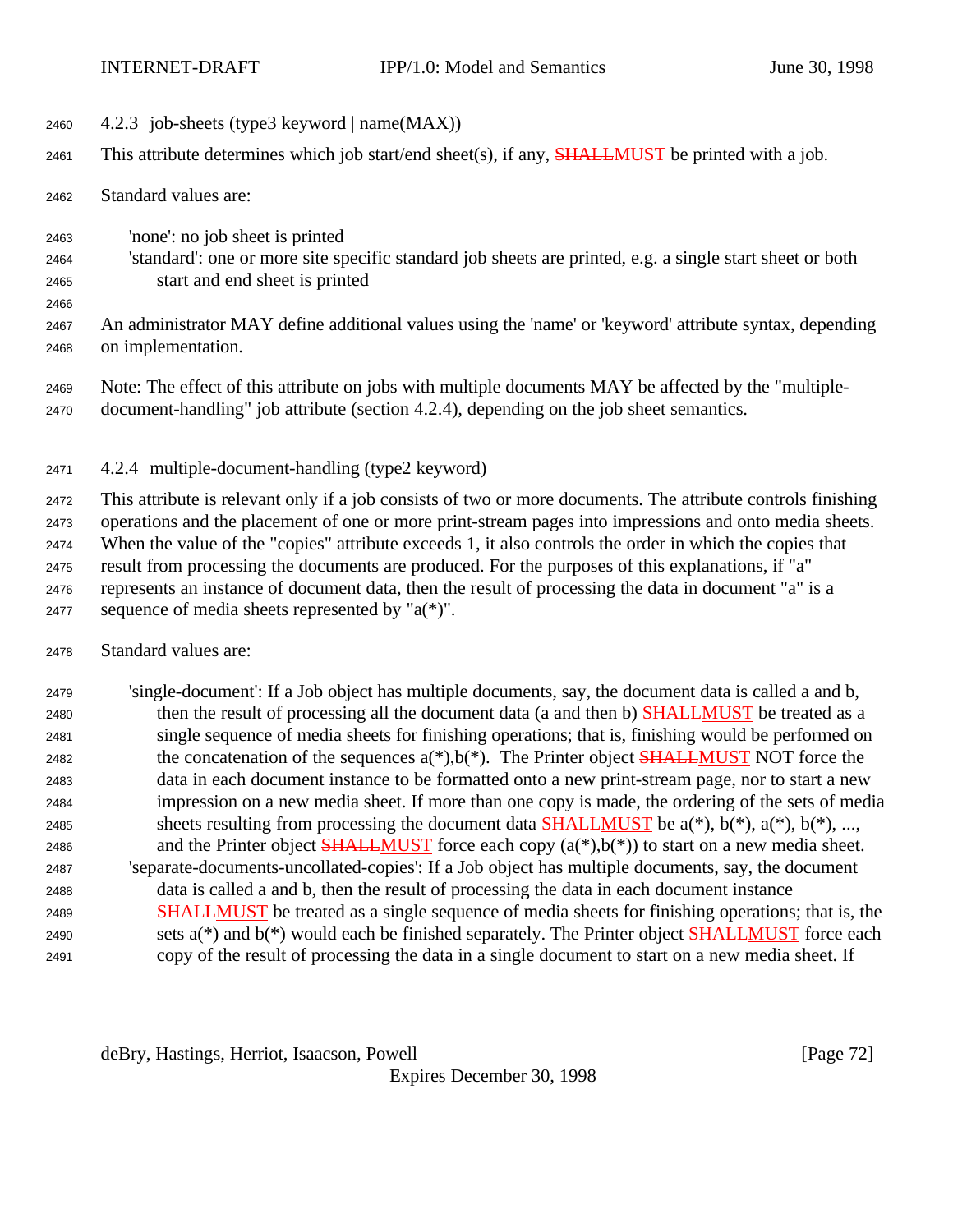more than one copy is made, the ordering of the sets of media sheets resulting from processing the 2493 document data **SHALLMUST** be  $a(*)$ ,  $a(*)$ , ...,  $b(*)$ ,  $b(*)$  ...

 'separate-documents-collated-copies': If a Job object has multiple documents, say, the document data 2495 is called a and b, then the result of processing the data in each document instance **SHALLMUST** 2496 be treated as a single sequence of media sheets for finishing operations; that is, the sets  $a(*)$  and  $b(*)$  would each be finished separately. The Printer object **SHALLMUST** force each copy of the result of processing the data in a single document to start on a new media sheet. If more than one copy is made, the ordering of the sets of media sheets resulting from processing the document 2500 data SHALLMUST be  $a(*)$ ,  $b(*)$ ,  $a(*)$ ,  $b(*)$ , ... .

 The 'single-document' value is the same as 'separate-documents-collated-copies' with respect to ordering of print-stream pages, but not media sheet generation, since 'single-document' will put the first page of the next document on the back side of a sheet if an odd number of pages have been produced so far for the job, while 'separate-documents-collated-copies' always forces the next document or document copy on to a new sheet. In addition, if the "finishings" attribute specifies 'staple', then with 'single-document', documents a and b are stapled together as a single document, but with 'separate-documents-uncollated-copies' and 'separate-documents-collated-copies', documents a and b are stapled separately.

- Note: None of these values provide means to produce uncollated sheets within a document, i.e., where multiple copies of sheet n are produced before sheet n+1 of the same document.
- The relationship of this attribute and the other attributes that control document processing is described in section 16.5.
- 4.2.5 copies (integer(1:MAX))
- This attribute specifies the number of copies to be printed.
- On many devices the supported number of collated copies will be limited by the number of physical output bins on the device, and may be different from the number of uncollated copies which can be supported.
- Note: The effect of this attribute on jobs with multiple documents is controlled by the "multiple-document-handling" job attribute (section 4.2.4) and the relationship of this attribute and the other
- attributes that control document processing is described in section 16.5.
- 4.2.6 finishings (1setOf type2 enum)
- This attribute identifies the finishing operations that the Printer uses for each copy of each printed document in the Job. For Jobs with multiple documents, the "multiple-document-handling" attribute determines what constitutes a "copy" for purposes of finishing.

deBry, Hastings, Herriot, Isaacson, Powell [Page 73]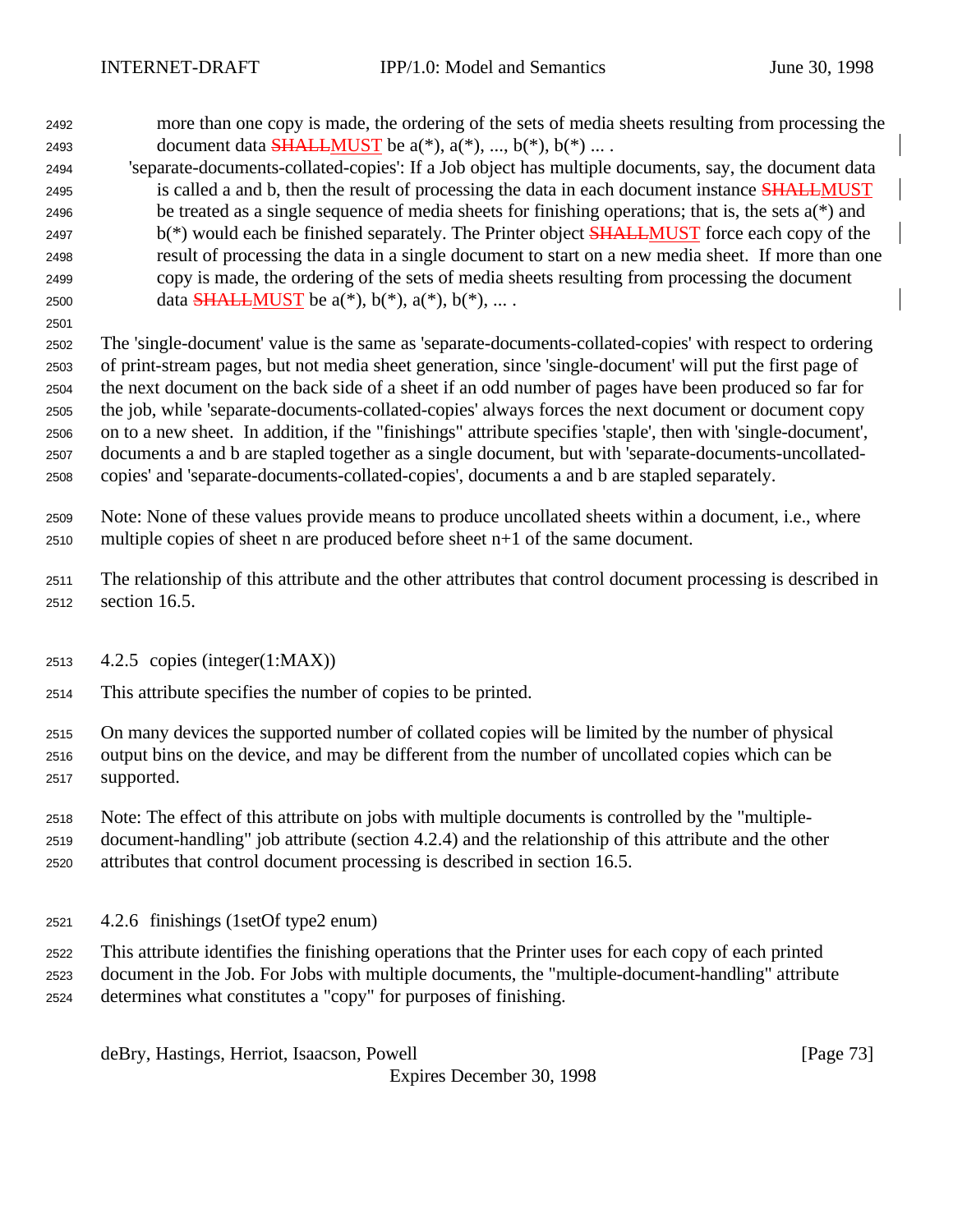| 2525 | Standard values are: |  |  |
|------|----------------------|--|--|
|------|----------------------|--|--|

| 2526 | Value | Symbolic Name and Description                                                                                  |
|------|-------|----------------------------------------------------------------------------------------------------------------|
| 2527 |       |                                                                                                                |
| 2528 | '3'   | 'none': Perform no finishing                                                                                   |
| 2529 | '4'   | staple: Bind the document(s) with one or more staples. The exact number and placement                          |
| 2530 |       | of the staples is site-defined.                                                                                |
| 2531 | '5'   | 'punch': This value indicates that holes are required in the finished document. The exact                      |
| 2532 |       | number and placement of the holes is site-defined. The punch specification MAY                                 |
| 2533 |       | be satisfied (in a site- and implementation-specific manner) either by                                         |
| 2534 |       | drilling/punching, or by substituting pre-drilled media.                                                       |
| 2535 | '6'   | 'cover': This value is specified when it is desired to select a non-printed (or pre-printed)                   |
| 2536 |       | cover for the document. This does not supplant the specification of a printed cover                            |
| 2537 |       | (on cover stock medium) by the document itself.                                                                |
| 2538 | '7'   | "bind": This value indicates that a binding is to be applied to the document; the type and                     |
| 2539 |       | placement of the binding is site-defined."                                                                     |
| 2540 |       |                                                                                                                |
| 2541 |       | Note: The effect of this attribute on jobs with multiple documents is controlled by the "multiple-             |
| 2542 |       | document-handling" job attribute (section 4.2.4) and the relationship of this attribute and the other          |
| 2543 |       | attributes that control document processing is described in section 16.5.                                      |
| 2544 |       | If the client supplies a value of 'none' along with any other combination of values, it is the same as if only |
| 2545 |       | that other combination of values had been supplied (that is the 'none' value has no effect).                   |

## 4.2.7 page-ranges (1setOf rangeOfInteger (1:MAX))

 This attribute identifies the range(s) of print-stream pages that the Printer object uses for each copy of each document which are to be printed. Nothing is printed for any pages identified that do not exist in 2549 the document(s). Ranges  $\frac{\text{SHALLMUST}}{\text{De}}$  be in ascending order, for example: 1-3, 5-7, 15-19 and 2550 SHALLMUST NOT overlap, so that a non-spooling Printer object can process the job in a single pass. If 2551 the ranges are not ascending or are overlapping, the IPP object **SHALLMUST** reject the request and return the 'client-error-bad-request' status code. The attribute is associated with print-stream pages not application-numbered pages (for example, the page numbers found in the headers and or footers for certain word processing applications).

 For Jobs with multiple documents, the "multiple-document-handling" attribute determines what constitutes a "copy" for purposes of the specified page range(s). When "multiple-document-handling" is 2557 'single-document', the Printer object **SHALLMUST** apply each supplied page range once to the concatenation of the print-stream pages. For example, if there are 8 documents of 10 pages each, the page-range '41:60' prints the pages in the 5th and 6th documents as a single document and none of the pages of the other documents are printed. When "multiple-document-handling" is 'separate-document-

deBry, Hastings, Herriot, Isaacson, Powell [Page 74]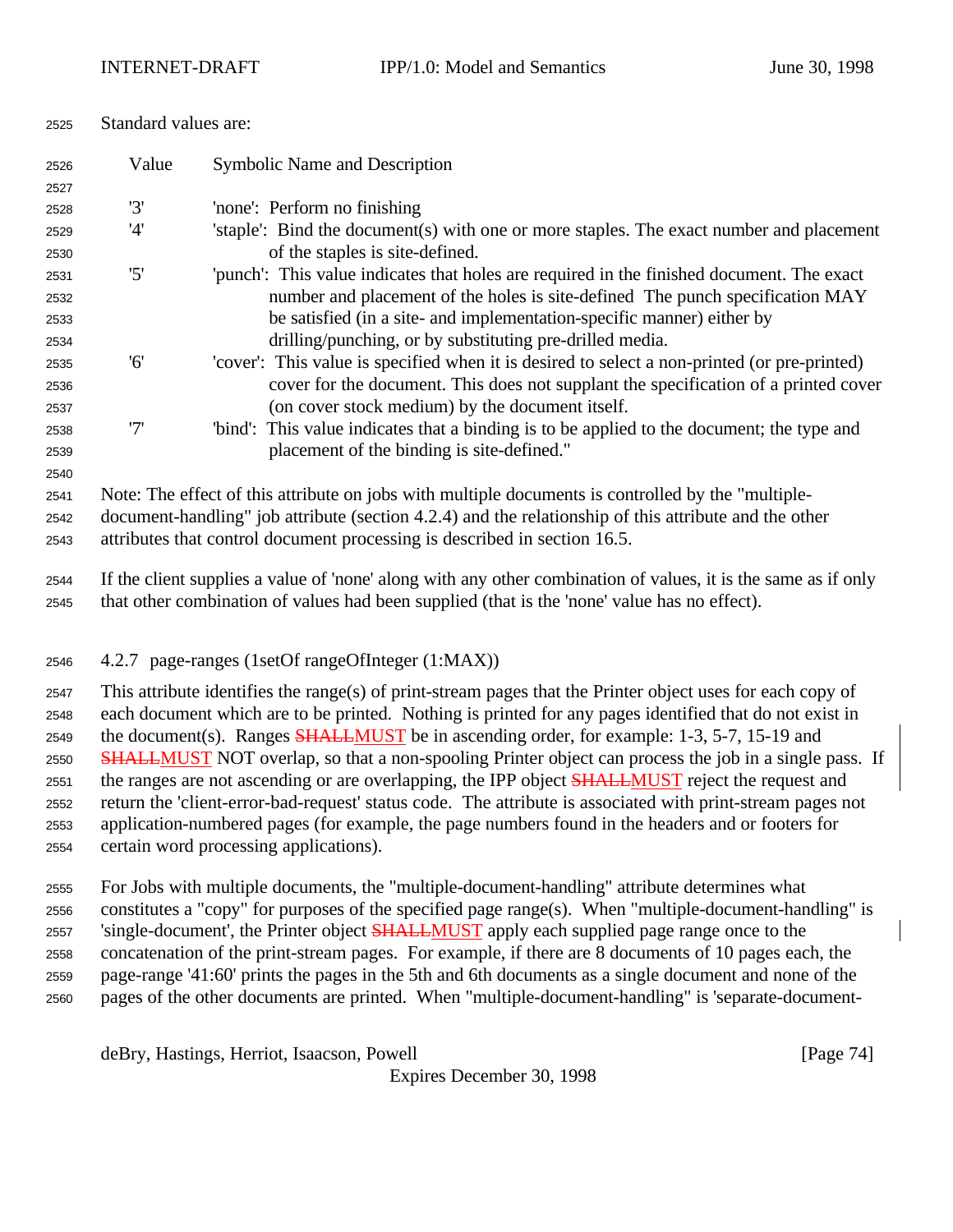2561 uncollated-copies' or 'separate-document-collated-copies', the Printer object **SHALLMUST** apply each supplied page range repeatedly to each document copy. For the same job, the page-range '1:3, 10:10' would print the first 3 pages and the 10th page of each of the 8 documents in the Job, as 8 separate documents.

 In most cases, the exact pages to be printed will be generated by a device driver and this attribute would not be required. However, when printing an archived document which has already been formatted, the end user may elect to print just a subset of the pages contained in the document. In this case, if page- range = n.m is specified, the first page to be printed will be page n. All subsequent pages of the document will be printed through and including page m.

 "page-ranges-supported" is a boolean value indicating whether or not the printer is capable of supporting the printing of page ranges. This capability may differ from one PDL to another. There is no "page- ranges-default" attribute. If the "page-ranges" attribute is not supplied by the client, all pages of the document will be printed.

 Note: The effect of this attribute on jobs with multiple documents is controlled by the "multiple- document-handling" job attribute (section 4.2.4) and the relationship of this attribute and the other attributes that control document processing is described in section 16.5.

4.2.8 sides (type2 keyword)

 This attribute specifies how print-stream pages are to be imposed upon the sides of an instance of a selected medium, i.e., an impression.

The standard values are:

- 'one-sided': imposes each consecutive print-stream page upon the same side of consecutive media sheets.
- 'two-sided-long-edge': imposes each consecutive pair of print-stream pages upon front and back sides of consecutive media sheets, such that the orientation of each pair of print-stream pages on the medium would be correct for the reader as if for binding on the long edge. This imposition is sometimes called 'duplex' or 'head-to-head'.
- 'two-sided-short-edge': imposes each consecutive pair of print-stream pages upon front and back sides of consecutive media sheets, such that the orientation of each pair of print-stream pages on the medium would be correct for the reader as if for binding on the short edge. This imposition is sometimes called 'tumble' or 'head-to-toe'.
- 'two-sided-long-edge', 'two-sided-short-edge', 'tumble', and 'duplex' all work the same for portrait or landscape. However 'head-to-toe' is 'tumble' in portrait but 'duplex' in landscape. 'head-to-head' also switches between 'duplex' and 'tumble' when using portrait and landscape modes.

deBry, Hastings, Herriot, Isaacson, Powell [Page 75]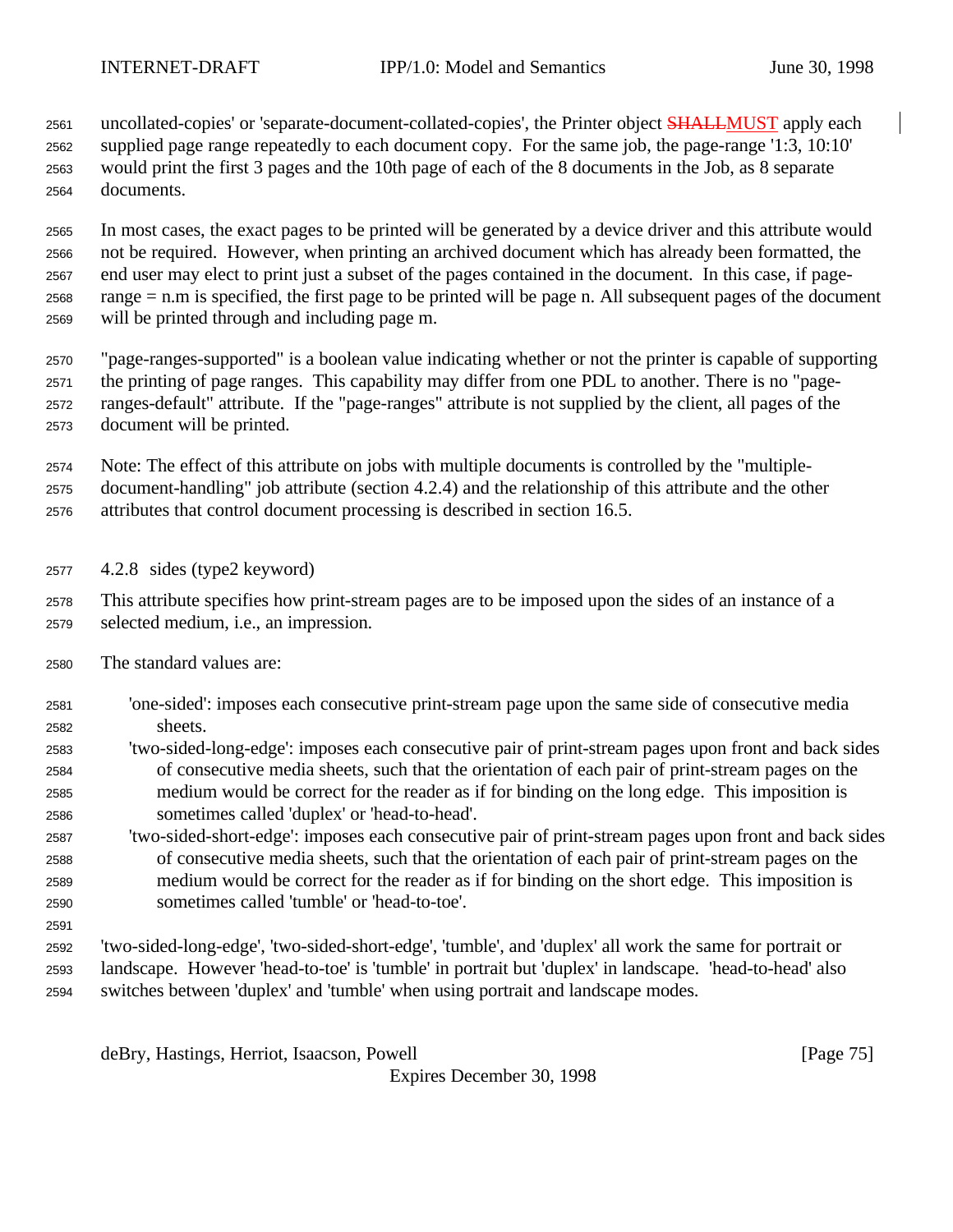Note: The effect of this attribute on jobs with multiple documents is controlled by the "multiple- document-handling" job attribute (section 4.2.4) and the relationship of this attribute and the other attributes that control document processing is described in section 16.5. 4.2.9 number-up (integer(1:MAX)) This attribute specifies the number of print-stream pages to impose upon a single side of an instance of a selected medium. For example, if the value is Value Description 2603 <sup>'1</sup>' The Printer **SHALLMUST** place one print-stream page on a single side of an instance of the selected medium (MAY add some sort of translation, scaling, or rotation). 2605 <sup>'2'</sup> The Printer SHALLMUST place two print-stream pages on a single side of an instance of the selected medium (MAY add some sort of translation, scaling, or rotation). 2607 '4' The Printer **SHALLMUST** place four print-stream pages on a single side of an instance of the selected medium (MAY add some sort of translation, scaling, or rotation). This attribute primarily controls the translation, scaling and rotation of print-stream pages. Note: The effect of this attribute on jobs with multiple documents is controlled by the "multiple- document-handling" job attribute (section 4.2.4) and the relationship of this attribute and the other attributes that control document processing is described in section 16.5. 4.2.10 orientation-requested (type2 enum) This attribute indicates the desired orientation for printed print-stream pages; it does not describe the orientation of the client-supplied print-stream pages. For some document formats (such as 'application/postscript'), the desired orientation of the print-stream pages is specified within the document data. This information is generated by a device driver prior to the submission of the print job. Other document formats (such as 'text/plain') do not include the notion of desired orientation within the document data. In the latter case it is possible for the Printer object to bind the desired orientation to the document data after it has been submitted. It is expected that a Printer object would only support "orientations-requested" for some document formats (e.g., 'text/plain' or 'text/html') but not others (e.g., 'application/postscript'). This is no different than any other Job Template attribute since section 4.2, item 1, points out that a Printer object may support or not support any Job Template attribute based on the document format supplied by the client. However, a special mention is made here since it is very likely that a Printer object will support "orientation-requested" for only a subset of the supported document formats.

deBry, Hastings, Herriot, Isaacson, Powell [Page 76]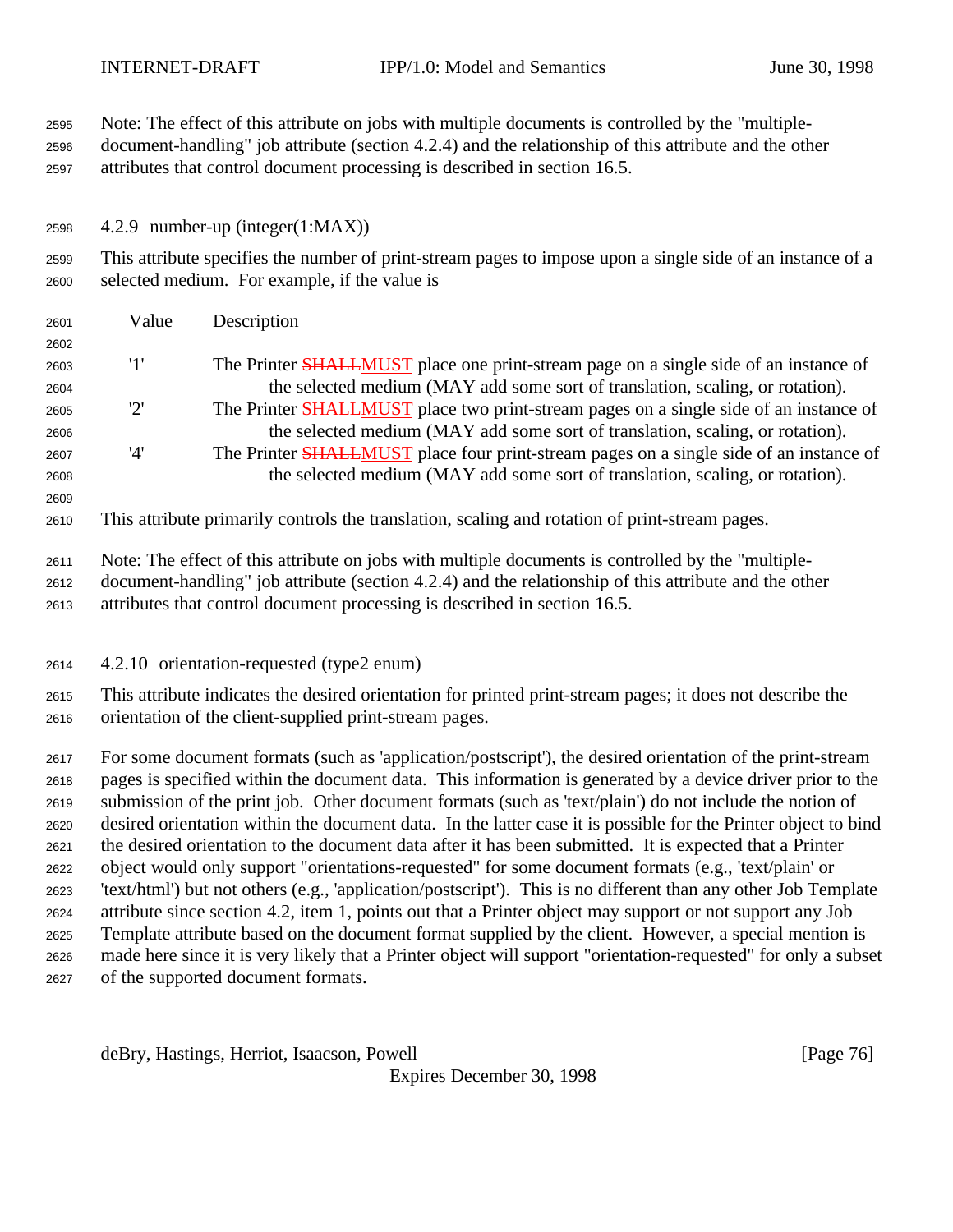| Standard values are: |
|----------------------|
|                      |

| 2629 | Value | Symbolic Name and Description                                                                               |
|------|-------|-------------------------------------------------------------------------------------------------------------|
| 2630 |       |                                                                                                             |
| 2631 | '3'   | 'portrait': The content will be imaged across the short edge of the medium.                                 |
| 2632 | '4'   | 'landscape': The content will be imaged across the long edge of the medium. Landscape is                    |
| 2633 |       | defined to be a rotation of the print-stream page to be imaged by $+90$ degrees with                        |
| 2634 |       | respect to the medium (i.e. anti-clockwise) from the portrait orientation. Note:                            |
| 2635 |       | The $+90$ direction was chosen because simple finishing on the long edge is the                             |
| 2636 |       | same edge whether portrait or landscape                                                                     |
| 2637 | '5'   | 'reverse-landscape': The content will be imaged across the long edge of the medium.                         |
| 2638 |       | Reverse-landscape is defined to be a rotation of the print-stream page to be imaged                         |
| 2639 |       | by -90 degrees with respect to the medium (i.e. clockwise) from the portrait                                |
| 2640 |       | orientation. Note: The 'reverse-landscape' value was added because some                                     |
| 2641 |       | applications rotate landscape -90 degrees from portrait, rather than +90 degrees.                           |
| 2642 | '6'   | 'reverse-portrait': The content will be imaged across the shsort edge of the medium.                        |
| 2643 |       | Reverse-portrait is defined to be a rotation of the print-stream page to be imaged                          |
| 2644 |       | by 180 degrees with respect to the medium from the portrait orientation. Note:                              |
| 2645 |       | The 'reverse-portrait' value was added for use with the "finishings" attribute in                           |
| 2646 |       | cases where the opposite edge is desired for finishing a portrait document on                               |
| 2647 |       | simple finishing devices that have only one finishing position. Thus a 'text'/plain'                        |
| 2648 |       | portrait document can be stapled "on the right" by a simple finishing device as is                          |
| 2649 |       | common use with some middle eastern languages such as Hebrew.                                               |
| 2650 |       |                                                                                                             |
| 2651 |       | Note: The effect of this attribute on jobs with multiple documents is controlled by the "multiple-          |
| 2652 |       | document-handling" job attribute (section 4.2.4) and the relationship of this attribute and the other       |
| 2653 |       | attributes that control document processing is described in section 16.5.                                   |
| 2654 |       | 4.2.11 media (type3 keyword   name(MAX))                                                                    |
| 2655 |       | This attribute identifies the medium that the Printer uses for all impressions of the Job.                  |
| 2656 |       | The values for "media" include medium-names, medium-sizes, input-trays and electronic forms so that         |
| 2657 |       | one attribute specifies the media. If a Printer object supports a medium name as a value of this attribute, |
| 2658 |       | such a medium name implicitly selects an input-tray that contains the specified medium. If a Printer        |
| 2659 |       | object supports a medium size as a value of this attribute, such a medium size implicitly selects a medium  |

 name that in turn implicitly selects an input-tray that contains the medium with the specified size. If a Printer object supports an input-tray as the value of this attribute, such an input-tray implicitly selects the medium that is in that input-tray at the time the job prints. This case includes manual-feed input-trays. If a Printer object supports an electronic form as the value of this attribute, such an electronic form

deBry, Hastings, Herriot, Isaacson, Powell [Page 77]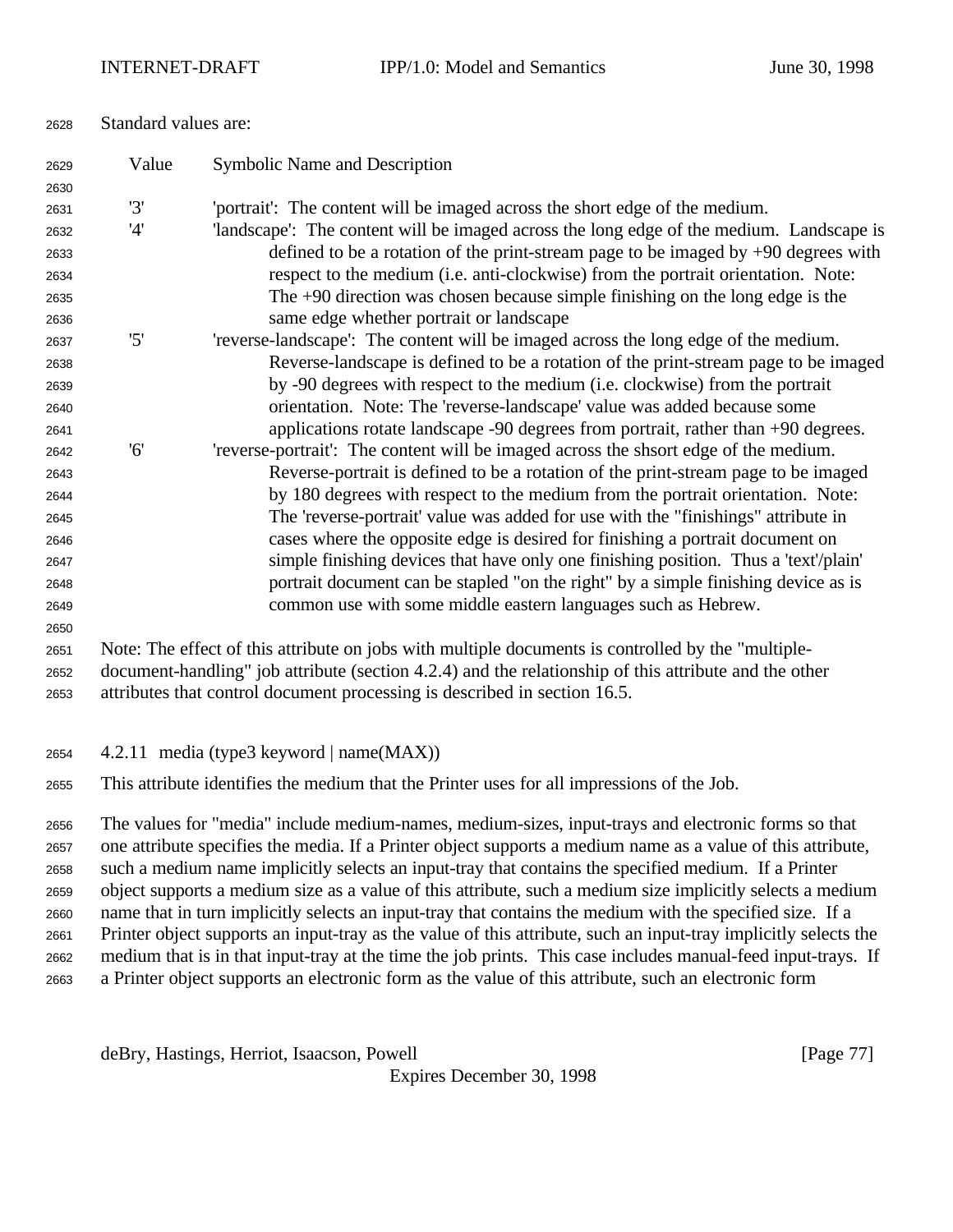implicitly selects a medium-name that in turn implicitly selects an input-tray that contains the medium specified by the electronic form. The electronic form also implicitly selects an image that the Printer **SHALLMUST** merge with the document data as its prints each page.

 Standard values are (taken from ISO DPA and the Printer MIB) and are listed in section 15. An administrator MAY define additional values using the 'name' or 'keyword' attribute syntax, depending on implementation.

 There is also an additional Printer attribute named "media-ready" which differs from "media-supported" in that legal values only include the subset of "media-supported" values that are physically loaded and ready for printing with no operator intervention required. If an IPP object supports "media-supported", it NEED NOT support "media-ready".

- The relationship of this attribute and the other attributes that control document processing is described in section 16.5.
- 4.2.12 printer-resolution (resolution)
- This attribute identifies the resolution that Printer uses for the Job.
- 4.2.13 print-quality (type2 enum)
- This attribute specifies the print quality that the Printer uses for the Job.
- The standard values are:

| 2681 | Value | <b>Symbolic Name and Description</b>                    |
|------|-------|---------------------------------------------------------|
| 2682 |       |                                                         |
| 2683 | ידי   | 'draft': lowest quality available on the printer        |
| 2684 | '4'   | 'normal': normal or intermediate quality on the printer |
| 2685 | 'ה'   | 'high': highest quality available on the printer        |
| 2686 |       |                                                         |

4.3 Job Description Attributes

 The attributes in this section form the attribute group called "job-description". The following table summarizes these attributes. The third column indicates whether the attribute is a 2690 MANDATORYREQUIRED attribute that MUST be supported by Printer objects. If it is not indicated as MANDATORYREQUIRED, then it is OPTIONAL. The maximum size in octets for 'text' and 'name' attributes is indicated in parenthesizes.

deBry, Hastings, Herriot, Isaacson, Powell [Page 78]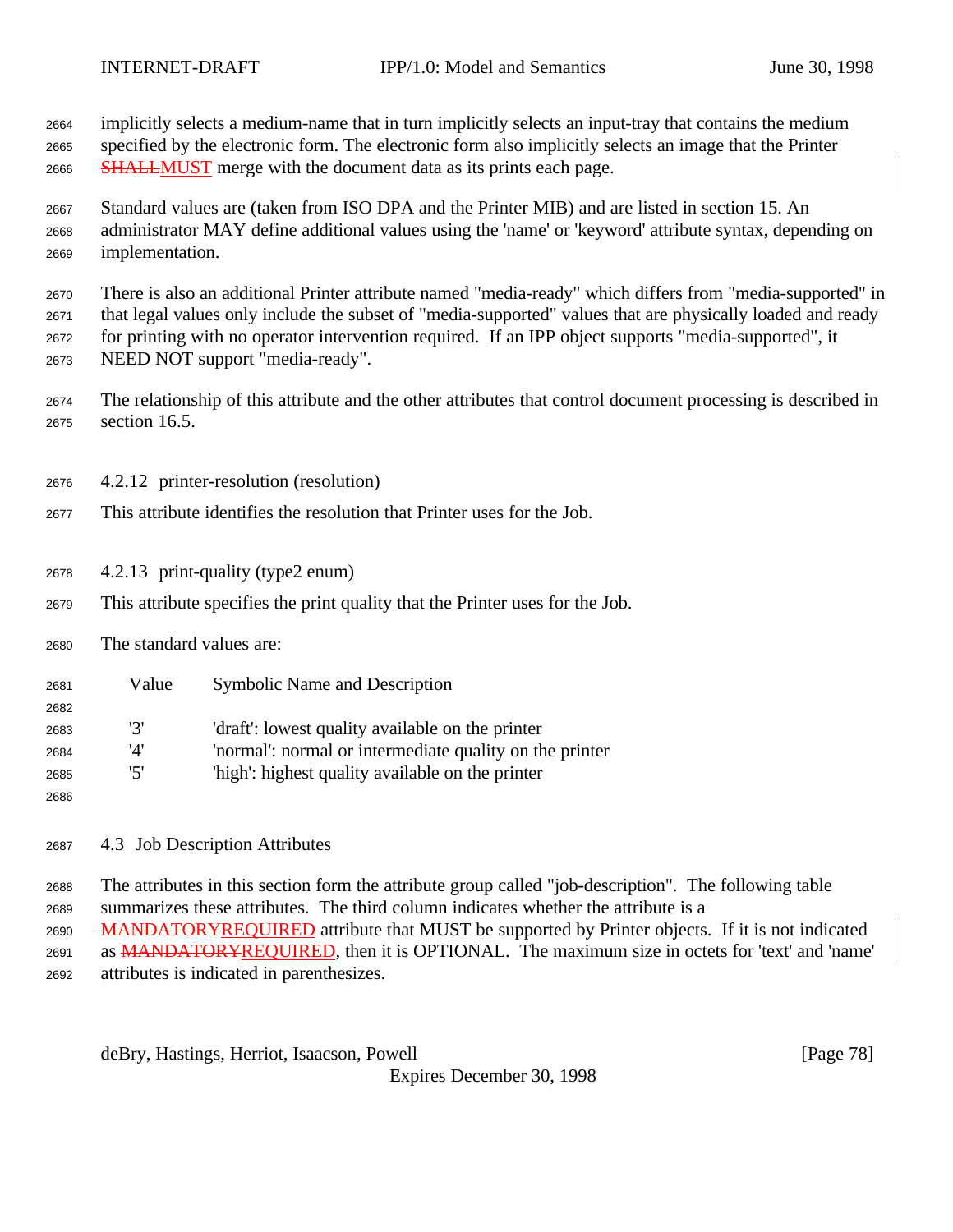| Attribute<br>MANDATORYREQUIRED?                       | Syntax               |  |
|-------------------------------------------------------|----------------------|--|
| job-uri<br><b>MANDATORYREQUIRED</b>                   | uri                  |  |
| job-id<br><b>MANDATORYREQUIRED</b>                    | integer(1:MAX)       |  |
| job-printer-uri<br><b>MANDATORYREQUIRED</b>           | uri                  |  |
| job-more-info                                         | uri                  |  |
| job-name<br>NDATORYREQUIRED                           | name (MAX)           |  |
| job-originating-user-name<br><b>MANDATORYREQUIRED</b> | name (MAX)           |  |
| job-state<br><b>MANDATORYREQUIRED</b>                 | type1 enum           |  |
| job-state-reasons                                     | 1setOf type2 keyword |  |
| job-state-message                                     | text (MAX)           |  |
| number-of-documents                                   | integer (0:MAX)      |  |
| output-device-assigned                                | name (127)           |  |
| time-at-creation                                      | integer (0:MAX)      |  |
| time-at-processing                                    | integer (0:MAX)      |  |
| time-at-completed                                     | integer (0:MAX)      |  |
| number-of-intervening-jobs                            | integer (0:MAX)      |  |
| job-message-from-operator                             | text (127)           |  |
| job-k-octets                                          | integer (0:MAX)      |  |
| job-impressions                                       | integer (0:MAX)      |  |

deBry, Hastings, Herriot, Isaacson, Powell [Page 79]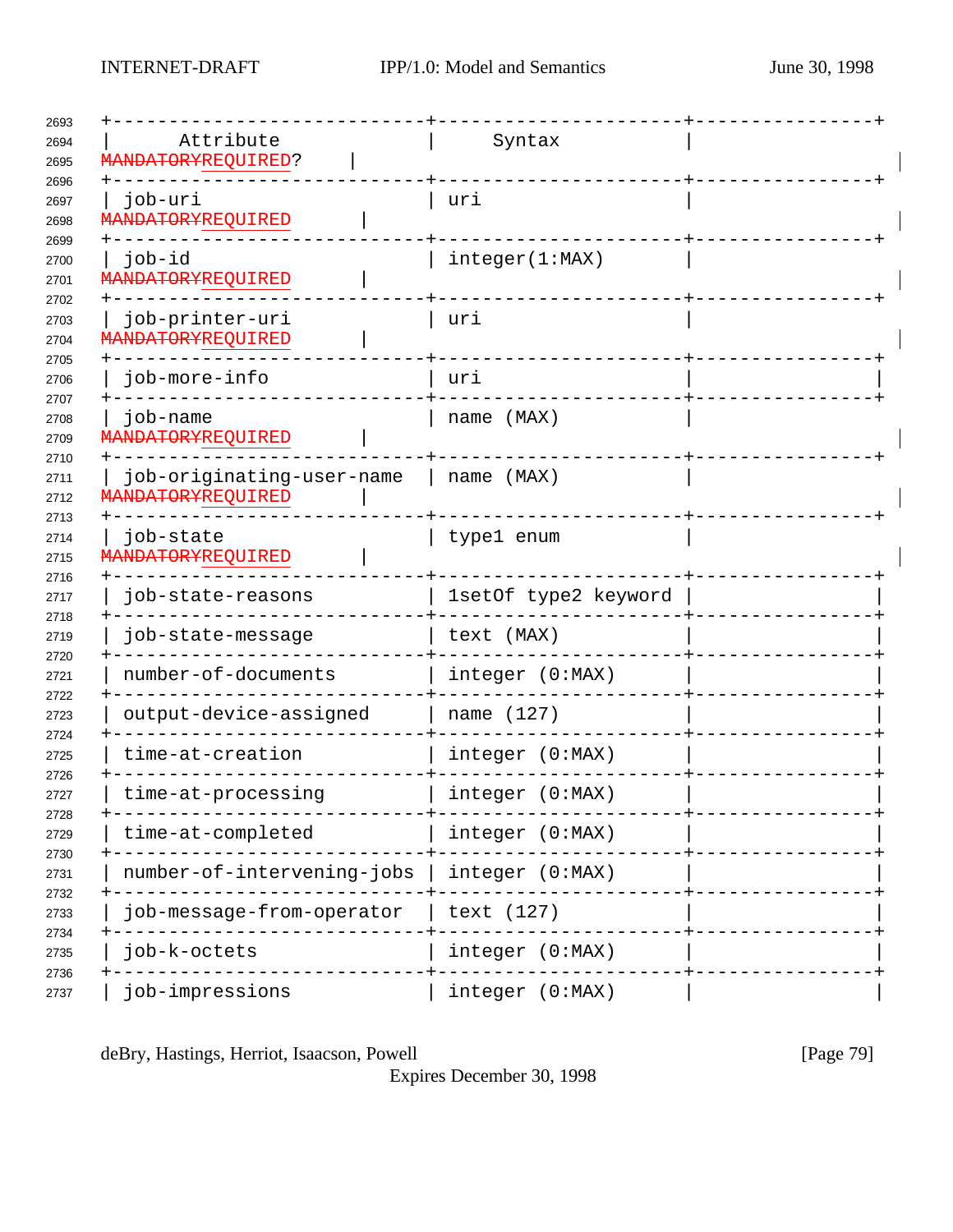| 2738                 |                                                |                 |          |
|----------------------|------------------------------------------------|-----------------|----------|
| 2739<br>2740         | job-media-sheets                               | integer (0:MAX) |          |
| 2741                 | job-k-octets-processed                         | integer (0:MAX) |          |
| 2742<br>2743         | job-impressions-completed                      | integer (0:MAX) |          |
| 2744<br>2745         | job-media-sheets-completed                     | integer (0:MAX) |          |
| 2746<br>2747<br>2748 | attributes-charset<br><b>MANDATORYREQUIRED</b> | charset         |          |
| 2749<br>2750<br>2751 | attributes-natural-language                    | naturalLanquaqe | REOUIRED |
| 2752                 |                                                |                 |          |

## 4.3.1 job-uri (uri)

 This REQUIRED attribute contains the URI for the job. The Printer object, on receipt of a new job, generates a URI which identifies the new Job. The Printer object returns the value of the "job-uri" attribute as part of the response to a create request. The precise format of a Job URI is implementation dependent. If the Printer object supports more than one URI and there is some relationship between the newly formed Job URI and the Printer object's URI, the Printer object uses the Printer URI supplied by the client in the create request. For example, if the create request comes in over a secure channel, the 2761 new Job URI MUST use the same secure channel. This can be guaranteed because the Printer object is responsible for generating the Job URI and the Printer object is aware of its security configuration and policy as well as the Printer URI used in the create request.

 For a description of this attribute and its relationship to "job-id" and "job-printer-uri" attribute, see the discussion in section 2.4 on "Object Identity".

4.3.2 job-id (integer(1:MAX))

 This REQUIRED attribute contains the ID of the job. The Printer, on receipt of a new job, generates an ID which identifies the new Job on that Printer. The Printer returns the value of the "job-id" attribute as part of the response to a create request. The 0 value is not included to allow for compatibility with SNMP index values which also cannot be 0.

 For a description of this attribute and its relationship to "job-uri" and "job-printer-uri" attribute, see the discussion in section 2.4 on "Object Identity".

deBry, Hastings, Herriot, Isaacson, Powell **compared and Contact Contact Contact Contact Contact Contact Contact**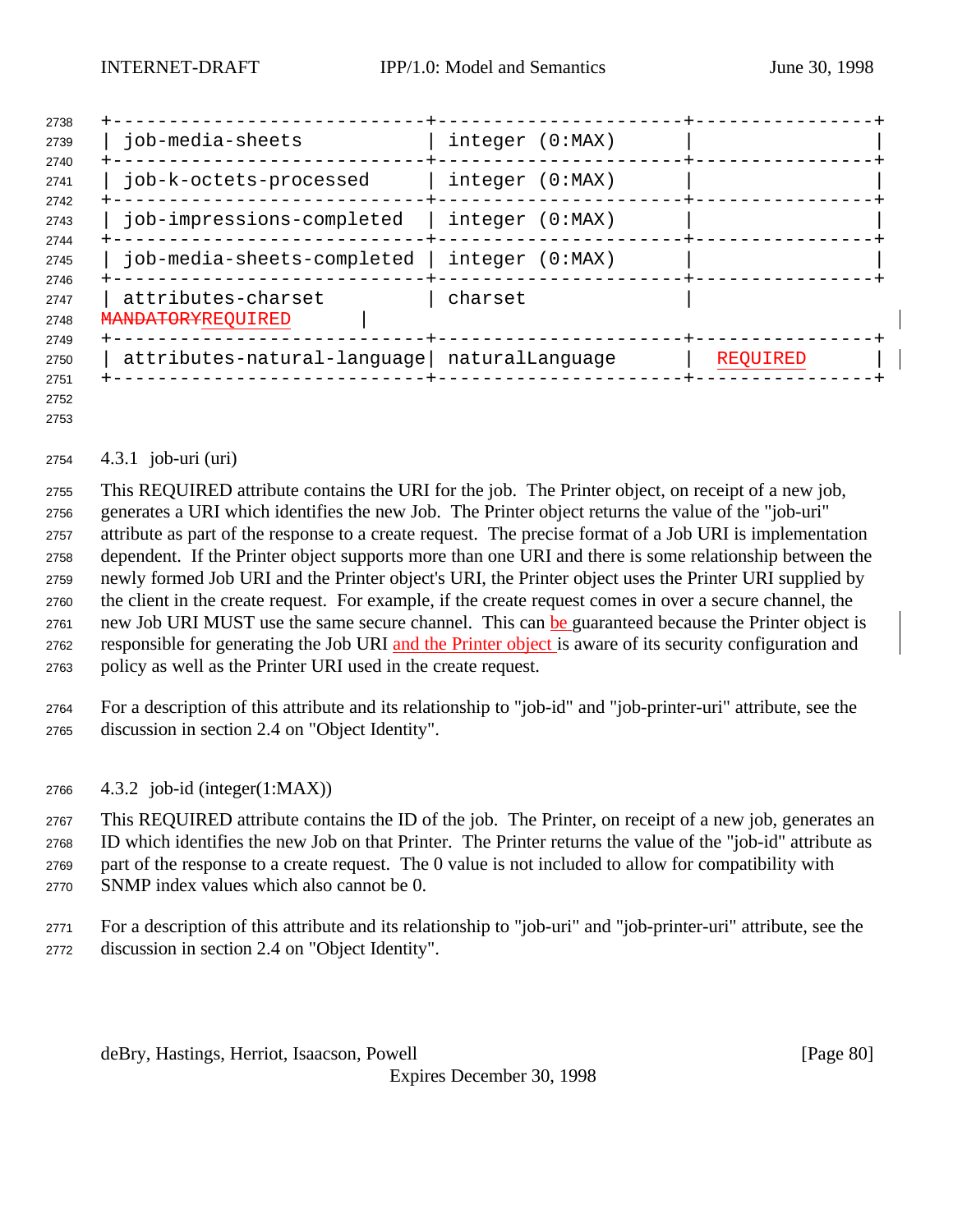4.3.3 job-printer-uri (uri)

This REQUIRED attribute identifies the Printer object that created this Job object. When a Printer object

 creates a Job object, it populates this attribute with the Printer object URI that was used in the create request. This attribute permits a client to identify the Printer object that created this Job object when only 2777 the Job object's URI is available to the client. The client queries the creating Printer object to determine which languages, charsets, operations, are supported for this Job.

 For a description of this attribute and its relationship to "job-uri" and "job-id" attribute, see the discussion in section 2.4 on "Object Identity".

4.3.4 job-more-info (uri)

 Similar to "printer-more-info", this attribute contains the URI referencing some resource with more information about this Job object, perhaps an HTML page containing information about the Job.

4.3.5 job-name (name(MAX))

 This REQUIRED attribute is the name of the job. It is a name that is more user friendly than the "job- uri" attribute value. It does not need to be unique between Jobs. The Job's "job-name" attribute is set to the value supplied by the client in the "job-name" operation attribute in the create request (see Section 3.2.1.1). If, however, the "job-name" operation attribute is not supplied by the client in the create 2789 request, the Printer object, on creation of the Job, **SHALLMUST** generate a name. The printer SHOULD generate the value of the Job's "job-name" attribute from the first of the following sources that produces a value: 1) the "document-name" operation attribute of the first (or only) document, 2) the "document-URI" attribute of the first (or only) document, or 3) any other piece of Job specific and/or Document Content information.

4.3.6 job-originating-user-name (name(MAX))

This REQUIRED attribute contains the name of the end user that submitted the print job. The Printer

object sets this attribute to the most authenticated printable name that it can obtain from the

authentication service over which the IPP operation was received. Only if such is not available, does the

Printer object use the value supplied by the client in the "requesting-user-name" operation attribute of the

create operation (see Section 8).

Note: The Printer object needs to keep an internal originating user id of some form, typically as a

credential of a principal, with the Job object. Since such an internal attribute is implementation-

dependent and not of interest to clients, it is not specified as a Job Description attribute. This originating

user id is used for authorization checks (if any) on all subsequent operation.

deBry, Hastings, Herriot, Isaacson, Powell **Example 2018** [Page 81]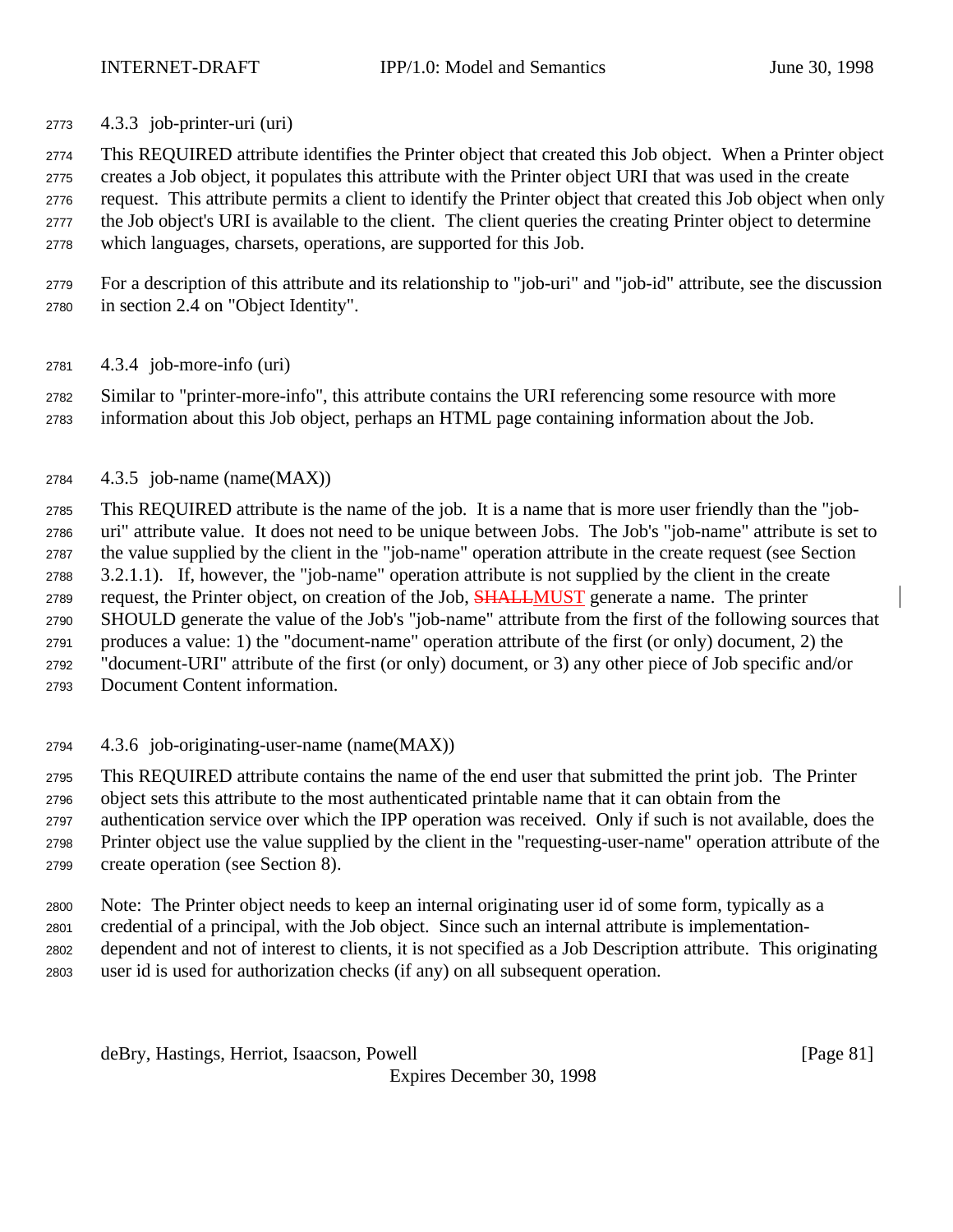4.3.7 job-state (type1 enum)

 This REQUIRED attribute identifies the current state of the job. Even though the IPP protocol defines eight values for job states, implementations only need to support those states which are appropriate for the particular implementation. In other words, a Printer supports only those job states implemented by the output device and available to the Printer object implementation.

Standard values are:

 Values Symbolic Name and Description '3' 'pending': The job is a candidate to start processing, but is not yet processing. '4' 'pending-held': The job is not a candidate for processing for any number of reasons but will return to the 'pending' state as soon as the reasons are no longer present. The 2816 iob's "job-state-reason" attribute **SHALLMUST** indicate why the job is no longer a candidate for processing. '5' 'processing': One or more of: 2821 1. the job is using, or is attempting to use, one or more purely software processes that are analyzing, creating, or interpreting a PDL, etc., 2. the job is using, or is attempting to use, one or more hardware devices that are interpreting a PDL, making marks on a medium, and/or performing finishing, such as stapling, etc., 3. the Printer object has made the job ready for printing, but the output device is not yet printing it, either because the job hasn't reached the output device or because the job is queued in the output device or some other spooler, awaiting the output device to print it. When the job is in the 'processing' state, the entire job state includes the detailed status represented in the printer's "printer-state", "printer-state-reasons", and "printer-state-message" attributes. Implementations MAY, though they NEED NOT, include additional values in the job's "job-state-reasons" attribute to indicate the progress of the job, such as adding the 'job-printing' value to indicate when the output device is actually making marks on paper and/or the 'processing-to-stop-point' value to indicate that the IPP object is in the process of canceling or aborting the job. Most implementations won't bother with this nuance. 

deBry, Hastings, Herriot, Isaacson, Powell **compared and Containers** and Containers and Containers and Container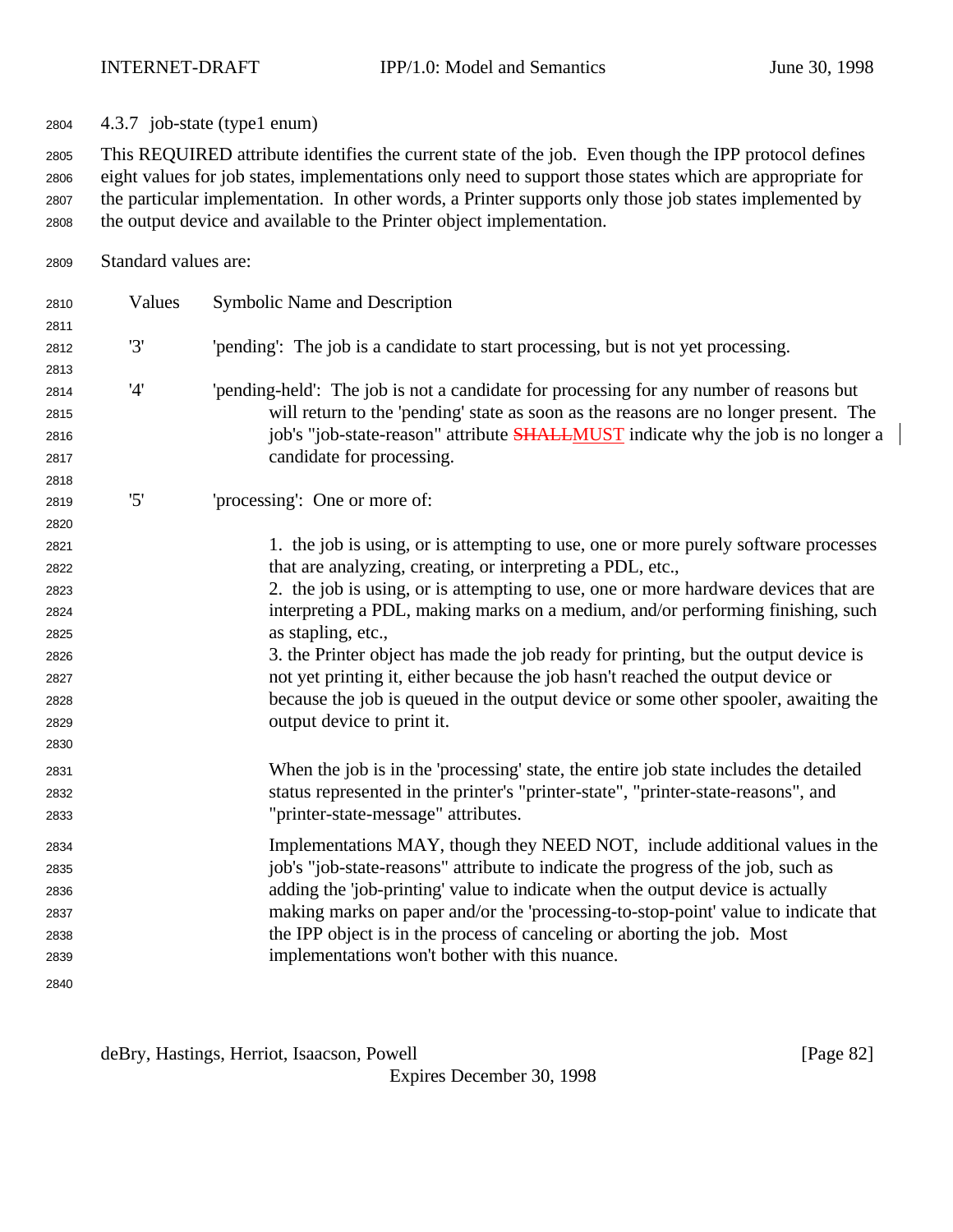| 2841<br>2842<br>2843 | '6' | 'processing-stopped': The job has stopped while processing for any number of reasons and<br>will return to the 'processing' state as soon as the reasons are no longer present.<br>The job's "job-state-reason" attribute MAY indicate why the job has stopped |
|----------------------|-----|----------------------------------------------------------------------------------------------------------------------------------------------------------------------------------------------------------------------------------------------------------------|
| 2844                 |     |                                                                                                                                                                                                                                                                |
| 2845                 |     | processing. For example, if the output device is stopped, the 'printer-stopped'                                                                                                                                                                                |
| 2846                 |     | value MAY be included in the job's "job-state-reasons" attribute.                                                                                                                                                                                              |
| 2847                 |     |                                                                                                                                                                                                                                                                |
| 2848                 |     | Note: When an output device is stopped, the device usually indicates its condition                                                                                                                                                                             |
| 2849                 |     | in human readable form locally at the device. A client can obtain more complete                                                                                                                                                                                |
| 2850                 |     | device status remotely by querying the Printer object's "printer-state", "printer-                                                                                                                                                                             |
| 2851                 |     | state-reasons" and "printer-state-message" attributes.                                                                                                                                                                                                         |
| 2852                 |     |                                                                                                                                                                                                                                                                |
| 2853                 | '7' | 'canceled': The job has been canceled by a Cancel-Job operation and the Printer object has                                                                                                                                                                     |
| 2854                 |     | completed canceling the job and all job status attributes have reached their final                                                                                                                                                                             |
| 2855                 |     | values for the job. While the Printer object is canceling the job, the job remains in                                                                                                                                                                          |
| 2856                 |     | its current state, but the job's "job-state-reasons" attribute SHOULD contain the                                                                                                                                                                              |
| 2857                 |     | 'processing-to-stop-point' value and one of the 'canceled-by-user', 'canceled-by-                                                                                                                                                                              |
| 2858                 |     | operator', or 'canceled-at-device' value. When the job moves to the 'canceled'                                                                                                                                                                                 |
| 2859                 |     | state, the 'processing-to-stop-point' value, if present, <b>SHALLMUST</b> be removed,                                                                                                                                                                          |
| 2860                 |     | but the 'canceled-by-xxx', if present, <b>SHALLMUST</b> remain.                                                                                                                                                                                                |
| 2861                 |     |                                                                                                                                                                                                                                                                |
| 2862                 | '8' | 'aborted': The job has been aborted by the system, usually while the job was in the                                                                                                                                                                            |
| 2863                 |     | 'processing' or 'processing-stopped' state and the Printer has completed aborting                                                                                                                                                                              |
| 2864                 |     | the job and all job status attributes have reached their final values for the job.                                                                                                                                                                             |
| 2865                 |     | While the Printer object is aborting the job, the job remains in its current state, but                                                                                                                                                                        |
| 2866                 |     | the job's "job-state-reasons" attribute SHOULD contain the 'processing-to-stop-                                                                                                                                                                                |
| 2867                 |     | point' and 'aborted-by-system' values. When the job moves to the 'aborted' state,                                                                                                                                                                              |
| 2868                 |     | the 'processing-to-stop-point' value, if present, <b>SHALLMUST</b> be removed, but                                                                                                                                                                             |
| 2869                 |     | the 'aborted-by-system' value, if present, <b>SHALLMUST</b> remain.                                                                                                                                                                                            |
| 2870                 |     |                                                                                                                                                                                                                                                                |
| 2871                 | 'Q' | 'completed': The job has completed successfully or with warnings or errors after                                                                                                                                                                               |
| 2872                 |     | processing and all of the job media sheets have been successfully stacked in the                                                                                                                                                                               |
| 2873                 |     | appropriate output bin(s) and all job status attributes have reached their final                                                                                                                                                                               |
| 2874                 |     | values for the job. The job's "job-state-reasons" attribute SHOULD contain one                                                                                                                                                                                 |
| 2875                 |     | of: 'completed-successfully', 'completed-with-warnings', or 'completed-with-errors'                                                                                                                                                                            |
| 2876                 |     | values.                                                                                                                                                                                                                                                        |
| 2877                 |     |                                                                                                                                                                                                                                                                |

deBry, Hastings, Herriot, Isaacson, Powell [Page 83]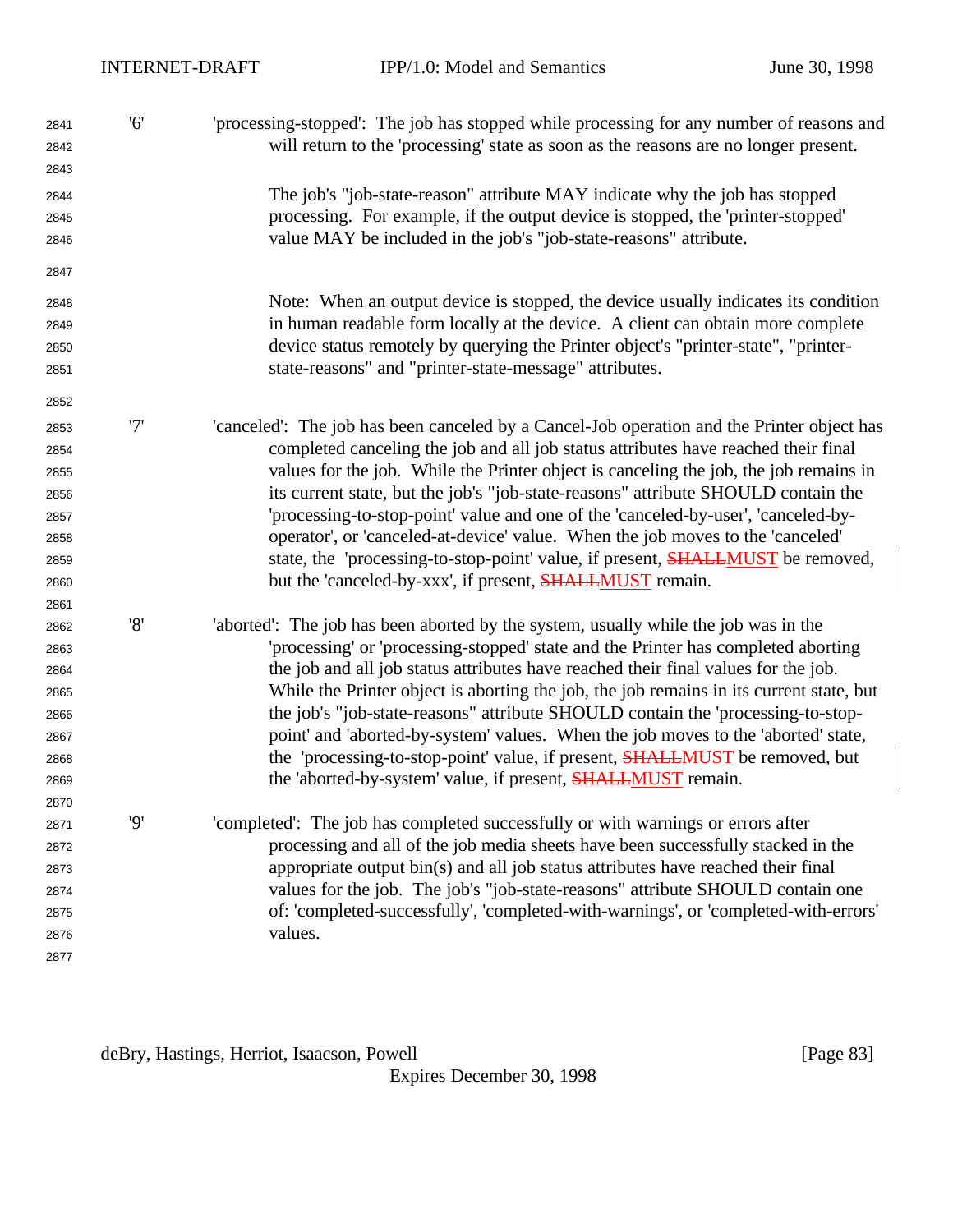2878 The final value for this attribute **SHALLMUST** be one of: 'completed', 'canceled', or 'aborted' before the Printer removes the job altogether. The length of time that jobs remain in the 'canceled', 'aborted', and 'completed' states depends on implementation.

The following figure shows the normal job state transitions.

 +----> canceled / +----> pending --------> processing ---------+------> completed  $\qquad$   $\qquad$  --->+ | | +----> aborted | v v / +----> pending-held processing-stopped ---+

 Normally a job progresses from left to right. Other state transitions are unlikely, but are not forbidden. Not shown are the transitions to the 'canceled' state from the 'pending', 'pending-held', and 'processing-stopped' states.

 Jobs reach one of the three terminal states: 'completed', 'canceled', or 'aborted', after the jobs have completed all activity, including stacking output media, after the jobs have completed all activity, and all job status attributes have reached their final values for the job.

 Note: As with all other IPP attributes, if the implementation can not determine the correct value for this 2897 attribute, it may choose to SHOULD respond with the out-of-band value 'unknown' (see section 4.1) rather than try to guess at some possibly incorrect value and give the end user the wrong impression about the state of the Job object. For example, if the implementation is just a gateway into some printing system that does not provide detailed status about the print job, the IPP Job object's state might literally be 'unknown'.

4.3.8 job-state-reasons (1setOf type2 keyword)

 This attribute provides additional information about the job's current state, i.e., information that augments the value of the job's "job-state" attribute.

 Implementation of these values is OPTIONAL, i.e., a Printer NEED NOT implement them, even if (1) the output device supports the functionality represented by the reason and (2) is available to the Printer object implementation. These values MAY be used with any job state or states for which the reason 2908 makes sense. Furthermore, when implemented, the Printer **SHALLMUST** return these values when the reason applies and SHALLMUST NOT return them when the reason no longer applies whether the value of the Job's "job-state" attribute changed or not. When the Job does not have any reasons for being in its 2911 current state, the value of the Job's "job-state-reasons" attribute **SHALLMUST** be 'none'.

deBry, Hastings, Herriot, Isaacson, Powell [Page 84]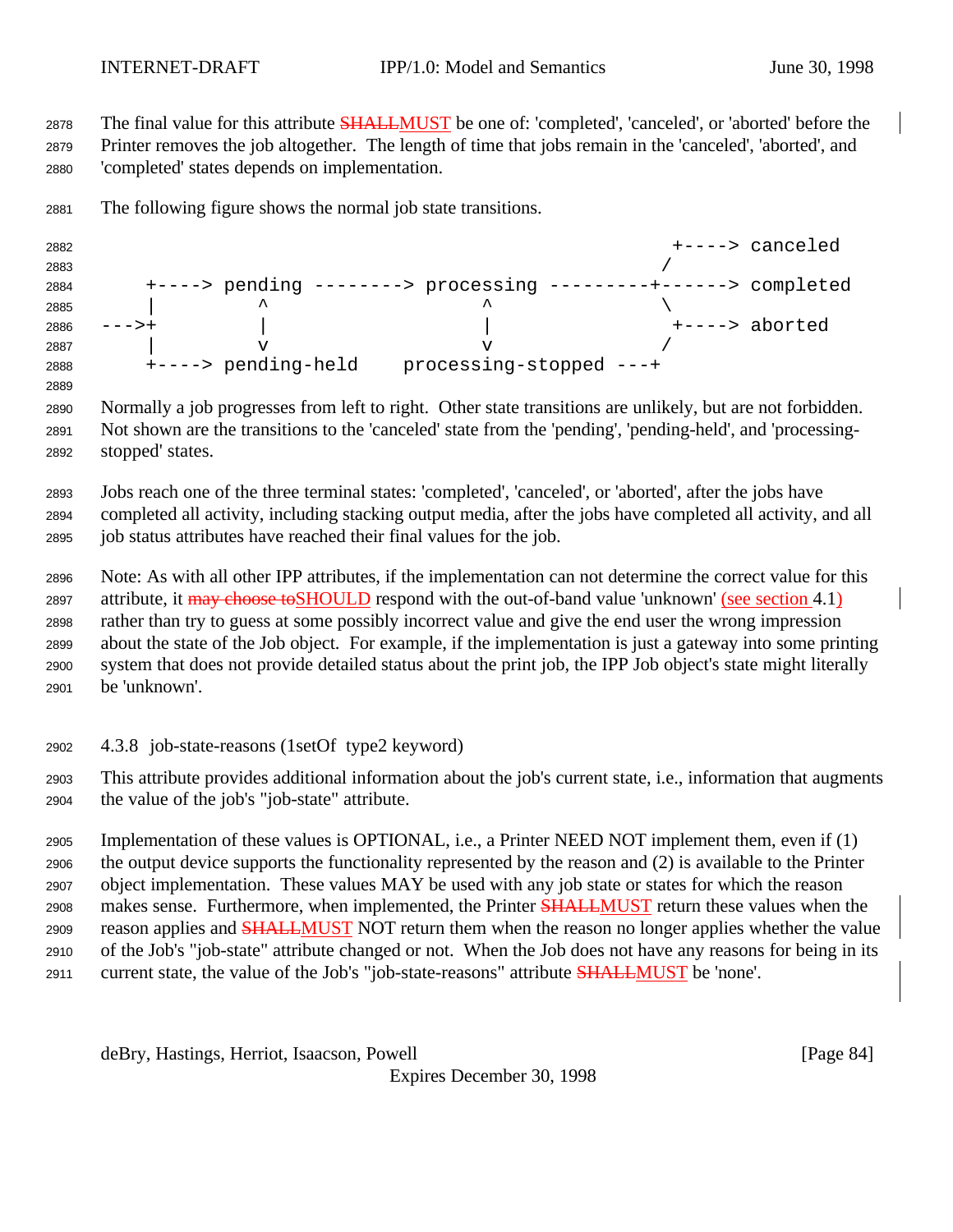Note: While values cannot be added to the 'job-state' attribute without impacting deployed clients that take actions upon receiving "job-state" values, it is the intent that additional "job-state-reasons" values can be defined and registered without impacting such deployed clients. In other words, the "job-state-

- reasons" attribute is intended to be extensible.
- The following standard values are defined. For ease of understanding, the values are presented in the order in which the reasons are likely to occur (if implemented), starting with the 'job-incoming' value:
- 'none': There are no reasons for the job's current state. 'job-incoming': The Create-Job operation has been accepted by the Printer, but the Printer is expecting additional Send-Document and/or Send-URI operations and/or is accessing/accepting document data.
- 'submission-interrupted': The job was not completely submitted for some unforeseen reason, such as: (1) the Printer has crashed before the job was closed by the client, (2) the Printer or the document transfer method has crashed in some non-recoverable way before the document data was entirely transferred to the Printer, (3) the client crashed or failed to close the job before the time-out period.
- 'job-outgoing': The Printer is transmitting the job to the output device.
- 'job-hold-until-specified': The value of the job's "job-hold-until" attribute was specified with a time 2929 period that is still in the future. The job **SHALLMUST** NOT be a candidate for processing until this reason is removed and there are no other reasons to hold the job.
- 'resources-are-not-ready': At least one of the resources needed by the job, such as media, fonts, resource objects, etc., is not ready on any of the physical printer's for which the job is a candidate. This condition MAY be detected when the job is accepted, or subsequently while the job is pending or processing, depending on implementation. The job may remain in its current state or be moved to the 'pending-held' state, depending on implementation and/or job scheduling policy.
- 'printer-stopped-partly': The value of the Printer's "printer-state-reasons" attribute contains the value 'stopped-partly'.
- 'printer-stopped': The value of the Printer's "printer-state" attribute is 'stopped'.
- 'job-interpreting': Job is in the 'processing' state, but more specifically, the Printer is interpreting the document data.
- 'job-queued': Job is in the 'processing' state, but more specifically, the Printer has queued the document data.
- 'job-transforming': Job is in the 'processing' state, but more specifically, the Printer is interpreting document data and producing another electronic representation.
- 'job-printing': The output device is marking media. This value is useful for Printers which spend a great deal of time processing (1) when no marking is happening and then want to show that marking is now happening or (2) when the job is in the process of being canceled or aborted while the job remains in the 'processing' state, but the marking has not yet stopped so that impression or sheet counts are still increasing for the job.

deBry, Hastings, Herriot, Isaacson, Powell **compared 1998** (Page 85)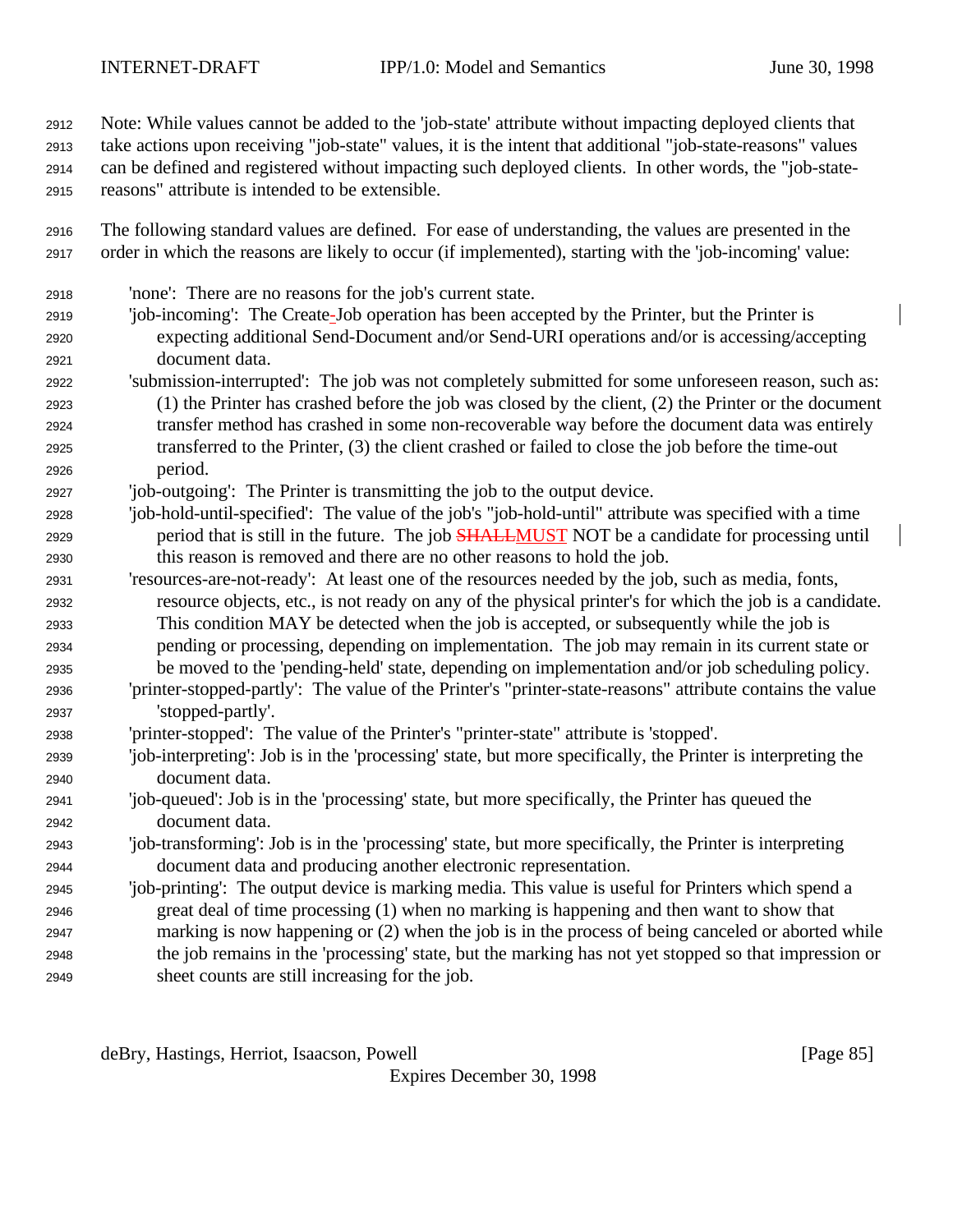| 2950 | 'job-canceled-by-user': The job was canceled by the owner of the job using the Cancel-Job request,      |
|------|---------------------------------------------------------------------------------------------------------|
| 2951 | i.e., by a user whose authenticated identity is the same as the value of the originating user that      |
| 2952 | created the Job object, or by some other authorized end-user, such as a member of the job owner's       |
| 2953 | security group.                                                                                         |
| 2954 | 'job-canceled-by-operator': The job was canceled by the operator using the Cancel-Job request, i.e.,    |
| 2955 | by a user who has been authenticated as having operator privileges (whether local or remote). If        |
| 2956 | the security policy is to allow anyone to cancel anyone's job, then this value may be used when the     |
| 2957 | job is canceled by other than the owner of the job. For such a security policy, in effect, everyone     |
| 2958 | is an operator as far as canceling jobs with IPP is concerned.                                          |
| 2959 | 'job-canceled-at-device': The job was canceled by an unidentified local user, i.e., a user at a console |
| 2960 | at the device.                                                                                          |
| 2961 | 'aborted-by-system': The job (1) is in the process of being aborted, (2) has been aborted by the        |
| 2962 | system and placed in the 'aborted' state, or (3) has been aborted by the system and placed in the       |
| 2963 | 'pending-held' state, so that a user or operator can manually try the job again.                        |
| 2964 | 'processing-to-stop-point': The requester has issued a Cancel-job operation or the Printer object has   |
| 2965 | aborted the job, but is still performing some actions on the job until a specified stop point occurs    |
| 2966 | or job termination/cleanup is completed.                                                                |
| 2967 |                                                                                                         |
| 2968 | This reason is recommended to be used in conjunction with the 'processing' job state to indicate        |
| 2969 | that the Printer object is still performing some actions on the job while the job remains in the        |
| 2970 | 'processing' state. After all the job's job description attributes have stopped incrementing, the       |
| 2971 | Printer object moves the job from the 'processing' state to the 'canceled' or 'aborted' job states.     |
| 2972 |                                                                                                         |
| 2973 | 'service-off-line': The Printer is off-line and accepting no jobs. All 'pending' jobs are put into the  |
| 2974 | 'pending-held' state. This situation could be true if the service's or document transform's input is    |
| 2975 | impaired or broken.                                                                                     |
| 2976 | 'job-completed-successfully': The job completed successfully.                                           |
| 2977 | 'job-completed-with-warnings': The job completed with warnings.                                         |
| 2978 | 'job-completed-with-errors': The job completed with errors (and possibly warnings too).                 |
| 2979 |                                                                                                         |
|      |                                                                                                         |
|      |                                                                                                         |

4.3.9 job-state-message (text(MAX))

 This attribute specifies information about the "job-state" and "job-state-reasons" attributes in human 2982 readable text. If the Printer object supports this attribute, the Printer object **SHALLMUST** be able to generate this message in any of the natural languages identified by the Printer's "generated-natural- language-supported" attribute (see the "attributes-natural-language" operation attribute specified in Section 3.1.4.1).

deBry, Hastings, Herriot, Isaacson, Powell [Page 86]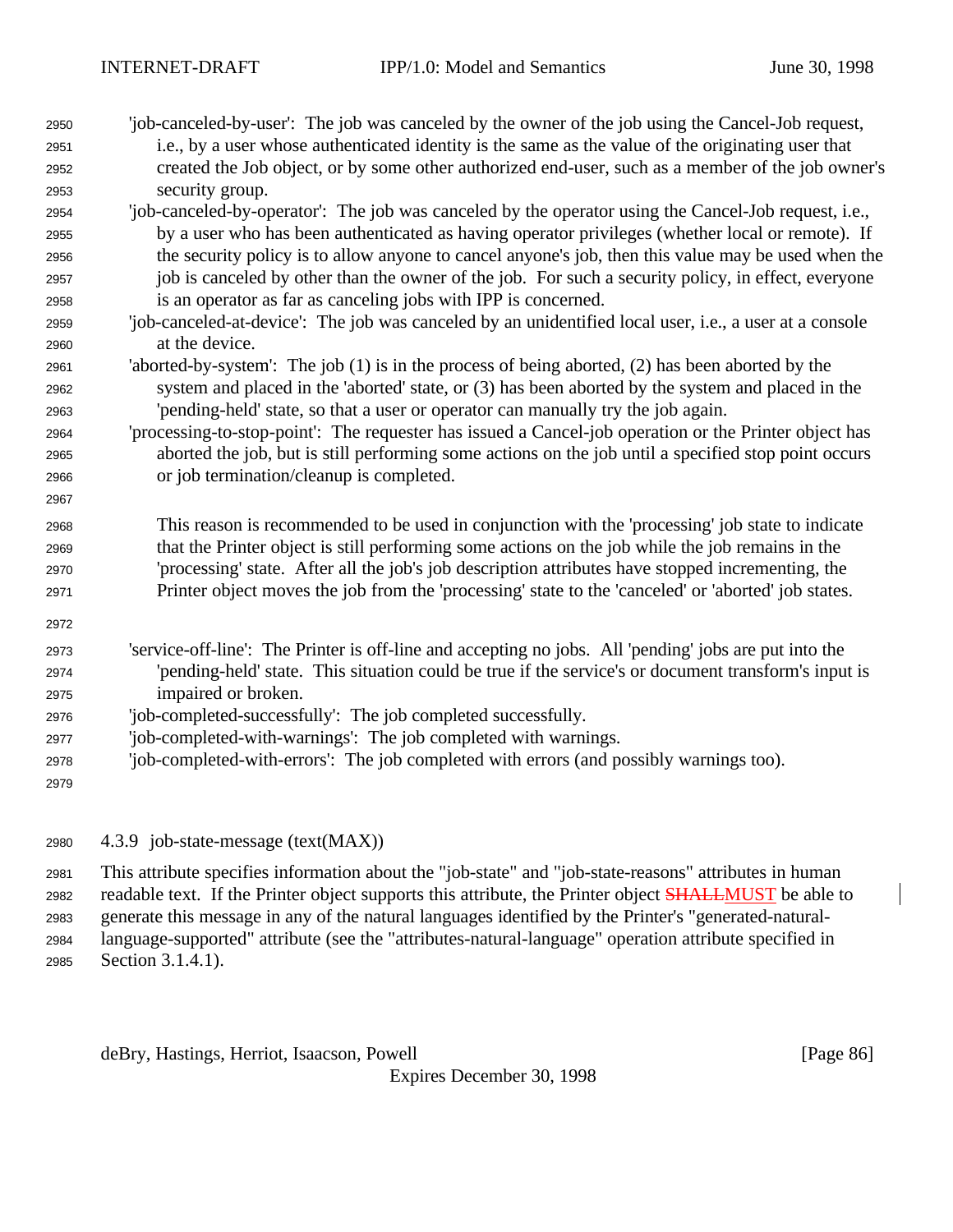Note: the value SHOULD NOT contain additional information not contained in the values of the "job- state" and "job-states-reasons" attributes, such as interpreter error information. Otherwise, application programs might attempt to parse the (localized text). For such additional information such as interpreter errors for application program consumption, a new attribute with keyword values, needs to be developed and registered.

4.3.10 number-of-documents (integer(0:MAX))

 This attribute indicates the number of documents in the job, i.e., the number of Send-Document, Send- URI, Print-Job, or Print-URI operations that the Printer has accepted for this job, regardless of whether the document data has reached the Printer object or not.

- Implementations supporting the OPTIONAL Create-Job/Send-Document/Send-URI operations SHOULD support this attribute so that clients can query the number of documents in each job.
- 4.3.11 output-device-assigned (name(127))

 This attribute identifies the output device to which the Printer object has assigned this job. If an output device implements an embedded Printer object, the Printer object NEED NOT set this attribute. If a print server implements a Printer object, the value MAY be empty (zero-length string) or not returned until the Printer object assigns an output device to the job. This attribute is particularly useful when a single Printer object support multiple devices (so called "fan-out").

4.3.12 time-at-creation (integer(0:MAX))

 This attribute indicates the point in time at which the Job object was created. In order to populate this attribute, the Printer object uses the value in its "printer-up-time" attribute at the time the Job object is created.

4.3.13 time-at-processing (integer(0:MAX))

 This attribute indicates the point in time at which the Job object began processing. In order to populate this attribute, the Printer object uses the value in its "printer-up-time" attribute at the time the Job object is moved into the 'processing' state for the first time.

4.3.14 time-at-completed (integer(0:MAX))

This attribute indicates the point in time at which the Job object completed (or was cancelled or aborted).

 In order to populate this attribute, the Printer object uses the value in its "printer-up-time" attribute at the time the Job object is moved into the 'completed' or 'canceled' or 'aborted' state.

deBry, Hastings, Herriot, Isaacson, Powell [Page 87]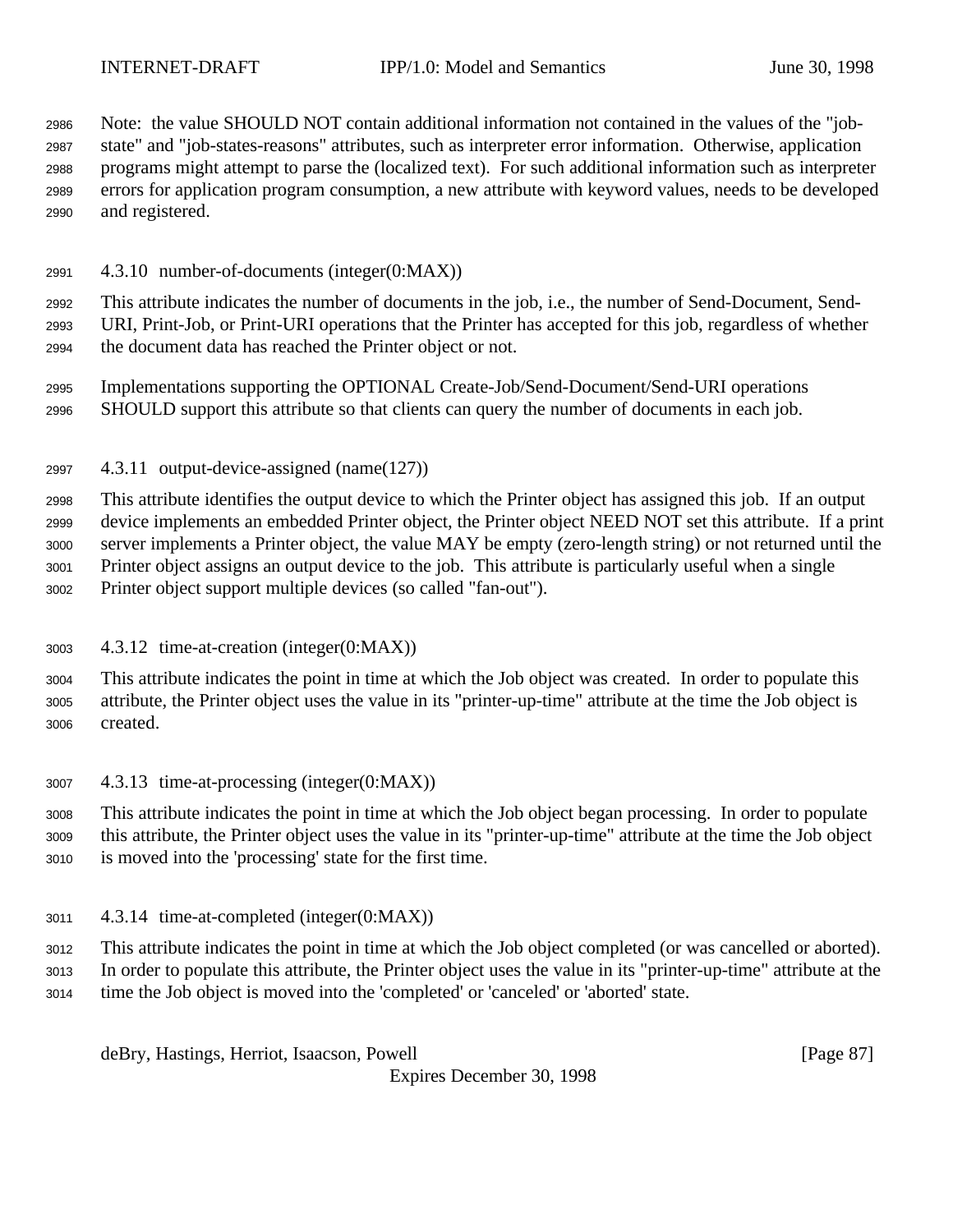4.3.15 number-of-intervening-jobs (integer(0:MAX))

This attribute indicates the number of jobs that are "ahead" of this job in the relative chronological order

 of expected time to complete (i.e., the current scheduled order). For efficiency, it is only necessary to calculate this value when an operation is performed that requests this attribute.

4.3.16 job-message-from-operator (text(127))

 This attribute provides a message from an operator, system administrator or "intelligent" process to indicate to the end user the reasons for modification or other management action taken on a job.

4.3.17 job-k-octets (integer(0:MAX))

 This attribute specifies the total size of the document(s) in K octets, i.e., in units of 1024 octets requested 3024 to be processed in the job. The value **SHALLMUST** be rounded up, so that a job between 1 and 1024 3025 octets **SHALLMUST** be indicated as being 1, 1025 to 2048 **SHALLMUST** be 2, etc.

3026 This value **SHALLMUST** NOT include the multiplicative factors contributed by the number of copies specified by the "copies" attribute, independent of whether the device can process multiple copies without making multiple passes over the job or document data and independent of whether the output is collated or not. Thus the value is independent of the implementation and indicates the size of the document(s) measured in K octets independent of the number of copies.

3031 This value **SHALLMUST** also not include the multiplicative factor due to a copies instruction embedded in the document data. If the document data actually includes replications of the document data, this value will include such replication. In other words, this value is always the size of the source document data, rather than a measure of the hardcopy output to be produced.

 Note: This attribute and the following two attributes ("job-impressions" and "job-media-sheets") are not intended to be counters; they are intended to be useful routing and scheduling information if known. For these three attributes, the Printer object may try to compute the value if it is not supplied in the create request. Even if the client does supply a value for these three attributes in the create request, the Printer object MAY choose to change the value if the Printer object is able to compute a value which is more accurate than the client supplied value. The Printer object may be able to determine the correct value for these three attributes either right at job submission time or at any later point in time.

4.3.18 job-impressions (integer(0:MAX))

 This attribute specifies the total size in number of impressions of the document(s) being submitted (see the definition of impression in section 13.2.5).

deBry, Hastings, Herriot, Isaacson, Powell [Page 88]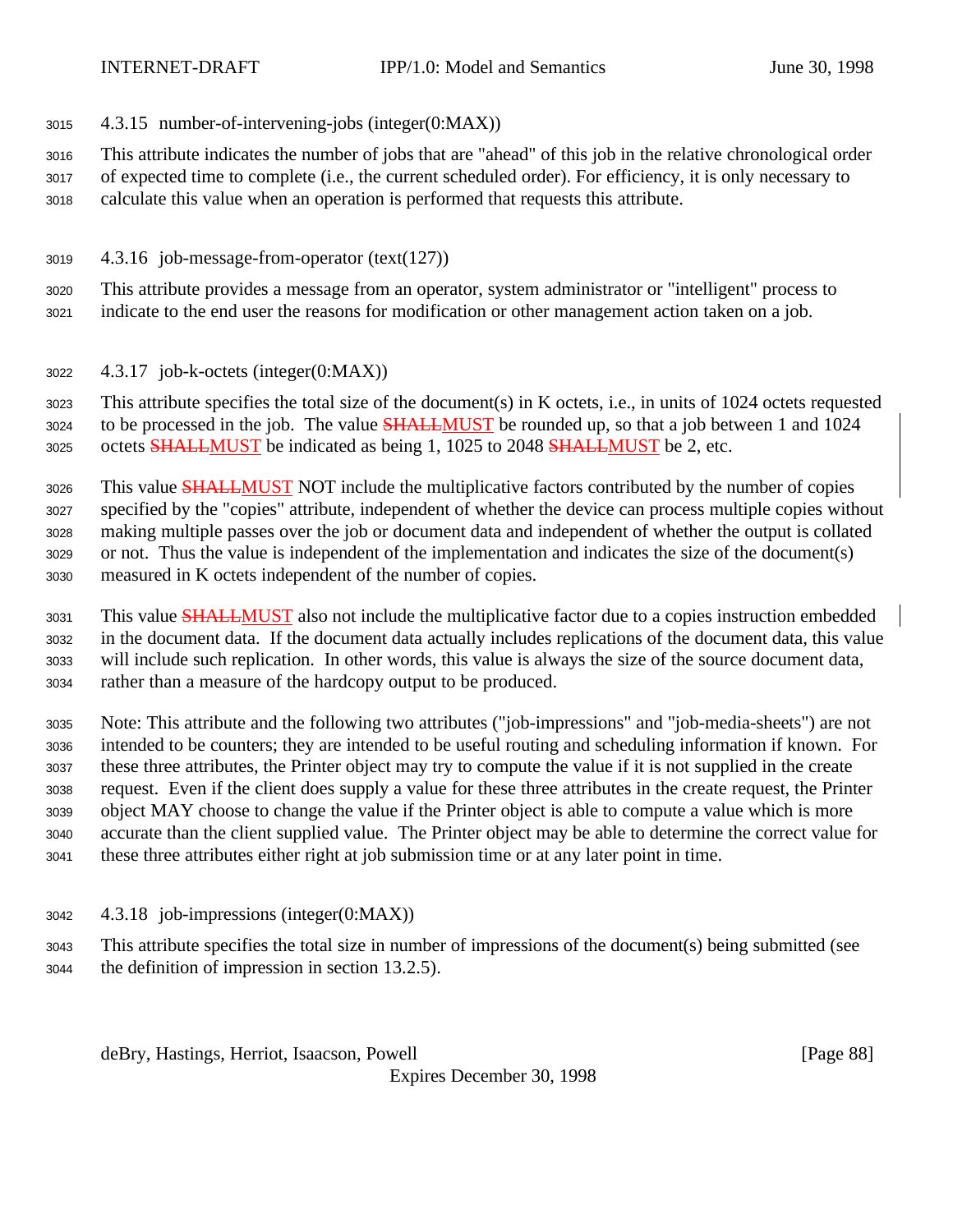3045 As with "job-k-octets", this value **SHALLMUST NOT** include the multiplicative factors contributed by the number of copies specified by the "copies" attribute, independent of whether the device can process multiple copies without making multiple passes over the job or document data and independent of whether the output is collated or not. Thus the value is independent of the implementation and reflects the size of the document(s) measured in impressions independent of the number of copies.

3050 As with "job-k-octets", this value SHALLMUST also not include the multiplicative factor due to a copies instruction embedded in the document data. If the document data actually includes replications of the document data, this value will include such replication. In other words, this value is always the number of impressions in the source document data, rather than a measure of the number of impressions to be produced by the job.

- See the Note in the "job-k-octets" attribute that also applies to this attribute.
- 4.3.19 job-media-sheets (integer(0:MAX))
- This attribute specifies the total number of media sheets to be produced for this job.

 Unlike the "job-k-octets" and the "job-impressions" attributes, this value SHALLMUST include the multiplicative factors contributed by the number of copies specified by the "copies" attribute and a 'number of copies' instruction embedded in the document data, if any. This difference allows the system administrator to control the lower and upper bounds of both (1) the size of the document(s) with "job-k- octets-supported" and "job-impressions-supported" and (2) the size of the job with "job-media-sheets-supported".

- See the Note in the "job-k-octets" attribute that also applies to this attribute.
- 4.3.20 job-k-octets-processed (integer(0:MAX))

 This attribute specifies the total number of octets processed in K octets, i.e., in units of 1024 octets so 3067 far. The value **SHALLMUST** be rounded up, so that a job between 1 and 1024 octets inclusive SHALLMUST be indicated as being 1, 1025 to 2048 inclusive SHALLMUST be 2, etc.

 For implementations where multiple copies are produced by the interpreter with only a single pass over 3070 the data, the final value **SHALLMUST** be equal to the value of the "job-k-octets" attribute. For implementations where multiple copies are produced by the interpreter by processing the data for each 3072 copy, the final value **SHALLMUST** be a multiple of the value of the "job-k-octets" attribute.

 Note: This attribute and the following two attributes ("job-impressions-completed" and "job-sheets- completed") are intended to be counters. That is, the value for a job that has not started processing 3075 SHALLMUST be 0. When the job's "job-state" is 'processing' or 'processing-stopped', this value is

deBry, Hastings, Herriot, Isaacson, Powell [Page 89]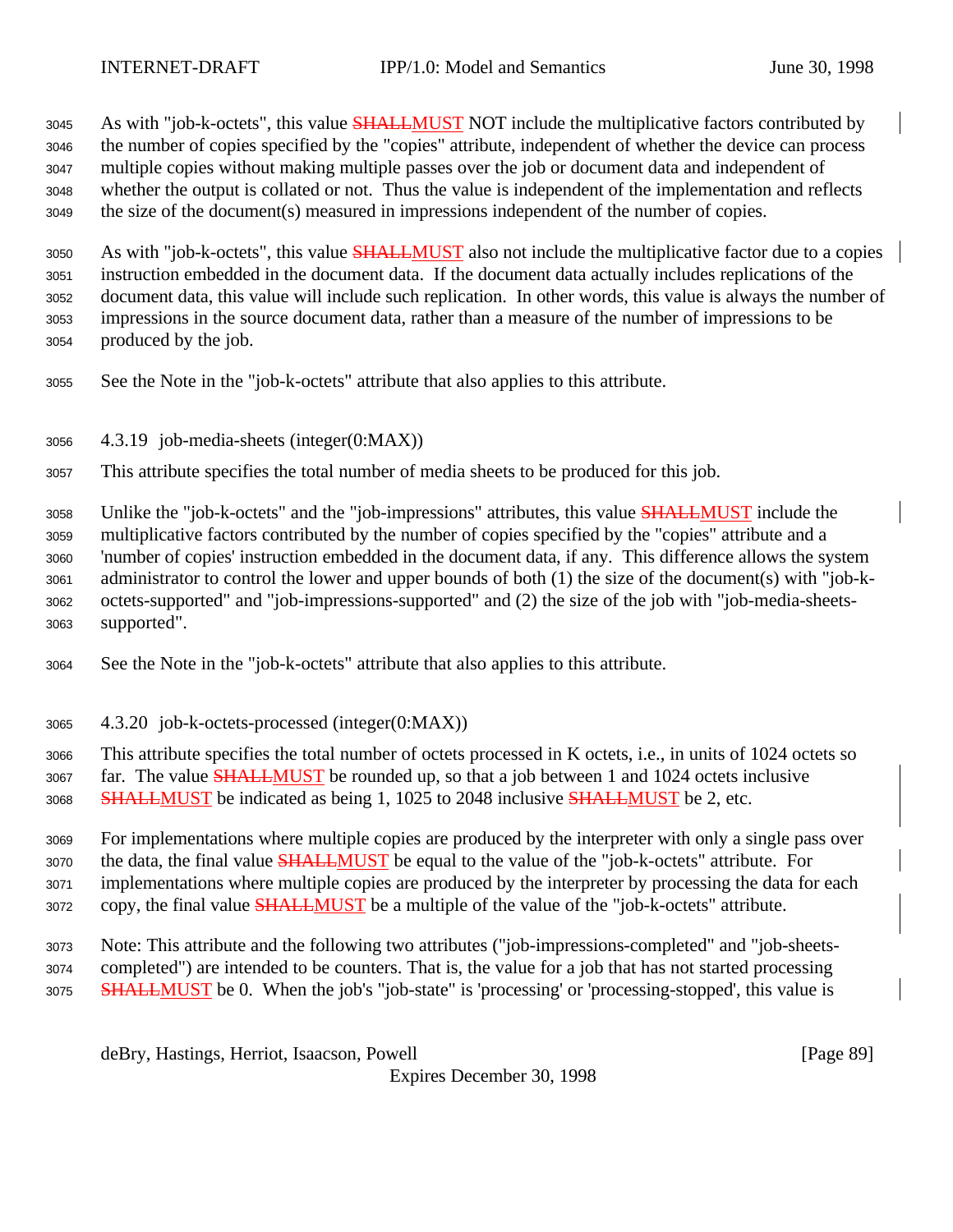intended to contain the amount of the job that has been processed to the time at which the attributes are requested.

4.3.21 job-impressions-completed (integer(0:MAX))

 This job attribute specifies the number of impressions completed for the job so far. For printing devices, the impressions completed includes interpreting, marking, and stacking the output.

- See the note in "job-k-octets-processed" which also applies to this attribute.
- 4.3.22 job-media-sheets-completed (integer(0:MAX))

 This job attribute specifies the media-sheets completed marking and stacking for the entire job so far whether those sheets have been processed on one side or on both.

- See the note in "job-k-octets-processed" which also applies to this attribute.
- 4.3.23 attributes-charset (charset)

 This REQUIRED attribute is populated using the value in the client supplied "attributes-charset" attribute in the create request. It identifies the charset (coded character set and encoding method) used by any Job attributes with attribute syntax 'text' and 'name' that were supplied by the client in the create request. See Section 3.1.4 for a complete description of the "attributes-charset" operation attribute.

 This attribute does not indicate the charset in which the 'text' and 'name' values are stored internally in the 3092 Job object. The internal charset is implementation-defined. The IPP object **SHALLMUST** convert from whatever the internal charset is to that being requested in an operation as specified in Section 3.1.4.

4.3.24 attributes-natural-language (naturalLanguage)

 This REQUIRED attribute is populated using the value in the client supplied "attributes-natural- language" attribute in the create request. It identifies the natural language used for any Job attributes with attribute syntax 'text' and 'name' that were supplied by the client in the create request. See Section 3.1.4 for a complete description of the "attributes-natural-language" operation attribute. See Section 3.2.6 for how this attribute is returned in a Get-Jobs operation when jobs with different natural languages are returned. See Sections 4.1.1.2 and 4.1.2.2 for how a Natural Language Override may be supplied explicitly for each 'text' and 'name' attribute value that differs from the value identified by the "attributes-natural-language" attribute.

deBry, Hastings, Herriot, Isaacson, Powell [Page 90]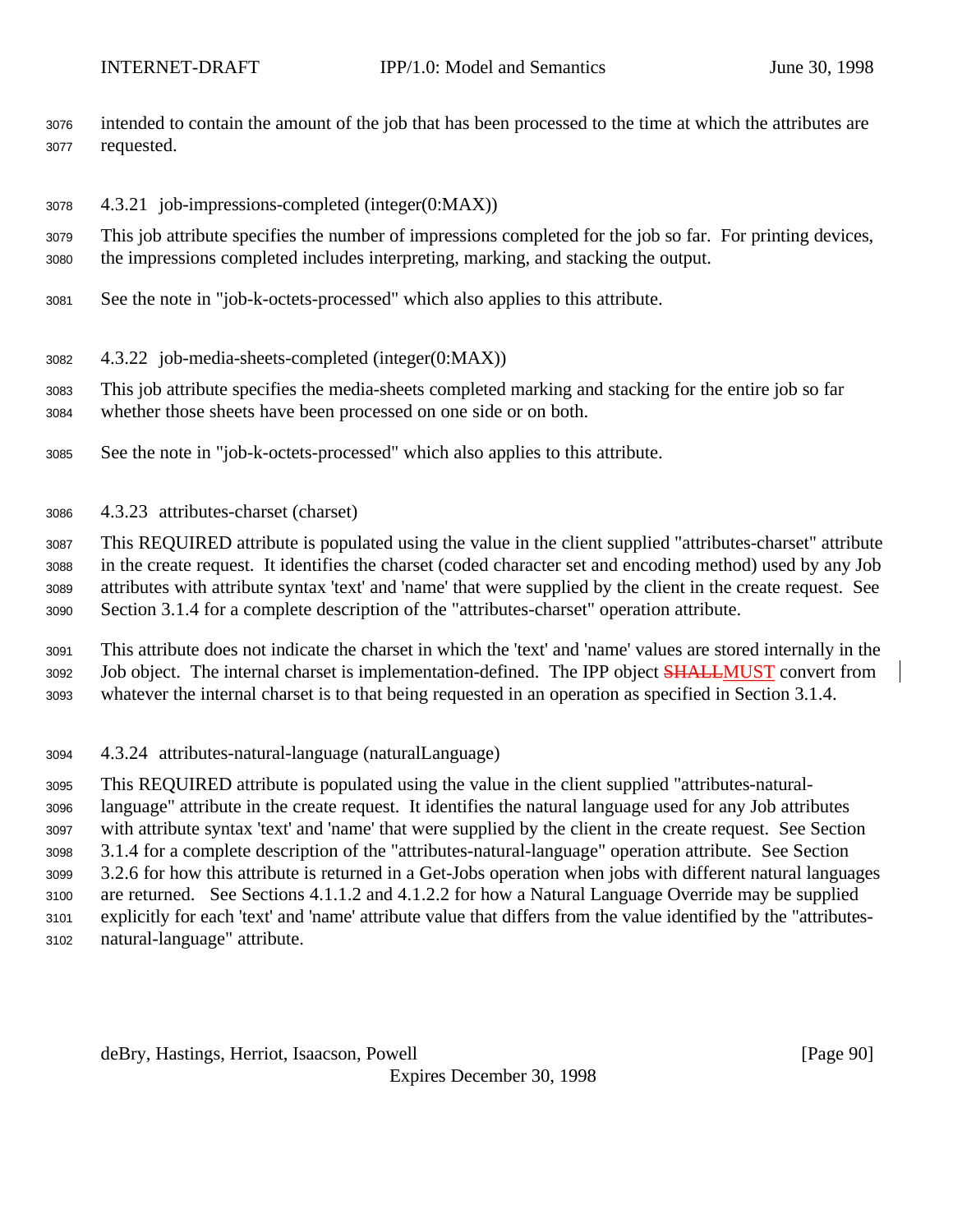4.4 Printer Description Attributes

These attributes form the attribute group called "printer-description". The following table summarizes

 these attributes, their syntax, and whether or not they are REQUIRED for a Printer object to support. If they are not indicated as REQUIRED, they are OPTIONAL. The maximum size in octets for 'text' and

'name' attributes is indicated in parenthesizes.

Note: How these attributes are set by an Administrator is outside the scope of this specification.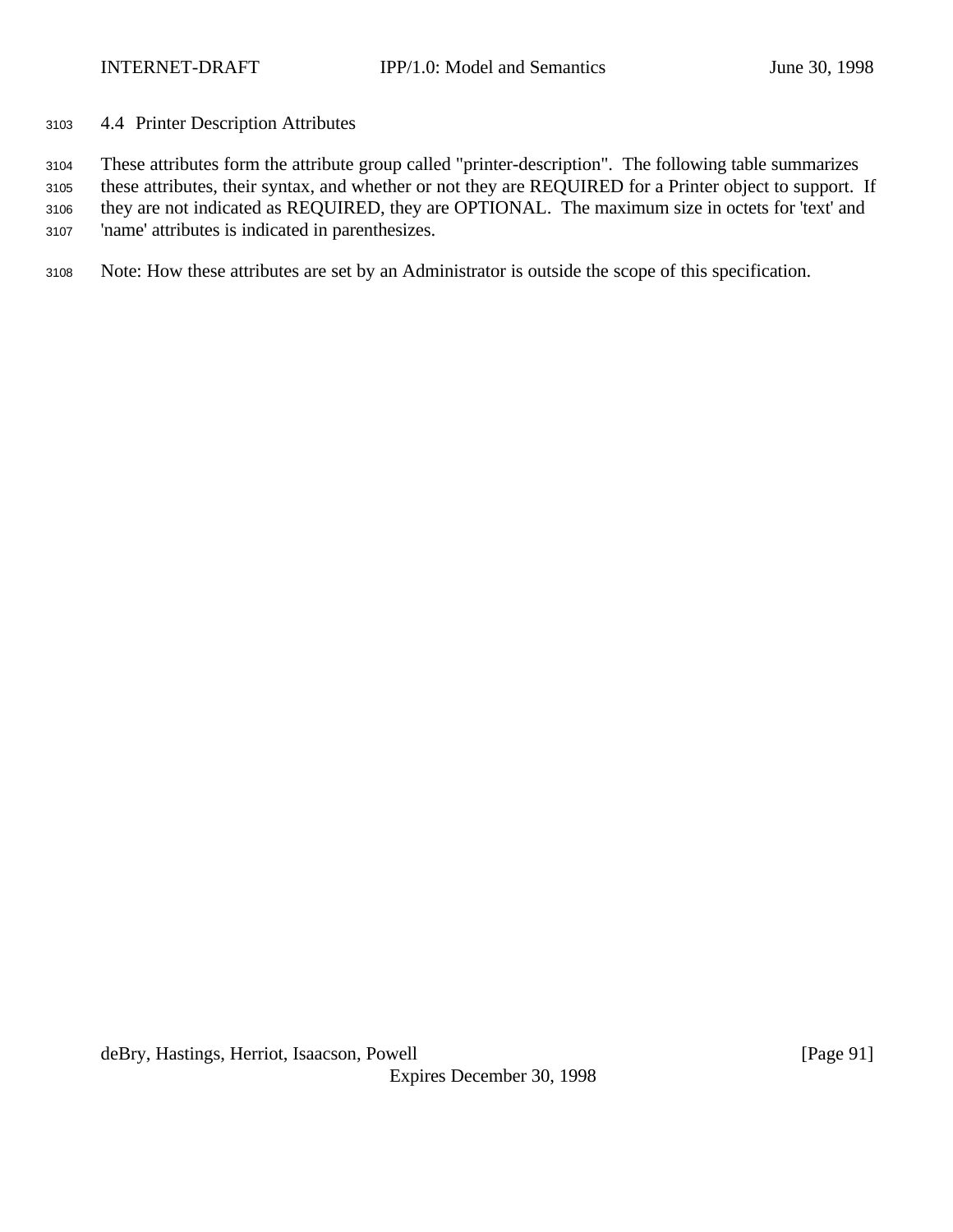| 3109                         |                                                    |                      |  |
|------------------------------|----------------------------------------------------|----------------------|--|
| 3110<br>3111<br>3112         | Attribute<br>MANDATORYREQUIRED?                    | Syntax               |  |
| 3113<br>3114<br>3115         | printer-uri-supported<br><b>MANDATORYREQUIRED</b>  | 1setOf uri           |  |
| 3116<br>3117                 | uri-security-supported<br><b>MANDATORYREQUIRED</b> | 1setOf type2 keyword |  |
| 3118<br>3119<br>3120<br>3121 | printer-name<br><b>MANDATORYREQUIRED</b>           | name (127)           |  |
| 3122<br>3123                 | printer-location                                   | text (127)           |  |
| 3124<br>3125                 | printer-info                                       | text (127)           |  |
| 3126<br>3127                 | printer-more-info                                  | uri                  |  |
| 3128<br>3129                 | printer-driver-installer                           | uri                  |  |
| 3130<br>3131                 | printer-make-and-model                             | text (127)           |  |
| 3132<br>3133<br>3134         | printer-more-info-<br>manufacturer                 | uri                  |  |
| 3135<br>3136<br>3137         | printer-state<br><b>MANDATORYREQUIRED</b>          | type1 enum           |  |
| 3138<br>3139                 | printer-state-reasons                              | 1setOf type2 keyword |  |
| 3140<br>3141                 | printer-state-message                              | text (MAX)           |  |
| 3142<br>3143<br>3144         | operations-supported<br><b>MANDATORYREQUIRED</b>   | 1setOf type2 enum    |  |
| 3145<br>3146                 | charset-configured<br><b>IDATORYREQUIRED</b>       | charset              |  |
| 3147<br>3148<br>3149         | charset-supported<br><b>DATORYREQUIRED</b>         | 1setOf charset       |  |
| 3150<br>3151<br>3152<br>3153 | natural-language-configured<br>DATORYREQUIRED      | naturalLanguage      |  |
|                              |                                                    |                      |  |

deBry, Hastings, Herriot, Isaacson, Powell [Page 92]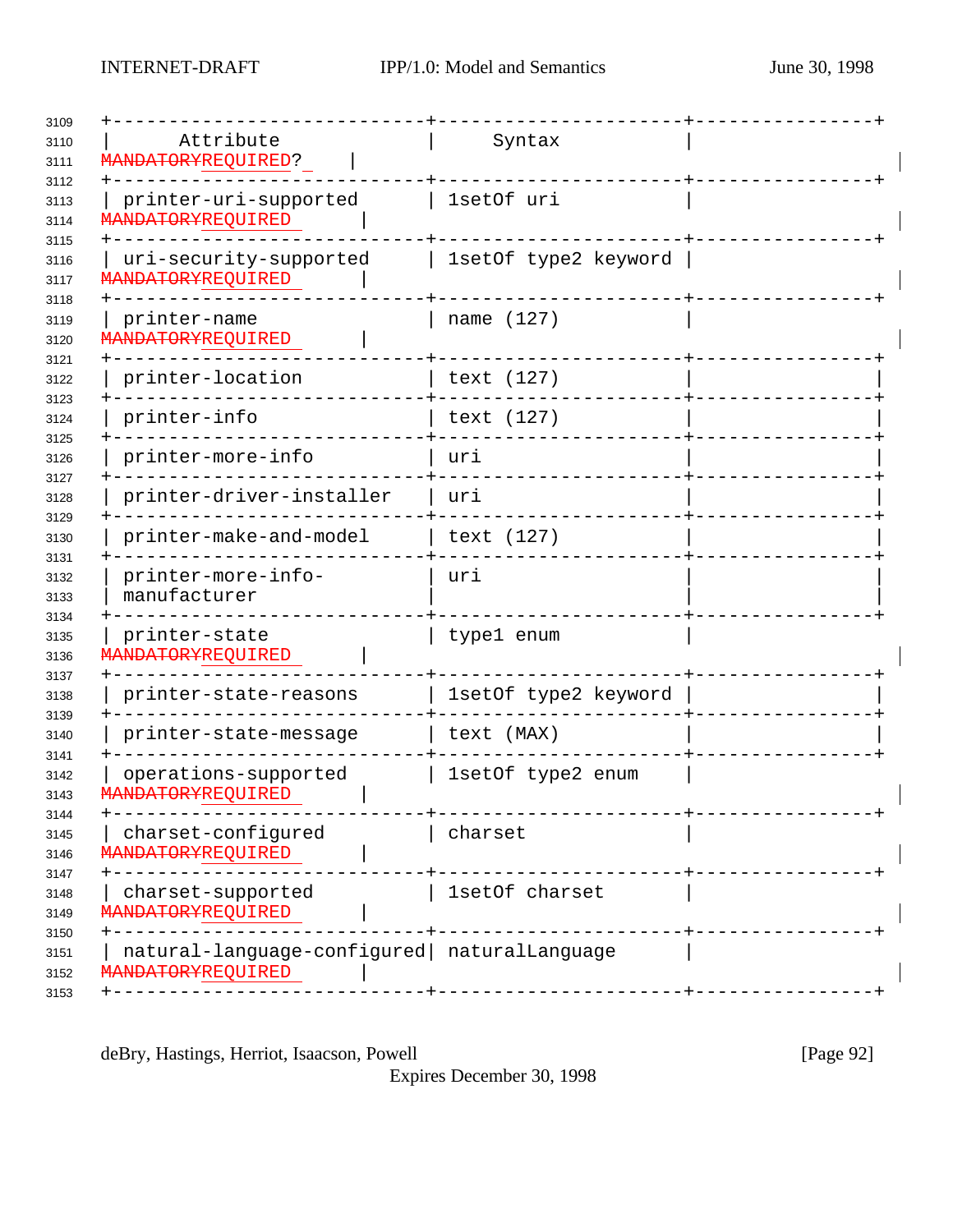| 3154<br>3155                 | generated-natural-language-<br>MANDATORYREQUIRED    | lsetOf                    |  |
|------------------------------|-----------------------------------------------------|---------------------------|--|
| 3156<br>3157                 | supported                                           | naturalLanguage           |  |
| 3158<br>3159<br>3160         | document-format-default<br><b>MANDATORYREQUIRED</b> | mimeMediaType             |  |
| 3161<br>3162                 | document-format-<br><b>MANDATORYREQUIRED</b>        | 1setOf                    |  |
| 3163<br>3164                 | supported                                           | mimeMediaType             |  |
| 3165<br>3166                 | printer-is-accepting-jobs<br>MANDATORYREQUIRED      | boolean                   |  |
| 3167<br>3168                 | queued-job-count                                    | integer (0:MAX)           |  |
| 3169<br>3170<br>3171         | printer-message-from-<br>operator                   | text (127)                |  |
| 3172<br>3173<br>3174         | color-supported                                     | boolean                   |  |
| 3175<br>3176<br>3177         | reference-uri-schemes-<br>supported                 | 1setOf uriScheme          |  |
| 3178<br>3179<br>3180         | pdl-override-supported<br><b>MANDATORYREQUIRED</b>  | type2 keyword             |  |
| 3181<br>3182<br>3183         | printer-up-time<br><del>MANDATORY</del> REQUIRED    | integer (1:MAX)           |  |
| 3184<br>3185                 | printer-current-time                                | dateTime                  |  |
| 3186<br>3187                 | multiple-operation-time-out integer (1:MAX)         |                           |  |
| 3188                         | compression-supported                               | 1setOf type3 keyword      |  |
| 3189<br>3190<br>3191<br>3192 | job-k-octets-supported                              | rangeOfInteger<br>(0:MAX) |  |
| 3193<br>3194<br>3195         | job-impressions-supported                           | rangeOfInteger<br>(0:MAX) |  |
| 3196<br>3197<br>3198         | job-media-sheets-supported                          | rangeOfInteger<br>(0:MAX) |  |
|                              |                                                     |                           |  |

deBry, Hastings, Herriot, Isaacson, Powell [Page 93]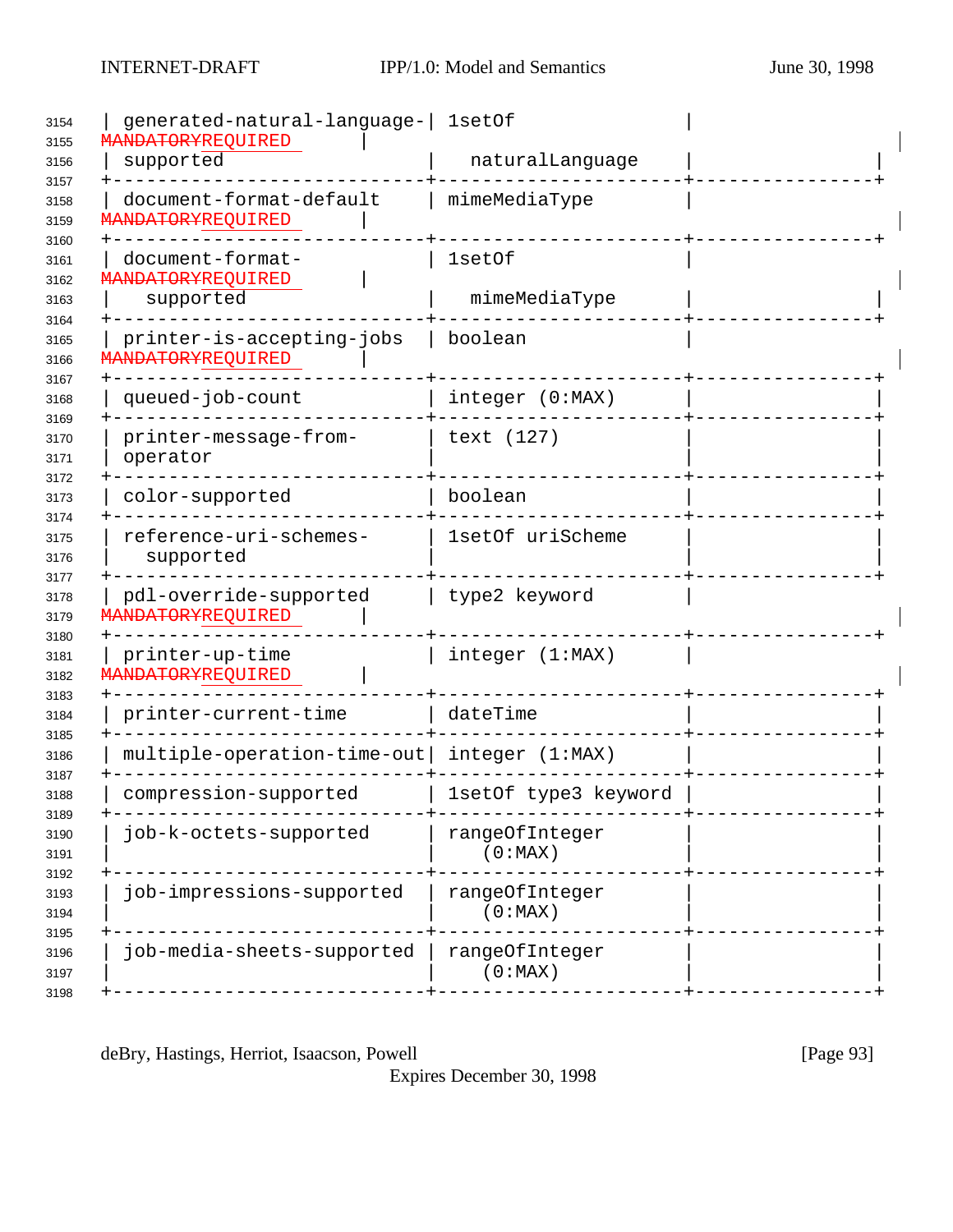4.4.1 printer-uri-supported (1setOf uri)

3201 This **MANDATORYREQUIRED** Printer attribute contains at least one URI for the Printer object. It OPTIONALLY contains more than one URI for the Printer object. An administrator determines a

 Printer object's URI(s) and configures this attribute to contain those URIs by some means outside the scope of IPP/1.0. The precise format of this URI is implementation dependent and depends on the

protocol. See the next section for a description "uri-security-supported" which is the

3206 MANDATORYREQUIRED companion attribute to this "printer-uri-supported" attribute. See section

2.4 on Printer object identity and section 8.2 on security and URIs for more information.

4.4.2 uri-security-supported (1setOf type2 keyword)

3209 This MANDATORYREQUIRED Printer attribute MUST have the same cardinality (contain the same

number of values) as the "printer-uri-supported" attribute. This attribute identifies the security

mechanisms used for each URI listed in the "printer-uri-supported" attribute. The "i th" value in "uri-

security-supported" corresponds to the "i th" value in "printer-uri-supported" and it describes the security

mechanisms used for accessing the Printer object via that URI. The following standard values are defined:

'none': There are no secure communication channel protocols in use for the given URI.

'tls': TLS 1.0 [TLS] is the secure communications channel protocol in use for the given URI.

'ssl3': SSL3 is the secure communications channel protocol in use for the given URI.

 Consider the following example. For a single Printer object, an administrator configures the "printer-uri-supported" and "uri-security-supported" attributes as follows:

- "printer-uri-supported": 'http://acme.com/open-use-printer', 'http://acme.com/restricted-use-printer', 'http://acme.com/private-printer'
- "uri-security-supported": 'none', 'none', 'tls'
- In this case, one Printer object has three URIs.

 - For the first URI, 'http://acme.com/open-use-printer', the value 'none' in "uri-security-supported" indicates that there is no secure channel protocol configured to run under HTTP. The name implies that there is no Basic or Digest authentication being used, but it is up to the client to determine that while using HTTP underneath the IPP application protocol.

 - For the second URI, 'http://acme.com/restricted-use-printer', the value 'none' in "uri-security- supported" indicates that there is no secure channel protocol configured to run under HTTP. In this case, although the name does imply that there is some sort of Basic or Digest authentication

deBry, Hastings, Herriot, Isaacson, Powell [Page 94]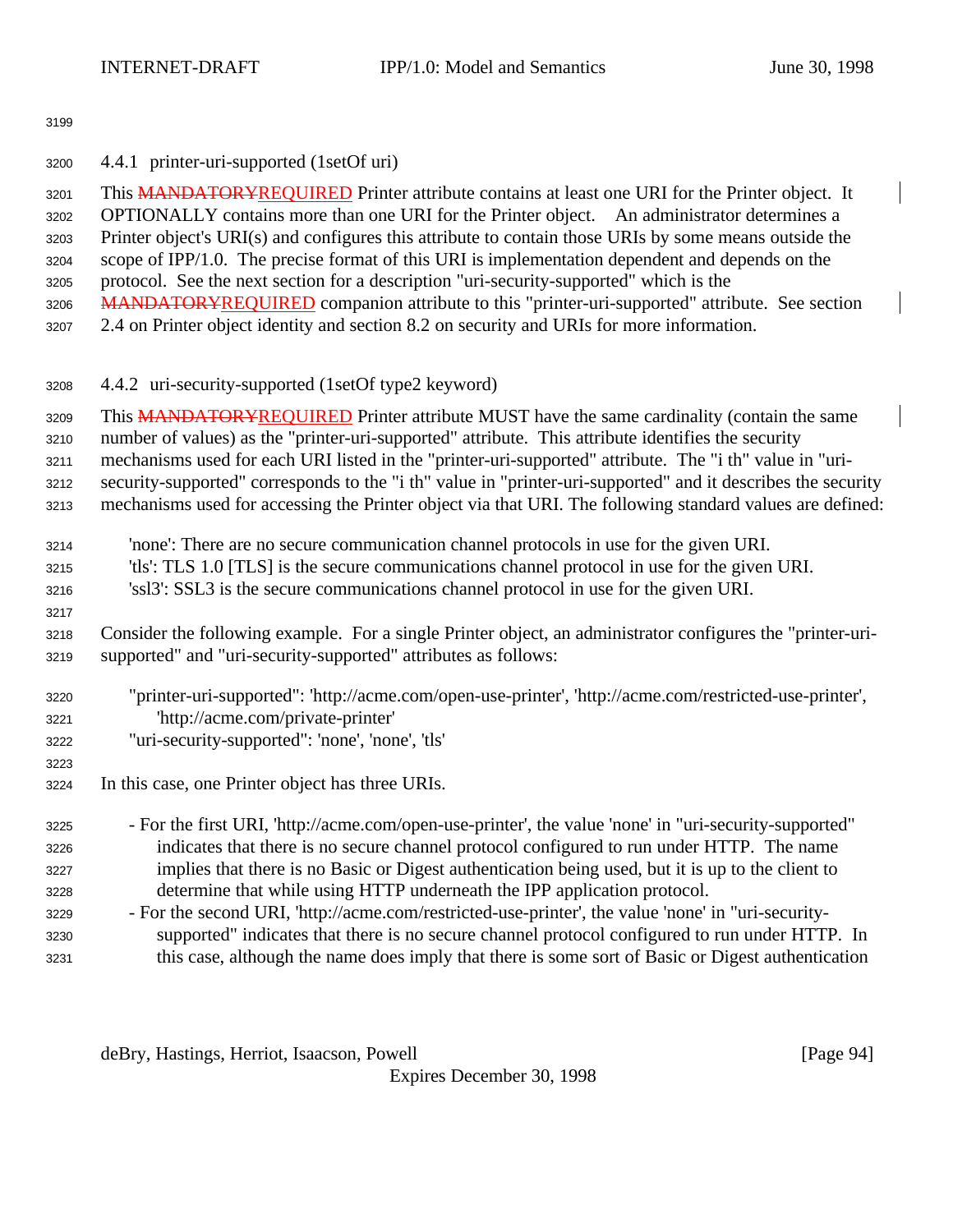- being used within HTTP, it is up to the client to determine that while using HTTP and by processing any '401 Unauthorized' HTTP error messages.
- For the third URI, 'http://acme.com/private-printer', the value 'tls' in "uri-security-supported" indicates that TLS is being used to secure the channel. The client SHOULD be prepared to use TLS framing to negotiate an acceptable ciphersuite to use while communicating with the Printer object. In this case, the name implies the use of a secure communications channel, but the fact is made explicit by the presence of the 'tls' value in "uri-security-supported". The client does not need to resort to understanding which security it must use by following naming conventions or by parsing the URI to determine which security mechanisms are implied.

 It is expected that many IPP Printer objects will be configured to support only one channel (either configured to use TLS access or not), and will therefore only ever have one URI listed in the "printer-uri- supported" attribute. No matter the configuration of the Printer object (whether it has only one URI or 3245 more than one URI), a client **SHALLMUST** supply only one URI in the target "printer-uri" operation attribute.

4.4.3 printer-name (name(127))

3248 This MANDATORYREQUIRED Printer attribute contains the name of the Printer object. It is a name that is more end-user friendly than a URI. An administrator determines a printer's name and sets this attribute to that name. This name may be the last part of the printer's URI or it may be unrelated. In non-US-English locales, a name may contain characters that are not allowed in a URI.

- 4.4.4 printer-location (text(127))
- This Printer attribute identifies the location of the device. This could include things like: "in Room 123A, second floor of building XYZ".
- 4.4.5 printer-info (text(127))

 This Printer attribute identifies the descriptive information about this Printer object. This could include things like: "This printer can be used for printing color transparencies for HR presentations", or "Out of courtesy for others, please print only small (1-5 page) jobs at this printer", or even "This printer is going away on July 1, 1997, please find a new printer".

4.4.6 printer-more-info (uri)

This Printer attribute contains a URI used to obtain more information about this specific Printer object.

- For example, this could be an HTTP type URI referencing an HTML page accessible to a Web Browser.
- The information obtained from this URI is intended for end user consumption. Features outside the scope

deBry, Hastings, Herriot, Isaacson, Powell [Page 95]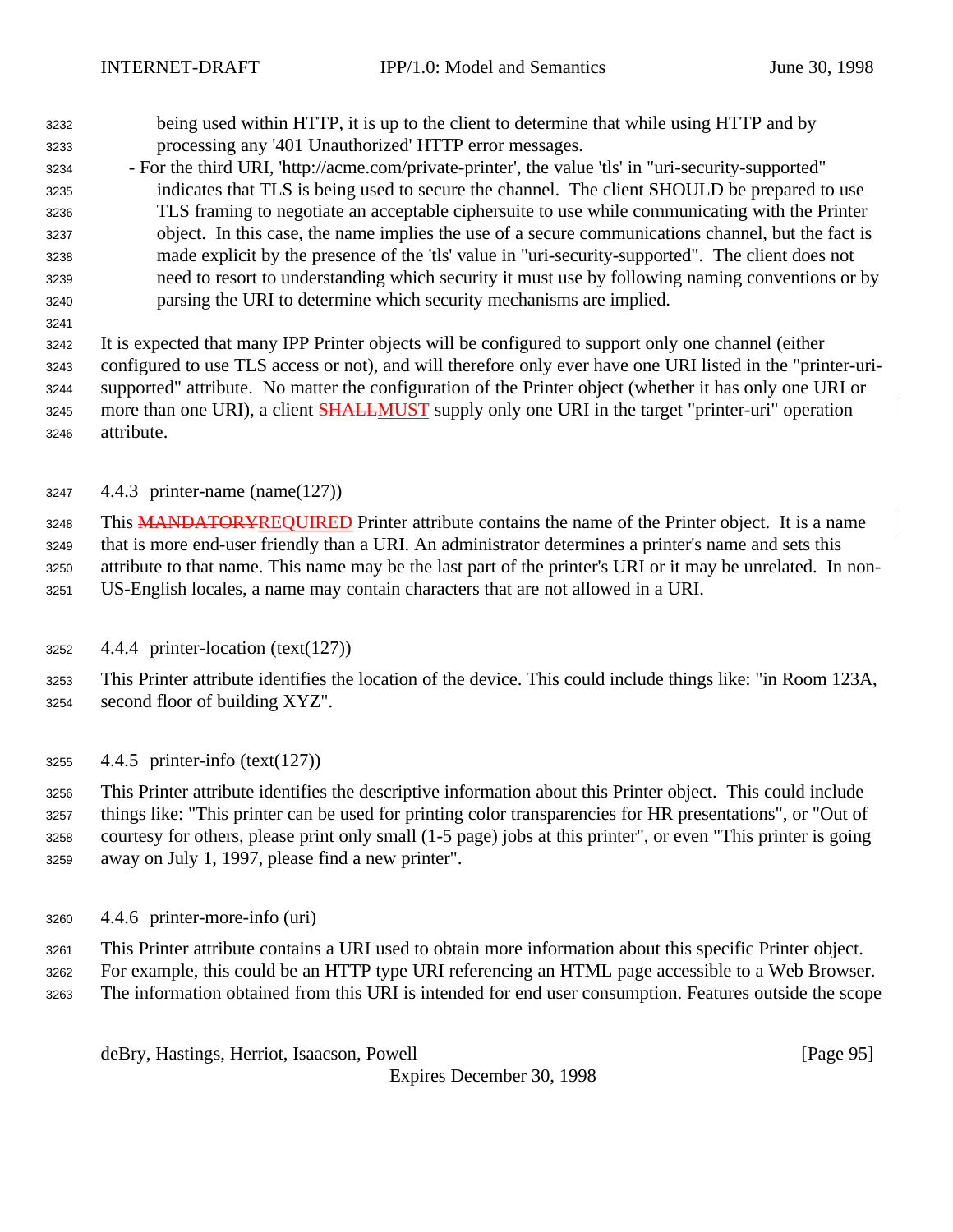of IPP can be accessed from this URI. The information is intended to be specific to this printer instance and site specific services (e.g. job pricing, services offered, end user assistance). The device manufacturer may initially populate this attribute.

4.4.7 printer-driver-installer (uri)

 This Printer attribute contains a URI to use to locate the driver installer for this Printer object. This attribute is intended for consumption by automata. The mechanics of print driver installation is outside the scope of IPP. The device manufacturer may initially populate this attribute.

4.4.8 printer-make-and-model (text(127))

 This Printer attribute identifies the make and model of the device. The device manufacturer may initially populate this attribute.

4.4.9 printer-more-info-manufacturer (uri)

 This Printer attribute contains a URI used to obtain more information about this type of device. The information obtained from this URI is intended for end user consumption. Features outside the scope of IPP can be accessed from this URI (e.g., latest firmware, upgrades, print drivers, optional features available, details on color support). The information is intended to be germane to this printer without regard to site specific modifications or services. The device manufacturer may initially populate this attribute.

4.4.10 printer-state (type1 enum)

3282 This MANDATORYREQUIRED Printer attribute identifies the current state of the device. The "printer- state reasons" attribute augments the "printer-state" attribute to give more detailed information about the Printer in the given printer state.

 A Printer object need only update this attribute before responding to an operation which requests the attribute; the Printer object NEED NOT update this attribute continually, since asynchronous event notification is not part of IPP/1.0. A Printer NEED NOT implement all values if they are not applicable to a given implementation.

- The following standard values are defined:
- Value Symbolic Name and Description

deBry, Hastings, Herriot, Isaacson, Powell [Page 96]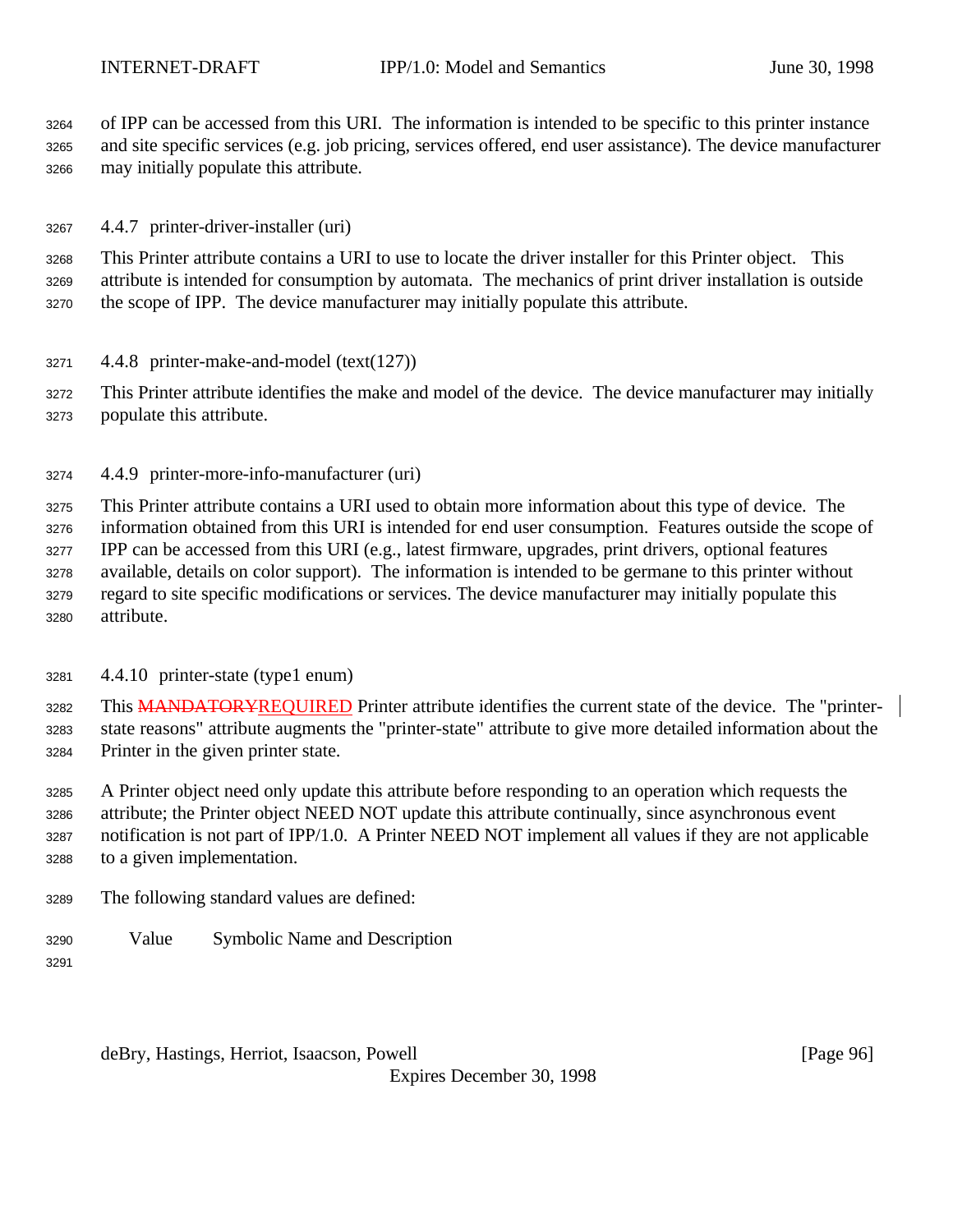| 3292<br>3293 | '3' | 'idle': If a Printer receives a job (whose required resources are ready) while in this state,<br>such a job <b>SHALLMUST</b> transit into the processing state immediately. If the |
|--------------|-----|------------------------------------------------------------------------------------------------------------------------------------------------------------------------------------|
| 3294         |     | printer-state-reasons attribute contains any reasons, they <b>SHALLMUST</b> be                                                                                                     |
|              |     | reasons that would not prevent a job from transiting into the processing state                                                                                                     |
| 3295         |     | immediately, e.g., toner-low. Note: if a Printer controls more than one output                                                                                                     |
| 3296         |     | device, the above definition implies that a Printer is idle if at least one output                                                                                                 |
| 3297         |     | device is idle.                                                                                                                                                                    |
| 3298         |     |                                                                                                                                                                                    |
| 3299         | '4' |                                                                                                                                                                                    |
| 3300         |     | 'processing': If a Printer receives a job (whose required resources are ready) while in this                                                                                       |
| 3301         |     | state, such a job <b>SHALLMUST</b> transit into the pending state immediately. Such a                                                                                              |
| 3302         |     | job <b>SHALLMUST</b> transit into the processing state only after jobs ahead of it                                                                                                 |
| 3303         |     | complete. If the printer-state-reasons attribute contains any reasons, they                                                                                                        |
| 3304         |     | <b>SHALLMUST</b> be reasons that do not prevent the current job from printing, e.g.                                                                                                |
| 3305         |     | toner-low. Note: if a Printer controls more than one output device, the above                                                                                                      |
| 3306         |     | definition implies that a Printer is processing if at least one output device is                                                                                                   |
| 3307         |     | processing, and none is idle.                                                                                                                                                      |
| 3308         |     |                                                                                                                                                                                    |
| 3309         | '5' | 'stopped': If a Printer receives a job (whose required resources are ready) while in this                                                                                          |
| 3310         |     | state, such a job <b>SHALLMUST</b> transit into the pending state immediately. Such a                                                                                              |
| 3311         |     | job <b>SHALLMUST</b> transit into the processing state only after some human fixes the                                                                                             |
| 3312         |     | problem that stopped the printer and after jobs ahead of it complete printing. If                                                                                                  |
| 3313         |     | supported, the "printer-state-reasons" attribute <b>SHALLMUST</b> contain at least one                                                                                             |
| 3314         |     | reason, e.g. media-jam, which prevents it from either processing the current job or                                                                                                |
| 3315         |     | transitioning a pending job to the processing state.                                                                                                                               |
| 3316         |     |                                                                                                                                                                                    |
| 3317         |     | Note: if a Printer controls more than one output device, the above definition                                                                                                      |
| 3318         |     | implies that a Printer is stopped only if all output devices are stopped. Also, it is                                                                                              |
| 3319         |     | tempting to define stopped as when a sufficient number of output devices are                                                                                                       |
| 3320         |     | stopped and leave it to an implementation to define the sufficient number. But                                                                                                     |
| 3321         |     | such a rule complicates the definition of stopped and processing. For example,                                                                                                     |
| 3322         |     | with this alternate definition of stopped, a job can move from idle to processing                                                                                                  |
| 3323         |     | without human intervention, even though the Printer is stopped.                                                                                                                    |
| 3324         |     |                                                                                                                                                                                    |
| 3325         |     | 4.4.11 printer-state-reasons (1setOf type2 keyword)                                                                                                                                |
| 3326         |     | This Printer attribute supplies additional detail about the device's state.                                                                                                        |
| 3327<br>3328 |     | Each keyword value MAY have a suffix to indicate its level of severity. The three levels are: report (least<br>severe), warning, and error (most severe).                          |

deBry, Hastings, Herriot, Isaacson, Powell [Page 97]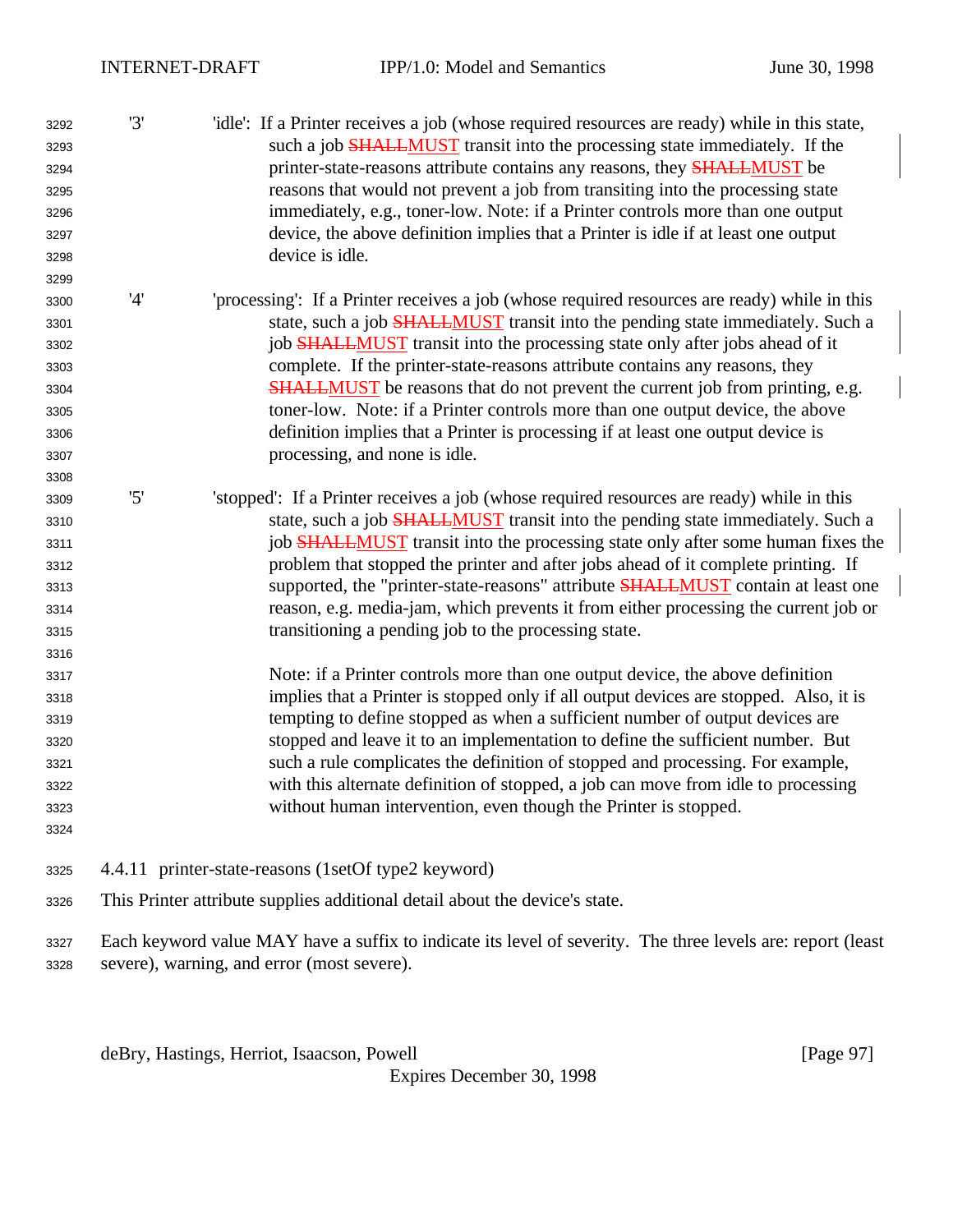- '-report': This suffix indicates that the reason is a "report". An implementation may choose to omit some or all reports. Some reports specify finer granularity about the printer state; others serve as 3331 a precursor to a warning. A report **SHALLMUST** contain nothing that could affect the printed output. - '-warning': This suffix indicates that the reason is a "warning". An implementation may choose to 3334 omit some or all warnings. Warnings serve as a precursor to an error. A warning **SHALLMUST**  contain nothing that prevents a job from completing, though in some cases the output may be of lower quality. 3337 - '-error': This suffix indicates that the reason is an "error". An implementation SHALLMUST 3338 include all errors. If this attribute contains one or more errors, printer **SHALLMUST** be in the stopped state. 3341 If the implementation does not add any one of the three suffixes, all parties **SHALLMUST** assume that the reason is an "error". If a Printer object controls more than one output device, each value of this attribute MAY apply to one or more of the output devices. An error on one output device that does not stop the Printer object as a whole MAY appear as a warning in the Printer's "printer-state-reasons attribute". If the "printer-state" for such a Printer has a value of 'stopped', then there MUST be an error reason among the values in the "printer-state-reasons" attribute. The following standard values are defined: 'other': The device has detected an error other than one listed in this document. 'none': There are not reasons. This state reason is semantically equivalent to "printer-state-reasons" without any value. 'media-needed': A tray has run out of media. 'media-jam': The device has a media jam. 3354 'paused': Someone has paused the Printer object. In this state, a Printer **SHALLMUST NOT** produce 3355 printed output, but it **SHALLMUST** perform other operations requested by a client. If a Printer 3356 had been printing a job when the Printer was paused, the Printer SHALLMUST resume printing that job when the Printer is no longer paused and leave no evidence in the printed output of such a pause. 'shutdown': Someone has removed a Printer object from service, and the device may be powered 3360 down or physically removed. In this state, a Printer object **SHALLMUST** NOT produce printed output, and unless the Printer object is realized by a print server that is still active, the Printer 3362 object **SHALLMUST** perform no other operations requested by a client, including returning this 3363 value. If a Printer object had been printing a job when it was shutdown, the Printer need **not**NEED NOT resume printing that job when the Printer is no longer shutdown. If the Printer resumes printing such a job, it may leave evidence in the printed output of such a shutdown, e.g. the part printed before the shutdown may be printed a second time after the shutdown.

deBry, Hastings, Herriot, Isaacson, Powell [Page 98]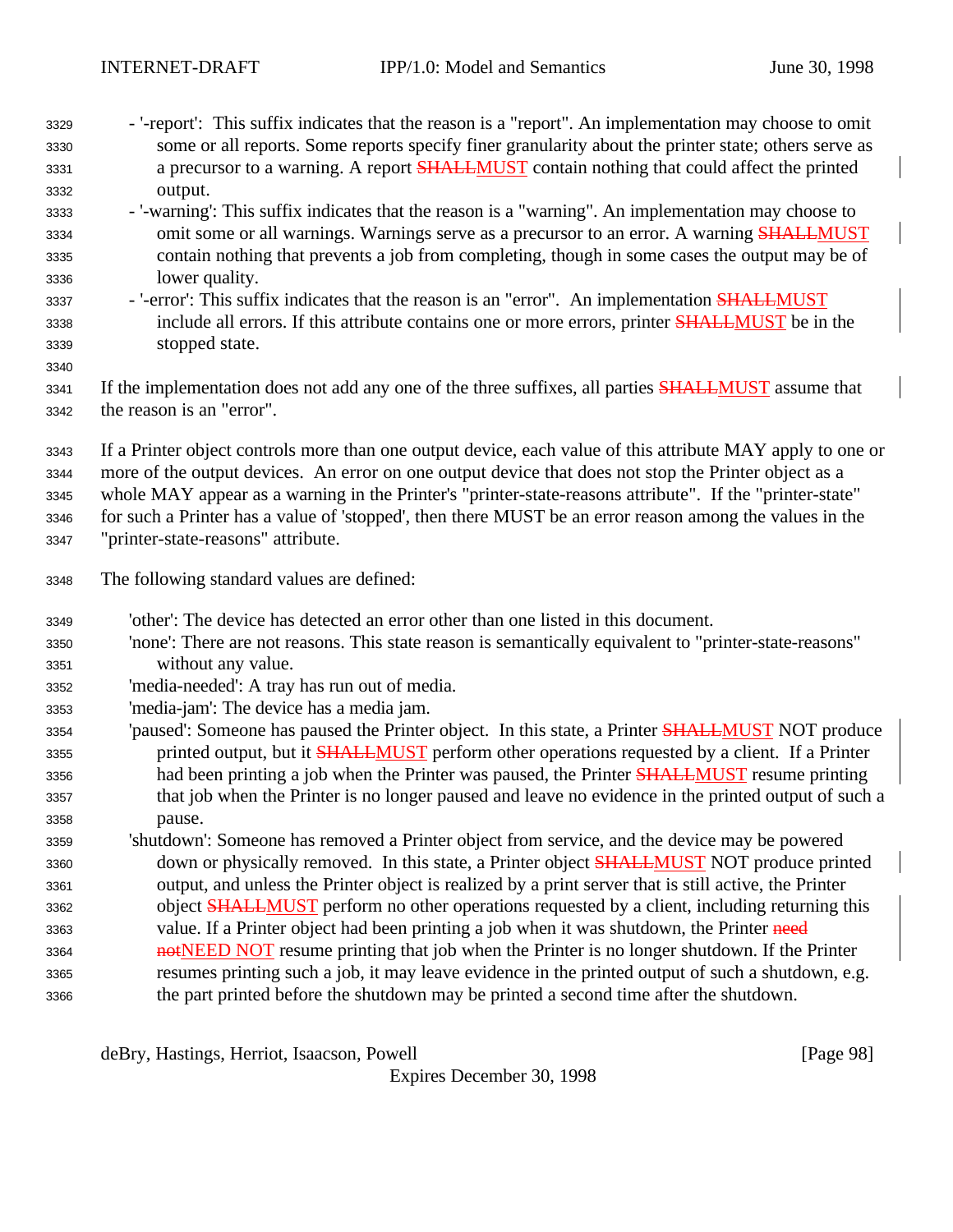| 3367 | 'connecting-to-device': The Printer object has scheduled a job on the output device and is in the       |
|------|---------------------------------------------------------------------------------------------------------|
| 3368 | process of connecting to a shared network output device (and might not be able to actually start        |
| 3369 | printing the job for an arbitrarily long time depending on the usage of the output device by other      |
| 3370 | servers on the network).                                                                                |
| 3371 | 'timed-out': The server was able to connect to the output device (or is always connected), but was      |
| 3372 | unable to get a response from the output device.                                                        |
| 3373 | 'stopping': The Printer object is in the process of stopping the device and will be stopped in a while. |
| 3374 | When the device is stopped, the Printer object will change the Printer object's state to 'stopped'.     |
| 3375 | The 'stopping-warning' reason is never an error, even for a Printer with a single output device.        |
| 3376 | When an output-device ceases accepting jobs, the Printer will have this reason while the output         |
| 3377 | device completes printing.                                                                              |
| 3378 | 'stopped-partly': When a Printer object controls more than one output device, this reason indicates     |
| 3379 | that one or more output devices are stopped. If the reason is a report, fewer than half of the          |
| 3380 | output devices are stopped. If the reason is a warning, fewer than all of the output devices are        |
| 3381 | stopped.                                                                                                |
| 3382 | 'toner-low': The device is low on toner.                                                                |
| 3383 | 'marker-supply-low': The device is low on marker supply (ink, paint, etc.).                             |
| 3384 | 'spool-area-full': The limit of persistent storage allocated for spooling has been reached.             |
| 3385 | 'cover-open': One or more covers on the device are open.                                                |
| 3386 | 'interlock-open': One or more interlock devices on the printer are unlocked.                            |
| 3387 | 'door-open': One or more doors on the device are open.                                                  |
| 3388 | 'input-tray-missing': One or more input trays are not in the device.                                    |
| 3389 | 'media-low': At least one input tray is low on media.                                                   |
| 3390 | 'media-empty': At least one input tray is empty.                                                        |
| 3391 | 'output-tray-missing': One or more output trays are not in the device                                   |
| 3392 | 'output-area-almost-full': One or more output area is almost full (e.g. tray, stacker, collator).       |
| 3393 | 'output-area-full': One or more output area is full. (e.g. tray, stacker, collator)                     |
| 3394 | 'marker-supply-low': The device is low on at least one marker supply. (e.g. toner, ink, ribbon)         |
| 3395 | 'marker-supply-empty: The device is out of at least one marker supply. (e.g. toner, ink, ribbon)        |
| 3396 | 'marker-waste-almost-full': The device marker supply waste receptacle is almost full.                   |
| 3397 | 'marker-waste-full': The device marker supply waste receptacle is full.                                 |
| 3398 | 'fuser-over-temp': The fuser temperature is above normal.                                               |
| 3399 | 'fuser-under-temp': The fuser temperature is below normal.                                              |
| 3400 | 'opc-near-eol': The optical photo conductor is near end of life.                                        |
| 3401 | 'opc-life-over': The optical photo conductor is no longer functioning.                                  |
| 3402 | 'developer-low': The device is low on developer.                                                        |
| 3403 | 'developer-empty: The device is out of developer.                                                       |
| 3404 | 'interpreter-resource-unavailable': An interpreter resource is unavailable (i.e. font, form)            |
| 3405 |                                                                                                         |
|      |                                                                                                         |

deBry, Hastings, Herriot, Isaacson, Powell [Page 99]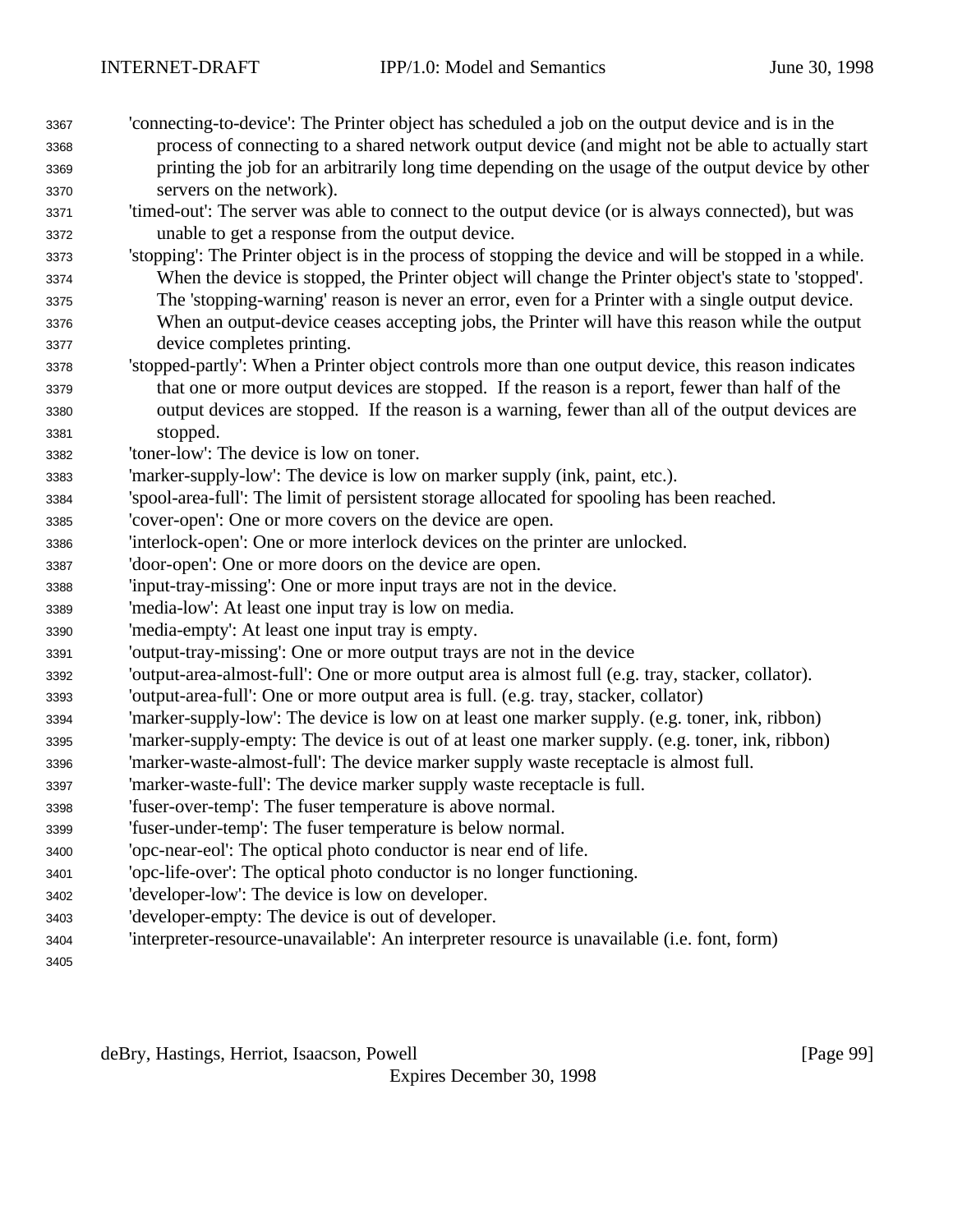4.4.12 printer-state-message (text(MAX))

This Printer attribute specifies the additional information about the printer state and printer state reasons

3408 in human readable text. If the Printer object supports this attribute, the Printer object **SHALLMUST** be able to generate this message in any of the natural languages identified by the Printer's "generated-natural-

language-supported" attribute (see the "attributes-natural-language" operation attribute specified in

- Section 3.1.4.1).
- 4.4.13 operations-supported (1setOf type2 enum)

3413 This MANDATORYREQUIRED Printer attribute specifies the set of supported operations for this 3414 Printer object and contained Job objects. No 32-bit enum value for this attribute **SHALLMUST** exceed 0x8FFF, since these values are passed in two octets in each Protocol request [IPP-PRO].

The following standard values are defined:

| 3417 | Value         | <b>Operation Name</b>           |
|------|---------------|---------------------------------|
| 3418 |               |                                 |
| 3419 |               |                                 |
| 3420 | 0x0000        | reserved, not used              |
| 3421 | 0x0001        | reserved, not used              |
| 3422 | 0x0002        | Print-Job                       |
| 3423 | 0x0003        | Print-URI                       |
| 3424 | 0x0004        | Validate-Job                    |
| 3425 | 0x0005        | Create-Job                      |
| 3426 | 0x0006        | Send-Document                   |
| 3427 | 0x0007        | Send-URI                        |
| 3428 | 0x0008        | Cancel-Job                      |
| 3429 | 0x0009        | Get-Job-Attributes              |
| 3430 | 0x000A        | Get-Jobs                        |
| 3431 | 0x000B        | Get-Printer-Attributes          |
| 3432 | 0x000C-0x3FFF | reserved for future operations  |
| 3433 | 0x4000-0x8FFF | reserved for private extensions |
| 3434 |               |                                 |

 This allows for certain vendors to implement private extensions that are guaranteed to not conflict with future registered extensions. However, there is no guarantee that two or more private extensions will not conflict.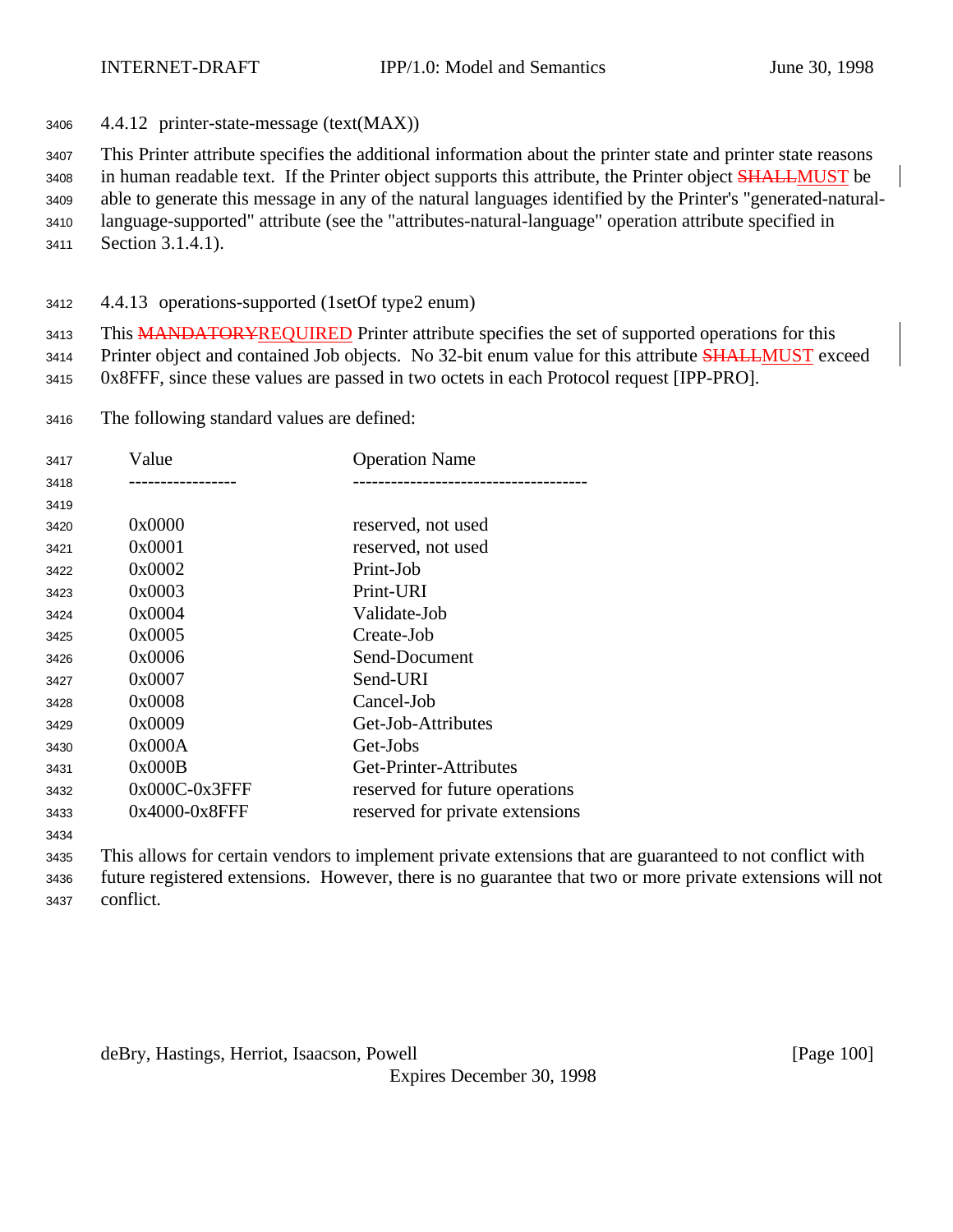- 4.4.14 charset-configured (charset)
- 3439 This MANDATORYREQUIRED Printer attribute identifies the charset that the Printer object has been

configured to represent 'text' and 'name' Printer attributes that are set by the operator, system

administrator, or manufacturer, i.e., for "printer-name" (name), "printer-location" (text), "printer-info"

(text), and "printer-make-and-model" (text). Therefore, the value of the Printer object's "charset-

- 3443 configured" attribute **SHALLMUST** also be among the values of the Printer object's "charset-supported" attribute.
- 4.4.15 charset-supported (1setOf charset)

3446 This MANDATORYREQUIRED Printer attribute identifies the set of charsets that the Printer and contained Job objects support in attributes with attribute syntax 'text' and 'name'. At least the value 'utf-8' 3448 SHALLMUST be present, since IPP objects MUST support the UTF-8 [RFC2044] charset. If a Printer object supports a charset, it means that for all attributes of syntax 'text' and 'name' the IPP object

3450 SHALLMUST (1) accept the charset in requests and return the charset in responses as needed.

4.4.16 natural-language-configured (naturalLanguage)

3454 This MANDATORYREQUIRED Printer attribute identifies the natural language that the Printer object has been configured to represent 'text' and 'name' Printer attributes that are set by the operator, system administrator, or manufacturer, i.e., for "printer-name" (name), "printer-location" (text), "printer-info" (text), and "printer-make-and-model" (text). When returning these Printer attributes, the Printer object MAY return them in the configured natural language specified by this attribute, instead of the natural language requested by the client in the "attributes-natural-language" operation attribute. See Section 3.1.4.1 for the specification of the OPTIONAL multiple natural language support. Therefore, the value 3461 of the Printer object's "natural-language-configured" attribute **SHALLMUST** also be among the values of the Printer object's "generated-natural-language-supported" attribute.

4.4.17 generated-natural-language-supported (1setOf naturalLanguage)

3464 This MANDATORYREQUIRED Printer attribute identifies the natural language(s) that the Printer object and contained Job objects support in attributes with attribute syntax 'text' and 'name'. The natural language(s) supported depends on implementation and/or configuration. Unlike charsets, IPP objects 3467 SHALLMUST accept requests with any natural language or any Natural Language Override whether the natural language is supported or not.

deBry, Hastings, Herriot, Isaacson, Powell **compared and Contract and Contract Contract Contract Contract Contract Contract Contract Contract Contract Contract Contract Contract Contract Contract Contract Contract Contract** 

<sup>3451</sup> If more charsets than UTF-8 are supported, the IPP object **SHALLMUST** perform charset conversion between the charsets as described in Section 3.2.1.2.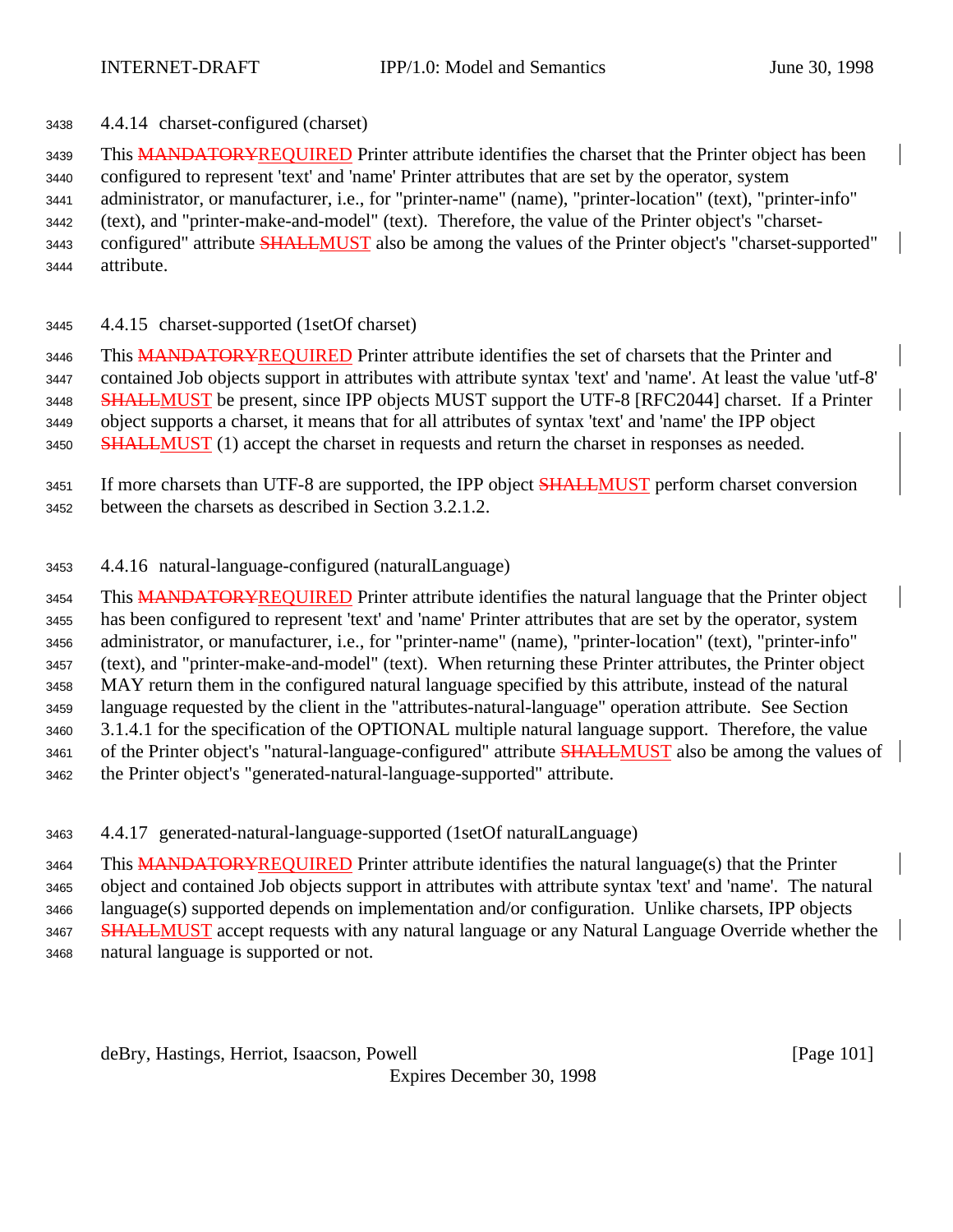If a Printer object supports a natural language, it means that for any of the attributes for which the Printer

or Job object generates messages, i.e., for the "job-state-message" and "printer-state-message" attributes

 and Operation Messages (see Section 3.1.5) in operation responses, the Printer and Job objects 3472 SHALLMUST be able to generate messages in any of the Printer's supported natural languages. See

section 3.1.4 for the specification of 'text' and 'name' attributes in operation requests and responses.

 Note: A Printer object that supports multiple natural languages, often has separate catalogs of messages, one for each natural language supported.

4.4.18 document-format-default (mimeMediaType)

 This Printer attribute identifies the document format that the Printer object has been configured to assume if the client does not supply a "document-format" operation attribute in any of the operation requests that supply document data. The standard values for this attribute are Internet Media types (sometimes called MIME types). For further details see the description of the 'mimeMediaType' attribute syntax in Section 4.1.9.

4.4.19 document-format-supported (1setOf mimeMediaType)

 This Printer attribute identifies the set of document formats that the Printer object and contained Job objects can support. For further details see the description of the 'mimeMediaType' attribute syntax in Section 4.1.9.

4.4.20 printer-is-accepting-jobs (boolean)

3487 This MANDATORYREQUIRED Printer attribute indicates whether the printer is currently able to accept jobs, i.e., is accepting Print-Job, Print-URI, and Create-Job requests. If the value is 'true', the printer is accepting jobs. If the value is 'false', the Printer object is currently rejecting any jobs submitted to it. In this case, the Printer object returns the 'server-error-not-accepting-jobs' status code.

 Note: This value is independent of the "printer-state" and "printer-state-reasons" attributes because its value does not affect the current job; rather it affects future jobs. This attribute may cause the Printer to reject jobs when the "printer-state" is 'idle' or it may cause the Printer object to accepts jobs when the "printer-state" is 'stopped'.

4.4.21 queued-job-count (integer(0:MAX))

This Printer attribute contains a count of the number of jobs that are either 'pending', 'processing',

'pending-held', or 'processing-stopped' and is set by the Printer object.

deBry, Hastings, Herriot, Isaacson, Powell [Page 102]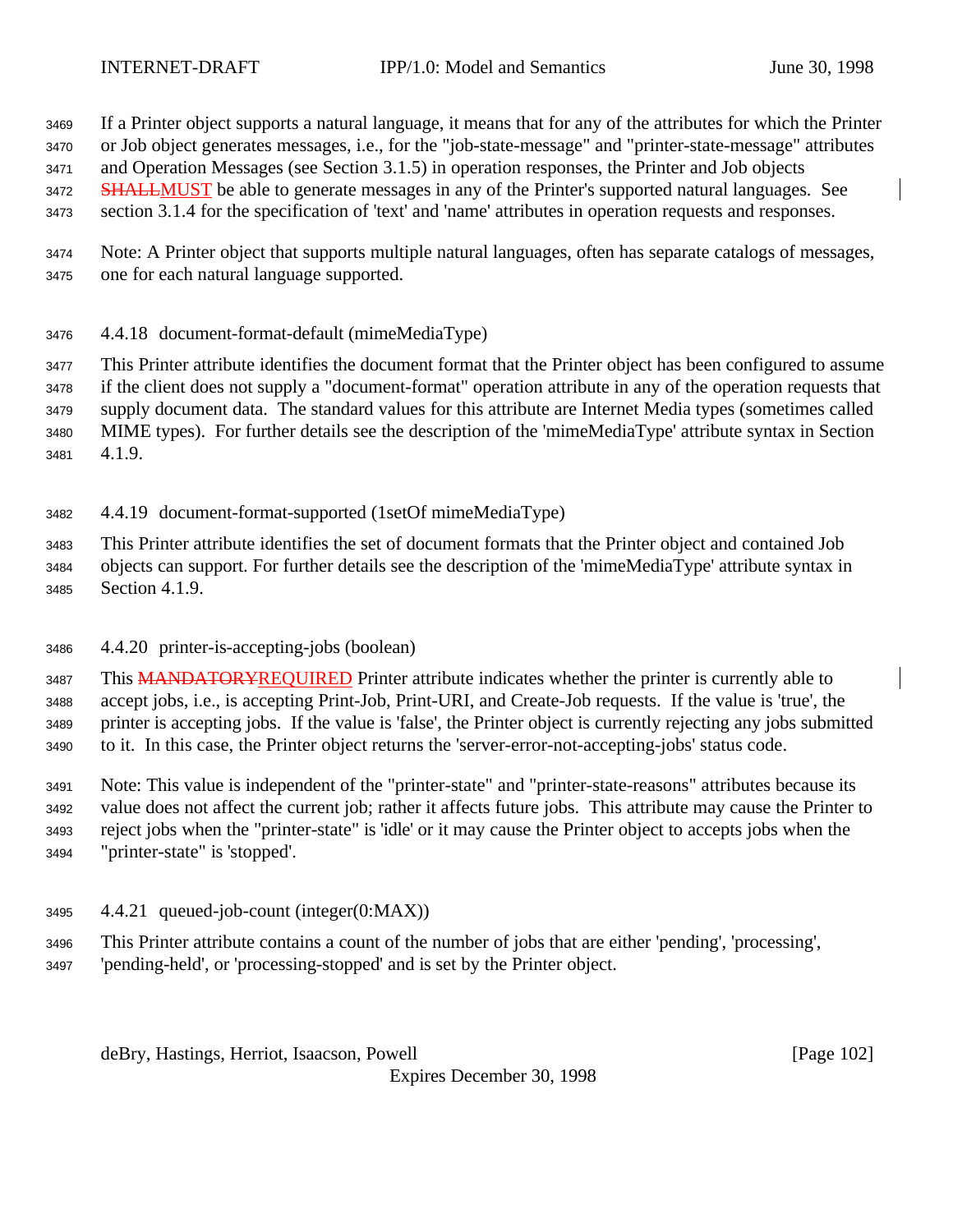4.4.22 printer-message-from-operator (text(127))

 This Printer attribute provides a message from an operator, system administrator or "intelligent" process to indicate to the end user information or status of the printer, such as why it is unavailable or when it is expected to be available.

4.4.23 color-supported (boolean)

 This Printer attribute identifies whether the device is capable of any type of color printing at all, including highlight color. All document instructions having to do with color are embedded within the document PDL (none are external IPP attributes in IPP/1.0).

- Note: end-users are able to determine the nature and details of the color support by querying the "printer-more-info-manufacturer" Printer attribute.
- 4.4.24 reference-uri-schemes-supported (1setOf uriScheme)

This Printer attribute specifies which URI schemes are supported for use in the "document-uri" operation

attribute of the Print-URI or Send-URI operation. If a Printer object supports these optional operations,

it MUST support the "reference-uri-schemes-supported" Printer attribute with at least the following

schemed URI values:

- 'ftp': The Printer object will use an FTP 'get' operation as defined in RFC 2228 [RFC2228] using FTP 3514 URLs as defined by [RFC1738] and [RFC2316].
- The Printer object MAY OPTIONALLY support other URI schemes (see section 4.1.6).
- 4.4.25 pdl-override-supported (type2 keyword)
- 3518 This MANDATORYREQUIRED Printer attribute expresses the ability for a particular Printer
- implementation to either attempt to override document data instructions with IPP attributes or not.
- This attribute takes on the following values:
- 'attempted': This value indicates that the Printer object attempts to make the IPP attribute values take precedence over embedded instructions in the document data, however there is no guarantee. - 'not-attempted': This value indicates that the Printer object makes no attempt to make the IPP
- attribute values take precedence over embedded instructions in the document data.
- Section 16 contains a full description of how this attribute interacts with and affects other IPP attributes, especially the "ipp-attribute-fidelity" attribute.

deBry, Hastings, Herriot, Isaacson, Powell **compared and Contract and Contract Contract (Page 103**)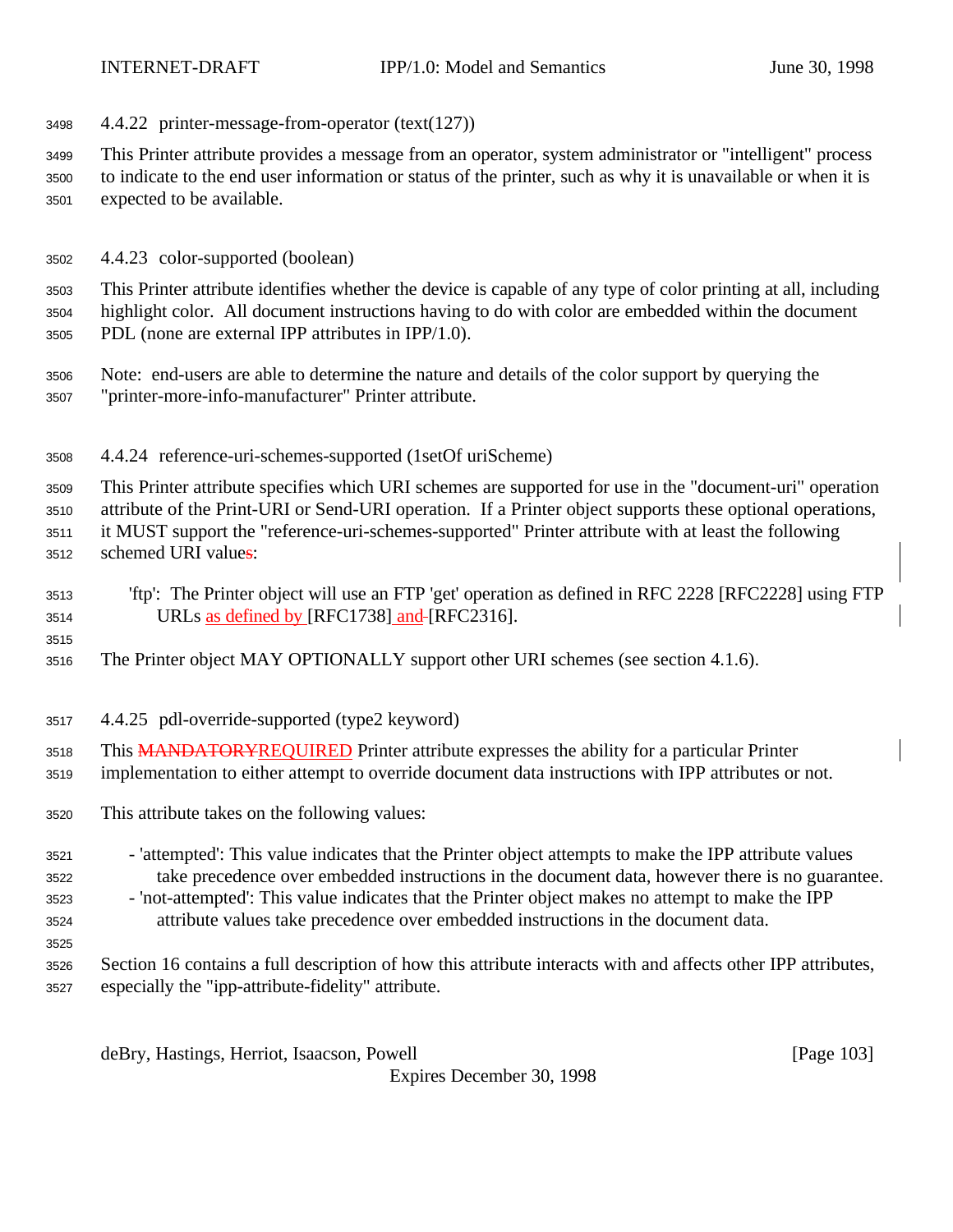4.4.26 printer-up-time (integer(1:MAX))

3529 This MANDATORYREQUIRED Printer attribute indicates the amount of time (in seconds) that this instance of this Printer implementation has been up and running. This value is used to populate the Job attributes "time-at-creation", "time-at-processing", and "time-at-completed". These time values are all measured in seconds and all have meaning only relative to this attribute, "printer-up-time". The value is a monotonically increasing value starting from 1 when the Printer object is started-up (initialized, booted, etc.).

- If the Printer object goes down at some value 'n', and comes back up, the implementation MAY:
- 1. Know how long it has been down, and resume at some value greater than 'n', or
- 2. Restart from 1.
- 

 In the first case, the Printer SHOULD not tweak any existing related Job attributes ("time-at-creation", "time-at-processing", and "time-at-completed"). In the second case, the Printer object SHOULD reset

 those attributes to 0. If a client queries a time-related Job attribute and finds the value to be 0, the client MUST assume that the Job was submitted in some life other than the Printer's current life.

4.4.27 printer-current-time (dateTime)

This Printer attribute indicates the current absolute wall-clock time. If an implementation supports this

attribute, then a client could calculate the absolute wall-clock time each Job's "time-at-creation", "time-at-

 processing", and "time-at-completed" attributes by using both "printer-up-time" and this attribute, "printer-current-time". If an implementation does not support this attribute, a client can only calculate

3548 the relative time of certain events based on the **MANDATORYREQUIRED** "printer-up-time" attribute.

4.4.28 multiple-operation-time-out (integer(1:MAX))

This Printer attributes identifies how long (in seconds) the Printer object waits for additional Send-

Document or Send-URI operations to follow a still-open multi-document Job object before taking one of

the actions indicated in section 3.3.1.

4.4.29 compression-supported (1setOf type3 keyword)

This Printer attribute identifies the set of supported compression algorithms for document data.

 Compression only applies to the document data; compression does not apply to the encoding of the IPP operation itself. The supported values are used to validate the client supplied "compression" operation

- attributes in Print-Job, Send-Document, and Send-URI requests.
- Standard values are :

deBry, Hastings, Herriot, Isaacson, Powell **compared and Contract and Contract Contract (Page 104**)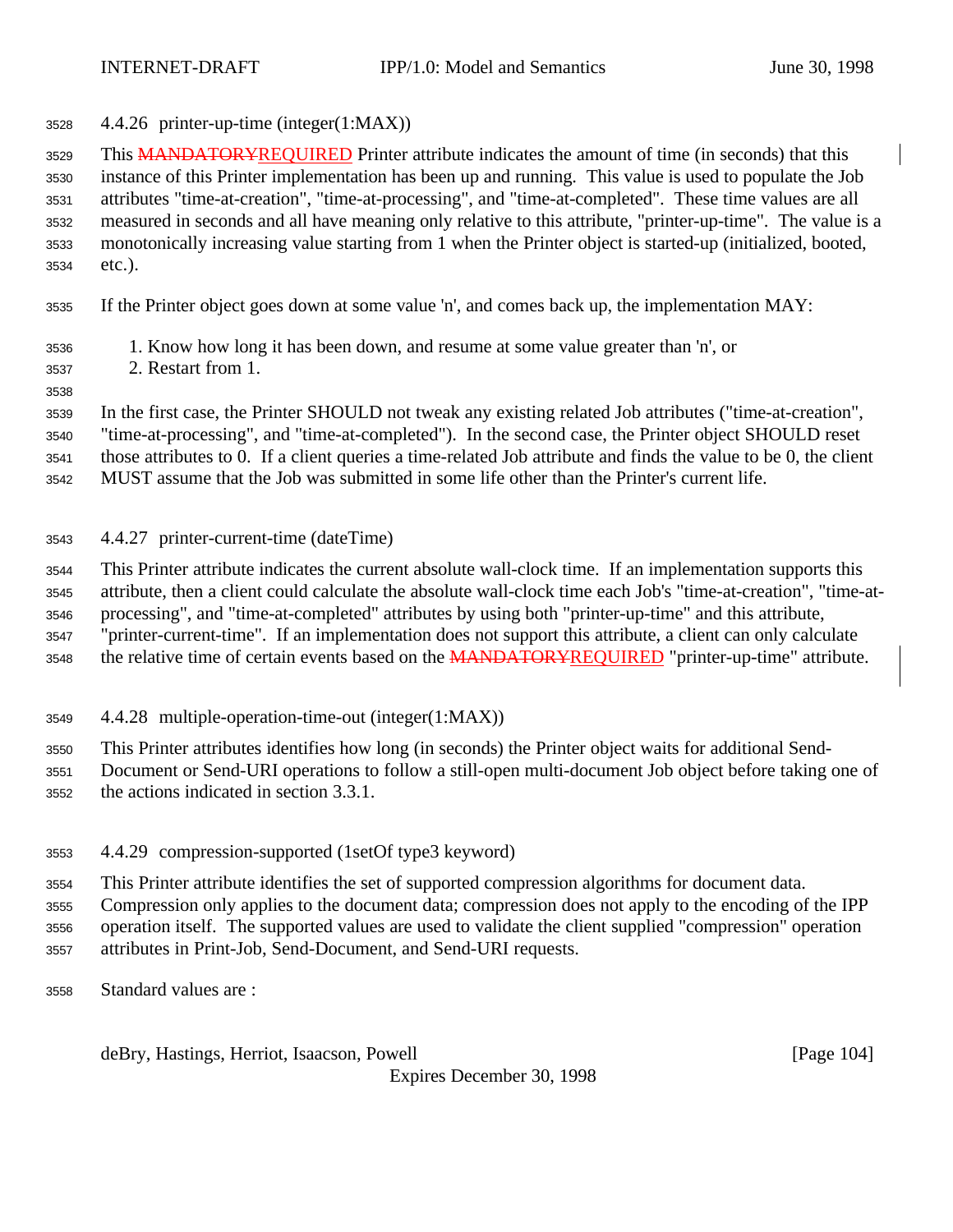- 'none': no compression is used.
- 'deflate': ZIP public domain inflate/deflate) compression technology
- 'gzip' GNU zip compression technology described in RFC 1952 [RFC1952].
- 'compress': UNIX compression technology
- 
- 4.4.30 job-k-octets-supported (rangeOfInteger(0:MAX))

 This Printer attribute specifies the upper and lower bounds of total sizes of jobs in K octets, i.e., in units of 1024 octets. The supported values are used to validate the client supplied "job-k-octets" operation attributes in create requests. The corresponding job description attribute "job-k-octets" is defined in section 4.3.17.

4.4.31 job-impressions-supported (rangeOfInteger(0:MAX))

 This Printer attribute specifies the upper and lower bounds for the number of impressions per job. The supported values are used to validate the client supplied "job-impressions" operation attributes in create

requests. The corresponding job description attribute "job-impressions" is defined in section 4.3.18.

4.4.32 job-media-sheets-supported (rangeOfInteger(0:MAX))

 This Printer attribute specifies the upper and lower bounds for the number of media sheets per job. The supported values are used to validate the client supplied "job-media-sheets" operation attributes in create requests. The corresponding Job attribute "job-media-sheets" is defined in section 4.3.19.

5. Conformance

 This section describes conformance issues and requirements. This document introduces model entities such as objects, operations, attributes, attribute syntaxes, and attribute values. These conformance sections describe the conformance requirements which apply to these model entities.

5.1 Client Conformance Requirements

3582 A conforming client SHALLMUST support all MANDATORYREOUIRED operations as defined in this 3583 document. For each attribute included in an operation request, a conforming client **SHALLMUST** supply a value whose type and value syntax conforms to the requirements of the Model document as specified in Sections 3 and 4. A conforming client MAY supply any registered extensions and/or private extensions in an operation request, as long as they meet the requirements in Section 6.

deBry, Hastings, Herriot, Isaacson, Powell **compared and Containers** [Page 105]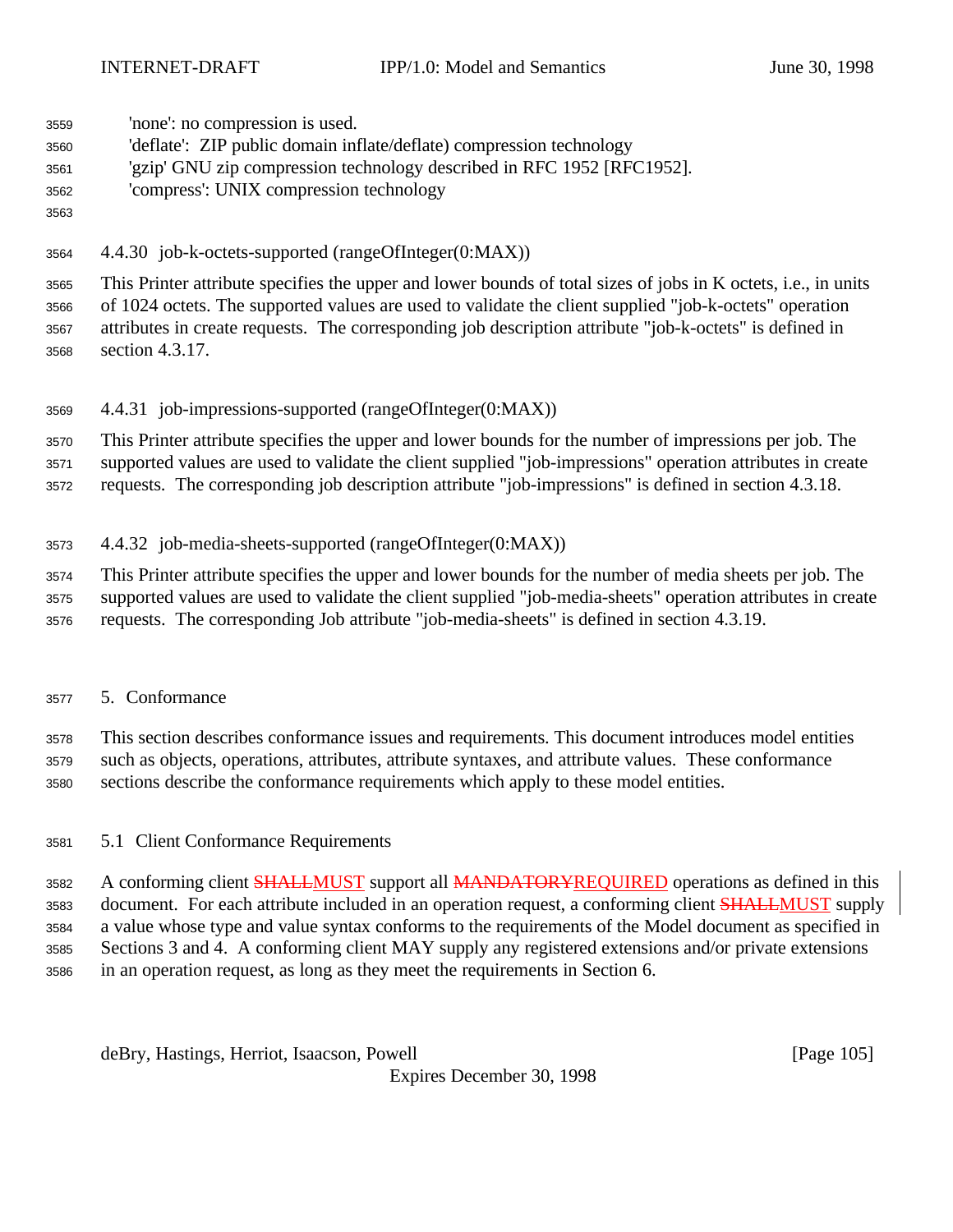Otherwise, there are no conformance requirements placed on the user interfaces provided by IPP clients or their applications. For example, one application might not allow an end user to submit multiple documents per job, while another does. One application might first query a Printer object in order to supply a graphical user interface (GUI) dialogue box with supported and default values whereas a different implementation might not.

 When sending a request, an IPP client NEED NOT supply any attributes that are indicated as OPTIONALLY supplied by the client.

3594 A client **SHALLMUST** be able to accept any of the attribute syntaxes defined in Section 4.1, including their full range, that may be returned to it in a response from a Printer object. For presentation purposes, truncation of long attribute values is not recommended. A recommended approach would be for the client implementation to allow the user to scroll through long attribute values.

 A query response may contain attribute groups, attributes, and values that the client does not expect. Therefore, a client implementation MUST gracefully handle such responses and not refuse to inter- operate with a conforming Printer that is returning extended registered or private attributes and/or attribute values that conform to Section 6. Clients may choose to ignore any parameters, attributes, or values that they do not understand.

- 5.2 IPP Object Conformance Requirements
- This section specifies the conformance requirements for conforming implementations with respect to objects, operations, and attributes.
- 5.2.1 Objects

3607 Conforming implementations **SHALLMUST** implement all of the model objects as defined in this specification in the indicated sections:

- Section 2.1 Printer Object
- Section 2.2 Job Object
- 
- 5.2.2 Operations
- Conforming IPP object implementations SHALLMUST implement all of the
- 3614 MANDATORYREQUIRED model operations, including mandatoryREQUIRED responses, as defined in
- this specification in the indicated sections:
- For a Printer object:

deBry, Hastings, Herriot, Isaacson, Powell **compared and Contract and Contract Contract (Page 106**)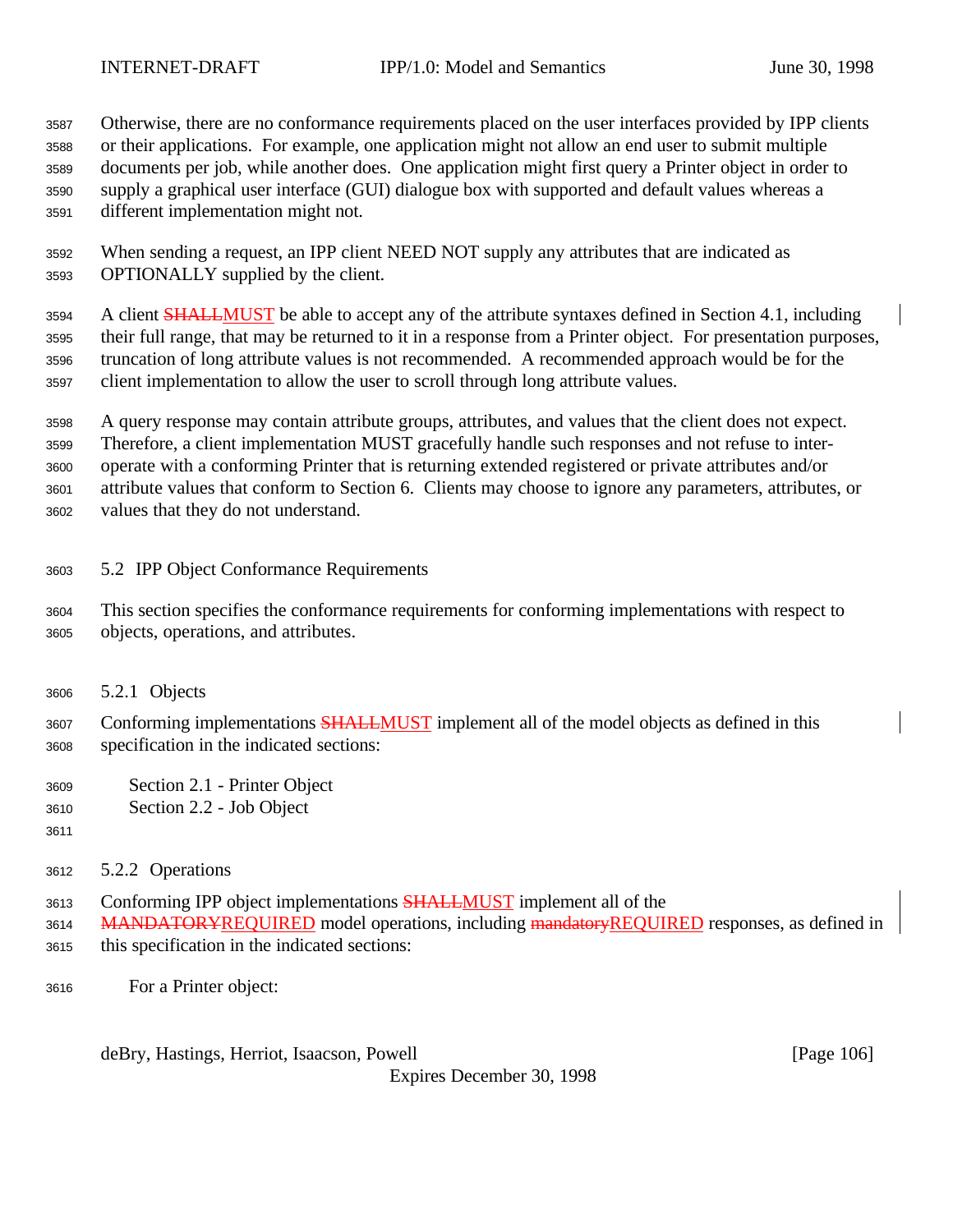| 3617 | Print-Job (section 3.2.1)              | <b>MANDATORYREQUIRED</b> |
|------|----------------------------------------|--------------------------|
| 3618 | Print-URI (section 3.2.2)              | <b>OPTIONAL</b>          |
| 3619 | Validate-Job (section 3.2.3)           | <b>MANDATORYREQUIRED</b> |
| 3620 | Create-Job (section 3.2.4)             | <b>OPTIONAL</b>          |
| 3621 | Get-Printer-Attributes (section 3.2.5) | <b>MANDATORYREQUIRED</b> |
| 3622 | Get-Jobs (section 3.2.6)               | <b>MANDATORYREQUIRED</b> |
| 3623 |                                        |                          |
| 3624 | For a Job object:                      |                          |
| 3625 | Send-Document (section 3.3.1)          | <b>OPTIONAL</b>          |
| 3626 | Send-URI (section 3.3.2)               | <b>OPTIONAL</b>          |
| 3627 | Cancel-Job (section 3.3.3)             | <b>MANDATORYREQUIRED</b> |
| 3628 | Get-Job-Attributes (section 3.3.4)     | <b>MANDATORYREQUIRED</b> |
| 3629 |                                        |                          |

3630 Conforming IPP objects **SHALLMUST** support all **MANDATORYREQUIRED** operation attributes and 3631 all values of such attributes if so indicated in the description. Conforming IPP objects SHALLMUST ignore all unsupported or unknown operation attributes or operation attribute groups received in a 3633 request, but **SHALLMUST** reject a request that contains a supported operation attribute that contains an

- unsupported value.
- The following section on object attributes specifies the support required for object attributes.
- 5.2.3 IPP Object Attributes

3637 Conforming IPP objects **SHALLMUST** support all of the **MANDATORY REQUIRED** object attributes, as defined in this specification in the indicated sections.

3639 If an object supports an attribute, it **SHALLMUST** support only those values specified in this document

or through the extension mechanism described in section 5.2.4. It MAY support any non-empty subset of

3641 these values. That is, it **SHALLMUST** support at least one of the specified values and at most all of them.

5.2.4 Extensions

 A conforming IPP object MAY support registered extensions and private extensions, as long as they meet the requirements specified in Section 6.

- 3646 For each attribute included in an operation response, a conforming IPP object **SHALLMUST** return a
- value whose type and value syntax conforms to the requirement of the Model document as specified in
- Sections 3 and 4.

deBry, Hastings, Herriot, Isaacson, Powell **compared and Contract and Contract Contract (Page 107**)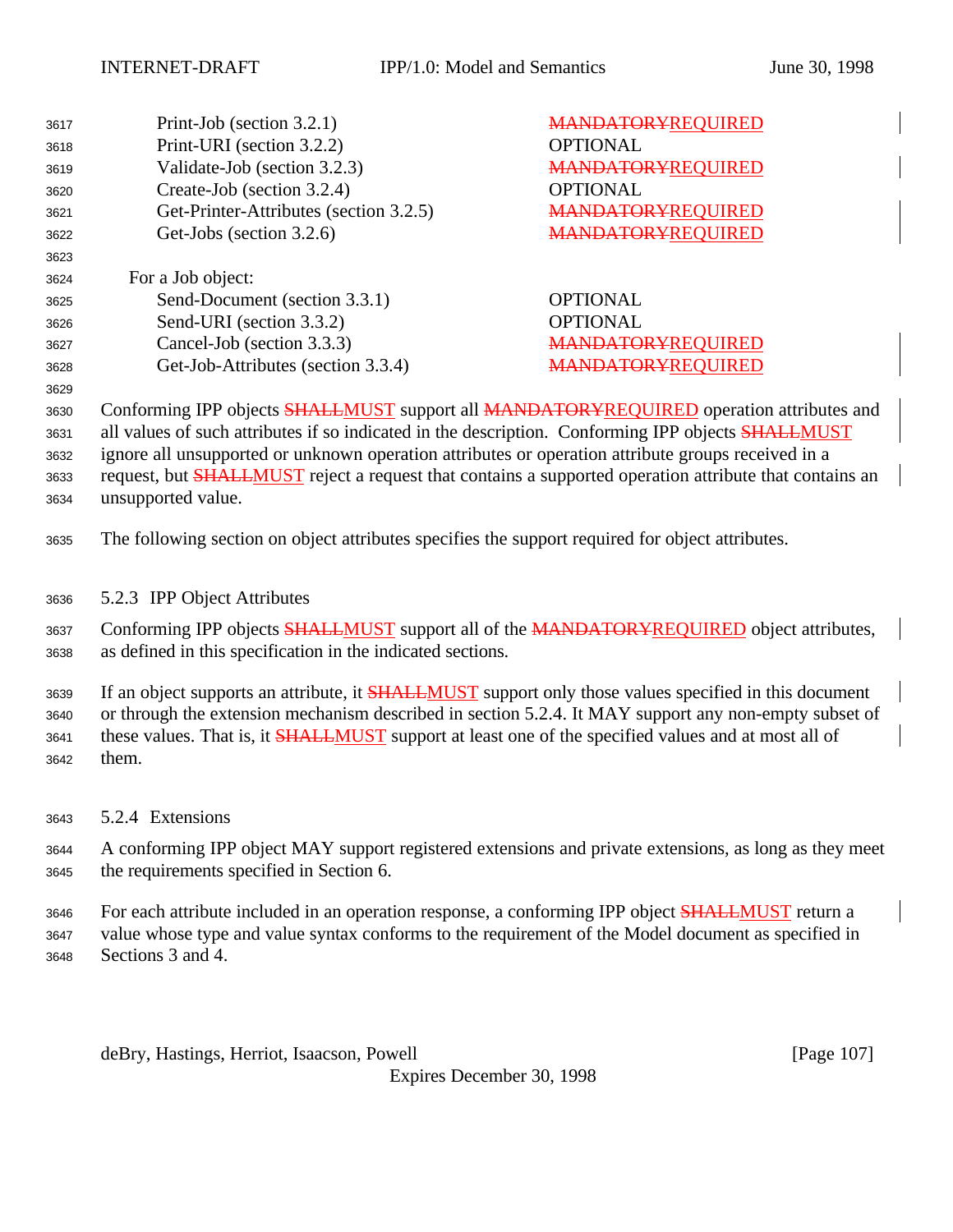## 5.2.5 Attribute Syntaxes

3650 An IPP object **SHALLMUST** be able to accept any of the attribute syntaxes defined in Section 4.1, including their full range, in any operation in which a client may supply attributes or the system administrator may configure attributes (by means outside the scope of IPP/1.0). Furthermore, an IPP 3653 object **SHALLMUST** return attributes to the client in operation responses that conform to the syntax specified in Section 4.1, including their full range if supplied previously by a client.

- 5.3 Charset and Natural Language Requirements
- 3656 All clients and IPP objects **SHALLMUST** support the 'utf-8' charset as defined in section 4.1.7.

 IPP objects MUST be able to accept any client request which correctly uses the "attributes-natural- language" operation attribute or the Natural Language Override mechanism on any individual attribute whether or not the natural language is supported by the IPP object. If an IPP object supports a natural language, then it MUST be able to translate (perhaps by table lookup) all generated 'text' or 'name' attribute values into one of the supported languages (see section 3.1.4). That is, the IPP object that supports a natural language NEED NOT be a general purpose translator of any arbitrary 'text' or 'name' value supplied by the client into that natural language. However, the object MUST be able to translate (automatically generate) any of its own attribute values and messages into that natural language.

- 5.4 Security Conformance Requirements
- Conforming IPP Printer objects MAY support Transport Layer Security (TLS) access, support access without TLS or support both means of access.
- Conforming IPP clients SHOULD support TLS access and non-TLS access. Note: This client requirement to support both means that conforming IPP clients will be able to inter-operate with any IPP
- Printer object.
- For a detailed discussion of security considerations and the IPP application security profile required for TLS support, see section 8.
- 6. IANA Considerations (registered and private extensions)
- This section describes how IPP can be extended to allow the following registered and private extensions to IPP:
- 1. keyword attribute values

deBry, Hastings, Herriot, Isaacson, Powell **compared and Containers** and Containers and Containers and Container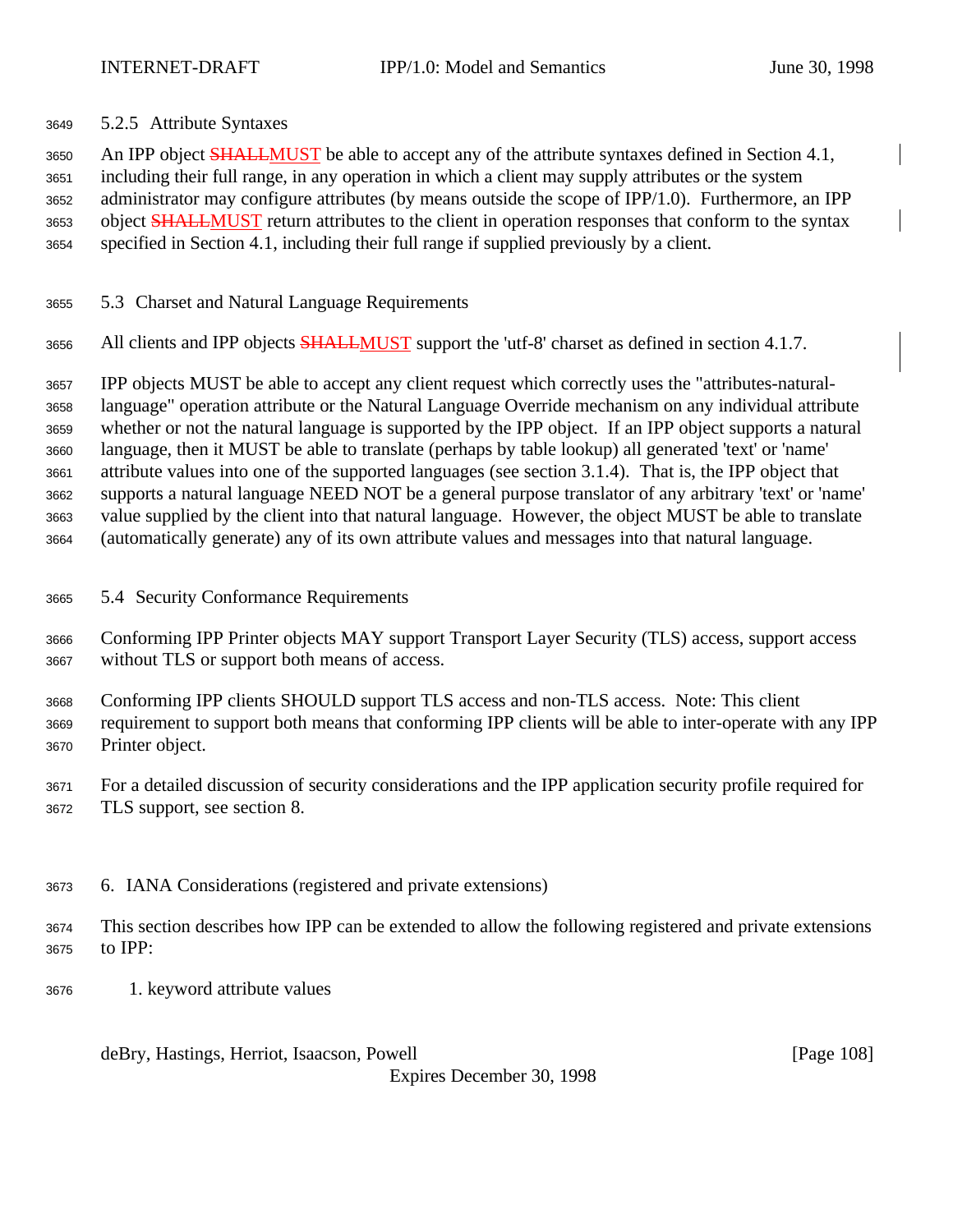INTERNET-DRAFT **IPP/1.0:** Model and Semantics June 30, 1998

- 2. enum attribute values
- 3. attributes
- 4. attribute syntaxes
- 5. operations
- 6. status codes
- 

3683 Registered and private eExtensions registered for use with IPP/1.0 are OPTIONAL for client and IPP object conformance to the IPP/1.0 Model specification.

 These extension procedures are aligned with the guidelines as set forth by the IESG [IANA-CON]. Section 12 describes how to propose new registrations for consideration. IANA will reject registration proposals that leave out required information or do not follow the appropriate format described in 3688 Section 12. IPP/1.0 may also be extended by an appropriate RFC that specifies any of the above extensions.

6.1 Typed 'keyword' and 'enum' Extensions

 IPP allows for 'keyword' and 'enum' extensions (see sections 4.1.3 and 4.1.4). This document uses prefixes to the 'keyword' and 'enum' basic attribute syntax type in order to communicate extra information to the reader through its name. This extra information need not beis not represented in the protocol because it is unimportant to a client or Printer object. The list below describes the prefixes and their meaning.

- "type1": The IPP specification must be revised to add a new keyword or a new enum. No private keywords or enums are allowed.
- "type2": Implementers can, at any time, add new keyword or enum values by proposing the complete specification to IANA:
- iana@iana.org

 IANA will forward the registration proposal to the IPP Designated Expert who will review the proposal with a mailing list that the Designated Expert keeps for this purpose. Initially, that list will be the mailing list used by the IPP WG:

ipp@pwg.org

- even after the IPP WG is disbanded as permitted by [IANA-CON]. The IPP Designated Expert is appointed by the IESG Area Director responsible for IPP, according to [IANA-CON].
- 

deBry, Hastings, Herriot, Isaacson, Powell **company** and the company of the company in the company of the company of the company of the company of the company of the company of the company of the company of the company of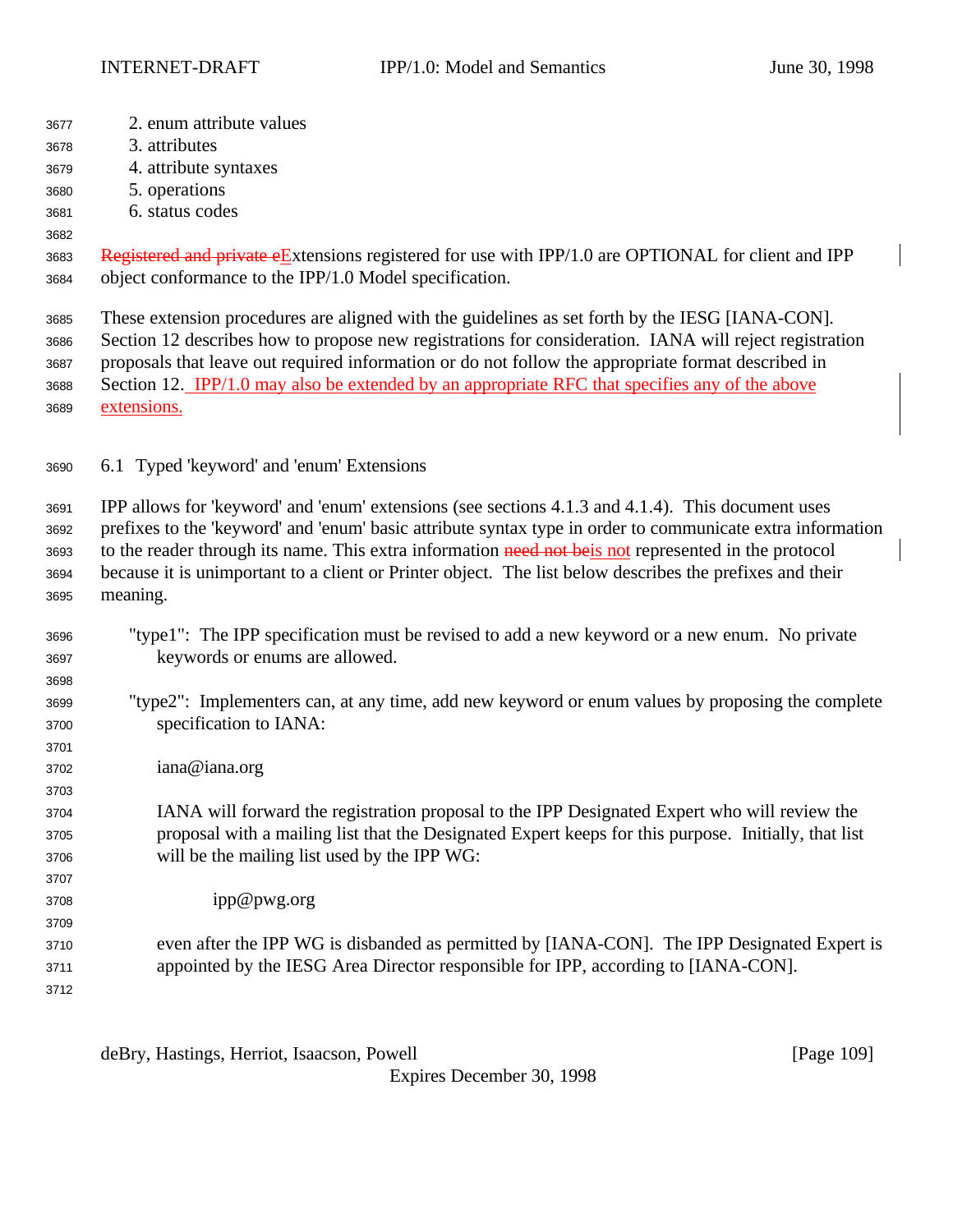- When a type2 keyword or enum is approved, the IPP Designated Expert becomes the point of contact for any future maintenance that might be required for that registration. "type3": Implementers can, at any time, add new keyword and enum values by submitting the complete specification to IANA as for type2 who will forward the proposal to the IPP Designated Expert. While no additional technical review is required, the IPP Designated Expert may, at his/her discretion, forward the proposal to the same mailing list as for type2 registrations for advice and comment. When a type3 keyword or enum is approved by the IPP Designated Expert, the original proposer becomes the point of contact for any future maintenance that might be required for that registration. For type2 and type3 keywords, the proposer includes the name of the keyword in the registration proposal and the name is part of the technical review. After type2 and type3 enums specifications are approved, the IPP Designated Expert in consultation with IANA assigns the next available enum number for each enum value. IANA will publish approved type2 and type3 keyword and enum attributes value registration specifications in: ftp.isi.edu/iana/assignments/ipp/attribute-values/xxx/yyy.txt where xxx is the attribute name that specifies the initial values and yyy.txt is a descriptive file name that contains one or more enums or keywords approved at the same time. For example, if several additional enums for stapling are approved for use with the "finishings" attribute (and "finishings-default" and "finishings-supported" attributes), IANA will publish the additional values in the file: ftp.isi.edu/iana/assignments/ipp/attribute-values/finishings/stapling.txt. 3738 Note: Some attributes are defined to be: *either* 'type3 keywords' and | 'name' which allows for attribute values to be extended by a site administrator with administrator defined names. Such names are not registered with IANA. By definition, each of the three types above assert some sort of registry or review process in order for extensions to be considered valid. Each higher numbered level (1, 2, 3) tends to be decreasingly less stringent than the previous level. Therefore, any typeN value MAY be registered using a process for some typeM where M is less than N, however such registration is NOT REQUIRED. For example, a type3 value MAY be registered in a type 1 manner (by being included in a future version of an IPP
- specification), however, it is NOT REQUIRED.

deBry, Hastings, Herriot, Isaacson, Powell [Page 110]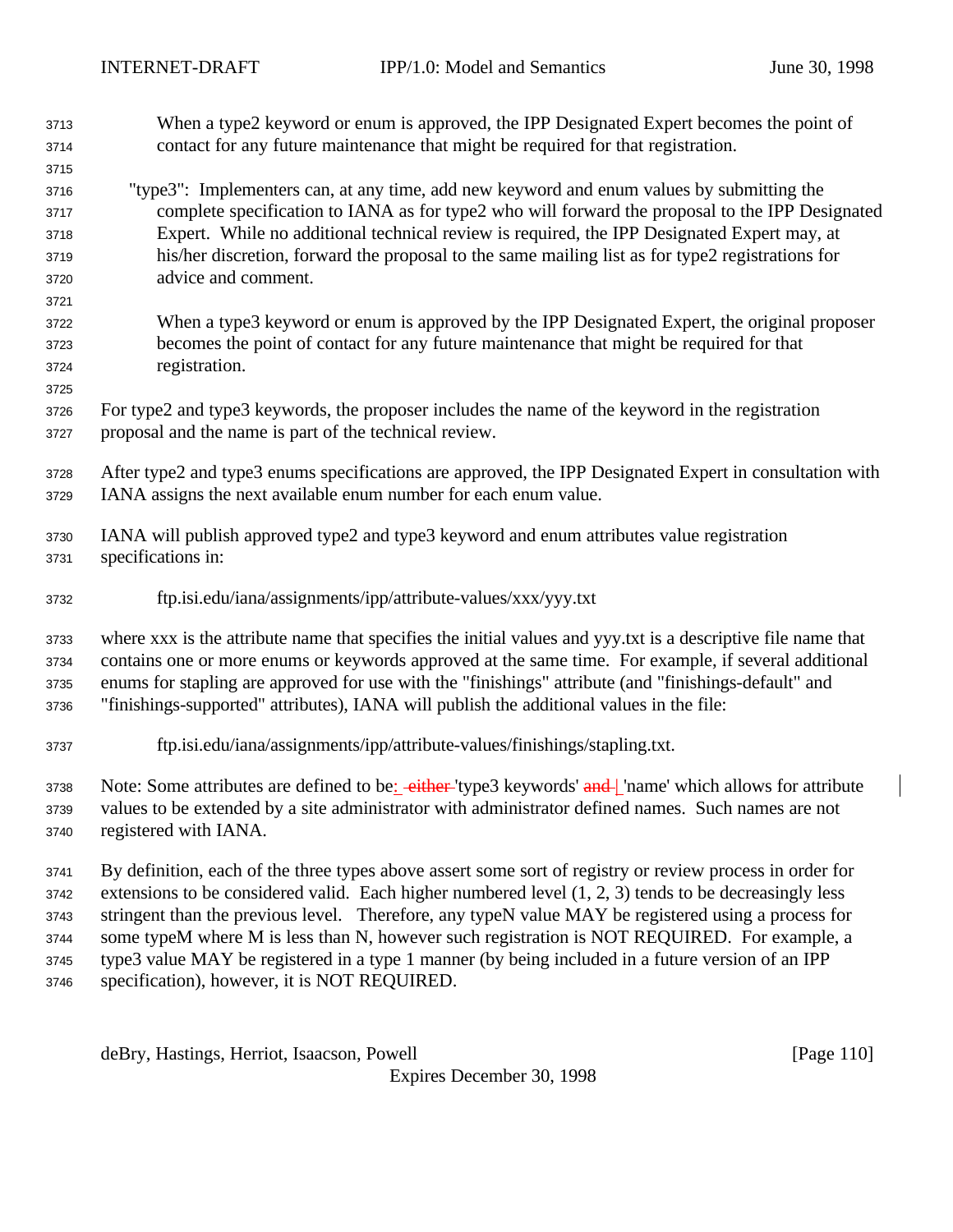This specification defines keyword and enum values for all of the above types, including type3 keywords.

 For private (unregistered) keyword extensions, implementers SHOULD use keywords with a suitable distinguishing prefix, such as "xxx-" where xxx is the (lowercase) fully qualified company name registered with IANA for use in domain names [RFC1035]. For example, if the company XYZ Corp. had obtained the domain name "XYZ.com", then a private keyword 'abc' would be: 'xyz.com-abc'.

 Note: RFC 1035 [RFC1035] indicates that while upper and lower case letters are allowed in domain names, no significance is attached to the case. That is, two names with the same spelling but different case are to be treated as if identical. Also, the labels in a domain name must follow the rules for ARPANET host names: They must start with a letter, end with a letter or digit, and have as interior characters only letters, digits, and hyphen. Labels must be 63 characters or less. Labels are separated by the "." character.

3758 For private (unregistered) enum extension, implementers **SHALLMUST** use values in the reserved integer range which is 2\*\*30 to 2\*\*31-1.

6.2 Attribute Extensibility

 Attribute names are type2 keywords. Therefore, new attributes may be registered and have the same status as attributes in this document by following the type2 extension rules. For private (unregistered) attribute extensions, implementers SHOULD use keywords with a suitable distinguishing prefix as described in Section 6.1.

- IANA will publish approved attribute registration specifications as separate files:
- ftp.isi.edu/iana/assignments/ipp/attributes/xxx-yyy.txt
- where "xxx-yyy" is the new attribute name.
- If a new Printer object attribute is defined and its values can be affected by a specific document format, its specification needs to contain the following sentence:
- "The value of this attribute returned in a Get-Printer-Attributes response MAY depend on the "document-format" attribute supplied (see Section 3.2.5.1)."
- 3772 If the specification does not, then its value in the Get-Printer-Attributes response **SHALLMUST** NOT
- depend on the "document-format" supplied in the request. When a new Job Template attribute is

 registered, the value of the Printer attributes MAY vary with "document-format" supplied in the request without the specification having to indicate so.

deBry, Hastings, Herriot, Isaacson, Powell **compared and Containers** and Containers and Containers and Container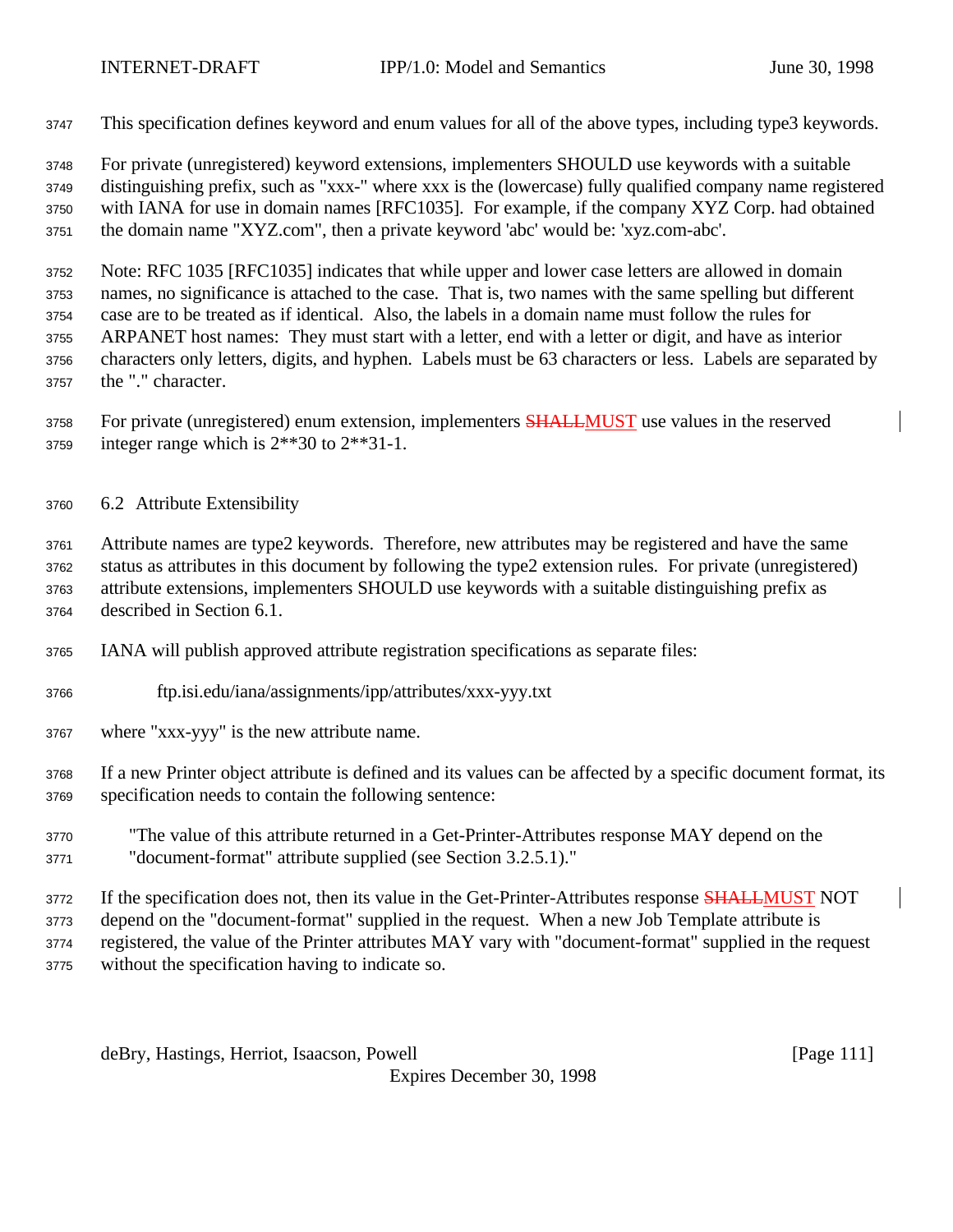6.3 Attribute Syntax Extensibility

Attribute syntaxes are like type2 enums. Therefore, new attribute syntaxes may be registered and have

 the same status as attribute syntaxes in this document by following the type2 extension rules described in Section 6.1. The value codes that identify each of the attribute syntaxes are assigned in the protocol

specification [IPP-PRO], including a designated range for private, experimental use.

 For attribute syntaxes, the IPP Designated Expert in consultation with IANA assigns the next attribute syntax code in the appropriate range as specified in [IPP-PRO]. IANA will publish approved attribute syntax registration specifications as separate files:

- ftp.isi.edu/iana/assignments/ipp/attribute-syntaxes/xxx-yyy.txt
- where 'xxx-yyy' is the new attribute syntax name.
- 6.4 Operation Extensibility

 Operations may also be registered following the type2 procedures described in Section 6.1, though major new operations will usually be done by a new standards track RFC that augments this document. For 3789 private (unregistered) operation extensions, implementers **SHALLMUST** use the range for the "operation-id" in requests specified in Section 4.4.13 "operations-supported" Printer attribute.

 For operations, the IPP Designated Expert in consultation with IANA assigns the next operation-id code as specified in Section 4.4.13. IANA will publish approved operation registration specifications as separate files:

- ftp.isi.edu/iana/assignments/ipp/operations/Xxx-Yyy.txt
- where "Xxx-Yyy" is the new operation name.
- 6.5 Status Code Extensibility

 Operation status codes may also be registered following the type2 procedures described in Section 6.1. The values for status codes are allocated in ranges as specified in Section 14 for each status code class:

- "informational" Request received, continuing process
- "successful" The action was successfully received, understood, and accepted
- "redirection" Further action must be taken in order to complete the request
- "client-error" The request contains bad syntax or cannot be fulfilled
- "server-error" The IPP object failed to fulfill an apparently valid request

deBry, Hastings, Herriot, Isaacson, Powell **compared and Contract and Contract Contract (Page 112**)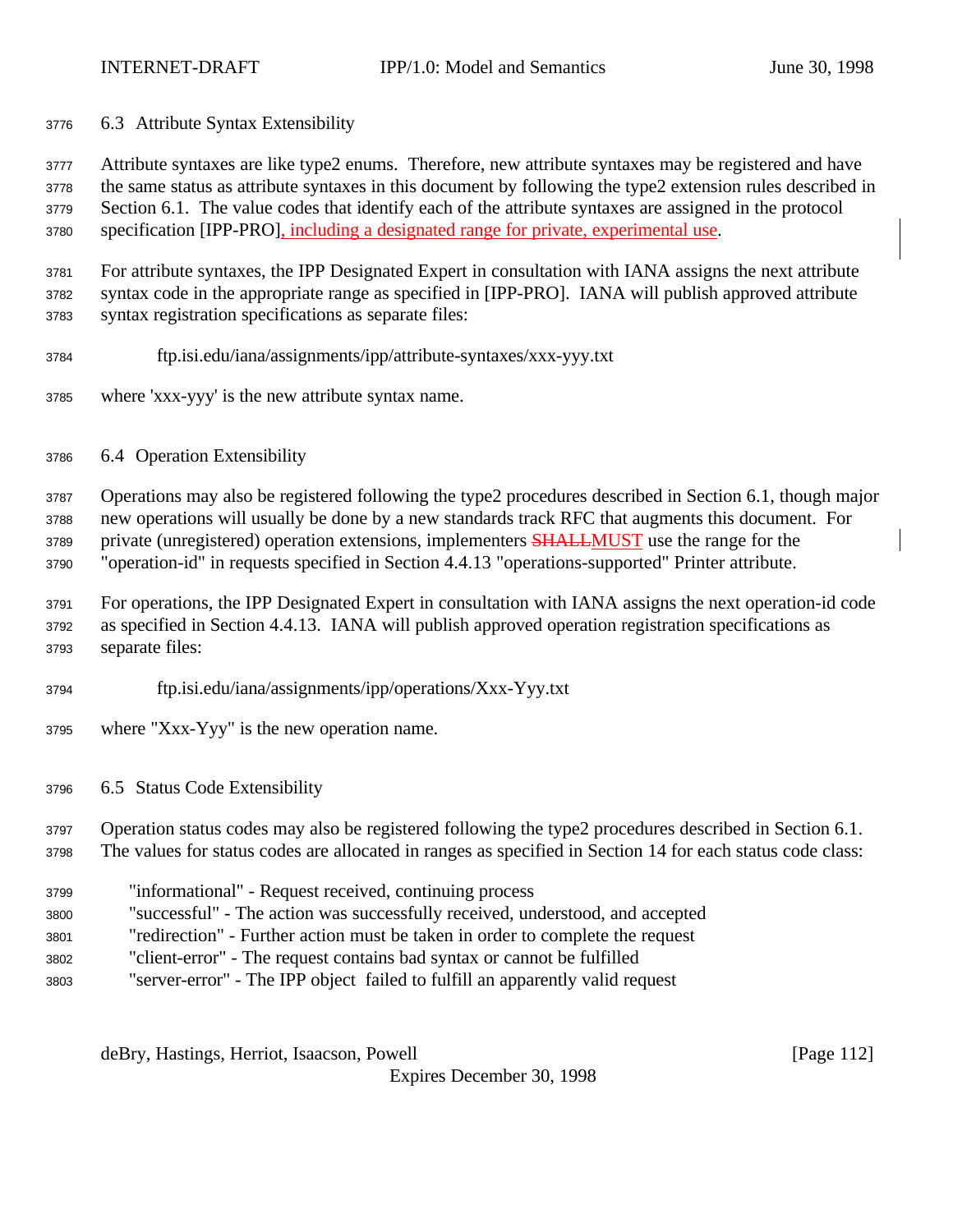3805 For private (unregistered) operation status code extensions, implementers **SHALLMUST** use the top of each range as specified in Section 14.

 For operation status codes, the IPP Designated Expert in consultation with IANA assigns the next status code in the appropriate class range as specified in Section 14. IANA will publish approved status code registration specifications as separate files:

- ftp.isi.edu/iana/assignments/ipp/status-codes/xxx-yyy.txt
- where "xxx-yyy" is the new operation status code keyword.
- 6.6 Registration of MIME types/sub-types for document-formats
- The "document-format" attribute's syntax is 'mimeMediaType'. This means that valid values are Internet
- Media Types (see Section 4.1.9). RFC 2045 [RFC2045] defines the syntax for valid Internet media
- types. IANA is the registry for all Internet media types.
- 6.7 Registration of charsets for use in 'charset' attribute values

The "attributes-charset" attribute's syntax is 'charset'. This means that valid values are charsets names.

When a charset in the IANA registry has more than one name (alias), the name labeled as "(preferred

3819 MIME name)", if present, **SHALLMUST** be used (see Section 4.1.7). IANA is the registry for charsets

- following the procedures of [RFC2278IANA-CSa].
- 7. Internationalization Considerations

Some of the attributes have values that are text strings and names which are intended for human

- understanding rather than machine understanding (see the 'text' and 'name' attribute syntaxes in Sections 4.1.1 and 4.1.2).
- In each operation request, the client
- identifies the charset and natural language of the request which affects each supplied 'text' and 'name' attribute value, and
- requests the charset and natural language for attributes returned by the IPP object in operation responses (as described in Section 3.1.4.1).
- 

deBry, Hastings, Herriot, Isaacson, Powell **compared and Containers** and Containers and Containers and Container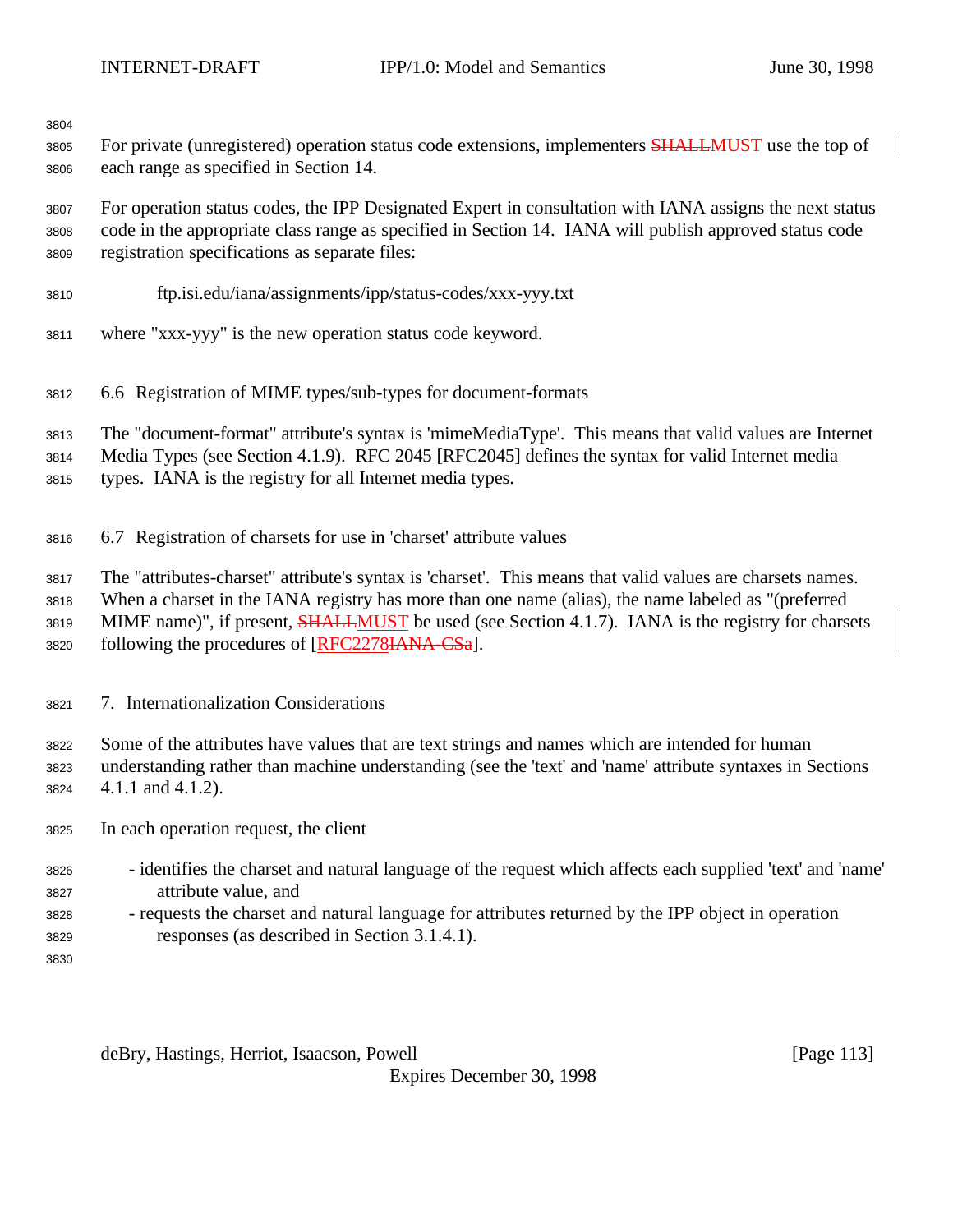In addition, the client MAY separately and individually identify the Natural Language Override of a supplied 'text' or 'name' attribute using the 'textWithLanguage' and 'nameWithLanguage' technique described section 4.1.1.2 and 4.1.2.2 respectively.

3834 All IPP objects **SHALLMUST** support the UTF-8 [RFC2044] charset in all 'text' and 'name' attributes 3835 supported. If an IPP object supports more than the UTF-8 charset, the object **SHALLMUST** convert between them in order to return the requested charset to the client according to Section 3.1.4.2. If an IPP object supports more than one natural language, the object SHOULD return 'text' and 'name' values in the natural language requested where those values are generated by the Printer (see Section 3.1.4.1).

 For Printers that support multiple charsets and/or multiple natural languages in 'text' and 'name' attributes, different jobs may have been submitted in differing charsets and/or natural languages. All responses **SHALLMUST** be returned in the charset requested by the client. However, the Get-Jobs operation uses the 'textWithLanguage' and 'nameWithLanguage' mechanism to identify the differing natural languages with each job returned.

 The Printer object also has configured charset and natural language attributes. The client can query the Printer object to determine the list of charsets and natural languages supported by the Printer object and what the Printer object's configured values are. See the "charset-configured", "charset-supported", "natural-language-configured", and "generated-natural-language-supported" Printer description attributes for more details.

 The "charset-supported" attributed identifies the supported charsets. If a charset is supported, the IPP object MUST be capable of converting to and from that charset into any other supported charset. In many cases, an IPP object will support only one charset and it MUST be the UTF-8 charset.

 The "charset-configured" attribute identifies the one supported charset which is the native charset given the current configuration of the IPP object (administrator defined).

 The "generated-natural-language-supported" attribute identifies the set of supported natural languages for generated messages; it is not related to the set of natural languages that must be accepted for client supplied 'text' and 'name' attributes. For client supplied 'text' and 'name' attributes, an IPP object MUST accept ALL supplied natural languages. Just because a Printer object is currently configured to support 'en-us' natural language does not mean that the Printer object should reject a job if the client supplies a job name that is in 'fr-ca'.

 The "natural-language-configured" attribute identifies the one supported natural language for generated messages which is the native natural language given the current configuration of the IPP object (administrator defined).

deBry, Hastings, Herriot, Isaacson, Powell [Page 114]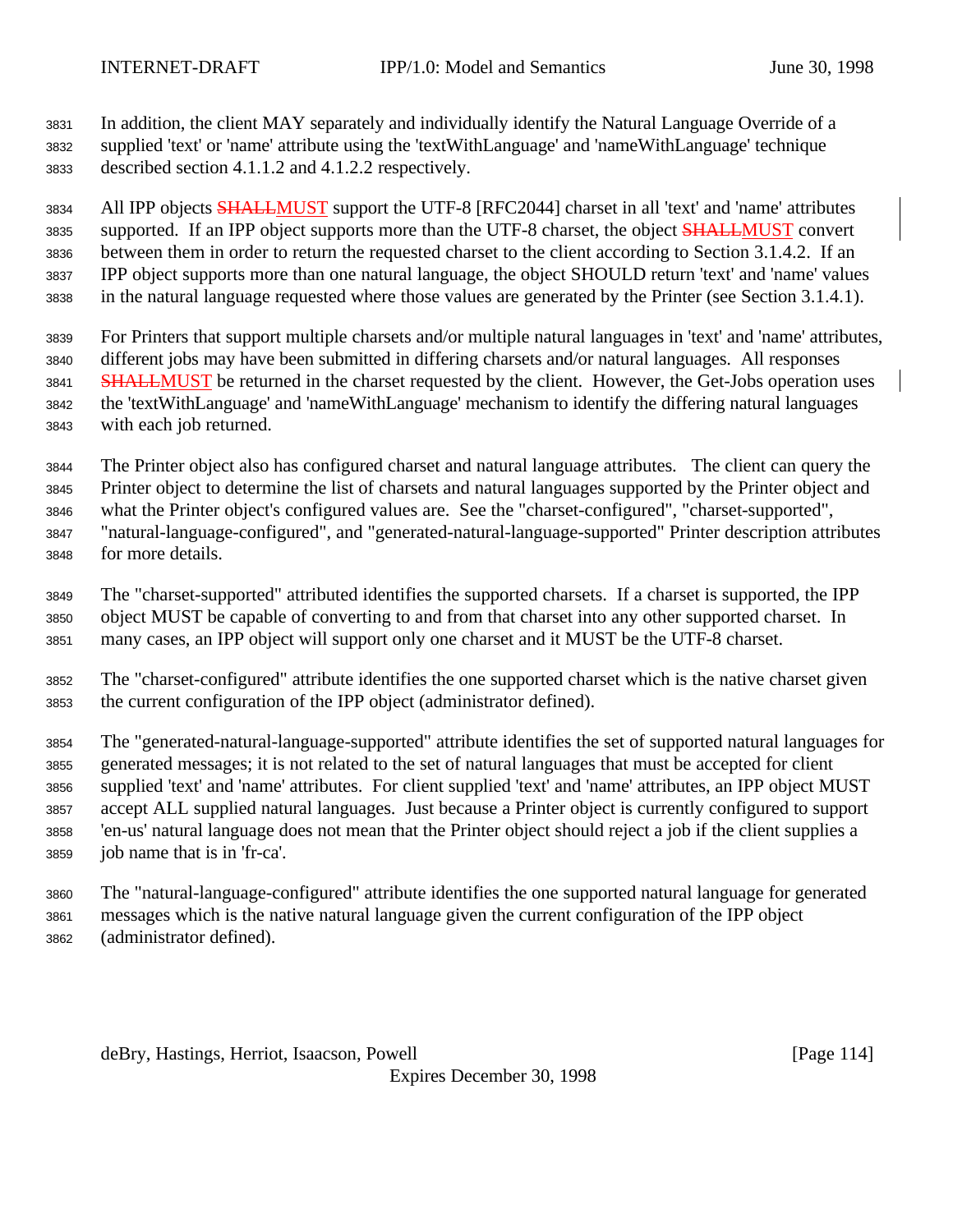Attributes of type 'text' and 'name' are populated from different sources. These attributes can be categorized into following groups (depending on the source of the attribute):

- 1. Some attributes are supplied by the client (e.g., the client supplied "job-name", "document-name", and "requesting-user-name" operation attributes along with the corresponding Job object's "job- name" and "job-originating-user-name" attributes). The IPP object MUST accept these attributes in any natural language no matter what the set of supported languages for generated messages
- 2. Some attributes are supplied by the system administrator (e.g., the Printer object's "printer-name" and "printer-location" attributes). These too can be in any natural language. If the natural language for these attributes is different than what a client requests, then they must be reported using the Natural Language Override mechanism.
- 3. Some attributes are supplied by the device manufacturer (e.g., the Printer object's "printer-make- and-model" attribute). These too can be in any natural language. If the natural language for these attributes is different than what a client requests, then they must be reported using the Natural Language Override mechanism.
- 4. Some attributes are supplied by the operator (e.g., the Job object's "job-message-from-operator" attribute). These too can be in any natural language. If the natural language for these attributes is different than what a client requests, then they must be reported using the Natural Language Override mechanism.
- 5. Some attributes are generated by the IPP object (e.g., the Job object's "job-state-message" attribute, the Printer object's "printer-state-message" attribute, and the "status-message" operation attribute). These attributes can only be in one of the "generated-natural-language-supported" natural languages. If a client requests some natural language for these attributes other than one of the supported values, the IPP object SHOULD respond in using the value of the "natural-language-configured" attribute (using the Natural Language Override mechanism if needed).
- 
- The 'text' and 'name' attributes specified in this version of this document (additional ones will be registered according to the procedures in Section 6) are:

| 3890 | <b>Attributes</b>                | Source                   |  |
|------|----------------------------------|--------------------------|--|
| 3891 |                                  |                          |  |
| 3892 | <b>Operation Attributes</b>      |                          |  |
| 3893 | job-name (name)                  | client                   |  |
| 3894 | document-name (name)             | client                   |  |
| 3895 | requesting-user-name (name)      | client                   |  |
| 3896 |                                  |                          |  |
| 3897 | <b>Job Attributes:</b>           |                          |  |
| 3898 | job-name (name)                  | client or Printer object |  |
| 3899 | job-originating-user-name (name) | Printer object           |  |
| 3900 | job-state-message (text)         | Job or Printer object    |  |
|      |                                  |                          |  |

deBry, Hastings, Herriot, Isaacson, Powell **intervalse and the Contract Contract Contract Contract Contract Contract Contract Contract Contract Contract Contract Contract Contract Contract Contract Contract Contract Contra**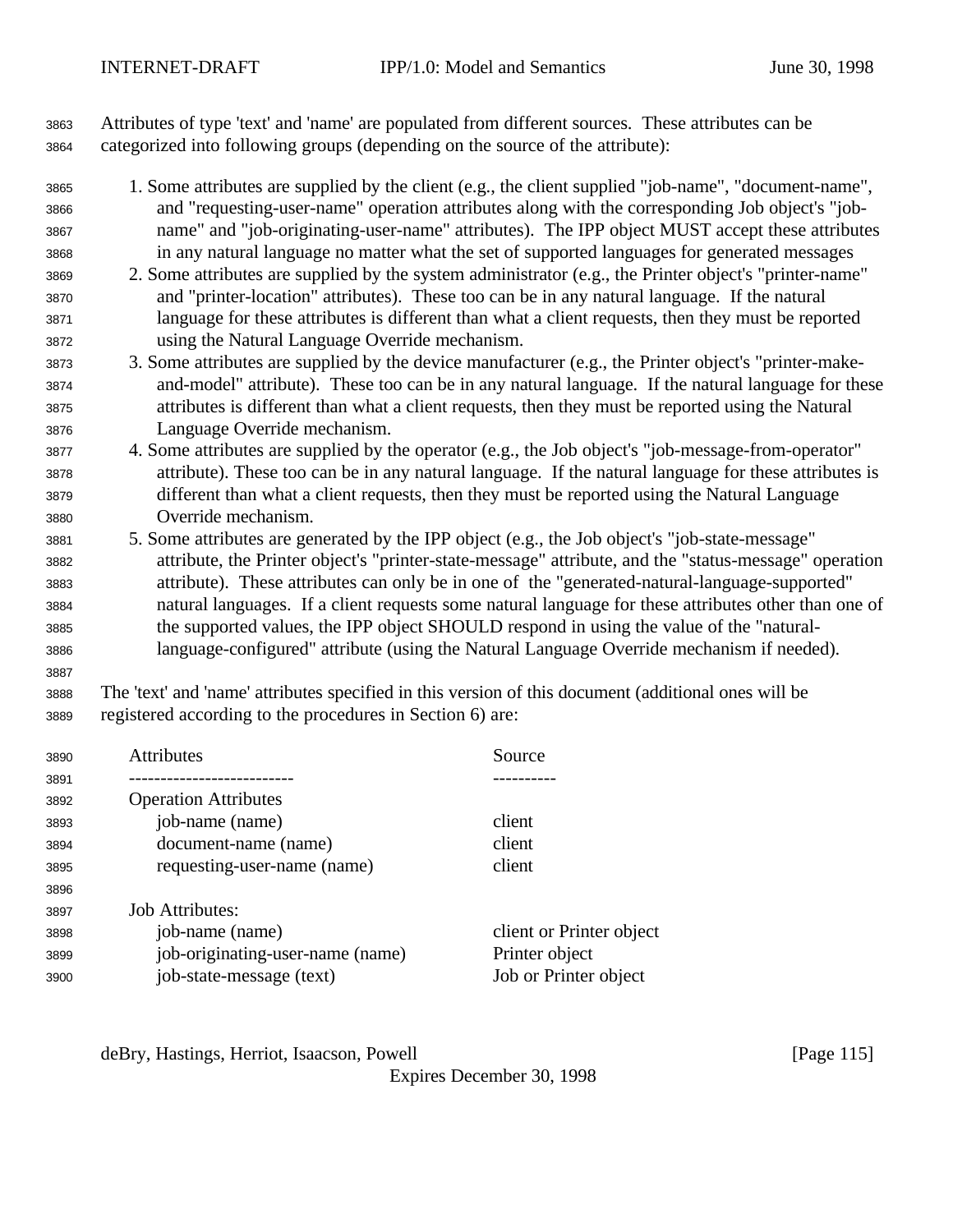| 3901 | job-message-from-operator (text)     | operator                      |
|------|--------------------------------------|-------------------------------|
| 3902 |                                      |                               |
| 3903 | <b>Printer Attributes:</b>           |                               |
| 3904 | printer-name (name)                  | administrator                 |
| 3905 | printer-location (text)              | administrator                 |
| 3906 | printer-info (text)                  | administrator                 |
| 3907 | printer-make-and-model (text)        | administrator or manufacturer |
| 3908 | printer-state-message (text)         | Printer object                |
| 3909 | printer-message-from-operator (text) | operator                      |

8. Security Considerations

 Some IPP objects MAY be deployed over protocol stacks that support Transport Layer Security (TLS) Version 1.0. Other IPP objects MAY be deployed over protocol stacks that do not support TLS. Some IPP objects MAY be deployed over both types of protocol stacks. Those IPP objects that support TLS, are capable of supporting mutual authentication as well as privacy of messages via multiple encryption schemes. TLS 1.0 also supports a backwards compatibility mode for negotiating down to SSL3 which leverages the vast installed base of SSL3 aware clients and servers. An important point about security related information for TLS access to an IPP object, is that the security-related parameters (authentication, encryption keys, etc.) are "out-of-band" to the actual IPP protocol.

 An IPP object that does not support TLS MAY elect to support a transport layer that provides other security mechanisms. For example, in a mapping of IPP over HTTP/1.1 [IPP-PRO], if the IPP object does not support TLS, HTTP still allows for client authentication.

 It is difficult to anticipate the security risks that might exist in any given IPP environment. For example, if IPP is used within a given corporation over a private network, the risks of exposing document data may be low enough that the corporation will choose not to use encryption on that data. However, if the connection between the client and the IPP object is over a public network, the client may wish to protect the content of the information during transmission through the network with encryption.

 Furthermore, the value of the information being printed may vary from one IPP environment to the next. Printing payroll checks, for example, would have a different value than printing public information from a file. There is also the possibly of denial-of-service attacks, but denial-of-service attacks against printing resources are not well understood and there is no published precedents regarding this scenario.

 Once the authenticated identity of the requester has been supplied to the IPP object, the object uses that identity to enforce any authorization policy that might be in place. For example, one site's policy might be that only the job owner is allowed to cancel a job. The details and mechanisms to set up a particular access control policy are not part of IPP/1.0, and must be established via some other type of

deBry, Hastings, Herriot, Isaacson, Powell [Page 116]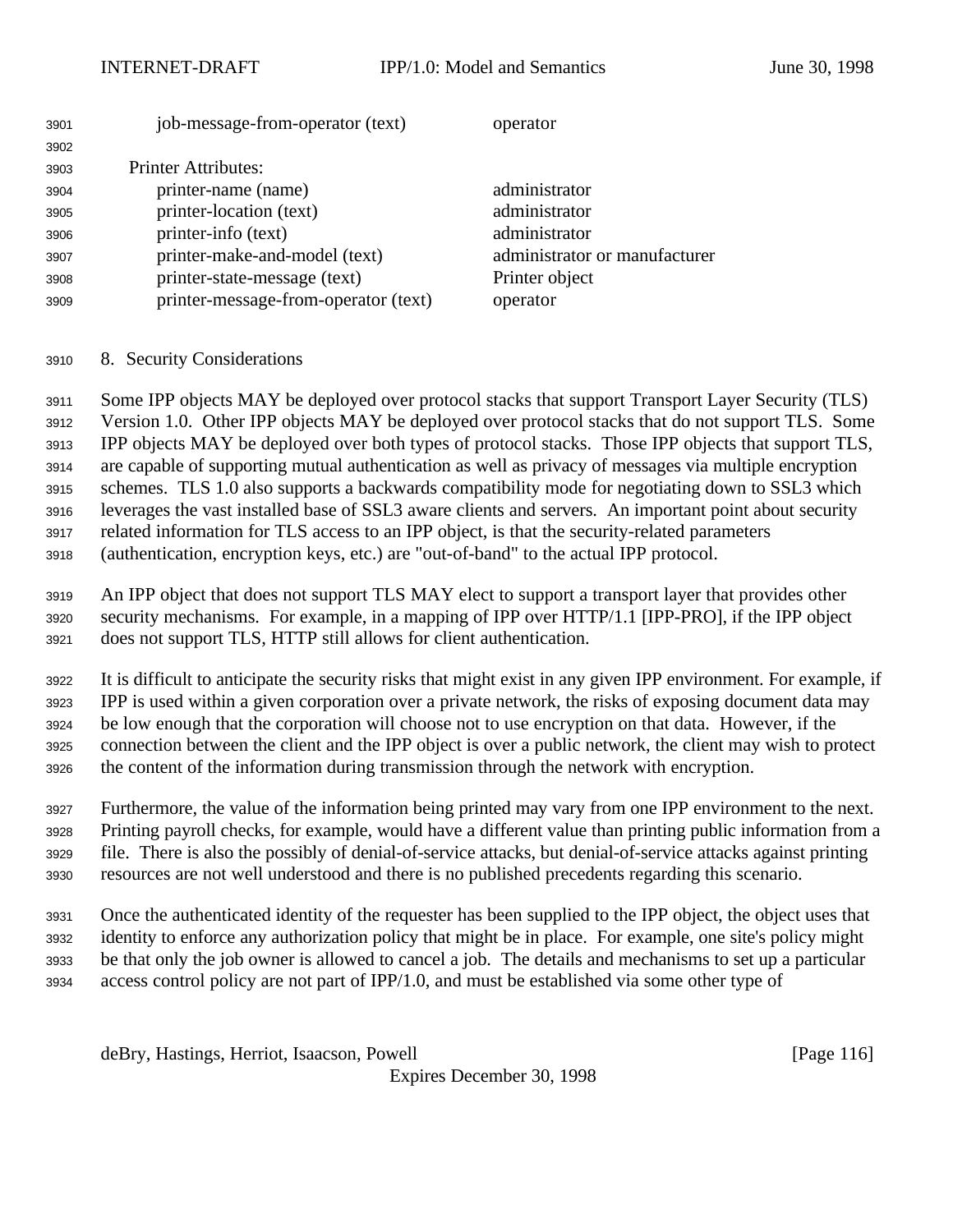administrative or access control framework. However, there are operation status codes that allow an IPP server to return information back to a client about any potential access control violations for an IPP object.

 During a create operation, the client's identity is recorded in the Job object in an implementation-defined attribute. This information can be used to verify a client's identity for subsequent operations on that Job object in order to enforce any access control policy that might be in effect. See section 8.3 below for more details.

 Since the security levels or the specific threats that any given IPP system administrator may be concerned with cannot be anticipated, IPP MUST be capable of operating with different security mechanisms and security policies as required by the individual installation. Security policies might vary from very strong, to very weak, to none at all, and corresponding security mechanisms will be required. TLS Version 1.0 supports the type of negotiated levels of security required by most, if not all, potential IPP environments. IPP environments that require no security can elect to deploy IPP objects that do not utilize the optional TLS security mechanisms.

8.1 Security Scenarios

 The following sections describe specific security attacks for IPP environments. Where examples are provided they should be considered illustrative of the environment and not an exhaustive set. Not all of these environments will necessarily be addressed in initial implementations of IPP.

8.1.1 Client and Server in the Same Security Domain

 This environment is typical of internal networks where traditional office workers print the output of personal productivity applications on shared work-group printers, or where batch applications print their output on large production printers. Although the identity of the user may be trusted in this environment, a user might want to protect the content of a document against such attacks as eavesdropping, replaying or tampering.

8.1.2 Client and Server in Different Security Domains

 Examples of this environment include printing a document created by the client on a publicly available printer, such as at a commercial print shop; or printing a document remotely on a business associate's printer. This latter operation is functionally equivalent to sending the document to the business associate as a facsimile. Printing sensitive information on a Printer in a different security domain requires strong security measures. In this environment authentication of the printer is required as well as protection against unauthorized use of print resources. Since the document crosses security domains, protection

deBry, Hastings, Herriot, Isaacson, Powell [Page 117]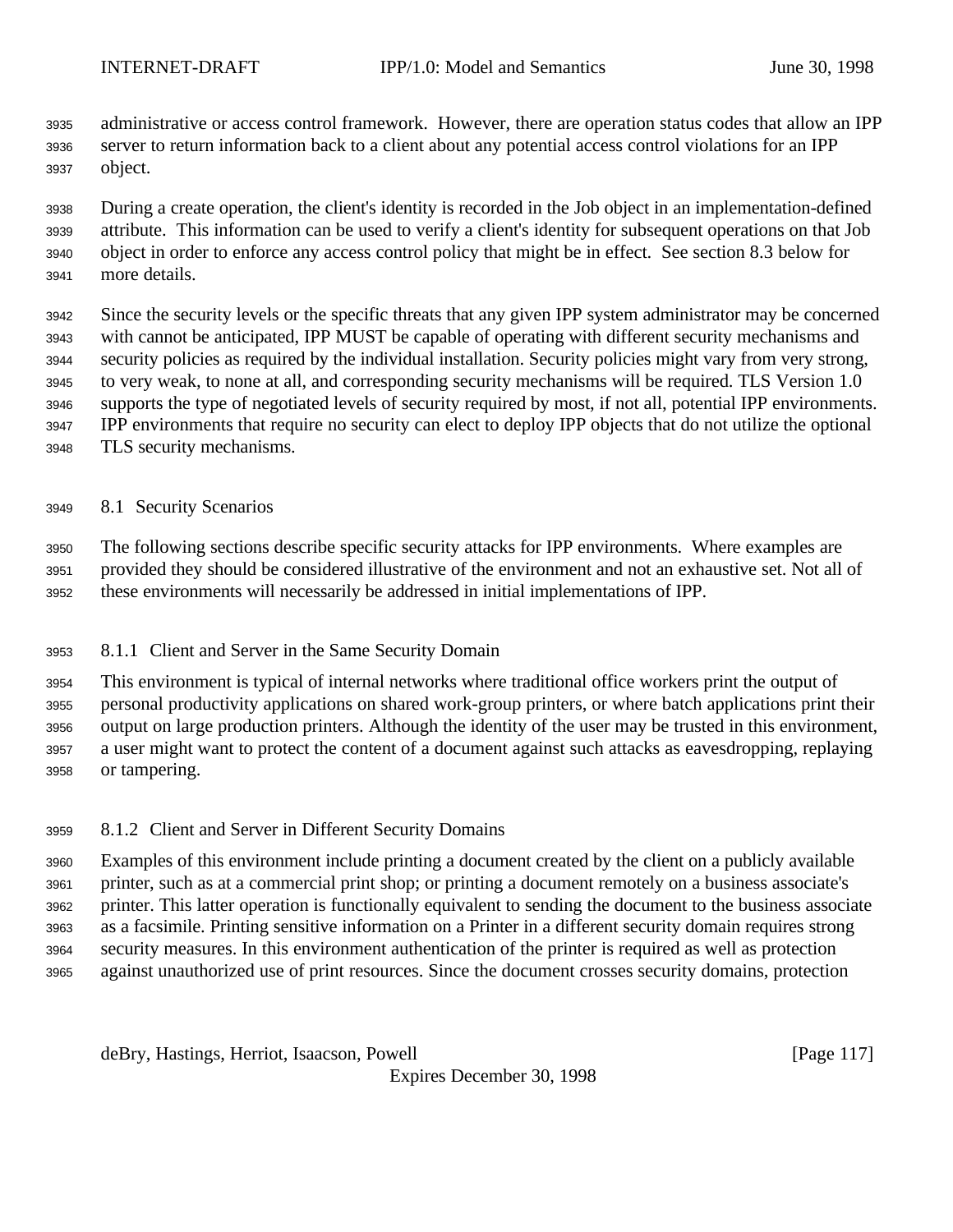against eavesdropping and document tampering are also required. It will also be important in this environment to protect Printers against "spamming" and malicious document content.

## 8.1.3 Print by Reference

 When the document is not stored on the client, printing can be done by reference. That is, the print request can contain a reference, or pointer, to the document instead of the actual document itself. Standard methods currently do not exist for remote entities to "assume" the credentials of a client for forwarding requests to a 3rd party. It is anticipated that Print-By-Reference will be used to access "public" documents and that sophisticated methods for authenticating "proxies" will not be specified for version 1 of IPP.

8.2 URIs for TLS and non-TLS Access

 As described earlier, an IPP object can support TLS access, non-TLS access, or both. The "printer-uri- supported" attribute contains the Printer object's URI(s). Its companion attribute, "uri-security- supported", identifies the security mechanism used for each URI listed in the "printer-uri-supported" 3979 attribute. For each Printer operation request, a client **SHALLMUST** supply only one URI in the "printer- uri" operation attribute. In other words, even though the Printer supports more than one URI, the client only interacts with the Printer object using one if its URIs. This duality is not needed for Job objects, since the Printer objects is the factory for Job objects, and the Printer object will generate the correct URI for new Job objects depending on the Printer object's security configuration.

- 8.3 The "requesting-user-name" (name(MAX)) Operation Attribute
- 3985 Each operation **SHALLMUST** specify the user who is performing the operation in both of the following two ways:
- 3987 1) via the MANDATORYREQUIRED "requesting-user-name" operation attribute that a client 3988 SHOULD supply in all operations. The client **SHALLMUST** obtain the value for this attribute from an environmental or network login name for the user, rather than allowing the user to supply any value. If the client does not supply a value for "requesting-user-name", the printer SHALLMUST assume that the client is supplying some anonymous name, such as "anonymous". 2) via an authentication mechanism of the underlying transport which may be configured to give no authentication information.
- There are six cases to consider:

deBry, Hastings, Herriot, Isaacson, Powell **compared and Containers** and Containers and Containers and Container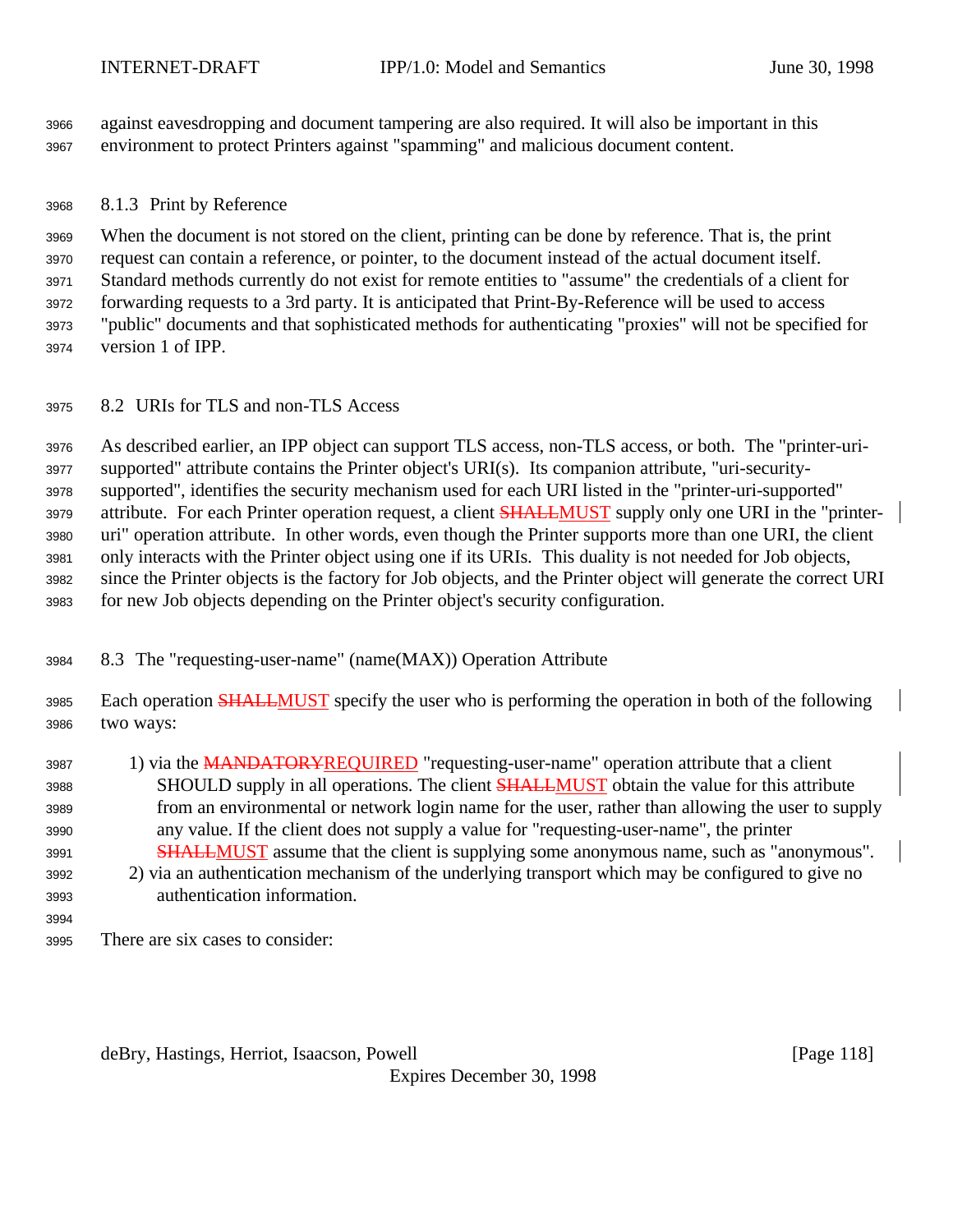| 3996<br>3997 | a) the authentication mechanism gives no information, and the client doesn't specify "requesting-<br>user-name".           |  |  |  |  |  |  |
|--------------|----------------------------------------------------------------------------------------------------------------------------|--|--|--|--|--|--|
| 3998         | b) the authentication mechanism gives no information, but the client specifies "requesting-user-                           |  |  |  |  |  |  |
| 3999         | name".                                                                                                                     |  |  |  |  |  |  |
| 4000         | c) the authentication mechanism specifies a user which has no human readable representation, and the                       |  |  |  |  |  |  |
| 4001         | client doesn't specify "requesting-user-name".                                                                             |  |  |  |  |  |  |
| 4002         | d) the authentication mechanism specifies a user which has no human readable representation, but the                       |  |  |  |  |  |  |
| 4003         | client specifies "requesting-user-name".                                                                                   |  |  |  |  |  |  |
| 4004         | e) the authentication mechanism specifies a user which has a human readable representation. The                            |  |  |  |  |  |  |
| 4005         | Printer object ignores the "requesting-user-name".                                                                         |  |  |  |  |  |  |
| 4006         | f) the authentication mechanism specifies a user who is trusted and whose name means that the value                        |  |  |  |  |  |  |
| 4007         | of the "requesting-user-name", which MUST be present, is treated as the authenticated name.                                |  |  |  |  |  |  |
| 4008         |                                                                                                                            |  |  |  |  |  |  |
| 4009         | Note: Case "f" is intended for a tightly coupled gateway and server to work together so that the "user"                    |  |  |  |  |  |  |
| 4010         | name is able to be that of the gateway client and not that of the gateway. Because most, if not all, system                |  |  |  |  |  |  |
| 4011         | vendors will initially implement IPP via a gateway into their existing print system, this mechanism is                     |  |  |  |  |  |  |
| 4012         | necessary unless the authentication mechanism allows a gateway (client) to act on behalf of some other<br>client.          |  |  |  |  |  |  |
| 4013         |                                                                                                                            |  |  |  |  |  |  |
| 4014         | The user-name has two forms:                                                                                               |  |  |  |  |  |  |
|              |                                                                                                                            |  |  |  |  |  |  |
| 4015         | - one that is human readable: it is held in the <b>MANDATORYREQUIRED</b> "job-originating-user-                            |  |  |  |  |  |  |
| 4016         | name" Job Description attribute which is set during the job creation operations. It is used for                            |  |  |  |  |  |  |
| 4017         | presentation only, such as returning in queries or printing on start sheets                                                |  |  |  |  |  |  |
| 4018         | - one for authorization: it is held in an undefined (by IPP) Job object attribute which is set by the job                  |  |  |  |  |  |  |
| 4019         | creation operation. It is used to authorize other operations, such as Send-Document, Send-URI,                             |  |  |  |  |  |  |
| 4020         | Cancel-Job, to determine the user when the my-jobs' attribute is specified with Get-Jobs, and to                           |  |  |  |  |  |  |
| 4021         | limit what attributes and values to return with Get-Job-Attributes and Get-Jobs.                                           |  |  |  |  |  |  |
| 4022         |                                                                                                                            |  |  |  |  |  |  |
| 4023         | The human readable user name:                                                                                              |  |  |  |  |  |  |
| 4024         |                                                                                                                            |  |  |  |  |  |  |
| 4025         | - is the value of the "requesting-user-name" for cases b, d and f.<br>- comes from the authentication mechanism for case e |  |  |  |  |  |  |
| 4026         | - is some anonymous name, such as "anonymous" for cases a and c.                                                           |  |  |  |  |  |  |
| 4027         |                                                                                                                            |  |  |  |  |  |  |
| 4028         | The user name used for authorization:                                                                                      |  |  |  |  |  |  |
| 4029         | - is the value of the "requesting-user-name" for cases b and f.                                                            |  |  |  |  |  |  |
| 4030         | - comes from the authentication mechanism for cases c, d and e                                                             |  |  |  |  |  |  |
| 4031         | - is some anonymous name, such as "anonymous" for case a.                                                                  |  |  |  |  |  |  |

deBry, Hastings, Herriot, Isaacson, Powell [Page 119]

Expires December 30, 1998

 $\overline{\phantom{a}}$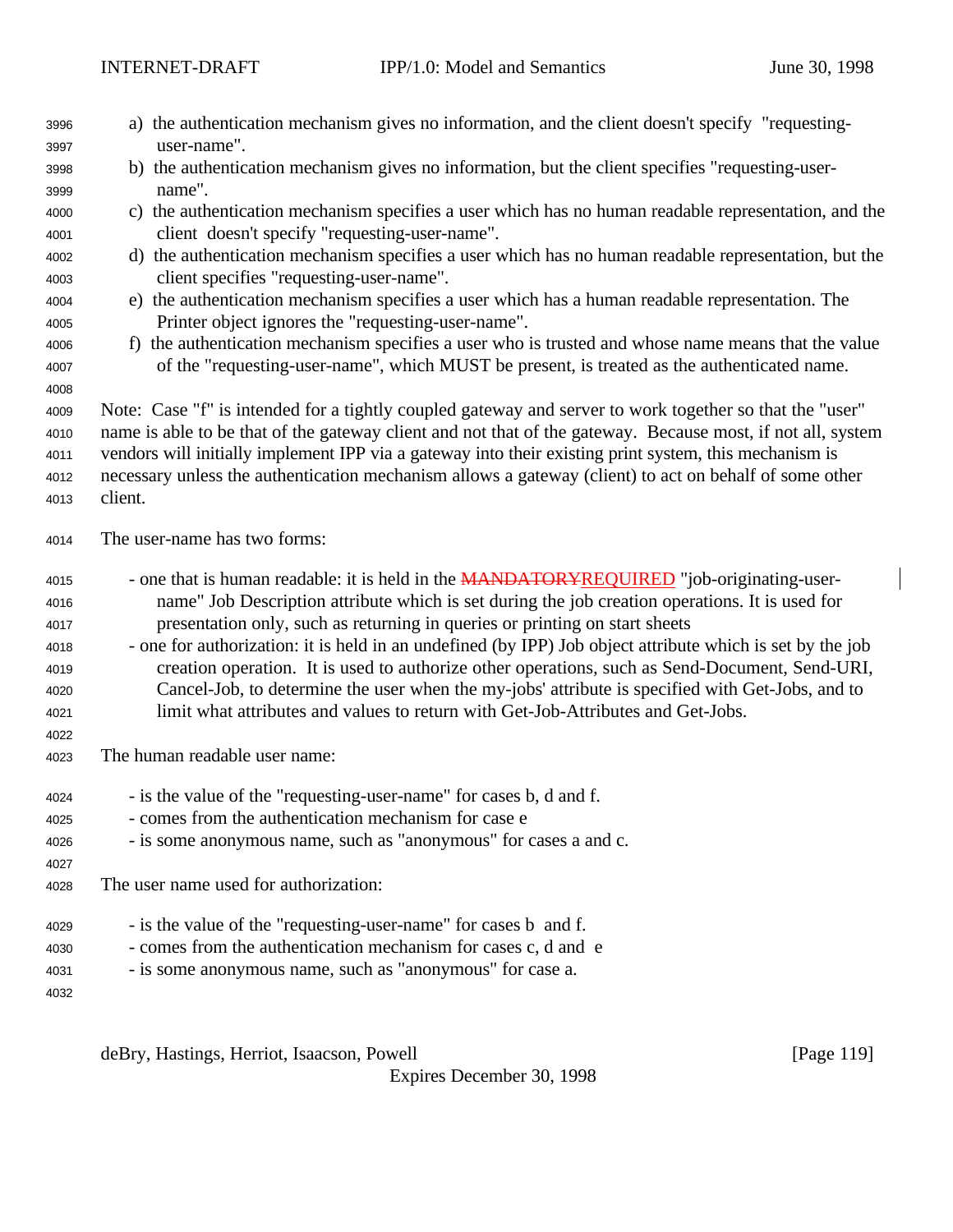The essence of these rules for resolving conflicting sources of user-names is that a printer implementation is free to pick either source as long as it achieves consistent results. That is, if a user uses the same path for a series of requests, the requests MUST appear to come from the same user from the standpoint of both the human-readable user name and the user name for authorization. This rule MUST continue to apply even if a request could be authenticated by two or more mechanisms. It doesn't matter which of several authentication mechanisms a Printer uses as long as it achieves consistent results. If a client uses more than one authentication mechanism, it is recommended that an administrator make all credentials resolve to the same user and user-name as much as possible.

8.4 Restricted Queries

 In many IPP operations, a client supplies a list of attributes to be returned in the response. For security reasons, an IPP object may be configured not to return all attributes (or all values) that a client requests. The job attributes returned MAY depend on whether the requesting user is the same as the user that submitted the job. The IPP object MAY even return none of the requested attributes. In such cases, the status returned is the same as if the object had returned all requested attributes. The client cannot tell by such a response whether the requested attribute was present or absent on the object.

8.5 IPP Security Application Profile for TLS

 The IPP application profile for TLS follows the standard "Mandatory Cipher Suites" requirement as documented in the TLS specification [TLS]. Client implementations MUST NOT assume any other cipher suites are supported by an IPP Printer object.

 If a conforming IPP object supports TLS, it MUST implement and support the "Mandatory Cipher Suites" as specified in the TLS specification and MAY support additional cipher suites.

 A conforming IPP client SHOULD support TLS including the "Mandatory Cipher Suites" as specified in the TLS specification. A conforming IPP client MAY support additional cipher suites.

 It is possible that due to certain government export restrictions some non-compliant versions of this extension could be deployed. Implementations wishing to inter-operate with such non-compliant versions 4058 MAY offer the TLS DHE DSS EXPORT WITH DES40 CBC SHA mechanism. However, since 40

bit ciphers are known to be vulnerable to attack by current technology, any client which actives a 40 bit

cipher MUST NOT indicate to the user that the connection is completely secure from eavesdropping.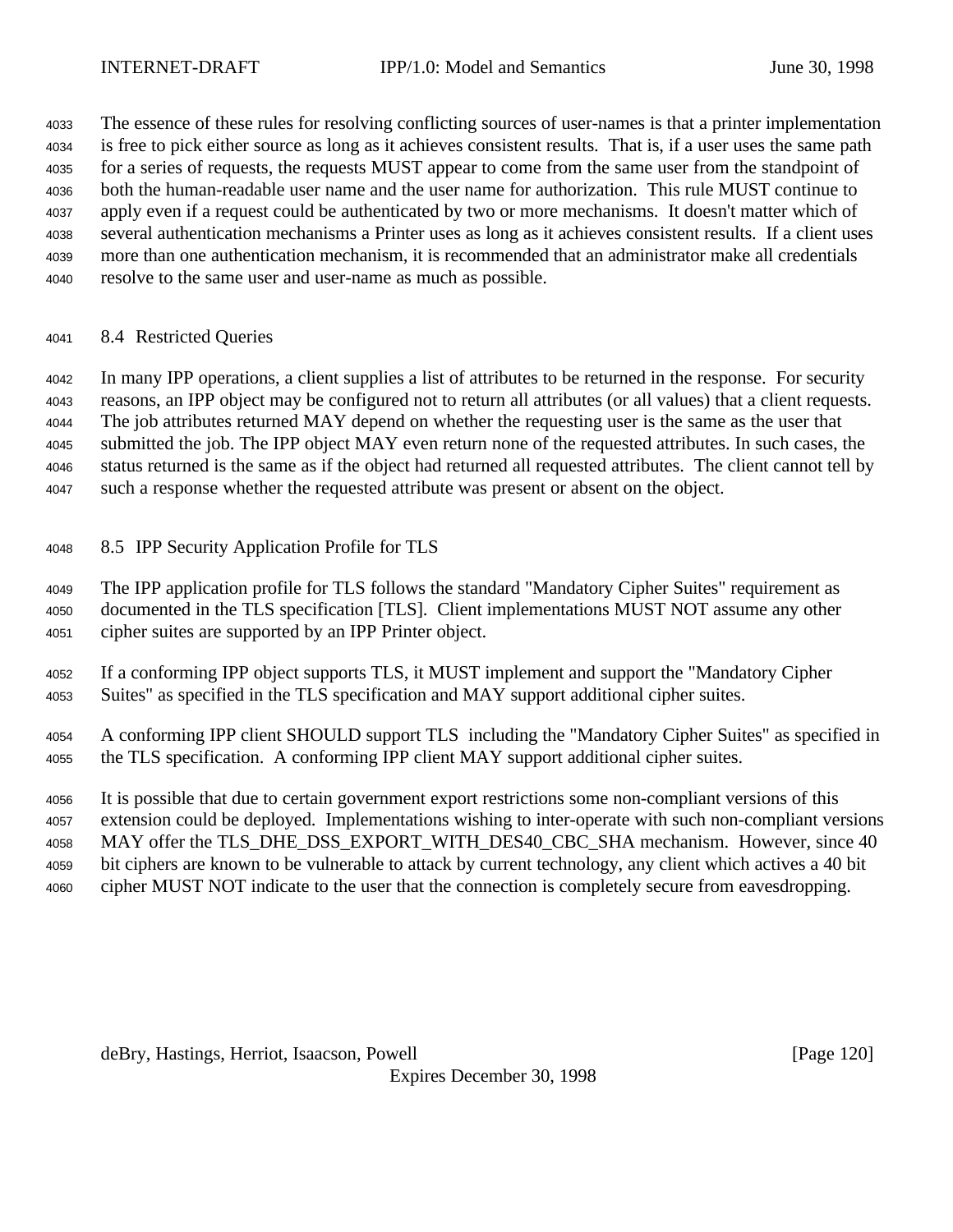$\overline{\phantom{a}}$ 

| 4061 | 9. References                                                                                           |
|------|---------------------------------------------------------------------------------------------------------|
| 4062 | [ASCII]                                                                                                 |
| 4063 | Coded Character Set - 7-bit American Standard Code for Information Interchange (ASCII),                 |
| 4064 | ANSI X3.4-1986. This standard is the specification of the US-ASCII charset.                             |
| 4065 | $FCS-POL$                                                                                               |
| 4066 | H. Alvestrand, "IETF Policy on Character Sets and Languages, work in progress <draft-< td=""></draft-<> |
| 4067 | alvestrand-charset-policy-01.txt>, August 29, 1997.                                                     |
| 4068 | [HTPP]                                                                                                  |
| 4069 | J. Barnett, K. Carter, R. DeBry, "Initial Draft - Hypertext Printing Protocol - HTPP/1.0",              |
| 4070 | October 1996, ftp://ftp.pwg.org/pub/pwg/ipp/historic/htpp/overview.ps.gz                                |
| 4071 | [IANA-CON]                                                                                              |
| 4072 | Narte, T. and Alverstrand, H.T.: Guidelines for Writing an IANA Considerations Section in               |
| 4073 | RFCs, Work in Progress, draft-iesg-iana-considerations-04.txt, May 21, 1998.                            |
| 4074 | $[IANA-CS]$                                                                                             |
| 4075 | IANA Registry of Coded Character Sets: ftp://ftp.isi.edu/in-notes/iana/assignments/character-sets       |
| 4076 | HANA-CSal                                                                                               |
| 4077 | N. Freed, J. Postel: IANA CharSet Registration Procedures, Work in Progress (draft freed-               |
| 4078 | charset-reg-02.txt).                                                                                    |
| 4079 | $[IANA-MT]$                                                                                             |
| 4080 | IANA Registry of Media Types: ftp://ftp.isi.edu/in-notes/iana/assignments/media-types/                  |
| 4081 | [IPP LPD]                                                                                               |
| 4082 | Herriot, R., Hastings, T., Jacobs, N., Martin, J., "Mapping between LPD and IPP Protocols",             |
| 4083 | draft-ietf-ipp-lpd-ipp-map-04.txt, June 1998.                                                           |
| 4084 | [IPP-PRO]                                                                                               |
| 4085 | Herriot, R., Butler, S., Moore, P., Tuner, R., "Internet Printing Protocol/1.0: Encoding and            |
| 4086 | Transport", draft-ietf-ipp-pro-06.txt, June, 1998.                                                      |
| 4087 | $[IPP-RAT]$                                                                                             |
| 4088 | Zilles, S., "Rationale for the Structure and Model and Protocol for the Internet Printing Protocol",    |
| 4089 | draft-ietf-ipp-rat-03.txt, June, 1998.                                                                  |
| 4090 | [IPP-REQ]                                                                                               |
| 4091 | Wright, D., "Design Goals for an Internet Printing Protocol", draft-ietf-ipp-req-02.txt, June, 1998.    |

deBry, Hastings, Herriot, Isaacson, Powell [Page 121]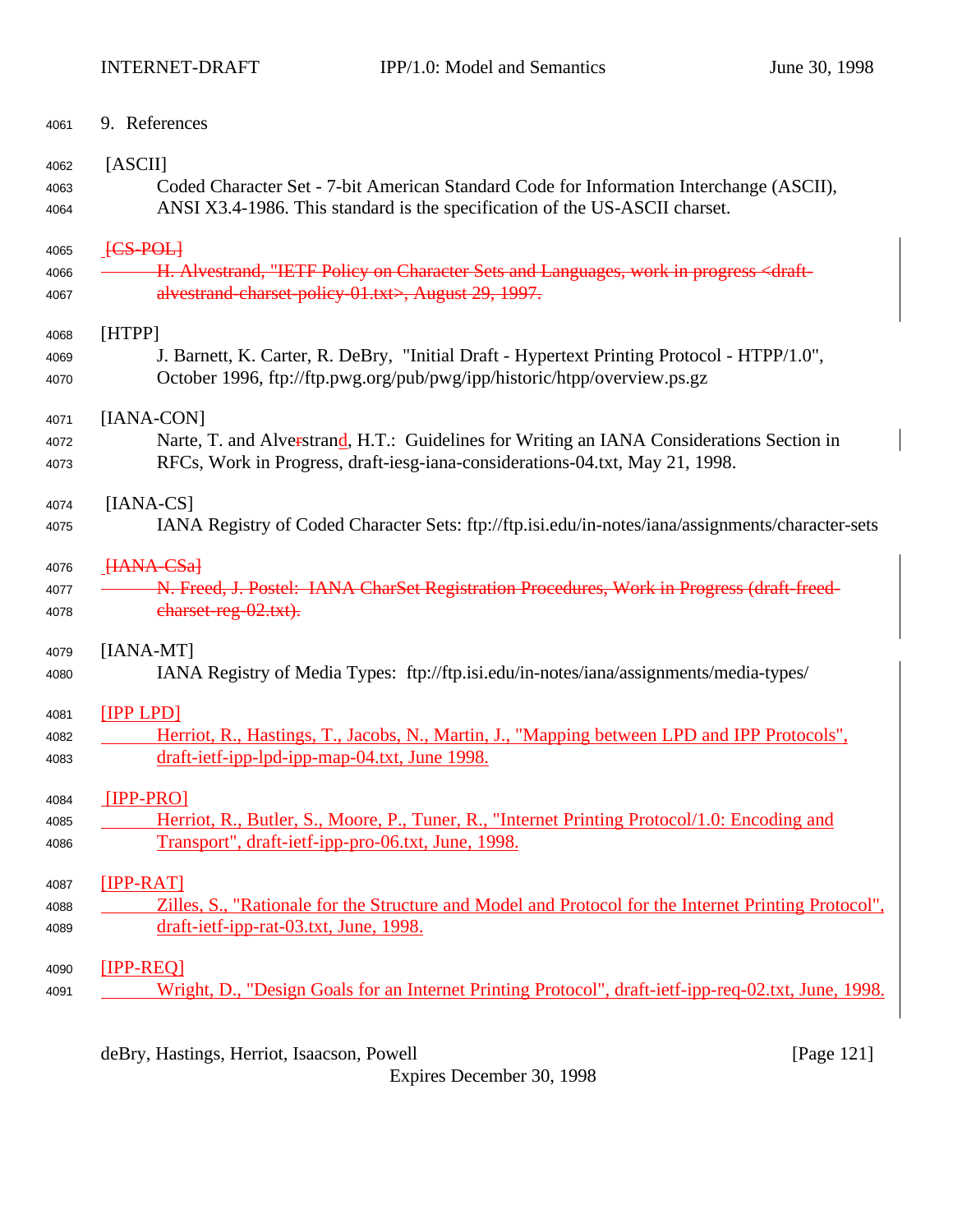| 4092 | HPP-PROT                                                                                             |
|------|------------------------------------------------------------------------------------------------------|
| 4093 | Herriot, R., Butler, S., Moore, P., Tuner, R., "Internet Printing Protocol/1.0: Protocol             |
| 4094 | Specifications", draft-ietf-ipp-pro-05.txt, November, 1997.                                          |
| 4095 | <b>HPP RATH</b>                                                                                      |
| 4096 | Zilles, S., "Rationale for the Structure and Model and Protocol for the Internet Printing Protocol", |
| 4097 | draft-ietf-ipp-rat-02.txt, November, 1997.                                                           |
| 4098 | HPP-REQ1                                                                                             |
| 4099 | Wright, D., "Requirements for an Internet Printing Protocol", draft ietf ipp req .txt, November,     |
| 4100 | <del>1997.</del>                                                                                     |
| 4101 | $[ISO10646-1]$                                                                                       |
| 4102 | ISO/IEC 10646-1:1993, "Information technology -- Universal Multiple-Octet Coded Character            |
| 4103 | Set (UCS) - Part 1: Architecture and Basic Multilingual Plane, JTC1/SC2."                            |
| 4104 | $[ISO8859-1]$                                                                                        |
| 4105 | ISO/IEC 8859-1:1987, "Information technology -- 8-bit One-Byte Coded Character Set - Part 1:         |
| 4106 | Latin Alphabet Nr 1", 1987, JTC1/SC2.                                                                |
| 4107 | $[ISO10175]$                                                                                         |
| 4108 | ISO/IEC 10175 Document Printing Application (DPA), June 1996.                                        |
| 4109 | [LDPA]                                                                                               |
| 4110 | T. Hastings, S. Isaacson, M. MacKay, C. Manros, D. Taylor, P. Zehler, "LDPA - Lightweight            |
| 4111 | Document Printing Application", October 1996,                                                        |
| 4112 | ftp://ftp.pwg.org/pub/pwg/ipp/historic/ldpa/ldpa8.pdf.gz                                             |
| 4113 | [P1387.4]                                                                                            |
| 4114 | Kirk, M. (editor), POSIX System Administration - Part 4: Printing Interfaces, POSIX 1387.4 D8,       |
| 4115 | 1994.                                                                                                |
| 4116 | [PSIS] Herriot, R. (editor), X/Open A Printing System Interoperability Specification (PSIS), August  |
| 4117 | 1995.                                                                                                |
| 4118 | [PWG]                                                                                                |
| 4119 | Printer Working Group, http://www.pwg.org.                                                           |
| 4120 | [RFC1035]                                                                                            |
| 4121 | P. Mockapetris, "DOMAIN NAMES - IMPLEMENTATION AND SPECIFICATION", RFC                               |
| 4122 | 1035, November 1987.                                                                                 |

deBry, Hastings, Herriot, Isaacson, Powell [Page 122]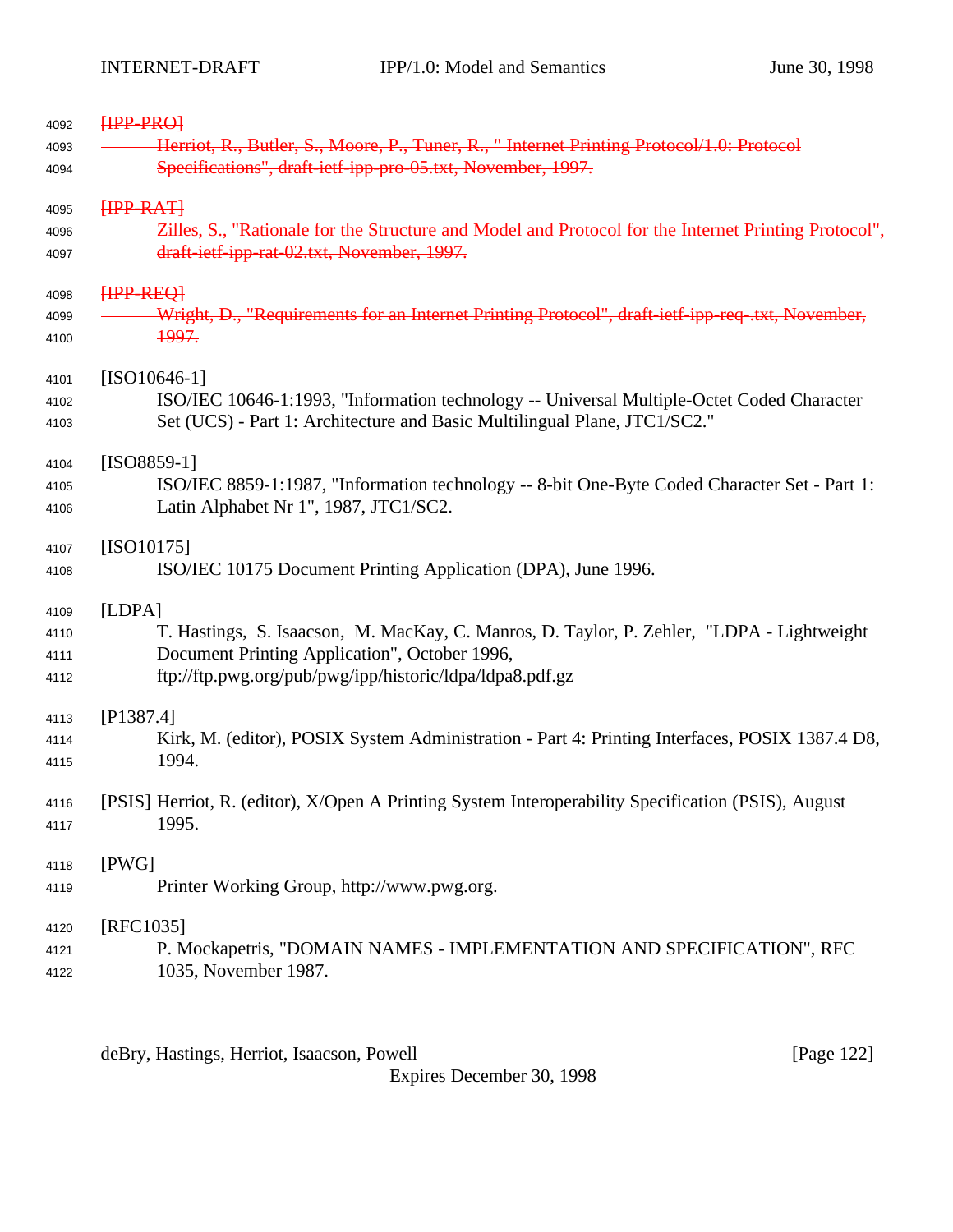| 4123         | [RFC1179]                                                                                                                           |
|--------------|-------------------------------------------------------------------------------------------------------------------------------------|
| 4124         | McLaughlin, L. III, (editor), "Line Printer Daemon Protocol" RFC 1179, August 1990.                                                 |
| 4125         | $-$ [RFC1630]                                                                                                                       |
| 4126         | T. Berners-Lee, "Universal Resource Identifiers in WWW: A Unifying Syntax for the Expression                                        |
| 4127         | of Names and Addresses of Objects on the Network as used in the World-Wide Web", RFC 1630,                                          |
| 4128         | June 1994.                                                                                                                          |
| 4129         | [RFC1738]                                                                                                                           |
| 4130         | Berners-Lee, T., Masinter, L., McCahill, M., "Uniform Resource Locators (URL)", RFC 1738,                                           |
| 4131         | December, 1994.                                                                                                                     |
| 4132         | [RFC1759]                                                                                                                           |
| 4133         | Smith, R., Wright, F., Hastings, T., Zilles, S., and Gyllenskog, J., "Printer MIB", RFC 1759,                                       |
| 4134         | March 1995.                                                                                                                         |
| 4135         | [RFC1766]                                                                                                                           |
| 4136         | H. Alvestrand, "-Tags for the Identification of Languages", RFC 1766, March 1995.                                                   |
| 4137         | [RFC1808]                                                                                                                           |
| 4138         | R. Fielding, "Relative Uniform Resource Locators", RFC 1808, June 1995.                                                             |
| 4139         | [RFC1903]                                                                                                                           |
| 4140<br>4141 | J. Case, et.al., "Textual Conventions for Version 2 of the Simple Network Management Protocol<br>(SNMP v2)" RFC 1903, January 1996. |
| 4142         | [RFC1952]                                                                                                                           |
| 4143         | P. Deutsch, "GZIP file format specification version 4.3", RFC 1952, May 1996.                                                       |
| 4144         | [RFC2044]                                                                                                                           |
| 4145         | F. Yergeau, "UTF-8, a transformation format of Unicode and ISO 10646", RFC 2044, October                                            |
| 4146         | 1996.                                                                                                                               |
| 4147         | [RFC2068]                                                                                                                           |
| 4148         | R. Fielding, J. Gettys, J. Mogul, H. Frystyk, T. Berners-Lee, "Hypertext Transfer Protocol -                                        |
| 4149         | HTTP/1.1", RFC 2068, January 1997                                                                                                   |
| 4150         | [RFC2069]                                                                                                                           |
| 4151         | J. Franks, P. Hallam-Baker, J. Hostetler, P. Leach, A. Luotonen, E. Sink, L. Stewart, "An                                           |
| 4152         | Extension to HTTP: Digest Access Authentication", RFC-2069, Jan 1997.                                                               |

deBry, Hastings, Herriot, Isaacson, Powell [Page 123]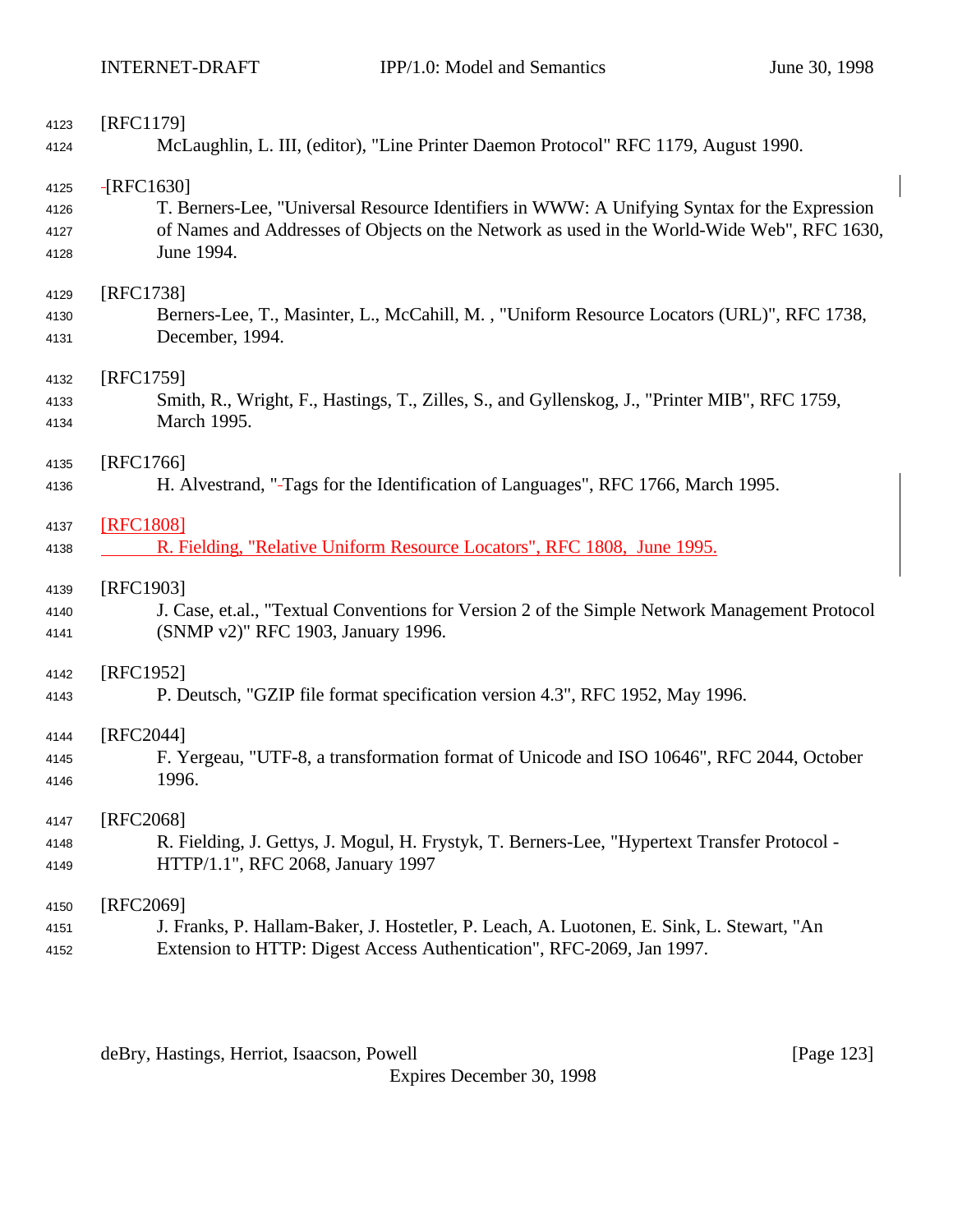| 4153         | $[RFC2045]$                                                                                                                                                                     |
|--------------|---------------------------------------------------------------------------------------------------------------------------------------------------------------------------------|
| 4154<br>4155 | N. Fried, N. Borenstein, ", Multipurpose Internet Mail Extensions (MIME) Part One: Format of<br>Internet Message Bodies " RFC 2045, November 1996.                              |
| 4156         | [RFC2046]                                                                                                                                                                       |
| 4157         | Multipurpose Internet Mail Extensions (MIME) Part Two: Media Types. N. Freed & N.                                                                                               |
| 4158         | Borenstein. November 1996. (Obsoletes RFC1521, RFC1522, RFC1590), RFC 2046.                                                                                                     |
| 4159         | [RFC2048]                                                                                                                                                                       |
| 4160         | N. Freed, J. Klensin & J. Postel, "Multipurpose Internet Mail Extension (MIME) Part Four:                                                                                       |
| 4161<br>4162 | Registration Procedures". N. Freed, J. Klensin & J. PostelRFC 2048,-November 1996.-(Format:<br>TXT=45033 bytes) (Obsoletes RFC1521, RFC1522, RFC1590) (Also BCP0013), RFC 2048. |
| 4163         | [RFC2119]                                                                                                                                                                       |
| 4164         | S. Bradner, "Key words for use in RFCs to Indicate Requirement Levels", RFC 2119, March                                                                                         |
| 4165         | 1997                                                                                                                                                                            |
| 4166         | [RFC2228]                                                                                                                                                                       |
| 4167         | M. Horowitz, S. Lunt, "FTP Security Extensions", RFC 2228, October 1997.                                                                                                        |
| 4168         | [RFC2277]                                                                                                                                                                       |
| 4169         | H. Alvestrand, "IETF Policy on Character Sets and Languages" RFC 2277, January 1998.                                                                                            |
| 4170         | [RFC2278]                                                                                                                                                                       |
| 4171         | N. Freed, J. Postel: "IANA CharSet Registration Procedures", RFC 2278, January 1998.                                                                                            |
| 4172         | [RFC2279]                                                                                                                                                                       |
| 4173         | F. Yergeau, "UTF-8, a transformation format of ISO 10646", RFC 2279. January 1998.                                                                                              |
| 4174         | [RFC2316]                                                                                                                                                                       |
| 4175         | S. Bellovin, "Report of the IAB Security Architecture Workshop", RFC 2316, April 1998.                                                                                          |
| 4176         | [SWP]                                                                                                                                                                           |
| 4177         | P. Moore, B. Jahromi, S. Butler, "Simple Web Printing SWP/1.0", May 7, 1997,                                                                                                    |
| 4178         | ftp://ftp.pwg.org/pub/pwg/ipp/new_PRO/swp9705.pdf                                                                                                                               |
| 4179         | 10. Copyright Notice                                                                                                                                                            |

 This document and translations of it may be copied and furnished to others, and derivative works that comment on or otherwise explain it or assist in its implementation may be prepared, copied, published

deBry, Hastings, Herriot, Isaacson, Powell [Page 124]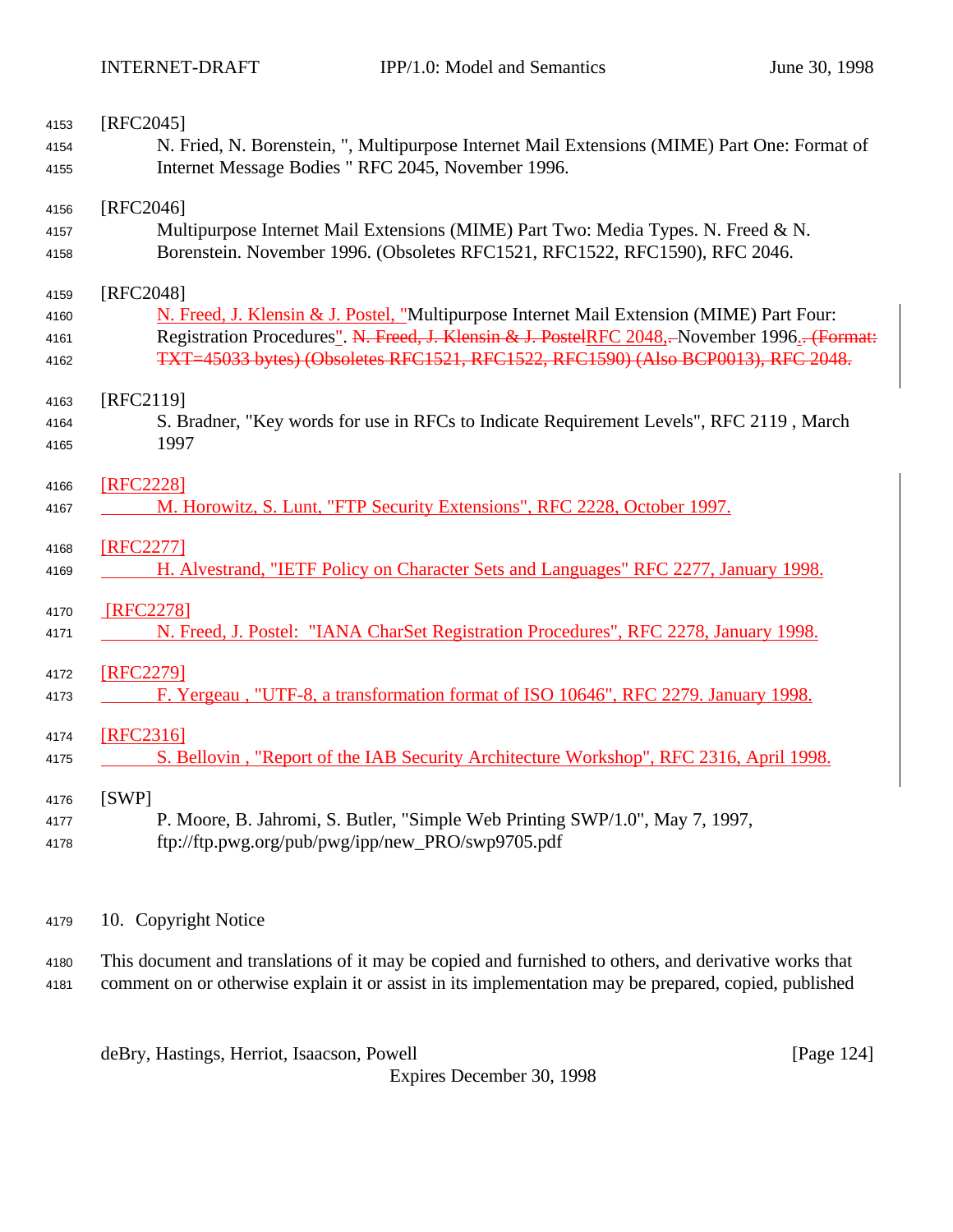and distributed, in whole or in part, without restriction of any kind, provided that the above copyright

notice and this paragraph are included on all such copies and derivative works. However, this document

itself may not be modified in any way, such as by removing the copyright notice or references to the

 Internet Society or other Internet organizations, except as needed for the purpose of developing Internet standards in which case the procedures for copyrights defined in the Internet Standards process must be

followed, or as required to translate it into languages other than English.

 The limited permissions granted above are perpetual and will not be revoked by the Internet Society or its successors or assigns.

This document and the information contained herein is provided on an "AS IS" basis and THE

INTERNET SOCIETY AND THE INTERNET ENGINEERING TASK FORCE DISCLAIMS ALL

WARRANTIES, EXPRESS OR IMPLIED, INCLUDING BUT NOT LIMITED TO ANY

 WARRANTY THAT THE USE OF THE INFORMATION HEREIN WILL NOT INFRINGE ANY RIGHTS OR ANY IMPLIED WARRANTIES OF MERCHANTABILITY OR FITNESS FOR A

PARTICULAR PURPOSE.

11. Author's Address

- Scott A. Isaacson (Editor)
- Novell, Inc.
- 122 E 1700 S
- Provo, UT 84606
- Phone: 801-861-7366 Fax: 801-861-2517
- e-mail: sisaacson@novell.com
- Tom Hastings
- Xerox Corporation
- 701 S. Aviation Blvd.
- El Segundo, CA 90245
- Phone: 310-333-6413
- Fax: 310-333-5514
- e-mail: hastings@cp10.es.xerox.com
- Robert Herriot Sun Microsystems Inc.

deBry, Hastings, Herriot, Isaacson, Powell [Page 125]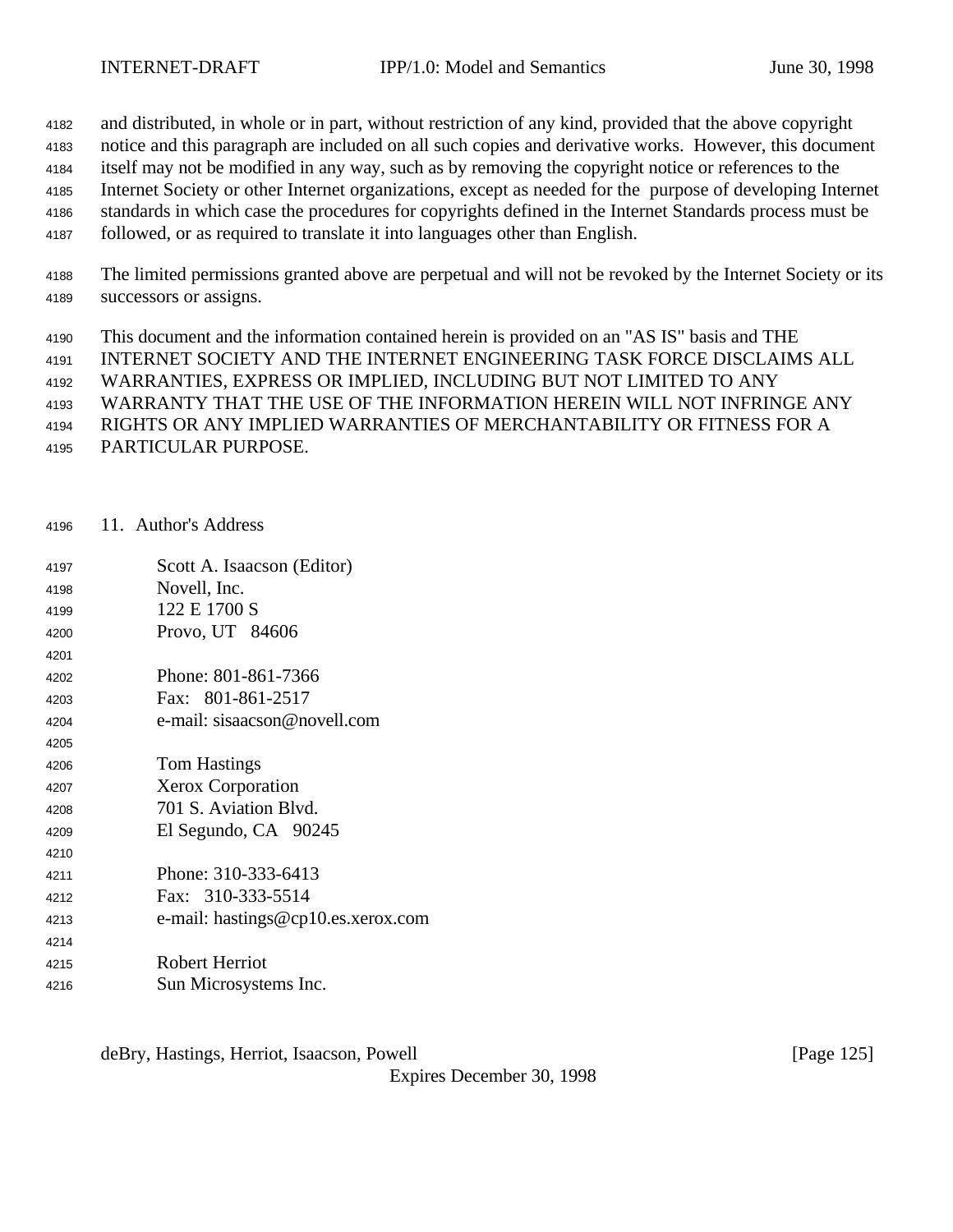$\overline{\phantom{a}}$ 

 $\overline{\phantom{a}}$ 

| 4217 | 901 San Antonio.Road, MPK-17                                                                                   |
|------|----------------------------------------------------------------------------------------------------------------|
| 4218 | Palo Alto, CA 94303                                                                                            |
| 4219 |                                                                                                                |
| 4220 | Phone: 650-786-8995                                                                                            |
| 4221 | 650-786-7077<br>Fax:                                                                                           |
| 4222 | e-mail: robert.herriot@eng.sun.com                                                                             |
| 4223 |                                                                                                                |
| 4224 | Roger deBry                                                                                                    |
| 4225 | <b>HUC/003G</b>                                                                                                |
| 4226 | <b>IBM</b> Corporation                                                                                         |
| 4227 | P.O. Box 1900                                                                                                  |
| 4228 | Boulder, CO 80301-9191                                                                                         |
| 4229 |                                                                                                                |
| 4230 | Phone: (303) 924-4080                                                                                          |
| 4231 | Fax: (303) 924-9889                                                                                            |
| 4232 | e-mail: debry@vnet.ibm.com                                                                                     |
| 4233 |                                                                                                                |
| 4234 | <b>Patrick Powell</b>                                                                                          |
| 4235 | <b>San Diego State University Astart Technologies</b>                                                          |
| 4236 | 9475 Chesapeake Dr., Suite D                                                                                   |
| 4237 | San Diego, CA 95123                                                                                            |
| 4238 |                                                                                                                |
| 4239 | Phone: (619) 874-6543                                                                                          |
| 4240 | Fax: (619) 279-8424                                                                                            |
| 4241 | e-mail: papowell@sdsu.eduastart.com                                                                            |
| 4242 |                                                                                                                |
| 4243 | IPP Mailing List: ipp@pwg.org                                                                                  |
| 4244 | IPP Mailing List Subscription: ipp-request@pwg.org                                                             |
| 4245 | IPP Web Page: http://www.pwg.org/ipp/                                                                          |
| 4246 |                                                                                                                |
| 4247 | Implementers of this specification are encouraged to join IPP Mailing List in order to participate in any      |
| 4248 | discussions of clarification issues and review of registration proposals for additional attributes and values. |
| 4249 |                                                                                                                |
| 4250 | Other Participants:                                                                                            |
| 4251 | <b>Chuck Adams - Tektronix</b>                                                                                 |
| 4252 | Jeff Barnett - IBM                                                                                             |
| 4253 | Ron Bergman - Dataproducts Corp.                                                                               |
| 4254 | Sylvan Butler, HP                                                                                              |
| 4255 | Keith Carter, IBM Corporation                                                                                  |
| 4256 | Jeff Copeland - QMS                                                                                            |

deBry, Hastings, Herriot, Isaacson, Powell [Page 126]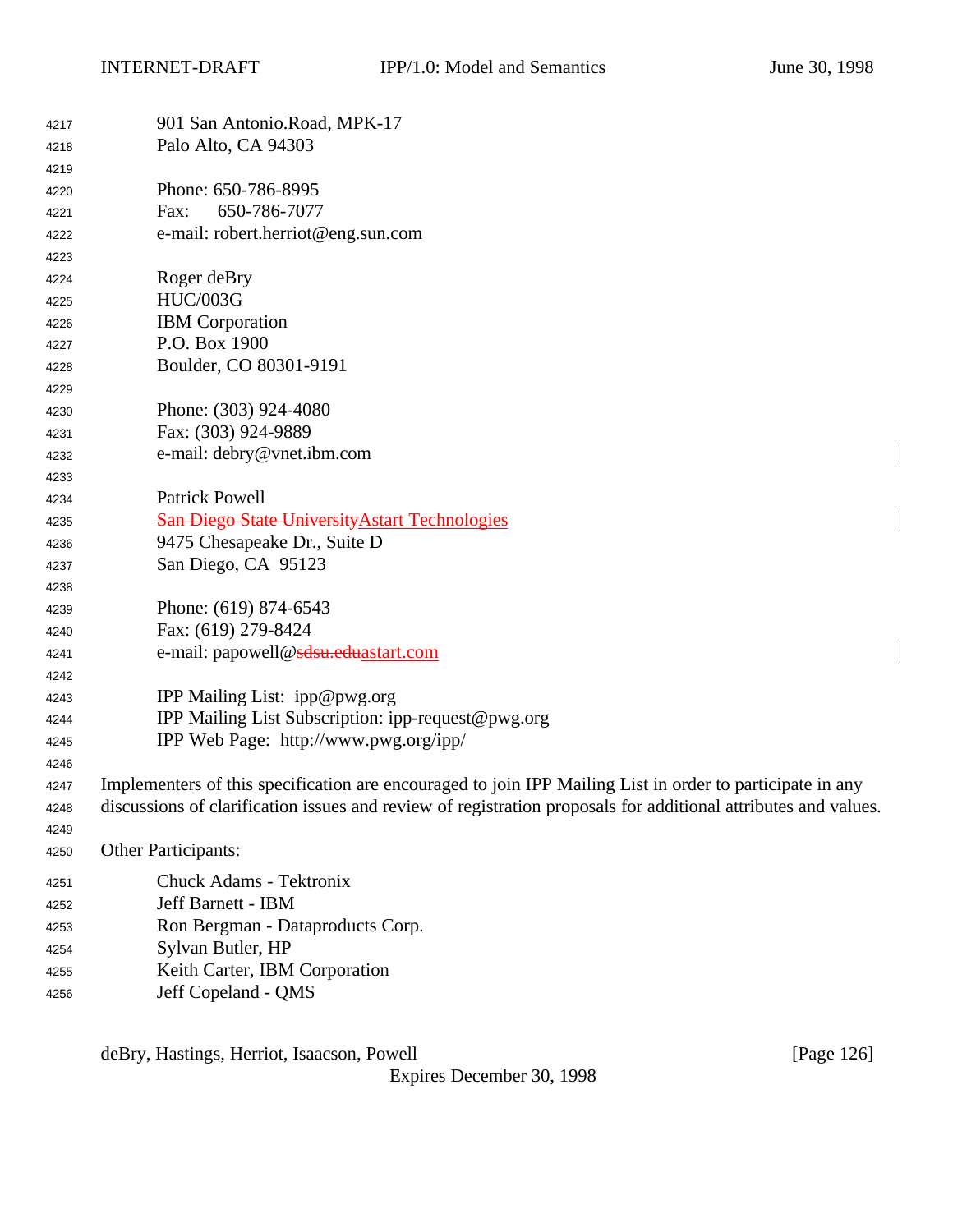| 4257 | Andy Davidson - Tektronix                 |
|------|-------------------------------------------|
| 4258 | Mabry Dozier - QMS                        |
| 4259 | Lee Farrell - Canon Information Systems   |
| 4260 | <b>Steve Gebert - IBM</b>                 |
| 4261 | Babek Jahromi, Microsoft                  |
| 4262 | David Kellerman - Northlake Software      |
| 4263 | Rick Landau - Digital                     |
| 4264 | Greg LeClair - Epson                      |
| 4265 | Harry Lewis - IBM                         |
| 4266 | Pete Loya - HP                            |
| 4267 | Ray Lutz - Cognisys                       |
| 4268 | Mike MacKay, Novell, Inc.                 |
| 4269 | Daniel Manchala - Underscore              |
| 4270 | Carl-Uno Manros, Xerox <del>, Corp.</del> |
| 4271 | Jay Martin - Underscore                   |
| 4272 | <b>Larry Masinter - Xerox</b>             |
| 4273 | <b>Stan McConnell - Xerox</b>             |
| 4274 | Ira McDonald, High North Inc.             |
| 4275 | Paul Moore, Microsoft                     |
| 4276 | Tetsuya Morita - Ricoh                    |
| 4277 | Yuichi Niwa - Ricoh                       |
| 4278 | Pat Nogay - IBM                           |
| 4279 | <b>Ron Norton - Printronics</b>           |
| 4280 | <b>Bob Pentecost - HP</b>                 |
| 4281 | Rob Rhoads - Intel                        |
| 4282 | Xavier Riley - Xerox, Corp.               |
| 4283 | David Roach - Unisys                      |
| 4284 | Stuart Rowley, Kyocera                    |
| 4285 | Hiroyuki Sato - Canon                     |
| 4286 | Bob Setterbo - Adobe                      |
| 4287 | Devon Taylor, Novell, Inc.                |
| 4288 | Mike Timperman - Lexmark                  |
| 4289 | Randy Turner - Sharp                      |
| 4290 | Atsushi Yuki - Kyocera                    |
| 4291 | Rick Yardumian - Xerox <del>, Corp.</del> |
| 4292 | Lloyd Young - Lexmark                     |
| 4293 | Bill Wagner - DPI                         |
| 4294 | Jim Walker - DAZEL                        |
| 4295 | Chris Wellens - Interworking Labs         |
| 4296 | Rob Whittle - Novell                      |

deBry, Hastings, Herriot, Isaacson, Powell [Page 127]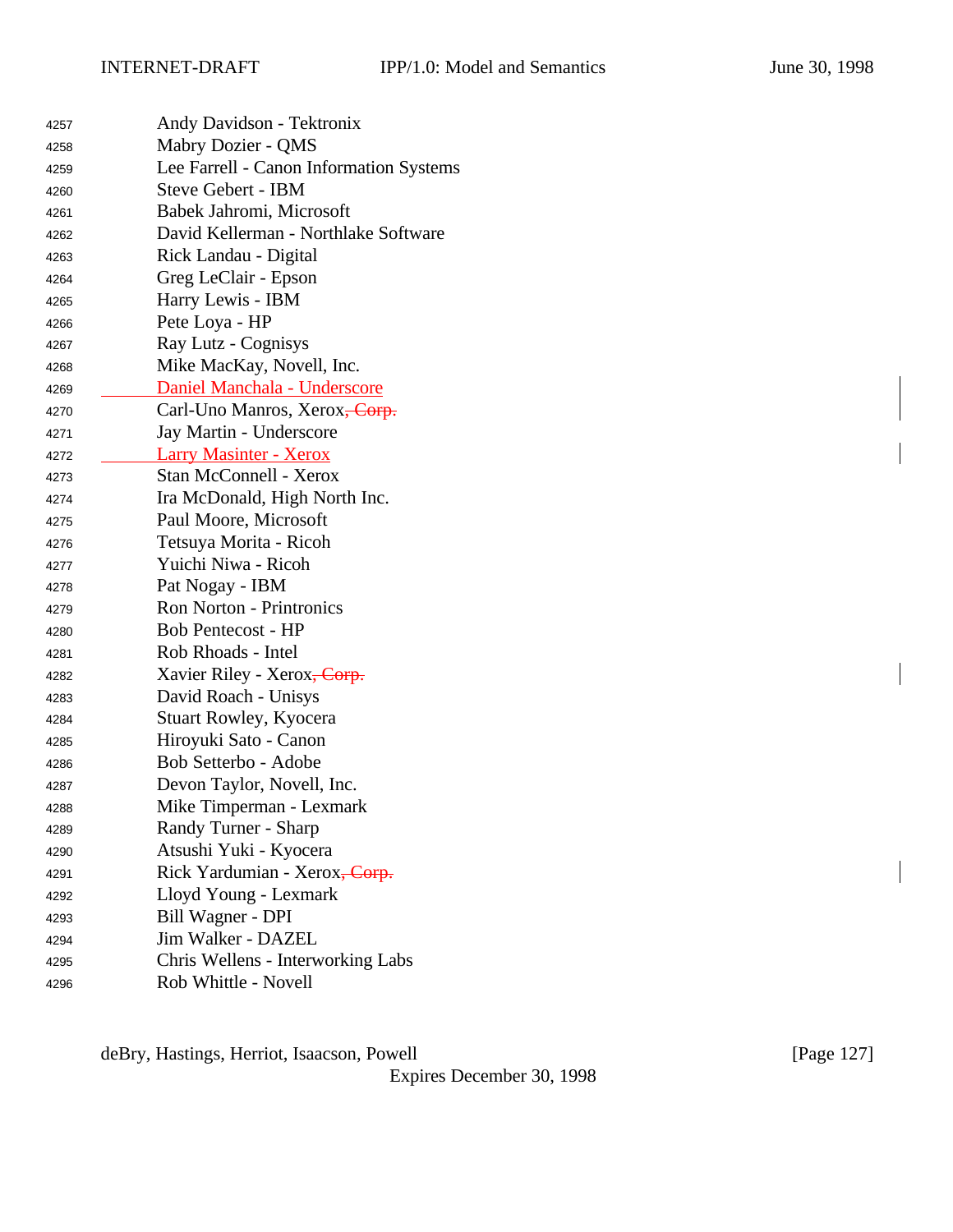| 4297 | Don Wright - Lexmark                   |
|------|----------------------------------------|
| 4298 | Peter Zehler, Xerox <del>, Corp.</del> |
| 4299 | Steve Zilles, Adobe                    |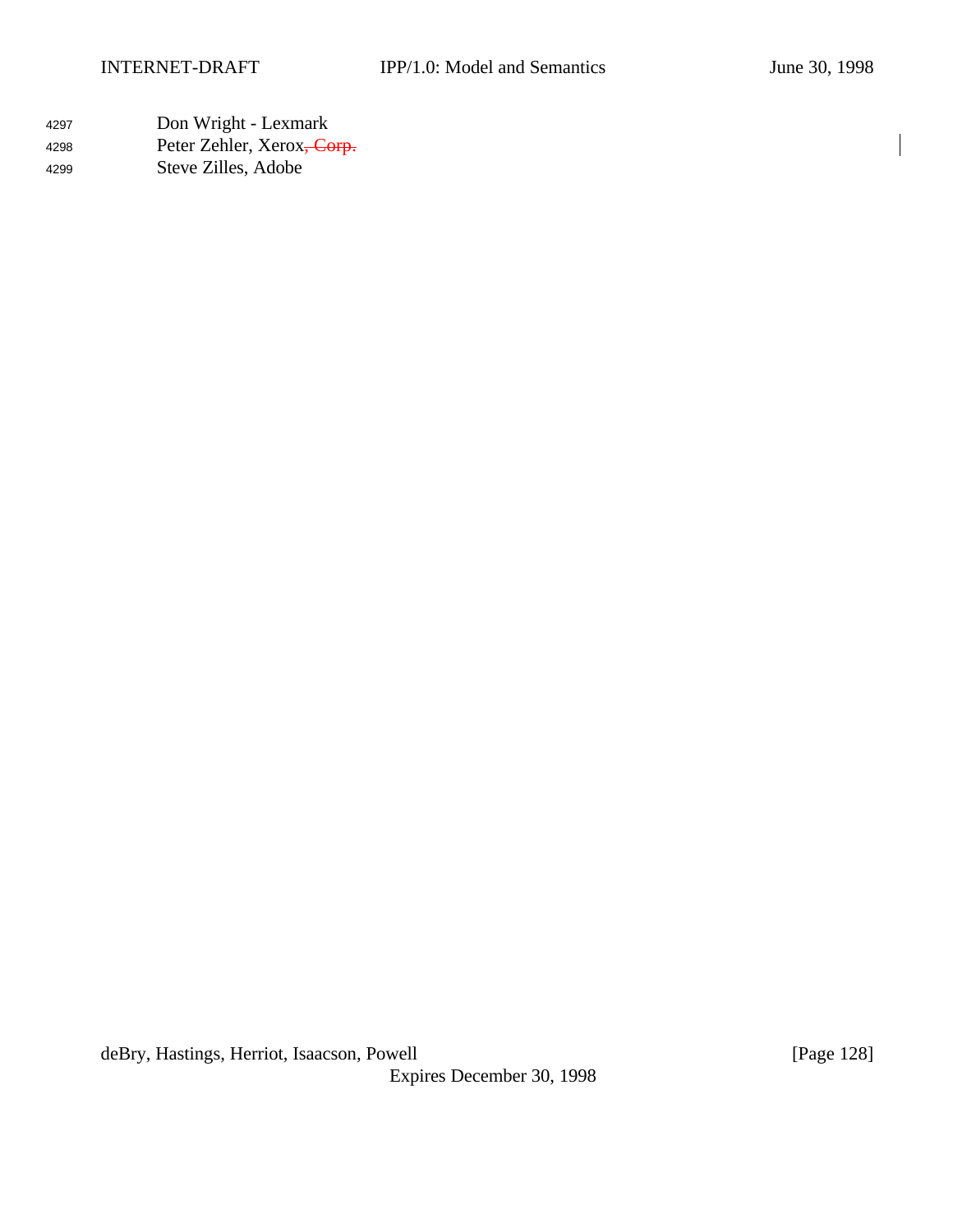| 4300 |  |  | 12. Formats for IPP Registration Proposals |  |
|------|--|--|--------------------------------------------|--|
|      |  |  |                                            |  |

4301 In order to propose an IPP extension for registration, the proposer must submit an application to IANA

- by email to "iana@iana.org"or by filling out the appropriate form on the IANA web pages
- (http://www.iana.org). This section specifies the required information and the formats for proposing registrations of extensions to IPP as provided in Section 6 for:
- 
- 1. type2 'keyword' attribute values
- 2. type3 'keyword' attribute values
- 3. type2 'enum' attribute values
- 4. type3 'enum' attribute values
- 5. attributes
- 6. attribute syntaxes
- 7. operations
- 8. status codes
- 12.1 Type2 keyword attribute values registration
- Type of registration: type2 keyword attribute value
- Name of attribute to which this keyword specification is to be added:
- Proposed keyword name of this keyword value:
- Specification of this keyword value (follow the style of IPP Model Section 4.1.3):
- Name of proposer:
- Address of proposer:
- Email address of proposer:
- 
- Note: For type2 keywords, the Designated Expert will be the point of contact for the approved
- registration specification, if any maintenance of the registration specification is needed.
- 12.2 Type3 keyword attribute values registration
- Type of registration: type3 keyword attribute value
- Name of attribute to which this keyword specification is to be added:
- Proposed keyword name of this keyword value:
- Specification of this keyword value (follow the style of IPP Model Section 4.1.3):
- Name of proposer:
- Address of proposer:
- Email address of proposer:
- 

deBry, Hastings, Herriot, Isaacson, Powell **compare 129** and the set of the set of the set of the set of the set of the set of the set of the set of the set of the set of the set of the set of the set of the set of the set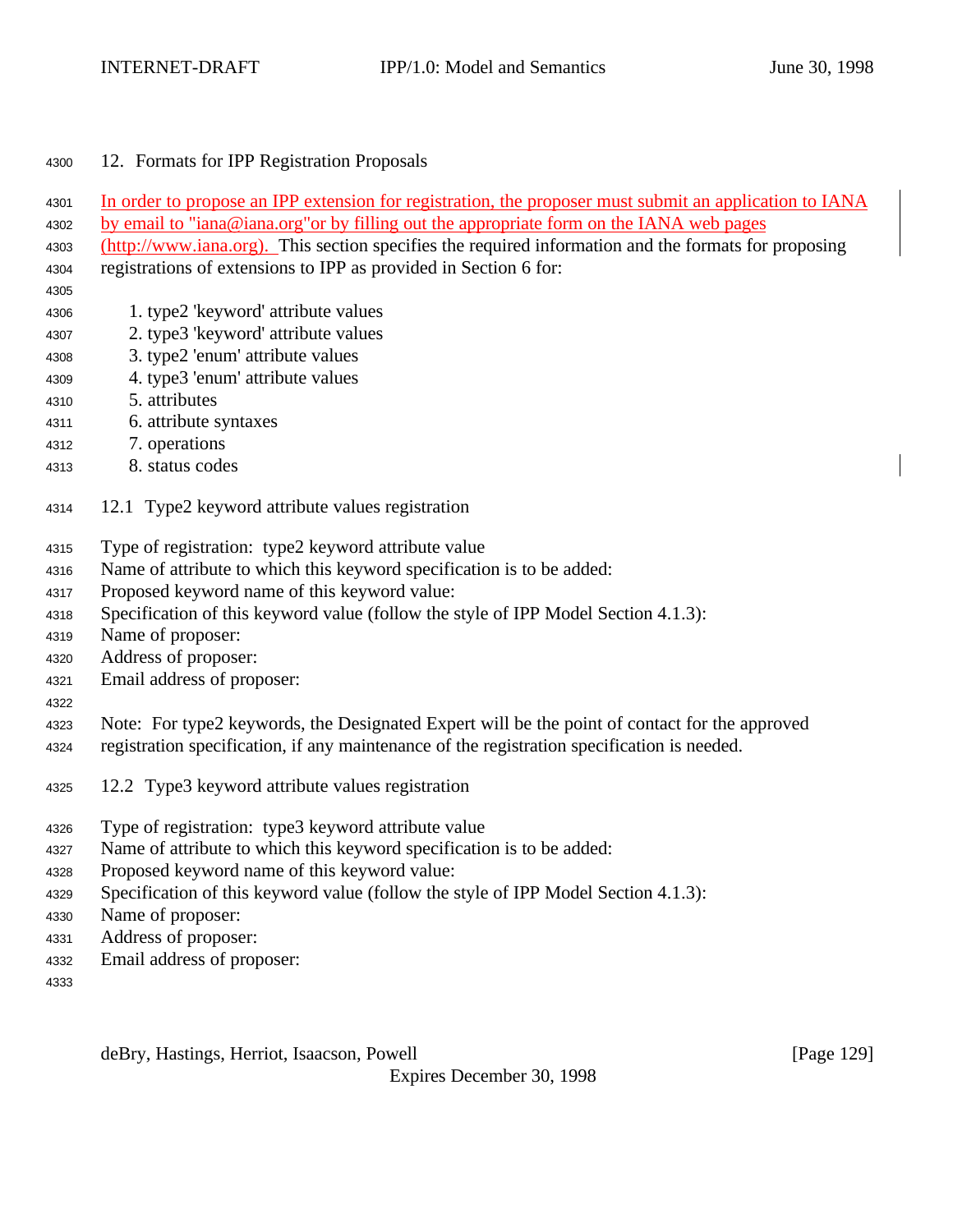- Note: For type3 keywords, the proposer will be the point of contact for the approved registration specification, if any maintenance of the registration specification is needed.
- 12.3 Type2 enum attribute values registration
- Type of registration: type2 enum attribute value
- Name of attribute to which this enum specification is to be added:
- Keyword symbolic name of this enum value:
- Numeric value (to be assigned by the IPP Designated Expert in consultation with IANA):
- Specification of this enum value (follow the style of IPP Model Section 4.1.4):
- Name of proposer:
- Address of proposer:
- Email address of proposer:
- 
- Note: For type2 enums, the Designated Expert will be the point of contact for the approved registration specification, if any maintenance of the registration specification is needed.
- 12.4 Type3 enum attribute values registration
- Type of registration: type3 enum attribute value
- Name of attribute to which this enum specification is to be added:
- Keyword symbolic name of this enum value:
- Numeric value (to be assigned by the IPP Designated Expert in consultation with IANA):
- Specification of this enum value (follow the style of IPP Model Section 4.1.4):
- Name of proposer:
- Address of proposer:
- Email address of proposer:
- 

- Note: For type3 enums, the proposer will be the point of contact for the approved registration
- specification, if any maintenance of the registration specification is needed.
- 12.5 Attribute registration
- Type of registration: attribute
- Proposed keyword name of this attribute:
- Types of attribute (Operation, Job Template, Job Description, Printer Description):
- Operations to be used with if the attribute is an operation attribute:
- Object (Job, Printer, etc. if bound to an object):
- Attribute syntax(es) (include 1setOf and range as in Section 4.2):
- If attribute syntax is 'keyword' or 'enum', is it type2 or type3:
- If this is a Printer attribute, MAY the value returned depend on "document-format" (See Section 6.2):

deBry, Hastings, Herriot, Isaacson, Powell [Page 130]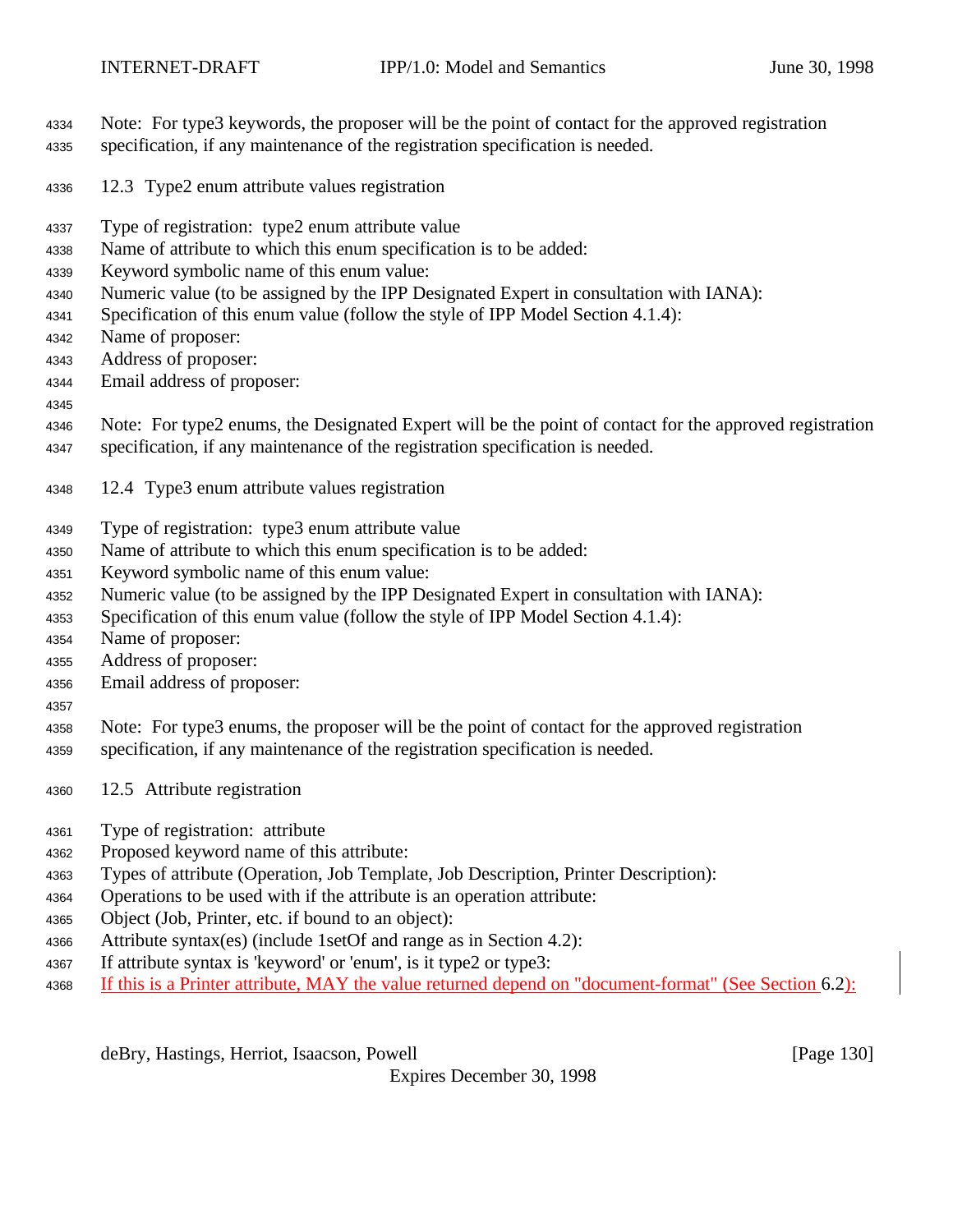- Specification of this attribute (follow the style of IPP Model Section 4.2):
- Name of proposer:
- Address of proposer:
- Email address of proposer:
- Note: For attributes, the IPP Designated Expert will be the point of contact for the approved registration specification, if any maintenance of the registration specification is needed.
- 12.6 Attribute Syntax registration
- Type of registration: attribute syntax
- Proposed name of this attribute syntax:
- Type of attribute syntax (integer, octetString, character-string, see [IPP-PRO]):
- Numeric value (to be assigned by the IPP Designated Expert in consultation with IANA):
- Specification of this attribute (follow the style of IPP Model Section 4.1):
- Name of proposer:
- Address of proposer:
- Email address of proposer:
- 

 Note: For attribute syntaxes, the IPP Designated Expert will be the point of contact for the approved registration specification, if any maintenance of the registration specification is needed.

- 12.7 Operation registration
- Type of registration: operation
- Proposed name of this operation:
- Numeric operation-id value (to be assigned by the IPP Designated Expert in consultation with IANA):
- Object Target (Job, Printer, etc. that operation is upon):
- Specification of this attribute (follow the style of IPP Model Section 3):
- Name of proposer:
- Address of proposer:
- Email address of proposer:
- Note: For operations, the IPP Designated Expert will be the point of contact for the approved registration specification, if any maintenance of the registration specification is needed.
- 12.8 Status code registration
- Type of registration: status code
- Keyword symbolic name of this status code value:
- Numeric value (to be assigned by the IPP Designated Expert in consultation with IANA):

deBry, Hastings, Herriot, Isaacson, Powell [Page 131]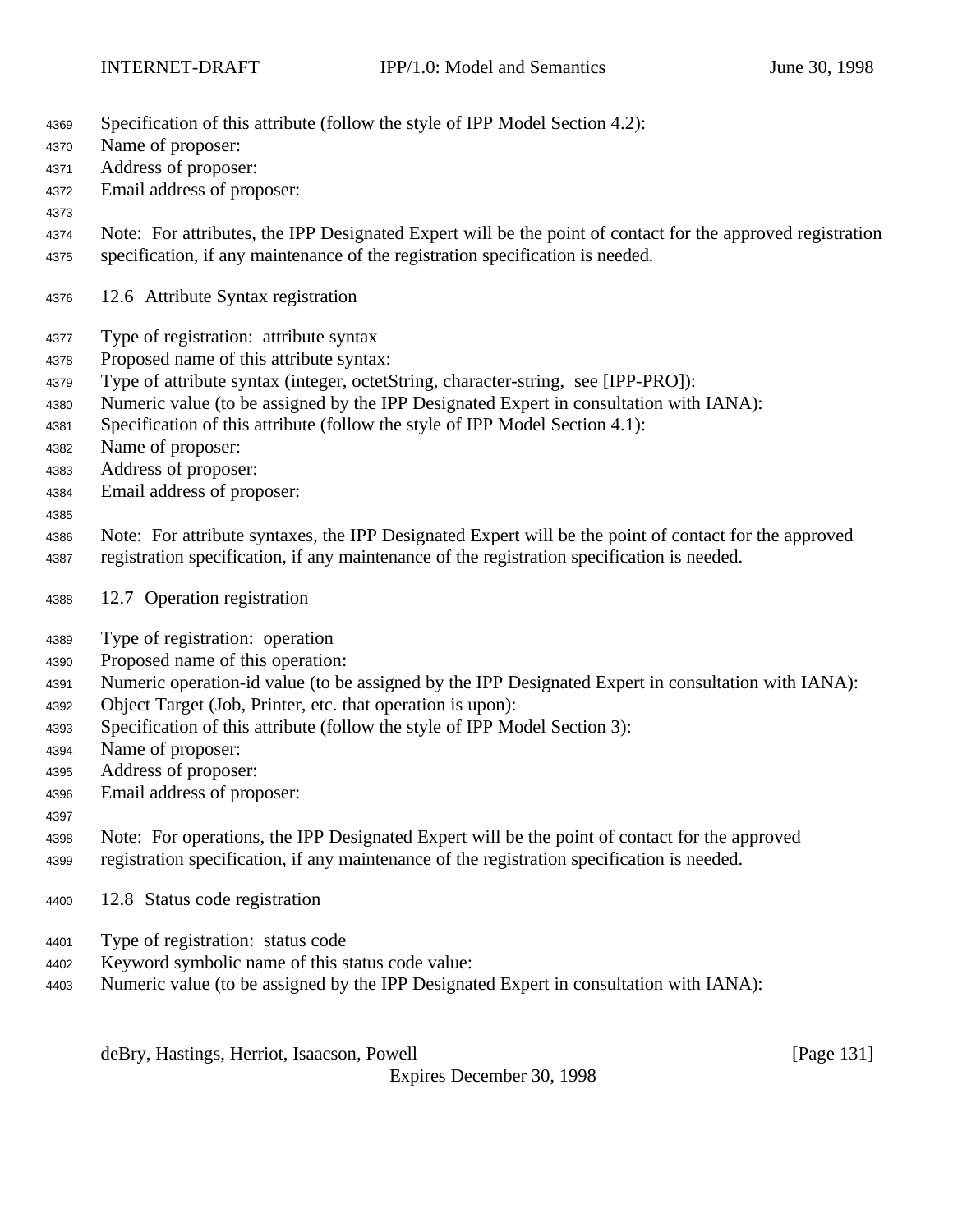- <sup>4404</sup> Operations that this status code may be used with:
- <sup>4405</sup> Specification of this status code (follow the style of IPP Model Section 14 APPENDIX B: Status Codes
- <sup>4406</sup> and Suggested Status Code Messages):
- <sup>4407</sup> Name of proposer:
- <sup>4408</sup> Address of proposer:
- <sup>4409</sup> Email address of proposer:
- 4410
- <sup>4411</sup> Note: For status codes, the Designated Expert will be the point of contact for the approved registration <sup>4412</sup> specification, if any maintenance of the registration specification is needed.
- <sup>4413</sup> 13. APPENDIX A: Terminology
- <sup>4414</sup> This specification uses the terminology defined in this section.
- <sup>4415</sup> 13.1 Conformance Terminology
- <sup>4416</sup> The key words "MUST", "MUST NOT", "REQUIRED", "SHALL", "SHALL NOT", "SHOULD",
- <sup>4417</sup> "SHOULD NOT", "RECOMMENDED", "MAY", and "OPTIONAL" in this document are to be
- 4418 interpreted as described in RFC 2119 [RFC2119]. The sections below reiterate these definitions and 4419 include some additional ones.
- 4420 13.1.1MUST
- 4421 This word, or the terms "REQUIRED", "SHALL" or "MANDATORY", means that the definition is an 4422 absolute requirement of the specification.
- 4423 13.1.2MUST NOT
- 4424 This phrase, or the phrase "SHALL NOT", means that the definition is an absolute prohibition of the 4425 **specification.**
- 4426 13.1.3SHOULD
- 4427 This word, or the adjective "RECOMMENDED", means that there may exist valid reasons in particular 4428 eircumstances to ignore a particular item, but the full implications must be understood and carefully
- 4429 weighed before choosing a different course.

deBry, Hastings, Herriot, Isaacson, Powell **compared and Containers** and Containers and Containers and Container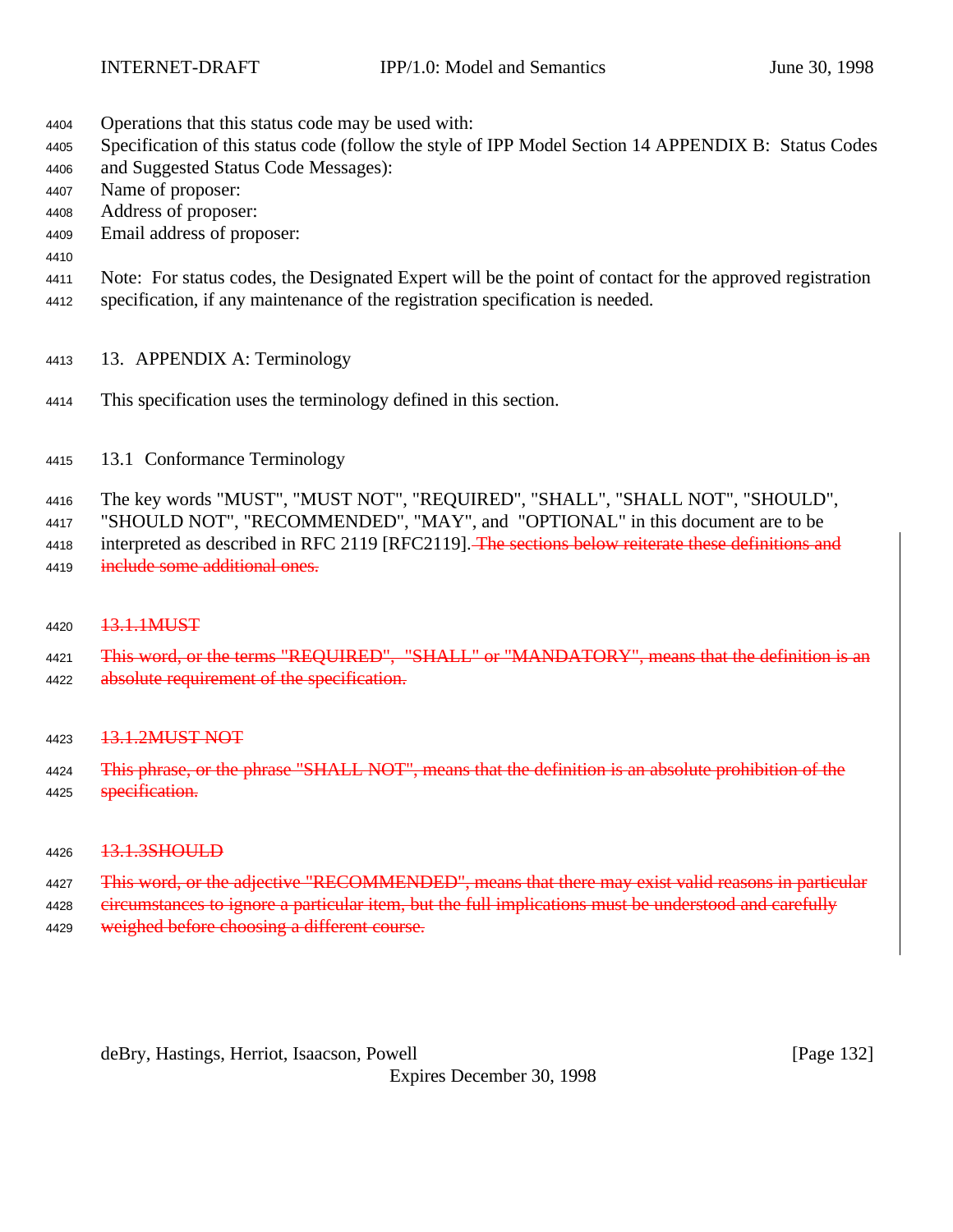#### 4430 13.1.4SHOULD NOT

- 4431 This phrase, or the phrase "NOT RECOMMENDED" means that there may exist valid reasons in
- 4432 particular circumstances when the particular behavior is acceptable or even useful, but the full
- 4433 implications should be understood and the case carefully weighed before implementing any behavior
- 4434 described with this label.

#### 4435 13.1.5MAY

<sup>4436</sup> This word, or the adjective "OPTIONAL", means that an item is truly optional. One vendor may choose 4437 to include the item because a particular marketplace requires it or because the vendor feels that it <sup>4438</sup> enhances the product while another vendor may omit the same item. An implementation which does not 4439 include a particular option MUST be prepared to inter-operate with another implementation which does 4440 include the option, though perhaps with reduced functionality. In the same vein an implementation which

- 4441 does include a particular option MUST be prepared to inter-operate with another implementation which
- 4442 does not include the option (except, of course, for the feature the option provides.)

### 4443 13.1.613.1.1 NEED NOT

<sup>4444</sup> This term is not included in RFC 2119. The verb "NEED NOT" indicates an action that the subject of <sup>4445</sup> the sentence does not have to implement in order to claim conformance to the standard. The verb <sup>4446</sup> "NEED NOT" is used instead of "MAY NOT" since "MAY NOT" sounds like a prohibition.

- <sup>4447</sup> 13.2 Model Terminology
- <sup>4448</sup> 13.2.1 Keyword

<sup>4449</sup> Keywords are used within this document as identifiers of semantic entities within the abstract model (see <sup>4450</sup> section 4.1.3). Attribute names, some attribute values, attribute syntaxes, and attribute group names are <sup>4451</sup> represented as keywords.

<sup>4452</sup> 13.2.2 Attributes

<sup>4453</sup> An attribute is an item of information that is associated with an instance of an IPP object. An attribute <sup>4454</sup> consists of an attribute name and one or more attribute values. Each attribute has a specific attribute <sup>4455</sup> syntax. All object attributes are defined in section 4 and all operation attributes are defined in section 3.

<sup>4456</sup> Job Template Attributes are described in section 4.2. The client optionally supplies Job Template <sup>4457</sup> attributes in a create request (operation requests that create Job objects). The Printer object has

<sup>4458</sup> associated attributes which define supported and default values for the Printer.

deBry, Hastings, Herriot, Isaacson, Powell **compared and Containers** and Containers and Containers and Container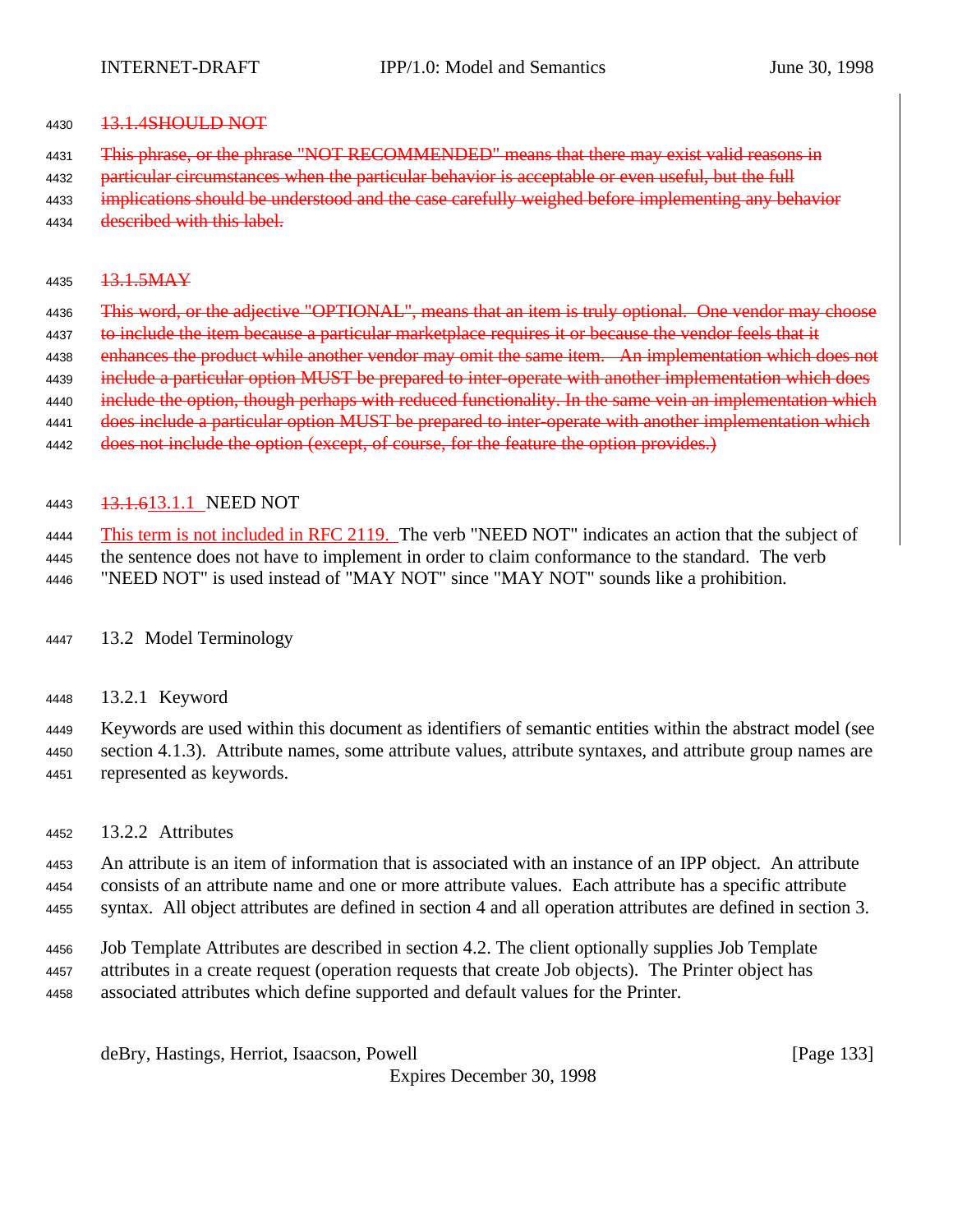13.2.2.1 Attribute Name

 Each attribute is uniquely identified in this document by its attribute name. An attribute name is a keyword. The keyword attribute name is given in the section header describing that attribute. In running text in this document, attribute names are indicated inside double quotation marks (") where the quotation marks are not part of the keyword itself.

13.2.2.2 Attribute Group Name

 Related attributes are grouped into named groups. The name of the group is a keyword. The group name may be used in place of naming all the attributes in the group explicitly. Attribute groups are defined in section 3.

13.2.2.3 Attribute Value

 Each attribute has one or more values. Attribute values are represented in the syntax type specified for that attribute. In running text in this document, attribute values are indicated inside single quotation marks ('), whether their attribute syntax is keyword, integer, text, etc. where the quotation marks are not part of the value itself.

13.2.2.4 Attribute Syntax

 Each attribute is defined using an explicit syntax type. In this document, each syntax type is defined as a keyword with specific meaning. The protocol specification document [IPP-PRO] indicates the actual "on-the-wire" encoding rules for each syntax type. Attribute syntax types are defined in section 4.1.

13.2.3 Supports

 By definition, a Printer object supports an attribute only if that Printer object responds with the corresponding attribute populated with some value(s) in a response to a query for that attribute. A Printer object supports an attribute value if the value is one of the Printer object's "supported values" attributes. The device behind a Printer object may exhibit a behavior that corresponds to some IPP attribute, but if the Printer object, when queried for that attribute, doesn't respond with the attribute, then as far as IPP is concerned, that implementation does not support that feature. If the Printer object's "xxx- supported" attribute is not populated with a particular value (even if that value is a legal value for that attribute), then that Printer object does not support that particular value.

- 4486 A conforming implementation SHALLMUST support all MANDATORYREQUIRED attributes.
- 4487 However, even for **MANDATORYREQUIRED** attributes, conformance to IPP does not mandate that all
- implementations support all possible values representing all possible job processing behaviors and

deBry, Hastings, Herriot, Isaacson, Powell **company** and the same of the same of the same of the same of the same of the same of the same of the same of the same of the same of the same of the same of the same of the same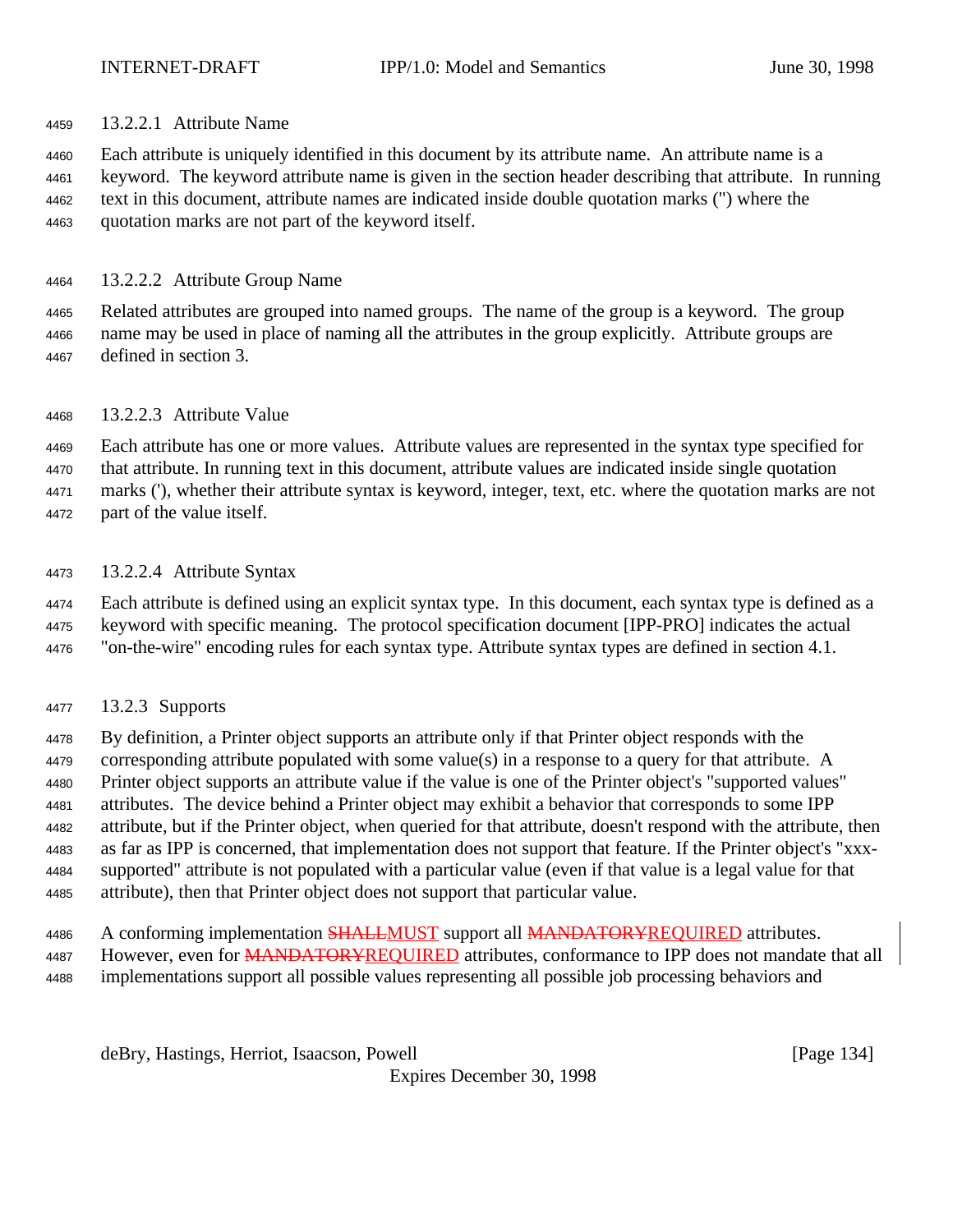features. For example, if a given instance of a Printer supports only certain document formats, then that Printer responds with the "document-format-supported" attribute populated with a set of values, possibly only one, taken from the entire set of possible values defined for that attribute. This limited set of values represents the Printer's set of supported document formats. Supporting an attribute and some set of values for that attribute enables IPP end users to be aware of and make use of those features associated with that attribute and those values. If an implementation chooses to not support an attribute or some specific value, then IPP end users would have no ability to make use of that feature within the context of IPP itself. However, due to existing practice and legacy systems which are not IPP aware, there might be some other mechanism outside the scope of IPP to control or request the "unsupported" feature (such as embedded instructions within the document data itself).

- For example, consider the "finishings-supported" attribute.
- 1) If a Printer object is not physically capable of stapling, the "finishings-supported" attribute MUST NOT be populated with the value of 'staple'.
- 2) A Printer object is physically capable of stapling, however an implementation chooses not to 4503 support stapling in the IPP "finishings" attribute. In this case, 'staple' **SHALLMUST** NOT be a value in the "finishings-supported" Printer object attribute. Without support for the value 'staple', an IPP end user would have no means within the protocol itself to request that a Job be stapled. However, an existing document data formatter might be able to request that the document be stapled directly with an embedded instruction within the document data. In this case, the IPP implementation does not "support" stapling, however the end user is still able to have some control over the stapling of the completed job.
- 3) A Printer object is physically capable of stapling, and an implementation chooses to support 4511 stapling in the IPP "finishings" attribute. In this case, 'staple' **SHALLMUST** be a value in the "finishings-supported" Printer object attribute. Doing so, would enable end users to be aware of and make use of the stapling feature using IPP attributes.
- Even though support for Job Template attributes by a Printer object is OPTIONAL, it is
- RECOMMENDED that if the device behind a Printer object is capable of realizing any feature or function that corresponds to an IPP attribute and some associated value, then that implementation SHOULD support that IPP attribute and value.
- The set of values in any of the supported value attributes is set (populated) by some administrative process or automatic sensing mechanism that is outside the scope of IPP. For administrative policy and control reasons, an administrator may choose to make only a subset of possible values visible to the end user. In this case, the real output device behind the IPP Printer abstraction may be capable of a certain feature, however an administrator is specifying that access to that feature not be exposed to the end user through the IPP protocol. Also, since a Printer object may represent a logical print device (not just a physical device) the actual process for supporting a value is undefined and left up to the implementation.

deBry, Hastings, Herriot, Isaacson, Powell [Page 135]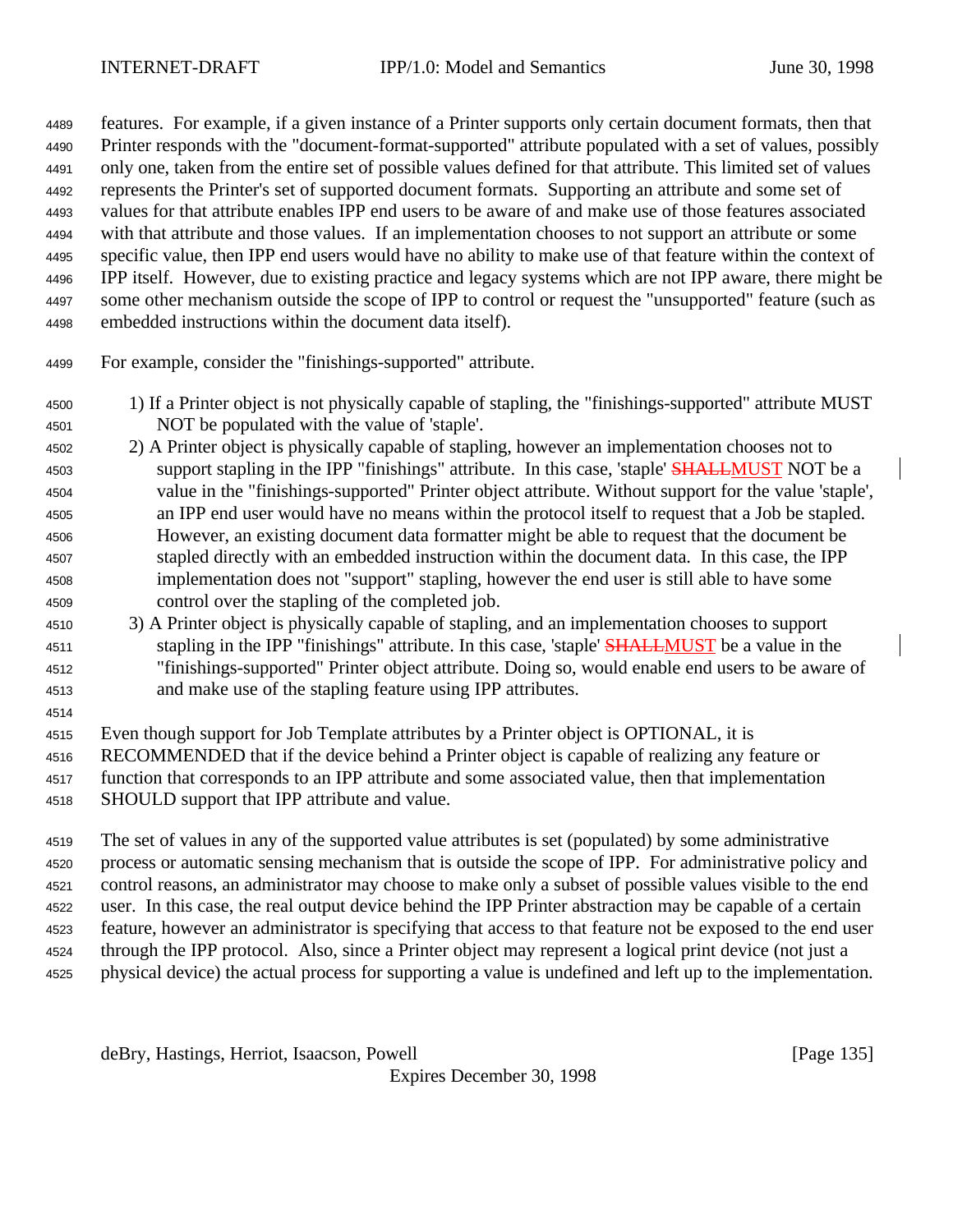However, if a Printer object supports a value, some manual human action may be needed to realize the semantic action associated with the value, but no end user action is required.

 For example, if one of the values in the "finishings-supported" attribute is 'staple', the actual process might be an automatic staple action by a physical device controlled by some command sent to the device. Or, the actual process of stapling might be a manual action by an operator at an operator attended Printer object.

 For another example of how supported attributes function, consider a system administrator who desires to control all print jobs so that no job sheets are printed in order to conserve paper. To force no job sheets, the system administrator sets the only supported value for the "job-sheets-supported" attribute to 'none'. In this case, if a client requests anything except 'none', the create request is rejected or the "job- sheets" value is ignored (depending on the value of "ipp-attribute-fidelity"). To force the use of job start/end sheets on all jobs, the administrator does not include the value 'none' in the "job-sheets- supported" attribute. In this case, if a client requests 'none', the create request is rejected or the "job-sheets" value is ignored (again depending on the value of "ipp-attribute-fidelity").

13.2.4 print-stream page

 A "print-stream page" is a page according to the definition of pages in the language used to express the document data.

13.2.5 impression

 An "impression" is the image (possibly many print-stream pages in different configurations) imposed onto a single media page.

# 14. APPENDIX B: Status Codes and Suggested Status Code Messages

 This section defines status code enum keywords and values that are used to provide semantic information on the results of an operation request. Each operation response MUST include a status code. The response MAY also contain a status message that provides a short textual description of the status. The status code is intended for use by automata, and the status message is intended for the human end user. Since the status message is an OPTIONAL component of the operation response, an IPP application (i.e., a browser, GUI, print driver or gateway) is NOT REQUIRED to examine or display the status message, since it MAY not be returned to the application.

The prefix of the status keyword defines the class of response as follows:

deBry, Hastings, Herriot, Isaacson, Powell **compared and Contract and Contract Contract (Page 136**)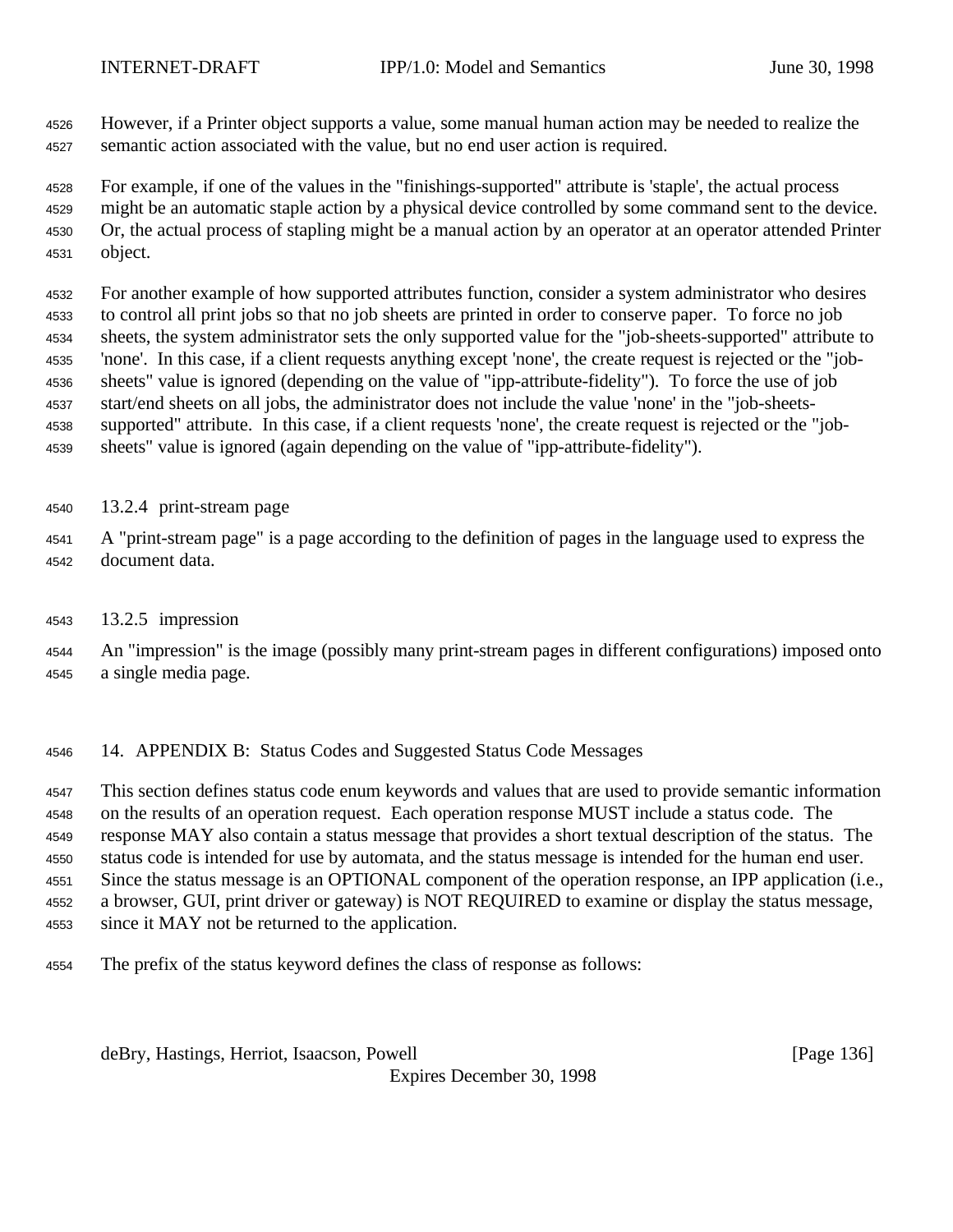"informational" - Request received, continuing process "successful" - The action was successfully received, understood, and accepted "redirection" - Further action must be taken in order to complete the request "client-error" - The request contains bad syntax or cannot be fulfilled "server-error" - The IPP object failed to fulfill an apparently valid request As with type2 enums, IPP status codes are extensible. IPP clients are NOT REQUIRED to understand the meaning of all registered status codes, though such understanding is obviously desirable. However,

4563 IPP clients **SHALLMUST** understand the class of any status code, as indicated by the prefix, and treat any unrecognized response as being equivalent to the first status code of that class, with the exception 4565 that an unrecognized response **SHALLMUST** NOT be cached. For example, if an unrecognized status code of "client-error-xxx-yyy" is received by the client, it can safely assume that there was something wrong with its request and treat the response as if it had received a "client-error-bad-request" status code. In such cases, IPP applications SHOULD present the OPTIONAL message (if present) to the end user since the message is likely to contain human readable information which will help to explain the unusual status. The name of the enum is the suggested status message for US English.

 The status code values range from 0x0000 to 0x7FFF. The value ranges for each status code class are as follows:

"successful" - 0x0000 to 0x00FF

4574 "informational" -  $0x0100$  to  $0x01FF$ 

- "redirection" 0x0200 to 0x02FF
- "client-error" 0x0400 to 0x04FF
- 4577 "server-error"  $0x0500$  to  $0x05FF$
- 

4579 The top half (128 values) of each range (0x0n40 to 0x0nFF, for  $n = 0$  to 5) is reserved for private use within each status code class. Values 0x0600 to 0x7FFF are reserved for future assignment and **SHALLMUST NOT be used.** 

14.1 Status Codes

 Each status code is described below. Section 14.2 contains a table that indicates which status codes apply to which operations. Sections 16.3 and 16.4 describe the suggested steps for processing IPP attributes for all operations, including returning status codes.

14.1.1 Informational

 This class of status code indicates a provisional response and is to be used for informational purposes only.

deBry, Hastings, Herriot, Isaacson, Powell **compared and Contract and Contract Contract (Page 137**)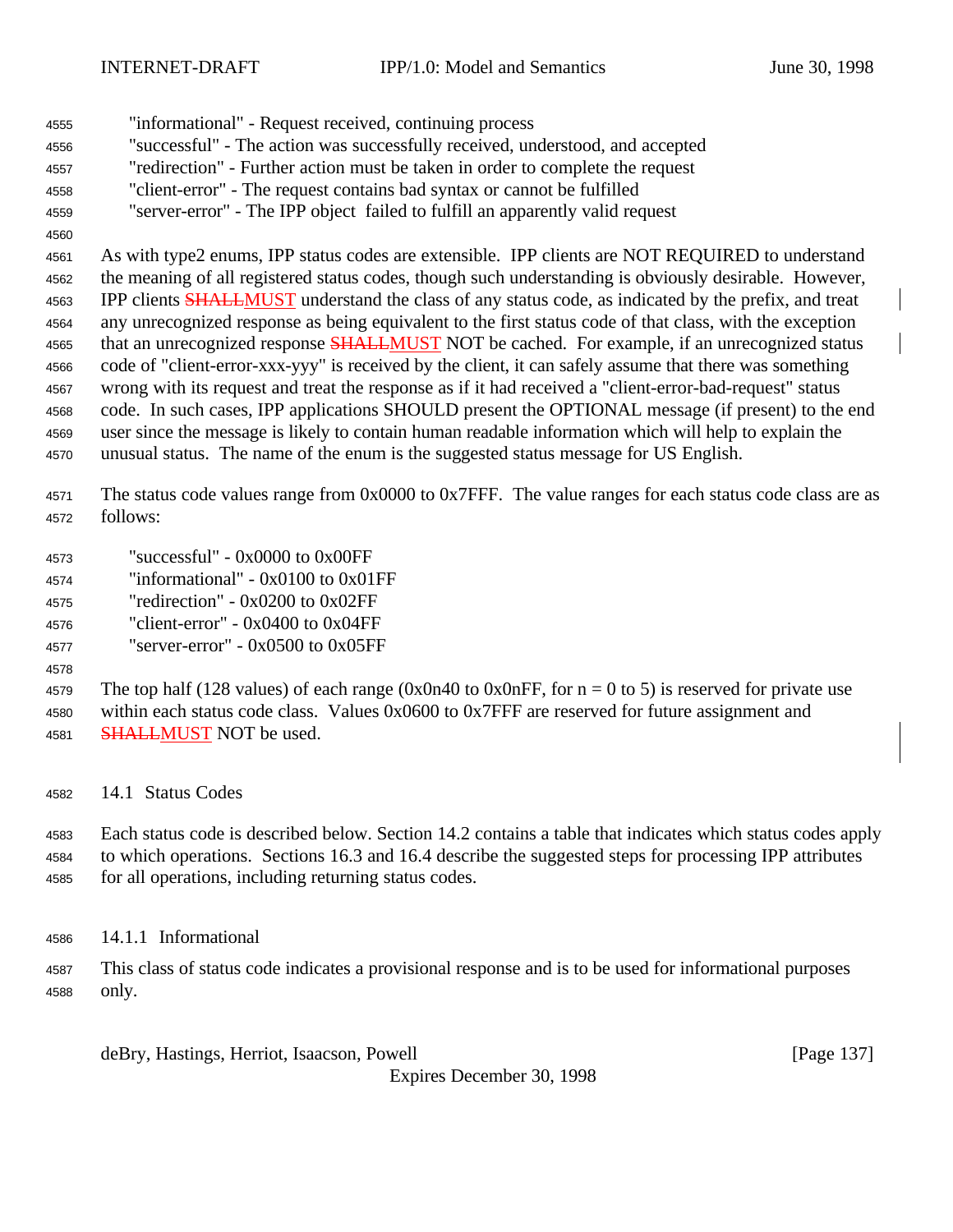- There are no status codes defined in IPP/1.0 for this class of status code.
- 14.1.2 Successful Status Codes

 This class of status code indicates that the client's request was successfully received, understood, and accepted.

14.1.2.1 successful-ok (0x0000)

 The request has succeeded. In the case of a response to a create request, the 'successful-ok' status code indicates that the request was successfully received and validated, and that the Job object has been created; it does not indicate that the job has been processed. The transition of the Job object into the 'completed' state is the only indicator that the job has been printed.

14.1.2.2 successful-ok-ignored-or-substituted-attributes (0x0001)

 The request has succeeded, but some attributes were ignored or unsupported values were substituted with supported values in order to process the job without rejecting it.

14.1.2.3 successful-ok-conflicting-attributes (0x0002)

 The request has succeeded, but some attribute values conflicted with the values of other attributes. These conflicting values were either (1) substituted with (supported) values or (2) the attributes were removed in order to process the job without rejecting it.

- 14.1.3 Redirection Status Codes
- This class of status code indicates that further action needs to be taken to fulfill the request.
- There are no status codes defined in IPP/1.0 for this class of status code.
- 14.1.4 Client Error Status Codes
- This class of status code is intended for cases in which the client seems to have erred. The IPP object

 SHOULD return a message containing an explanation of the error situation and whether it is a temporary or permanent condition.

deBry, Hastings, Herriot, Isaacson, Powell **compared and Containers** and Containers and Containers and Container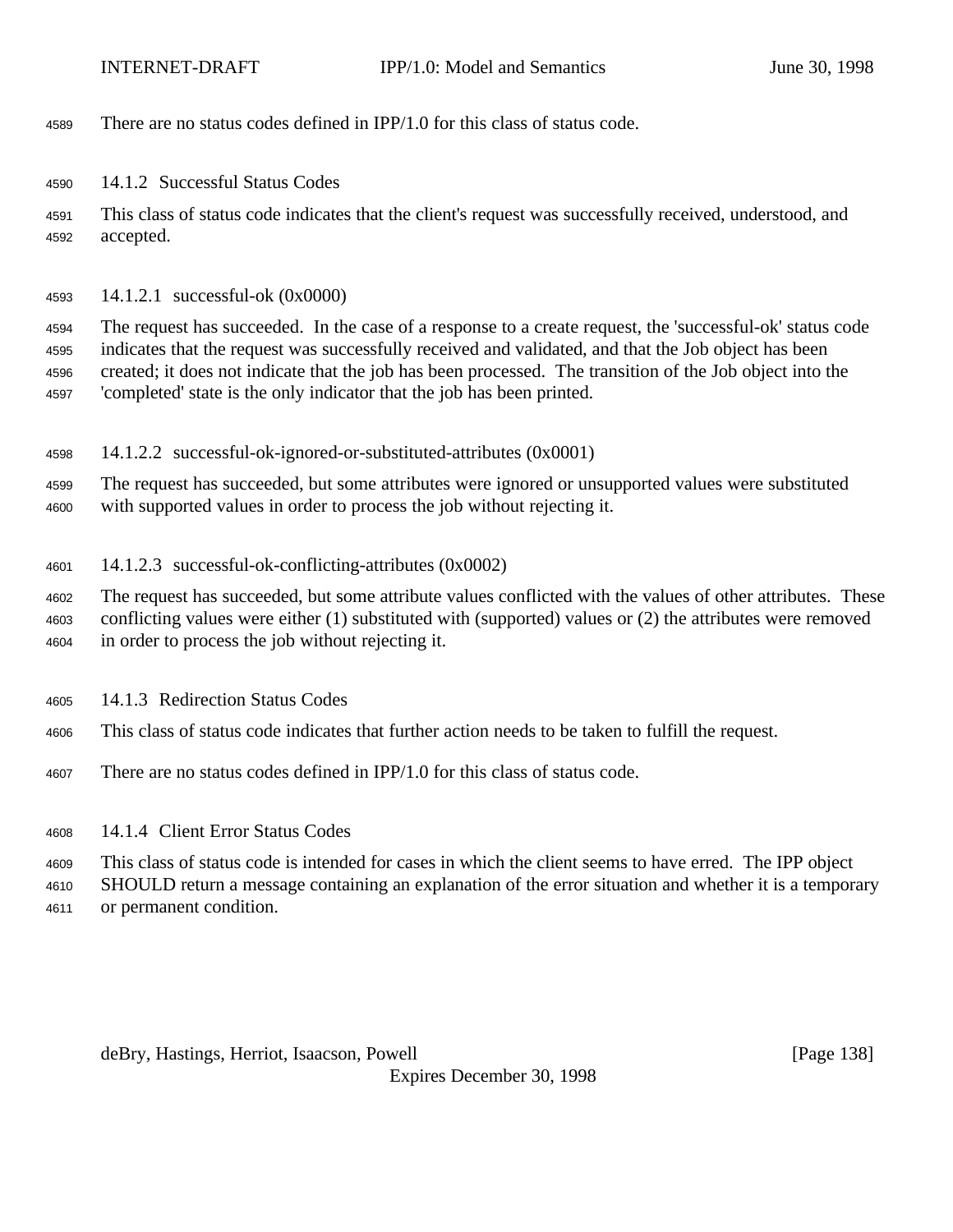14.1.4.1 client-error-bad-request (0x0400)

The request could not be understood by the IPP object due to malformed syntax (such as the value of a

fixed length attribute whose length does not match the prescribed length for that attribute - see section

16.3). The IPP application SHOULD NOT repeat the request without modifications.

14.1.4.2 client-error-forbidden (0x0401)

 The IPP object understood the request, but is refusing to fulfill it. Additional authentication information or authorization credentials will not help and the request SHOULD NOT be repeated. This status code is commonly used when the IPP object does not wish to reveal exactly why the request has been refused or when no other response is applicable.

14.1.4.3 client-error-not-authenticated (0x0402)

 The request requires user authentication. The IPP client may repeat the request with suitable authentication information. If the request already included authentication information, then this status code indicates that authorization has been refused for those credentials. If this response contains the same challenge as the prior response, and the user agent has already attempted authentication at least

once, then the response message may contain relevant diagnostic information. This status codes reveals

more information than "client-error-forbidden".

14.1.4.4 client-error-not-authorized (0x0403)

 The requester is not authorized to perform the request. Additional authentication information or authorization credentials will not help and the request SHOULD NOT be repeated. This status code is used when the IPP object wishes to reveal that the authentication information is understandable, however, the requester is explicitly not authorized to perform the request. This status codes reveals more information than "client-error-forbidden" and "client-error-not-authenticated".

14.1.4.5 client-error-not-possible (0x0404)

 This status code is used when the request is for something that can not happen. For example, there might be a request to cancel a job that has already been canceled or aborted by the system. The IPP client SHOULD NOT repeat the request.

14.1.4.6 client-error-timeout (0x0405)

 The client did not produce a request within the time that the IPP object was prepared to wait. For example, a client issued a Create-Job operation and then, after a long period of time, issued a Send-

deBry, Hastings, Herriot, Isaacson, Powell [Page 139]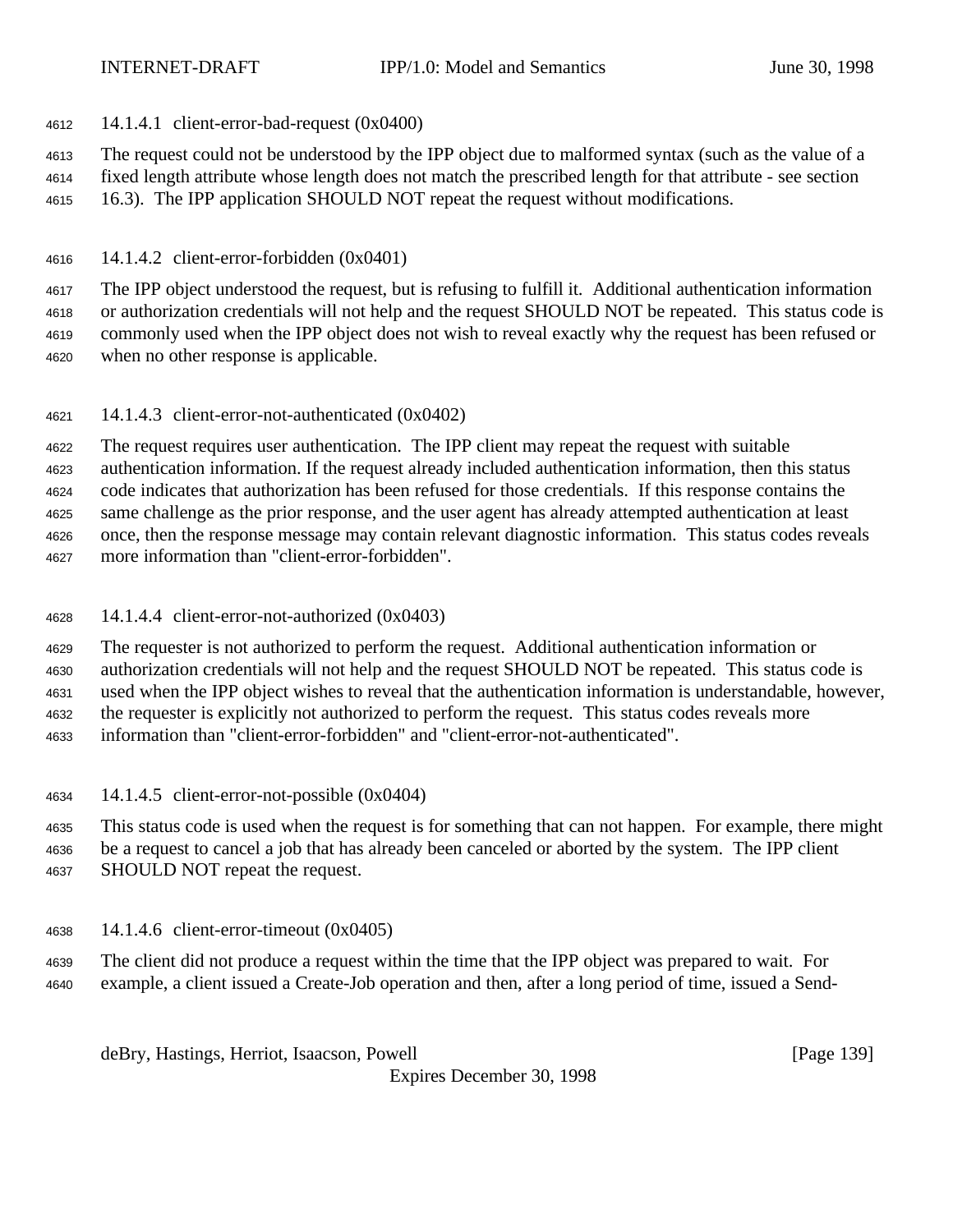Document operation and this error status code was returned in response to the Send-Document request (see section 3.3.1). The IPP object might have been forced to clean up resources that had been held for the waiting additional Documents. The IPP object was forced to close the Job since the client took too long. The client SHOULD NOT repeat the request without modifications.

## 14.1.4.7 client-error-not-found (0x0406)

 The IPP object has not found anything matching the request URI. No indication is given of whether the condition is temporary or permanent. For example, a client with an old reference to a Job (a URI) tries to cancel the Job, however in the mean time the Job might have been completed and all record of it at the Printer has been deleted. This status code, 'client-error-not-found' is returned indicating that the referenced Job can not be found. This error status code is also used when a client supplies a URI as a reference to the document data in either a Print-URI or Send-URI operation, but the document can not be found.

 In practice, an IPP application should avoid a not found situation by first querying and presenting a list of valid Printer URIs and Job URIs to the end-user.

14.1.4.8 client-error-gone (0x0407)

 The requested object is no longer available and no forwarding address is known. This condition should be considered permanent. Clients with link editing capabilities should delete references to the request URI after user approval. If the IPP object does not know or has no facility to determine, whether or not the condition is permanent, the status code "client-error-not-found" should be used instead.

 This response is primarily intended to assist the task of maintenance by notifying the recipient that the resource is intentionally unavailable and that the IPP object administrator desires that remote links to that resource be removed. It is not necessary to mark all permanently unavailable resources as "gone" or to keep the mark for any length of time -- that is left to the discretion of the IPP object administrator.

14.1.4.9 client-error-request-entity-too-large (0x0408)

 The IPP object is refusing to process a request because the request entity is larger than the IPP object is willing or able to process. An IPP Printer returns this status code when it limits the size of print jobs and it receives a print job that exceeds that limit or when the attributes are so many that their encoding causes the request entity to exceed IPP object capacity.

deBry, Hastings, Herriot, Isaacson, Powell [Page 140]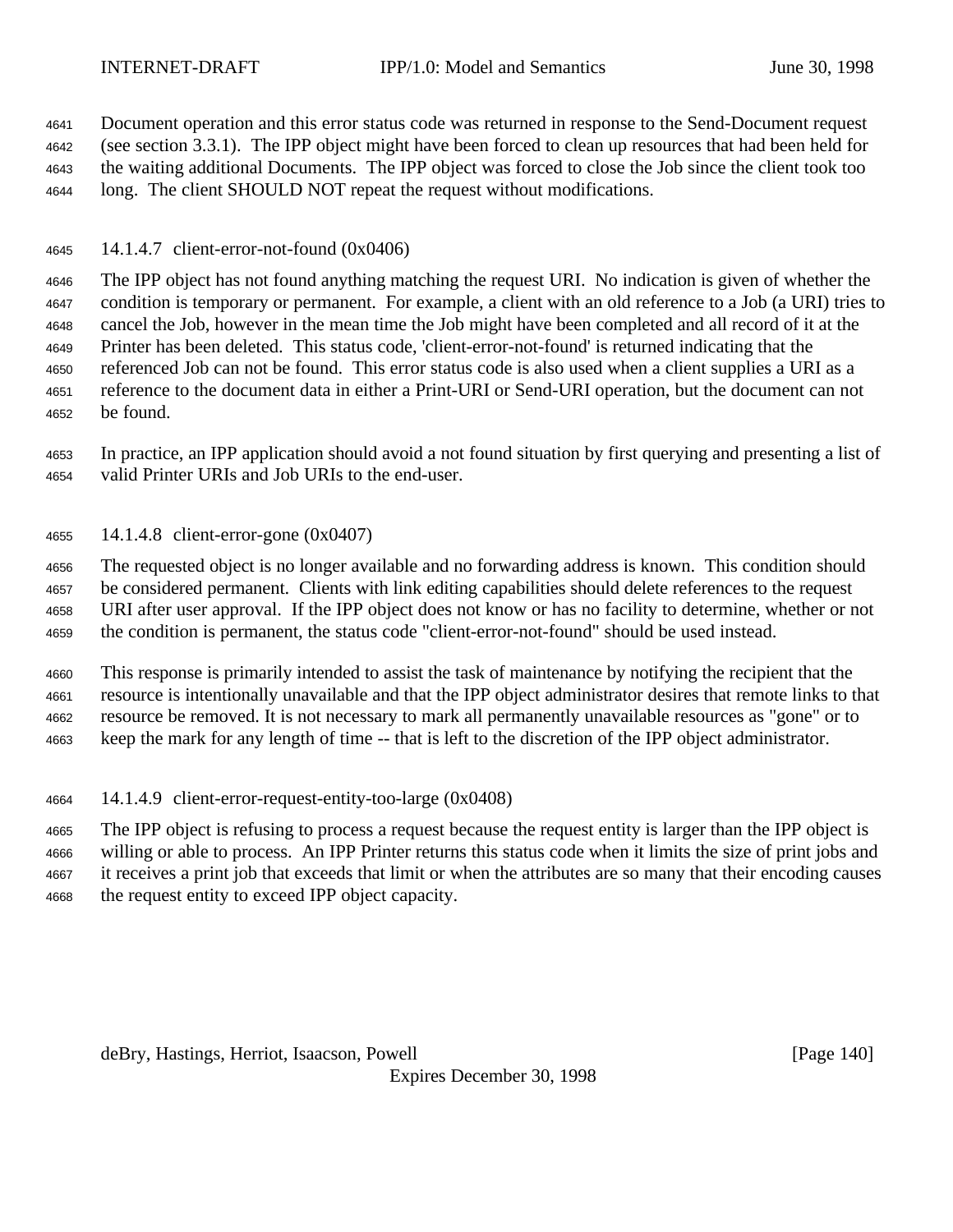14.1.4.10 client-error-request-value-too-long (0x0409)

4670 The IPP object is refusing to service the request because one or more of the elient-client-supplied

attributes has a variable length value that is longer than the maximum length specified for that attribute.

The IPP object might not have sufficient resources (memory, buffers, etc.) to process (even temporarily),

4673 interpret, and/or ignore the laarge a value larger than the maximum length. Another use of this error

- 4674 code is when the IPP object supports the processing of a the large value that is less than the maximum
- 4675 length, but during the processing of the request as a whole, the object may pass the value onto some other system component which is not able to accept the large value. For more details, see section 16.3.

 Note: For attribute values that are URIs, this rare condition is only likely to occur when a client has improperly submitted a request with long query information (e.g. an IPP application allows an end-user to enter an invalid URI), when the client has descended into a URI "black hole" of redirection (e.g., a redirected URI prefix that points to a suffix of itself), or when the IPP object is under attack by a client attempting to exploit security holes present in some IPP objects using fixed-length buffers for reading or manipulating the Request-URI.

14.1.4.11 client-error-document-format-not-supported (0x040A)

 The IPP object is refusing to service the request because the document data is in a format, as specified in the "document-format" operation attribute, that is not supported by the Printer object. This error is 4686 returned independent of the client-supplied "ipp-attribute-fidelity". The Printer object **SHALLMUST**  return this status code, even if there are other attributes that are not supported as well, since this error is a bigger problem than with Job Template attributes.

14.1.4.12 client-error-attributes-or-values-not-supported (0x040B)

 In a create request, if the Printer object does not support one or more attributes or attribute values supplied in the request and the client supplied the "ipp-attributes-fidelity" operation attribute with the <sup>4692</sup> 'true' value, the Printer object shall MUST return this status code. For example, if the request indicates 'iso-a4' media, but that media type is not supported by the Printer object. Or, if the client supplies an optional attribute and the attribute itself is not even supported by the Printer. If the "ipp-attribute-4695 fidelity" attribute is 'false', the Printer **SHALLMUST** ignore or substitute values for unsupported attributes and values rather than reject the request and return this status code.

 For any operation where a client requests attributes (such as a Get-Jobs, Get-Printer-Attributes, or Get- Job-Attributes operation), if the IPP object does not support one or more of the requested attributes, the IPP object simply ignores the unsupported requested attributes and processes the request as if they had not been supplied, rather than returning this status code.

deBry, Hastings, Herriot, Isaacson, Powell **intervalse and the Contract Contract Contract Contract Contract Contract Contract Contract Contract Contract Contract Contract Contract Contract Contract Contract Contract Contra**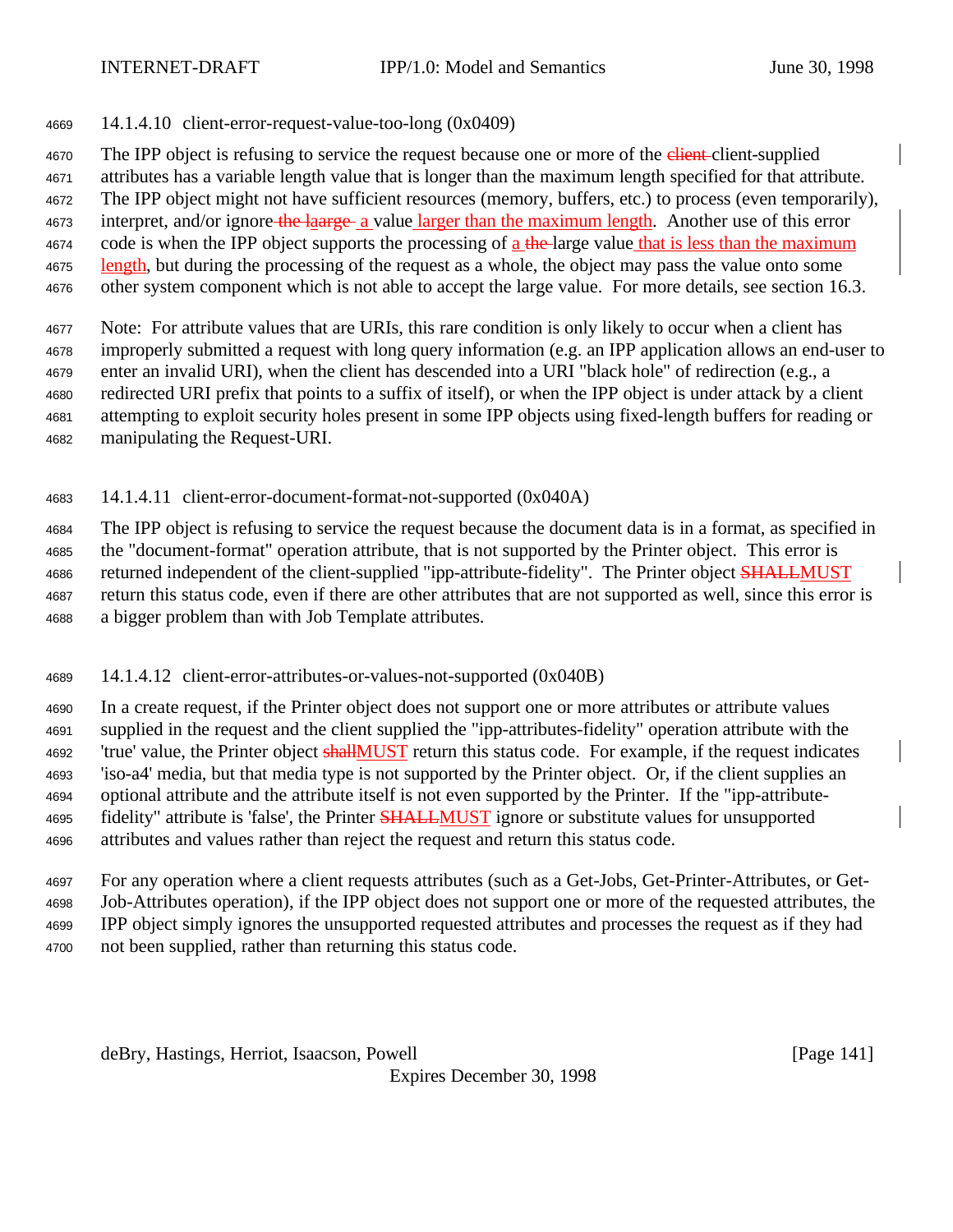- 14.1.4.13 client-error-uri-scheme-not-supported (0x040C)
- The type of the client supplied URI in a Print-URI or a Send-URI operation is not supported.
- 14.1.4.14 client-error-charset-not-supported (0x040D)

 For any operation, if the IPP Printer does not support the charset supplied by the client in the "attributes-4705 charset" operation attribute, the Printer **SHALLMUST** reject the operation and return this status (see Section 3.1.4.1).

- 14.1.4.15 client-error-conflicting-attributes (0x040E)
- The request is rejected because some attribute values conflicted with the values of other attributes.
- 14.1.5 Server Error Status Codes

This class of status codes indicates cases in which the IPP object is aware that it has erred or is incapable

of performing the request. The IPP object SHOULD include a message containing an explanation of the

error situation, and whether it is a temporary or permanent condition.

14.1.5.1 server-error-internal-error  $(0x0500)$ 

 The IPP object encountered an unexpected condition that prevented it from fulfilling the request. This error status code differs from "server-error-temporary-error" in that it implies a more permanent type of internal error. It also differs from "server-error-device-error" in that it implies an unexpected condition (unlike a paper-jam or out-of-toner problem which is undesirable but expected). This error status code

indicates that probably some knowledgeable human intervention is required.

14.1.5.2 server-error-operation-not-supported (0x0501)

The IPP object does not support the functionality required to fulfill the request. This is the appropriate

- response when the IPP object does not recognize an operation or is not capable of supporting it.
- 14.1.5.3 server-error-service-unavailable (0x0502)

The IPP object is currently unable to handle the request due to a temporary overloading or maintenance

- of the IPP object. The implication is that this is a temporary condition which will be alleviated after some
- delay. If known, the length of the delay may be indicated in the message. If no delay is given, the IPP

application should handle the response as it would for a "server-error-temporary-error" response. If the

deBry, Hastings, Herriot, Isaacson, Powell [Page 142]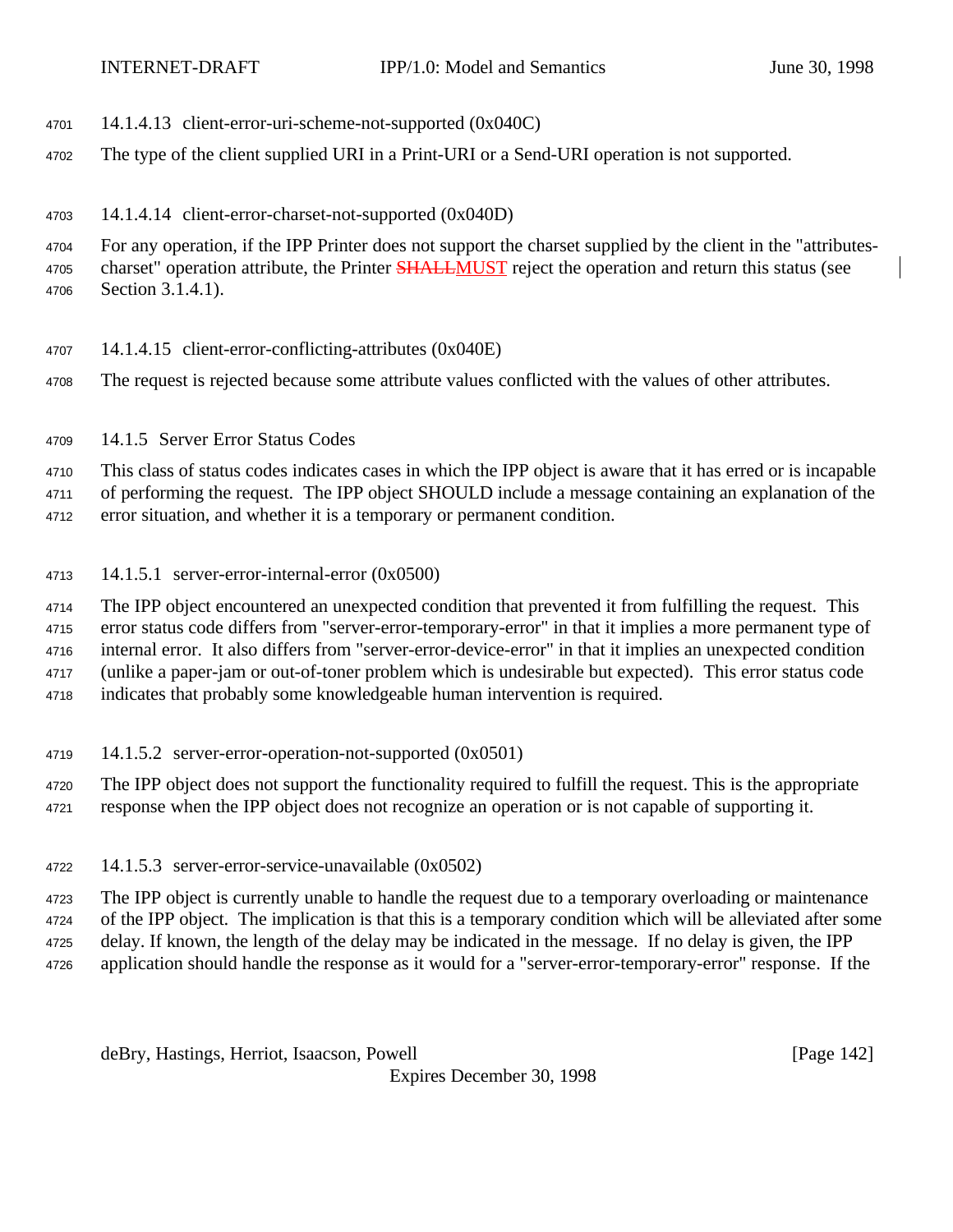condition is more permanent, the error status codes "client-error-gone" or "client-error-not-found" could be used.

14.1.5.4 server-error-version-not-supported (0x0503)

 The IPP object does not support, or refuses to support, the IPP protocol version that was used in the request message. The IPP object is indicating that it is unable or unwilling to complete the request using the same version as supplied in the request other than with this error message. The response should contain a Message describing why that version is not supported and what other versions are supported by that IPP object.

4735 A conforming IPP/1.0 client **SHALLMUST** specify the valid version ('1.0') on each request. A 4736 conforming IPP/1.0 object **SHALLMUST** NOT return this status code to a conforming IPP/1.0 client.

4737 An IPP object **SHALLMUST** return this status code to a non-conforming IPP client. The response

**SHALLMUST** identify in the "version-number" operation attribute the closest version number that the

IPP object does support.

14.1.5.5 server-error-device-error (0x0504)

A printer error, such as a paper jam, occurs while the IPP object processes a Print or Send operation.

The response contains the true Job Status (the values of the "job-state" and "job-state-reasons"

attributes). Additional information can be returned in the optional "job-state-message" attribute value or

in the OPTIONAL status message that describes the error in more detail. This error status code is only

returned in situations where the Printer is unable to accept the create request because of such a device

 error. For example, if the Printer is unable to spool, and can only accept one job at a time, the reason it 4747 might reject a create request is that the printer currently has a paper jam. In many cases however, where

the Printer object can accept the request even though the Printer has some error condition, the

'successful-ok' status code will be returned. In such a case, the client would look at the returned Job

Object Attributes or later query the Printer to determine its state and state reasons.

14.1.5.6 server-error-temporary-error (0x0505)

 A temporary error such as a buffer full write error, a memory overflow (i.e. the document data exceeds the memory of the Printer), or a disk full condition, occurs while the IPP Printer processes an operation. The client MAY try the unmodified request again at some later point in time with an expectation that the temporary internal error condition may have been cleared. Alternatively, as an implementation option, a Printer object MAY delay the response until the temporary condition is cleared so that no error is returned.

deBry, Hastings, Herriot, Isaacson, Powell [Page 143]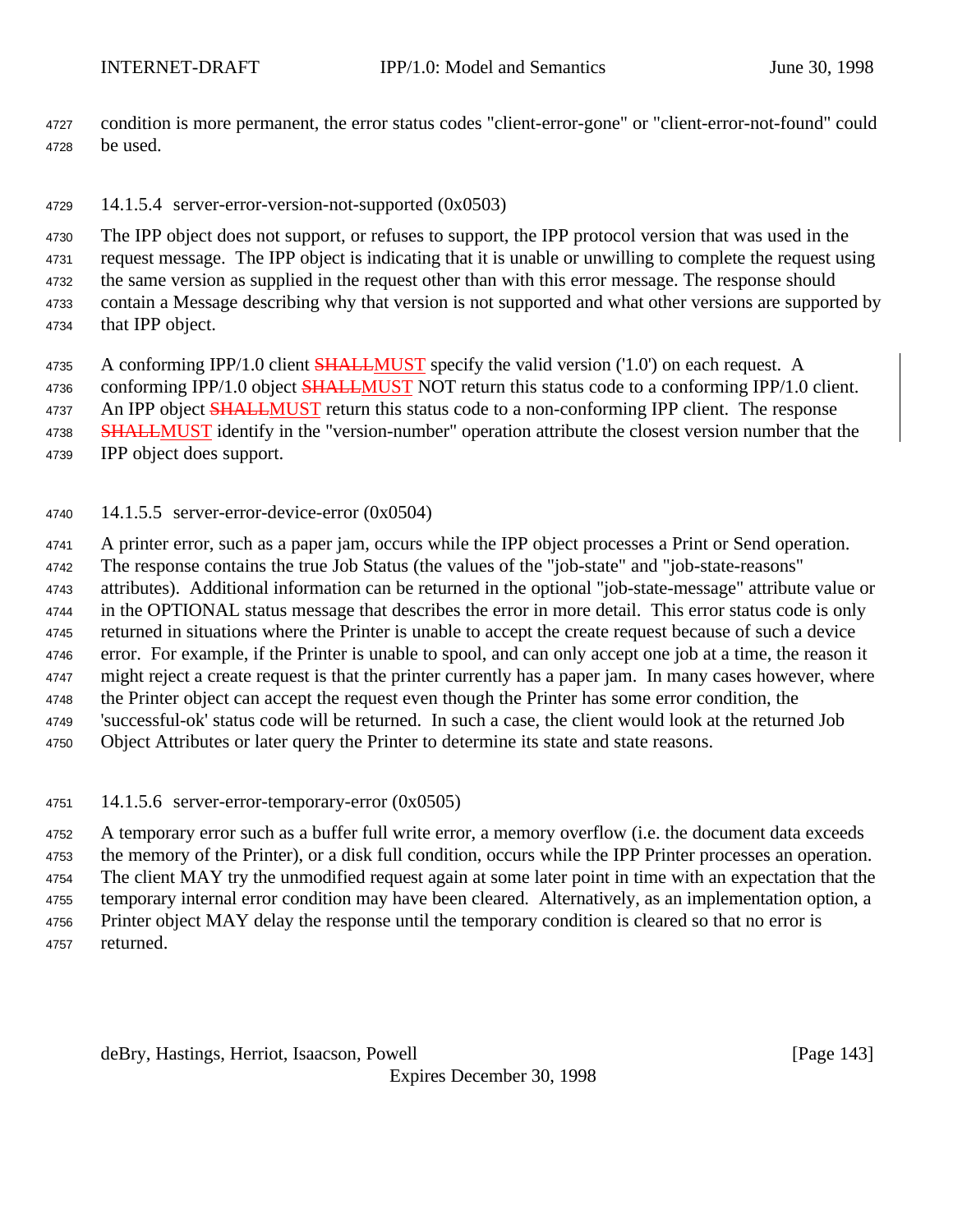- 14.1.5.7 server-error-not-accepting-jobs (0x0506)
- A temporary error indicating that the Printer is not currently accepting jobs, because the administrator has
- set the value of the Printer's "printer-is-not-accepting-jobs" attribute to 'false' (by means outside of IPP/1.0).
- 14.1.5.8 server-error-busy (0x0507)
- A temporary error indicating that the Printer is too busy processing jobs and/or other requests. The client
- SHOULD try the unmodified request again at some later point in time with an expectation that the
- temporary busy condition will have been cleared.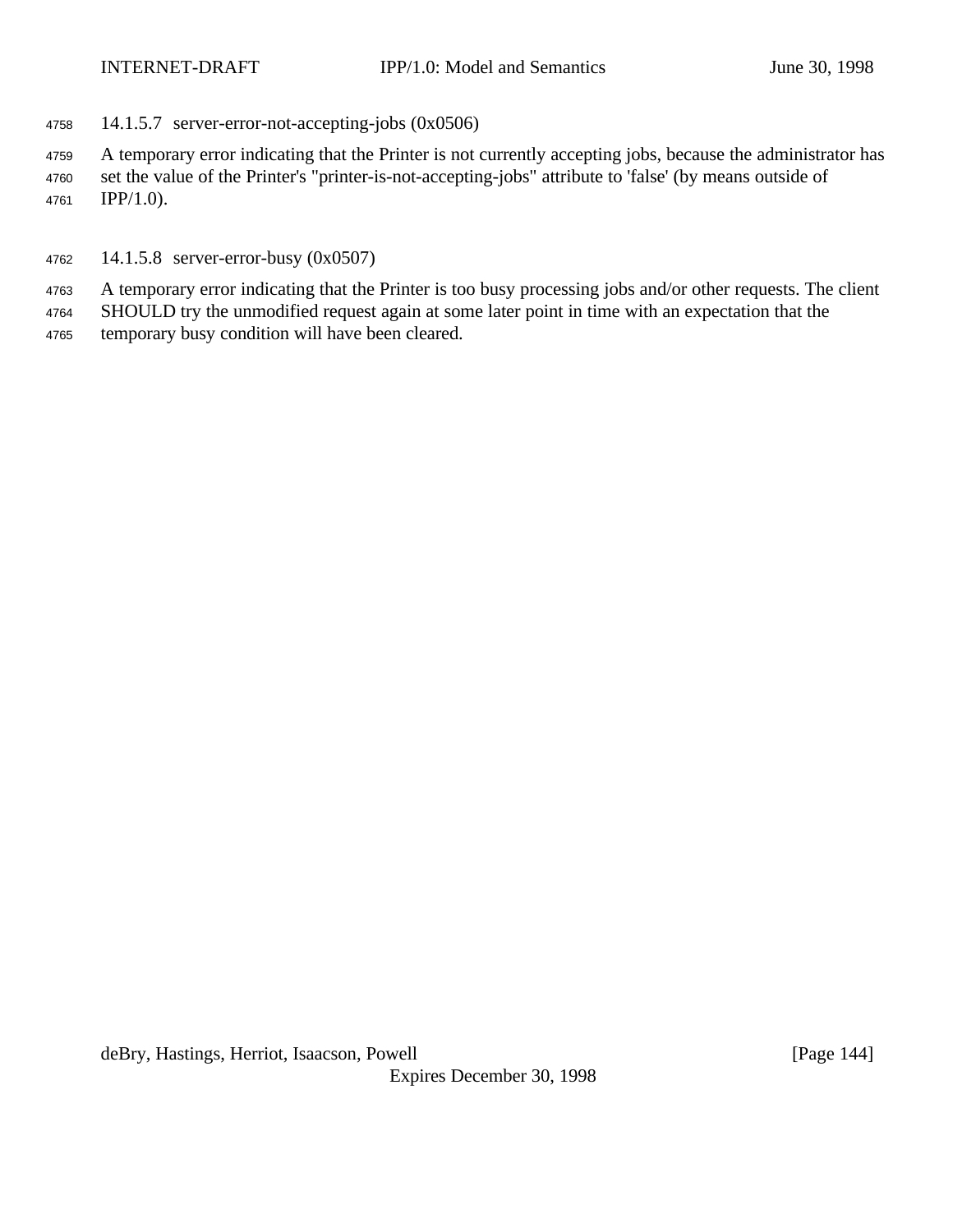14.2 Status Codes for IPP Operations

```
4767 PJ = Print-Job, PU = Print-URI, CJ = Create-Job, SD = Send-Document
4768 SU = Send-URI, V = Validate-Job, GA = Get-Job-Attributes and
4769 Get-Printer-Attributes, GJ = Get-Jobs, C = Cancel-Job
4770
4771 IPP Operations
4772 IPP Status Keyword PJ PU CJ SD SU V GA GJ C
4773 ------------------ -- -- -- -- -- - -- -- -
4774 successful-ok x x x x x x x x x
4775 successful-ok-ignored-or-substituted- x x x x x x x x x
4776 attributes
4777 successful-ok-conflicting-attributes x x x x x x x x x x
4778 client-error-bad-request x x x x x x x x x
4779 client-error-forbidden x x x x x x x x x
4780 client-error-not-authenticated x x x x x x x x x
4781 client-error-not-authorized x x x x x x x x x
4782 client-error-not-possible x x x x x x x x x
4783 client-error-timeout x x x x x x x x x x
4784 client-error-not-found x x x x x x x x x
4785 client-error-gone x x x x x x x x x
4786 client-error-request-entity-too-large x x x x x x x x x
4787 client-error-request-value-too-long x x x x x x x x x
4788 client-error-document-format-not- x x x x x x
4789 supported
4790 client-error-attributes-or-values-not- x x x x x x x x x
4791 supported
4792 client-error-uri-scheme-not-supported x x
4793 client-error-charset-not-supported x x x x x x x x x
4794 client-error-conflicting-attributes x x x x x x x x x
4795 server-error-internal-error x x x x x x x x x
4796 server-error-operation-not-supported x x x x
4797 server-error-service-unavailable x x x x x x x x x
4798 server-error-version-not-supported x x x x x x x x x
4799 server-error-device-error x x x x x
4800 server-error-temporary-error x x x x x
4801 server-error-not-accepting-jobs x x x x x x
4802 server-error-busy x x x x x x x x x
4803
```
- 15. APPENDIX C: "media" keyword values
- Standard keyword values are taken from several sources.

deBry, Hastings, Herriot, Isaacson, Powell **compared and Contract and Contract Contract (Page 145**)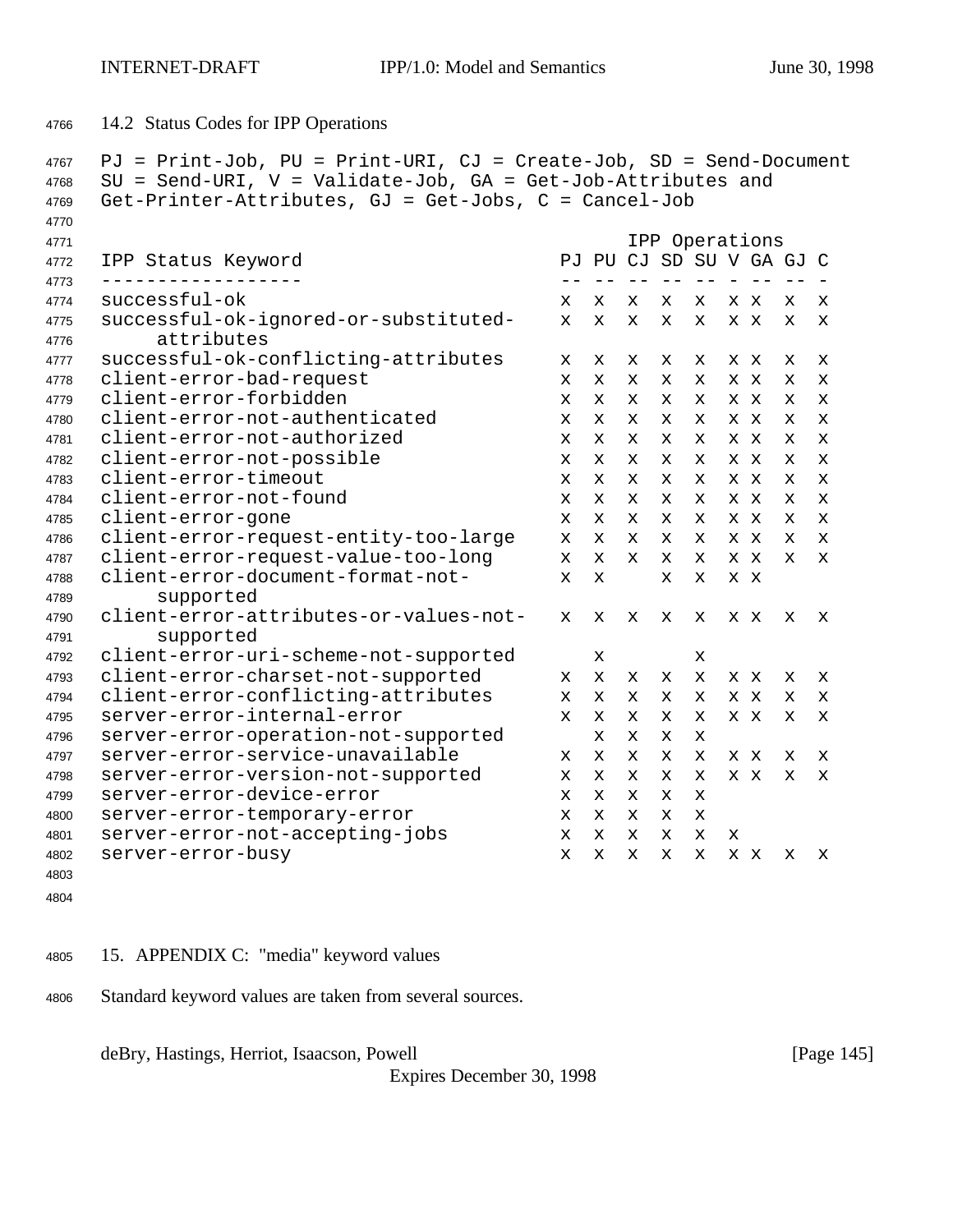Standard values are defined (taken from DPA[ISO10175] and the Printer MIB[RFC1759]):

| 4808 | 'default': The default medium for the output device                                      |
|------|------------------------------------------------------------------------------------------|
| 4809 | 'iso-a4-white': Specifies the ISO A4 white medium                                        |
| 4810 | 'iso-a4-colored': Specifies the ISO A4 colored medium                                    |
| 4811 | 'iso-a4-transparent' Specifies the ISO A4 transparent medium                             |
| 4812 | 'iso-a3-white': Specifies the ISO A3 white medium                                        |
| 4813 | 'iso-a3-colored': Specifies the ISO A3 colored medium                                    |
| 4814 | 'iso-a5-white': Specifies the ISO A5 white medium                                        |
| 4815 | 'iso-a5-colored': Specifies the ISO A5 colored medium                                    |
| 4816 | 'iso-b4-white': Specifies the ISO B4 white medium                                        |
| 4817 | 'iso-b4-colored': Specifies the ISO B4 colored medium                                    |
| 4818 | 'iso-b5-white': Specifies the ISO B5 white medium                                        |
| 4819 | 'iso-b5-colored': Specifies the ISO B5 colored medium                                    |
| 4820 | 'jis-b4-white': Specifies the JIS B4 white medium                                        |
| 4821 | 'jis-b4-colored': Specifies the JIS B4 colored medium                                    |
| 4822 | 'jis-b5-white': Specifies the JIS B5 white medium                                        |
| 4823 | 'jis-b5-colored': Specifies the JIS B5 colored medium                                    |
| 4824 |                                                                                          |
| 4825 | The following standard values are defined for North American media:                      |
| 4826 | 'na-letter-white': Specifies the North American letter white medium                      |
| 4827 | 'na-letter-colored': Specifies the North American letter colored medium                  |
| 4828 | 'na-letter-transparent': Specifies the North American letter transparent medium          |
| 4829 | 'na-legal-white': Specifies the North American legal white medium                        |
| 4830 | 'na-legal-colored': Specifies the North American legal colored medium                    |
| 4831 |                                                                                          |
| 4832 | The following standard values are defined for envelopes:                                 |
| 4833 | 'iso-b4-envelope': Specifies the ISO B4 envelope medium                                  |
| 4834 | 'iso-b5-envelope': Specifies the ISO B5 envelope medium                                  |
| 4835 | 'iso-c3-envelope': Specifies the ISO C3 envelope medium                                  |
| 4836 | 'iso-c4-envelope': Specifies the ISO C4 envelope medium                                  |
| 4837 | 'iso-c5-envelope': Specifies the ISO C5 envelope medium                                  |
| 4838 | 'iso-c6-envelope': Specifies the ISO C6 envelope medium                                  |
| 4839 | 'iso-designated-long-envelope': Specifies the ISO Designated Long envelope medium        |
| 4840 | 'na-10x13-envelope': Specifies the North American 10x13 envelope medium                  |
| 4841 | 'na-9x12-envelope': Specifies the North American 9x12 envelope medium                    |
| 4842 | 'monarch-envelope': Specifies the Monarch envelope                                       |
| 4843 | 'na-number-10-envelope': Specifies the North American number 10 business envelope medium |

deBry, Hastings, Herriot, Isaacson, Powell [Page 146]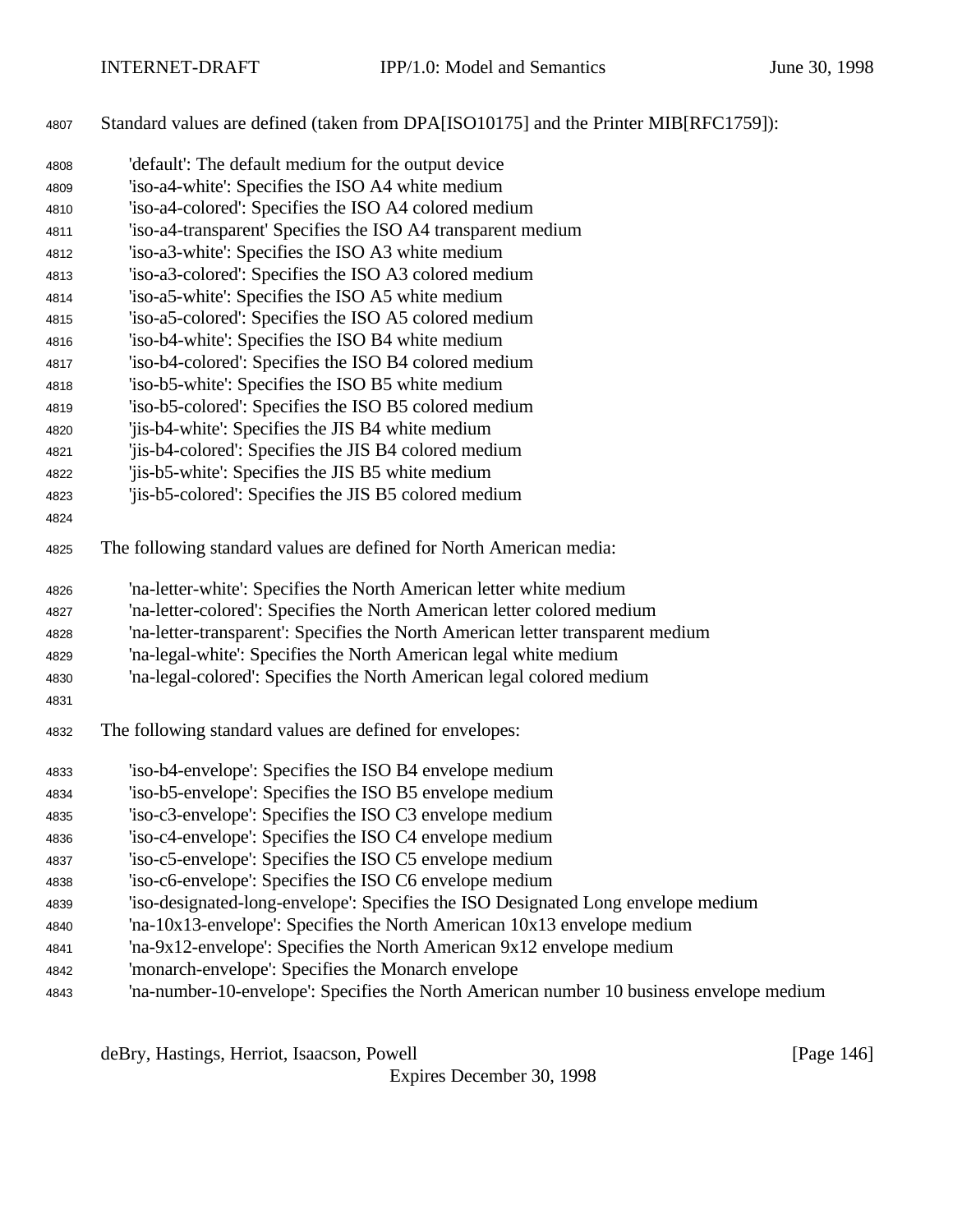- 'na-7x9-envelope': Specifies the North American 7x9 inch envelope
- 'na-9x11-envelope': Specifies the North American 9x11 inch envelope
- 'na-10x14-envelope': Specifies the North American 10x14 inch envelope
- 'na-number-9-envelope': Specifies the North American number 9 business envelope
- 'na-6x9-envelope': Specifies the North American 6x9 inch envelope
- 'na-10x15-envelope': Specifies the North American 10x15 inch envelope
- 
- The following standard values are defined for the less commonly used media (white-only):

| 4852 | 'executive-white': Specifies the white executive medium |
|------|---------------------------------------------------------|
| 4853 | 'folio-white': Specifies the folio white medium         |
| 4854 | 'invoice-white': Specifies the white invoice medium     |
| 4855 | 'ledger-white': Specifies the white ledger medium       |
| 4856 | 'quarto-white': Specified the white quarto medium       |
| 4857 | 'iso-a0-white': Specifies the ISO A0 white medium       |
| 4858 | 'iso-a1-white': Specifies the ISO A1 white medium       |
| 4859 | 'iso-a2-white': Specifies the ISO A2 white medium       |
| 4860 | 'iso-a6-white': Specifies the ISO A6 white medium       |
| 4861 | 'iso-a7-white': Specifies the ISO A7 white medium       |
| 4862 | 'iso-a8-white': Specifies the ISO A8 white medium       |
| 4863 | 'iso-a9-white': Specifies the ISO A9 white medium       |
| 4864 | 'iso-10-white': Specifies the ISO A10 white medium      |
| 4865 | 'iso-b0-white': Specifies the ISO B0 white medium       |
| 4866 | 'iso-b1-white': Specifies the ISO B1 white medium       |
| 4867 | 'iso-b2-white': Specifies the ISO B2 white medium       |
| 4868 | 'iso-b3-white': Specifies the ISO B3 white medium       |
| 4869 | 'iso-b6-white': Specifies the ISO B6 white medium       |
| 4870 | 'iso-b7-white': Specifies the ISO B7 white medium       |
| 4871 | 'iso-b8-white': Specifies the ISO B8 white medium       |
| 4872 | 'iso-b9-white': Specifies the ISO B9 white medium       |
| 4873 | 'iso-b10-white': Specifies the ISO B10 white medium     |
| 4874 | 'jis-b0-white': Specifies the JIS B0 white medium       |
| 4875 | 'jis-b1-white': Specifies the JIS B1 white medium       |
| 4876 | 'jis-b2-white': Specifies the JIS B2 white medium       |
| 4877 | 'jis-b3-white': Specifies the JIS B3 white medium       |
| 4878 | 'jis-b6-white': Specifies the JIS B6 white medium       |
| 4879 | 'jis-b7-white': Specifies the JIS B7 white medium       |
| 4880 | 'jis-b8-white': Specifies the JIS B8 white medium       |
| 4881 | 'jis-b9-white': Specifies the JIS B9 white medium       |
| 4882 | 'jis-b10-white': Specifies the JIS B10 white medium     |
|      |                                                         |

deBry, Hastings, Herriot, Isaacson, Powell [Page 147]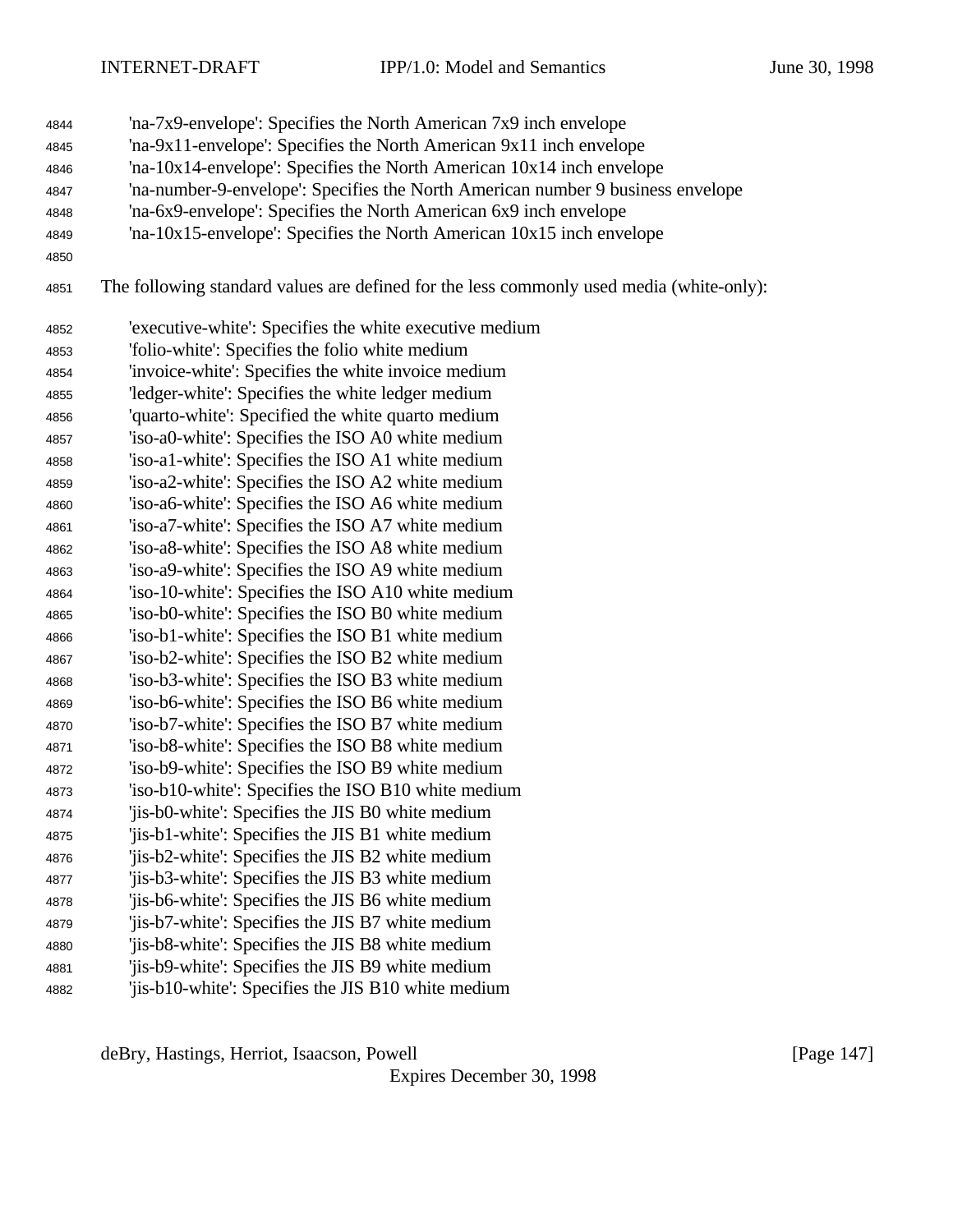| 4883 |                                                                                               |
|------|-----------------------------------------------------------------------------------------------|
| 4884 | The following standard values are defined for engineering media:                              |
| 4885 | 'a': Specifies the engineering A size medium                                                  |
| 4886 | b: Specifies the engineering B size medium                                                    |
| 4887 | 'c': Specifies the engineering C size medium                                                  |
| 4888 | 'd': Specifies the engineering D size medium                                                  |
| 4889 | 'e': Specifies the engineering E size medium                                                  |
| 4890 |                                                                                               |
| 4891 | The following standard values are defined for input-trays (from ISO DPA and the Printer MIB): |
| 4892 | 'top': The top input tray in the printer.                                                     |
| 4893 | 'middle': The middle input tray in the printer.                                               |
| 4894 | "bottom': The bottom input tray in the printer.                                               |
| 4895 | 'envelope': The envelope input tray in the printer.                                           |
| 4896 | 'manual': The manual feed input tray in the printer.                                          |
| 4897 | large-capacity: The large capacity input tray in the printer.                                 |
| 4898 | 'main': The main input tray                                                                   |
| 4899 | 'side': The side input tray                                                                   |
| 4900 |                                                                                               |
| 4901 | The following standard values are defined for media sizes (from ISO DPA):                     |
| 4902 | 'iso-a0': Specifies the ISO A0 size: 841 mm by 1189 mm as defined in ISO 216                  |
| 4903 | 'iso-a1': Specifies the ISO A1 size: 594 mm by 841 mm as defined in ISO 216                   |
| 4904 | 'iso-a2': Specifies the ISO A2 size: 420 mm by 594 mm as defined in ISO 216                   |
| 4905 | 'iso-a3': Specifies the ISO A3 size: 297 mm by 420 mm as defined in ISO 216                   |
| 4906 | 'iso-a4': Specifies the ISO A4 size: 210 mm by 297 mm as defined in ISO 216                   |
| 4907 | 'iso-a5': Specifies the ISO A5 size: 148 mm by 210 mm as defined in ISO 216                   |
| 4908 | 'iso-a6': Specifies the ISO A6 size: 105 mm by 148 mm as defined in ISO 216                   |
| 4909 | 'iso-a7': Specifies the ISO A7 size: 74 mm by 105 mm as defined in ISO 216                    |
| 4910 | 'iso-a8': Specifies the ISO A8 size: 52 mm by 74 mm as defined in ISO 216                     |
| 4911 | 'iso-a9': Specifies the ISO A9 size: 37 mm by 52 mm as defined in ISO 216                     |
| 4912 | 'iso-a10': Specifies the ISO A10 size: 26 mm by 37 mm as defined in ISO 216                   |
| 4913 | 'iso-b0': Specifies the ISO B0 size: 1000 mm by 1414 mm as defined in ISO 216                 |
| 4914 | 'iso-b1': Specifies the ISO B1 size: 707 mm by 1000 mm as defined in ISO 216                  |
| 4915 | 'iso-b2': Specifies the ISO B2 size: 500 mm by 707 mm as defined in ISO 216                   |
| 4916 | 'iso-b3': Specifies the ISO B3 size: 353 mm by 500 mm as defined in ISO 216                   |
| 4917 | 'iso-b4': Specifies the ISO B4 size: 250 mm by 353 mm as defined in ISO 216                   |
| 4918 | 'iso-b5': Specifies the ISO B5 size: 176 mm by 250 mm as defined in ISO 216                   |

deBry, Hastings, Herriot, Isaacson, Powell [Page 148]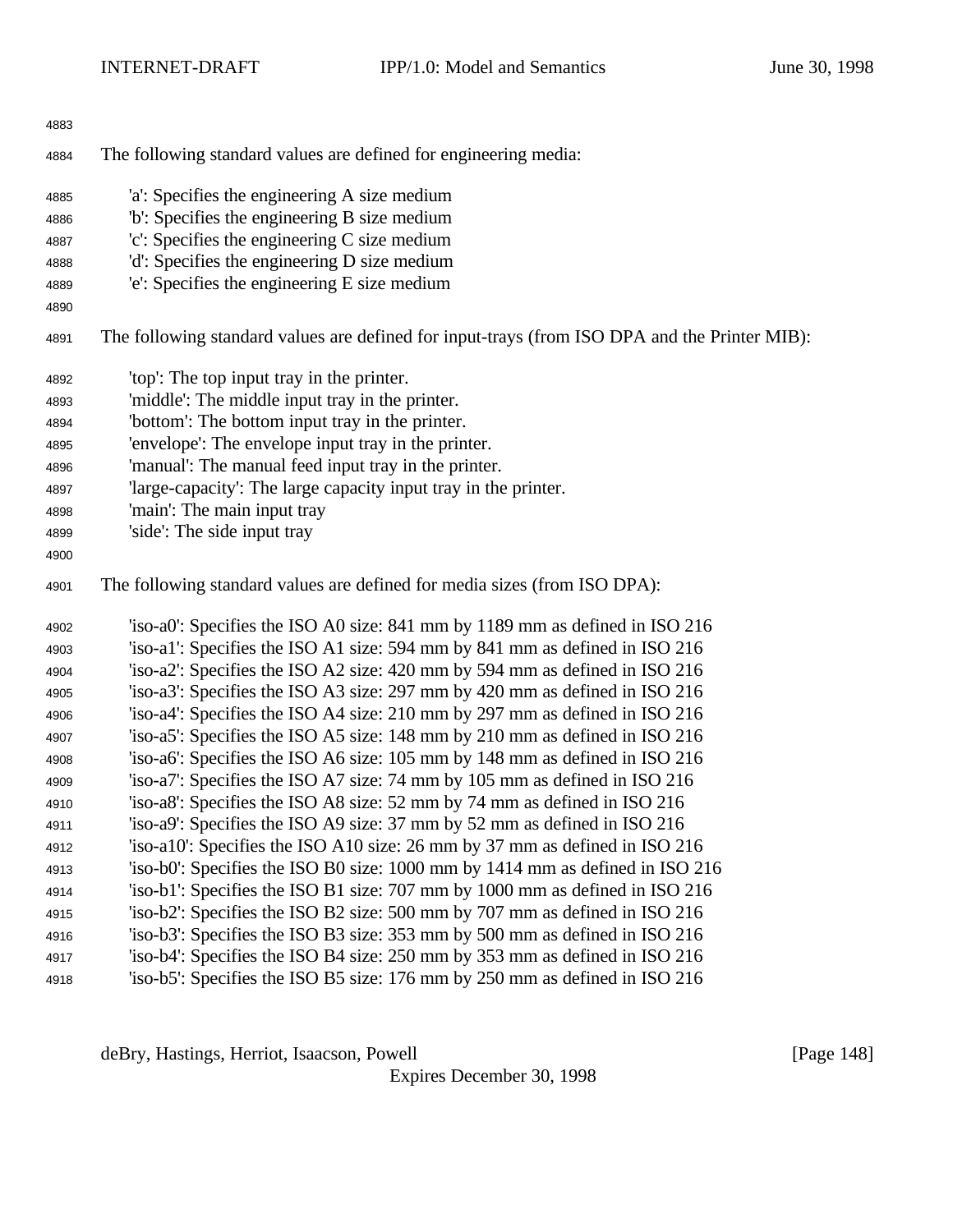- 'iso-b6': Specifies the ISO B6 size: 125 mm by 176 mm as defined in ISO 216
- 'iso-b7': Specifies the ISO B7 size: 88 mm by 125 mm as defined in ISO 216
- 'iso-b8': Specifies the ISO B8 size: 62 mm by 88 mm as defined in ISO 216
- 'iso-b9': Specifies the ISO B9 size: 44 mm by 62 mm as defined in ISO 216 'iso-b10': Specifies the ISO B10 size: 31 mm by 44 mm as defined in ISO 216
- 'na-letter': Specifies the North American letter size: 8.5 inches by 11 inches
- 'na-legal': Specifies the North American legal size: 8.5 inches by 14 inches
- 'executive': Specifies the executive size (7.25 X 10.5 in)
- 'folio': Specifies the folio size (8.5 X 13 in)
- 'invoice': Specifies the invoice size (5.5 X 8.5 in)
- 'ledger': Specifies the ledger size (11 X 17 in)
- 'quarto': Specifies the quarto size (8.5 X 10.83 in)
- 'iso-c3': Specifies the ISO C3 size: 324 mm by 458 mm as defined in ISO 269
- 'iso-c4': Specifies the ISO C4 size: 229 mm by 324 mm as defined in ISO 269
- 'iso-c5': Specifies the ISO C5 size: 162 mm by 229 mm as defined in ISO 269
- 'iso-c6': Specifies the ISO C6 size: 114 mm by 162 mm as defined in ISO 269
- 'iso-designated-long': Specifies the ISO Designated Long size: 110 mm by 220 mm as defined in ISO 269
- 'na-10x13-envelope': Specifies the North American 10x13 size: 10 inches by 13 inches
- 'na-9x12-envelope': Specifies the North American 9x12 size: 9 inches by 12 inches
- 'na-number-10-envelope': Specifies the North American number 10 business envelope size: 4.125 inches by 9.5 inches
- 'na-7x9-envelope': Specifies the North American 7x9 inch envelope size
- 'na-9x11-envelope': Specifies the North American 9x11 inch envelope size
- 'na-10x14-envelope': Specifies the North American 10x14 inch envelope size
- 'na-number-9-envelope': Specifies the North American number 9 business envelope size
- 'na-6x9-envelope': Specifies the North American 6x9 envelope size
- 'na-10x15-envelope': Specifies the North American 10x15 envelope size
- 'monarch-envelope': Specifies the Monarch envelope size (3.87 x 7.5 in)
- 'jis-b0': Specifies the JIS B0 size: 1030mm x 1456mm
- 'jis-b1': Specifies the JIS B1 size: 728mm x 1030mm
- 'jis-b2': Specifies the JIS B2 size: 515mm x 728mm
- 'jis-b3': Specifies the JIS B3 size: 364mm x 515mm
- 'jis-b4': Specifies the JIS B4 size: 257mm x 364mm
- 'jis-b5': Specifies the JIS B5 size: 182mm x 257mm
- 'jis-b6': Specifies the JIS B6 size: 128mm x 182mm
- 'jis-b7': Specifies the JIS B7 size: 91mm x 128mm
- 'jis-b8': Specifies the JIS B8 size: 64mm x 91mm
- 'jis-b9': Specifies the JIS B9 size: 45mm x 64mm
- 'jis-b10': Specifies the JIS B10 size: 32mm x 45mm

deBry, Hastings, Herriot, Isaacson, Powell **company** and the company of the company of the company of the company of the company of the company of the company of the company of the company of the company of the company of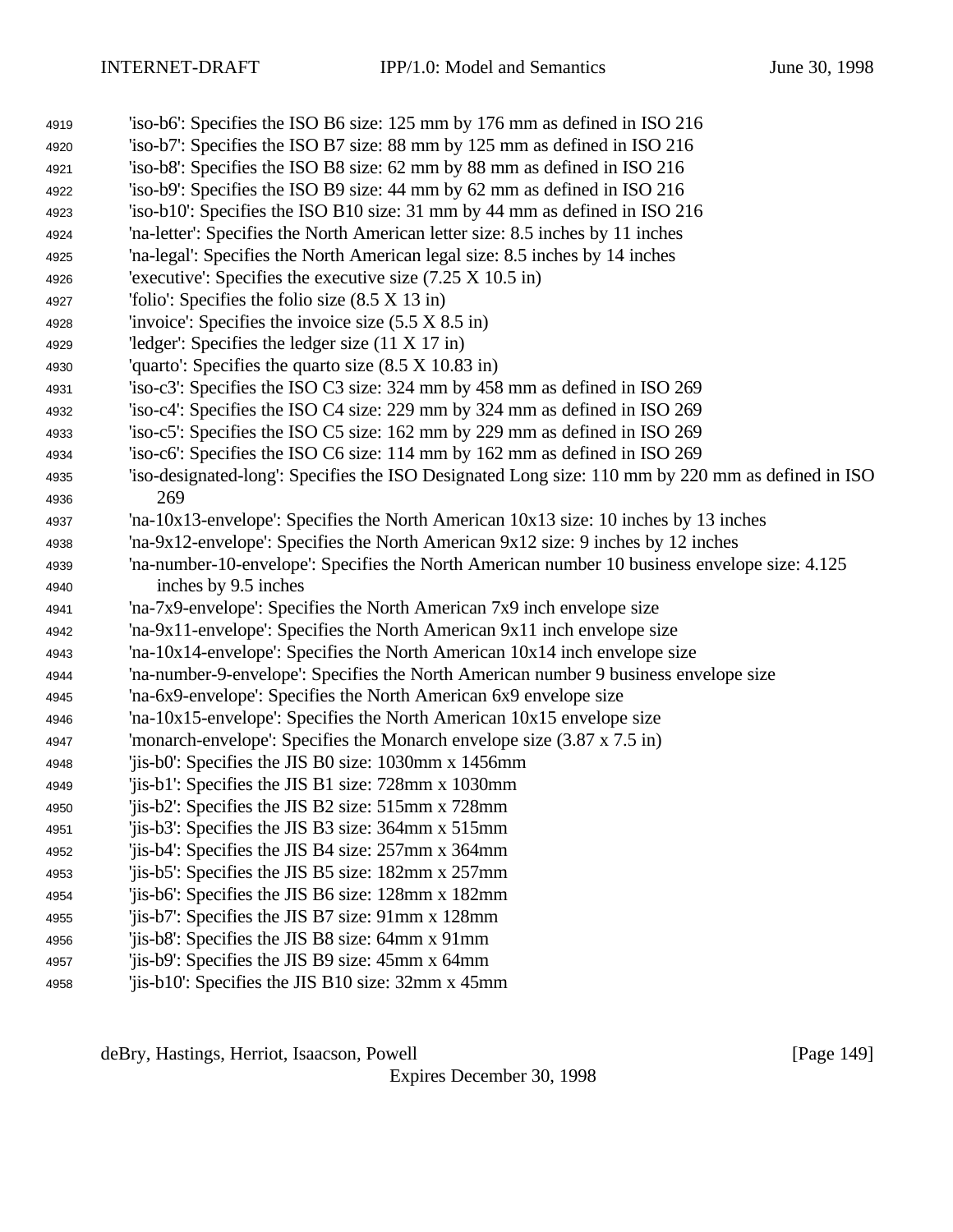16. APPENDIX D: Processing IPP Attributes

 When submitting a print job to a Printer object, the IPP model allows a client to supply operation and Job Template attributes along with the document data. These Job Template attributes in the create request affect the rendering, production and finishing of the documents in the job. Similar types of instructions may also be contained in the document to be printed, that is, embedded within the print data itself. In addition, the Printer has a set of attributes that describe what rendering and finishing options which are supported by that Printer. This model, which allows for flexibility and power, also introduces the potential that at job submission time, these client-supplied attributes may conflict with either:

- what the implementation is capable of realizing (i.e., what the Printer supports), as well as - the instructions embedded within the print data itself.
- 

- The following sections describe how these two types of conflicts are handled in the IPP model.
- 16.1 Fidelity

 If there is a conflict between what the client requests and what a Printer object supports, the client may request one of two possible conflict handling mechanisms:

- 1) either reject the job since the job can not be processed exactly as specified, or
- 2) allow the Printer to make any changes necessary to proceed with processing the Job the best it can.

 In the first case the client is indicating to the Printer object: "Print the job exactly as specified with no exceptions, and if that can't be done, don't even bother printing the job at all." In the second case, the client is indicating to the Printer object: "It is more important to make sure the job is printed rather than be processed exactly as specified; just make sure the job is printed even if client supplied attributes need to be changed or ignored."

The IPP model accounts for this situation by introducing an "ipp-attribute-fidelity" attribute.

 In a create request, "ipp-attribute-fidelity" is a boolean operation attribute that is OPTIONALLY supplied by the client. The value 'true' indicates that total fidelity to client supplied Job Template attributes and values is required. The client is requesting that the Job be printed exactly as specified, and if that is not possible then the job MUST be rejected rather than processed incorrectly. The value 'false' indicates that a reasonable attempt to print the Job is acceptable. If a Printer does not support some of 4988 the client supplied Job Template attributes or values, the Printer **SHALLMUST** ignore them or substitute any supported value for unsupported values, respectively. The Printer may choose to substitute the default value associated with that attribute, or use some other supported value that is similar to the unsupported requested value. For example, if a client supplies a "media" value of 'na-letter', the Printer

deBry, Hastings, Herriot, Isaacson, Powell [Page 150]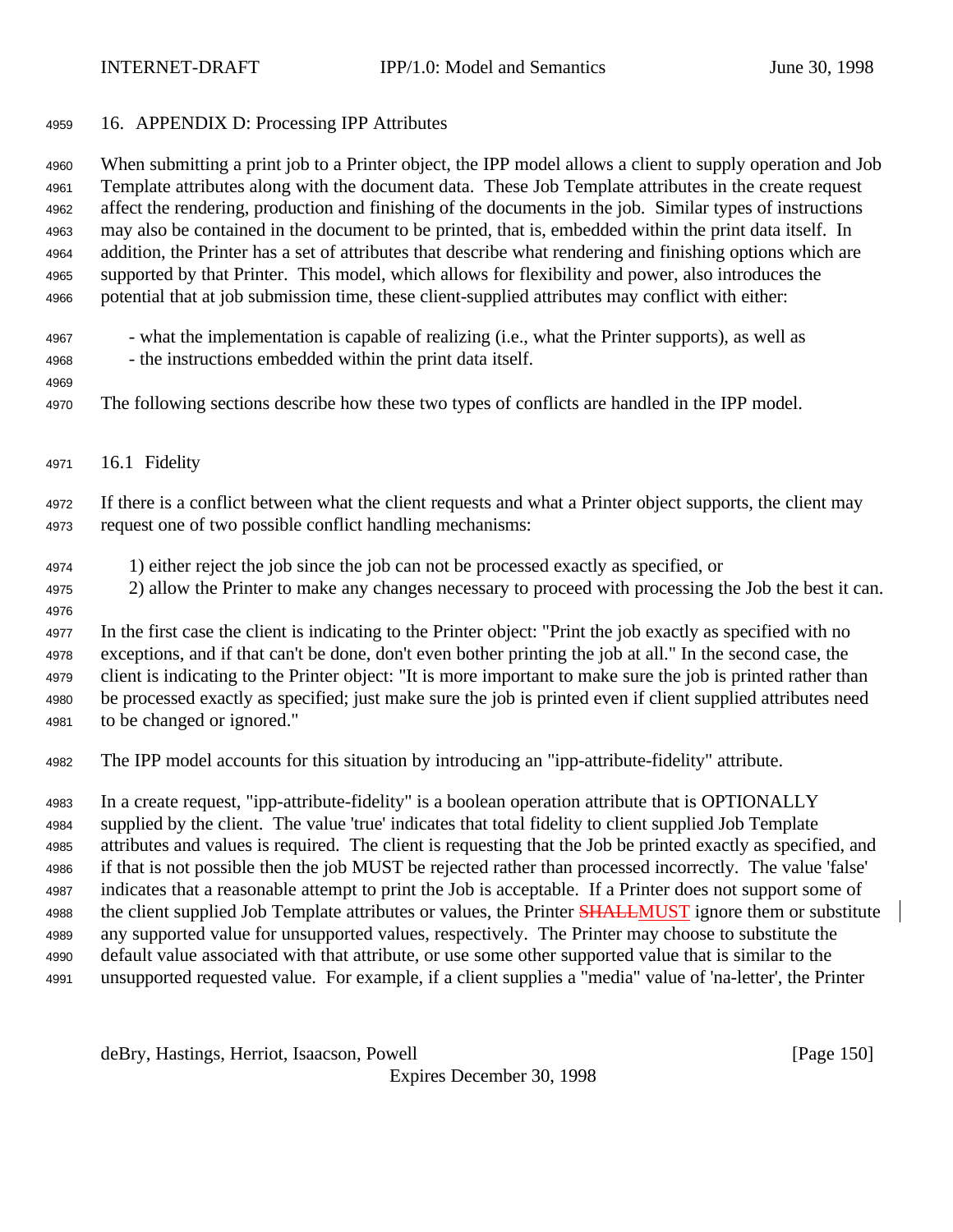| 4992                                         | may choose to substitute 'iso-a4' rather than a default value of 'envelope'. If the client does not supply the                                                                                                                                                                                                                                                                                                                                      |
|----------------------------------------------|-----------------------------------------------------------------------------------------------------------------------------------------------------------------------------------------------------------------------------------------------------------------------------------------------------------------------------------------------------------------------------------------------------------------------------------------------------|
| 4993                                         | "ipp-attribute-fidelity" attribute, the Printer assumes a value of 'false'.                                                                                                                                                                                                                                                                                                                                                                         |
| 4994                                         | Each Printer implementation MUST support both types of "fidelity" printing (that is whether the client                                                                                                                                                                                                                                                                                                                                              |
| 4995                                         | supplies a value of 'true' or 'false'):                                                                                                                                                                                                                                                                                                                                                                                                             |
| 4996<br>4997<br>4998<br>4999<br>5000<br>5001 | - If the client supplies 'false' or does not supply the attribute, the Printer object <b>SHALLMUST</b> always<br>accept the request by ignoring unsupported Job Template attributes and by substituting<br>unsupported values of supported Job Template attributes with supported values.<br>- If the client supplies 'true', the Printer object <b>SHALLMUST</b> reject the request if the client supplies<br>unsupported Job Template attributes. |
| 5002                                         | Since a client can always query a Printer to find out exactly what is and is not supported, "ipp-attribute-                                                                                                                                                                                                                                                                                                                                         |
| 5003                                         | fidelity" set to 'false' is useful when:                                                                                                                                                                                                                                                                                                                                                                                                            |
| 5004<br>5005<br>5006<br>5007<br>5008         | 1) The End-User uses a command line interface to request attributes that might not be supported.<br>2) In a GUI context, if the End User expects the job might be moved to another printer and prefers a<br>sub-optimal result to nothing at all.<br>3) The End User just wants something reasonable in lieu of nothing at all.                                                                                                                     |
| 5009                                         | 16.2 Page Description Language (PDL) Override                                                                                                                                                                                                                                                                                                                                                                                                       |
| 5010                                         | If there is a conflict between the value of an IPP Job Template attribute and a corresponding instruction                                                                                                                                                                                                                                                                                                                                           |
| 5011                                         | in the document data, the value of the IPP attribute SHOULD take precedence over the document                                                                                                                                                                                                                                                                                                                                                       |
| 5012                                         | instruction. Consider the case where a previously formatted file of document data is sent to an IPP                                                                                                                                                                                                                                                                                                                                                 |
| 5013                                         | Printer. In this case, if the client supplies any attributes at job submission time, the client desires that                                                                                                                                                                                                                                                                                                                                        |
| 5014                                         | those attributes override the embedded instructions. Consider the case were a previously formatted                                                                                                                                                                                                                                                                                                                                                  |
| 5015                                         | document has embedded in it commands to load 'iso-a4' media. However, the document is passed to an                                                                                                                                                                                                                                                                                                                                                  |
| 5016                                         | end user that only has access to a printer with 'na-letter' media loaded. That end user most likely wants to                                                                                                                                                                                                                                                                                                                                        |
| 5017                                         | submit that document to an IPP Printer with the "media" Job Template attribute set to 'na-letter'. The job                                                                                                                                                                                                                                                                                                                                          |
| 5018                                         | submission attribute should take precedence over the embedded PDL instruction. However, until                                                                                                                                                                                                                                                                                                                                                       |
| 5019                                         | companies that supply document data interpreters allow a way for external IPP attributes to take                                                                                                                                                                                                                                                                                                                                                    |
| 5020                                         | precedence over embedded job production instructions, a Printer might not be able to support the                                                                                                                                                                                                                                                                                                                                                    |
| 5021                                         | semantics that IPP attributes override the embedded instructions.                                                                                                                                                                                                                                                                                                                                                                                   |
| 5022                                         | The IPP model accounts for this situation by introducing a "pdl-override-supported" attribute that                                                                                                                                                                                                                                                                                                                                                  |

- describes the Printer objects capabilities to override instructions embedded in the PDL data stream. The value of the "pdl-override-supported" attribute is configured by means outside IPP/1.0.
- 5025 This **MANDATORYREQUIRED** Printer attribute takes on the following values:

deBry, Hastings, Herriot, Isaacson, Powell [Page 151]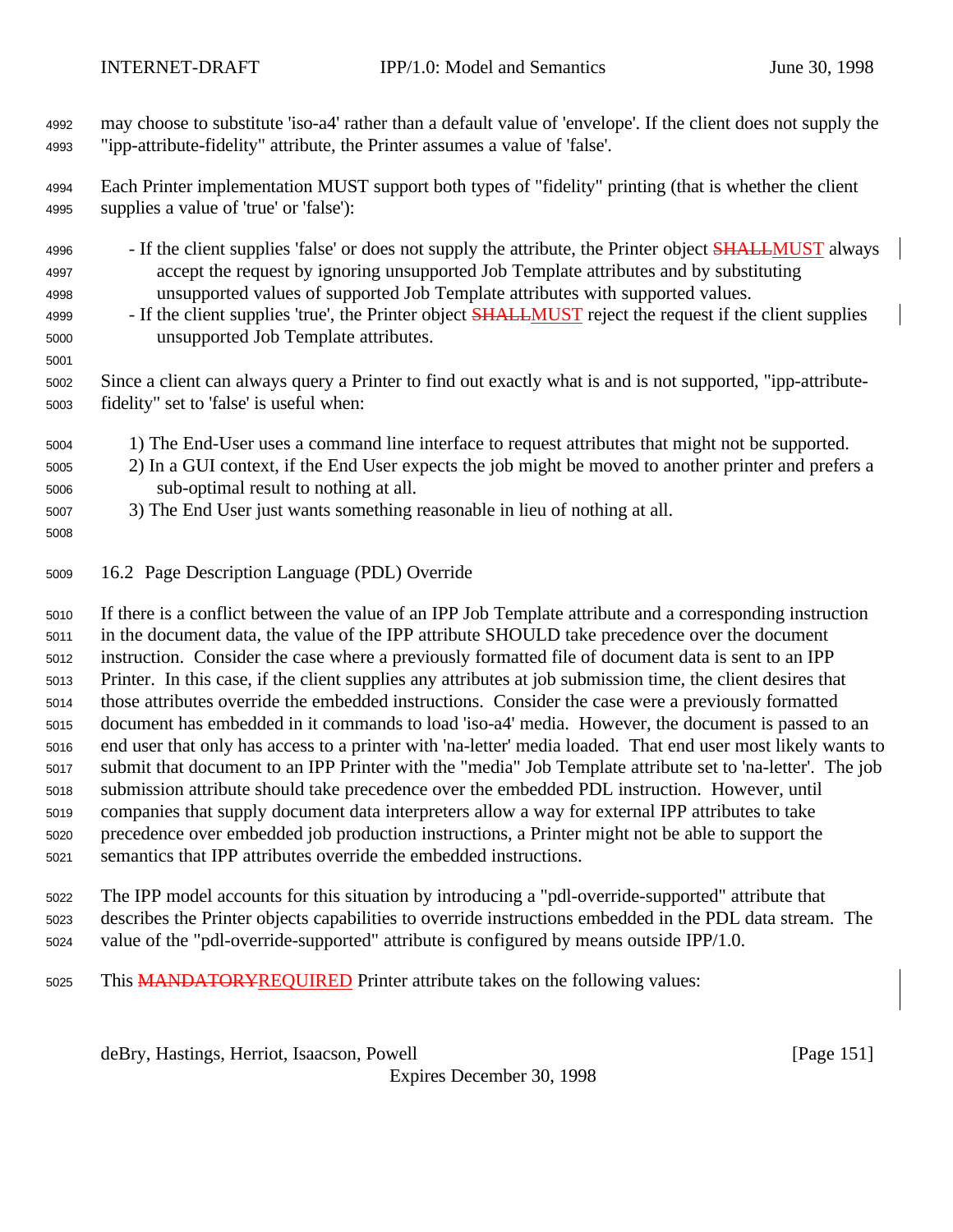- 'attempted': This value indicates that the Printer object attempts to make the IPP attribute values

deBry, Hastings, Herriot, Isaacson, Powell [Page 152] Expires December 30, 1998 take precedence over embedded instructions in the document data, however there is no guarantee. - 'not-attempted': This value indicates that the Printer object makes no attempt to make the IPP attribute values take precedence over embedded instructions in the document data. At job processing time, an implementation that supports the value of 'attempted' might do one of several different actions: 1) Generate an output device specific command sequence to realize the feature represented by the IPP attribute value. 2) Parse the document data itself and replace the conflicting embedded instruction with a new embedded instruction that matches the intent of the IPP attribute value. 3) Indicate to the Printer that external supplied attributes take precedence over embedded instructions and then pass the external IPP attribute values to the document data interpreter. 4) Anything else that allows for the semantics that IPP attributes override embedded document data instructions. Since 'attempted' does not offer any type of guarantee, even though a given Printer object might not do a very "good" job of attempting to ensure that IPP attributes take a higher precedence over instructions embedded in the document data, it would still be a conforming implementation. At job processing time, an implementation that supports the value of 'not-attempted' might do one of the following actions: 1) Simply pre-pend the document data with the PDL instruction that corresponds to the client- supplied PDL attribute, such that if the document data also has the same PDL instruction, it will override what the Printer object pre-pended. In other words, this implementation is using the same implementation semantics for the client-supplied IPP attributes as for the Printer object defaults. 2) Parse the document data and replace the conflicting embedded instruction with a new embedded instruction that approximates, but does not match, the semantic intent of the IPP attribute value. Note: The "ipp-attribute-fidelity" attribute applies to the Printer's ability to either accept or reject other unsupported Job Template attributes. In other words, if "ipp-attribute-fidelity" is set to 'true', a Job is accepted if and only if the client supplied Job Template attributes and values are supported by the Printer. Whether these attributes actually affect the processing of the Job when the document data contains embedded instructions depends on the ability of the Printer to override the instructions embedded in the document data with the semantics of the IPP attributes. If the document data attributes can be overridden ("pdl-override-supported" set to 'attempted'), the Printer makes an attempt to use the IPP attributes when processing the Job. If the document data attributes can not be overridden ("pdl-override-supported" set to 'not-attempted'), the Printer makes no attempt to override the embedded document data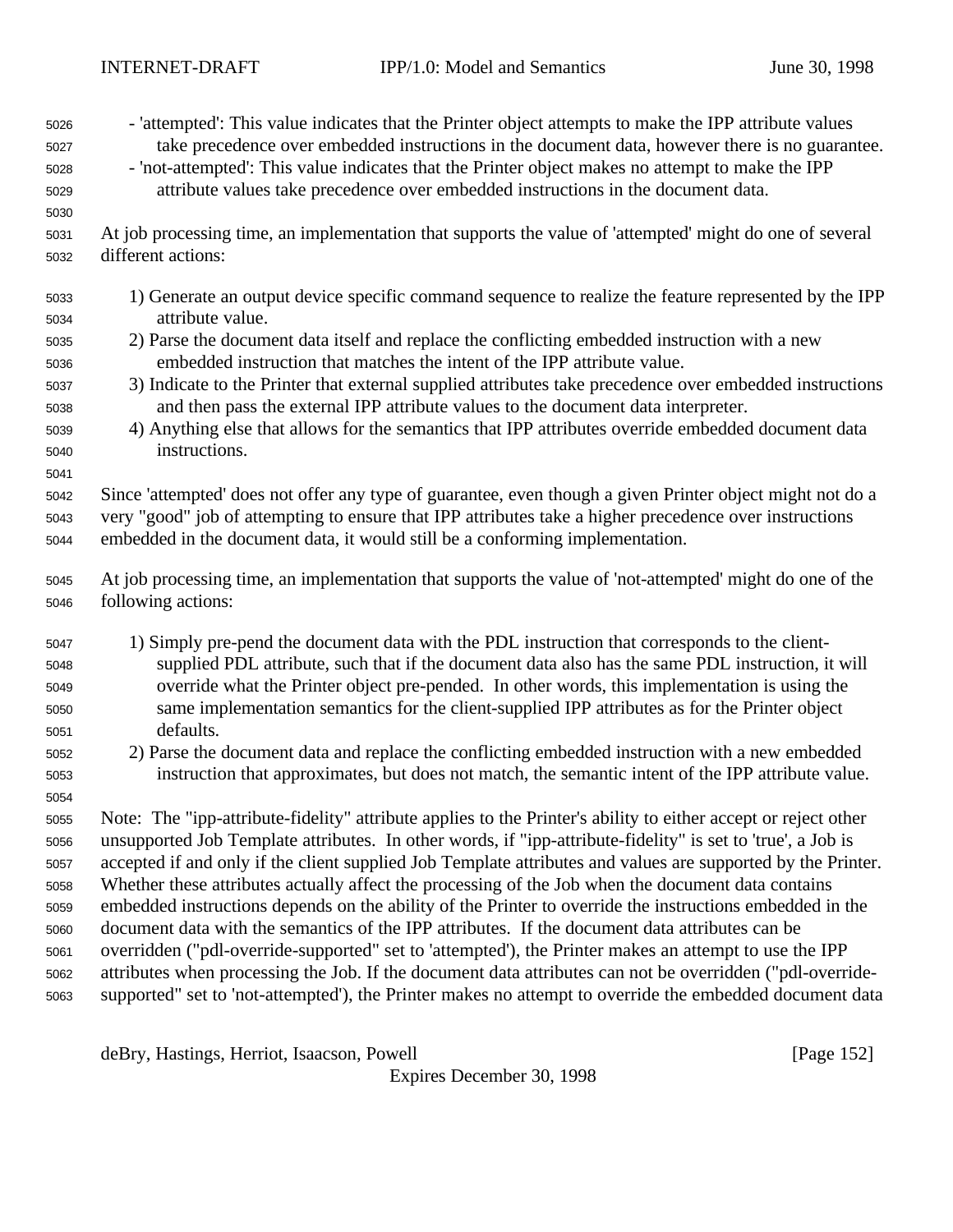instructions with the IPP attributes when processing the Job, and hence, the IPP attributes may fail to affect the Job processing and output when the corresponding instruction is embedded in the document data.

16.3 Suggested Operation Processing Steps for All Operations

 When an IPP object receives a request, the IPP object either accepts or rejects the request. In order to determine whether or not to accept or reject the request, the IPP object SHOULD execute the following steps. The order of the steps may be rearranged and/or combined, including making one or multiple passes over the request. Therefore, the error status codes returned may differ between implementations. The next section contains the additional steps for the Print-Job, Validate-Job, Print-URI, Create-Job, Send-Document, and Send-URI operations that create jobs, adds documents, and validates jobs.

 In the following, processing continues step by step until a "RETURNS the xxx status code …" statement is encountered. Error returns are indicated by the verb: "REJECTS". Since clients have difficulty getting the status code before sending all of the document data in a Print-Job request, clients SHOULD use the Validate-Job operation before sending large documents to be printed, in order to validate whether the IPP Printer will accept the job or not.

It is assumed that security authentication and authorization has already taken place at a lower layer.

## 16.3.1 Validate version number

 Every request and every response contains the "version-number" attribute. The value of this attribute is the major and minor version number of the syntax and semantics that the client and IPP object is using, respectively. The "version-number" attribute remains in a fixed position across all future versions so that all clients and IPP object that support future versions can determine which version is being used. The IPP object checks to see if the major version number supplied in the request is supported. If not, the Printer object REJECTS the request and RETURNS the 'server-error-version-not-supported' status code in the response. The IPP object returns in the "version-number" response attribute the major and minor version for the error response. Thus the client can learn at least one major and minor version that the IPP object supports. The IPP object is encouraged to return the closest version number to the one supplied by the client.

 The checking of the minor version number is implementation dependent, however if the client supplied 5092 minor version is explicitly supported, the IPP object **SHALLMUST** respond using that identical minor version number. If the requested minor version is not supported (the requested minor version is either higher or lower) than a supported minor version, the IPP object SHOULD return the closest supported minor version.

deBry, Hastings, Herriot, Isaacson, Powell [Page 153]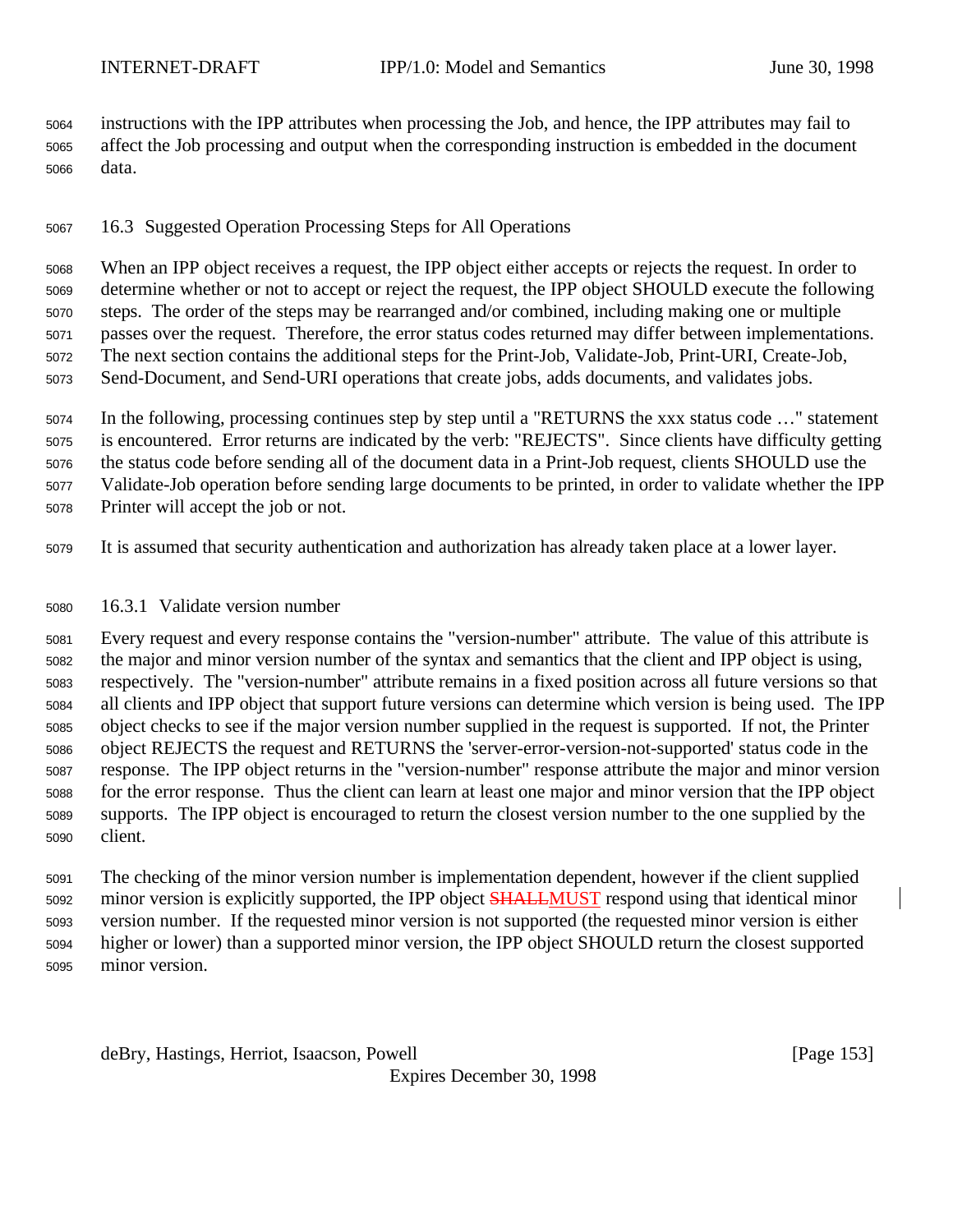16.3.2 Validate operation identifier

 The Printer object checks to see if the "operation-id" attribute supplied by the client is supported as indicated in the Printer object's "printer-operations-supported" attribute. If not, the Printer REJECTS the request and returns the 'server-error-operation-not-supported' status code in the response.

16.3.3 Validate the request identifier

 The Printer object checks to see if the "request-id" attribute supplied by the client is in range. If the value is not between 1 and 2\*\*31 - 1 (inclusive), the Printer object REJECTS the request and returns the 'client-error-bad-request' status code in the response.

 Note: The "version-number", attribute, "operation-id", and the "request-id" attributes in the same fixed octet positions in all versions of the protocol. These fields are validated before proceeding with the rest of the validation.

- 16.3.4 Validate attribute group and attribute presence and order
- The order of the following validation steps depends on implementation.
- 16.3.4.1 Validate the presence and order of attribute groups

 Client requests and IPP object responses contain attribute groups that Section 3 requires to be present and in a specified order. An IPP object verifies that the attribute groups are present and in the correct order in requests supplied by clients (attribute groups without an \* in the following tables).

 If an IPP object receives a request with (1) required attribute groups missing, or (2) the attributes groups are out of order, or (3) the groups are repeated, the IPP object REJECTS the request and RETURNS the 'client-error-bad-request' status code. For example, it is an error for the Job Template Attributes group to occur before the Operation Attributes group, for the Operation Attributes group to be omitted, or for an attribute group to occur more than once, except in the Get-Jobs response.

 Since this kind of attribute group error is most likely to be an error detected by a client developer rather than by a customer, the IPP object NEED NOT return an indication of which attribute group was in error in either the Unsupported Attributes group or the Status Message. Also, the IPP object NEED NOT find all attribute group errors before returning this error.

- 
- 16.3.4.2 Ignore unknown attribute groups in the expected position
- Future attribute groups may be added to the specification at the end of requests just before the Document Content and at the end of response, except for the Get-Jobs response, where it maybe there or before the

deBry, Hastings, Herriot, Isaacson, Powell [Page 154]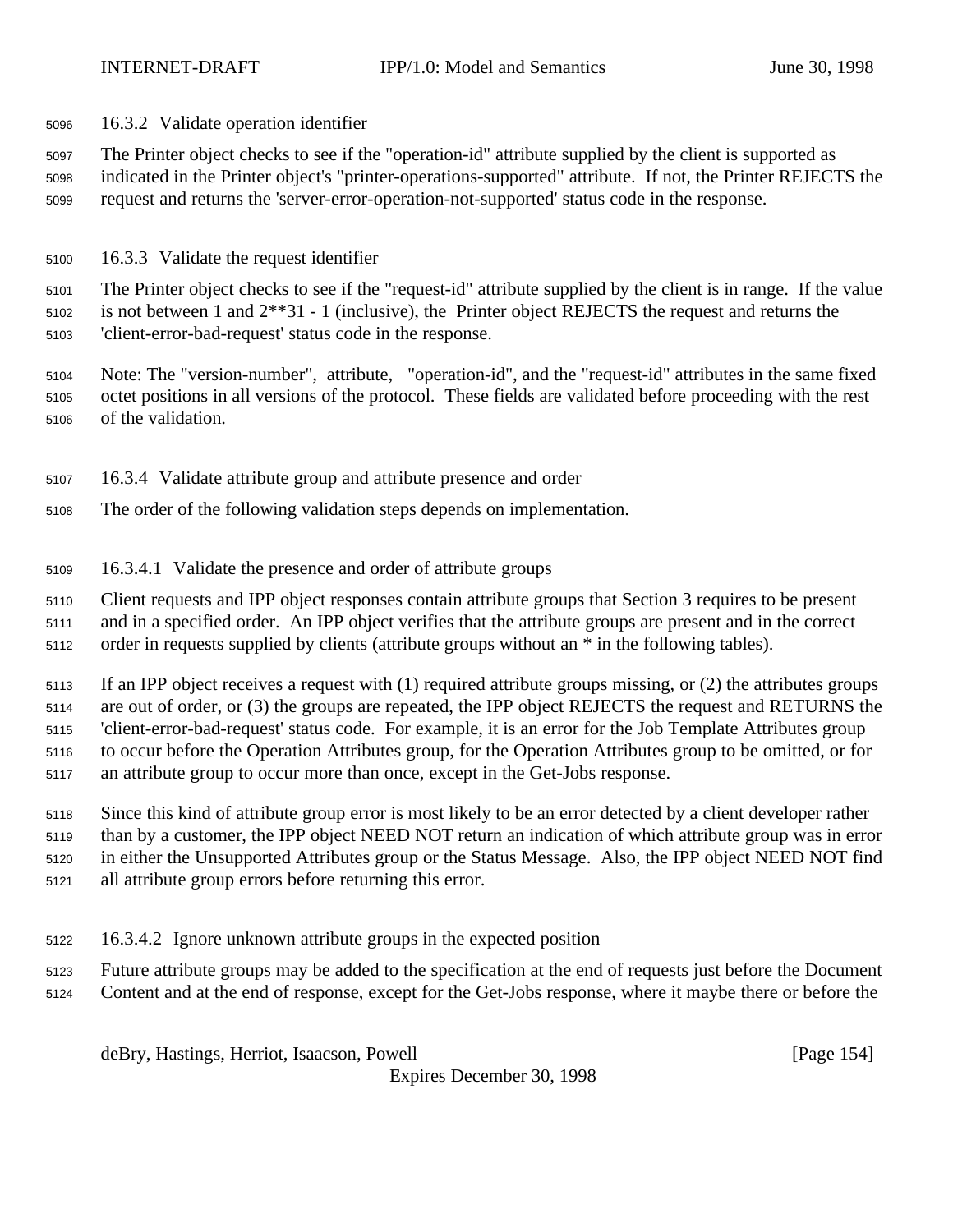first job attributes returned. If an IPP object receives an unknown attribute group in these positions, it ignores the entire group, rather than returning an error, since that group may be a new group in a later minor version of the protocol that can be ignored. (If the new attribute group cannot be ignored without confusing the client, the major version number would have been increased in the protocol document and in the request). If the unknown group occurs in a different position, the IPP object REJECTS the request and RETURNS the 'client-error-bad-request' status code.

Clients also ignore unknown attribute groups returned in a response.

 Note: By validating that requests are in the proper form, IPP objects force clients to use the proper form which, in turn, increases the chances that customers will be able to use such clients from multiple vendors with IPP objects from other vendors.

16.3.4.3 Validate the presence of a single occurrence of required Operation attributes

Client requests and IPP object responses contain Operation attributes that Section 3 requires to be

present. Attributes within a group may be in any order, except for the ordering of target, charset, and

 natural languages attributes. These attributes must be first, and must be supplied in the following order: charset, natural language, and then target. An IPP object verifies that the attributes that Section 4

requires to be supplied by the client have been supplied in the request (attributes without an \* in the

following tables). An asterisk (\*) indicates groups and Operation attributes that the client may omit in a

request or an IPP object may omit in a response.

 If an IPP object receives a request with required attributes missing or repeated from a group, the IPP object REJECTS the request and RETURNS the 'client-error-bad-request' status code. For example, it is an error for the "attributes-charset" or "attributes-natural-language" attribute to be omitted in any operation request, or for an Operation attribute to be supplied in a Job Template group or a Job Template attribute to be supplied in an Operation Attribute group in a create request. It is also an error to supply the "attributes-charset" attribute twice.

 Since these kinds of attribute errors are most likely to be detected by a client developer rather than by a customer, the IPP object NEED NOT return an indication of which attribute was in error in either the Unsupported Attributes group or the Status Message. Also, the IPP object NEED NOT find all attribute errors before returning this error.

 The following tables list all the attributes for all the operations by attribute group in each request and each response. The order of the groups is the order that the client supplies the groups as specified in Section 3. The order of the attributes within a group is arbitrary, except as noted for some of the special operation attributes (charset, natural language, and target). The tables below use the following notation:

5157 MR indicates a MANDATORYREQUIRED attribute that an IPP object MUST support

deBry, Hastings, Herriot, Isaacson, Powell [Page 155]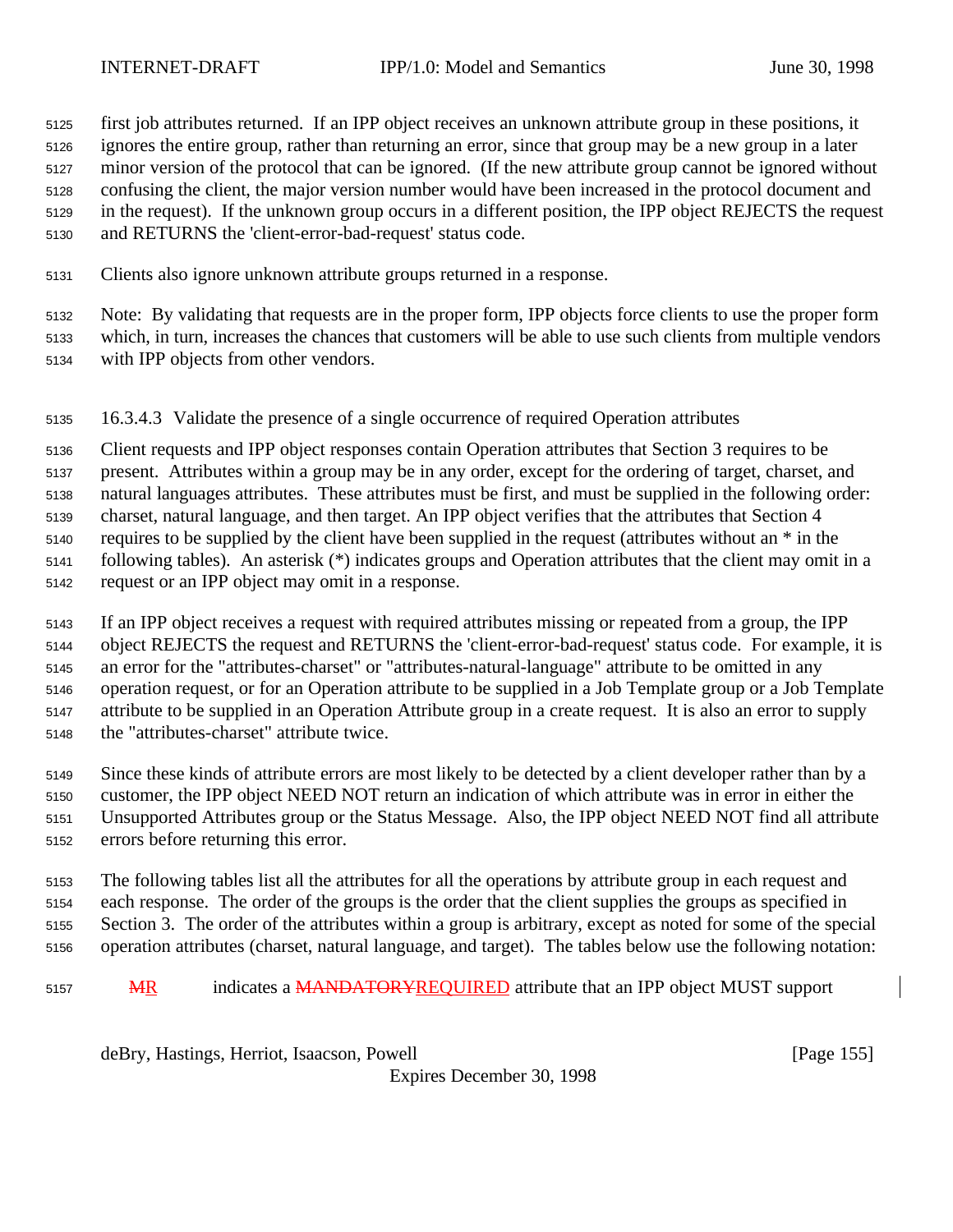O indicates an OPTIONAL attribute that an IPP object NEED NOT support \* indicates that a client MAY omit the attribute in a request and that an IPP object MAY omit the attribute in a response. The absence of an \* means that a client MUST supply the attribute in a request and an IPP object MUST supply the attribute in a response. Operation Requests The tables below show the attributes in their proper attribute groups for operation requests: 5166 Note: All operation requests contain the following common elements: "version-number", "operation-id", and "request-id" parameters. Print-Job Request: 5170 Group 1: Operation Attributes (MR) attributes-charset (MR) attributes-natural-language (MR) printer-uri (MR) 5174 requesting-user-name ( $MR*$ ) job-name  $(MR^*)$  ipp-attribute-fidelity (MR\*) 5177 document-name ( $MR*$ ) 5178 document-format  $(MR^*)$  document-natural-language (O\*) compression (O\*) job-k-octets (O\*) job-impressions (O\*) job-media-sheets (O\*) Group 2: Job Template Attributes (MR) <Job Template attributes> (O\*) (see Section 4.2) Group 3: Document Content (MR) <document content> Validate-Job Request: 5190 Group 1: Operation Attributes (MR) attributes-charset (MR) **attributes-natural-language** ( $MR$ ) printer-uri (MR) requesting-user-name (MR\*) job-name  $(MR^*)$  ipp-attribute-fidelity (MR\*) document-name (MR\*) document-format (MR\*) document-natural-language (O\*)

deBry, Hastings, Herriot, Isaacson, Powell **company** and the same of the same of the same of the same of the same of the same of the same of the same of the same of the same of the same of the same of the same of the same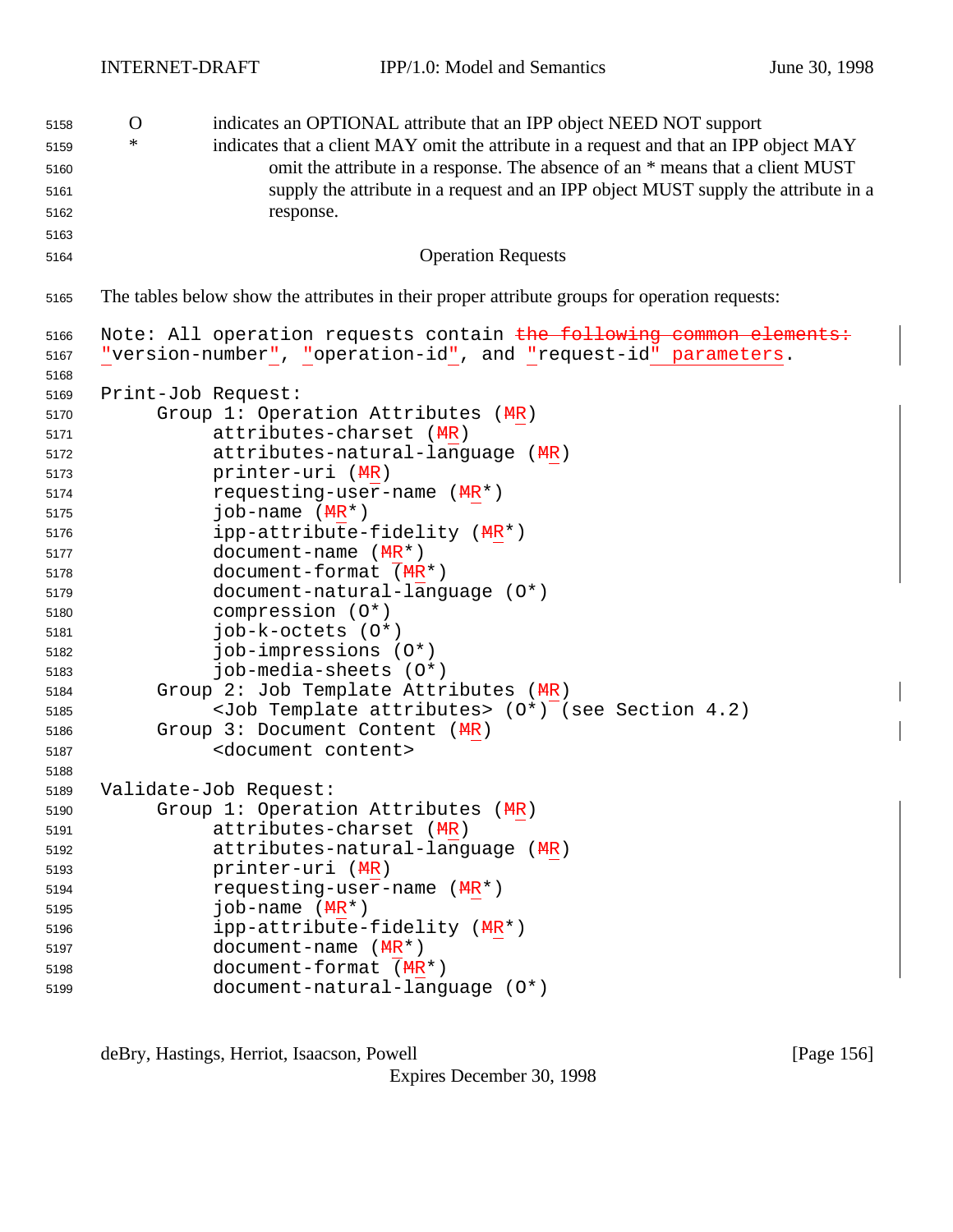```
5200 compression (O*)
5201 job-k-octets (O*)
5202 job-impressions (O*)
5203 job-media-sheets (O*)
5204 Group 2: Job Template Attributes (MR)
5205 <Job Template attributes> (O*) (see Section 4.2)
5206
5207 Create-Job Request:
5208 Group 1: Operation Attributes (MR)
5209 attributes-charset (MR)
5210 attributes-natural-language (MR)
5211 printer-uri (MR)
5212 requesting-user-name (MR*)
5213 job-name (MR^*)5214 ipp-attribute-fidelity (MR*)
5215 job-k-octets (O*)
5216 job-impressions (O*)
5217 job-media-sheets (O*)
5218 Group 2: Job Template Attributes (MR)
5219 <Job Template attributes> (O*) (see Section 4.2)
5220
5221 Print-URI Request:
5222 Group 1: Operation Attributes (MR)
5223 attributes-charset (MR)
5224 attributes-natural-language (MR)
5225 printer-uri (MR)
5226 document-uri (MR)
5227 requesting-user-name (MR*)
5228 job-name (MR^*)5229 ipp-attribute-fidelity (MR*)
5230 document-name (MR*)
5231 document-format (MR*)
5232 document-natural-language (O*)
5233 compression (O*)
5234 job-k-octets (O*)
5235 job-impressions (O*)
5236 job-media-sheets (O*)
5237 Group 2: Job Template Attributes (MR)
5238 <Job Template attributes> (O*) (see Section 4.2)
5239
5240 Send-Document Request:
5241 Group 1: Operation Attributes (MR)
5242 attributes-charset (MR)
5243 attributes-natural-language (MR)
5244 (printer-uri & job-id) | job-uri (MR)
```
deBry, Hastings, Herriot, Isaacson, Powell **company** and the company of the company in the company of the company of the company of the company of the company of the company of the company of the company of the company of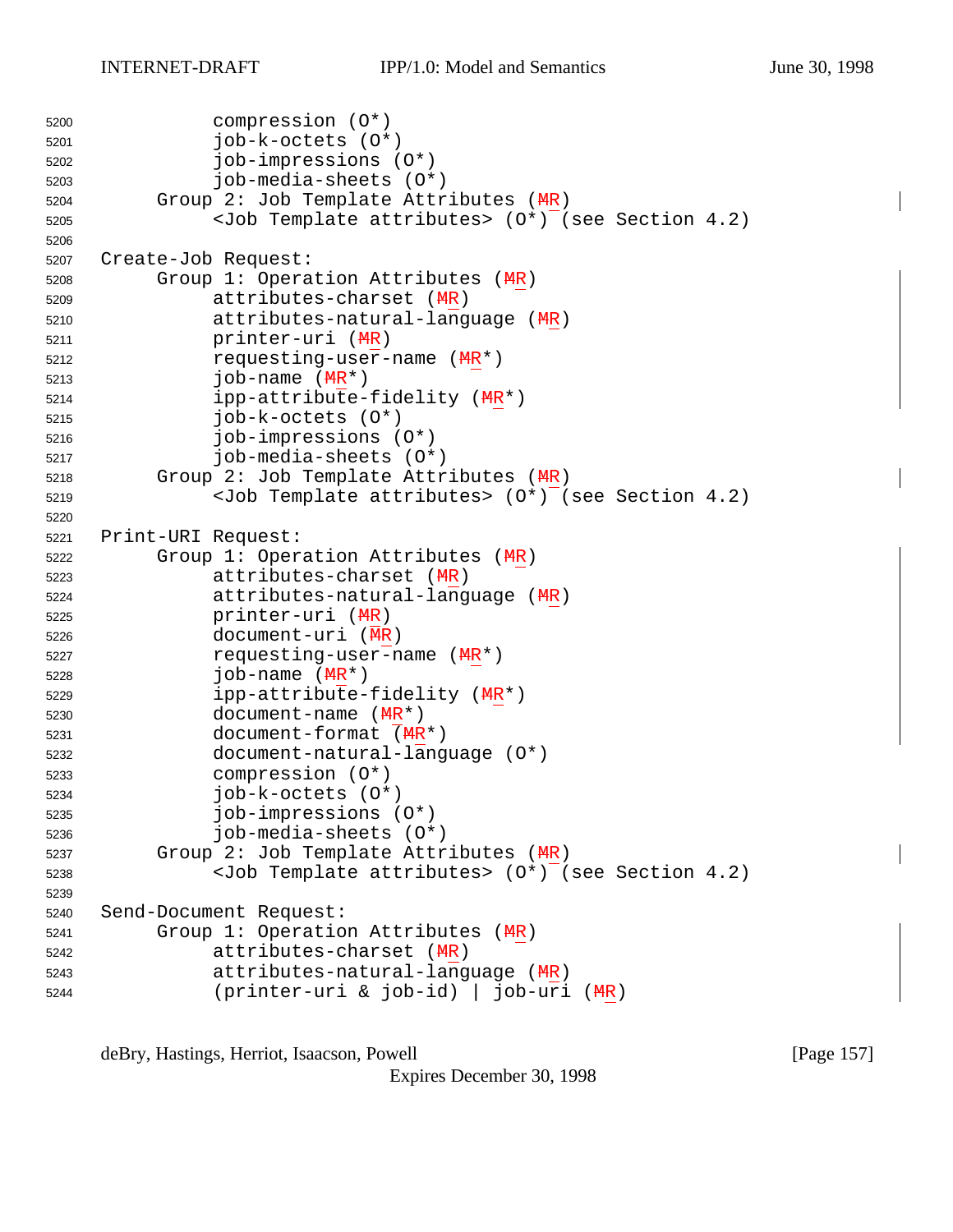```
5245 last-document (MR)
5246 requesting-user-name (MR*)
5247 document-name (MR*)
5248 document-format (MR^*)5249 document-natural-language (O*)
5250 compression (O*)
5251 Group 2: Document Content (MR)
5252 <document content>
5253
5254 Send-URI Request:
5255 Group 1: Operation Attributes (MR)
5256 attributes-charset (MR)
5257 attributes-natural-language (MR)
5258 (printer-uri & job-id) | job-uri (MR)
5259 last-document (MR)
5260 document-uri (MR)
5261 requesting-user-name (MR*)
5262 document-name (MR*)
5263 document-format (MR*)
5264 document-natural-language (O*)
5265 compression (O*)
5266
5267 Cancel-Job Request:
5268 Group 1: Operation Attributes (MR)
5269 attributes-charset (MR)
5270 attributes-natural-language (MR)
5271 (printer-uri & job-id) | job-uri (MR)
5272 requesting-user-name (MR*)
5273 message (O*)
5274
5275 Get-Printer-Attributes Request:
5276 Group 1: Operation Attributes (MR)
5277 attributes-charset (MR)
5278 attributes-natural-language (MR)
5279 printer-uri (MR)
5280 requesting-user-name (MR*)
5281 requested-attributes (MR*)
5282 document-format (MR*)
5283
5284 Get-Job-Attributes Request:
5285 Group 1: Operation Attributes (MR)
5286 attributes-charset (MR)
5287 attributes-natural-language (MR)
5288 (printer-uri & job-id) | job-uri (MR)
5289 requesting-user-name (MR*)
```
deBry, Hastings, Herriot, Isaacson, Powell **company** and the company of the company of the company of the company of the company of the company of the company of the company of the company of the company of the company of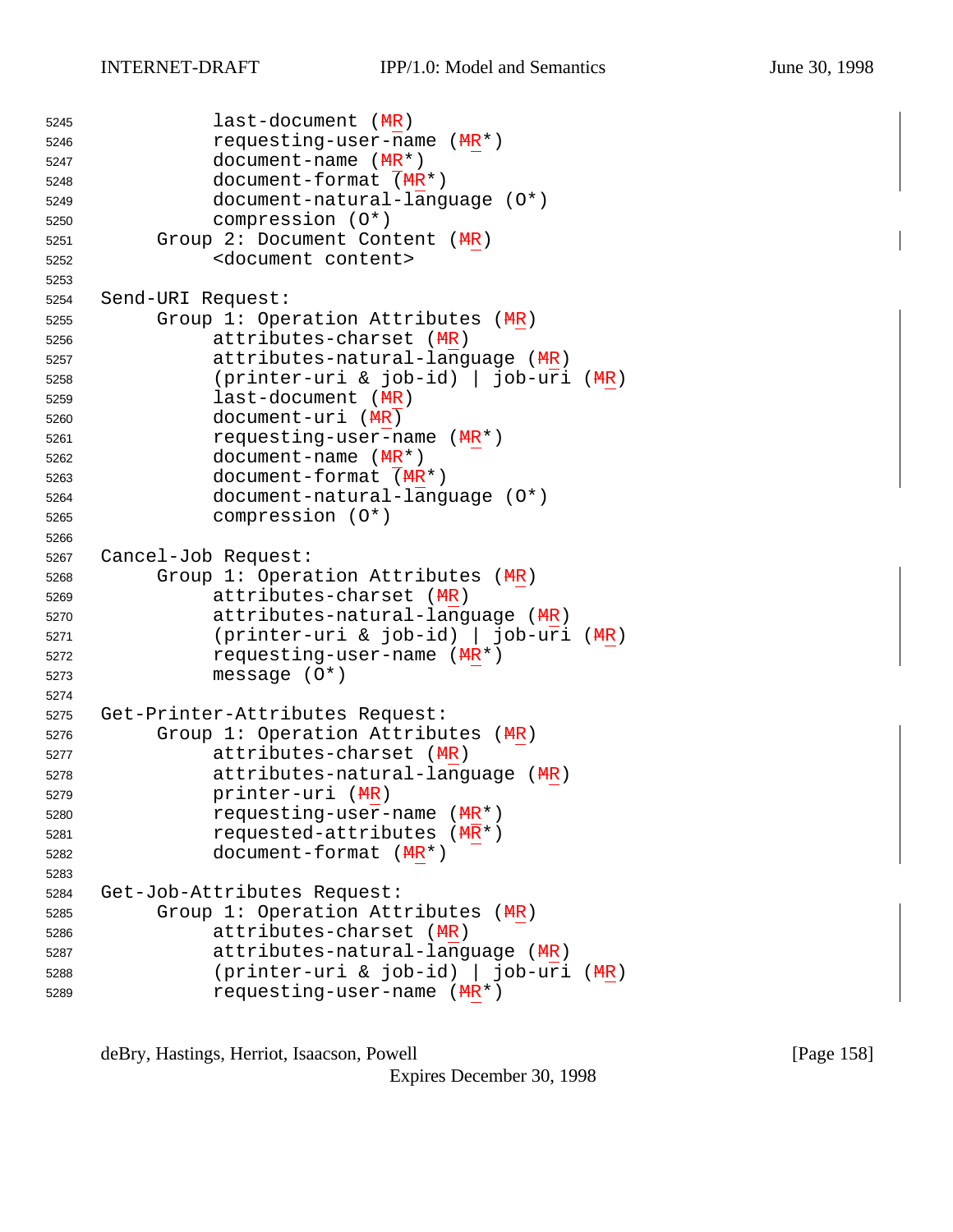```
5290 requested-attributes (MR*)
5291
5292 Get-Jobs Request:
5293 Group 1: Operation Attributes (MR)
5294 attributes-charset (MR)
5295 attributes-natural-language (MR)
5296 printer-uri (MR)
5297 requesting-user-name (MR*)
5298 limit (MR*)
5299 requested-attributes (MR*)
5300 which-jobs (MR^*)5301 my-jobs (MR^*)5302
5303 Operation Responses
5304 The tables below show the response attributes in their proper attribute groups for responses.
5305 Note: All operation responses contain the following common elements:
5306 "version-number", "status-code", and "request-id" parameters.
5307
5308 Print-Job Response:
5309 Print-URI Response:
5310 Create-Job Response:
5311 Send-Document Response:
5312 Send-URI Response:
5313 Group 1: Operation Attributes (MR)
5314 attributes-charset (MR)
5315 attributes-natural-language (MR)
5316 status-message (O*)
5317 Group 2: Unsupported Attributes (MR*) (see Note 3)
5318 <unsupported attributes> (MR^*)5319 Group 3: Job Object Attributes(MR*) (see Note 2)
5320 job-uri (MR)
5321 job-id (MR)
5322 job-state (MR)
5323 job-state-reasons (O*)
5324 job-state-message (O*)
5325 number-of-intervening-jobs (O*)
5326
5327 Validate-Job Response:
5328 Cancel-Job Response:
5329 Group 1: Operation Attributes (MR)
5330 attributes-charset (MR)
```
deBry, Hastings, Herriot, Isaacson, Powell **company** and the company of the company of the company of the company of the company of the company of the company of the company of the company of the company of the company of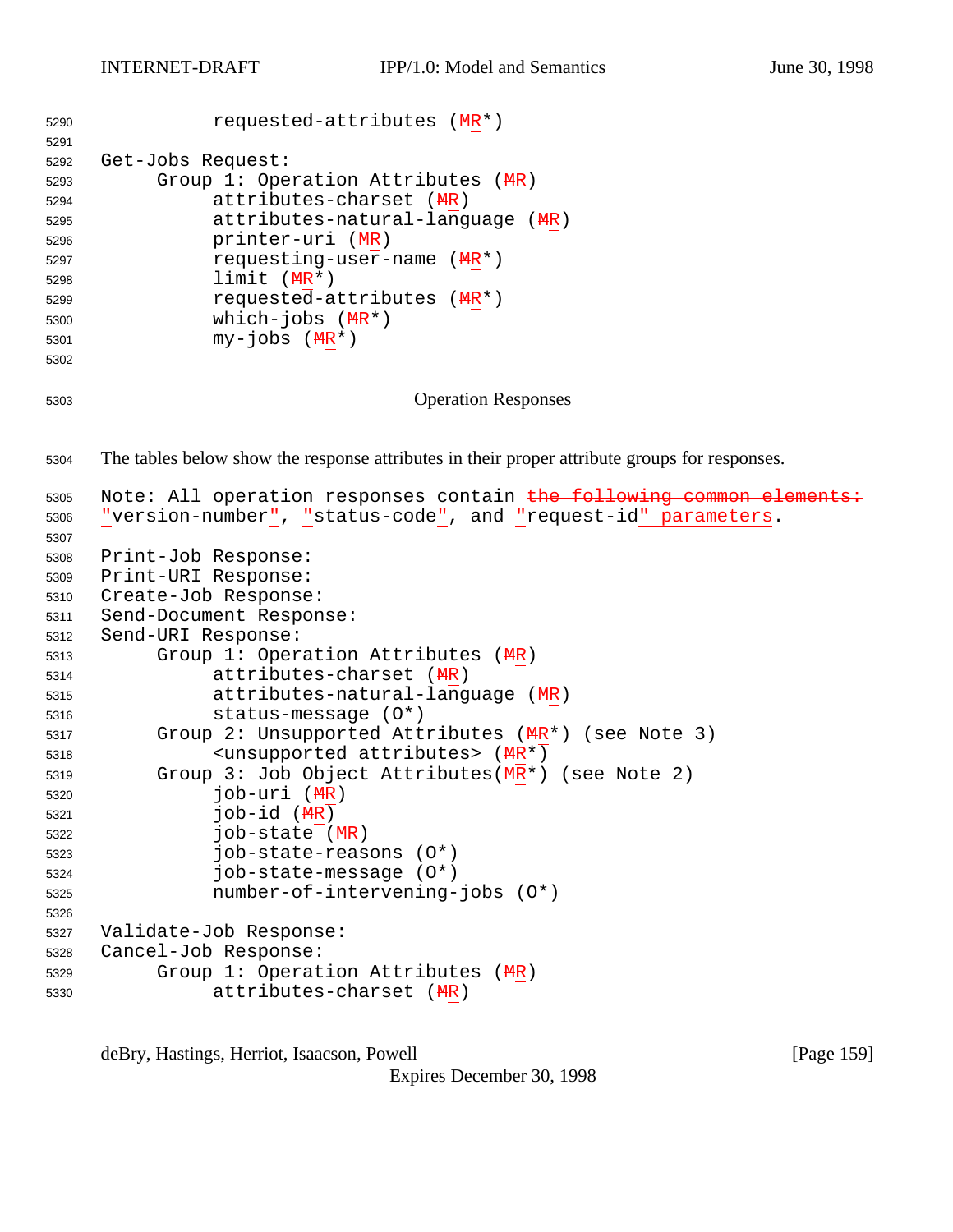attributes-natural-language (MR) status-message (O\*) Group 2: Unsupported Attributes (MR\*) (see Note 3) <unsupported attributes> (MR\*) Note 2 - the Job Object Attributes and Printer Object Attributes are returned only if the IPP object returns one of the success status codes. Note 3 - the Unsupported Attributes Group is present only if the client included some Operation and/or Job Template attributes that the Printer doesn't support whether a success or an error return. Get-Printer-Attributes Response: 5345 Group 1: Operation Attributes (MR) **attributes-charset** ( $\overline{MR}$ ) 5347 attributes-natural-language (MR) status-message (O\*) Group 2: Unsupported Attributes (MR\*) (see Note 4) 5350 <unsupported attributes> ( $MR*$ ) Group 3: Printer Object Attributes(MR\*) (see Note 2) 5352 <requested attributes> ( $MR*$ ) Note 4 - the Unsupported Attributes Group is present only if the client included some Operation attributes that the Printer doesn't support whether a success or an error return. Get-Job-Attributes Response: 5359 Group 1: Operation Attributes (MR) attributes-charset (MR) 5361 attributes-natural-language (MR) status-message (O\*) Group 2: Unsupported Attributes (MR\*) (see Note 4) <unsupported attributes> (MR\*) Group 3: Job Object Attributes(MR\*) (see Note 2) 5366 <requested attributes> ( $MR*$ ) Get-Jobs Response: 5369 Group 1: Operation Attributes (MR) attributes-charset (MR) 5371 attributes-natural-language (MR) status-message (O\*) 5373 Group 2: Unsupported Attributes ( $MR*$ ) (see Note 4) <unsupported attributes> (MR\*) Group 3: Job Object Attributes(MR\*) (see Note 2, 5)

deBry, Hastings, Herriot, Isaacson, Powell **company** and the company of the company of the company of the company of the company of the company of the company of the company of the company of the company of the company of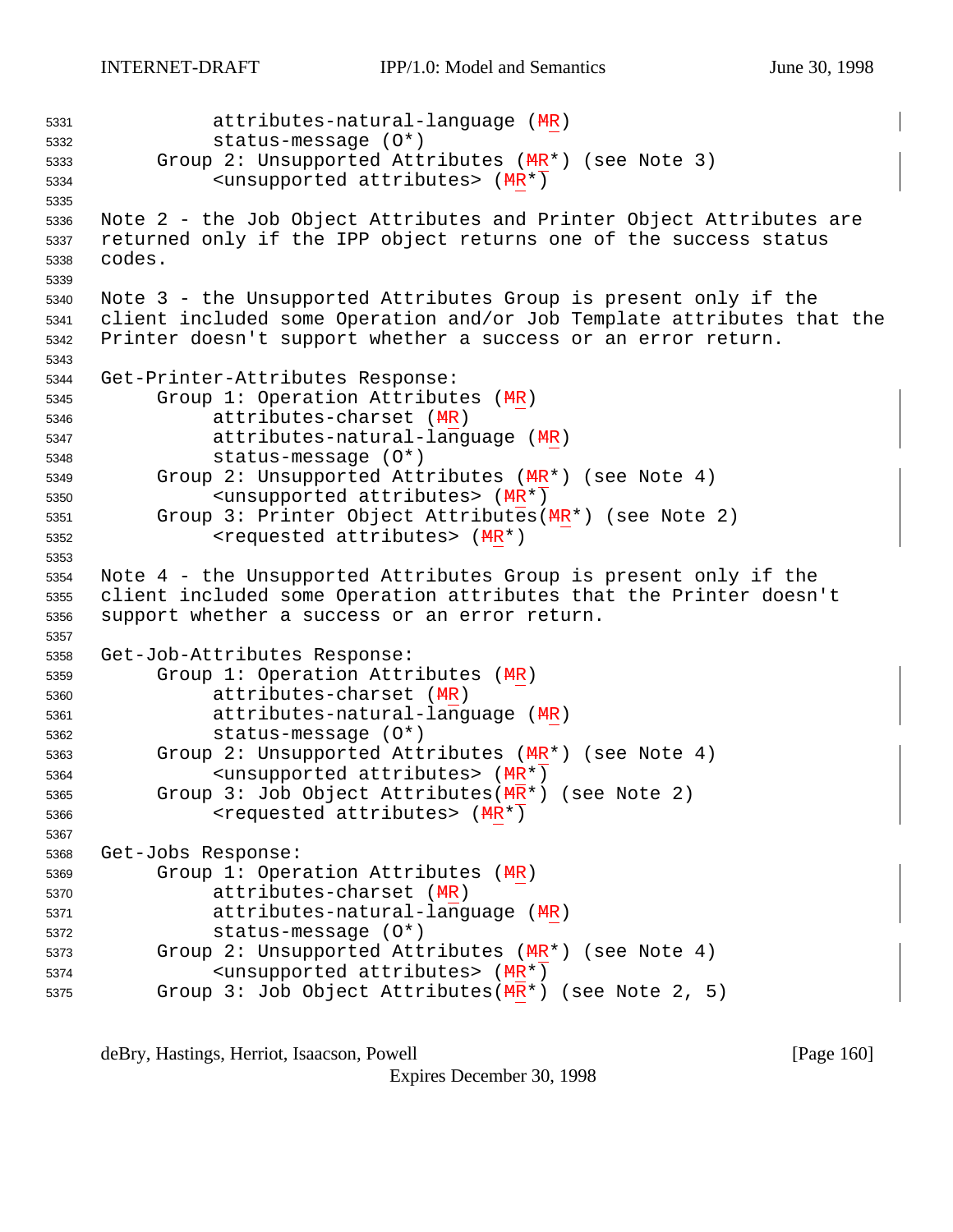| 5376<br>5377 | <requested attributes=""> (MR*)</requested>                                                                                                                                                                       |
|--------------|-------------------------------------------------------------------------------------------------------------------------------------------------------------------------------------------------------------------|
| 5378         | for the Get-Jobs operation the response contains a separate<br>Note 5:                                                                                                                                            |
| 5379         | Job Object Attributes group 3 to N containing requested-attributes for                                                                                                                                            |
| 5380         | each job object in the response.                                                                                                                                                                                  |
| 5381         |                                                                                                                                                                                                                   |
| 5382         | 16.3.5 Validate the values of the MANDATORYREQUIRED Operation attributes                                                                                                                                          |
| 5383         | An IPP object validates the values supplied by the client of the MANDATORYREQUIRED Operation                                                                                                                      |
| 5384         | attribute that the IPP object MUST support. The next section specifies the validation of the values of the                                                                                                        |
| 5385         | OPTIONAL Operation attributes that IPP objects MAY support.                                                                                                                                                       |
| 5386<br>5387 | The IPP object performs the following syntactic validation checks of each Operation attribute value:                                                                                                              |
| 5388<br>5389 | a) that the length of each Operation attribute value is correct for the attribute syntax tag supplied<br>by the client according to Section 4.1.                                                                  |
| 5390         | b) that the attribute syntax tag is correct for that Operation attribute according to Section 3,                                                                                                                  |
| 5391         | c) that the value is in the range specified for that Operation attribute according to Section 3,                                                                                                                  |
| 5392         | that multiple values are supplied by the client only for operation attributes that are multi-<br>d)                                                                                                               |
| 5393         | valued, i.e., that are 1set Of X according to Section 3.                                                                                                                                                          |
| 5394         |                                                                                                                                                                                                                   |
| 5395         | If any of these checks fail, the IPP object REJECTS the request and RETURNS the 'client-error-bad-<br>request' or the 'client-error-request-value-too-long' status code. Since such an error is most likely to be |
| 5396<br>5397 | an error detected by a client developer, rather than by an end-user, the IPP object NEED NOT return an                                                                                                            |
| 5398         | indication of which attribute had the error in either the Unsupported Attributes Group or the Status                                                                                                              |
| 5399         | Message. The description for each of these syntactic checks is explicitly expressed in the first IF                                                                                                               |
| 5400         | statement in the following table.                                                                                                                                                                                 |
| 5401         | In addition, the IPP object checks each Operation attribute value against some Printer object attribute or                                                                                                        |
| 5402         | some hard-coded value if there is no "xxx-supported" Printer object attribute defined. If its value is not                                                                                                        |
| 5403         | among those supported or is not in the range supported, then the IPP object REJECTS the request and                                                                                                               |
| 5404         | RETURNS the error status code indicated in the table by the second IF statement. If the value of the                                                                                                              |
| 5405<br>5406 | Printer object's "xxx-supported" attribute is 'no-value' (because the system administrator hasn't configured<br>a value), the check always fails.                                                                 |
|              |                                                                                                                                                                                                                   |
| 5407         | ----------------------                                                                                                                                                                                            |
| 5408         | attributes-charset (charset)                                                                                                                                                                                      |
| 5409<br>5410 | IF NOT any single non-empty 'charset' value less than or equal to 63 octets, REJECT/RETURN<br>'client-error-request-value-too-long'.                                                                              |
| 5411         | IF NOT in the Printer object's "charset-supported" attribute, REJECT/RETURN "client-error-                                                                                                                        |
| 5412         | charset-not-supported".                                                                                                                                                                                           |
|              |                                                                                                                                                                                                                   |

deBry, Hastings, Herriot, Isaacson, Powell [Page 161]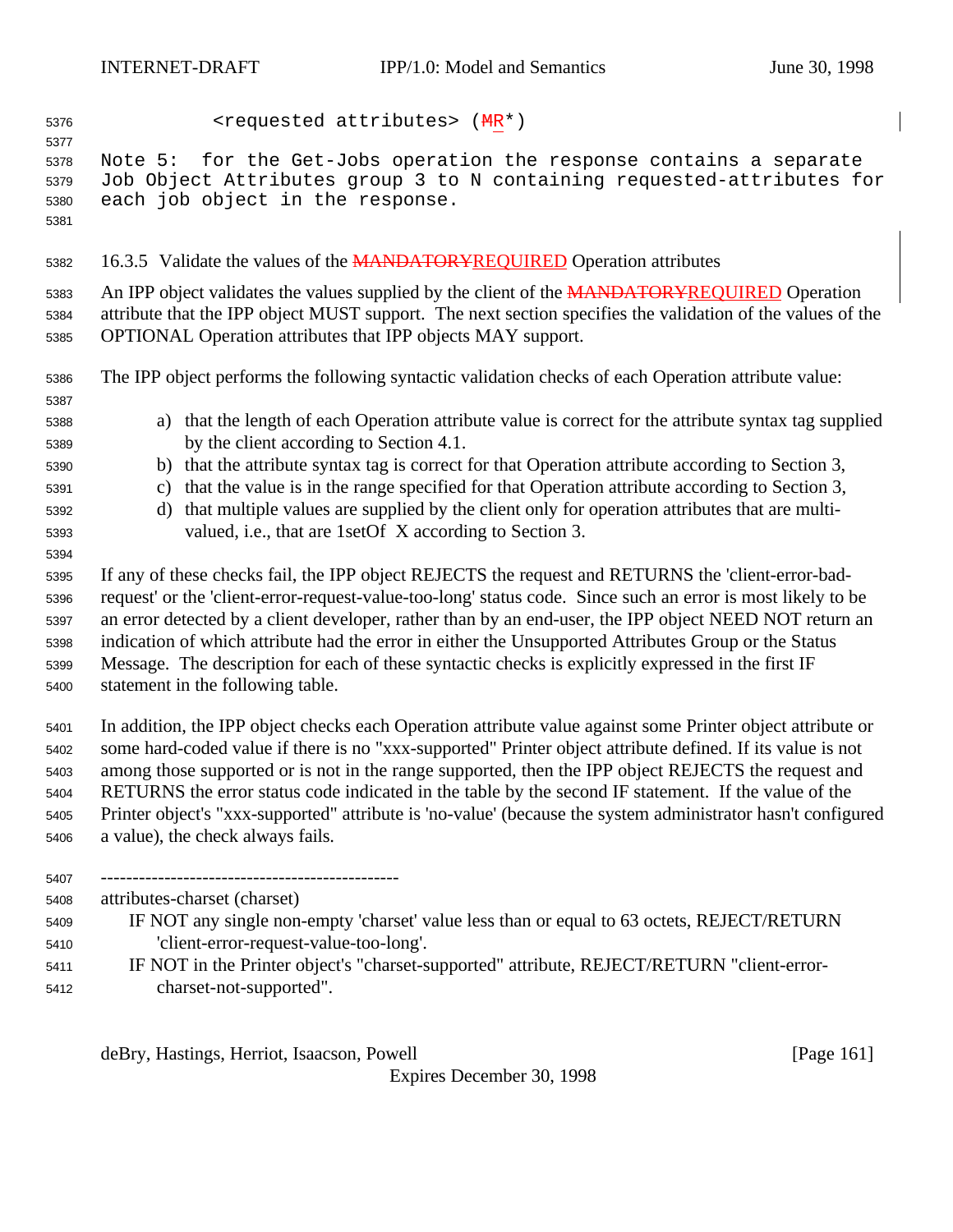| 5413 |                                                                                                                         |
|------|-------------------------------------------------------------------------------------------------------------------------|
| 5414 | attributes-natural-language(naturalLanguage)                                                                            |
| 5415 | IF NOT any single non-empty 'natural Language' value less than or equal to 63 octets,                                   |
| 5416 | REJECT/RETURN 'client-error-request-value-too-long'.                                                                    |
| 5417 | ACCEPT the request even if not a member of the set in the Printer object's "generated-natural-                          |
| 5418 | language-supported" attribute.                                                                                          |
| 5419 |                                                                                                                         |
| 5420 | requesting-user-name                                                                                                    |
| 5421 | IF NOT any single 'name' value less than or equal to 255 octets, REJECT/RETURN 'client-error-                           |
| 5422 | request-value-too-long'.                                                                                                |
| 5423 | IF the IPP object can obtain a better authenticated name, use it instead.                                               |
| 5424 |                                                                                                                         |
| 5425 | job-name(name)                                                                                                          |
| 5426 | IF NOT any single 'name' value less than or equal to 255 octets, REJECT/RETURN 'client-error-                           |
| 5427 | request-value-too-long'.                                                                                                |
| 5428 | IF NOT supplied by the client, the Printer object creates a name from the document-name or                              |
| 5429 | document-uri.                                                                                                           |
| 5430 |                                                                                                                         |
| 5431 | document-name (name)                                                                                                    |
| 5432 | IF NOT any single 'name' value less than or equal to 255 octets, REJECT/RETURN 'client-error-                           |
| 5433 | request-value-too-long'.                                                                                                |
| 5434 |                                                                                                                         |
| 5435 | ipp-attribute-fidelity (boolean)                                                                                        |
| 5436 | IF NOT either a single 'true' or 'false' 'boolean' value equal to 1 octet, REJECT/RETURN 'client-                       |
| 5437 | error-bad-request'.                                                                                                     |
| 5438 | IF NOT supplied by the client, the IPP object assumes the value 'false'.                                                |
| 5439 |                                                                                                                         |
| 5440 | document-format (mimeMediaType)                                                                                         |
| 5441 | IF NOT any single non-empty 'mimeMediaType' value less than or equal to 255 octets,                                     |
| 5442 | REJECT/RETURN 'client-error-request-value-too-long'.                                                                    |
| 5443 | IF NOT in the Printer object's "document-format-supported" attribute, REJECT/RETURN 'client-                            |
| 5444 | error-document-format-not-supported'                                                                                    |
| 5445 | IF NOT supplied by the client, the IPP object assumes the value of the Printer object's "document-                      |
| 5446 | format-default" attribute.                                                                                              |
| 5447 |                                                                                                                         |
| 5448 | document-uri (uri)<br>IF NOT any single non-empty 'uri' value less than or equal to 1023 octets, REJECT/RETURN 'client- |
| 5449 |                                                                                                                         |
| 5450 | error-request-value-too-long'.                                                                                          |
| 5451 | IF the URI syntax is not valid, REJECT/RETURN 'client-error-bad-request'.                                               |

deBry, Hastings, Herriot, Isaacson, Powell [Page 162]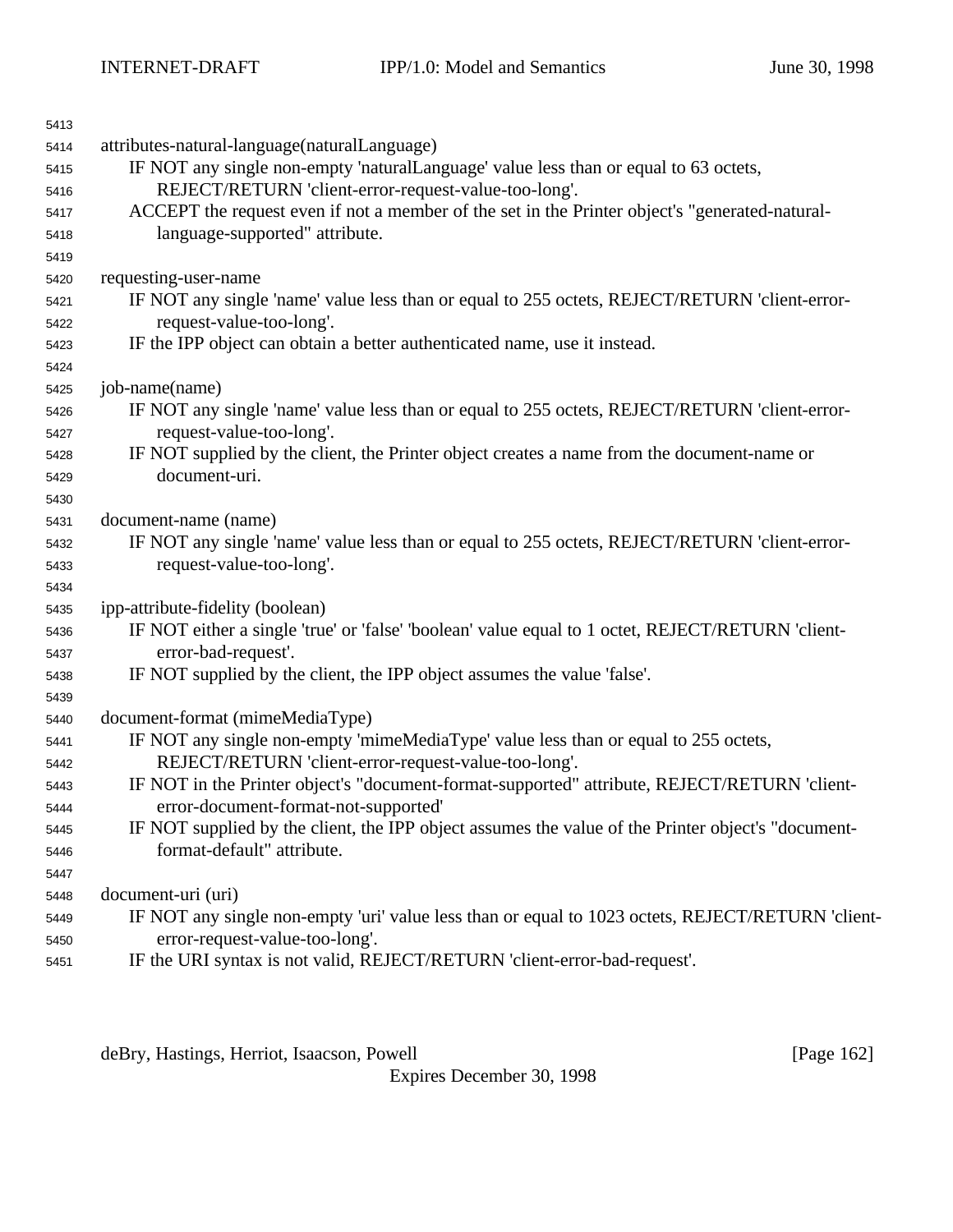| 5452 | IF scheme is NOT in the Printer object's "reference-uri-schemes-supported" attribute,               |
|------|-----------------------------------------------------------------------------------------------------|
| 5453 | REJECT/RETURN 'client-error'-uri-scheme-not-supported'.                                             |
| 5454 |                                                                                                     |
| 5455 | last-document (boolean)                                                                             |
| 5456 | IF NOT either a single 'true' or 'false' 'boolean' value equal to 1 octet, REJECT/RETURN 'client-   |
| 5457 | error-bad-request'.                                                                                 |
| 5458 |                                                                                                     |
| 5459 | job-id (integer(1:MAX))                                                                             |
| 5460 | IF NOT any single 'integer' value equal to 4 octets AND in the range 1 to MAX, REJECT/RETURN        |
| 5461 | 'client-error-bad-request'.                                                                         |
| 5462 | IF NOT a job-id of an existing Job object, REJECT/RETURN 'client-error-not-found' or 'client-error- |
| 5463 | gone' status code, if keep track of recently deleted jobs.                                          |
| 5464 |                                                                                                     |
| 5465 | requested-attributes (1setOf keyword)                                                               |
| 5466 | IF NOT any number of 'keyword' values less than or equal to 255 octets, REJECT/RETURN 'client-      |
| 5467 | error-request-value-too-long'.                                                                      |
| 5468 | Ignore unsupported values which are the keyword names of unsupported attributes. Don't bother to    |
| 5469 | copy such requested (unsupported) attributes to the Unsupported Attribute response group since      |
| 5470 | the response will not return them.                                                                  |
| 5471 |                                                                                                     |
| 5472 | which-jobs (type2 keyword)                                                                          |
| 5473 | IF NOT a single 'keyword' value less than or equal to 255 octets, REJECT/RETURN 'client-error-      |
| 5474 | request-value-too-long'.                                                                            |
| 5475 | IF NEITHER 'completed' NOR 'not-completed', copy the attribute and the unsupported value to the     |
| 5476 | Unsupported Attributes response group and REJECT/RETURN 'client-error-attributes-or-values-         |
| 5477 | not-supported'.                                                                                     |
| 5478 | Note: a Printer still supports the 'completed' value even if it keeps no completed/canceled/aborted |
| 5479 | jobs: by returning no jobs when so queried.                                                         |
| 5480 | IF NOT supplied by the client, the IPP object assumes the 'not-completed' value.                    |
| 5481 |                                                                                                     |
| 5482 | my-jobs (boolean)                                                                                   |
| 5483 | IF NOT either a single 'true' or 'false' 'boolean' value equal to 1 octet, REJECT/RETURN 'client-   |
| 5484 | error-bad-request'.                                                                                 |
| 5485 | IF NOT supplied by the client, the IPP object assumes the 'false' value.                            |
| 5486 |                                                                                                     |
| 5487 | limit (integer(1:MAX))                                                                              |
| 5488 | IF NOT any single 'integer' value equal to 4 octets AND in the range 1 to MAX, REJECT/RETURN        |
| 5489 | 'client-error-bad-request'.                                                                         |
| 5490 | IF NOT supplied by the client, the IPP object returns all jobs, no matter how many.                 |
| 5491 |                                                                                                     |

deBry, Hastings, Herriot, Isaacson, Powell [Page 163]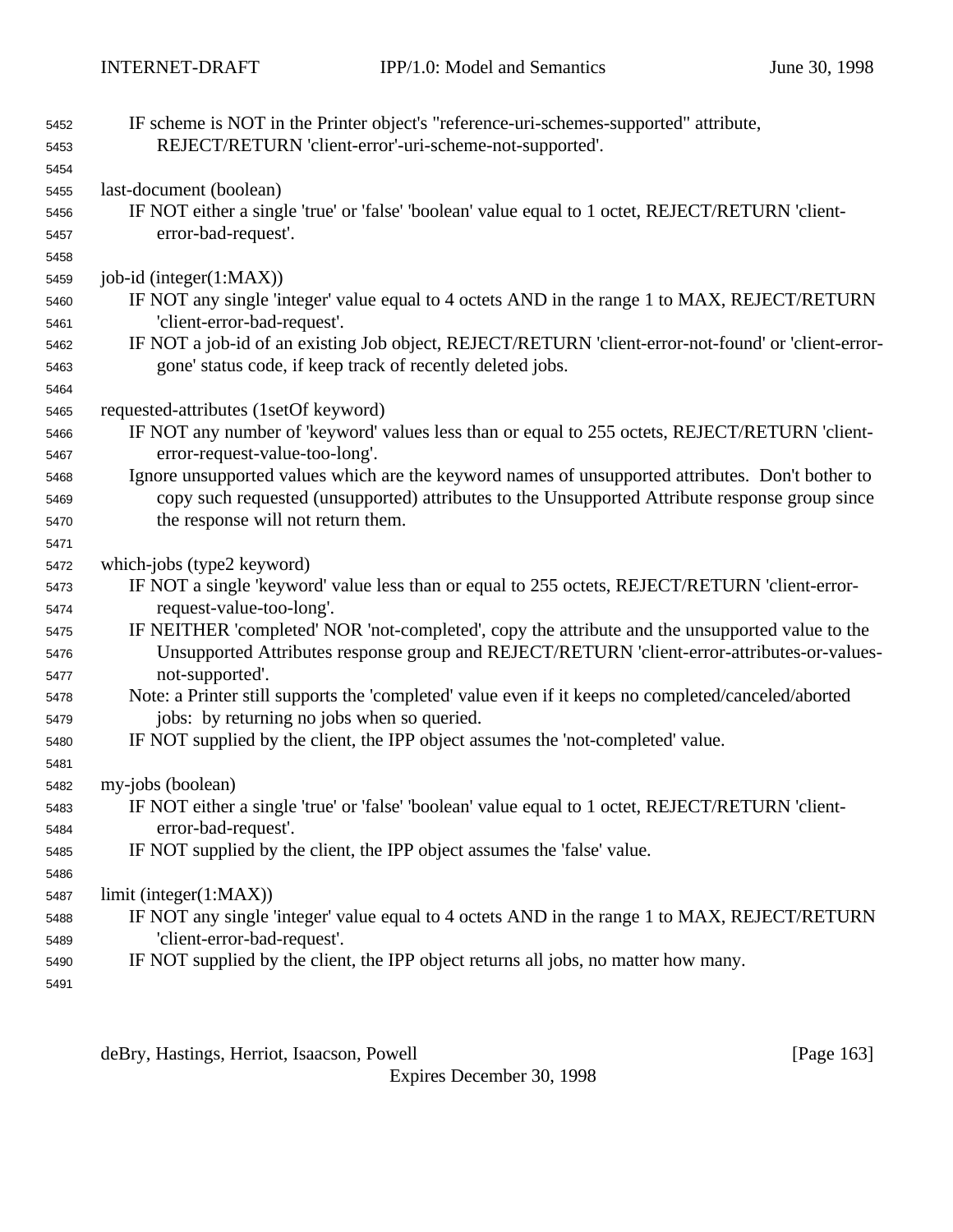-----------------------------------------------

16.3.6 Validate the values of the OPTIONAL Operation attributes

 OPTIONAL Operation attributes are those that an IPP object MAY or MAY NOT support. An IPP object validates the values of the OPTIONAL attributes supplied by the client. The IPP object performs the same syntactic validation checks for each OPTIONAL attribute value as in Section 16.3.5. As in Section 16.3.5, if any fail, the IPP object REJECTS the request and RETURNS the 'client-error-bad-request' or the 'client-error-request-value-too-long' status code.

 In addition, the IPP object checks each Operation attribute value against some Printer attribute or some hard-coded value if there is no "xxx-supported" Printer attribute defined. If its value is not among those supported or is not in the range supported, then the IPP object REJECTS the request and RETURNS the error status code indicated in the table. If the value of the Printer object's "xxx-supported" attribute is 'no-value' (because the system administrator hasn't configured a value), the check always fails.

 If the IPP object doesn't recognize/support an attribute, the IPP object treats the attribute as an unknown or unsupported attribute (see the last row in the table below).

-----------------------------------------------

document-natural-language (naturalLanguage)

- IF NOT any single non-empty 'naturalLanguage' value less than or equal to 63 octets, REJECT/RETURN 'client-error-request-value-too-long'.
- IF NOT a value that the Printer object supports in document formats, (no standard "xxx-supported" Printer attribute), REJECT/RETURN 'client-error-natural-language-not-supported'.

compression (type3 keyword)

- IF NOT any single 'keyword' values less than or equal to 255 octets, REJECT/RETURN 'client-error-request-value-too-long'.
- IF NOT in the Printer object's "compression-supported" attribute, copy the attribute and the unsupported value to the Unsupported Attributes response group and REJECT/RETURN 'client-error-attributes-or-values-not-supported'.

job-k-octets (integer(0:MAX))

IF NOT any single 'integer' value equal to 4 octets,

- REJECT/RETURN 'client-error-bad-request'.
- IF NOT in the range of the Printer object's "job-k-octets-supported" attribute, copy the attribute and the unsupported value to the Unsupported Attributes response group and REJECT/RETURN 'client-error-attributes-or-values-not-supported'.

deBry, Hastings, Herriot, Isaacson, Powell **compared and Contract and Contract Contract (Page 164**)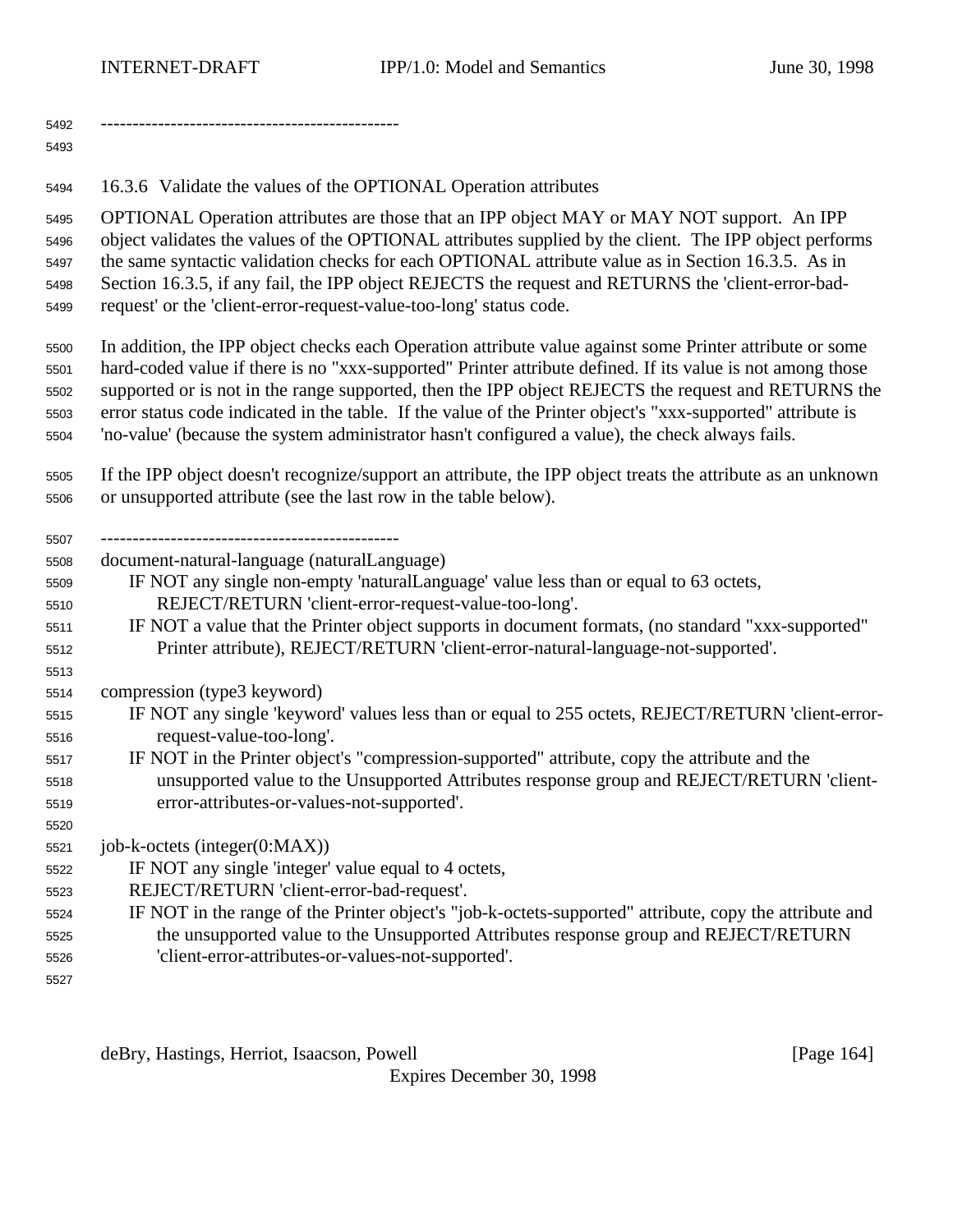| 5528         | job-impressions (integer(0:MAX))                                                                                                                                                                                  |
|--------------|-------------------------------------------------------------------------------------------------------------------------------------------------------------------------------------------------------------------|
| 5529         | IF NOT any single 'integer' value equal to 4 octets,                                                                                                                                                              |
| 5530         | REJECT/RETURN 'client-error-bad-request'.                                                                                                                                                                         |
| 5531         | IF NOT in the range of the Printer object's "job-impressions-supported" attribute, copy the attribute                                                                                                             |
| 5532         | and the unsupported value to the Unsupported Attributes response group and REJECT/RETURN                                                                                                                          |
| 5533         | 'client-error-attributes-or-values-not-supported'.                                                                                                                                                                |
| 5534         |                                                                                                                                                                                                                   |
| 5535         | job-media-sheets (integer(0:MAX))                                                                                                                                                                                 |
| 5536         | IF NOT any single 'integer' value equal to 4 octets,                                                                                                                                                              |
| 5537         | REJECT/RETURN 'client-error-bad-request'.                                                                                                                                                                         |
| 5538         | IF NOT in the range of the Printer object's "job-media-supported" attribute, copy the attribute and the                                                                                                           |
| 5539         | unsupported value to the Unsupported Attributes response group and REJECT/RETURN 'client-                                                                                                                         |
| 5540         | error-attributes-or-values-not-supported'.                                                                                                                                                                        |
| 5541         |                                                                                                                                                                                                                   |
| 5542         | message ( $text(127)$ )                                                                                                                                                                                           |
| 5543         | IF NOT any single 'text' value less than or equal to 127 octets,                                                                                                                                                  |
| 5544         | REJECT/RETURN 'client-error-request-value-too-long'.                                                                                                                                                              |
| 5545         |                                                                                                                                                                                                                   |
| 5546         | unknown or unsupported attribute                                                                                                                                                                                  |
| 5547         | IF the attribute syntax supplied by the client is supported but the length is not legal for that attribute                                                                                                        |
| 5548         | syntax, REJECT/RETURN 'client-error-request-value-too-long'.                                                                                                                                                      |
| 5549         | ELSE copy the attribute and value to the Unsupported Attributes response group and change the                                                                                                                     |
| 5550         | attribute value to the "out-of-band" 'unsupported' value, but otherwise ignore the attribute.                                                                                                                     |
| 5551         |                                                                                                                                                                                                                   |
| 5552         | Note: Future Operation attributes may be added to the protocol specification that may occur                                                                                                                       |
| 5553         | anywhere in the specified group. When the operation is otherwise successful, the IPP object returns                                                                                                               |
| 5554         | the 'successful-ok-ignored-or-substituted-attributes' status code. Ignoring unsupported Operation                                                                                                                 |
| 5555         | attributes in all operations is analogous to the handling of unsupported Job Template attributes in the                                                                                                           |
| 5556         | create and Validate-Job operations when the client supplies the "ipp-attribute-fidelity" Operation                                                                                                                |
| 5557         | attribute with the 'false' value. This last rule is so that we can add OPTIONAL Operation attributes to<br>future versions of IPP so that older clients can inter-work with new IPP objects and newer clients can |
| 5558<br>5559 | inter-work with older IPP objects. (If the new attribute cannot be ignored without performing                                                                                                                     |
| 5560         | unexpectedly, the major version number would have been increased in the protocol document and in                                                                                                                  |
| 5561         | the request). This rule for Operation attributes is independent of the value of the "ipp-attribute-                                                                                                               |
| 5562         | fidelity" attribute. For example, if an IPP object doesn't support the OPTIONAL "job-k-octets"                                                                                                                    |
| 5563         | attribute', the IPP object treats "job-k-octets" as an unknown attribute and only checks the length for                                                                                                           |
| 5564         | the 'integer' attribute syntax supplied by the client. If it is not four octets, the IPP object REJECTS                                                                                                           |
| 5565         | the request and RETURNS the 'client-error-bad-request' status code, else the IPP object copies the                                                                                                                |
| 5566         | attribute to the Unsupported Attribute response group, setting the value to the "out-of-band"                                                                                                                     |
| 5567         | 'unsupported' value, but otherwise ignores the attribute.                                                                                                                                                         |
|              |                                                                                                                                                                                                                   |

deBry, Hastings, Herriot, Isaacson, Powell [Page 165]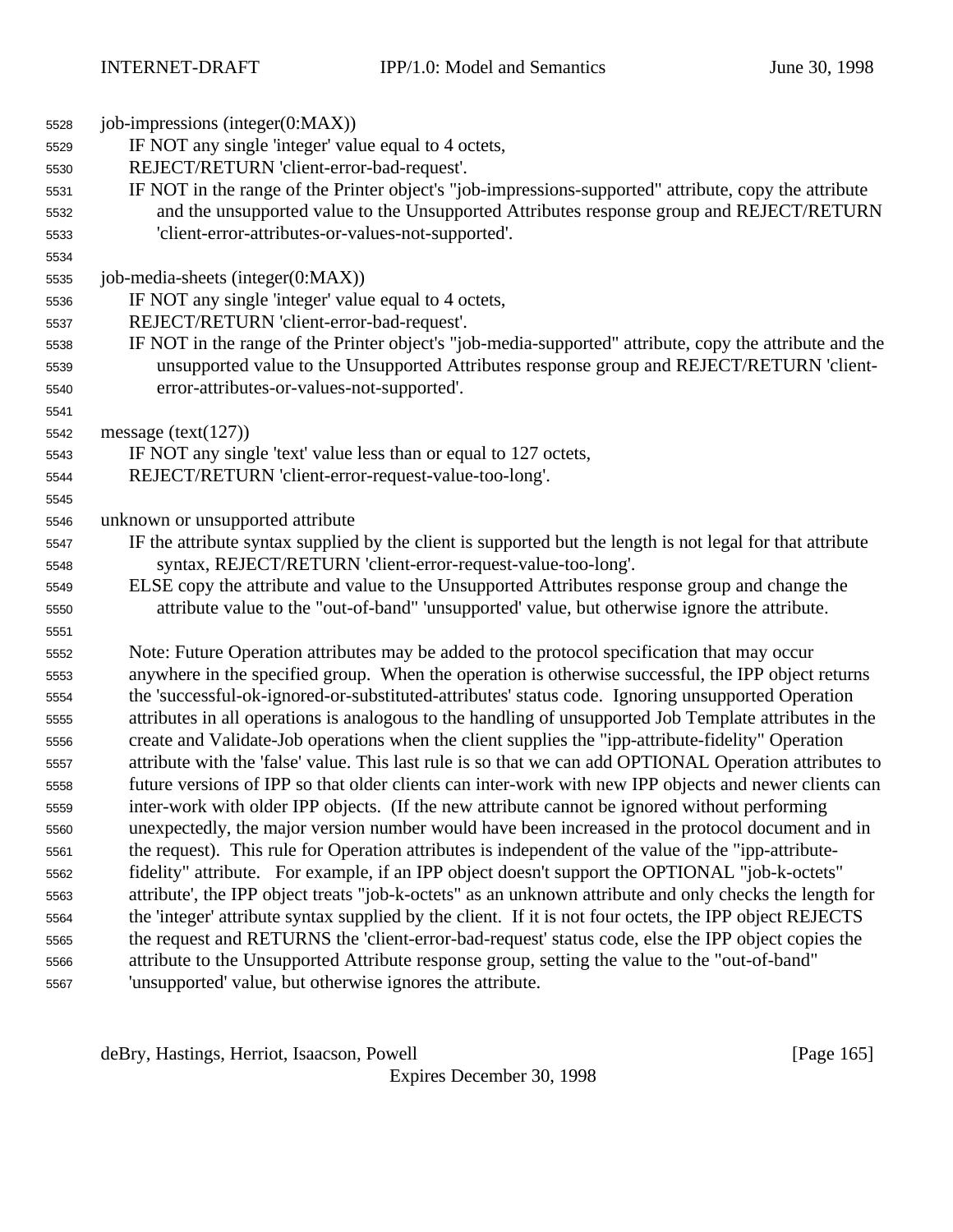-----------------------------------------------

 16.4 Suggested Additional Processing Steps for Operations that Create/Validate Jobs and Add Documents

This section in combination with the previous section recommends the processing steps for the Print-Job,

- Validate-Job, Print-URI, Create-Job, Send-Document, and Send-URI operations that IPP objects
- SHOULD use. These are the operations that create jobs, validate a Print-Job request, and add documents to a job.
- 16.4.1 Default "ipp-attribute-fidelity" if not supplied
- The Printer object checks to see if the client supplied an "ipp-attribute-fidelity" Operation attribute. If the attribute is not supplied by the client, the IPP object assumes that the value is 'false'.
- 16.4.2 Check that the Printer object is accepting jobs

 If the value of the Printer object's "printer-is-accepting-jobs" is 'false', the Printer object REJECTS the request and RETURNS the 'server-error-not-accepting-jobs' status code.

16.4.3 Validate the values of the Job Template attributes

 An IPP object validates the values of all Job Template attribute supplied by the client. The IPP object performs the analogous syntactic validation checks of each Job Template attribute value that it performs

for Operation attributes (see Section 16.3.5.):

- a) that the length of each value is correct for the attribute syntax tag supplied by the client according to Section 4.1.
- b) that the attribute syntax tag is correct for that attribute according to Sections 4.2 to 4.4,
- c) that multiple values are supplied only for multi-valued attributes, i.e., that are 1setOf X according to Sections 4.2 to 4.4

 As in Section 16.3.5, if any of these syntactic checks fail, the IPP object REJECTS the request and RETURNS the 'client-error-bad-request' or 'client-error-request-value-too-long' status code, independent of the value of the "ipp-attribute-fidelity". Since such an error is most likely to be an error detected by a client developer, rather than by an end-user, the IPP object NEED NOT return an indication of which attribute had the error in either the Unsupported Attributes Group or the Status Message. The description for each of these syntactic checks is explicitly expressed in the first IF statement in the following table.

deBry, Hastings, Herriot, Isaacson, Powell **compared and Contract and Contract Contract (Page 166**)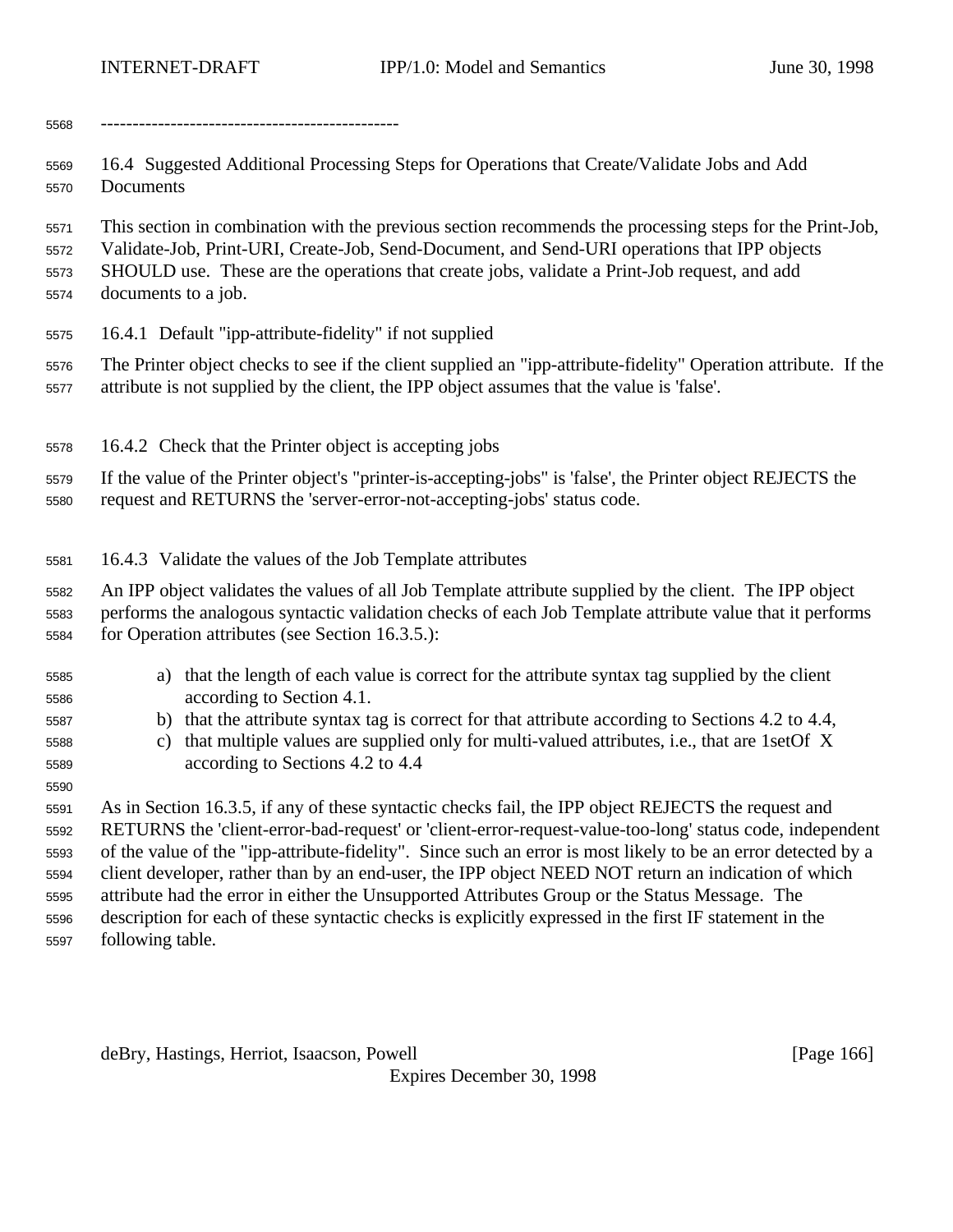In addition, the IPP object loops through all the client-supplied Job Template attributes, checking to see if the supplied attribute value(s) are supported or in the range supported, i.e., the value of the "xxx" attribute in the request is (1) a member of the set of values or is in the range of values of the Printer' objects "xxx-supported" attribute. If the value of the Printer object's "xxx-supported" attribute is 'no- value' (because the system administrator hasn't configured a value), the check always fails. If the check fails, the IPP object copies the attribute to the Unsupported Attributes response group with its unsupported value. If the attribute contains more than one value, each value is checked and each unsupported value is separately copied, while supported values are not copied. If an IPP object doesn't recognize/support a Job Template attribute, i.e., there is no corresponding Printer object "xxx-supported" attribute, the IPP object treats the attribute as an unknown or unsupported attribute (see the last row in the table below).

 If some Job Template attributes are supported for some document formats and not for others or the values are different for different document formats, the IPP object SHOULD take that into account in this validation using the value of the "document-format" supplied by the client (or defaulted to the value of the Printer's "document-format-default" attribute, if not supplied by the client). For example, if "number-up" is supported for the 'text/plain' document format, but not for the 'application/postscript' document format, the check SHOULD (though it NEED NOT) depend on the value of the "document-

format" operation attribute. See "document-format" in section 3.2.1.1 and 3.2.5.1.

 Note: whether the request is accepted or rejected is determined by the value of the "ipp-attribute-fidelity" attribute in a subsequent step, so that all Job Template attribute supplied are examined and all unsupported attributes and/or values are copied to the Unsupported Attributes response group.

-----------------------------------------------

job-priority (integer(1:100))

IF NOT any single 'integer' value equal to 4 octets, REJECT/RETURN 'client-error-bad-request'.

- IF NOT supplied by the client, use the value of the Printer object's "job-priority-default" attribute at job submission time.
- IF NOT in the range 1 to 100, inclusive, copy the attribute and the unsupported value to the Unsupported Attributes response group.
- Map the value to the nearest supported value in the range 1:100 as specified by the number of discrete values indicated by the value of the Printer's "job-priority-supported" attribute. See the formula in Section 4.2.1.

job-hold-until (type3 keyword | name)

- IF NOT any single 'keyword' or 'name' value less than or equal to 255 octets, REJECT/RETURN 'client-error-request-value-too-long'.
- IF NOT supplied by the client, use the value of the Printer object's "job-hold-until" attribute at job submission time.

deBry, Hastings, Herriot, Isaacson, Powell [Page 167]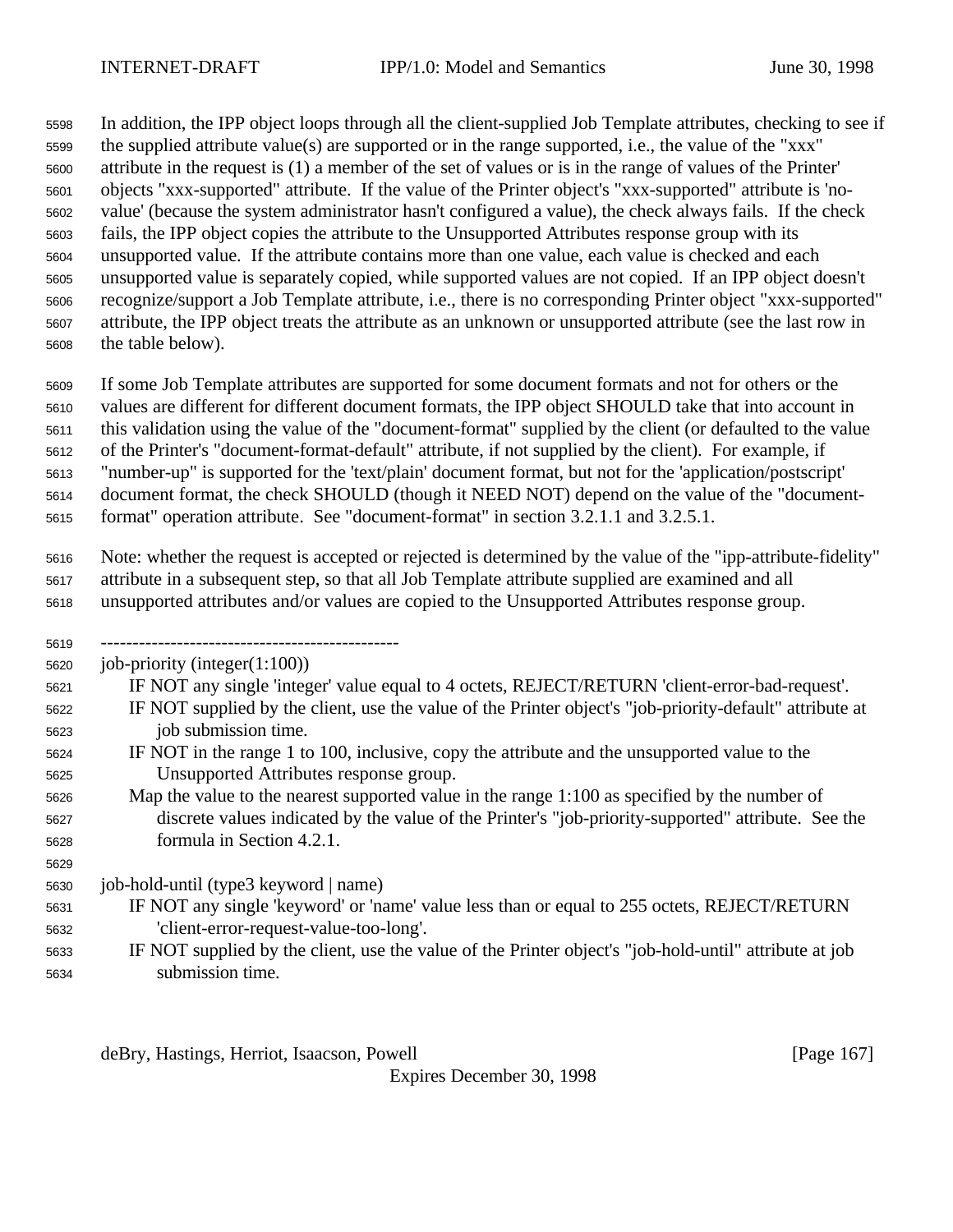| 5635         | IF NOT in the Printer object's "job-hold-until-supported" attribute, copy the attribute and the            |
|--------------|------------------------------------------------------------------------------------------------------------|
| 5636         | unsupported value to the Unsupported Attributes response group.                                            |
| 5637         |                                                                                                            |
| 5638         | job-sheets (type3 keyword   name)                                                                          |
| 5639         | IF NOT any single 'keyword' or 'name' value less than or equal to 255 octets, REJECT/RETURN                |
| 5640         | 'client-error-request-value-too-long'.                                                                     |
| 5641         | IF NOT in the Printer object's "job-sheets-supported" attribute, copy the attribute and the                |
| 5642         | unsupported value to the Unsupported Attributes response group.                                            |
| 5643         |                                                                                                            |
| 5644         | multiple-document-handling (type2 keyword)                                                                 |
| 5645         | IF NOT any single 'keyword' value less than or equal to 255 octets, REJECT/RETURN 'client-error-           |
| 5646         | request-value-too-long'.                                                                                   |
| 5647         | IF NOT in the Printer object's "multiple-document-handling-supported" attribute, copy the attribute        |
| 5648         | and the unsupported value to the Unsupported Attributes response group.                                    |
| 5649         |                                                                                                            |
| 5650         | copies (integer(1:MAX))                                                                                    |
| 5651         | IF NOT any single 'integer' value equal to 4 octets,                                                       |
| 5652         | REJECT/RETURN 'client-error-bad-request'.                                                                  |
| 5653         | IF NOT in range of the Printer object's "copies-supported" attribute                                       |
| 5654         | copy the attribute and the unsupported value to the Unsupported Attributes response group.                 |
| 5655         |                                                                                                            |
| 5656         | finishings (1setOf type2 enum)                                                                             |
| 5657         | IF NOT any 'enum' value(s) equal to 4 octets, REJECT/RETURN 'client-error-bad-request'.                    |
| 5658         | IF NOT in the Printer object's "finishings-supported" attribute, copy the attribute and the unsupported    |
| 5659         | value(s), but not any supported values, to the Unsupported Attributes response group.                      |
| 5660         |                                                                                                            |
| 5661         | page-ranges (1setOf rangeOfInteger(1:MAX))                                                                 |
| 5662<br>5663 | IF NOT any 'rangeOfInteger' value(s) each equal to 8 octets, REJECT/RETURN 'client-error-bad-<br>request'. |
| 5664         | IF first value is greater than second value in any range, the ranges are not in ascending order, or        |
| 5665         | ranges overlap, REJECT/RETURN 'client-error-bad-request'.                                                  |
| 5666         | IF the value of the Printer object's "page-ranges-supported" attribute is 'false', copy the attribute to   |
| 5667         | the Unsupported Attributes response group and set the value to the "out-of-band" 'unsupported'             |
| 5668         | value.                                                                                                     |
| 5669         |                                                                                                            |
| 5670         | sides (type2 keyword)                                                                                      |
| 5671         | IF NOT any single 'keyword' value less than or equal to 255 octets, REJECT/RETURN 'client-error-           |
| 5672         | request-value-too-long'.                                                                                   |
| 5673         | IF NOT in the Printer object's "sides-supported" attribute, copy the attribute and the unsupported         |
| 5674         | value to the Unsupported Attributes response group.                                                        |

deBry, Hastings, Herriot, Isaacson, Powell [Page 168]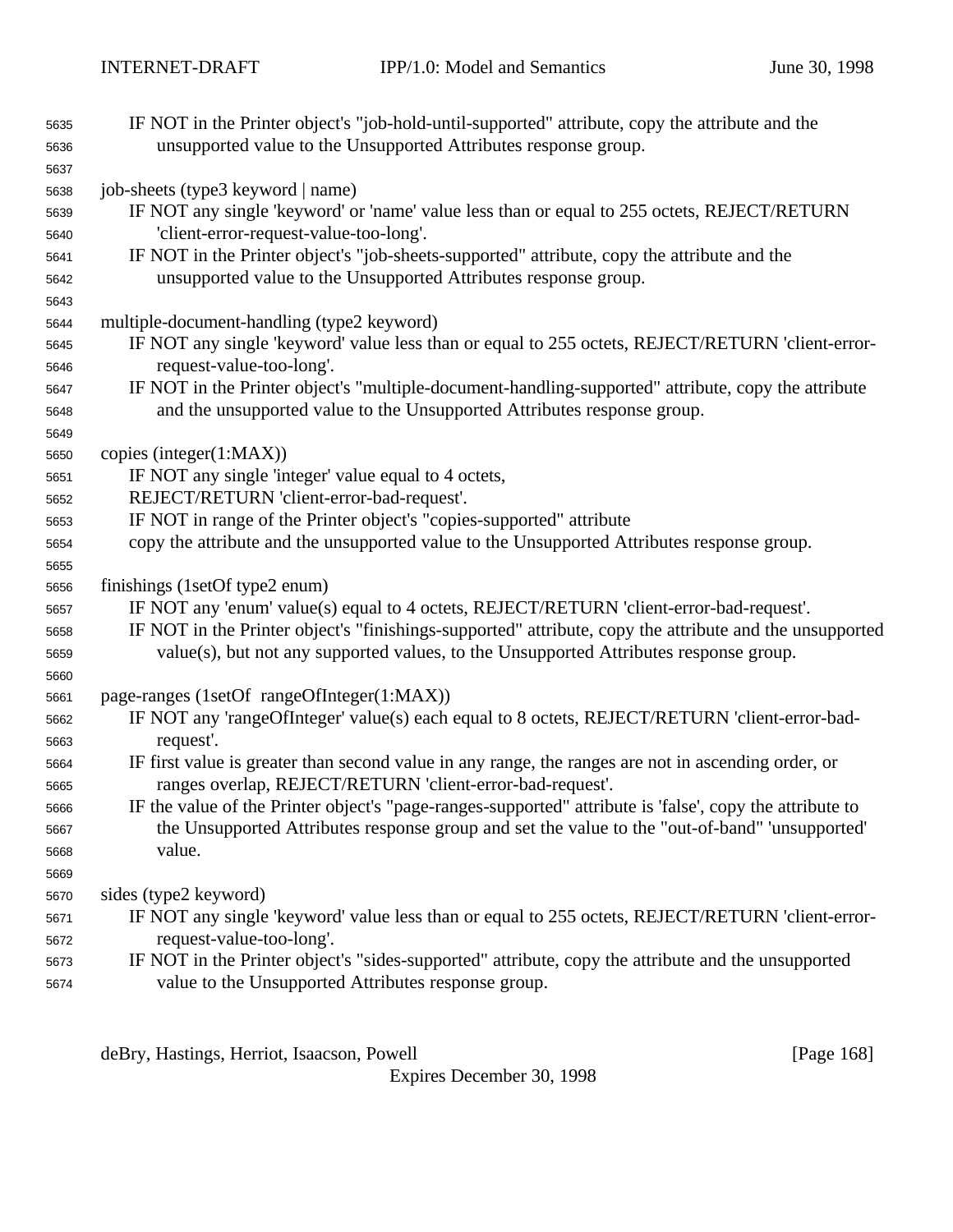| 5675 |                                                                                                            |
|------|------------------------------------------------------------------------------------------------------------|
| 5676 | $number-up (integer(1:MAX))$                                                                               |
| 5677 | IF NOT any single 'integer' value equal to 4 octets,                                                       |
| 5678 | REJECT/RETURN 'client-error-bad-request'.                                                                  |
| 5679 | IF NOT a value or in the range of one of the values of the Printer object's "number-up-supported"          |
| 5680 | attribute, copy the attribute and value to the Unsupported Attribute response group.                       |
| 5681 |                                                                                                            |
| 5682 | orientation-requested (type2 enum)                                                                         |
| 5683 | IF NOT any single 'enum' value equal to 4 octets,                                                          |
| 5684 | REJECT/RETURN 'client-error-bad-request'.                                                                  |
| 5685 | IF NOT in the Printer object's "orientation-requested-supported" attribute, copy the attribute and the     |
| 5686 | unsupported value to the Unsupported Attributes response group.                                            |
| 5687 |                                                                                                            |
| 5688 | media (type3 keyword   name)                                                                               |
| 5689 | IF NOT any single 'keyword' or 'name' value less than or equal to 255 octets, REJECT/RETURN                |
| 5690 | 'client-error-request-value-too-long'.                                                                     |
| 5691 | IF NOT in the Printer object's "media-supported" attribute, copy the attribute and the unsupported         |
| 5692 | value to the Unsupported Attributes response group.                                                        |
| 5693 |                                                                                                            |
| 5694 | printer-resolution (resolution)                                                                            |
| 5695 | IF NOT any single 'resolution' value equal to 9 octets,                                                    |
| 5696 | REJECT/RETURN 'client-error-bad-request'.                                                                  |
| 5697 | IF NOT in the Printer object's "multiple-document-handling-supported" attribute, copy the attribute        |
| 5698 | and the unsupported value to the Unsupported Attributes response group.                                    |
| 5699 |                                                                                                            |
| 5700 | print-quality (type2 enum)                                                                                 |
| 5701 | IF NOT any single 'enum' value equal to 4 octets,                                                          |
| 5702 | REJECT/RETURN 'client-error-bad-request'.                                                                  |
| 5703 | IF NOT in the Printer object's "print-quality-supported" attribute, copy the attribute and the             |
| 5704 | unsupported value to the Unsupported Attributes response group.                                            |
| 5705 |                                                                                                            |
| 5706 | unknown or unsupported attribute (i.e., there is no corresponding Printer object "xxx-supported"           |
| 5707 | attribute)                                                                                                 |
| 5708 | IF the attribute syntax supplied by the client is supported but the length is not legal for that attribute |
| 5709 | syntax,                                                                                                    |
| 5710 | REJECT/RETURN 'client-error-bad-request' or 'client-error-request-value-too-long'.                         |
| 5711 | ELSE copy the attribute and value to the Unsupported Attributes response group and change the              |
| 5712 | attribute value to the "out-of-band" 'unsupported' value. Any remaining Job Template Attributes            |
| 5713 | are either unknown or unsupported Job Template attributes and are validated algorithmically                |
| 5714 | according to their attribute syntax for proper length (see below).                                         |

deBry, Hastings, Herriot, Isaacson, Powell [Page 169]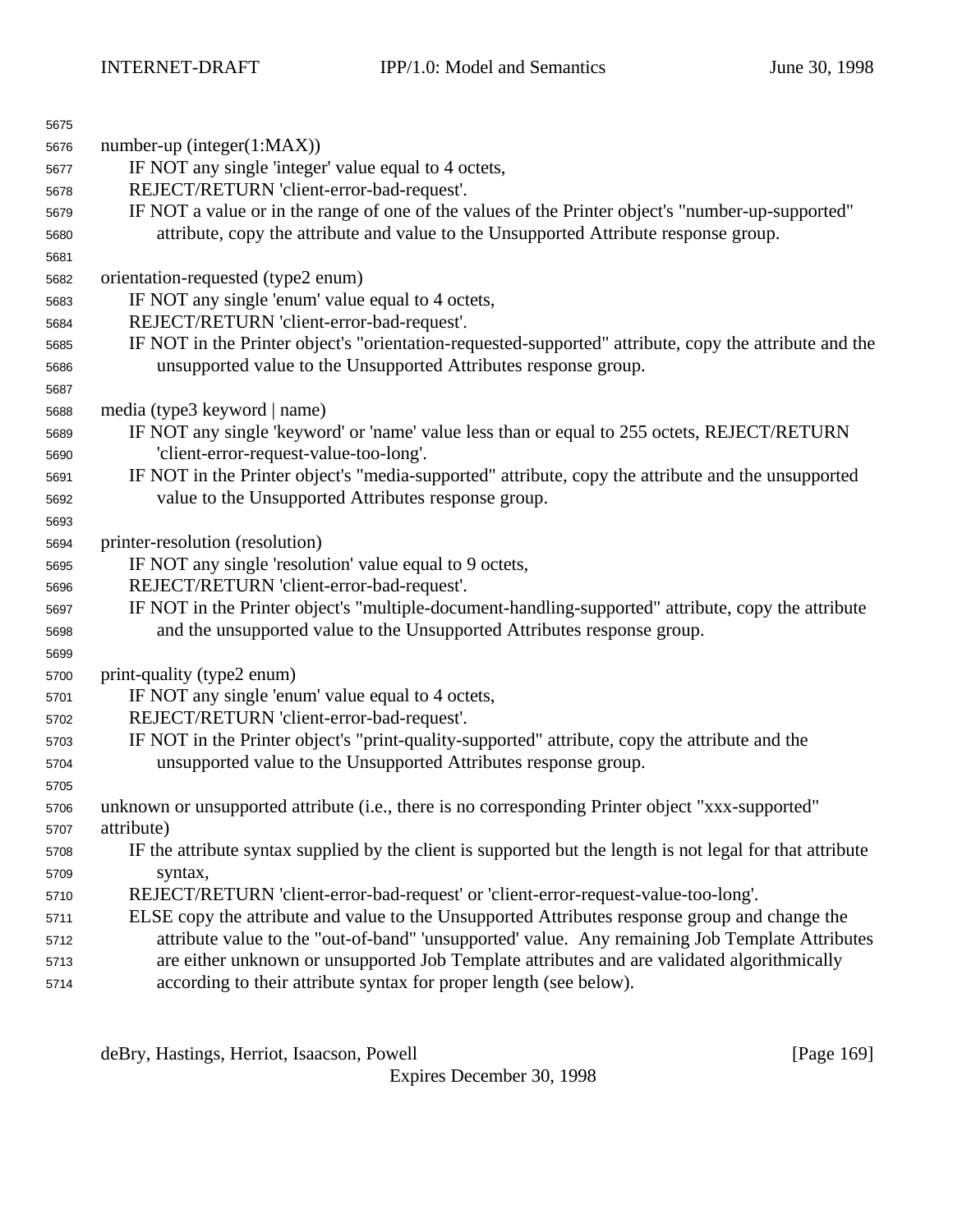-----------------------------------------------

 If the attribute syntax is supported AND the length check fails, the IPP object REJECTS the request and RETURNS the 'client-error-request-value-too-long' status code, else the IPP object copies the unsupported Job Template attribute to the Unsupported Attributes response group and changes the attribute value to the "out-of-band" 'unsupported' value. The following table shows the length checks for all attribute syntaxes. In the following table: "<=" means less than or equal, "=" means equal to:

| 5722 | Name                  | Octet length check for read-write attributes                 |
|------|-----------------------|--------------------------------------------------------------|
| 5723 |                       |                                                              |
| 5724 |                       | 'textWithLanguage <= 1023 AND 'naturalLanguage' <= 63        |
| 5725 | 'textWithoutLanguage' | $\leq$ 1023                                                  |
| 5726 |                       | 'nameWithLanguage' <= 255 AND 'naturalLanguage'<br>$\leq$ 63 |
| 5727 | 'nameWithoutLanguage' | $\leq$ 255                                                   |
| 5728 | 'keyword'             | $\leq$ 255                                                   |
| 5729 | 'enum'                | $= 4$                                                        |
| 5730 | 'uri'                 | $\leq$ 1023                                                  |
| 5731 | 'uriScheme'           | $= 63$                                                       |
| 5732 | 'charset'             | $\leq -63$                                                   |
| 5733 | 'naturalLanguage'     | $\leq$ 63                                                    |
| 5734 | 'mimeMediaType'       | $\leq$ 255                                                   |
| 5735 | 'octetString'         | $\leq 1023$                                                  |
| 5736 | 'boolean'             | $= 1$                                                        |
| 5737 | 'integer'             | $= 4$                                                        |
| 5738 | 'rangeOfInteger'      | $= 8$                                                        |
| 5739 | 'dateTime'            | $= 11$                                                       |
| 5740 | 'resolution'          | $= 9$                                                        |
| 5741 | 'lsetOf X'            |                                                              |
| 5742 |                       |                                                              |

16.4.4 Check for conflicting Job Template attributes values

 Once all the Operation and Job Template attributes have been checked individually, the Printer object SHOULD check for any conflicting values among all the supported values supplied by the client. For example, a Printer object might be able to staple and to print on transparencies, however due to physical stapling constraints, the Printer object might not be able to staple transparencies. The IPP object copies the supported attributes and their conflicting attribute values to the Unsupported Attributes response group. The Printer object only copies over those attributes that the Printer object either ignores or substitutes in order to resolve the conflict, and it returns the original values which were supplied by the client. For example suppose the client supplies "finishings" equals 'staple' and "media" equals 'transparency', but the Printer object does not support stapling transparencies. If the Printer chooses to ignore the stapling request in order to resolve the conflict, the Printer objects returns "finishings" equal to

deBry, Hastings, Herriot, Isaacson, Powell [Page 170]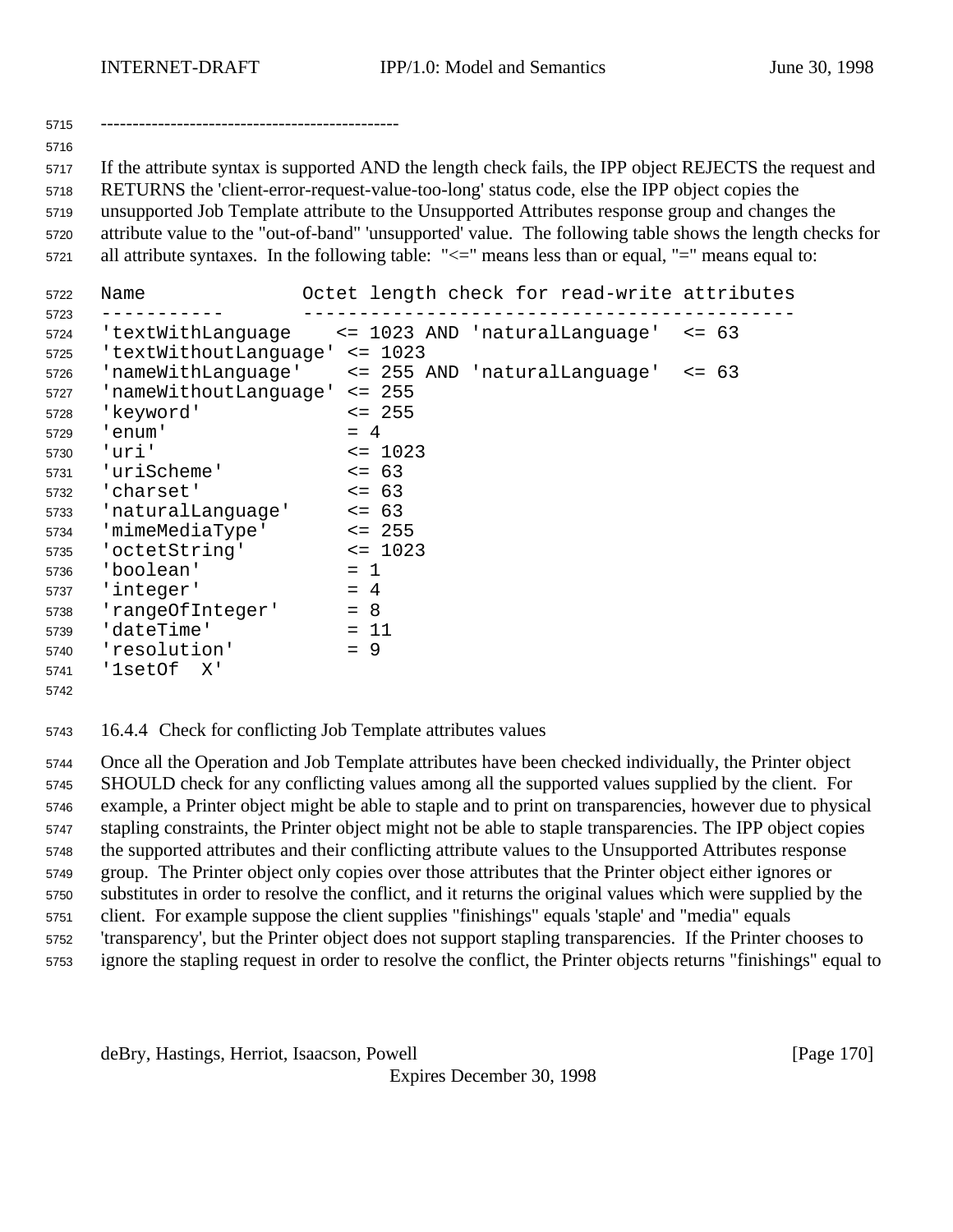| 5754<br>5755 | 'staple' in the Unsupported Attributes response group. If any attributes are multi-valued, only the<br>conflicting values of the attributes are copied. |
|--------------|---------------------------------------------------------------------------------------------------------------------------------------------------------|
| 5756         | Note: The decisions made to resolve the conflict (if there is a choice) is implementation dependent.                                                    |
| 5757         | 16.4.5 Decide whether to REJECT the request                                                                                                             |
| 5758         | If there were any unsupported Job Template attributes or unsupported/conflicting Job Template attribute                                                 |
| 5759         | values and the client supplied the "ipp-attribute-fidelity" attribute with the 'true' value, the Printer object                                         |
| 5760         | REJECTS the request and return the status code:                                                                                                         |
| 5761<br>5762 | (1) 'client-error-conflicting-attributes' status code, if there were any conflicts between attributes<br>supplied by the client.                        |
| 5763<br>5764 | (2) 'client-error-attributes-or-values-not-supported' status code, otherwise.                                                                           |
| 5765         | Note: Unsupported Operation attributes or values that are returned do not affect the status returned in                                                 |
| 5766         | this step. If the unsupported Operation attribute was a serious error, the above already rejected the                                                   |
| 5767         | request in a previous step. If control gets to this step with unsupported Operation attributes being                                                    |
| 5768         | returned, they are not serious errors.                                                                                                                  |
|              |                                                                                                                                                         |
| 5769         | 16.4.6 For the Validate-Job operation, RETURN one of the success status codes                                                                           |
| 5770         | If the requested operation is the Validate-Job operation, the Printer object returns:                                                                   |
| 5771         | (1) the "successful-ok" status code, if there are no unsupported or conflicting Job Template attributes                                                 |
| 5772         | or values.                                                                                                                                              |
| 5773         | (2) the "successful-ok-conflicting-attributes, if there are any conflicting Job Template attribute or                                                   |
| 5774         | values.                                                                                                                                                 |
| 5775         | (3) the "successful-ok-ignored-or-substituted-attributes, if there are only unsupported Job Template                                                    |
| 5776<br>5777 | attributes or values.                                                                                                                                   |
| 5778         | Note: Unsupported Operation attributes or values that are returned do not affect the status returned in                                                 |
| 5779         | this step. If the unsupported Operation attribute was a serious error, the above already rejected the                                                   |
| 5780         | request in a previous step. If control gets to this step with unsupported Operation attributes being                                                    |
| 5781         | returned, they are not serious errors.                                                                                                                  |

If "ipp-attribute-fidelity" is set to 'false' (or it was not supplied by the client), the Printer object:

deBry, Hastings, Herriot, Isaacson, Powell [Page 171]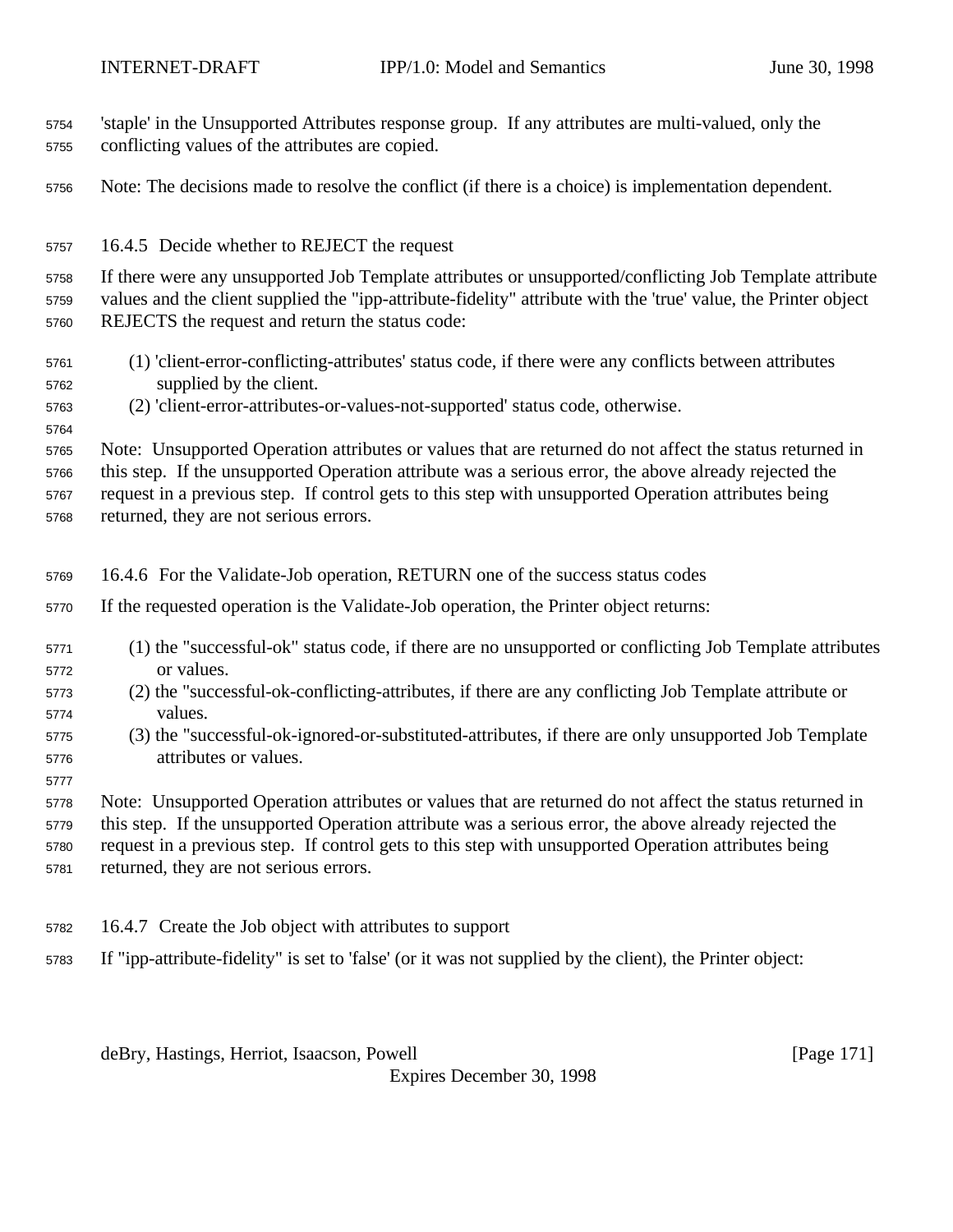- (1) creates a Job object, assigns a unique value to the job's "job-uri" and "job-id" attributes, and initializes all of the job's other supported Job Description attributes.
- (2) removes all unsupported attributes from the Job object.
- (3) for each unsupported value, removes either the unsupported value or substitutes the unsupported attribute value with some supported value. If an attribute has no values after removing unsupported values from it, the attribute is removed from the Job object (so that the normal default behavior at job processing time will take place for that attribute).
- (4) for each conflicting value, removes either the conflicting value or substitutes the conflicting attribute value with some other supported value. If an attribute has no values after removing conflicting values from it, the attribute is removed from the Job object (so that the normal default behavior at job processing time will take place for that attribute).
- If there were no attributes or values flagged as unsupported, or the value of 'ipp-attribute-fidelity" was 'false', the Printer object is able to accept the create request and create a new Job object. If the "ipp- attribute-fidelity" attribute is set to 'true', the Job Template attributes that populate the new Job object are necessarily all the Job Template attributes supplied in the create request. If the "ipp-attribute-fidelity" attribute is set to 'false', the Job Template attributes that populate the new Job object are all the client supplied Job Template attributes that are supported or that have value substitution. Thus, some of the requested Job Template attributes may not appear in the Job object because the Printer object did not support those attributes. The attributes that populate the Job object are persistently stored with the Job object for that Job. A Get-Job-Attributes operation on that Job object will return only those attributes that are persistently stored with the Job object.
- Note: All Job Template attributes that are persistently stored with the Job object are intended to be "override values"; that is, they that take precedence over whatever other embedded instructions might be in the document data itself. However, it is not possible for all Printer objects to realize the semantics of "override". End users may query the Printer's "pdl-override-supported" attribute to determine if the Printer either attempts or does not attempt to override document data instructions with IPP attributes.
- There are some cases, where a Printer supports a Job Template attribute and has an associated default value set for that attribute. In the case where a client does not supply the corresponding attribute, the Printer does not use its default values to populate Job attributes when creating the new Job object; only Job Template attributes actually in the create request are used to populate the Job object. The Printer's default values are only used later at Job processing time if no other IPP attribute or instruction embedded in the document data is present.
- Note: If the default values associated with Job Template attributes that the client did not supply were to be used to populate the Job object, then these values would become "override values" rather than defaults. If the Printer supports the 'attempted' value of the "pdl-override-supported" attribute, then these override values could replace values specified within the document data. This is not the intent of the default value mechanism. A default value for an attribute is used only if the create request did not specify

deBry, Hastings, Herriot, Isaacson, Powell [Page 172]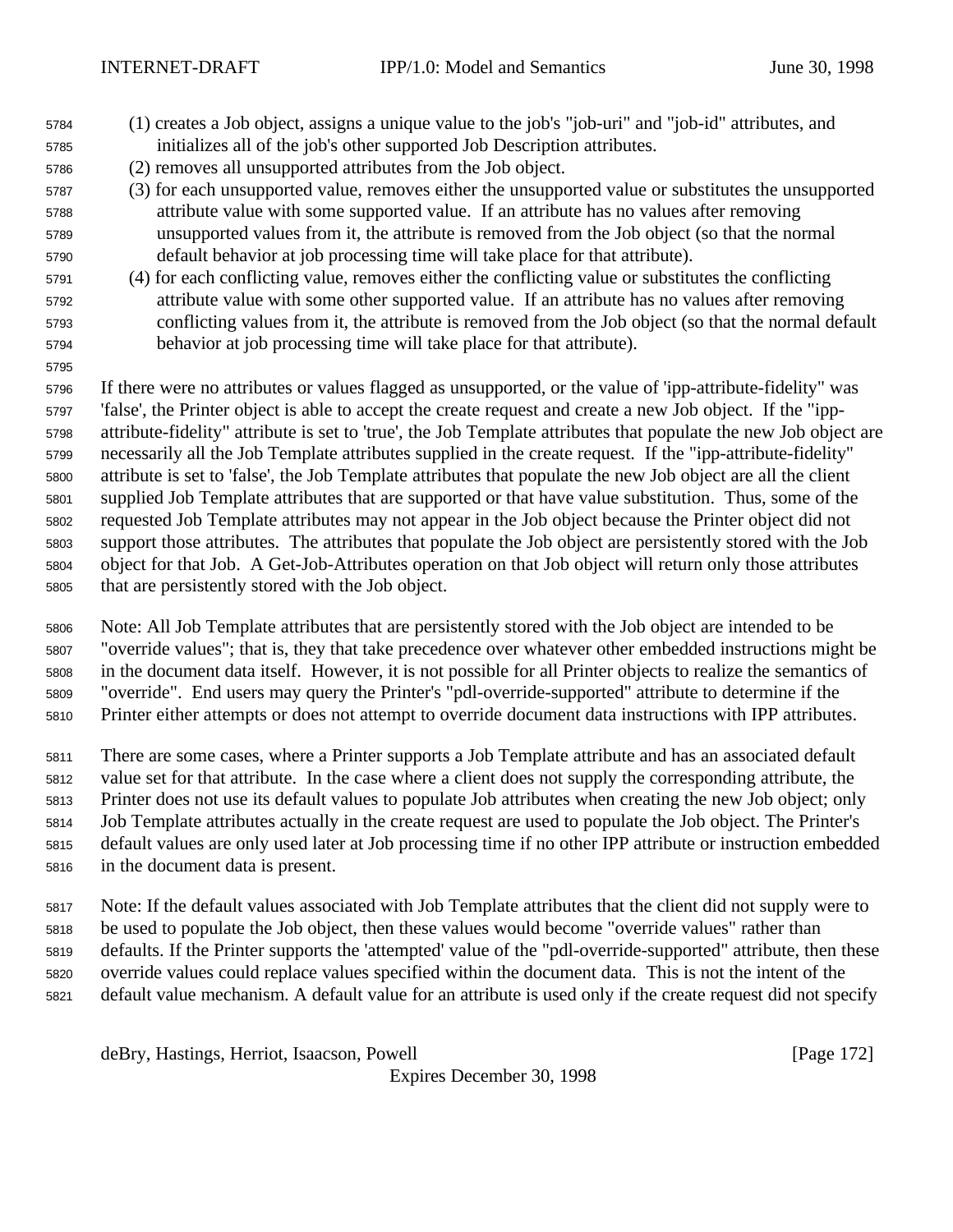that attribute (or it was ignored when allowed by "ipp-attribute-fidelity" being 'false') and no value was provided within the content of the document data.

 If the client does not supply a value for some Job Template attribute, and the Printer does not support that attribute, as far as IPP is concerned, the result of processing that Job (with respect to the missing attribute) is undefined.

16.4.8 Return one of the success status codes

Once the Job object has been created, the Printer object accepts the request and returns to the client:

- (1) the 'successful-ok' status code, if there are no unsupported or conflicting Job Template attributes or values.
- (2) the 'successful-ok-conflicting-attributes' status code, if there are any conflicting Job Template attribute or values.
- (3) the 'successful-ok-ignored-or-substituted-attributes' status code, if there are only unsupported Job Template attributes or values.
- 

 Note: Unsupported Operation attributes or values that are returned do not affect the status returned in this step. If the unsupported Operation attribute was a serious error, the above already rejected the request in a previous step. If control gets to this step with unsupported Operation attributes being returned, they are not serious errors.

 The Printer object also returns Job status attributes that indicate the initial state of the Job ('pending', 'pending-held', 'processing', etc.), etc. See Print-Job Response, section 3.2.1.2.

16.4.9 Accept appended Document Content

 The Printer object accepts the appended Document Content data and either starts it printing, or spools it for later processing.

16.4.10 Scheduling and Starting to Process the Job

 The Printer object uses its own configuration and implementation specific algorithms for scheduling the Job in the correct processing order. Once the Printer object begins processing the Job, the Printer changes the Job's state to 'processing'. If the Printer object supports PDL override (the "pdl-override- supported" attribute set to 'attempted'), the implementation does its best to see that IPP attributes take precedence over embedded instructions in the document data.

deBry, Hastings, Herriot, Isaacson, Powell [Page 173]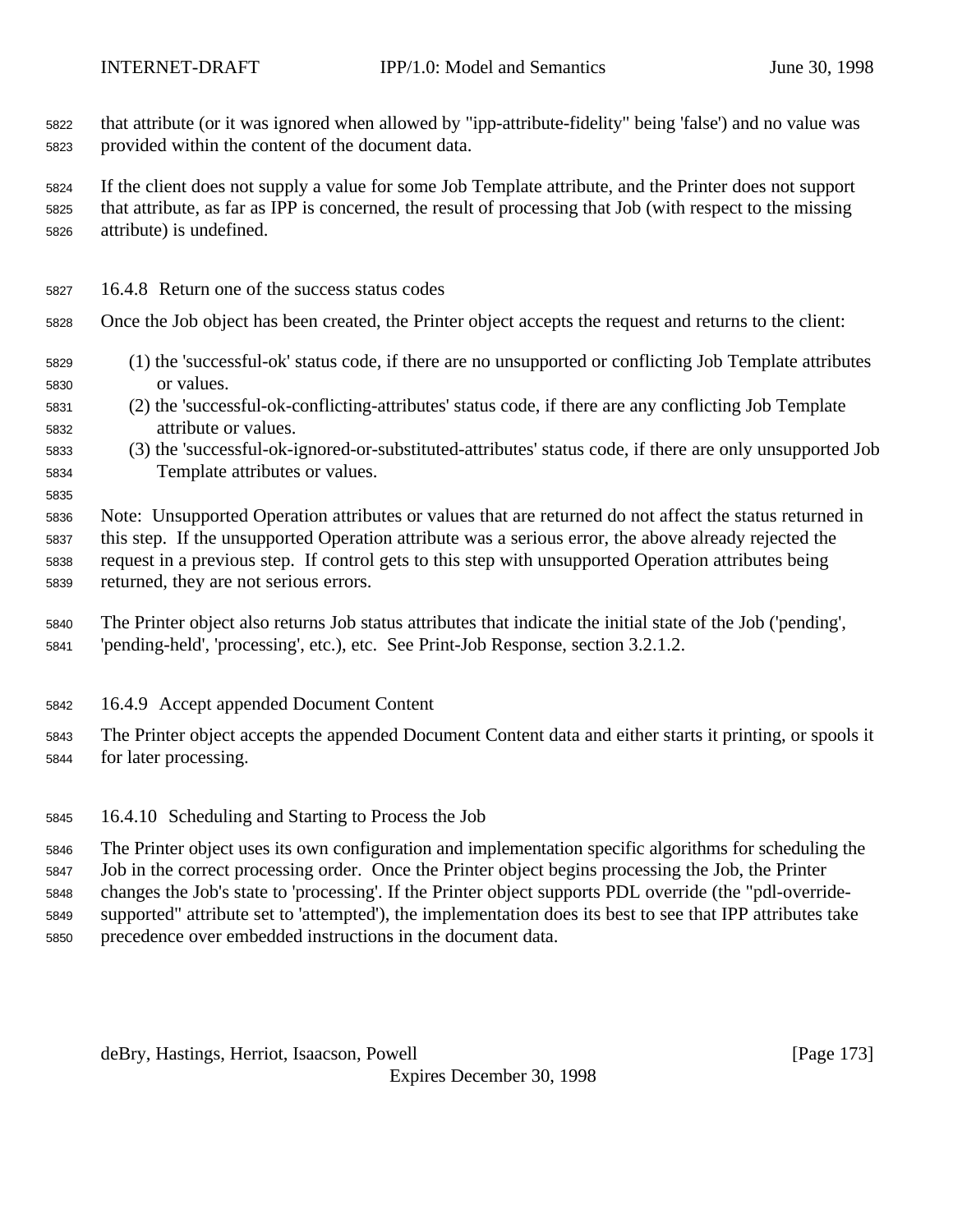16.4.11 Completing the Job

The Printer object continues to process the Job until it can move the Job into the 'completed' state. If an

 Cancel-Job operation is received, the implementation eventually moves the Job into the 'canceled' state. If the system encounters errors during processing that do not allow it to progress the Job into a

completed state, the implementation halts all processing, cleans up any resources, and moves the Job into

- the 'aborted' state.
- 16.4.12 Destroying the Job after completion

 Once the Job moves to the 'completed', 'aborted', or 'canceled' state, it is an implementation decision as to when to destroy the Job object and release all associated resources. Once the Job has been destroyed, the Printer would return either the "client-error-not-found" or "client-error-gone" status codes for operations directed at that Job.

 Note: the Printer object SHOULD NOT re-use a "job-uri" or "job-id" value for a sufficiently long time after a job has been destroyed, so that stale references kept by clients are less likely to access the wrong (newer) job.

16.4.13 Interaction with "ipp-attribute-fidelity"

 Some Printer object implementations may support "ipp-attribute-fidelity" set to 'true' and "pdl-override- supported" set to 'attempted' and yet still not be able to realize exactly what the client specifies in the create request. This is due to legacy decisions and assumptions that have been made about the role of job instructions embedded within the document data and external job instructions that accompany the document data and how to handle conflicts between such instructions. The inability to be 100% precise about how a given implementation will behave is also compounded by the fact that the two special attributes, "ipp-attribute-fidelity" and "pdl-override-supported", apply to the whole job rather than specific values for each attribute. For example, some implementations may be able to override almost all Job Template attributes except for "number-up".

16.5 Using Job Template Attributes During Document Processing.

 The Printer object uses some of the Job object's Job Template attributes during the processing of the document data associated with that job. These include, but are not limited to, "orientation", "number-5878 up", "sides", "media", and "copies". The processing of each document in a Job Object **SHALLMUST**  follow the steps below. These steps are intended only to identify when and how attributes are to be used in processing document data and any alternative steps that accomplishes the same effect can be used to implement this specification.

deBry, Hastings, Herriot, Isaacson, Powell **compare 1991** [Page 174]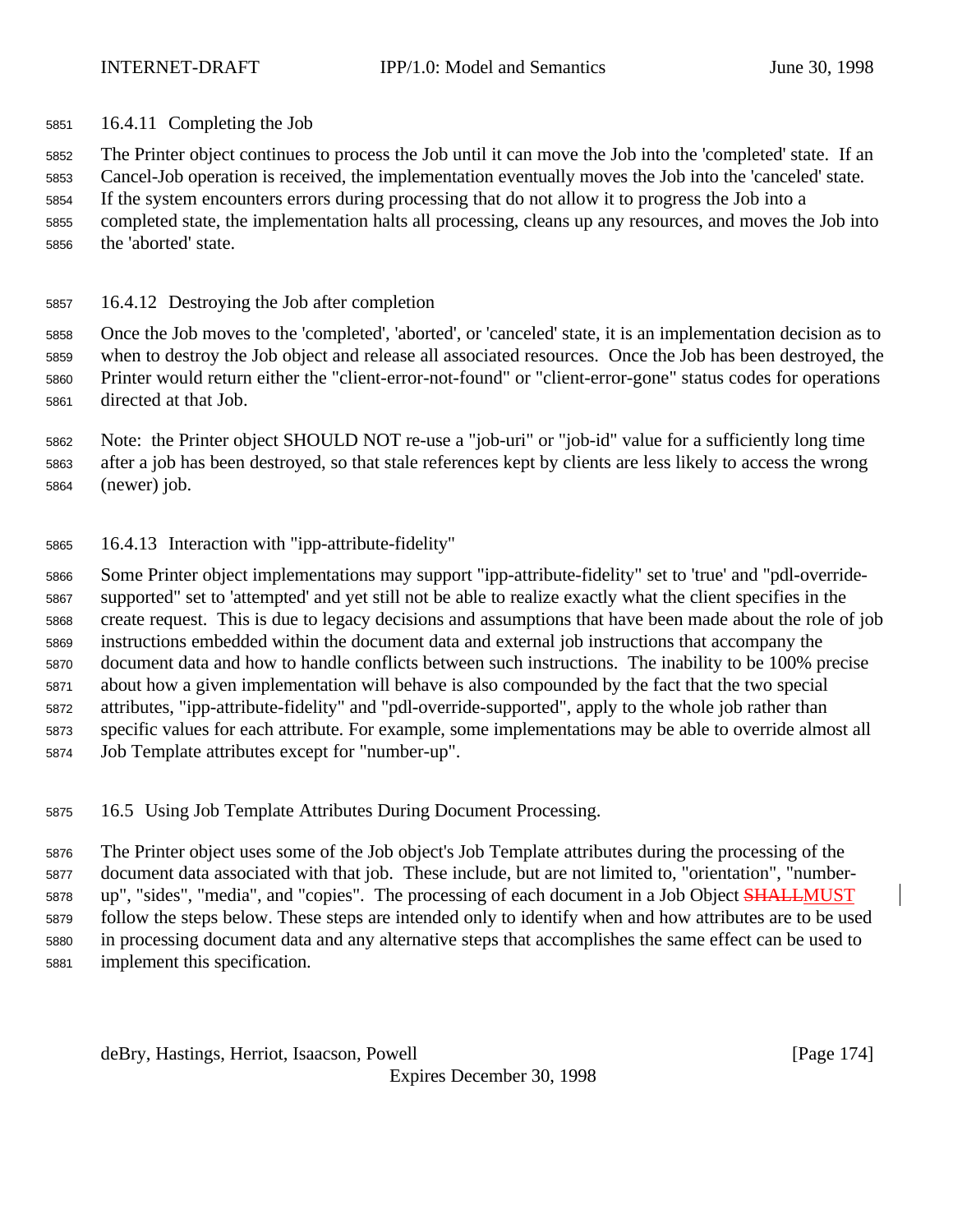- 1. Using the client supplied "document-format" attribute or some form of document format detection algorithm (if the value of "document-format" is not specific enough), determine whether or not the document data has already been formatted for printing. If the document data has been 5885 formatted, then go to step 2. Otherwise, the document data **SHALLMUST** be formatted. The formatting detection algorithm is implementation defined and is not specified by this specification. The formatting of the document data uses the "orientation-requested" attribute to determine how the formatted print data should be placed on a print-stream page, see section 4.2.10 for the details.
- 2. The document data is in the form of a print-stream in a known media type. The "page-ranges" attribute is used to select, as specified in section 4.2.7, a sub-sequence of the pages in the print-stream that are to be processed and images.
- 3. The input to this step is a sequence of print-stream pages. This step is controlled by the "number- up" attribute. If the value of "number-up" is N, then during the processing of the print-stream pages, each N print-stream pages are positioned, as specified in section 4.2.9, to create a single impression. If a given document does not have N more print-stream pages, then the completion of the impression is controlled by the "multiple-document-handling" attribute as described in section 4.2.4; when the value of this attribute is 'single-document', the print-stream pages of document data from subsequent documents is used to complete the impression.
- The size(scaling), position(translation) and rotation of the print-stream pages on the impression is implementation defined. Note that during this process the print-stream pages may be rendered to a form suitable for placing on the impression; this rendering is controlled by the values of the "printer-resolution" and "print-quality" attributes as described in sections 4.2.12 and 4.2.13. In the case N=1, the impression is nearly the same as the print-stream page; the differences would only be in the size, position and rotation of the print-stream page and/or any decoration, such as a frame to the page, that is added by the implementation.
- 4. The collection of impressions is placed, in sequence, onto sides of the media sheets. This placement is controlled by the "sides" attribute and the orientation of the print-stream page, as described in section 4.2.8. The orientation of the print-stream pages affects the orientation of the impression; for example, if "number-up" equals 2, then, typically, two portrait print-stream pages become one landscape impression. Note that the placement of impressions onto media sheets is also controlled by the "multiple-document-handling" attribute as described in section 4.2.4.
- 5. The "copies" and "multiple-document-handling" attributes are used to determine how many copies of each media instance are created and in what order. See sections 4.2.5 and 4.2.4 for the details.

deBry, Hastings, Herriot, Isaacson, Powell **company** and the company of the company in the company of the company of the company of the company of the company of the company of the company of the company of the company of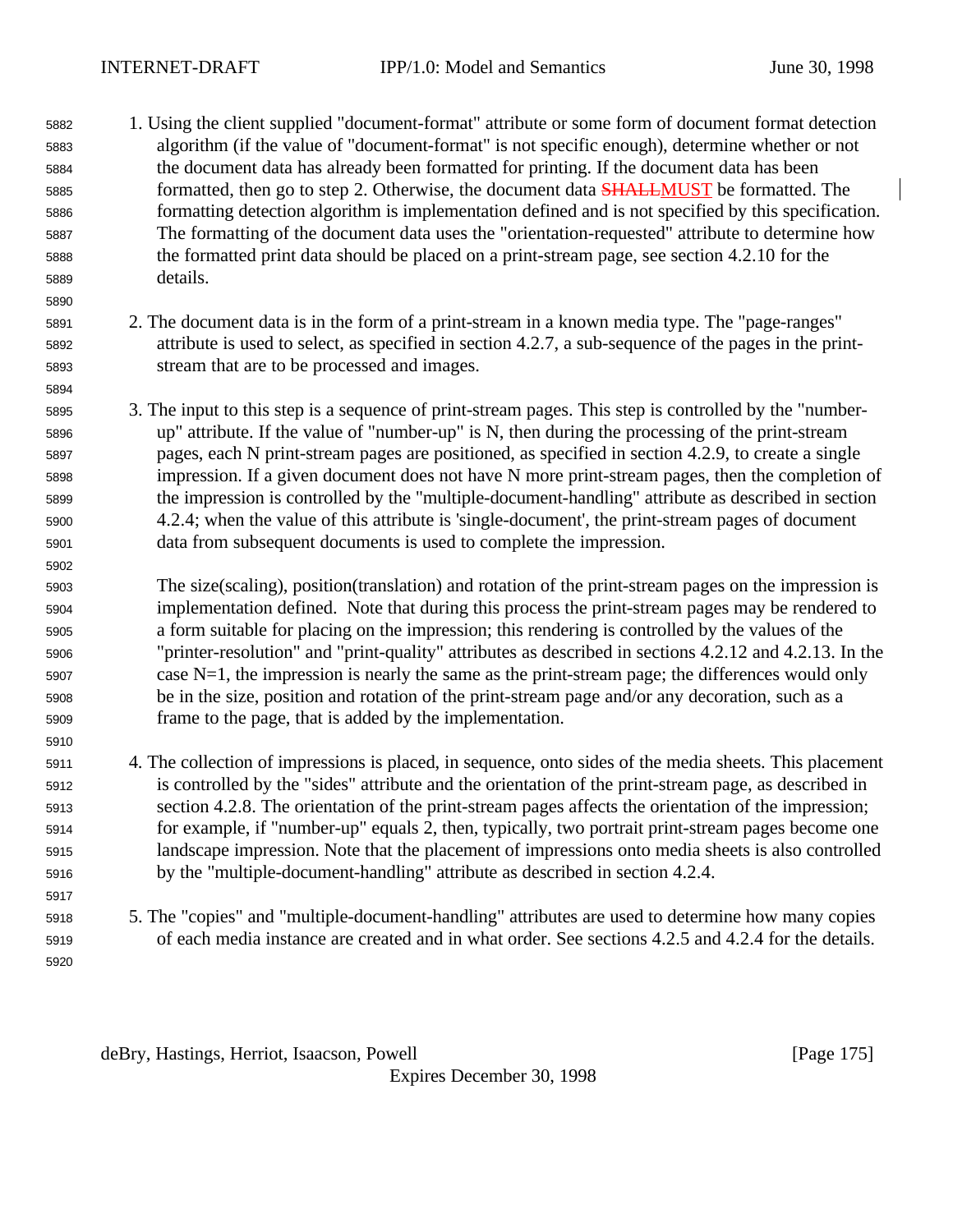6. When the correct number of copies are created, the media instances are finished according to the values of the "finishings" attribute as described in 4.2.6. Note that sometimes finishing operations may require manual intervention to perform the finishing operations on the copies, especially uncollated copies. This specification allows any or all of the processing steps to be performed automatically or manually at the discretion of the Printer object.

## 17. APPENDIX E: Generic Directory Schema

 This section defines a generic schema for an entry in a directory service. A directory service is a means by which service users can locate service providers. In IPP environments, this means that IPP Printers can be registered (either automatically or with the help of an administrator) as entries of type printer in the directory using an implementation specific mechanism such as entry attributes, entry type fields, specific branches, etc. IPP clients can search or browse for entries of type printer. Clients use the directory service to find entries based on naming, organizational contexts, or filtered searches on attribute values of entries. For example, a client can find all printers in the "Local Department" context. Authentication and authorization are also often part of a directory service so that an administrator can place limits on end users so that they are only allowed to find entries to which they have certain access rights. IPP itself does not require any specific directory service protocol or provider.

 Note: Some directory implementations allow for the notion of "aliasing". That is, one directory entry object can appear as multiple directory entry object with different names for each object. In each case, each alias refers to the same directory entry object which refers to a single IPP Printer object.

 The generic schema is a subset of IPP Printer Job Template and Printer Description attributes (sections 5941 4.2 and 4.4). These attributes are identified as either **MANDATORYREQUIRED** or OPTIONAL for the directory entry itself. This conformance labeling is NOT the same conformance labeling applied to the 5943 attributes of IPP Printers objects. MANDATORYREQUIRED attributes MUST be associated with each directory entry. OPTIONAL attributes SHOULD be associated with the directory entry (if known or supported). In addition, all directory entry attributes SHOULD reflect the current attribute values for the corresponding Printer object.

 In order to bridge between the directory service and the IPP Printer object, one of the 5948 MANDATORYREQUIRED directory entry attributes is the Printer object's "printer-uri-supported" attribute. The IPP client queries the "printer-uri-supported" attribute in the directory entry and then addresses the IPP Printer object using one of its URIs. The "uri-security-supported" attribute identifies the protocol (if any) used to secure a channel.

The following attributes define the generic schema for directory entries of type PRINTER:

5953 printer-uri-supported MANDATORYREQUIRED Section 4.4.1

deBry, Hastings, Herriot, Isaacson, Powell [Page 176]